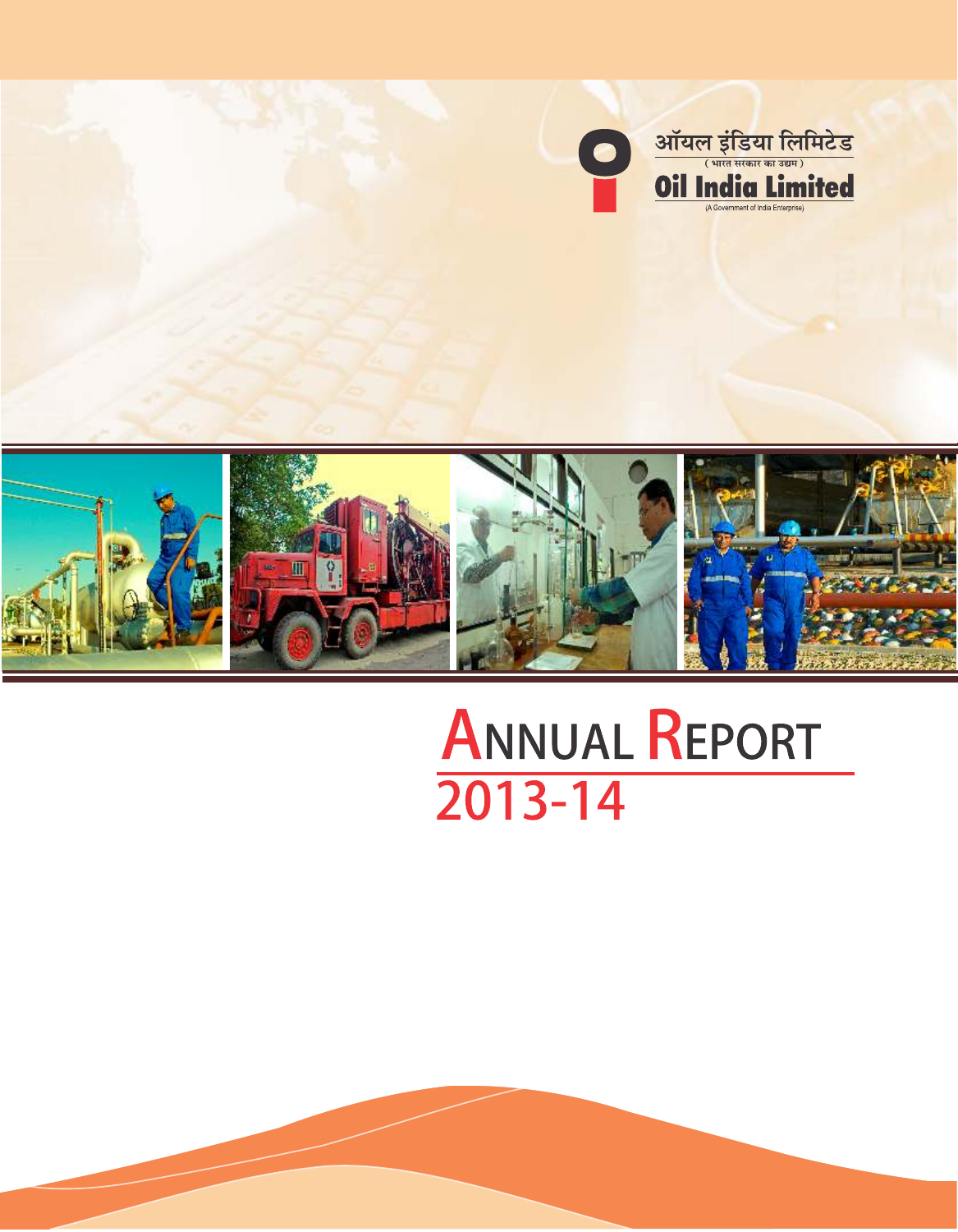"The Fastest Growing **Energy Company with Global Presence Providing** Value to stakeholders"

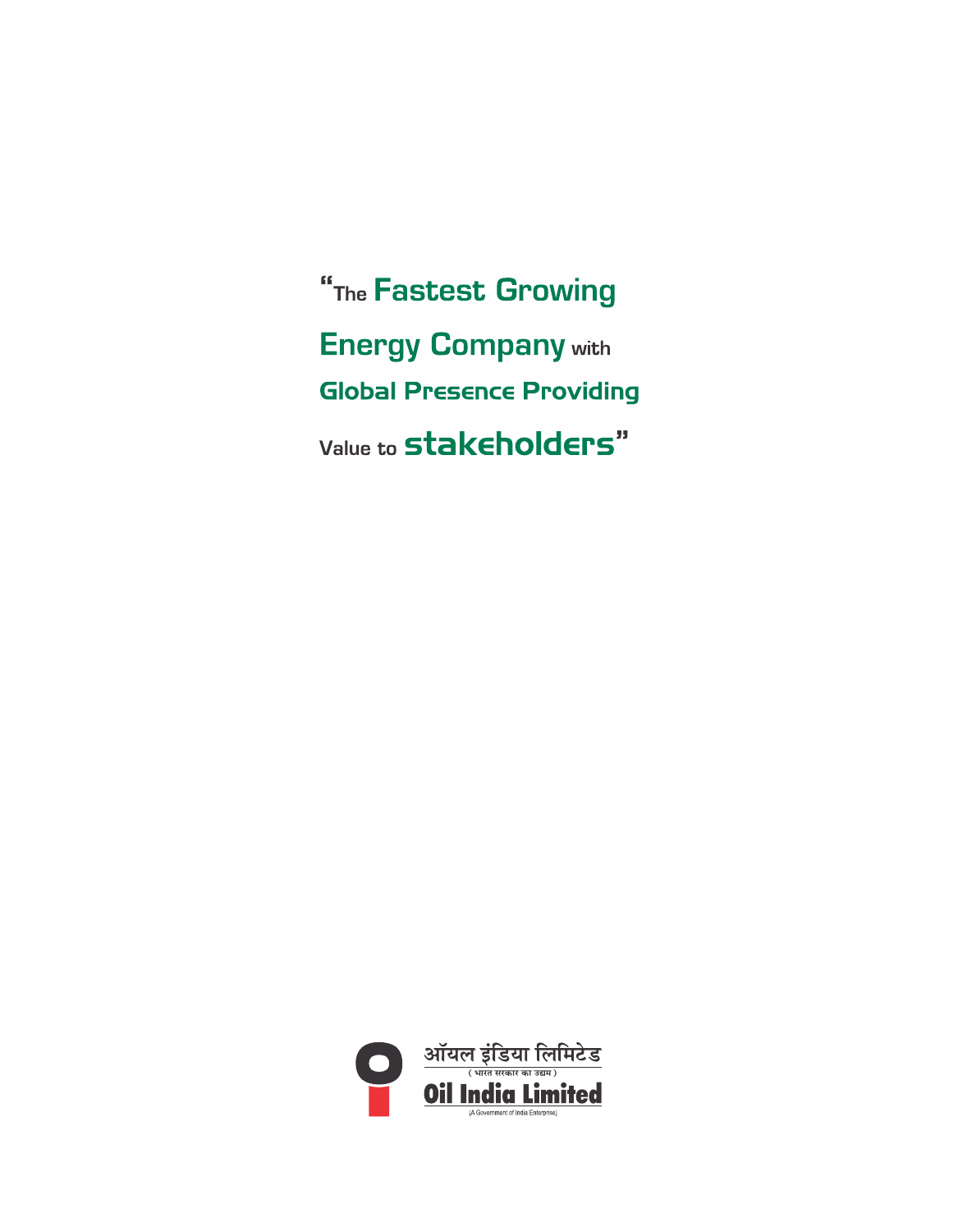# **BOARD OF DIRECTORS**

#### **Functional Directors**

Shri. S. K. Srivastava, Chairman & Managing Director Shri. N. K. Bharali, Director (HR&BD) Shri. S. Rath, Director (Operations) Smt. R. S. Borah, Director (Finance) Shri. S. Mahapatra, Director (E&D)

#### **Government Nominee Directors**

Shri. S. Panda Shri. Nalin K Srivastava

#### **Independent Directors**

Prof. Shekhar Chaudhuri Shri. Anup Mukerji Prof. Gautam Barua Shri. Suresh Chand Gupta Prof. Bhaskar Ramamurthi

**Company Secretary** Shri. S.R.Krishnan

#### **Registered Office**

P.O.Duliajan, Distt. Dibrugarh, Assam – 786 602 Ph : 0374-2804510 Fax : 0374-2800433

#### **Corporate Office**

Plot No. 19, Sector – 16A, Noida, Distt. G.B.Nagar, U.P – 201301 Ph : 0120-2419000 Fax : 0120-2488310 Visit us at : www.oil-india.com

#### **Registrar and Share Transfer Agent**

M/s Karvy Computershare Pvt. Ltd. (UNIT : OIL INDIA LIMITED) Plot no. 17-24, Vittalrao Nagar, Madhapur, Hyderabad-500081 Tel No : 040-44655180 Fax No.040 -23420814 E-mail : einward.ris@karvy.com

#### **Bankers**

Allahabad Bank Axis Bank Canara Bank Corporation Bank HDFC Bank ICICI Bank IDBI Bank Indian Bank Indian Overseas Bank Punjab National Bank State Bank of India Standard Chartered Bank Syndicate Bank United Bank of India Union Bank of India

M/s. Saha Ganguli and Associates Chartered Accountants 'NEELAMBER' 28 B, Shakespeare Sarani, 4th Floor, Room No. 4E, Kolkata-700017

# **Statutory Auditors Cost Auditor**

M/s. B.M.Chatrath & Co. Chartered Accountants "Centre Point", 4th Floor, Room No. 440, 21, Hemanta Basu Sarani, Kolkata-700001

M/s Mani & Co. Cost Accountants 'Ashoka', 111, Southern Avenue, Kolkata – 700 029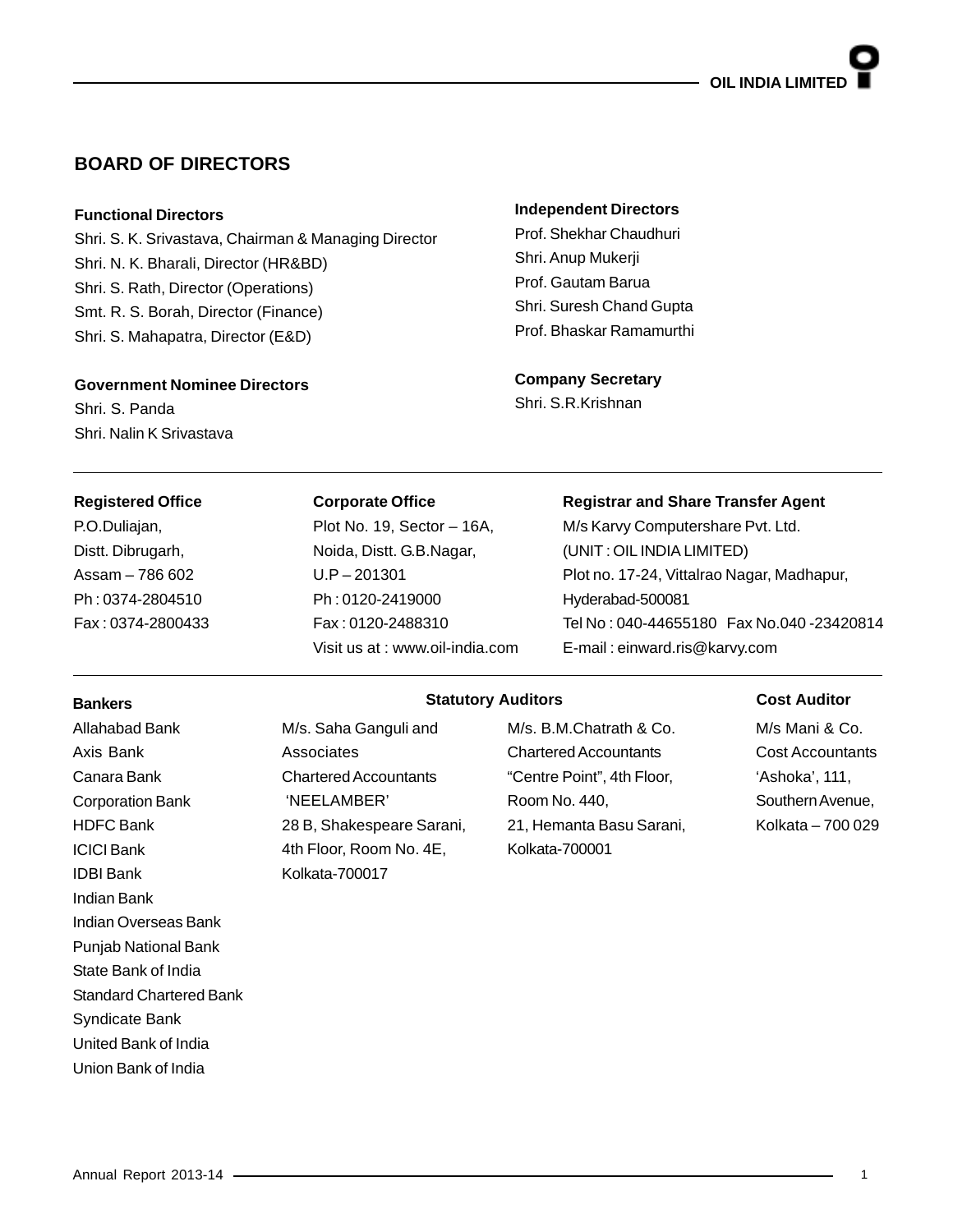# **Contents**

| 1.  |                                                                                              |  |
|-----|----------------------------------------------------------------------------------------------|--|
| 2.  |                                                                                              |  |
| 3.  |                                                                                              |  |
| 4.  |                                                                                              |  |
| 5.  |                                                                                              |  |
| 6.  |                                                                                              |  |
| 7.  |                                                                                              |  |
| 8.  |                                                                                              |  |
| 9.  |                                                                                              |  |
| 10. |                                                                                              |  |
| 11. |                                                                                              |  |
| 12. |                                                                                              |  |
| 13. |                                                                                              |  |
| 14. | Summary of Financial Information of Subsidiary Companies for the Financial Year 2013-14  153 |  |
| 15. |                                                                                              |  |
| 16. |                                                                                              |  |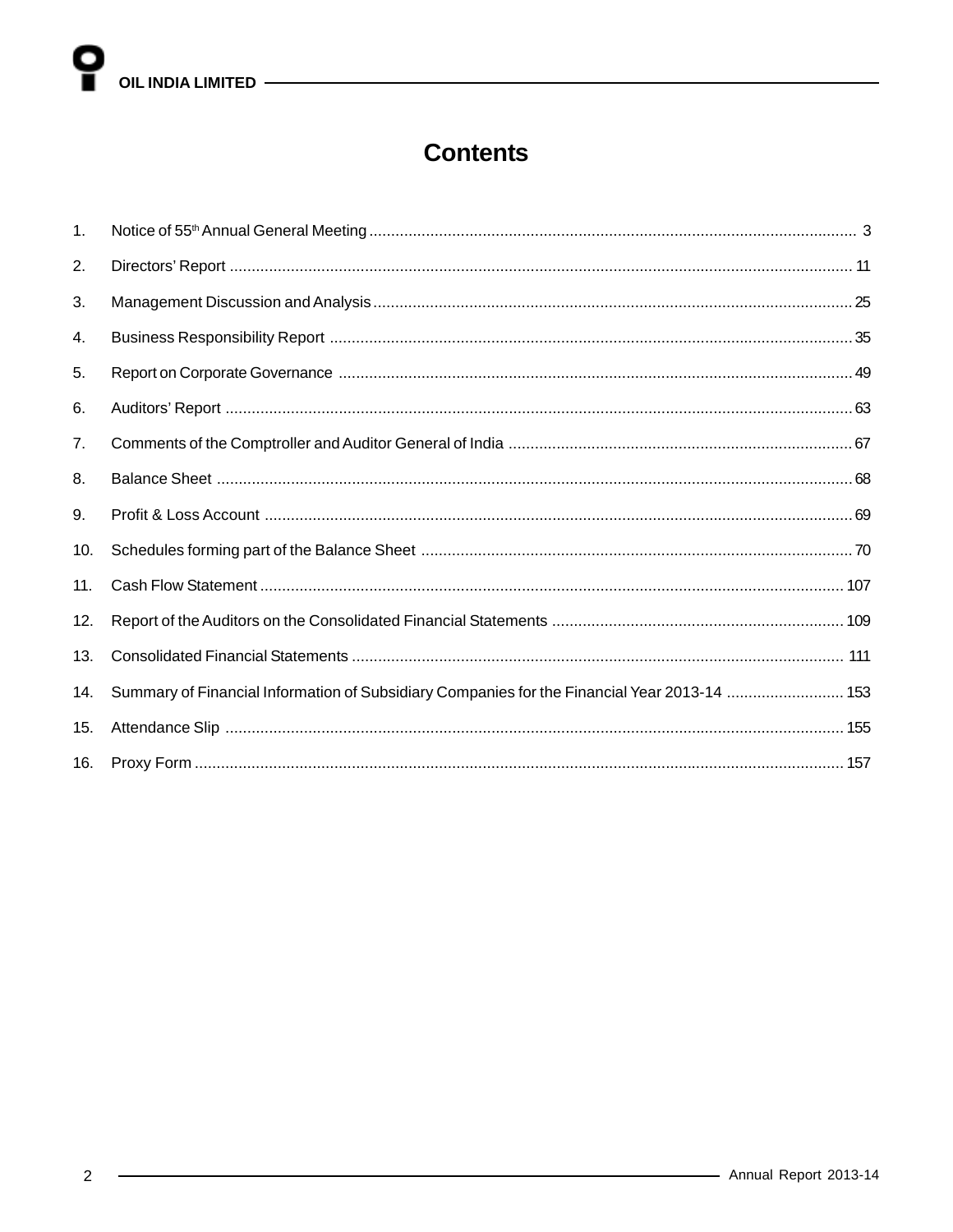Regd. Office: P.O. Duliajan, Distt. Dibrugarh, Assam – 786 602 CIN : L11101AS1959GOI001148 Email: investors@oilindia.in Ph:0374-2804510 Fax: 0374-2800433 Website: www.oil-india.com

# **NOTICE**

NOTICE is hereby given that the 55<sup>th</sup> Annual General Meeting of the Shareholders of Oil India Limited will be held on Saturday, the 27<sup>th</sup> day of September, 2014 at 11.00 AM at Bihutoli, Duliajan, Distt. Dibrugarh, Assam–786 602, to transact the following business:-

# **(A) ORDINARY BUSINESS**

- 1. To receive, consider and adopt the Audited Balance Sheet of the Company as at 31<sup>st</sup> March, 2014 and the Statement of Profit & Loss for the year ended on that date together with Reports of the Auditors, Directors and Comments of the Comptroller & Auditor General of India thereon.
- 2. To confirm the payment of Interim Dividend and Second Interim Dividend and to declare Final Dividend for the financial year 2013-14 on the equity shares of the Company.
- 3. To appoint a Director in place of Shri N.K.Bharali (DIN:03262719), who retires by rotation and being eligible, offers himself for reappointment.
- 4. To appoint a Director in place of Shri S.Rath (DIN:03495179), who retires by rotation and being eligible, offers himself for reappointment.
- 5. To authorise Board of Directors to decide remuneration / fees of the Statutory Auditors of the Company appointed by the Comptroller & Auditor General of India for the financial year 2014-15.

# **(B) SPECIAL BUSINESS**

6. To appoint Smt. Rupshikha Saikia Borah (DIN:06700534), as Director of the Company and in this regard to consider and if thought fit, to pass with or without modification(s), the following resolution as an **Ordinary Resolution**

"RESOLVED THAT pursuant to the provisions of Section 149, 152 and other applicable provisions, if any, of the Companies Act 2013, Rules made thereunder, Smt. Rupshikha Saikia Borah (DIN:06700534), who was appointed as Director (Finance), by the President of India vide letter no C-31014/1/2012-CA dated. 29.07.2013 and subsequently appointed as an additional director by the Board Of Directors with effect from 01.10.2013 to hold office until the date of this Annual General Meeting, in terms of Section 161 of the Companies Act, 2013 and in respect of whom the Company has received a notice in writing under Section 160 of the Companies Act, 2013 proposing the candidature of Smt. Rupshikha Saikia Borah for the office of a director of the Company, be and is hereby appointed as Director (Finance) and Chief Financial Officer of the Company, liable to retire by rotation, on terms & conditions determined by the Govt. of India.

7. To appoint Shri. Subhasish Panda (DIN: 02331848), as Director of the Company and in this regard to consider and if though fit, to pass with or without modification(s), the following resolution as an **Ordinary Resolution**

> "RESOLVED THAT pursuant to the provisions of Section 149, 152 and all other applicable provisions of the Companies Act, 2013, Rules made thereunder, Shri. Subhasish Panda (DIN: 02331848), who was appointed as a Government Nominee Director, by the President of India vide letter no.C-31033/1/2012- CA/FTS:18688 dated. 26.02.2014 and appointed as an additional director by the Board of Directors with effect from 26.02.2014 to hold office until the date of this Annual General meeting, in terms of Section 161 of the Companies Act, 2013 and in respect of whom the Company has received a notice in writing under Section 160 of the Companies Act, 2013 proposing the candidature of Shri. Subhasish Panda for the office of a Director of the Company, be and hereby appointed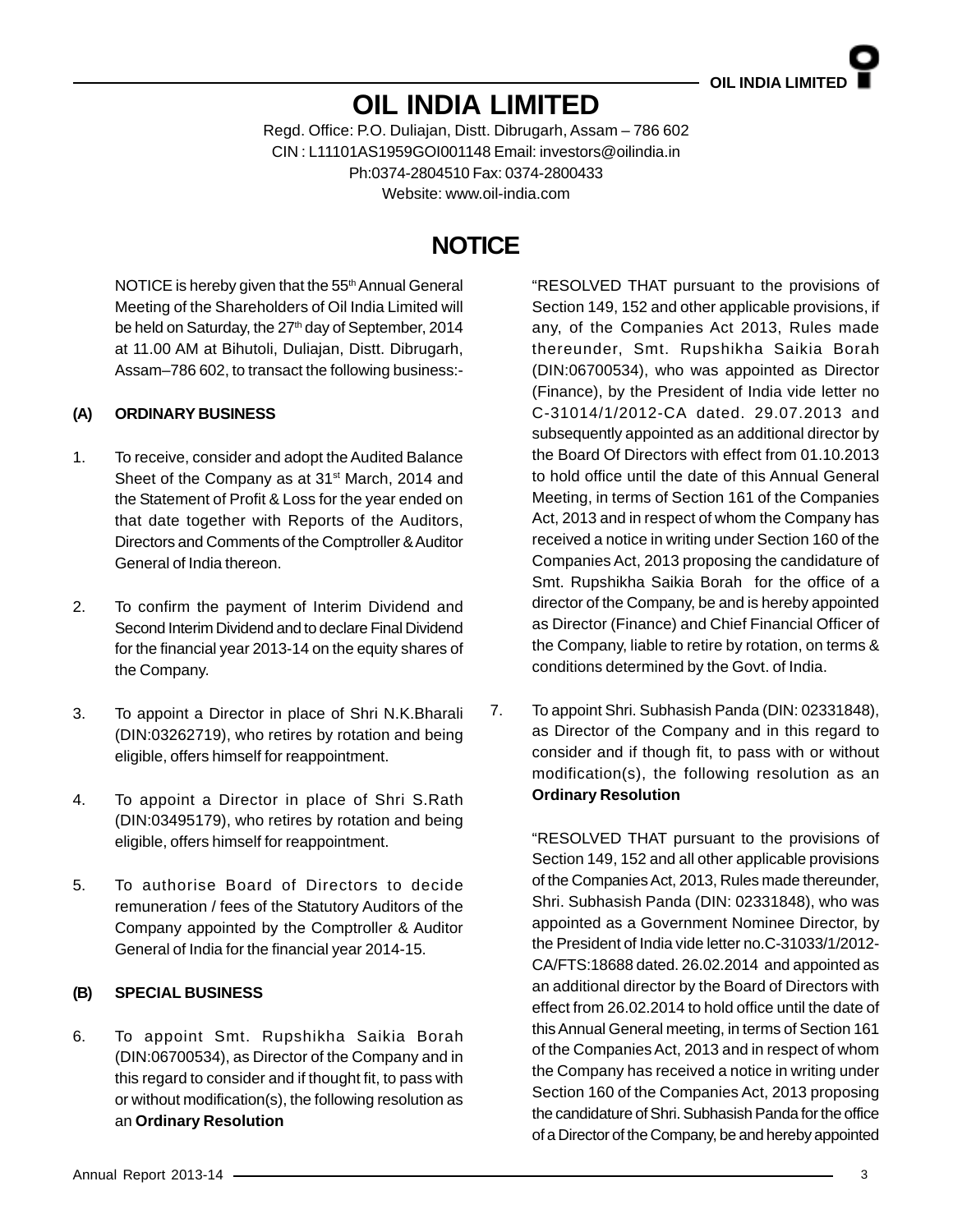as a Director of the Company, liable to retire by rotation."

8. To appoint Shri. Sudhakar Mahapatra (DIN: 06941346), as Director of the Company and in this regard to consider and if thought fit, to pass with or without modification (s), the following resolution as an **Ordinary Resolution**

> "RESOLVED THAT pursuant to the provisions of Section 149, 152 and other applicable provisions, if any, of the Companies Act 2013, Rules made thereunder, Shri. Sudhakar Mahapatra (DIN: 06941346), who was appointed as Director (Exploration and Development), by the President of India vide letter no.C-31014/4/2012-CA/FTS:22762 dated. 01.08.2014 and subsequently appointed as an additional director by the Board of Directors with effect from 04.08.2014 to hold office until the date of this Annual General Meeting, in terms of Section 161 of the Companies Act, 2013 and in respect of whom the Company has received a notice in writing under Section 160 of the Companies Act, 2013 proposing the candidature of Shri. Sudhakar Mahapatra for the office of a director of the Company, be and is hereby appointed as Director (Exploration and Development) of the Company, liable to retire by rotation, on terms & conditions determined by the Govt. of India."

9. To ratify the remuneration of the Cost Auditors for the financial year 2014-15 and in this regard to consider and if thought fit, to pass, with or without modification(s), the following resolution as an Ordinary Resolution:

> "RESOLVED THAT pursuant of section 148 and all other applicable provisions of the Companies Act, 2013 and the Companies (Audit and auditors) Rules, 2014, the Cost Auditors appointed by the Board of Directors of the Company, to conduct the audit of the cost records of the Company for the financial year 2014-15, be paid the remuneration as set out in the statement annexed to the notice convening this meeting.

> FURTHER RESOLVED THAT the Board of Directors of the Company be and is hereby authorized to do all the acts and take all such steps as may be

necessary, proper or expedient to give effect to this resolution.

|                   | By Order of the Board    |
|-------------------|--------------------------|
|                   | OIL INDIA LIMITED        |
| Place: NOIDA      | Sd                       |
| Dated: 01.09.2014 | (S. R. Krishnan)         |
|                   | <b>Company Secretary</b> |

# **NOTES**

- **(a) A member entitled to attend and vote is entitled to appoint a proxy to attend and vote instead of himself. Such a proxy need not be a member of the Company. Proxies, in order to be valid and effective, must be delivered at the registered office of the company duly filled, stamped & signed not later than 48 hours before the commencement of the meeting. As per the provisions of the Companies Act, 2013, a person can act as a proxy on behalf of members not exceeding fifty and holding in the aggregate not more than ten percent of the total share capital of the Company. A member holding more than ten percent of the total share capital of the Company may appoint a single person as proxy and such person shall not act as a proxy for any other person or member.**
- (b) A brief resume of Directors seeking appointment / re-appointment is annexed hereto.
- (c) A statement setting out the material facts pursuant to Section 102(1) of the Companies Act, 2013, relating to the Special Business to be transacted at the Meeting is annexed hereto.
- (d) Members / Proxies / Authorised Representatives are requested to bring the attendance slip duly filled and signed along with copy of Annual Report to the meeting.
- (e) Corporate members are requested to send a duly certified copy of the resolution authorizing their representatives to attend and vote at the meeting.
- (f) Members are informed that in case of joint holders attending the meeting, only such joint holder who is first in the order of names will be entitled to vote.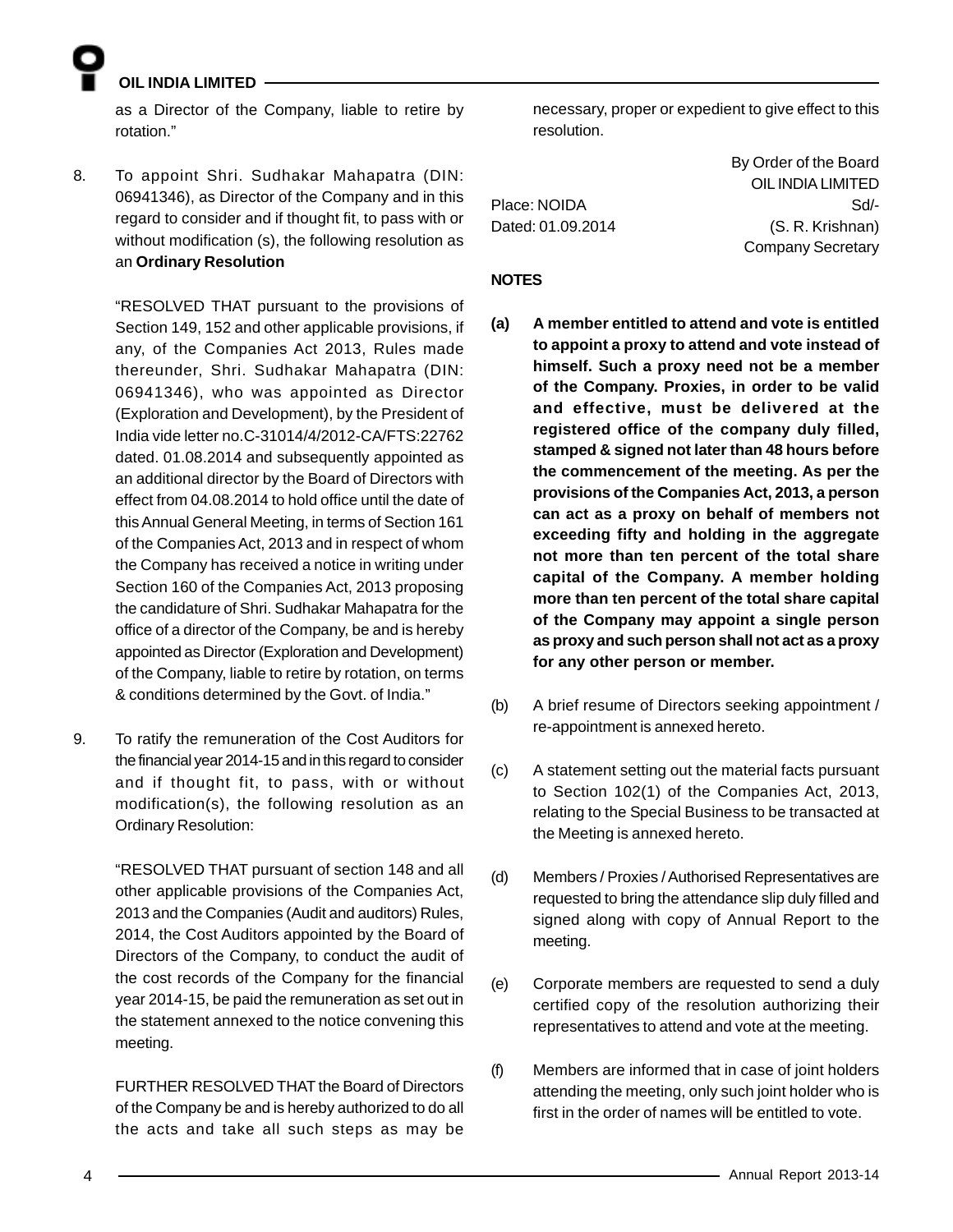- (g) The Annual Report duly circulated to the members of the Company, is available on the Company's Website at www.oil-india.com.
- (h) Relevant documents referred to in the accompanying notice are open for inspection by the members at the Registered Office / Corporate Office of the Company on all working days i.e. Monday to Friday, between 9:30 a.m. and 11:00 a.m. upto the date of the Annual General Meeting.
- (i) The Register of Members and Share Transfer Books of the Company will remain closed from the 20th September, 2014 to 27th September, 2014 (both days inclusive) for the purpose of ascertaining the eligibility of members for payment of dividend. The dividend payable on Equity Shares, if approved by the members, will be paid to those members whose names appear on the Company's Register of members and as per beneficial owner's position received from NSDL & CDSL as at the close of working hours on 19th September, 2014.
- (j) Share transfer documents and all correspondence relating thereto, should be addressed to the Registrar and Transfer Agent (RTA), M/s Karvy Computershare Pvt. Ltd., 17-24, Vittal Rao Nagar, Madhapur, Hyderabad – 500081; Phone No.: 040-44655180; Fax No.: 040-23420814; Email: einward.ris@karvy.com.
- (k) Pursuant to Section 72 of the Companies Act, 2013 shareholders holding shares in physical form may file their nomination in the prescribed Form SH-13 with the Company's RTA. In respect of shares held in demat/electronic form, the nomination form may be filed with the respective Depository Participant.
- (l) Members may send their requests for Non-receipt of Shares, change / updation of Address, Bank A/c details, ECS mandate, Email address, Nominations:
- (i) For shares held in dematerialised form to their respective Depository Participant i.e. the agency where the demat account has been opened.
- (ii) For shares held in physical form to the RTA, M/s Karvy Computershare Private Limited, Hyderabad.
- (m) Pursuant to the provisions of section 205A & 205C of the Companies Act, 1956, the Company has transferred all unpaid dividend declared upto the financial year 2005-06 and interim dividend for the financial year 2006-07 to Investor Education & Protection Fund (IEPF) established by the Central Government. Upon completion of 7 years, the Company would transfer the unclaimed / unpaid final dividend for the financial year 2006-07 in October, 2014. The dividend for the financial year 2007-08 and thereafter, which remains unpaid or unclaimed for a period of 7 years would be transferred to the IEPF on respective due dates. Hence the members, who have not encashed their dividend warrant so far for the financial years 2007-08 to 2013-14 are requested to write to the RTA, M/s. Karvy Computershare Private Limited, Hyderabad or to the Company for claiming the unpaid dividend.
- (n) Pursuant to Section 101 and 136 of the Companies Act, 2013 read with Companies (Management and Administration) Rules, 2014, Annual Report of the Company has been sent through email to those members whose email ID is registered with the Company / Depository. Those members who have not registered their email ID are requested to write to the RTA / their Depository Participant for registering the same.
- (o) In terms of Section 108 of Companies, Act, 2013 read with the Companies (Management and Administration) Rules, 2014, the Company is providing the facility to its members to exercise their right to vote by electronic means on any or all of the businesses specified in the Notice. The cut-off date for this purpose is 22.08.2014.

# **Facility for E-Voting**

- (1) Details of the process and manner of e-voting along with the User ID and Password are being sent to the members along with the notice:
	- By email to those members whose email ID is registered with the Company / Depository Participant.
	- By post to those members whose email ID is not registered with the Company / Depository Participant.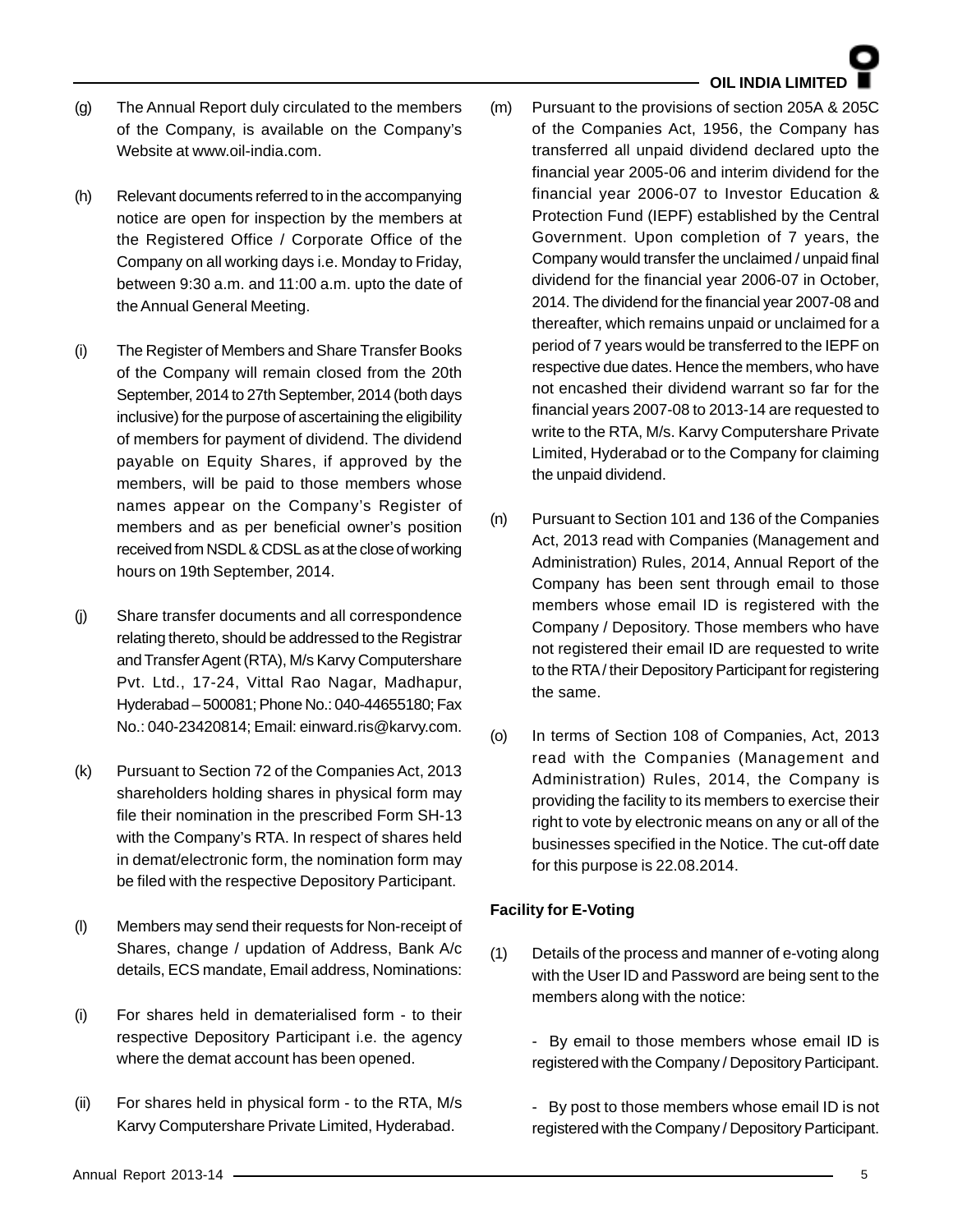- (2) The instructions and other information relating to evoting are as under:
- i. Launch internet browser by typing the URL: https:// evoting.karvy.com.
- ii. Enter the login credentials (i.e. User ID and Password mentioned in the notice). However, if you are already registered with Karvy for e-voting, you can use your existing User ID and password for logging in.
- iii. After entering these details appropriately, Click on "LOGIN".
- iv. You will now reach password change Menu wherein you are required to mandatorily change your password. The new password shall comprise of minimum 8 characters with at least one upper case (A-Z), one lower case (a-z), one numeric value (0-9) and a special character  $(@, #, \$, etc.).$  The system will prompt you to change your password and update your contact details like mobile number, email ID, etc. on first login. You may also enter a secret question and answer of your choice to retrieve your password in case you forget it. It is strongly recommended that you do not share your password with any other person and that you take utmost care to keep your password confidential.
- v. You need to login again with the new password.
- vi. On successful login, the system will prompt you to select the "EVENT" i.e. Oil India Limited.
- vii. On the voting page, enter the number of shares (which represents the number of votes as on the Cut Off date) under "FOR / AGAINST / ABSTAIN" or alternatively, you may partially enter any number of votes in "FOR" and partially in "AGAINST" such that the total number of votes cast "FOR / AGAINST" taken together should not exceed your total shareholding. In case you do not wish to cast your vote you may choose the option "ABSTAIN".
- viii. Voting has to be done for each item of the Notice separately. In case you do not cast your vote on any specific item it will be treated as abstained.
- ix. Members holding multiple demat accounts / folios

shall choose the voting process separately for each demat account / folio.

- x. You may then cast your vote by selecting an appropriate option and click on "Submit".
- xi. A confirmation box will be displayed. Click "OK" to confirm else "CANCEL" to modify. Once you confirm, you will not be allowed to modify your vote. During the voting period, members can login any number of times till they have voted on the Resolution(s).
- xii. Corporate / Institutional members are required to send scanned certified true copy (PDF Format) of the Board Resolution/Authority Letter, etc. together with attested specimen signature(s) of the duly authorized representative(s), to the Scrutinizer at email ID: manish@rmgcs.com with a copy marked to evoting@karvy.com. The scanned image of the above mentioned documents should be in the naming format "Oil India Limited, 55th Annual General Meeting".
- (3) The e-voting period commences on 18.09.2014 (10.00 AM) and ends on 20.09.2014 (6.00 PM). During this period, the members of the Company as on the cut-off date, being 22.08.2014, may cast their vote by electronic means in the manner and process set out herein above. The e-voting module shall be disabled for voting thereafter. Once the vote on a resolution is cast, the member shall not be allowed to change it subsequently. Further, the members who have cast their vote electronically shall not be able to vote at the Annual General Meeting in case poll is held at the meeting.
- (4) In case of any query pertaining to e-voting, please visit Help & FAQ's section of https:// evoting.karvy.com.
- (5) The voting rights of the members shall be in proportion to their shares of the paid up equity share capital of the Company, as on the cut-off date, being 22.08.2014.
- (6) The Board of Directors have appointed CS Manish Gupta, Partner, M/s RMG & Associates, Company Secretaries as Scrutinizer, to scrutinize the e-voting process in a fair and transparent manner.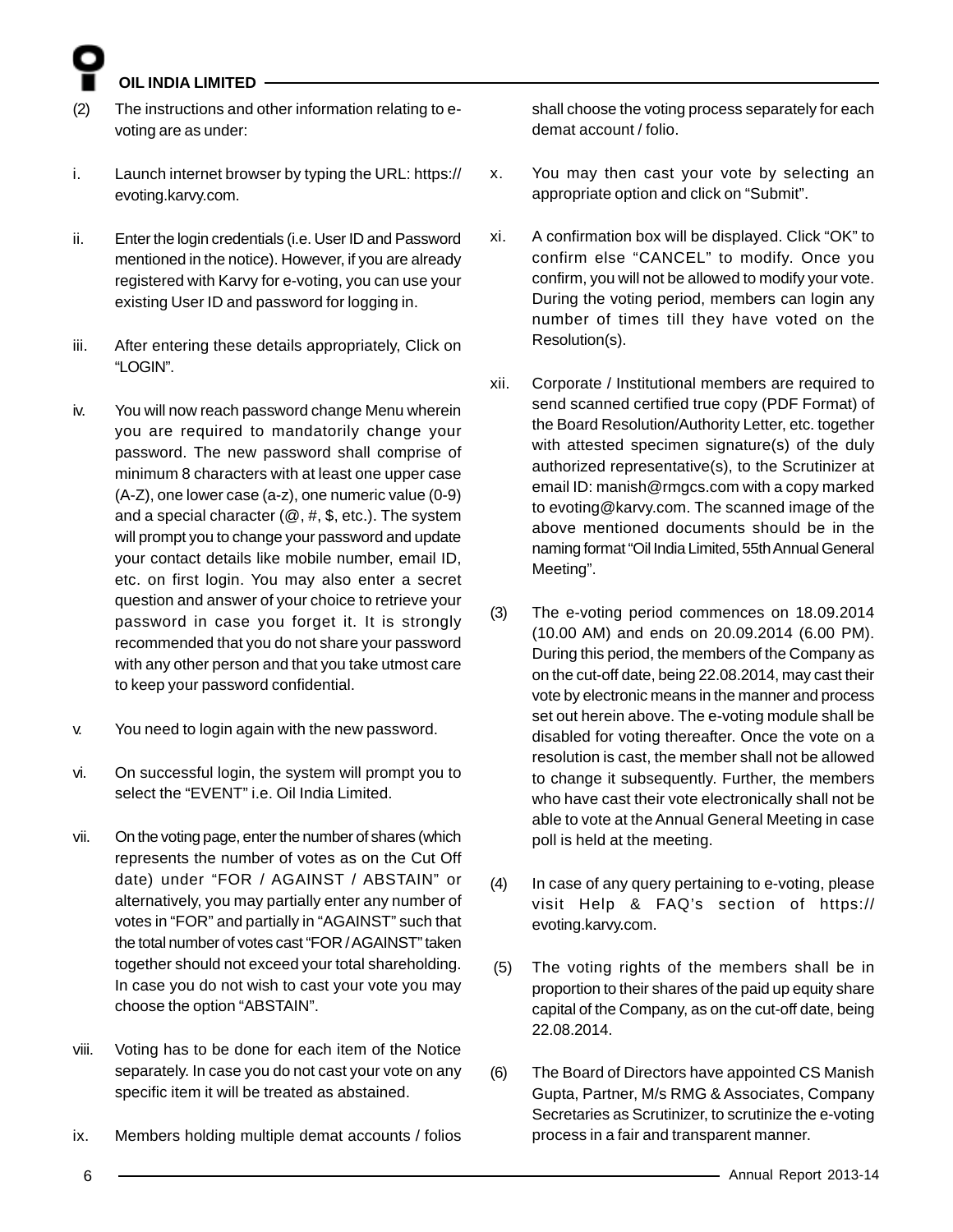- (7) The Scrutinizer shall within a period not exceeding 3 (three) working days from the conclusion of the evoting period unblock the votes in the presence of at least 2 (two) witnesses not in the employment of the Company and will make a Scrutinizer's Report of the votes cast in favour or against, if any, forthwith to the Chairman of the Company or any other officer authorized by Chairman.
- (8) The Results on resolutions shall be declared on or after the AGM of the Company and the resolutions will be deemed to be passed on the AGM date subject to receipt of the requisite number of votes in favour of the Resolutions.
- (9) The Results declared along with the Scrutinizer's Report(s) will be available on the website of the Company (www.oil-india.com) and on Service Provider's website (https://evoting.karvy.com) within 2 (two) days of declaration of the results and would also be communicated to the BSE Limited and the National Stock Exchange of India Limited.

# **EXPLANATORY STATEMENT**

#### **ITEM NO. 6**

Smt. Rupshikha Saikia Borah was appointed as Director (Finance) of the Company by the President of India vide letter no C-31014/1/2012-CA dated. 29.07.2013 issued by Ministry of Petroleum and Natural Gas and was accordingly appointed as an Additional Director w.e.f 01.10.2013 to hold office upto this Annual General Meeting. The Company has received a notice in writing pursuant to the provisions of section 160 of the Companies Act, 2013, proposing the candidature of Smt. Rupshikha Saikia Borah for the office of Director (Finance). Smt. Rupshikha Saikia Borah, if appointed, will be liable to retire by rotation. Pursuant to provisions of Section 203 of the Act & Rules made there under, she shall also be the Chief Financial Officer of the Company. The terms and conditions regulating the appointment of Smt. Rupshikha Saikia Borah is to be determined by the Government of India.

Smt. Rupshikha Saikia Borah is not disqualified from being appointed as a Director in terms of Section

164 of the Companies Act, 2013 and has given her consent to act as a Director.

None of the Directors / Key Managerial Personnel of the Company except Smt. Rupshikha Saikia Borah is interested or concerned in the resolution.

The board recommends the resolution for your approval.

# **ITEM NO. 7**

Shri. Subhasish Panda was appointed as a Government Nominee Director of the Company by the President of India vide letter no.C-31033/1/2012- CA/FTS:18688 dated. 26.02.2014 issued by Ministry of Petroleum and Natural Gas and was accordingly appointed as an Additional Director w.e.f. 26.02.2014 to hold office upto this Annual General Meeting. The Company has received a notice in writing pursuant to the provisions of section 160 of the Companies Act, 2013, proposing the candidature of Shri. Subhasish Panda for the office of Director (Government Nominee). Shri. Subhasish Panda, if appointed, will be liable to retire by rotation.

Shri. Subhasish Panda is not disqualified from being appointed as a Director in terms of Section 164 of the Companies Act, 2013 and has given his consent to act as a Director.

None of the Directors / Key Managerial Personnel of the Company except Shri. Subhasish Panda is interested or concerned in the resolution.

The board recommends the resolution for your approval.

#### **ITEM NO. 8**

Shri. Sudhakar Mahapatra was appointed as Director (E&D) of the Company by the President of India vide C-31014/4/2012-CA/FTS:22762 dated. 01.08.2014 issued by Ministry of Petroleum and Natural Gas and was accordingly appointed as an Additional Director w.e.f 04.08.2014 to hold office upto this Annual General Meeting. The Company has received a notice in writing pursuant to the provisions of section 160 of the Companies Act, 2013, proposing the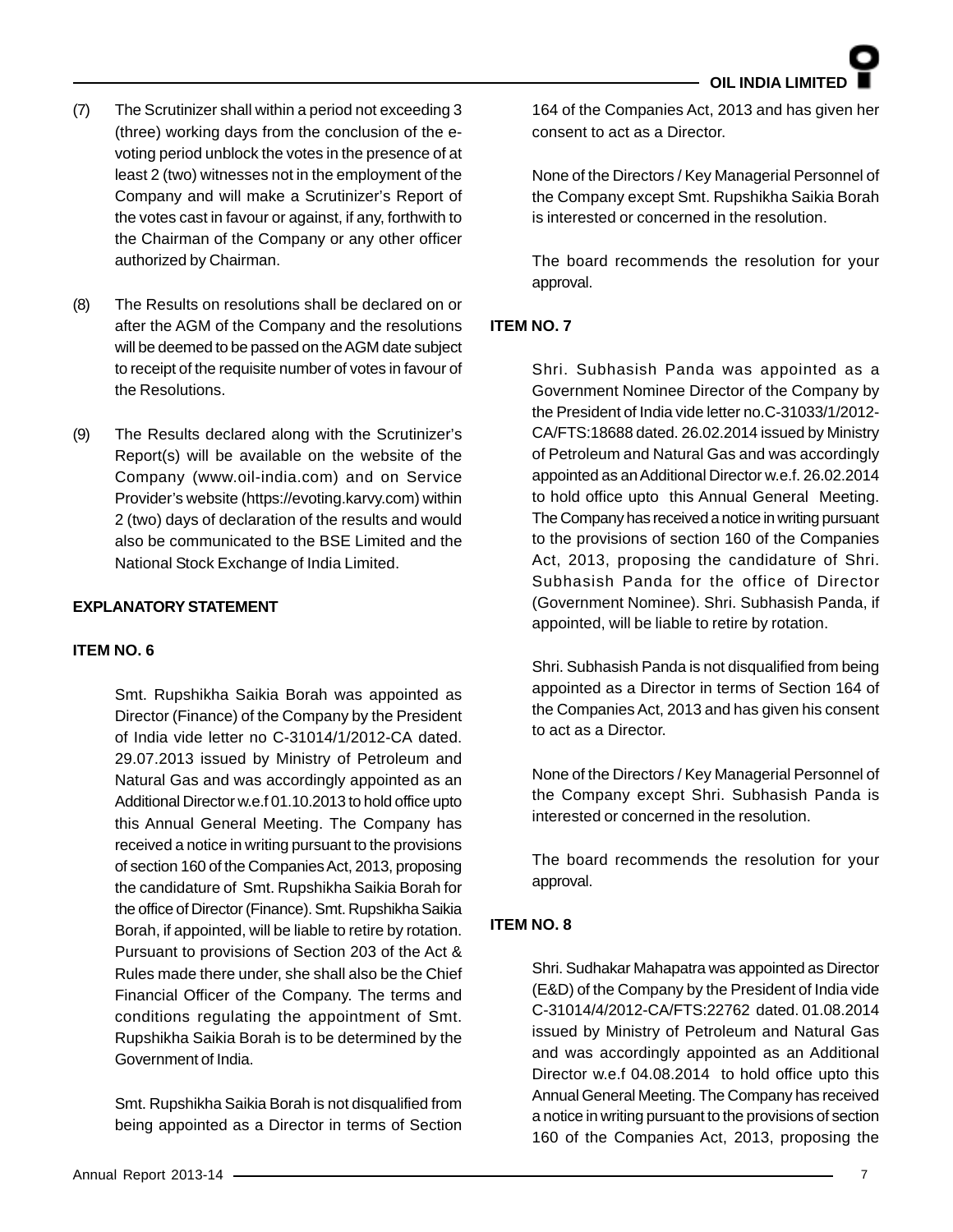candidature of Shri. Sudhakar Mahapatra for the office of Director (E&D)). Shri. Sudhakar Mahapatra, if appointed, will be liable to retire by rotation. The terms and conditions regulating the appointment of Shri. Sudhakar Mahapatra is to be determined by the Government of India.

Shri. Sudhakar Mahapatra is not disqualified from being appointed as a Director in terms of Section 164 of the Companies Act, 2013 and has given his consent to act as a Director.

None of the Directors / Key Managerial Personnel of the Company except Shri. Sudhakar Mahapatra is interested or concerned in the resolution.

The board recommends the resolution for your approval.

#### **ITEM NO. 9**

The Board, on the recommendation of the Audit Committee, has approved the appointment of M/s

Mani & Co., Cost Auditor at an aggregate remuneration of Rs.3 lakhs plus applicable taxes and out of pocket expenses to conduct the audit of the cost records of the Company for the financial year ending March 31, 2015.

In accordance with the provisions of Section 148 of the Companies Act, 2013 read with the Companies (Audit and Auditors) Rules, 2014, the remuneration payable to the Cost Auditors has to be ratified by the members of the Company. Accordingly, consent of the members is sought for passing an Ordinary Resolution for ratification of the remuneration payable to the Cost Auditors for the financial year ending March 31, 2015.

None of the Directors / Key Managerial Personnel of the Company are interested or concerned in the resolution.

The board recommends the resolution for your approval.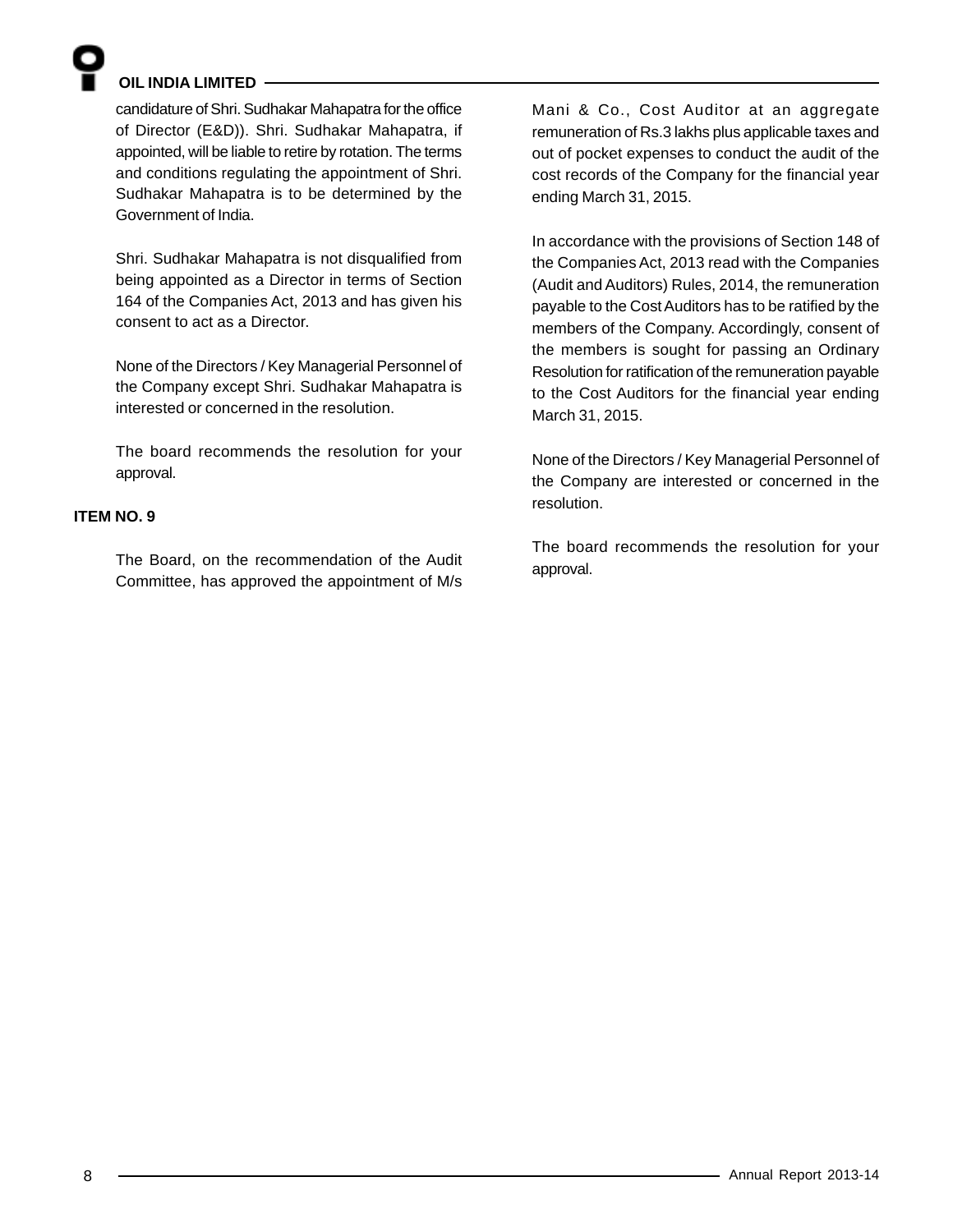| <b>Name of Director</b>                                                                                                         | Shri N. K. Bharali                                                                                                                                                                                                                                                                                                                                                                                                                                                                                                                                                                                                                                                                                                                                                                                                                                                                                                                                                                                                                                                                                                                                                                            | Shri S. Rath                                                                                                                                                                                                                                                                                                                                                                                                                                                                                                                                                                                                                                                                                    | Mrs R. S. Borah                                                                                                                                                                                                                                                                                                                                                                                                                                                                                                                                                                                                                                                                                                                                                                                                                                                                                                                                          |  |
|---------------------------------------------------------------------------------------------------------------------------------|-----------------------------------------------------------------------------------------------------------------------------------------------------------------------------------------------------------------------------------------------------------------------------------------------------------------------------------------------------------------------------------------------------------------------------------------------------------------------------------------------------------------------------------------------------------------------------------------------------------------------------------------------------------------------------------------------------------------------------------------------------------------------------------------------------------------------------------------------------------------------------------------------------------------------------------------------------------------------------------------------------------------------------------------------------------------------------------------------------------------------------------------------------------------------------------------------|-------------------------------------------------------------------------------------------------------------------------------------------------------------------------------------------------------------------------------------------------------------------------------------------------------------------------------------------------------------------------------------------------------------------------------------------------------------------------------------------------------------------------------------------------------------------------------------------------------------------------------------------------------------------------------------------------|----------------------------------------------------------------------------------------------------------------------------------------------------------------------------------------------------------------------------------------------------------------------------------------------------------------------------------------------------------------------------------------------------------------------------------------------------------------------------------------------------------------------------------------------------------------------------------------------------------------------------------------------------------------------------------------------------------------------------------------------------------------------------------------------------------------------------------------------------------------------------------------------------------------------------------------------------------|--|
| Date of Birth                                                                                                                   | 01.02.1955                                                                                                                                                                                                                                                                                                                                                                                                                                                                                                                                                                                                                                                                                                                                                                                                                                                                                                                                                                                                                                                                                                                                                                                    | 19.05.1955                                                                                                                                                                                                                                                                                                                                                                                                                                                                                                                                                                                                                                                                                      | 01.03.1959                                                                                                                                                                                                                                                                                                                                                                                                                                                                                                                                                                                                                                                                                                                                                                                                                                                                                                                                               |  |
| Date of<br>Appointment                                                                                                          | 14.09.2010                                                                                                                                                                                                                                                                                                                                                                                                                                                                                                                                                                                                                                                                                                                                                                                                                                                                                                                                                                                                                                                                                                                                                                                    | 31.03.2011                                                                                                                                                                                                                                                                                                                                                                                                                                                                                                                                                                                                                                                                                      | 01.10.2013                                                                                                                                                                                                                                                                                                                                                                                                                                                                                                                                                                                                                                                                                                                                                                                                                                                                                                                                               |  |
| Qualification                                                                                                                   | Bachelor's degree in Petroleum<br>٠<br>Engineering from Indian School of<br>Mines (ISM), Dhanbad.<br>Post Graduate from Indian Institute of<br>$\bullet$<br>Management (IIM), Ahmedabad.                                                                                                                                                                                                                                                                                                                                                                                                                                                                                                                                                                                                                                                                                                                                                                                                                                                                                                                                                                                                      | M.Sc in Applied Geology from IIT,<br>٠<br>Kharagpur<br>Dip. in Management from IGNOU.<br><b>Offshore Prospecting Course</b><br>Geological, Survey of Japan.                                                                                                                                                                                                                                                                                                                                                                                                                                                                                                                                     | <b>Chartered Accountant</b><br>٠<br>Post Graduation in Commerce from<br>Delhi School of Economics                                                                                                                                                                                                                                                                                                                                                                                                                                                                                                                                                                                                                                                                                                                                                                                                                                                        |  |
| No. of shares held                                                                                                              | 3000 (Jointly with Smt. Erani Bharali)                                                                                                                                                                                                                                                                                                                                                                                                                                                                                                                                                                                                                                                                                                                                                                                                                                                                                                                                                                                                                                                                                                                                                        | 1750 (Jointly with Smt. Smita Rath)<br>300 (Individually)                                                                                                                                                                                                                                                                                                                                                                                                                                                                                                                                                                                                                                       | 5000 (Jointly with Shri N.M. Borah)                                                                                                                                                                                                                                                                                                                                                                                                                                                                                                                                                                                                                                                                                                                                                                                                                                                                                                                      |  |
| <b>Experience in</b><br>specific functional<br>areas                                                                            | Shri Bharali has over three decades of<br>experience in Petroleum exploration and<br>production industry. Shri Bharali has<br>worked in different functional areas<br>relating to Production of oil & gas,<br>Strategic & Corporate planning, HRM &<br>HRD. He is ardent learner & corporate<br>facilitator in the sphere of HR & Industrial<br>relations. Shri Bharali has experience of<br>leading many workforce initiatives &<br>welfare measures & setting HR strategy<br>to facilitate business growth through the<br>change management initiatives. His<br>manifold competencies and expertise<br>include strong persuasive interpersonal<br>& communication skill, excellent art of<br>negotiation, resource deployment, career<br>design, policy formulation; risk taking,<br>quick decision making, corporate<br>performance planning, goal setting &<br>talent acquisition etc. He has travelled<br>extensively across the globe & led<br>business delegation to UK, Venezuela,<br>Europe, South East Asia, Gulf countries<br>& Australia etc. Shri Bharali was holding<br>th e position of GGM (HR&BD) at<br>corporate office, Noida prior to taking<br>over as Director (HR&BD). | Currently holding position of Director<br>(Operations), Shri Rath has diverse<br>and rich experience of over three<br>decades in Petroleum exploration,<br>development and production and is<br>responsible for Company's<br>exploration, development, resource<br>management, oil, gas and LPG<br>production and pipeline business.<br>He has worked in different<br>functional & geographical areas of<br>OIL both in-country & overseas. He<br>led the strategic organizational<br>change initiative as Chief<br>Coordinator. He has also served as<br>Deputy Director General in DGH. He<br>is an active member of Association<br>of Petroleum Geologists & Indian<br>Geologic al Congress. | Mrs. Rupshikha Saikia Borah has<br>taken over as Director (Finance) of<br>Oil India Limited (OIL) October, 2013.<br>She is the first ever lady functional<br>director in the Board of OIL. Ms. Borah<br>has to her credit over 27 years of<br>rich experience in diverse fields of<br>Financial Management, Audit and<br>Strategic Planning. She had been<br>honoured with the 'Best CA<br>Professional Woman Achiever<br>Award' by The Institute of Chartered<br>Accountants of India and had also<br>received a special commendation<br>"Petrofed Woman Executive of Oil &<br>Gas Industry Award" by Petrofed,<br>India.<br>Mrs. Borah is a post graduate in<br>Commerce from Delhi School of<br>Economics and has the distinction of<br>being the first lady Chartered<br>Accountant from the North-East India.<br>Her laurels include the prestigious<br>Fulbright Hubert Humphrey<br>Fellowship, USA. She is a keen golfer<br>and loves travelling. |  |
| <b>Directorship</b><br><b>Held in Other</b><br>Company                                                                          | i. Ind-Oil Netherlands BV<br>ii. Oil India International Ltd.                                                                                                                                                                                                                                                                                                                                                                                                                                                                                                                                                                                                                                                                                                                                                                                                                                                                                                                                                                                                                                                                                                                                 | <b>Brahmputra Cracker and Polymer</b><br>Ltd.<br>ii. Oil India (USA) Inc.                                                                                                                                                                                                                                                                                                                                                                                                                                                                                                                                                                                                                       | Oil India Sweden AB<br>i.<br>ii. Oil India International Ltd.<br>iii. Oil India (USA) Inc.                                                                                                                                                                                                                                                                                                                                                                                                                                                                                                                                                                                                                                                                                                                                                                                                                                                               |  |
| Membership /<br>Chairmanship of<br>the Committee of<br>the Board of other<br>companies in<br>which they are<br><b>Directors</b> | Chairman, Audit Committee<br>Oil India International Limited                                                                                                                                                                                                                                                                                                                                                                                                                                                                                                                                                                                                                                                                                                                                                                                                                                                                                                                                                                                                                                                                                                                                  | $\overline{a}$                                                                                                                                                                                                                                                                                                                                                                                                                                                                                                                                                                                                                                                                                  | Member, Audit Committee<br>Oil India International Limited                                                                                                                                                                                                                                                                                                                                                                                                                                                                                                                                                                                                                                                                                                                                                                                                                                                                                               |  |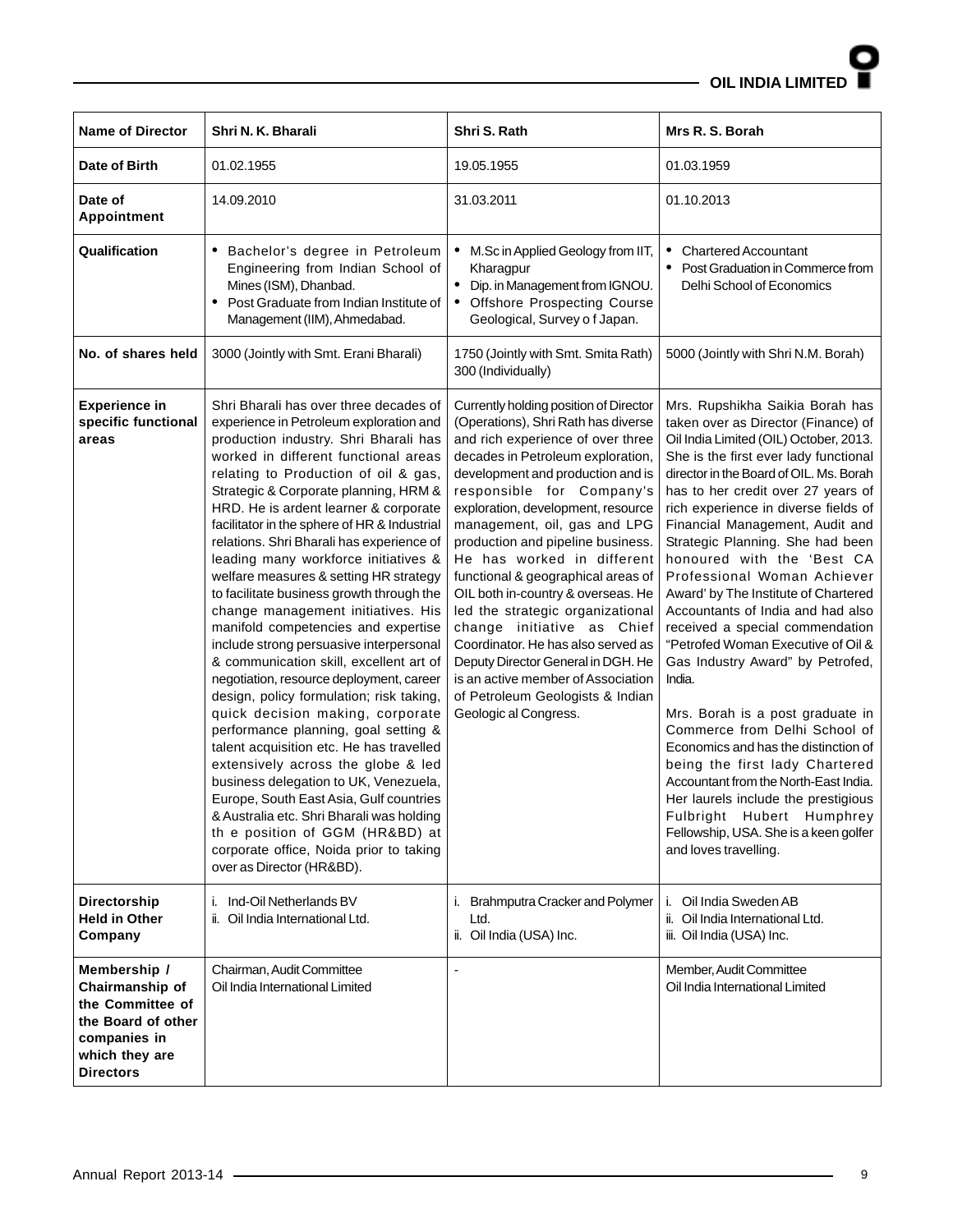| <b>Name of Director</b>                                                                                                         | Shri S. Panda                                                                                                                                                                                                                                                                                                                                                                                                                                                                                                                                                                                                                                                                                                                                                                                                                                                                                                                                                                                                                                                                                                                                                                                                                                                                                                                                                                           | Shri S. Mahapatra                                                                                                                                                                                                                                                                                                                                                                                                                                                                                                                                                                                                                                                                                                                                                                                                                                                                                                                                                                                                                                                                                                                                                                                                       |  |
|---------------------------------------------------------------------------------------------------------------------------------|-----------------------------------------------------------------------------------------------------------------------------------------------------------------------------------------------------------------------------------------------------------------------------------------------------------------------------------------------------------------------------------------------------------------------------------------------------------------------------------------------------------------------------------------------------------------------------------------------------------------------------------------------------------------------------------------------------------------------------------------------------------------------------------------------------------------------------------------------------------------------------------------------------------------------------------------------------------------------------------------------------------------------------------------------------------------------------------------------------------------------------------------------------------------------------------------------------------------------------------------------------------------------------------------------------------------------------------------------------------------------------------------|-------------------------------------------------------------------------------------------------------------------------------------------------------------------------------------------------------------------------------------------------------------------------------------------------------------------------------------------------------------------------------------------------------------------------------------------------------------------------------------------------------------------------------------------------------------------------------------------------------------------------------------------------------------------------------------------------------------------------------------------------------------------------------------------------------------------------------------------------------------------------------------------------------------------------------------------------------------------------------------------------------------------------------------------------------------------------------------------------------------------------------------------------------------------------------------------------------------------------|--|
| Date of Birth                                                                                                                   | 27.10.1968                                                                                                                                                                                                                                                                                                                                                                                                                                                                                                                                                                                                                                                                                                                                                                                                                                                                                                                                                                                                                                                                                                                                                                                                                                                                                                                                                                              | 22.03.1957                                                                                                                                                                                                                                                                                                                                                                                                                                                                                                                                                                                                                                                                                                                                                                                                                                                                                                                                                                                                                                                                                                                                                                                                              |  |
| Date of<br>Appointment                                                                                                          | 26.02.2014                                                                                                                                                                                                                                                                                                                                                                                                                                                                                                                                                                                                                                                                                                                                                                                                                                                                                                                                                                                                                                                                                                                                                                                                                                                                                                                                                                              | 04.08.2014                                                                                                                                                                                                                                                                                                                                                                                                                                                                                                                                                                                                                                                                                                                                                                                                                                                                                                                                                                                                                                                                                                                                                                                                              |  |
| Qualification                                                                                                                   | M.Phil (Environment), JNU, New Delhi<br>$\bullet$<br>• M.A (Governance and Development), IDS, UK                                                                                                                                                                                                                                                                                                                                                                                                                                                                                                                                                                                                                                                                                                                                                                                                                                                                                                                                                                                                                                                                                                                                                                                                                                                                                        | M.Sc (Geology), Utkal University, Bhubaneswar<br>International Diploma in "Petroleum Exploration and<br>Reservoir Evaluation" from NTH, Trondheim, Norway                                                                                                                                                                                                                                                                                                                                                                                                                                                                                                                                                                                                                                                                                                                                                                                                                                                                                                                                                                                                                                                               |  |
| No. of shares held                                                                                                              | <b>NIL</b>                                                                                                                                                                                                                                                                                                                                                                                                                                                                                                                                                                                                                                                                                                                                                                                                                                                                                                                                                                                                                                                                                                                                                                                                                                                                                                                                                                              | NIL                                                                                                                                                                                                                                                                                                                                                                                                                                                                                                                                                                                                                                                                                                                                                                                                                                                                                                                                                                                                                                                                                                                                                                                                                     |  |
| <b>Experience in</b><br>specific functional<br>areas                                                                            | Mr. Subhasish Panda joined the Indian Administrative<br>Service in the year 1997 and was allotted Himachal<br>Pradesh as his cadre. He has done his M.Sc and M.Phil.<br>in Environmental Sciences from the Jawaharlal Nehru<br>University, New Delhi. He has also done his M.A in<br>Governance and Development from the Institute of<br>Development Studies, University of Sussex, UK. He has<br>more than ten years of experience in district administration<br>in various capacities of Sub-Divisional Magistrate,<br>Additional Deputy Commissioner and Deputy<br>Commissioner-Cum-District Collector. He has worked as<br>the Head of various Departments including Department of<br>Social Justice&Empowerment, Town & Country Planning,<br>Urban Development, Information Technology, Tourism. He<br>has also had two stints as the Managing Director of the<br>HP Tourism Development Corporation. He has served in<br>the State as Director Institutional Finance-cum-Special<br>Secretary (Finance). He has been Advisor Planning to<br>the State Government. Before joining the Ministry of<br>Petroleum & Natural Gas on deputation from the State<br>Government, he was functioning as Secretary to the<br>Government of HP in charge of General Administration,<br>Urban Development, Town & Country planning, Housing,<br>Sainik Welfare and Secretariat Administration. | Shri Sudhakar Mahapatra, joined Oil India Ltd as Director<br>(Exploration & Development) on 4.08.2014. He is Msc. in<br>geology and having an International Diploma in "Petroleum<br>Exploration and Reservoir Evaluation" from NTH,<br>Trondheim, Norway. He possesses experience of more<br>than 33 years in various facets of petroleum exploration<br>and development which includes exploration strategy &<br>planning, integrated Geoscientific evaluation, Discovery<br>appraisal, acreage management, reserve management,<br>Techno-commercial evaluation of opportunities,<br>management of strategic unit abroad etc. He possesses<br>deep understanding of exploration management under<br>PSC/JV regimes, E&P business development process,<br>Domestic and global petroleum sector, various software's/<br>technologies of the sector. Prior to joining OIL, he has<br>worked in ONGC and OVL in various capacities. He<br>headed SBU unit at Nigeria and E&P group at OVL Delhi.<br>He has also won many awards and recognitions as a<br>geologist and a manager. He also has to his credit many<br>publications in National and International journals besides<br>presentations at international forums. |  |
| Directorship<br><b>Held in Other</b><br>Company                                                                                 | $\overline{\phantom{a}}$                                                                                                                                                                                                                                                                                                                                                                                                                                                                                                                                                                                                                                                                                                                                                                                                                                                                                                                                                                                                                                                                                                                                                                                                                                                                                                                                                                | $\overline{\phantom{a}}$                                                                                                                                                                                                                                                                                                                                                                                                                                                                                                                                                                                                                                                                                                                                                                                                                                                                                                                                                                                                                                                                                                                                                                                                |  |
| Membership /<br>Chairmanship of<br>the Committee of<br>the Board of other<br>companies in<br>which they are<br><b>Directors</b> | $\overline{\phantom{a}}$                                                                                                                                                                                                                                                                                                                                                                                                                                                                                                                                                                                                                                                                                                                                                                                                                                                                                                                                                                                                                                                                                                                                                                                                                                                                                                                                                                | $\overline{\phantom{a}}$                                                                                                                                                                                                                                                                                                                                                                                                                                                                                                                                                                                                                                                                                                                                                                                                                                                                                                                                                                                                                                                                                                                                                                                                |  |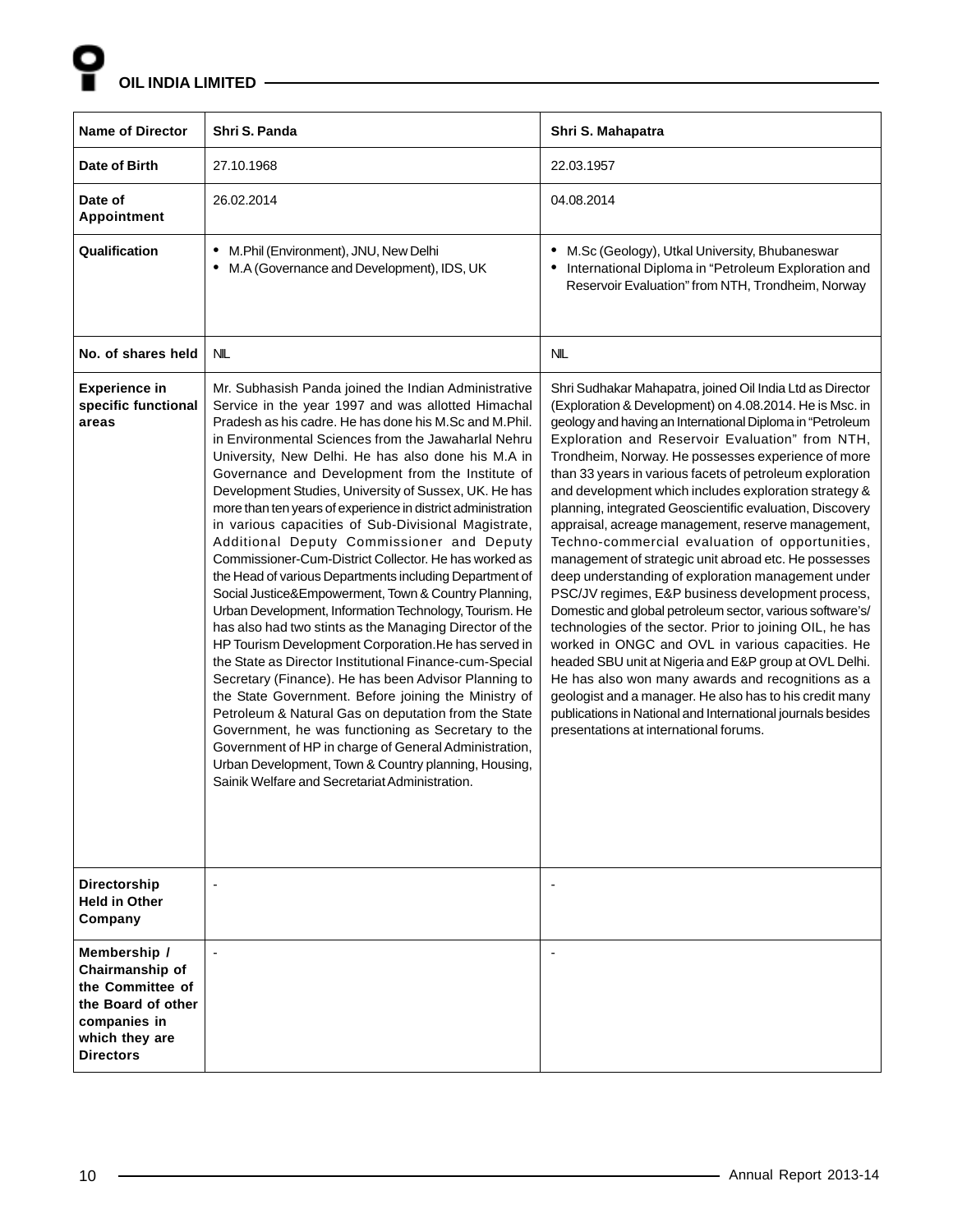$(5$  in crore)

# **DIRECTORS' REPORT**

#### **Dear Members,**

On behalf of the Board of Directors, I hereby present the 55th Annual Report on the operations of the Company containing its Audited Statements of Accounts together with the Auditors' Report and Comments of the Comptroller and Auditor General of India for the year ended March 31, 2014.

#### **1. SIGNIFICANT HIGHLIGHTS**

The financial and operational performance of the Company is as under:-

## **i) Financial highlights**

During the year, OIL has earned total revenue of Rs.11,241.34 crore against Rs. 11,456.32 crore in the previous year. The crude oil production\* was 3.466 MMT in the year FY14 against 3.661 MMT in FY13. Decrease in total revenue was due to lower crude oil production and higher subsidy share borne by the company. The Profit before Tax (PBT) earned in FY14 was Rs. 4,410.44 crore against PBT of Rs. 5,283.23 crore in the FY13. After deduction of the taxes, Profit after Tax (PAT) was Rs. 2,981.30 crore in FY14 against Rs. 3,589.34 crore in FY13, showing a decrease of Rs. 608.04 crore over the previous year.

On expenditure side, the employee cost increased to Rs.1,473.18 crore in FY14 from Rs. 1,310.63 crore in FY13 on account of higher provision for superannuation benefit. Depreciation, Depletion and Amortization (DD&A) cost has increased to Rs. 1,177.02 crore in FY14 from Rs. 837.63 crore in FY13 due to higher write off of dry wells and higher capitalization of assets & wells. Other components were comparable with previous year.

During the year, Company has made plan investment of Rs. 2,938 crore which is highest in any year by OIL till date and expects to increase in future with the increase in exploratory and operational activities. The summarized Profit and Loss Account is given below:

\*Excluding JV Share.

| <b>PARTICULARS</b>                 | 2014    | 2013    |
|------------------------------------|---------|---------|
| Income from Operations             | 9612.70 | 9947.57 |
| Other income                       | 1628.64 | 1508.75 |
| EBDITA                             | 5656.24 | 6123.46 |
| Finance Cost                       | 68.78   | 2.60    |
| Depreciation, Depletion,           | 1177.02 | 837.63  |
| Amortization and impairment        |         |         |
| Profit Before Tax (PBT)            | 4410.44 | 5283.23 |
| Profit after Tax (PAT)             | 2981.30 | 3589.34 |
| <b>Appropriations</b>              |         |         |
| Interim Dividend                   | 1262.39 | 1382.61 |
| Tax on Interim Dividends           | 214.54  | 224.29  |
| Proposed Final Dividend            | 30.06   | 420.80  |
| Tax on Proposed Dividend           | 5.11    | 71.51   |
| <b>Transfer to General Reserve</b> | 1469.20 | 1490.13 |
| <b>Total Appropriations</b>        | 2981.30 | 3589.34 |

# **ii) OPERATIONAL HIGHLIGHTS**

# **PRODUCTION OF CRUDE OIL**

The crude oil production was 3.466 MMT against production of 3.661 MMT in FY13. Main reason for shortfall in achievement is direct, indirect and consequential losses arising out of blockades, bundhs etc in operational areas and more than expected decline rates in well head potential of existing wells.

# **LPG PRODUCTION**

During 2013-14, LPG production was 46640 tonnes against production of 46010 tonnes in FY 2013. Along with LPG, a total of 24385 tonnes of condensate were also recovered as by-product.

### **NATURAL GAS PRODUCTION**

The natural gas production of 2625.81 MMSCM was achieved from fields in Assam, Arunachal Pradesh and Rajasthan during the year. The Sale of Natural Gas during the year was 2090.11 MMSCM.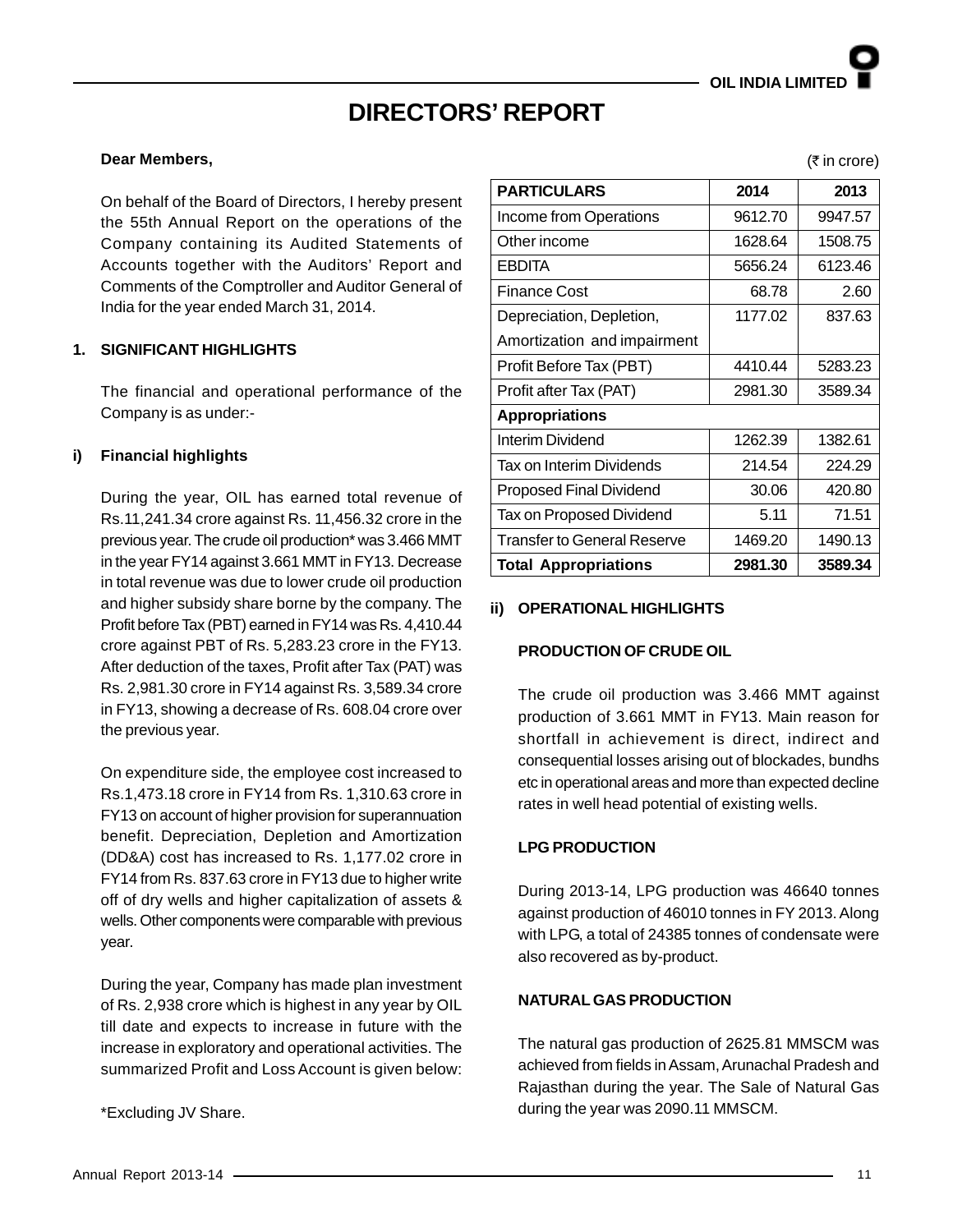# **OIL INDIA LIMITED RENEWABLE ENERGY**

The 13.6 MW and 54 MW Wind Energy Power Projects were established in Jaisalmer, Rajasthan in the Financial Years 2011-12 & 2012-13, produced 21.0 million units and 85.51 million units respectively in the FY 2013-14 resulting in a revenue of Rs. 58.24 crore (including generation based incentives etc.).

# **2. ACREAGE**

Your Company's current in-country operations spreads over 5 (five) onshore Petroleum Exploration License (PEL) and 22 (Twenty Two) Petroleum Mining Lease (PML) areas in the states of Assam, Arunachal Pradesh, Mizoram, Andhra Pradesh, Puduchery and Rajasthan. Besides, your Company is venturing into shallow and deep water in KG Basin, Cauvery, Andaman and Mumbai offshore either jointly or in partnership with other consortium partners.

Your Company, at the end of NELP IX bidding round as on 31.03.2014 is holding Participating Interest (PI) in total of 27 NELP Blocks out of which OIL has the right of operatorship / joint operatorship in 12 blocks and as non-operator in 15 blocks. In addition your Company is holding 40% PI in one CBM Block (AS-CBM-2008/ IV) in Assam.

# **3. OIL AND GAS RESERVES**

Your Company has made seven oil and gas discoveries during the year, six from Upper Assam Basin and one from its operated Shakthi block, Gabon.

Your Company has a strong oil and gas reserves base as furnished below:

| <b>Particulars</b>       | 1P      | 2P       | 3P       |
|--------------------------|---------|----------|----------|
| Oil + Condensate (MMSKL) | 38.9238 | 97.3055  | 138,0075 |
| GAS (BCM)                | 24.7170 | 47.4380  | 69.8040  |
| O+OEG (MMSKL)            | 63.5801 | 143.5286 | 205.9580 |

# **4. CAPITAL STRUCTURE**

The paid-up capital of the Company is Rs 601.14 crore divided into 60,11,35,955 shares of Rs.10/- each. During the year, the Government of India transferred 47,53,745 (0.79%) of its holding in OIL in favour of CPSE Exchange Traded Fund (ETF) on 27.03.2014.

Consequently, the Government of India's holding in OIL reduced from 68.43% to 67.64%. The Earning per Share (EPS) of the Company as on March 31, 2014 is Rs. 49.59/- as compared to Rs. 59.71/- at the end of previous financial year.

# **5. DIVIDEND**

Based on the provisional financial trend, your Company paid First and Second Interim Dividend @ 110% and 100% respectively for the year, totaling to Rs. 1262.39 crore. The Board of Directors is now pleased to recommend a final dividend @ 5% on the paid up capital amounting to Rs. 30.06 crore, subject to the approval of the shareholders at the ensuing Annual General Meeting.

# **6. HUMAN ASSETS**

Human Resource Management at OIL is an integrated approach focusing on Organization's faith to work with people and work through them to manage change and strive for continued excellence. OIL works towards building positive employee-organization relationship through nurturing initiatives, innovations and aspirations with best HR practices and commitment and provide professional working environment. HR policies and practices are always sensitive to employees needs. As on 31st March 2014, Company has 7813 employees consisting of 1441 Executives and 6372 Unionised Employees in the Company.

# **7. SPORTS**

OIL believes that sports today is an integral part of all round development of human personality and achieving excellence in sports has real bearing on national prestige and morale. Therefore, employees are encouraged to play and excel in sports. As a result of above encouragement, Oil India participated in National and International Sports Events in Table Tennis, Cricket, Chess and brought laurels to the Company.

# **8. IMPLEMENTATION OF GOVERNMENT DIRECTIVES FOR PRIORITY SECTIONS**

The Company attempts to comply with the directives of the Government of India for priority sections of the society. The representations of various priority sections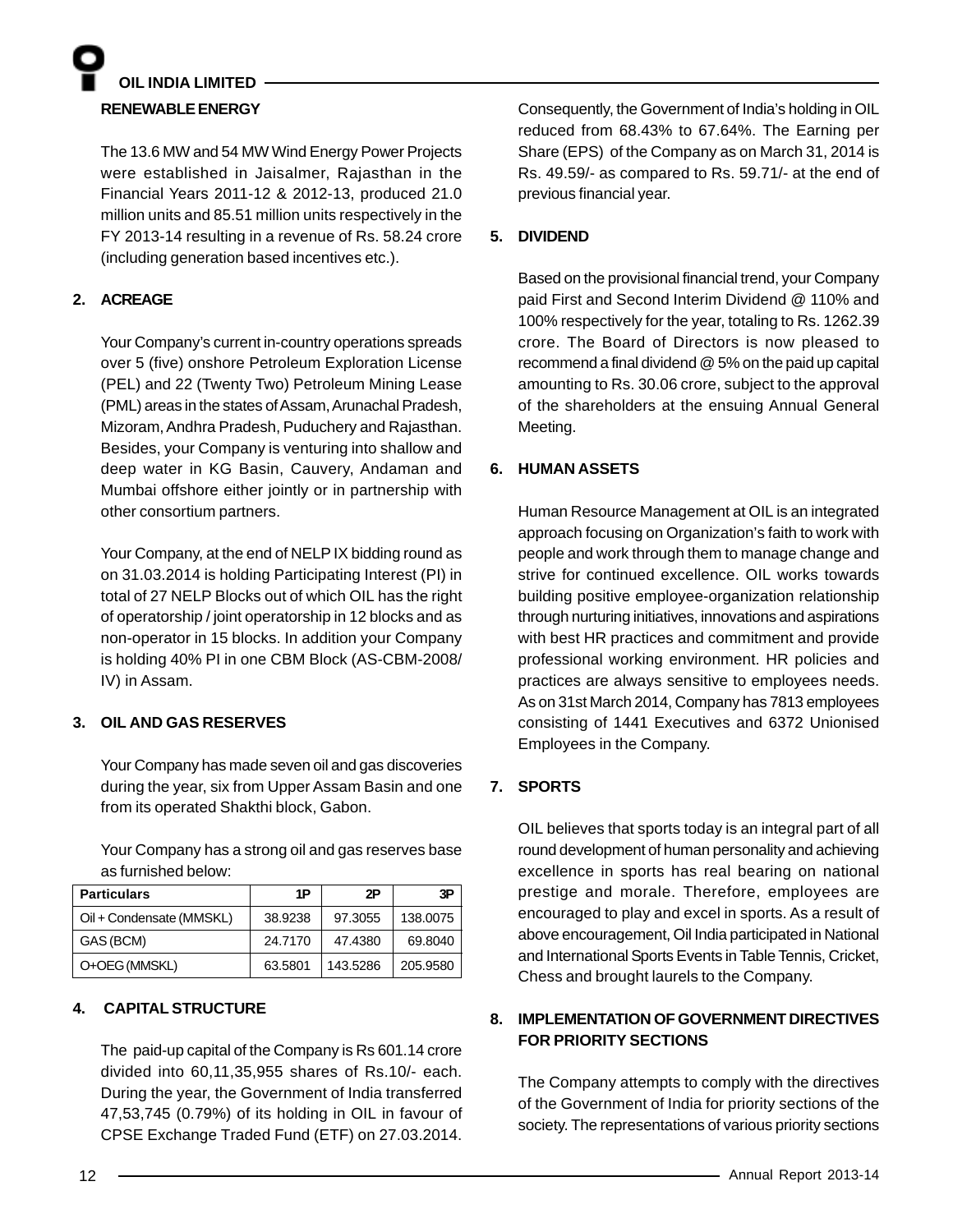in Executive and Unionized Employees categories in the Company as on March 31, 2014 is as under:

| <b>CATEGORY</b>   | <b>SC</b> | SТ  | <b>OBC</b> | <b>Minority</b> | <b>PWD</b> | Women <sup>'</sup> |
|-------------------|-----------|-----|------------|-----------------|------------|--------------------|
| <b>Executives</b> | 187       | 127 | 312        | 108             |            | 107                |
| <b>Unionised</b>  | 439       | 743 | 1884       | 410             | 56         | 250                |
| <b>Employees</b>  |           |     |            |                 |            |                    |
| Total             | 626       | 870 | 2196       | 518             | 63         | 357                |

# **9. CORPORATE GOVERNANCE**

As stipulated under Clause-49 and 55 of the Listing Agreement, the Management Discussion & Analysis Report, Report on Corporate Governance and the Business Responsibility Report have been incorporated as Annexure to the Directors' Report. Your Company also complies with the Secretarial Standards issued by ICSI and Corporate Governance Guidelines enunciated by the Department of Public Enterprises, Government of India.

# **10. RTI ACT 2005**

In order to promote transparency and increased accountability, Company has put up in place the mechanism for implementation of Right to Information Act 2005. CPIO / CAPIO at offices across the country have been nominated to provide the information to the citizen of the country under the Act. The names, designation and address of the CPIO/CAPIO are available on the website. Company has also put up an information manual on the web containing details like organization structure, powers and duties of officers, rules and regulations, directory of officers, remuneration of officers, remuneration of workmen and information of the public at large. Complaints received during the year were expeditiously replied.

# **11. IMPLEMENTATION OF OFFICIAL LANGUAGE (RAJBHASHA)**

In pursuance of Official Language Policy / Act / Rules / Orders of the Govt. of India efforts are continuing towards increasing the use of Hindi in Official work. Hindi Workshops were conducted regularly so as to enable officers and employees to work in Hindi conveniently and efficiently. Further, the Company has formulated various incentive schemes for promotion of

Hindi. Meetings of Official Language Implementation Committee were held in each quarter. The responsibility of the Chairmanship of Duliajan Town Official Language Implementation Committee (TOLIC) was also borne by our Company. In-house Journal "OIL NEWS" was published in Trilingual form i.e. Assamese, Hindi and English. Hindi Month was observed in a befitting manner in all spheres of OIL. To propagate Official Language Hindi, amongst employees and school going children, various literary competitions were held during Hindi Month Celebration. Important documents, to be laid on the table of Parliament, were also brought out in bilingual form.

Further, story collections of Dr Nagen Saikia, a famous writer of Assamese was translated and published in Hindi by OIL Corporate Office, Noida. This is in appreciation of close link between the two languages and to popularize Assamese writings in hindi.

Nominated Executives and Employees of the Company participated in Official Language Conference of Petroleum PSUs held under the direction of MOP&NG at Kochi on 14th and 15th February, 2014. OIL Management always encourages participation of its employees in various seminars and conferences, including Vishwa Hindi Sanmelan held Overseas.

# **12. VIGILANCE**

"Vigilance Wing" is headed by Chief Vigilance Officer, which helps in ensuring functioning of the organization in a transparent manner. Main thrust is placed on the preventive vigilance rather than punitive vigilance. Towards this objective, several Contract & Procurement Operation & maintenance related system improvement measures were undertaken. Intensive inspections were carried out and corrective measures were suggested.

A Vigilance Awareness Week was organized during the year at corporate office and other office locations. In order to spread awareness and sensitize employee against harmful effects of corruption, various competitions were organised across your Company. KIT (Keep In Touch) and CTY (Catch Them Young) awareness programs were conducted for executives of all levels to sensitize them on Contracts & Procurement procedures, Conduct, Discipline and Appeal Rules and Central Vigilance Commission (CVC) guidelines etc.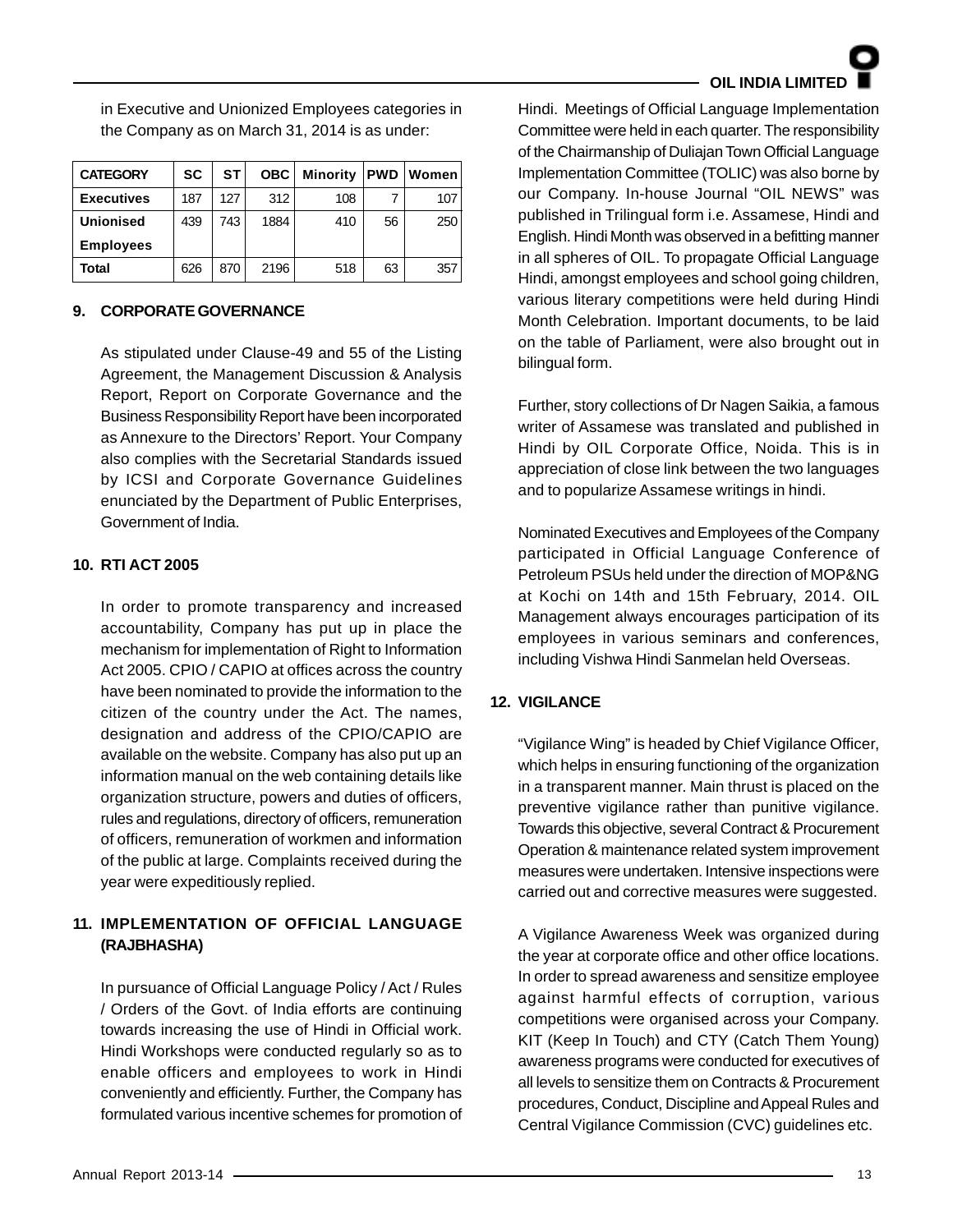# **13. RESEARCH AND DEVELOPMENT**

The Company accords utmost importance to upgradation of technologies and expertise in various areas of activities through its own Research & Development Centre. During the year, the Company formulated Revised R&D Policy keeping in view the DPE Guidelines on R&D. Further, Company undertook various R & D projects during the year over and above those committed under the MoU. The details of specific areas of Research and Development (R&D), benefits derived as a result of R&D efforts, future plan of action and R&D expenditure are given in the Annexure to the Report.

# **14. RECENT DEVELOPMENTS**

# **14.1 Acquisition of 4 per cent. participating interest in Mozambique Offshore Area Rovuma 1 field**

OIL, together with OVL, acquired a 10 percent participating interest in the Mozambique block in the Area 1 Rovuma Field by acquiring the shares of Videocon Mozambique Rovuma 1 Limited (name changed to Beas Rovuma Energy Mozambique Ltd). OIL holds a 40 per cent stake in BREML which translates to 04 per cent participating interest in Area 1, Rovuma off shore.

# **14.2 Acquisition of 45 per cent. participating interest in Bangladesh offshore block SS04 and block SS09.**

During the Bangladesh offshore bidding round 2012, OIL and OVL combine won bid for SS04 and SS09 blocks. The award was announced in February,2014. SS04 and SS09 are shallow sea blocks expected to contain oil and gas. OIL and OVL have PI of 45% each and 10% PI belongs to BAPEX (Bangladesh Petroleum Exploration and Production Co. Ltd.)

# **14.3 Acquisition of 50% shareholding of WorldAce Investments Ltd (Licence 61 in Tomsk region Russia)**

On 4th July 2014, OIL completed acquisition of 50% shareholding of WorldAce Investments Ltd., a Cyprus based wholly owned subsidiary of M/s. Petroneft Resources Ltd. (PTR) which owns Licence 61 in Tomsk region in Russia through LLC Stimul-T, a

Russia based wholly owned subsidiary. This marks OIL's entry into Russia and a significant contribution to company's overseas E&P portfolio.

## **14.4 Acquisition of 60 per cent. participating interest in Myanmar offshore block M-4 and block YEB**

OIL together with M/s. Oil Max Energy Pvt. Limited, M/s. Mercator Limited and M/s. Oil Star (local company of Myanmar) (known as OIL consortium) won two blocks namely M-4 and YEB in bidding round announced by Government of Myanmar. The blocks were awarded in May,2014. M-4 is gas bearing block and YEB is oil bearing block. OIL's participating interest is 60% in each block and OIL is the operator. The Production Sharing Contracts for the blocks are yet to be signed.

## **14.5 Acquisition of 5 per cent equity interest in IOCL**

In February 2014, the GoI approved the sale of 10 per cent. equity interest in IOCL, which is equivalent to 242,795,248 shares of IOCL. The acquisition of these shares took place on 14<sup>th</sup> March 2014 in an off-market transaction, with OIL and ONGC each acquiring five per cent of the issued share capital of IOCL.

# **15. SUBSIDIARIES/ COMPANIES IN WHICH OIL HAS SHAREHOLDING**

# **15.1 Subsidiaries**

i) Oil India Sweden AB

Oil India Sweden AB is a wholly owned subsidiary of Oil India Limited, India. The company was incorporated on the 20th of November 2009 as a private limited company (AB). The activities of the Company are: to own shares in other companies, perform administrative tasks and associated activities; to incorporate, to participate in and to finance companies or businesses etc.

ii) Oil India Cyprus Ltd.

Oil India Cyprus Limited was incorporated in Cyprus on 21<sup>st</sup> October 2011 as a private limited liability Company under the Cyprus Companies Law, Cap. 113. Oil India Limited holds 76% in the Company. The balance 24% is held by Oil India Sweden AB.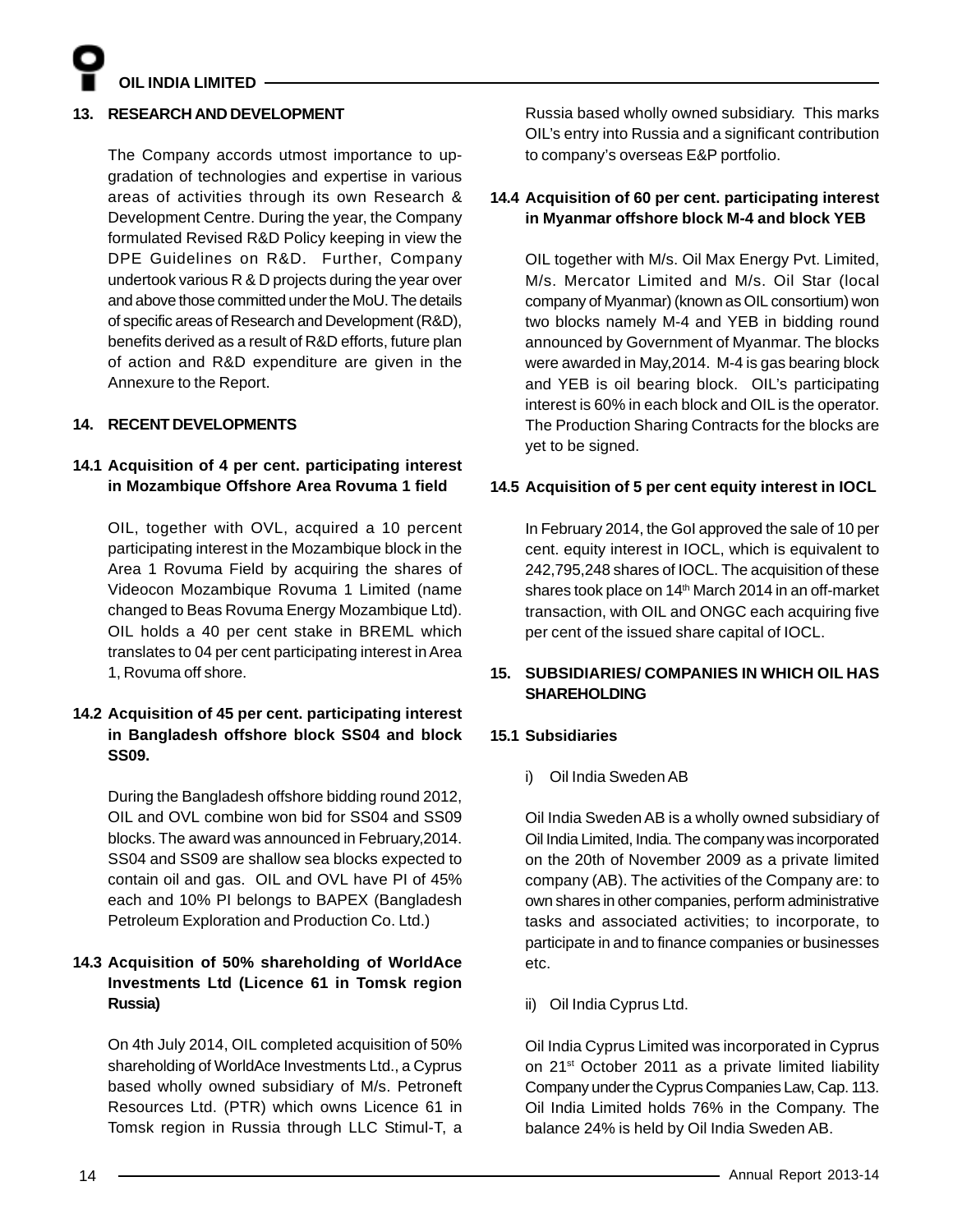iii) Oil India (USA) Inc.

Oil India (USA) Inc. is a Wholly Owned Subsidiary of OIL with Branch Office at Houston, USA. It holds 20% stake in Niobrara Shale Oil and Gas Asset. The Company was incorporated on 26<sup>th</sup> September, 2012.

iv) Oil India International Limited (OIIL)

OIIL, the 100% subsidiary of Oil India Limited was incorporated on 20.09.2013. The registered office of OIIL is situated in New Delhi. OIIL received the commencement of business certificate on 28.02.2014.

v) Oil India International B.V

Oil India International B.V, a 100% subsidiary of OIL was incorporated in Netherlands on 2<sup>nd</sup> May, 2014.

## **15.2 Companies in which OIL has shareholding**

i) Numaligarh Refinery Ltd (NRL)

Numaligarh Refinery Limited was incorporated in 1993. NRL is a Category -I Mini Ratna PSU having a 3 MMTPA Refinery at Numaligarh, in Golaghat District of Assam. The Company is a subsidiary of Bharat Petroleum Corporation Limited. OIL is holding 26% of the paid up equity in NRL.

ii) Brahmputra Cracker and Polymer Ltd (BCPL)

BCPL was incorporated on January 8, 2007 with the objective of establishing a gas cracker project complex at Lepetkata, Dibrugarh, Assam, to, inter alia, process natural gas, naphtha or any petroleum product and to distribute and market petrochemical products in India and abroad. The registered office of BCPL is located at Guwahati, Assam, India. OIL holds 10% equity share capital of BCPL.

iii) Suntera Nigeria 205 Ltd.

OIL acquired a 25% equity stake in Suntera Nigeria 205 Limited, Nigeria pursuant to a Share Purchase Agreement signed with Suntera Cyprus and IOCL on August 31, 2006. Suntera Nigeria 205 Limited was incorporated with the main object to engage in the petroleum business including the prospecting and exploration for and production and development of crude oil and natural gas.

DNP Limited was incorporated on June 15, 2007. The main object of DNP Limited is acquisition, transportation and distribution of natural gas in all forms. The registered office of DNP Limited is situated at Guwahati, Assam. Our Company has acquired a 23% equity stake in DNP Limited.

v) IndOil Netherlands B.V

Oil India Sweden AB owns 50% of the shares in Indoil Netherlands B.V which in turn holds 7 per cent Equity interest in Petrocarabobo SA (joint venture company), Project Carabobo-1, Venezuela. The principal activities of Indoil Netherlands B.V. are holding in exploration, production, marketing, trade, transport and extraction of oil, gas, hydrocarbons and minerals.

vi) Beas Rovuma Energy Mozambique Ltd. (BREML)

OIL holds 40% share in BREML. BREML holds 10% PI in the Rovuma Area 1 Offshore Block in Mozambique.

vii) WorldAce Investments Ltd.

OIL holds 50% share in World Ace Investments Ltd, a company incorporated in Cyprus. WorldAce Investments Ltd. holds 100% share in LLC Stimul-T, Russia which is the license holder for License 61, Tomsk Region, Russia.

#### **16. STATUTORY REQUIREMENTS**

None of the Directors of your Company is disqualified as per provisions of Section 164(2) of the Companies Act, 2013. Your Directors have made necessary disclosures as required under various provisions of the Companies Act, 2013 and Clause 49 of the Listing Agreement. Information as required under Section 217 (1)(e) of the Companies Act, 1956 read with Companies (Disclosures of particulars in the Report of Board of Directors) Rules, 1988 is given in Annexure I forming part of this Report. Details of the Employees who drew remuneration exceeding the limits laid down under Section 217 (2A) of the Companies Act, 1956 read with the Companies (Particulars of Employees) Rules, 1975 (as amended from time to time) are uploaded on OIL's website.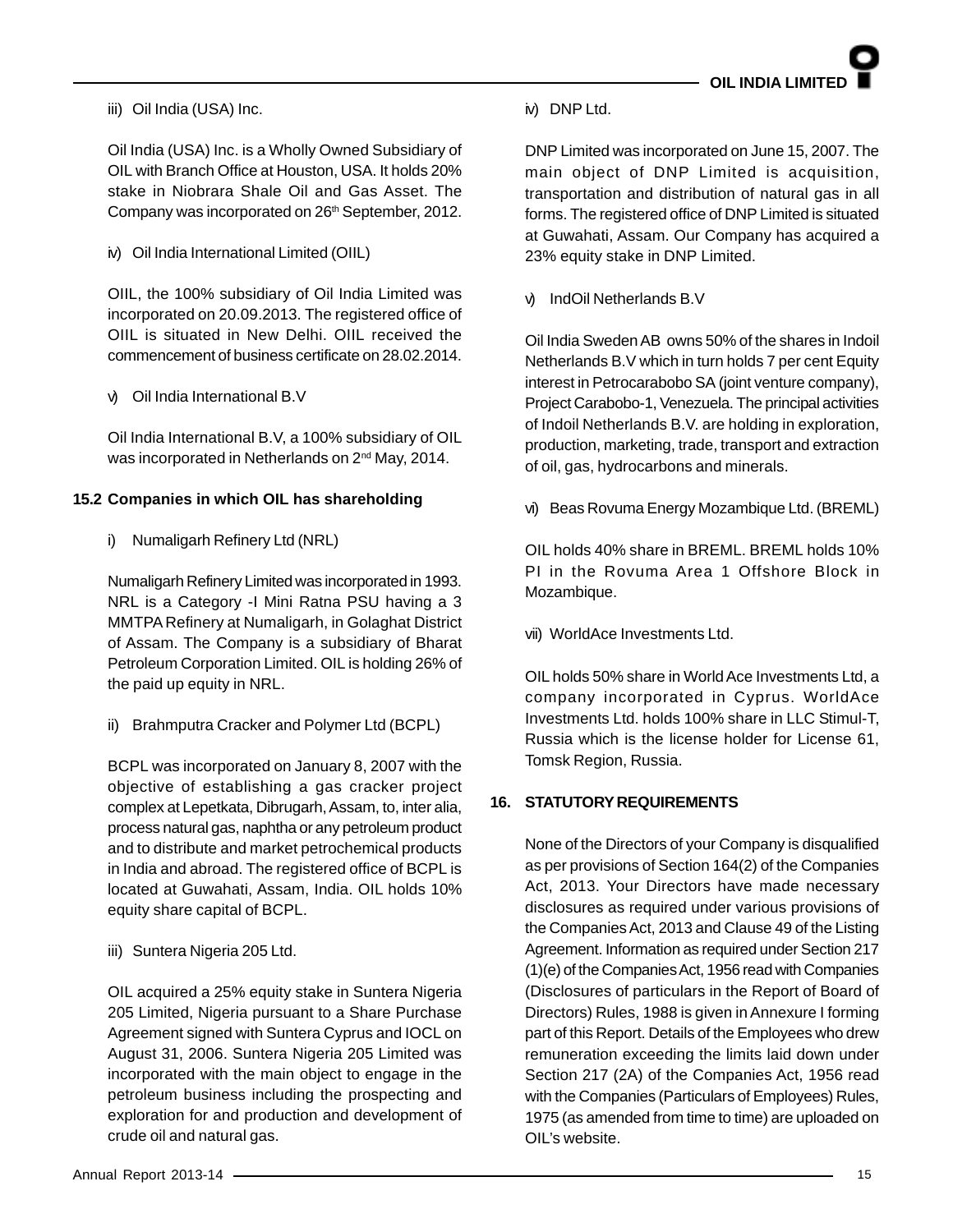# **17. STATUTORY AUDITORS AND COST AUDITORS**

The Statutory Auditors of your Company are appointed by the Comptroller & Auditor General of India (C&AG). M/s Saha Ganguli & Associates and M/s B M Chatrath & Co. were appointed as Joint Statutory Auditors for the financial year 2013-14. Comments of the C&AG forms part of this Report.

The Cost Audit Report for the financial year 2012-13 was filed within the statutory time limit. M/s Mani & Co. is the cost auditor of the Company for the financial year 2013-14. The report is being finalized and will be filed as per the schedule.

# **18. AWARDS AND RECOGNITIONS**

Oil India Limited received the following awards during the year 2013-14:

- (i) Corporate Excellence Award 2013 for Best Investor Relations in June, 2013 instituted by Star of the Industry Group.
- (ii) "BT Star Best National PSU" and "BT Star Best PSU in Excellence in Market capitalization" in June, 2013 conferred by Bureaucracy Today.
- (iii) The Golden Peacock Environment Management Award in July, 2013.
- (iv) The 1st edition of the PSU awards in the category-Human Resource Utilization, in July, 2013.
- (v) The Minetech Award 2013.
- (vi) The reputed "EFI (Employers' Federation of India) national award for excellence in employee relations for strong commitment to employee relations" in the pan India category in October, 2013.
- (vii) In the 7th ENERTIA Awards 2013 India's Awards for Sustainable Energy & Power, OIL was declared "Winner" in the Category V: Fuels & Resources- Award for Best Energy Resources & Oil & Gas Sector Organisation / Company of the year.
- (viii) Case Study on Project "RUPANTAR" a flagship and award winning CSR Project of OIL received the Best Case Study Award.
- (ix) The India Pride Award 2013-14, in December 2013, for Excellence in CSR in the category Public Sector

Undertakings – Central instituted by the Dainik Bhaskar group.

- (x) "Best Employer, India 2013" award by M/s Aon Hewitt, the HR Consulting and Outsourcing Agency. The Company also bagged "The Aon Hewitt Voice of Employee Award, Public Sector Enterprises, India 2013."
- (xi) In Petrotech-2014 held at the India Exposition Mart Ltd., Greater Noida, OIL stall was declared the Winner in the Best Display in Raw Space category.
- (xii) In January,2014, OIL received Greentech Environment Award 2013 in Gold Category in Petroleum Exploration Sector for sustainable achievement in environment management.
- (xiii) New Delhi Institute of Management (NDIM), a premier MBA School, awarded OIL for exemplary leadership and for contributing immensely to the societal issues. The award is in recognition of OIL's various social welfare programs/activities and CSR projects.
- (xiv) Vigilance Excellence Award 2013-14 at a Conclave of Vigilance Officers organized by the Institute of Public Enterprise (IPE) at Hyderabad.
- (xv) CIDC Partners in Progress Trophy 2014 in March,2014, for its display of utmost commitment & drive to create a vibrant work environment for the construction fraternity especially for achieving targets of "Mission Skilling India", under various CIDC initiatives.
- (xvi) OIL was conferred with 'CAG Pick of the Year' award by Dalal Street Investment Journal (DSIJ), India's No.1 investment magazine which organized the PSU Awards 2013 to honour the Public Sector Undertaking (PSU) for their commendable performance.
- (xvii) The Greentech HR Award for training Excellence in "Gold Category" and Asia's Best Employer Brand for Excellence in Training.

# **19. CHANGES IN THE BOARD OF DIRECTORS**

(i) Pursuant to MOP&NG Letter No. C-31014/1/2012-CA dated. 29.07.2013, Mrs R.S. Borah assumed charge of the post of Director (Finance) of Oil India Limited w.e.f 01.10.2013 vice Shri T.K. Ananth Kumar who superannuated from the services of the Company on 30.09.2013.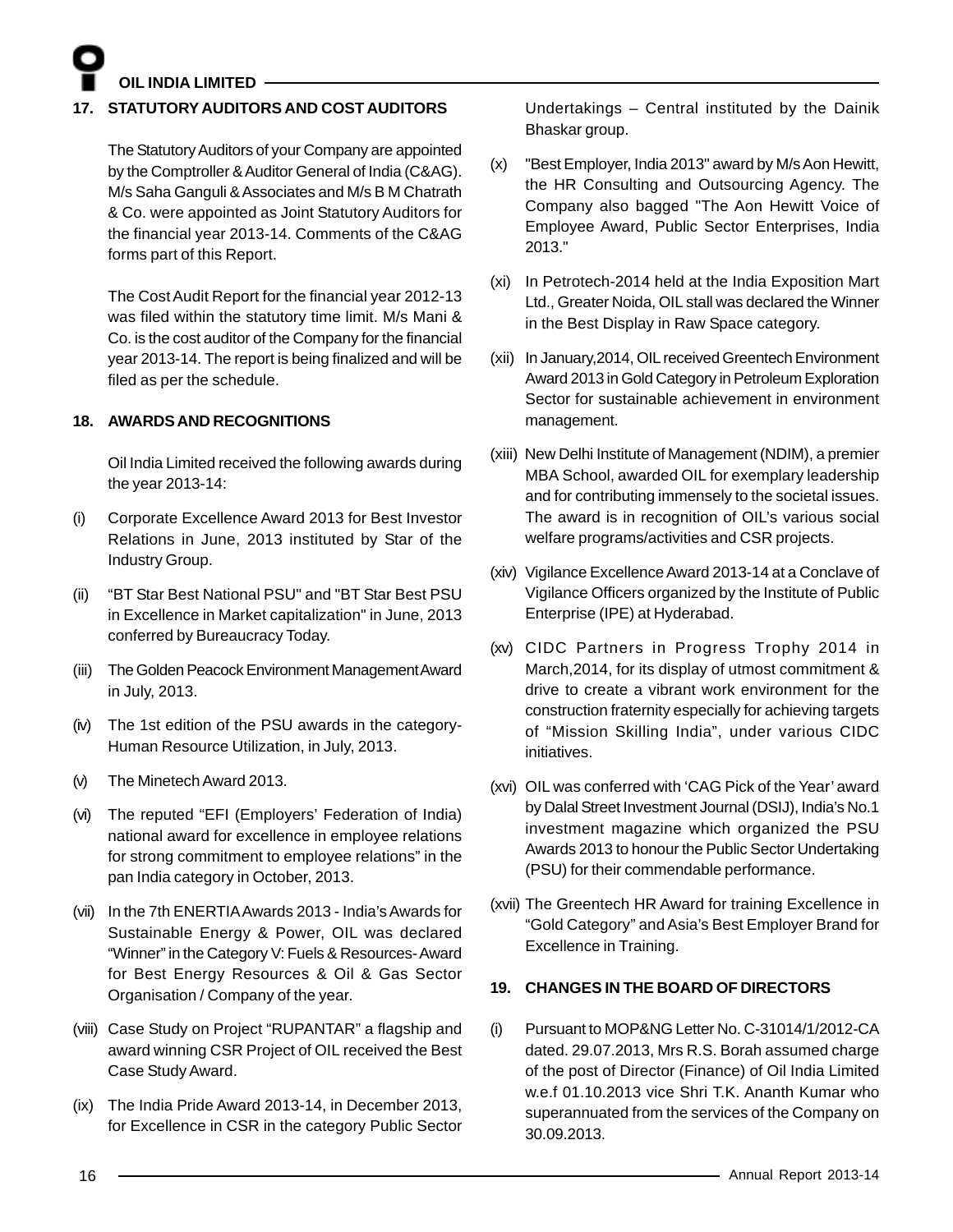- (ii) Pursuant to MOP&NG Letter No. O-23012/1/2012- ONG-I dated. 31.01.2014, Shri B.N.Talukdar was relieved from the post of Director (E&D), OIL on 05.02.2014 and he took charge of the post of Director General, DGH on 06.02.2014.
- (iii) Pursuant to MOP&NG Letter No. C-31033/1/2012-CA/ FTS:18688 dated. 26.02.2014, Shri Subhasish Panda, Director (E-III), MOP&NG was appointed as the Government Nominee Director (w.e.f 26.02.2014) on the Board of Oil India Limited vice Mrs Rashmi Aggarwal, who had ceased to be Government Nominee Director on the Board of Oil India Limited w.e.f 20.01.2014.

## **20. DIRECTORS' RESPONSIBILITY STATEMENT**

Pursuant to the requirement under Section 217(2AA) of the Companies Act, 1956 with respect to Directors' Responsibility Statement, it is hereby confirmed:

- (i) that in the preparation of the annual accounts for the financial year ended 31st March 2014, all applicable accounting standards have been followed along with proper explanations relating to material departures;
- (ii) that the Directors had selected such accounting policies and applied them consistently and made judgements and estimates that were reasonable and prudent so as to give a true and fair view of the state of affairs of the Company at the end of the financial year and of the profit or loss of the Company for the year under review;
- (iii) that the Directors had taken proper and sufficient care for the maintenance of adequate accounting records

in accordance with the provisions of the Companies Act, 1956, for safeguarding the assets of the Company and for preventing and detecting fraud and other irregularities;

(iv) that the Directors had prepared the accounts for the financial year ended 31st March 2014 on a 'going concern' basis.

# **21. ACKNOWLEDGEMENT**

With the initiatives emanating from the vision of making the Company as fastest growing energy company with highest profitability and with our combined zeal, commitment, experience and expertise, your Directors look forward to a year of fruitful operations. Your Directors acknowledge the guidance and support of the Ministry of Petroleum & Natural Gas, all other Ministries and agencies in Central and State Governments. Your Directors express their gratitude and thanks to the Shareholders, Customers, Suppliers and other business partners/associates for their continued co-operation and patronage. Your Directors wish to place on record their deep sense of appreciation for the devoted services of all Oil Indians for its success.

> For and On behalf of the Board of Directors. Sd/- (S K Srivastava) Chairman & Managing Director

Dated : 14.07.2014 Place : Noida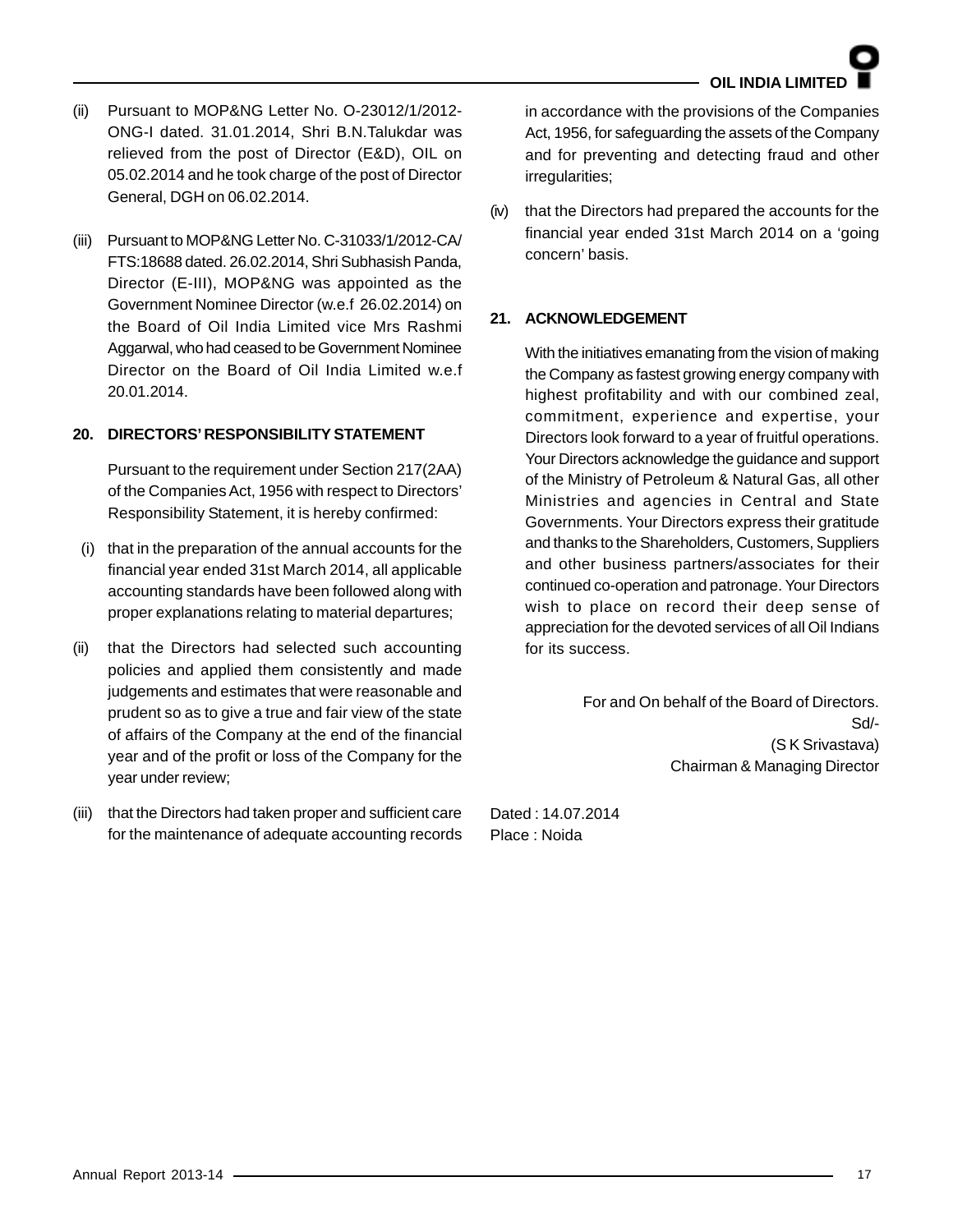# **PARTICULARS REQUIRED UNDER THE COMPANIES (DISCLOSURE OF PARTICULARS IN THE REPORT OF THE BOARD OF DIRECTORS) RULES, 1988**

# **A. ENERGY CONSERVATION**

# **I. Conservation of Crude Oil**

A total quantity of 3486.63 KLS of crude oil was saved / retrieved from different operational activities in fields during the year by adopting the following measures:

- (i) Use of Oil Soluble Demulsifier (OSD).
- (ii) Regular & proper maintenance of Crude Oil Transportation Trunk / Branch pipelines to minimize pumping power requirement. This is further reduced by treating the crude oil with flow improver chemical / heat treatment.
- (iii) Water Clarification Plant and use of De-Oilier.
- (iv) Retrieved from various pits and sumps.
- (v) Action initiated for recovery of crude oil from tank bottom sludge & lagoon sludge using ionic liquids in collaboration with IIT, Chennai
- (vi) A Biodegradation study carried out for the crude oils in Makum and Hapjan fields have helped to achieve low to moderate level of biodegradation and water washing.
- (vii) Action initiated to prevent scale formation at ITF Tengakhat, have helped in effective control of scale formation at all field installations.
- (viii) To control fluid loss during work over operations in depleted wells, a Modified Xanvis pill was used by introducing FLC-2000 with Xanvis pill. This showed very encouraging results
- (ix) Utilization of Nanoparticle Stabilized Micro-emulsions for Enhanced Oil Recovery.
- (x) All out efforts to reduce crude oil consumption from different operational activities in fields.

# **II. Recovery of Condensate**

Total volume of condensate recovered from the following work spheres during the year was about 260025.72 KL.

• Duliajan Field (Gas wells): 223891 KL.

- LPG Plant, Duliajan : 35852.94 KL (24380MT)
- Rajasthan Project : 282 KL.
- Duliajan Power Station : 0.630 KL

## **III. Conservation of Natural Gas**

- (i) Installed two Low-Pressure Booster compressors (2.5 MMSCFD each) at Hapjan GCS &Makum OCS resulting in significant conservation of Natural Gas, which otherwise was flared.
- (ii) Installed one Gas Lifter Compressor (3.0 MMSCFD) at Hapjan GCS yielding steady gas recovery at Hapjan OCS
- (iii) High Pressure Gas Flaring being prevented from Baghjan EPS, by supplying the same to the Assam Gas Company Ltd , after laying a 100 mm NB Pipeline from Baghjan EPS to Assam Gas Company Ltd
- (iv) Gas Flaring of Mechaki Field being stopped by drawing a 100 mm NB Pipeline from Mechaki Field to Doom Dooma operational Area of OIL in Assam
- (v) Low Pressure Gas (0.7 Kg/cm2) of Moran Field was preserved instead of Flaring by Re-using the same through Very Low Pressure (VLP) Stabilisers
- (vi) Action initiated for replacing the boilers at various Production Installations by installing Indirect Heaters, in phased manner, which will result in saving of natural gas, presently used as fuel.

# **IV. Conservation of Electricity**

Various measures taken for the conservation of electricity during the year 2013-2014, have resulted in an annual energy saving of 355,24,91,683 kWh

- (i) Energy efficient SON fittings had been commissioned in New TDX area, MTDC, Main road at NIA, Well 21 and CMT in Duliajan
- (ii) One of 70W SON new luminaries ,25 nos of 150W SON new luminaries and 26 nos of 400W SON Flood light luminaries had been installed in Field HQ
- (iii) The digital scroll compressor in the field of air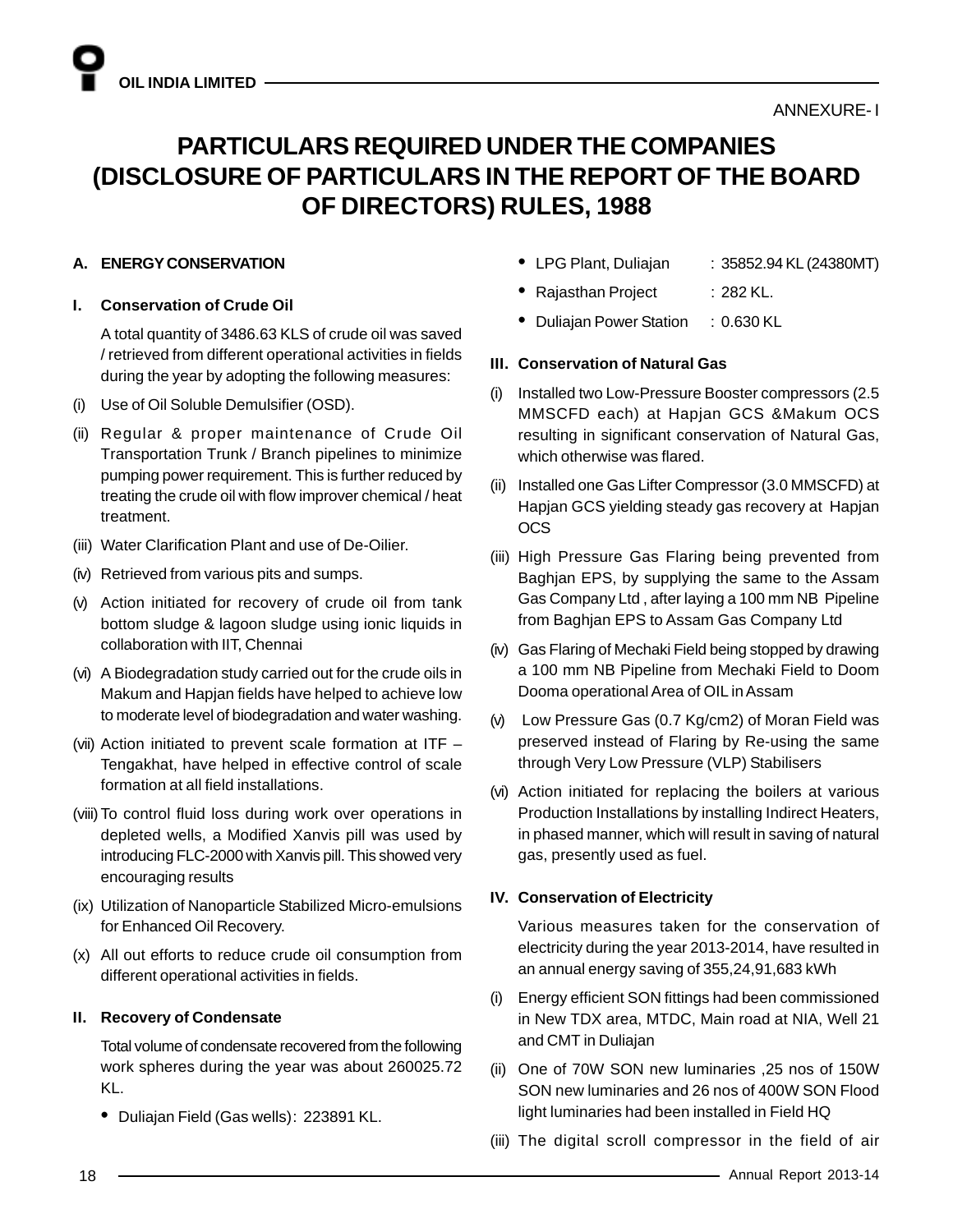conditioning and refrigeration system has been introduced which has led to energy efficiency and also automatic setting of consumption of only required electrical power at a particular time.

- (iv) A total of 300 of analog type ceiling fan regulators are replaced with electronic regulators.
- (v) Installation of two of energy efficient split air conditioners with green refrigerant using R410A has been done.
- (vi) Electrical motor driven (EMD) submersible pumps were installed in place of two of Diesel Engine Driven (DED) reciprocation pumps for supply of water to Kumchai EPS. ( helped in saving 3,650 Ltr of Diesel).
- (vii) Use of Natural Gas instead of conventional Electric Boilers for producing Distilled Water, helped to conserve Electrical Energy [1920 kWh].
- (viii) Installed seven no. LED Solar Street Lights in domestic area of PHQ, Noonmati.
- (ix) Replaced 60 W /100W BC lamp fittings with 15W CFL fittings at Moran Field , Pipelines Sphere & FHQ, Duliajan.
- (x) Installed 97 star rated energy efficient air conditioners at FHQ Duliajan & Pipelines sphere.
- (xi) Replaced five old refrigerators with BEE star rated ones in Pipeline sphere.
- (xii) Installed 150 electronic chokes in Pipeline Sphere to replace the conventional ones.

#### **V. Conservation of Diesel (HSD)**

- (i) Saved diesel of worth Rs. 2,78,589.70, through generation of roof top 30 KW Solar Power for electricity consumption at OIL Corporate office premises, NOIDA, during 2013-14 by generating 33,165.44 Kwh of electricity.
- (ii) Apart from saving 1,93,000 litres of diesel by replacing the diesel driven prime movers with electrical motors, OIL took additional following steps to conserve diesel:
- (iii) Use of captive power for calibration & testing of logging tool in the Logging Truck.
- (iv) Use of gas pressure to load condensate in browser at FGS 285, Deohal.
- (v) Replacement of diesel pumps with electrical submersible pump at Kumchai EPS to meet industrial water requirements.
- (vi) Introduction of BIO DIESEL Fuel in diesel engines is in trial phase which will minimize the carbon emission as well as saving in HSD.
- **VI. Carried out total 23 Energy Audits in Fields, 2 at Noida, through PCRA.**
- **VII. Utilisation of Renewable Sources of Energy:**

#### **Use of Solar & Wind Energy**

- (i) 30 KWp roof top Solar power system erected for the Corporate Office building at Noida generated 33,165.44 Kwh of electricity during the last year.
- (ii) Use of Solar Lighting at Tanot-GGS (Rajasthan) & Pilot Plant at Baghewala (Rajasthan).
- (iii) Two nos of 100 KWp Solar Plants are installed in the Assam & Rajasthan Fields.
- (iv) Commissioning of 20 KWp Solar Power Plant at RS-5, Jagiroad ,Pipeline.
- (v) Replacement of 30 KVA Generator Sets in the Field Operation with Solar Generator Set.
- (vi) Installation of Solar Lighting Systems for Security Camp at Well-279, in place of using 15KVA Diesel Generator Sets.
- (vii) Use of solar lanterns as emergency lights for control room and field application in Pump Station 5, Noonmati, Pipeline.

# **VIII. Promotion of Energy Conservation Awareness Activities:**

As per the advice of Ministry of Petroleum & Natural Gas, GOI, the department conducted various promotional awareness programs were organized in the transport, industrial and domestic sector (in and around OIL's operational areas) on topics: Hydrocarbon / energy conservation/ Environment/ Health issues etc, Educative pamphlet / leaflets etc. were also distributed among the masses at various sectors including display of Posters, conducting awareness quiz etc.

- (i) Two Refresher Course on DTP were organised at Duliajan & Jorhat in collaboration with PCRA.
- (ii) Conducted Workshop on 'Driving with Fuel Efficiency', through PCRA at OIL, Noida office during celebration of Oil & Gas Conservation Fortnight (OGCF).
- (iii) Conducted Workshop on 'LPG Saving while Cooking',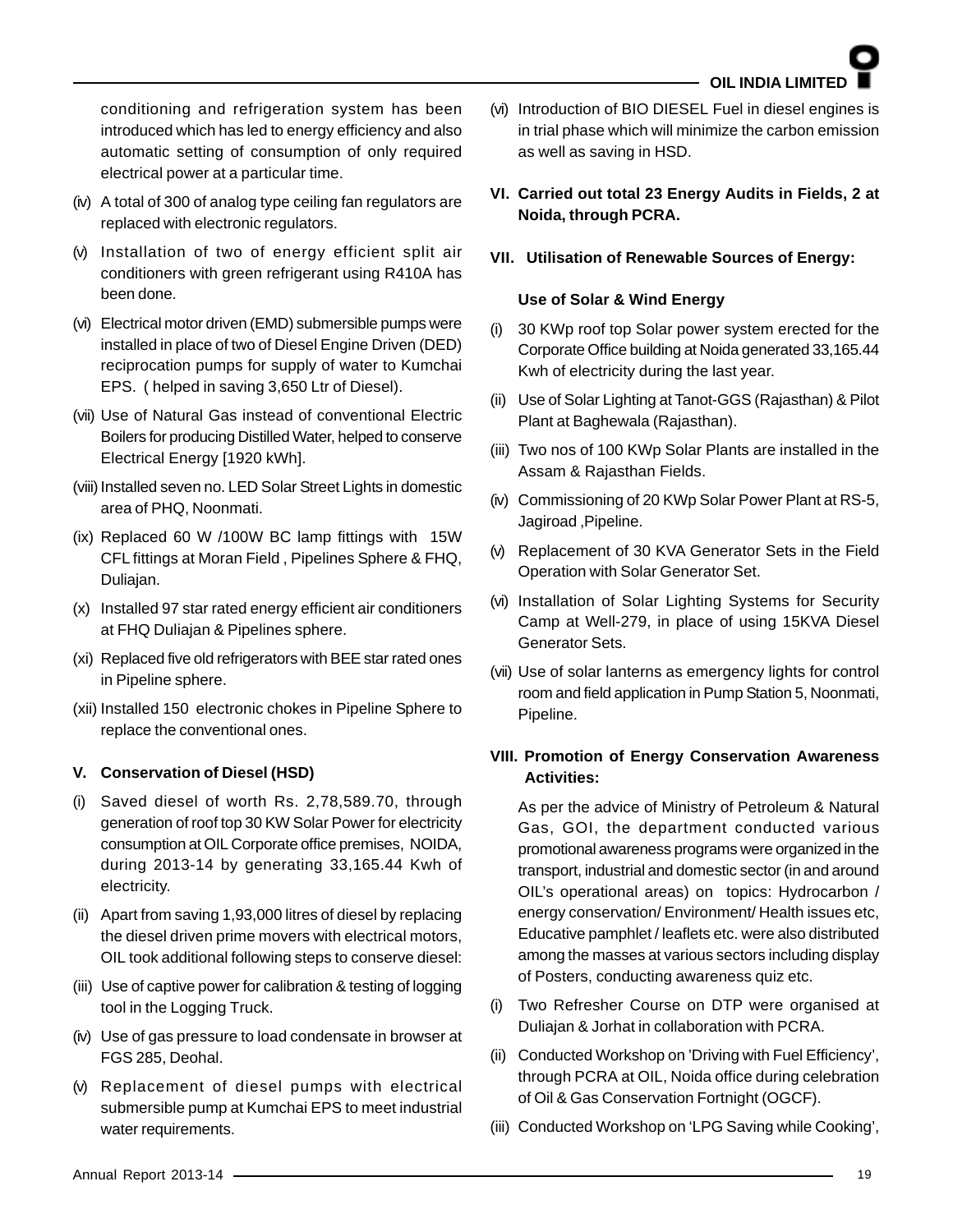through PCRA at OIL Residential Complex, Sector: 15A, Noida, during celebration of Oil & Gas Conservation Fortnight (OGCF).

- (iv) Encouraged OIL Employees of OIL, Noida to adopt Car Pool System during the Oil & Gas Conservation Fortnight (OGCF)- 29 Employees came forward for the cause, which helped us to save Mileage of 6,340 Km vis-a-vis saving of 576.36 Lts of Petrol, which amounts to Rs 41,837 and reduced air pollutants in the tune of 4, 12,100 mg in the atmosphere ( 65 mg/Km).
- (v) As a part of the Celebration of National Energy Conservation Day on 14th December - 50% of the Lights of the Corporate Office Building, Noida were kept off as a Notional Observation, which resulted to Real Time saving of 1,463 KWH units of electrical energy.
- (vi) As a part of the Celebration of National Energy Conservation Day on 14<sup>th</sup> December, Suggestion were invited pertaining to the "Scope of Energy Conservation in the Corporate Office Building, Noida" - 22 Suggestions, out of total 39, are in the process for Implementation.

# **IX. Strategies/Initiatives taken to address environmental issues :**

- (i) 46 drums of used / burnt lube oil generated during different maintenance activities of Gas Turbines in FHQ is collected has been sent to authorized recycler as per policy of OIL.
- (ii) Installation of one Precision AC with R407C refrigerant has been done. These refrigerants are used as an alternative to R22 which has adverse effect on environment.
- (iii) Total Water Drift from North East Field is approx. 47,140 KLPD out of which 20% is re-injected and 95% of the produced formation water is recycled to subsurface.
- (iv) Mandatory use of Forest Stewardship Council (FSC) certified paper & printed paper products with FSC logo, is followed in all sphere of OIL, as a policy decision w.e.f 12<sup>th</sup> September, 2012.
- (v) OIL has undertaken an initiative to carry out treatment, recycling and final disposal of e-waste material in an safe & scientific methods as per norms of Central Pollution Control Board/ State Pollution Control Board as per policy guidelines issued by GOI by an authorized dealer.
- (vi) Action initiated for installation of one ETP Plant in

Tengakhat field area of capacity 5,000 Klpd.

- (vii) Waste Water are treated by Hydrogen Peroxide Treatment, Wet Air Oxidation Treatment, Tilted Plate Interceptor (TPI), Dissolved Air Flotation (DAF), Biotower, Ultra Filtration & Reverse Osmosis Systems etc.
- (viii) OIL has planted about more than 10,000 trees during the last year in its operational areas, average survival rate is about 80%.
- (ix) The use of weedicides and pesticides is avoided in OIL's installations as a policy and the Company resorts to manual grass cutting for up-keepment of its various premises.
- (x) OIL in collaboration with Assam Agricultural University has been regularly carrying out various environmental projects in its operational areas in Assam to assess the impact of the prime pollutants generated in the oil fields on the environment. Some of the major areas covered by these studies are effect of formation water on cultivation, effect of heat and light on germination etc. The findings of the studies play a major role in designing the pollution control policy of the company.
- (xi) OIL has set up incinerator and an effluent treatment plant for treatment of Bio-medical waste
- (xii) All Oil Collecting Stations, Gas Collecting Stations and LPG plant are connected with Flare Systems and Closed Blow Down Vessels & safety release flare systems for arresting hydrocarbon emissions
- (xiii) Hazardous Mineral oil, Chrome compounds have been replaced in Drilling Fluid with other eco-friendly water based environment friendly chemicals like: Bentonite Powder/ Barytes Powder/Caustic Soda/MC (HVG)/ CMC(LVG)/ Linseed Oil/ Drilling Detergent/XC-Polymer/ Magcoasphasol/FLC-2000/PAC(R) /PAC(SL)/ Sodium Bicarbonate etc.

# **B. RESEARCH AND DEVELOPMENT-Form-B**

# **B.I Specific Areas in Which Research And Development have been Carried Out :**

- 1. Geochemical Studies of the Tertiary Formations Encountered in Murkongselek Well No.2 (Loc. MSC)
- 2. Detailed Geochemical Studies of the produced oils from Langpar formation of Barekuri Area
- 3. Reservoir Fluid Identification Through Geochemical Analysis of Sidewall Cores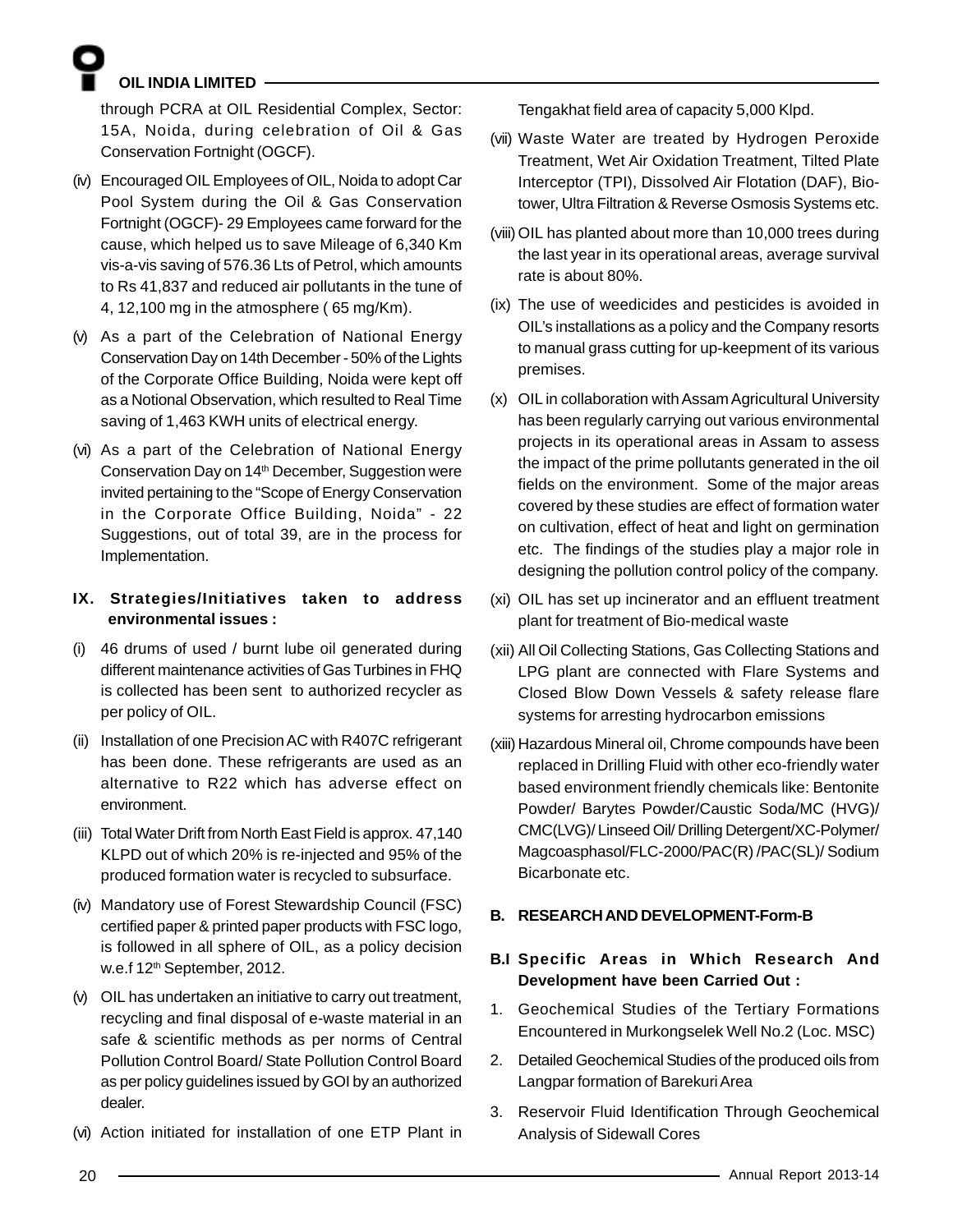- 4. Study On Biodegradation Pattern Of Oils From Makum And Hapjan Fields of OIL's Operational Areas
- 5. Surface Geochemical Exploration Using Adsorbed Soil Gas Method
- 6. Downhole Chemical Injection Through Gas Lift Lines To Mitigate Wax Deposition Problems in The Production Tubings and Flow Lines
- 7. Investigation on dissolution of tank bottom sludge using environment friendly ionic liquids (collaborative project with IIT-M, Chennai)
- 8. Consultancy services for flow assurance in Digboi branch pipeline
- 9. Novel method for remediation of wax deposition in oil wells
- 10. Solvent stimulation jobs
- 11. Study on Injection water quality monitoring
- 12. Corrosion monitoring in Numaligarh-Siliguri Pipeline
- 13. Evaluation and development of oilfield chemicals
- 14. Development of bactericides and field monitoring for effective SRB control
- 15. Case study on the effect of corrosive bacterial populations in inducing corrosion in Water Injection Station # 21
- 16. Study and control of scale formation at various field locations
- 17. Screening of endophytic fungi having biofuel generation potential from biodiesel plants of Assam
- 18. Laboratory Study of Some Important Parameters of Reservoir Fluids for ASP/ SP Chemical EOR
- 19. Creation of data bank with respect to IFTs of crude of OIL's wells at 40, 60 and 80 °C
- 20. Development of Acid Number Data Bank
- 21. Core flow study for ASP with the available surfactant
- 22. Studies on Interfacial Properties, Wettability Alteration and Rheological Behaviour of Nanoparticle Stabilized Microemulsions for its use in Enhanced Oil Recovery
- 23. Laboratory and Simulation Study for Feasibility of Alkaline Surfactant Polymer (ASP) / Surfactant Polymer (SP) / Alkali Surfactant (AS) Flooding in OIL's Reservoirs
- 24. Organic Geochemistry of Paleocene- Oligocene sediments of Upper assam self and their significance

in interpretation of paleo-climatic condition of deposition.

## **B.II Benefits Derived as a Result of the above R&D Efforts**

- 1. The Geochemical studies of drill-cuttings and sidewall cores have given an insight into the source rock characteristics and the potential of the various formations encountered in Murkongselek Well No. 2 (Loc. MSC). This study has been helpful in oil to oil and source to oil correlations of the Langpar oils in the Barekuri area.
- 2. The Biodegradation study shows that most of the oils in Makum and Hapjan fields have undergone low to moderate level of biodegradation and water washing.
- 3. Surface Geo-chemical analysis will help to delineate the prospective area for hydrocarbon exploration.
- 4. Few liquid flow improvers could be identified and which showed improvement in the crude quality in terms of pour point, viscosity reduction as well as reduced wax deposition.
- 5. The ionic liquids will be very useful in mitigating the problem of accumulation of sludge in crude oil storage tanks.
- 6. The Flow Assurance study by the consultant will help in identifying measures for mitigating wax deposition related problems and adopting state-of-the-art practices in pipeline operations.
- 7. The venturi ejector for water removal in the annulus will help in remediating wax deposition problem in a large number of wells (self-flowing wells with packers, gas lift wells).
- 8. The solvent stimulation jobs in Digboi fields were taken up on an experimental basis to evaluate the feasibility of solvent jobs in an old and matured field like Digboi. Production monitoring shall help in ascertaining the applicability of stimulation jobs for Digboi field.
- 9. The development of injection water quality database will be helpful in future for analysis, interpretation and treatment design.
- 10. The corrosion study in Numaligarh-Siliguri Pipeline (NSPL) has helped to calculate the general corrosion rates as well as pitting corrosion analysis.
- 11. This study on the effect of corrosive bacterial populations at Water Injection Station #21 has given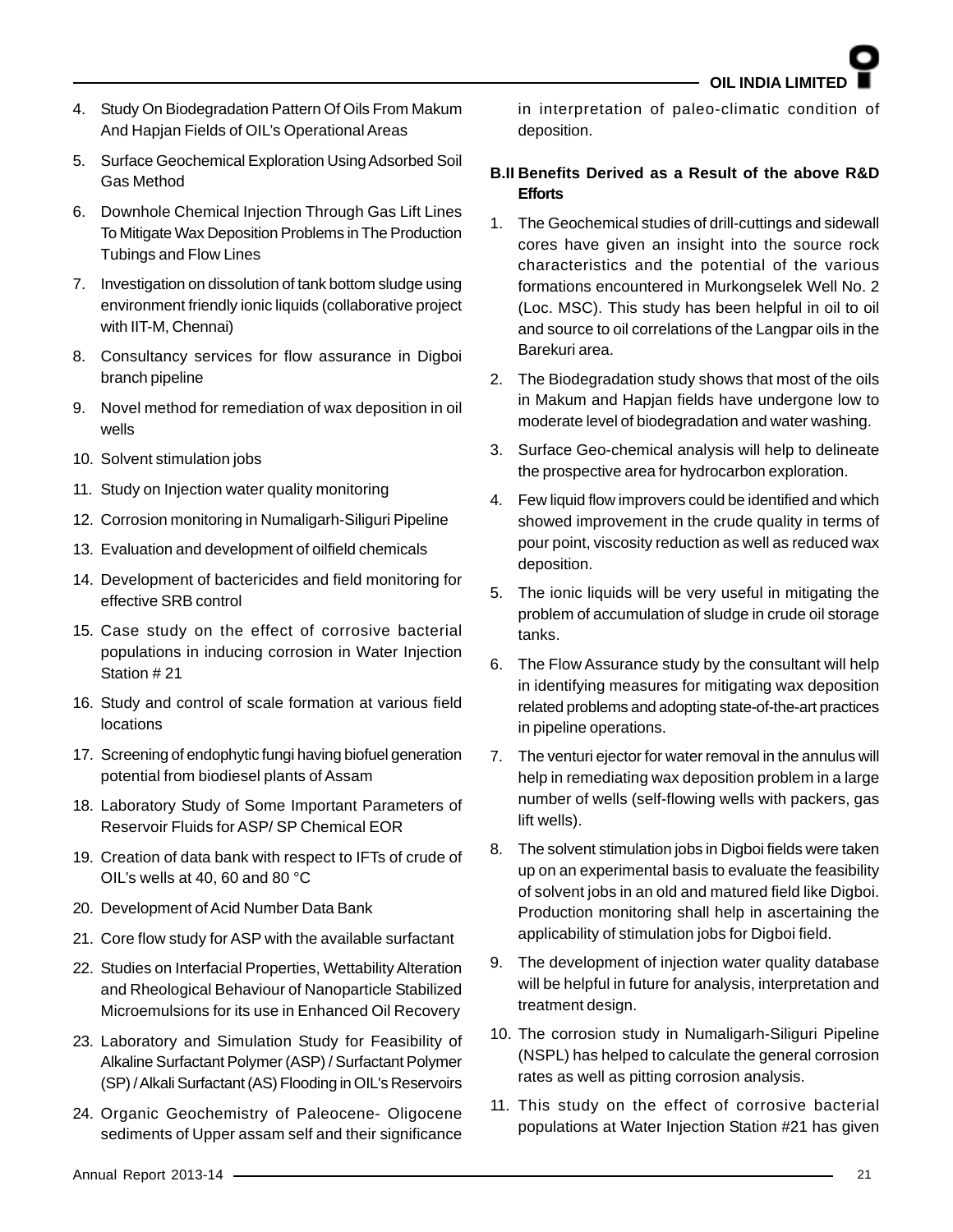an understanding about the possible role of corrosive bacterial populations in causing Bio-Corrosion in the flow lines of this Water Injection Station.

- 12. The recommendations which followed the study on scale formation at ITF – Tengakhat helped in effective control of scale formation at all the field installations that have significant scale formation potential.
- 13. Base IFTs between oil and formation water, acid number of the reservoir crude, compositional analysis of reservoir crude, chemical analysis of crude and formation water especially of the prospective reservoirs may be very useful for SP/ASP studies.
- 14. Additional recovery in SP core flow study indicates how much more tertiary oil can be recovered in SP chemical EOR.
- 15. Nanoparticle Stabilized Micro-emulsions may be useful in Enhanced Oil Recovery in future.
- 16. Consultancy for Lab and Simulation Study for feasibility of ASP/SP/ASP flooding in OIL's Reservoirs is likely to be a step forward for implementation of EOR in OIL's fields.
- 17. The desktop and the internal audit of all the processes confirms R & D Department's commitment and adherence to highest reliability and accuracy using internationally accepted methods under ISO/IEC 17025:2005.

# **B.III Future Plan of Action**

- 1. Adoption of Corporate R&D Policy approved by OIL Board.
- 2. Preparation of R&D Manual for implementation of policy.
- 3. Close interaction with the academic institutions with which collaborative projects have been taken up.
- 4. Emphasis on R&D activities oriented towards patents, IPR, publications and presentations.
- 5. Close monitoring of R&D MoU projects.

#### **B.IV R&D Expenditure (**` **in Lakhs)**

| Year    | 2012-2013 | 2013-2014 |
|---------|-----------|-----------|
| Capital | 1102      | 747       |
| Revenue | 2638      | 3127      |
| Total   | 3740      | 3874      |

# **C. TECHNOLOGY ABSORBTION, ADAPTATION AND INNOVATION**

The following are the major new technology absorptions that have taken place in the organization during the last financial year:

- (i) Modified Xan-vis pill for spotting: To control fluid loss during work-over operations in depleted wells a Modified Xanvis pill was used by introducing FLC-2000 with Xanvis pill. Such modified pills have been tried in some wells and the results were found to be encouraging.
- (ii) In-house design of cement slurry for J-band NAG well Loc-HVK in Deohal area and completion of 95/8" Production casing cement job successfully with good cement bond.
- (iii) Use of KCL-PHPA-Polyol mud system at Loc-HUP in Chabua field for the first time and completion of the well without any down-hole problem with good caliper and good cement job.
- (iv) Use of NDDF with in-house effort at Loc-NLE. The well was completed as an oil producer without any downhole problem during the drilling phase.
- (v) Procurement of One no of 750 HP rig: Completed Third party and pre dispatch inspection. Rig will be ready for dispatch on 21/04/2014. Expected to be commissioned by October 2014
- (vi) New Item procurement for increasing work efficiency & reducing fatigue of work force at rigs, thereby enhancing HSE standards
- Power Slip- Technical scrutiny completed. Price bid to be opened.
- BOP Handling System Order placed. Expected delivery December 2014.
- Independent Rotary Drive Tender to be floated
- (vii) Technology at Makum OCS:Electrostatic Emulsion Treater: After several field trials and re-examination of the design criteria of the EET, the supplier has changed the transformer. Currently, under field trial and delivering desired output from the unit.
- (viii) Technology at Baghjan EPS: Installation of 01 no. Emulsion Treater, to contain the BS & W content of the dispatched crude and improve the crude quality, is in progress.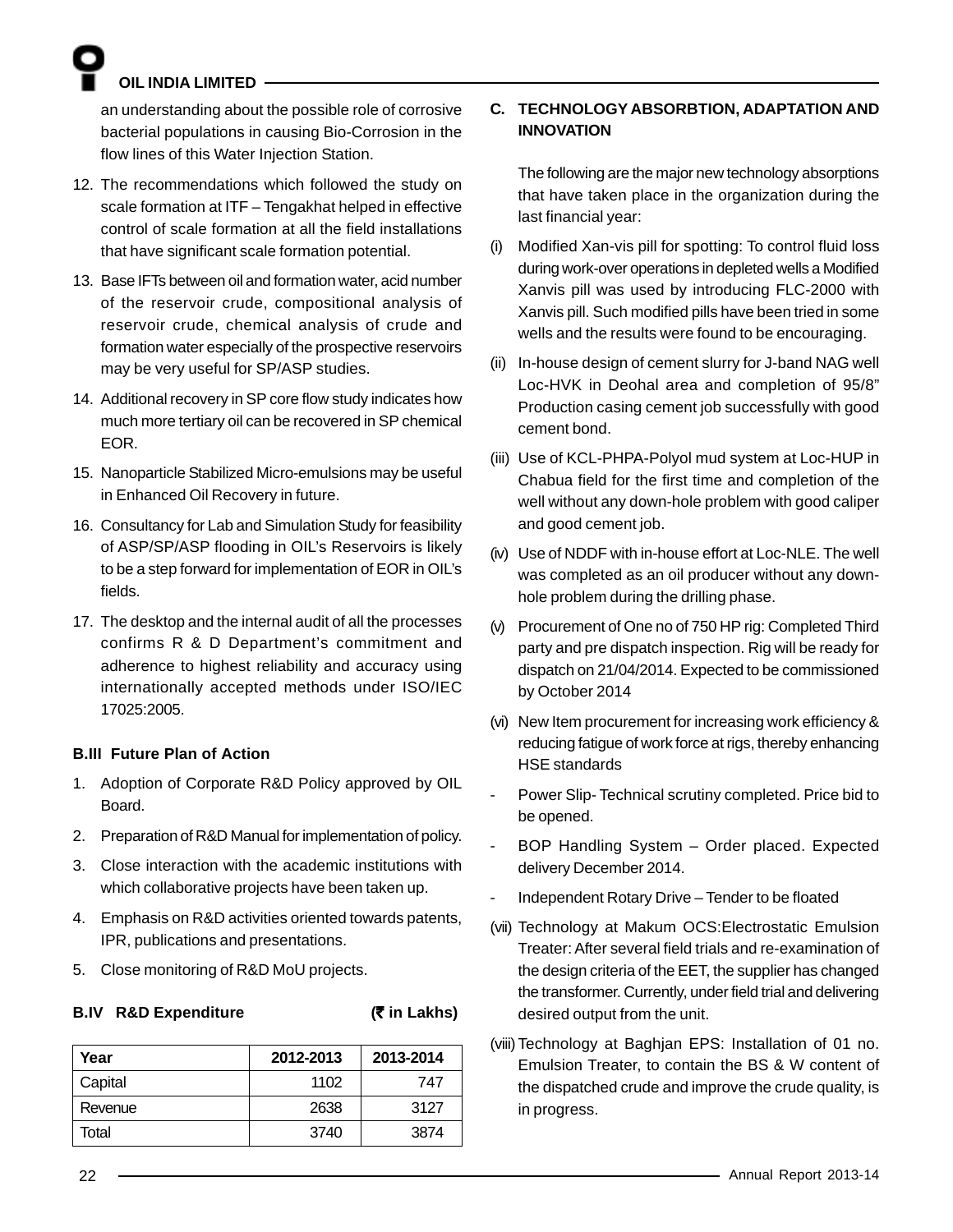- (ix) Installed and commissioned of two Low-Pressure Booster compressors (2.5 MMSCFD each) at Hapjan GCS resulting in significant reduction in LP Flare. Installed and commissioned one Gas Lifter Compressor (3.0 MMSCFD) at Hapjan GCS yielding steady flow of gas to GL wells of Hapjan OCS & Makum OCS maintaining required pressure.
- (x) Major modification of LT OH distribution line :A total of seven LT feeder has been modified and four of new LT feeders have been erected.
- (xi) Up gradation of LT OH line and Up gradation of UG power cable : Up gradation of LT overhead lines conductors (approximate: 5000m) with higher current carrying capacity from rabbit to dog ACSR conductors in the areas of substation-7, SS-4, B-Type SS &New TDX substation has been carried out. Old PILC cable has been replaced with the latest technology XLPE 240sqmm (2000m) underground cable in 11KV Ring Main System.
- (xii) Introduction of digital scroll compressor: The digital scroll compressor in the field of air conditioning and refrigeration system has been introduced which has led to energy efficiency and also automatic setting of consumption of only required electrical power at a particular time.
- (xiii) Installation & Commissioning of robust, proven and state-of-the-art IP based Radio communication system for replacement of the existing primary communication system (MART and landline cable network) to cater various applications like improved voice communication services (quality wise as well as quantity wise), internet, intranet, FAX, SCADA, ERP, Surveillance etc has been completed in March, 2014.
- (xiv) Installation & Commissioning of remote Media Gateways (Mini Exchanges) in Madhuban, new TDX area & Boys' ET hostel has been completed. Functionality test for media gateways for Chabua CGGS & Women ET Hostel has been done and installation will be taken up after sites are ready.
- (xv) One Pneumatic Torque Wrench (190-350 N-m) has been installed and commissioned at ICE Shop as a more efficient substitute for the conventional manual torque wrenches.
- (xvi) Electrical motor driven (EMD) submersible pumps were installed in place of two Diesel Engine Driven

(DED) reciprocation pumps for supply of water to Kumchai EPS. The electrical energy required to drive the EMD Pump is utilised from the already existing natural gas based captive power plant at the EPS. Total energy saved in 01 year in the form of HSD= 3650 Ltrs.

- (xvii) One Fork Lift Truck has been procured for ICE Shop for more efficient handling of materials.
- (xviii) A Modern Storage system has been installed and commissioned in the new ICE Godown. This will make a huge difference in the way material and equipment are stored and retrieved in the Godown.
- (xix) IHS Kingdom Suit Software: Kingdom Suit software has been successfully installed on 10<sup>th</sup> February' 2014. CCG processed Jorajan-Santi area merged data volume has been loaded in the Kingdom Software for scanning of data for identification of geophysical anomalies.
- (xx) Commissioned three numbers of additional online IR Gas detector in LPG Recovery Plant. Now total forty one of Online Gas Detectors are in operation for LPG Recovery and LPG Filling Plant.
- (xxi) Commissioned GD and PT units of Electronic carousel system of LPG Filling Plant.
- (xxii) OIL hospital: Nerve stimulator and mapper for easy identification of nerves and doing regional blocks.
- (xxiii) Replacement of Coal Tar Enamel coating of pipeline with rubber Polyethylene cold applied tape for refurbishment/ rehabilitation in the trunk pipeline system.
- (xxiv) Strengthening of pipe by use of cold applied composite material has been inducted as a new technology after study and trial at PLKM 860.2 under PS-8 Base.
- (xxv) A new approach for integrity management of RoW has been adopted and action for Implementation started.
- (xxvi) Field trial was successfully carried out jointly with R&D for injection of liquid flow improver in casingtubing annulus of three of wells with gaslift completion for flow assurance.
- (xxvii) Mutual solvent stimulation job using EGMBE as a solvent was carried out jointly with R&D in CBA Well-14 & CBA Well-8.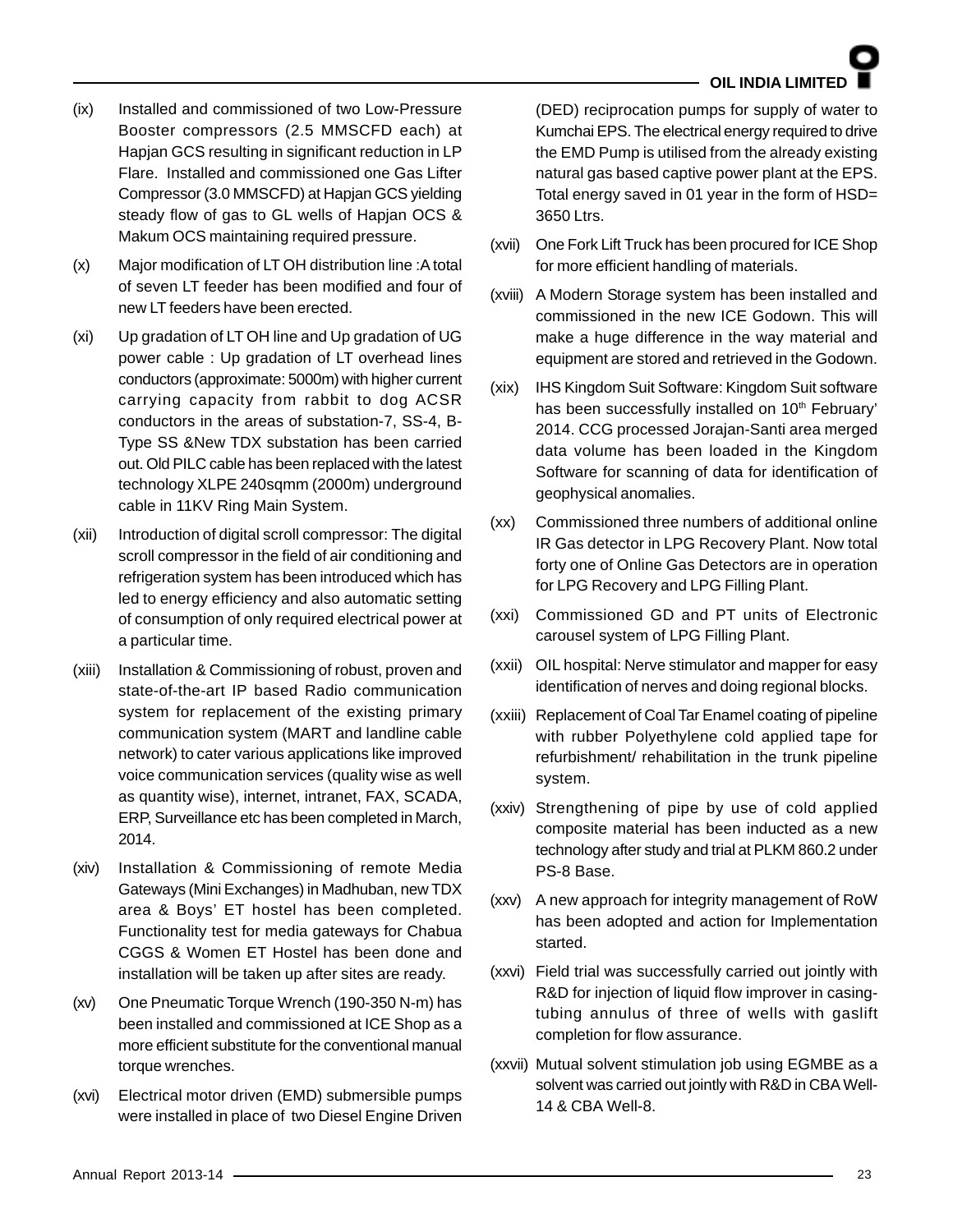- (xxviii) Analysis of few wells of Barekuri, Jorajan and Deohal fields was successfully carried out by WELLFLOW software for well optimization
- (xxix) A Water Injection Station with a total pumping capacity of 450 KLPD was constructed inside HJC EPS with in-house efforts, to test the effectiveness and applicability of pressure maintenance through water injection in Eocene Sand (Kamkhat Block).
- (xxx) Two nos. of Coiled Tubing Units (CTU) supplied by M/s NOV Hydra Rig were successfully commissioned within a period of 2 (two) months including mobilization from Kolkata Dock.
- (xxxi) Special Well Completion Equipment were procured during the year for better completion design of high priority NAG Wells.
- (xxxii) A Gravel pack contract was made ready and LOA was issued on 06.11.2013, for hiring the services of a reputed service provider for sand control through gravel pack in four of NAG wells.
- (xxxiii) Seismic Volume Rendering and Extraction Module of petrel was upgraded to the latest version in Team Centre. This software is used to highlight attribute values/anomalies of interest in a SEGY volume, to evaluate the extent of one or several features, displaying rendered objects with interpreted horizons, well path and logs etc.
- (xxxiv) Automated Structural Interpretation (Ant Tracking) Module of Petrel was also upgraded to the latest version in Team Centre. This Module is being utilised for greater accuracy in fault interpretation, understanding of fault and fracture trends.
- (xxxv) Petrel Geoscience Core Software license was upgraded to Petrel 2013 in Development section. This software can be combined and applied to

different areas for Geo-cellular Model building. Using the Geoscience Core Software, Structural, Facies and Property models can be built. Initiatives are also being taken up to procure few add-on modules of Petrel.

- (xxxvi) During the year, two Reservoir Engineering Software namely OFM and SCAL was acquired, while another two other Software's namely MEPO and PROSPER are in the process of acquisition and is expected to be installed in the near future. These software's would work in tandem with OIL's existing software's i.e. ECLIPSE and PETREL and would add value to the existing Reservoir Engineering Studies.
- (xxxvii)Eclipse Suite, Petrel-re and Eclipse Parallel were upgraded with renewal of Three (3) Year AMC during the year for Reservoir Simulation. Since OIL has benefited immensely under existing AMC in terms of regular maintenance, upgrades etc. through online communication with the vendor as well as their visits, the up gradation will help in improving the dynamic models of the oil and gas reservoirs to predict their performance.
- (xxxviii)Acquisition process of F.A.S.T Decline Plus software for GFD&RA Section is in rogress. The software will help Reservoir Engineer for Oil & Gas Reserves **Estimation**
- (xxxix) Advanced logging tools from M/S Schlumberger is in the process of mobilization

# $($ ₹ in crore) **Particulars 2012-13 2013-14** (i) Foreign Exchange Earnings  $\vert$  1.29  $\vert$  0.26 (ii) Foreign Exchange Outgo  $\vert$  324.49  $\vert$  298.13

# **D. FOREIGN EXCHANGE EARNINGS & OUTGO**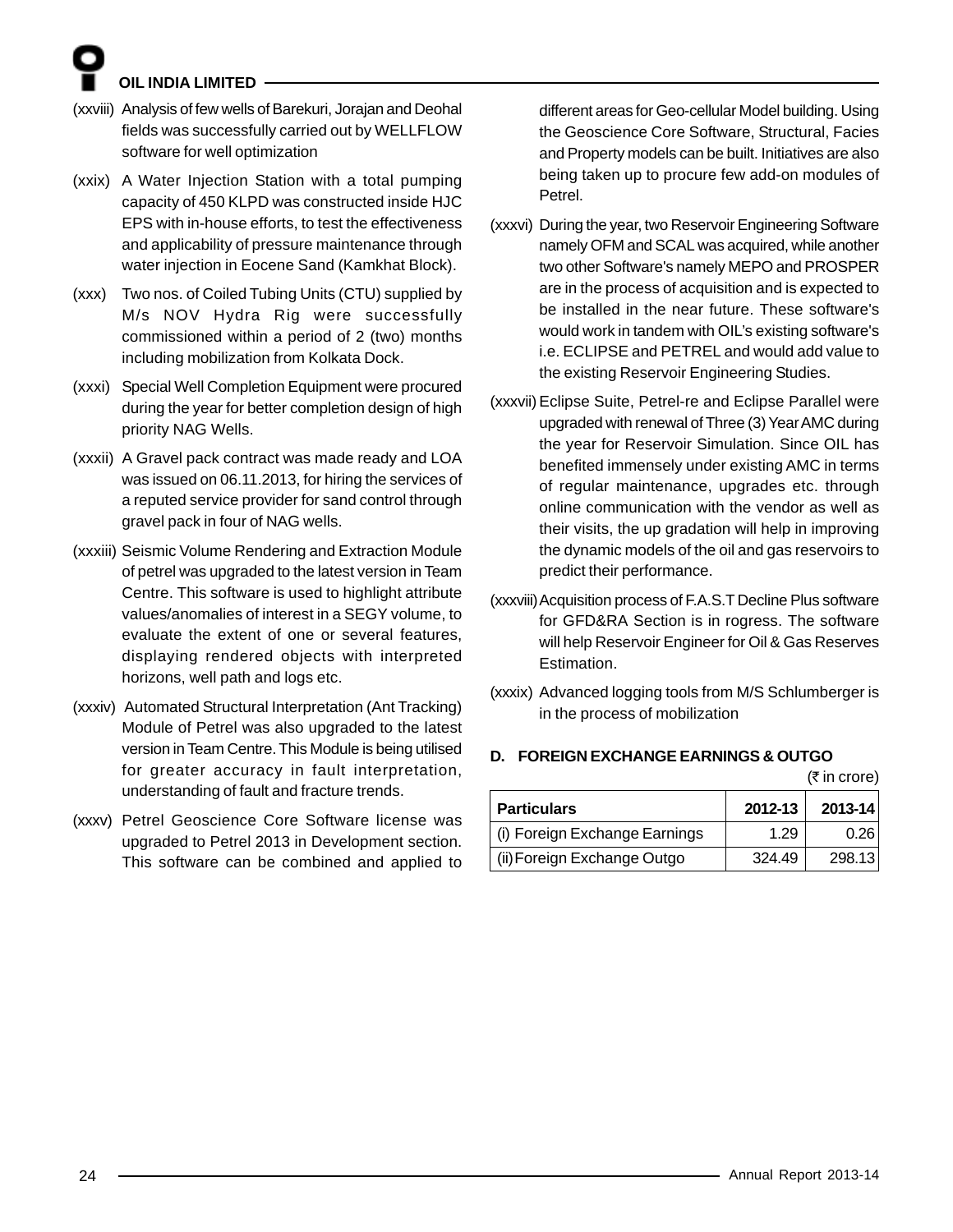# **MANAGEMENT DISCUSSION AND ANALYSIS REPORT**

# **1. ECONOMIC SCENARIO & INDUSTRY ANALYSIS**

Global economy began its modest recovery in FY2013- 14 with improved demand from OECD economies in the second half of 2013 and is expected to accelerate in the current year. The global growth is projected to strengthen to 3.6% in 2014 and then 3.9% in 2015.

India's GDP growth for FY 2013-14 came at 4.7%, lower than Government estimate of 4.9% and slightly above 4.5% growth of FY 2012-13. Financial / business services utilities drove growth in FY 2013-14 while manufacturing continued to be laggard. Indian Rupee depreciated from level of around Rs.54.5/US\$ in the beginning of FY 2013-14 to Rs.63/US\$ reflecting weakening of 20%. Although upstream players tend to gain materially from depreciation of Rupee, the benefits of upstream PSUs got offset by increase in the under recoveries burden of Oil Marketing Companies (OMCs) which increased materially in FY 2013-14.

Global energy consumption increased by 2.3% in 2013. Growth in 2013 accelerated for oil, coal and nuclear power. Oil remained the world leader in fuel with 32.9% of global energy consumption but continued to lose market. Emerging economies accounted for 80% of global increase in energy consumption even though growth in these countries was below average.

Global production did not keep pace with global consumption rising just by 560,000 barrels per day or 0.6%. The US recorded largest growth in the world and accounted for 96% of the increase in production. Dated Brent averaged \$108.66 per barrel in 2013, a decline of \$ 3.01 per barrel from 2012.

In India, domestic production of oil and gas lags domestic consumption which results in reliance on imports. According to DGH, total production of oil and gas was 37.78 MMT and 40.68 BCM respectively during fiscal year 2013-14. The contribution of private sector and joint venture companies to India's total oil and gas production increased from 18.5% FY 2006 to 31.97% in FY 2014.

To bridge the wide gap of demand and supply in crude

oil consumption, Government has initiated various steps such as New Exploration Licensing Policy, Introduction of CBM policy, Underground coal gasification – shale gas, Encouraged acquisitions overseas, 100% FDI permitted in exploration, refining, pipeline, marketing activities etc. Further, Govt. has allowed Shale Oil & Gas exploitation to OIL and ONGC in their nominated Blocks.

Although, number of initiatives has been taken, there are a large number of areas of concern such as subsidy, pricing mechanism, gas pricing infrastructure, development of bilateral and regional strategic energy partnership etc.

#### **2. SWOT ANALYSIS OF OIL**

OIL's senior management team has extensive experience in the oil and gas industry with many of its executives having numerous decades of relevant industry experience. The Company also benefits from the extensive in-house technical capabilities of the personnel who have a highly experienced team of experts. OIL has deployed experience management team across its various geographic operations in order to implement projects / overseas projects and has proven track record of attracting and retaining talent throughout its organisation.

The Company has large proved plus probable reserves of crude oil and natural gas in the upper Assam basin. The company reserves provide an abundant and stable long term source of hydrocarbons crude oil and natural gas production.

The Company has strong reservoir management skills for ageing and depleting fields. OIL deploys a wide array of Improved Oil Recovery (IOR) or Enhanced Oil Recovery techniques (EOR) at an early stage in the life of oil field in order to achieve maximum recovery from its oil reserves from ageing and depleting fields.

The Company has efficient and optimal cost structure resulting from its status as an integrated exploration and production company with over five decades of operating experience.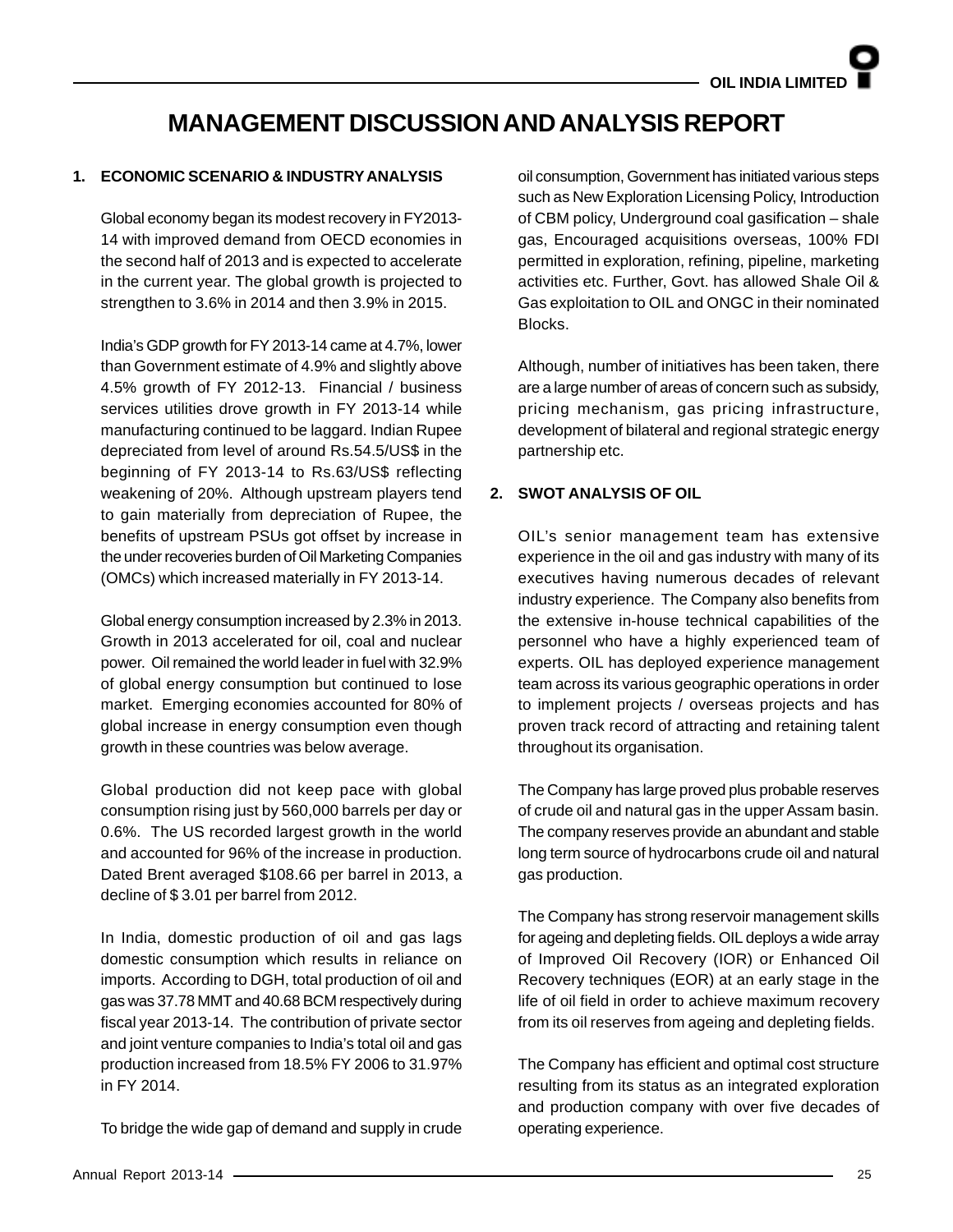The Company has strong balance sheet position with cash and cash equivalent of Rs.11543.68 crore and cash from operating activities of Rs.2658.71 crore in FY 2014.

The Company has adopted strategy of balanced growth of portfolio of assets by continuing to acquire exploration acreage, discovered blocks, producing properties domestically and internationally.

The Company has selectively diversified its domestic operation through downstream integration and focus on its inorganic growth. The Company has also diversified into non-conventional and renewable energy source.

Amidst these strengths, there are various concerns / risks also. Fluctuations in crude oil prices adversely affect the oil revenues and a substantial decrease in international oil price for crude oil also has a material adverse effect in business. Oil is required to share under recoveries of OMCs which adversely affect in case of steep increase in international oil price. This concern has been put forward to the Ministry for favourable solution

OIL being relatively new player in business of acquiring international assets, has to venture into more difficult and hostile environment both politically and geographically where exploration, production and development will be more technologically challenging and expensive. Most major international oil and gas exploration and production companies have been in business of acquiring international assets for a long period and have accumulated large share of world acreage resources

To mitigate the above risks and concerns, OIL intends to continue acquiring exploration acreages, discovered blocks and producing properties. Domestically, it intends to continue to pursue its selective bidding strategy in future NELP rounds in order to acquire more geographically balanced exploration acreages across India.

Internationally, OIL will seek to continue acquiring both exploration acreages and, in order to mitigate the risks associated with exploration, producing property. OIL intends to implement this strategy through joint ventures with other leading industry participants.

In January, 2014 OIL together with OVL, has acquired a 10 per cent Participating interest in the Mozambique block in the Area 1 Rovuma Field by acquiring the shares of Videocon Mozambique Rovuma 1 Limited. OIL's Participating Interest in the block is 04 per cent. The first production and revenue from the field is expected to be generated and recognized in fiscal year 2019.

In the Bangladesh offshore bidding round 2012, results for which was announced in February, 2014, OIL and OVL Consortium won the bid for SS04 and SS09 blocks. SS04 and SS09 are shallow sea blocks expected to contain oil and gas. OIL and OVL have PI of 45% each and 10% PI belongs to BAPEX (Bangladesh Petroleum Exploration and Production Co. Ltd.). BAPEX is jointly carried by OIL and OVL. The PSC has already been signed with OVL acting as the Operator for both the Blocks.

On 4<sup>th</sup> July 2014, OIL completed acquisition of 50% shareholding of WorldAce Investments Ltd., a Cyprus based wholly owned subsidiary of M/s. Petroneft Resources Ltd. (PTR) which owns Licence 61 in Tomsk region in Russia through LLC Stimul-T, a Russia based wholly owned subsidiary. This marks OIL's entry into Russia and a significant contribution to company's overseas E&P portfolio.

OIL together with M/s. Oil Max Energy Pvt. Limited, M/s. Mercator Limited and M/s. Oil Star (local company of Myanmar) (known as OIL consortium) won two blocks namely M-4 and YEB in bidding round announced by Government of Myanmar. The blocks were awarded to OIL consortium in May,2014. M-4 is gas bearing block and YEB is oil bearing block. OIL's participating interest is 60% in each block. The Production Sharing Contracts for the blocks are yet to be signed.

OIL believes that the demand for natural gas within the Indian Market will continue to increase. It therefore intends to focus its attention and capital resources on the commercialization of its natural gas reserves and resources through both upstream and downstream investment.

OIL intends to seek and develop additional diversification opportunities along the oil and gas value chain,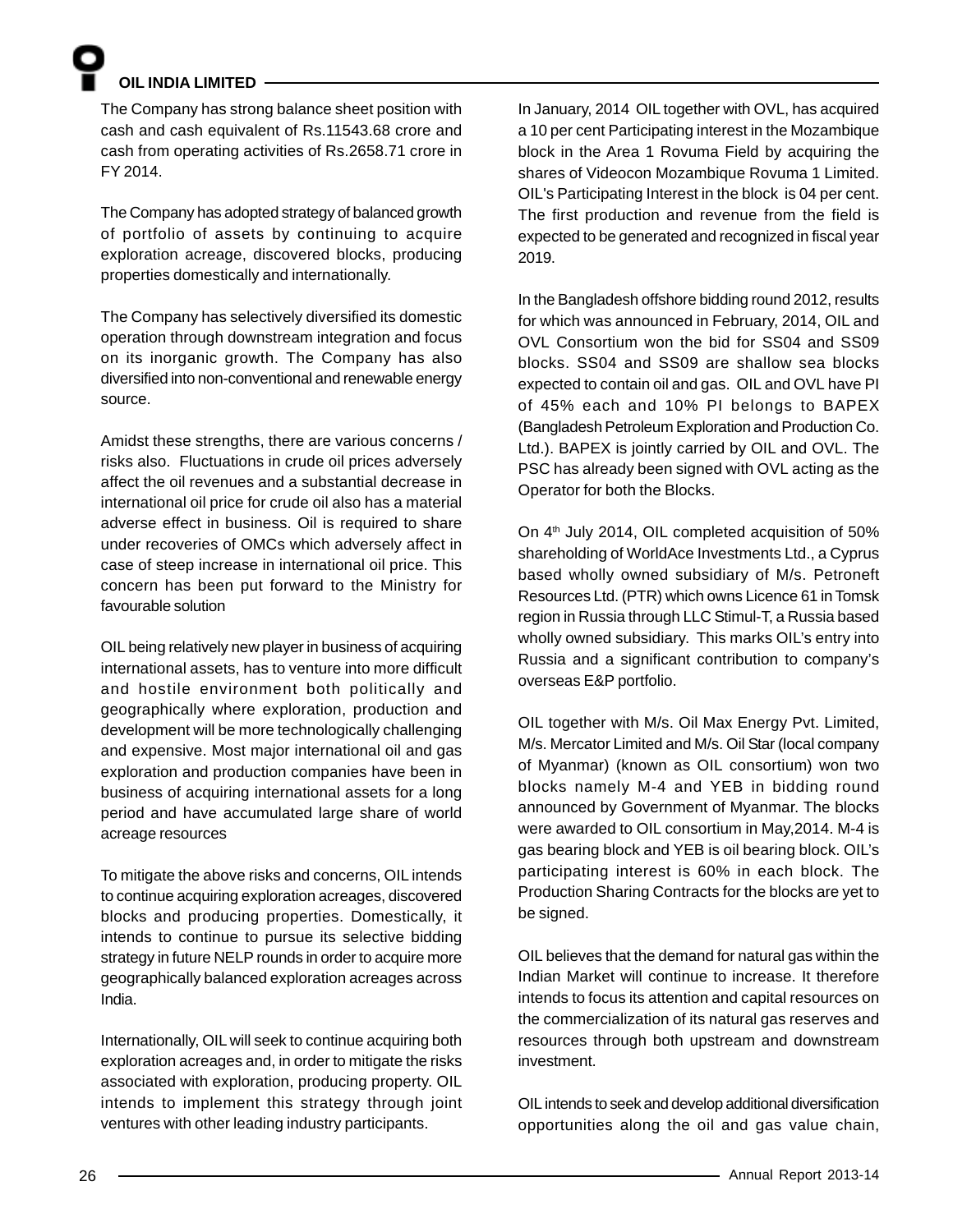particularly opportunities which will complement its existing expertise acquired over five decades in the upstream oil sector. OIL has recently started to focus on non-conventional and renewable energy resources including wind power projects, solar power projects and shale oil and gas, and believes that by diversifying into these areas, to have more sustainable development of its business in the long run.

OIL has developed a capital expenditure plan to accelerate its exploration and development activities in its existing acreages and plans to incur capital expenditure of approximately Rs.190 billion during the twelfth Five Year Plan (Fiscal Year 2013 to Fiscal Year 2017).

# **3. SEGMENT-WISE/ PRODUCT WISE PERFORMANCE**

## **3.1 Crude Oil Production**

The Production of crude oil was 3.466 MMT which is marginally lower than the previous year's production of 3.661 MMT.

The main reasons for shortfall in achievement can be attributed to the following:

- 1. Direct, indirect and consequential losses arising out of blockades, bundhs etc, across the operational areas.
- 2. More than expected decline rates in well head potential of existing wells.

#### **3.2 Natural Gas Production**

The natural gas production and sale of 2625.81 MMSCM and 2090.11 MMSCM respectively were achieved from Assam AP and RP fields during the year.

#### **3.3 LPG Plant Operation**

The availability of the LPG Recovery Plant was of the order of 99.45 % and the plant efficiency in terms of butane recovery was 99.21% compared to the design figure of 98.00%. The plant processed an average of 2.14 MMSCMD (78.35 MMSCFD) gas with an average butane of 1.23 % (v/v) in the feed gas. The Recovery Plant was in operation for 356 days and a total of 46640

tonnes of LPG were produced during the year which is 101.40% of excellent target of 46000 tonnes. Along with LPG, a total of 24385 tonnes of condensate were also recovered as by-product. Out of this, 19353.19 tonnes of condensate was sold to private parties and the balance quantity was added to the crude oil production of the company. LPG Filling Plant was in operation for 266 days. A total of 46786 tonnes of LPG were delivered to the marketing agency, IOCL.

## **3.4 Pipeline Operation**

OIL operates a total network of 1220 kms of Crude Oil Pipelines. This 5.5 MMTPA capacity pipeline transports crude oil produced from oilfields in Upper Assam to the public sector refineries at Numaligarh, Guwahati and Bongaigaon. The pipeline runs through the states of Assam, West Bengal and Bihar traversing hostile terrain, dense forests and cuts across 78 rivers including the mighty Brahmaputra. The 600 Km pipeline segment between Bongaigaon and Barauni has been reengineered to enable oil flow in either direction and is now transporting RAVVA crude from Barauni to Bongaigaon.

# **4. FINANCIAL PARAMETERS (WITH RESPECT TO OPERATIONAL PERFORMANCE)**

During the year, OIL has earned total revenue of Rs.11,241.34 crore against Rs. 11,456.32 crore in the previous year. The crude oil production\* was 3.466 MMT in the year FY14 against 3.661 MMT in FY 13. Decrease in total revenue was due to lower crude oil production and higher subsidy share borne by the company. The PBT earned in FY14 was Rs. 4,410.44 crore against Rs.5,283.23 crore in the FY13. After deduction of the taxes, PAT was Rs.2,981.30 crore in FY14 against Rs.3,589.34 crore in FY 13, showing a decrease of Rs.608.04 crore over the previous year.

On expenditure side, the employee cost increased to Rs.1,473.18 crore in FY 14 from Rs.1,310.63 crore in FY13 on account of higher provision for superannuation benefit. DDA (depreciation, depletion and amortization) cost has increased to Rs.1,177.02 crore in FY14 from Rs.837.63 crore in FY13 due to higher write off of dry wells and higher capitalization of assets & wells. Other components were comparable with previous year.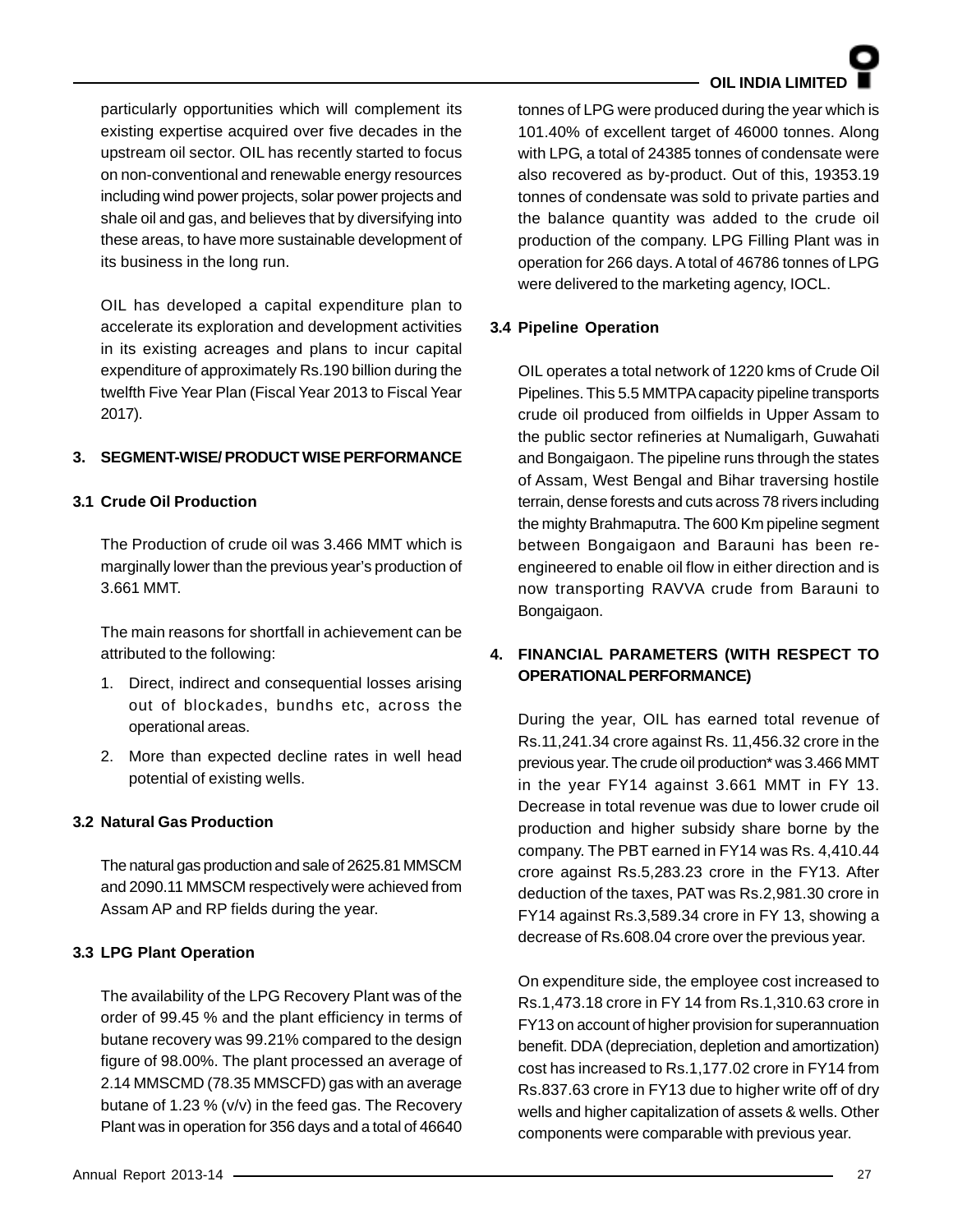During the year, company has made plan investment of Rs.2,938 crore which is highest in any year by OIL till date.

In terms of the decision of the Govt. of India, OIL shared the under recoveries of Oil Marketing Companies (OMCs) on petroleum products amounting to Rs. 8,736.84 crore for the year ended 31.03.2014 as compared to Rs.7,892.17 crore in the previous year.

\* Excluding JV Share.

# **5. INTERNAL CONTROL SYSTEM**

Internal Audit is a corporate and advisory function having independent status within the Organization. Internal Audit Department ensures that internal controls, risk management and governance process, as designed and implemented by management are adequate and effective. In this respect, Audit Committee and Board of Directors also supervise and monitor the systems at regular intervals to safeguard the interest of stakeholders. In house team and outsourced professionals carry out Internal Audit functions jointly.

To further strengthen internal control systems, Internal Audit Manual has been prepared. The Manual provides guidance and acts as a tool for the Internal Auditor of the Company to identify and manage internal auditing activities that needs to be considered while carrying out the assignment. Besides Internal Audit Manual, an Audit Checklist (Commercial) has been prepared for various functions which has been extensively used by the members of the Internal Audit.

# **6. HEALTH, SAFETY AND ENVIRONMENT**

As a Company engaged in E&P activities, OIL pays utmost importance to Health, Safety & Environment (HSE) and the same is reflected in its vision statements that "OIL is fully committed to Health, Safety & Environment" . OIL can achieve the goal of sustainable development through proper management of HSE risks. OIL is committed to continuously review & improve HSE initiatives to prevent accidents, minimize environmental impact, and reduce health and safety risks. To this effect, HSE policy has been put in place by the Company. Also, to provide the framework and structure to meet the highest level of HSE expectations, a HSE—

MS manual along with a guide has been prepared and adopted for all the operational areas.

# **7. HUMAN RESOURCE**

The objective of Human Resource Management (HRM) is to nurture an environment sustaining the positive culture and core values which would continuously inspire human resources to achieve excellence in all endeavors and maximize stakeholders' value. In the present scenario of competition and striving for excellence, human resource plays a pivotal role in an organization's success. In order to develop employees' competencies for superior performance, during the year, 2096 employees were trained through courses organized in-house, 991 employees were trained through in-country programs and 108 were trained through overseas programs.

# **8. INDUSTRIAL RELATIONS**

Harmonious and cordial relations were maintained with the employees. The Employees Union extended full co-operation and actively participated with the management in sorting out employees' problems and grievances. There was no mandays loss due to industrial relations problem.

# **9. CORPORATE SOCIAL RESPONSIBILITY**

OIL since inception has engaged itself directly with local communities, identifying their basic needs, and integrating their needs with business goals and strategic intent. Fulfilling its duty of providing care to the society, OIL has embarked upon massive programs of educational, health, sports, cultural and infrastructural development endeavors; an attempt to invest technology with a human face. Some of which are as under :

# **9.1 Health**

i. SPARSHA - OIL's Mobile Health Care services were carried out in remote areas of Dibrugarh and Tinsukia to cater to the primary health care needs of the people in OIL operational areas. In 2013-14, OIL conducted 774 camps, screening and extending primary healthcare services to more than 1,29,555 patients in Dibrugarh, Tinsukia, Manabhum and South Bank. In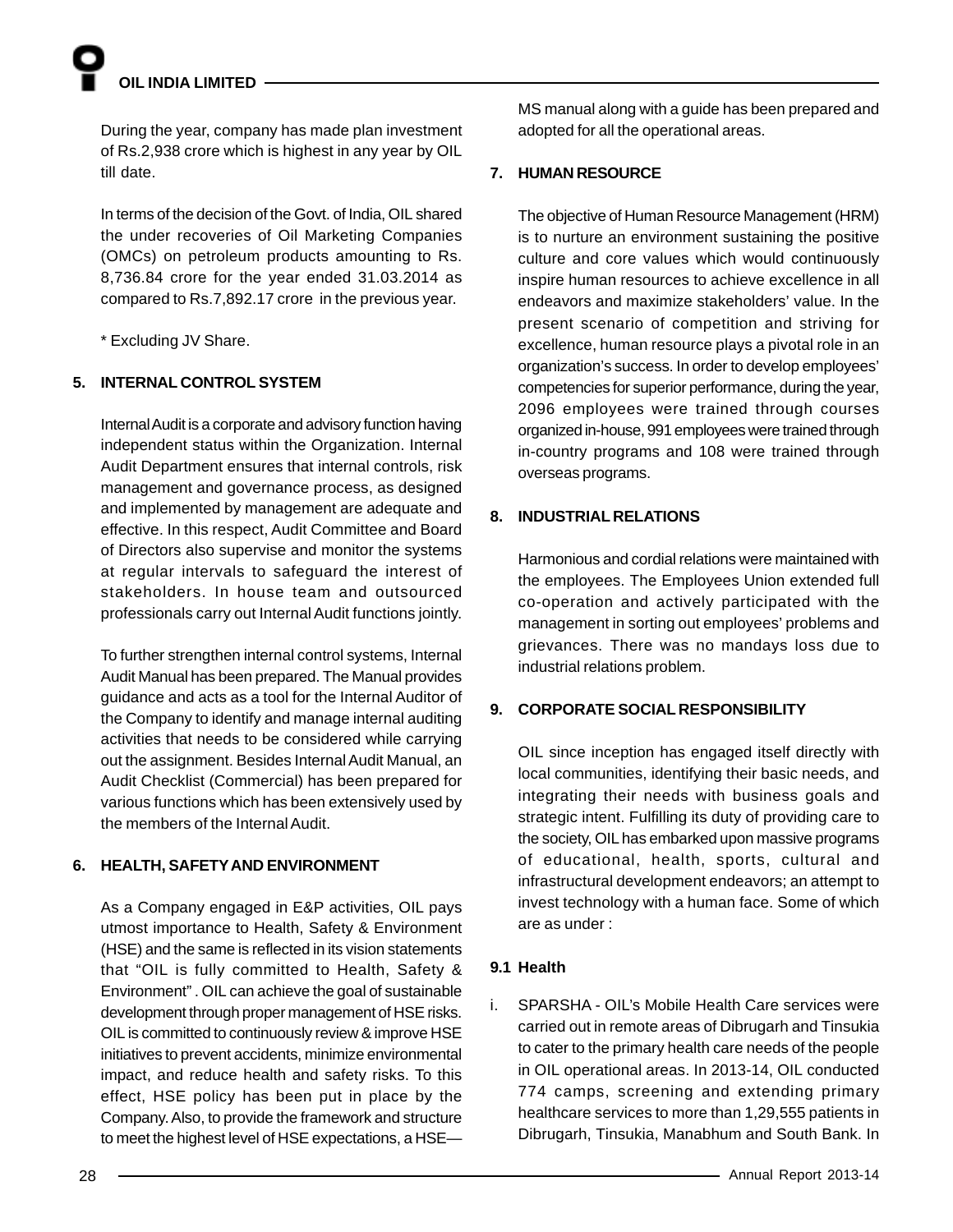addition, the Primary Healthcare Services are also provided by the OIL Dispensary in South Bank and Manabhaum regions.

- ii. OIL has initiated project on Reduction of Infant Mortality Rate (IMR) and Maternal Mortality Rate (MMR). To this effect, an MOU was signed with IL&FS in December, 2013. Villagers are being sensitized about IMR and MMR with the help of community health workers like ASHA and Anganwadi by organizing health camps. The 1<sup>st</sup> health camp was held in Lakhipathar area in March, 2014.
- iii. The nursing school in OIL Hospital Duliajan conducts 3 years General Nursing Midwifery (GNM) training courses which is recognized by the Directorate of Medical Education, Government of Assam. Stipend is paid to the students in addition to limited hostel accommodation, uniform and protective clothing. The annual intake is 20 young women from OIL's operational areas.

# **9.2 Education**

- i. Every year, OIL rewards meritorious students of operational areas passing class X & XII with OIL Awards and OIL Merit Scholarship. For 2013-14 Rs. 75 lakhs have been earmarked to reward around 1600 students from OIL Operational areas of Assam and Arunachal Pradesh including OIL employees' children across India.
- ii. Computer Literacy project OIL-DIKHYA is being implemented through State Institute of Rural Development (SIRD), Assam and IL & FS Education and Technical Services via mobile education vans / buses which visit each of the areas and schools. In the second phase of implementation (2013-14 batch), the target beneficiaries were the students of Class VI, VII and VIII. During the year 6 schools were covered and 660 children were provided with Computer Education. Further the Computer training centre under project 'Rupantar' offers various short term courses to students as well as other candidates at a subsidized rate and till date 53,000 students have been trained.
- iii. Adult Literacy Programme under project OIL-DIKHYA is being implemented in the districts of Dibrugarh, Tinsukia and Sibasagar. It targets illiterate and semiilliterate people from Tea Gardens. During the year 60

venues were covered and 300 adults got benefitted with the programme.

- iv. During 2013-14 OIL introduced "OIL Shikshya Ratna Puraskar" for recognizing the all-round contribution of the teaching fraternity from provincialised schools and colleges under Dibrugarh University within the districts of Tinsukia and Dibrugarh. The award, consisting of cash incentive of Rupees One Lakh and a citation to each awardee was presented on the occasion. During the year OIL Shikshya Ratna Puraskar was awarded to 5 teachers.
- v. OIL India Super 30, is a free residential coaching for IIT/Engineering entrance for the students of BPL families & backward sections of the society hailing from Assam & Arunachal Pradesh. The students are provided with free food, boarding and coaching for eleven months starting from July to May (of each year) for the JEE Mains, Advance & other Engg. entrance examination. During 2013-14, 5 students were selected in IIT/ISO, 10 in NIT/IIIT, 12 in State Engineering Colleges and 32 in other institutes/colleges.
- vi. OIL has been extending support to the communities of PWD and physically challenged students under project SAKSHYAM. OIL has adopted and extended support to the two schools in terms of infrastructure development, running costs etc. In the first phase financial assistance amounting to Rs. 31 lakh for extension of services & construction of a shelter home at Mrinaljyoti Rehabilitation Centre (Duliajan) and financial assistance amounting to Rs.18.45 lakh for incurring the running cost (excluding staff salaries) of Moran Blind School-J.A.A.B. (Moran) has been acceded to be provided to both the institutions

# **9.3 Livelihood - Sustainable Self-employment Avenues**

i. Oil India Rural Development Society (OIRDS) is designed to provide source of livelihood to the people living in operational area through development projects. Two core areas namely- the Agriculture Project & the Handicraft Training and Production Centre (HTPC) have been taken. In HTPC nine-month stipendiary training is being imparted in Weaving, Cutting & Tailoring, and Embroidery & Knitting to young girls from OIL operational areas. During 2013-14, 42 rural women were imparted training.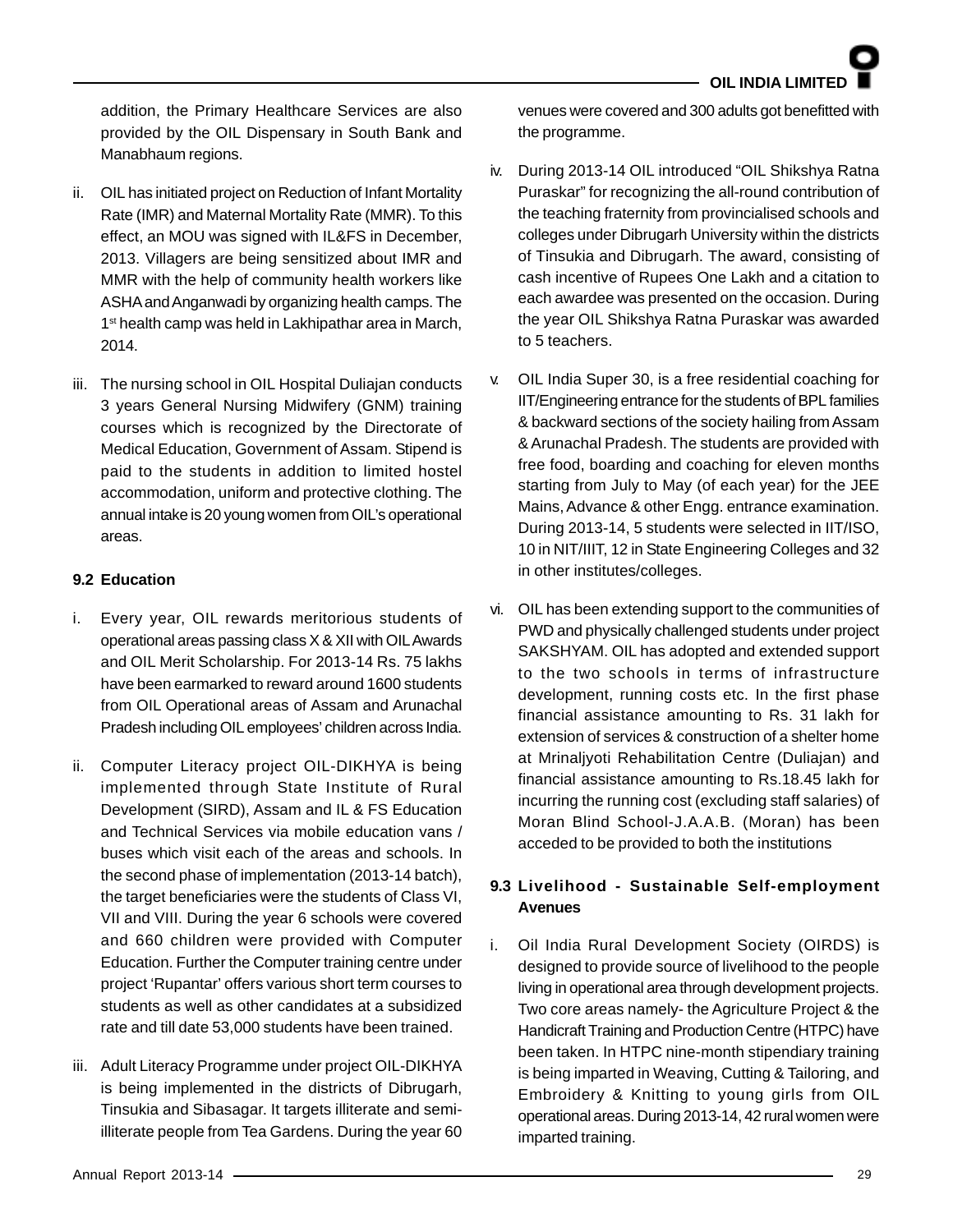- ii. Under Agriculture project with farmers, OIRDS introduces high yielding paddy seeds specially collected from Regional Agriculture Research Centre, Titabor and organic manure to revitalize the paddy fields and boost production. Till date, OIRDS has adopted more than 90 villages covering nearly 13000 farm families under its Agriculture Project.
- iii. Project RUPANTAR is a CSR initiative started with State Institute of Rural Development (SIRD) Assam in September, 2003, with a central focus to assist Self Help Groups for development of Agro based industries like bamboo cultivation, floriculture, fishery, sericulture, organic farming, etc and other allied activities like duck farming, pig rearing, goat farming, dairy farming, handloom, small business, etc. During 2013-14, OIL supported another 350 SHGs / JLGs consisting of 2350 families. Since, 2003, OIL has formed 1150 SHGs investing Rs. 885 lakh till date.
- iv. OIL launched Project SWABALAMBAN in 2013-14 under which it signed three significant MoUs with Indian Institute of Entrepreneurship (IIE), Guwahati, Construction Industry Development Council (CIDC), New Delhi and IL&FS Educational Technology Services (IETS), New Delhi for capacity building and placement linked skill training of youths from OIL's operational areas. Through these three MoUs, OIL aims to provide skill based employment oriented training to 25000 youths from the catchment areas where OIL operates within a five year period.
- v. Project KAMDHENU : During the year OIL signed an MOU with IRMA for carrying out the baseline Survey and need assessment study in the districts of Dibrugarh and Tinsukia of Assam to assess the feasibility for implementing OIL's Dairy Project. KAMDHENU to this effect, IRMA is carrying out necessary studies.

# **9.4 Special Component Plan (SCP) and Tribal Sub-Plan (TSP)**

Oil India SC/ST Employees Welfare Association recommends / monitors the implementation of various schemes under SCP and TSP. OIL gives stress especially in the development of primary education, rural roads, etc. Of the total CSR budget, the budget allocated for SCP component is 24% and TSP component is 3%.

# **10. ACREAGE**

# **10.1 Domestic**

# **Areas under Nomination**

At present, OIL has 5 Petroleum Exploration License (PEL) covering area of about 1230 sq.km granted on nomination basis within the country and 22 Mining Lease (ML) spread across area of about 5004 sq.km. These Blocks are in the state of Assam, Arunachal Pradesh and Rajasthan.

# **Areas under NELP, with OIL as Operator/Joint Operator**

Till NELP IX, Company had 12 blocks with area of 18,463 Sq. Km. in the state of Assam, Mizoram, Andhra Pradesh, Puducherry, Andamans, Rajasthan, Cauvery and Mumbai offshore.

# **Areas under NELP, with OIL as Non-Operator**

OIL has 15 blocks with 61,296 Sq. Km. in Krishna Godavari (Deepwater & Shallow Offshore), Andaman (Deepwater), Assam (Onshore), Mahanadi offshore (Deepwater), Gujarat-Kutch (Shallow Offshore), West Bengal (Onshore) as non-operator.

# **Areas under Pre-NELP JVs, with OIL as Non-Operator viz Kharsang PSC & Block AAP-ON-94/ 1(Dirok)**

OIL has 2 blocks with 201 Sq. Km in Assam & Arunachal Pradesh as non-operator.

# **10.2 Overseas**

# **E & P Blocks, with PI/Operatorship by OIL**

OIL's overseas E & P portfolio comprises of 14 blocks and are spread over 10 countries covering Libya, Gabon, Nigeria, Yemen, Egypt, Venezuela, USA, Mozambique, , Bangladesh and Russia. In addition to the above, OIL has PI in a Multi-product pipeline in Sudan. The status of the major developments in the blocks is as under:-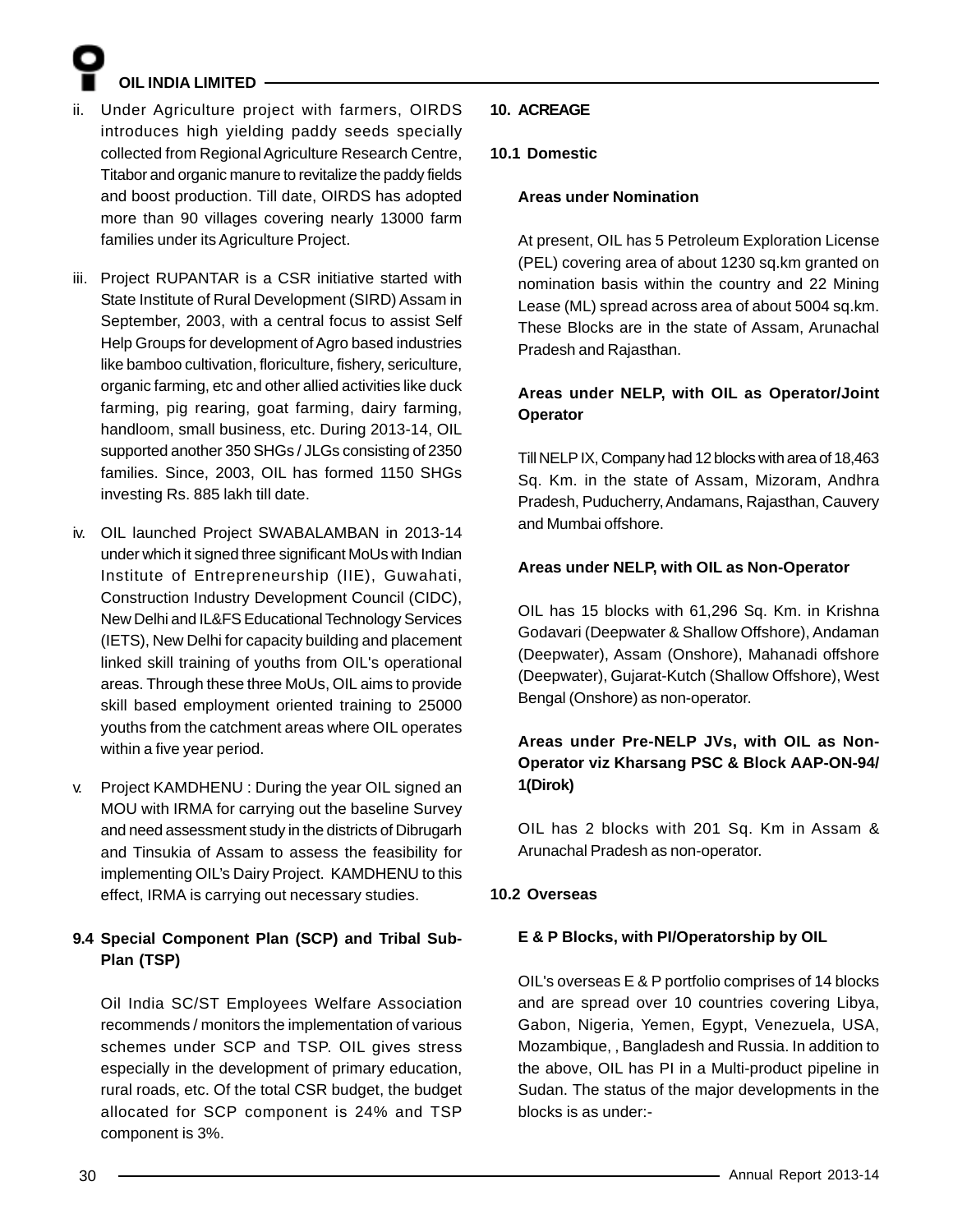# **Libya [Area-86 & Block-102/4](OIL-Operator) (OIL-50%, IOCL-50%):**

As per MWP, OIL has completed drilling of three wells, however there were no commercial hydrocarbon discoveries. Process of relinquishment of the blocks is currently under progress.

# **Libya [Area 95/96 ~4 Blocks] (SIPEX-50%, IOCL-25%, OIL-25%)**

The consortium has completed drilling of five wells against drilling of eight wells as per MWP. All the drilled wells discovered substantial oil & gas during testing. Presently drilling of sixth well is in progress.

# **Gabon: Block SHAKTHI-II (G4-245)**

In Gabon, where OIL is the operator, a discovery has been made in the third well. The well produced oil with gas from the N'Dombo sand. This is the first discovery of OIL in an overseas venture as an operator. New PSC was signed on 16.01.2014 for exploration and appraisal for a period of 9 years in terms of 3 phases of 3 years each. New assigned PI– OIL (50%) and IOCL (50%).The block has been renamed as SHAKTHI II (G4-245).

**Nigeria : OML 142 (Earlier OPL-205)** [M/s Suntera Nigeria 205 Limited : 70% interest (OIL– 25% PI, IOCL– 25% PI, and Suntera 142 holding limited– 50 % PI in Suntera Nigeria 205 Limited), Summit Oil – 30% PI and operator].

OIL along with IOCL acquired 50% participating interest in JV M/s. Suntera Nigeria 205 Ltd in 2006, which holds 70% interest in the onland block OPL-205. M/s. Summit, the operator of the block has 30% interest in the acreage. M/s. Suntera, Nigeria is the designated Technical party for the block.

The onland block covers an area of around 1295 sq.km (after mandatory relinquishment) and is located in the Northern part of Niger Delta. The block has an old gas/condensate discovery which is yet to be developed. The Operator has completed acquisition of 3D Seismic data in the Block recently.

**Yemen [Blocks 82 and 83]** (Medco Energi:38.25% - Operator, Kuwait Energy: 21.25%, OIL: 12.75%, IOCL:12.75% and Yemen Oil & Gas Company:15%) OIL, as a part of an international consortium led by M/s. Medco Energi, Indonesia was awarded exploration blocks 82 & 83 in 2006 Bid round of Yemen. Subsequently, PSC was signed on 13th May 2008 and Presidential decree was received on 17th March 2009.

These exploration acreages covering combined areas of over 2100 sq.km are located in the South Central Part of the country within the oil prolific Sayun Masila Basin.

The operator has already completed seismic API in Block 83. Based on results of the updates, available dataset, geoscientific study/review and the technoeconomic evaluation, the potential of Block 83 was found to be very low as a result of which the consortium has relinquished Block 83.

The operator has already initiated preparation for Seismic acquisition in Block 82. However, completion of work programme got delayed due to frequent disturbances at the site. The Block validity has been extended upto Decemebr 2014.

**Egypt [Blocks 3 & 4]** (GSPC-50%, HPCL-25% and OIL-25%).

OIL in consortium with M/s GSPC (50% PI & operator) and HPCL (25% PI) was awarded two offshore blocks, Block 3 (South Quesir) & 4 (South Sinai) in the 2008 GANOPE bidding round. Both these blocks with combined offshore acreage of 9325 sq.km are located in the Gulf of Suez and have work commitments of 3D seismic and wells (2 each). Boundary dispute with neighboring country led to the reduction of the block3 (South Quesir) by 1562 sq km. PAC signing got delayed due to geo-political situation of the country. Due to the changed geo-political situation, OIL is considering to exit from both the Blocks.

**Venezuela : Carabobo Project-I: C1 North and C1 Central Blocks** [IndOil Netherlands B.V : 7% (OIL – 3.5%, IOC – 3.5%), OVL – 11%, Repsol, Spain-11%, PdVSA-71%]

The consortium won Carabobo Project 1 in 2010.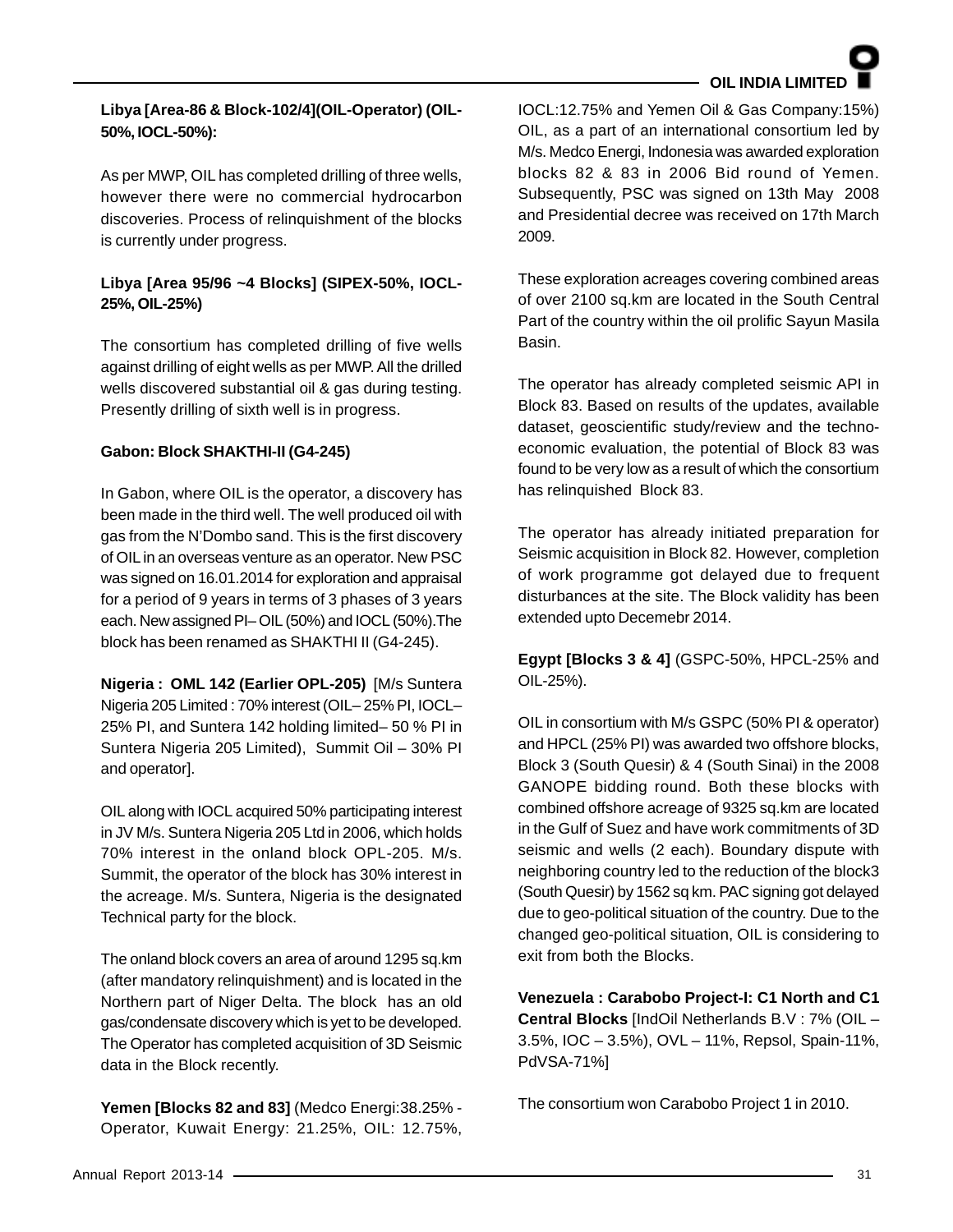The project is endowed with sufficient proven reserves of ultra heavy oil (around 8° API) to sustain production of at least 400,000 – 480,000 BOPD during a 25 to 40 years period. Cumulative production from the project during this period is estimated to be approximately 3 to 5 billion barrels of oil.

The contract has been signed on  $12<sup>th</sup>$  May, 2010. The Mixed Company to operate the project has been incorporated.

Currently, the development activities in the field are under progress. First oil production from the project has started on 27<sup>th</sup> December 2012. Current average monthly production from the project stands at approximately 6,500 BOPD.

**USA: Liquid rich Shale Asset:** [Carrizo Oil & Gas Inc-60% - Operator; OIL-20% and IOCL-10%, Haimo Oil & Gas LLC- 10%]

OIL and IOCL have jointly acquired 20% and 10% respectively in Carrizo Oil & Gas Inc's ("Carrizo") liquid rich shale assets in the Denver – Julesburg (D-J) Basin in Colorado, USA. The acquisition became effective from 1st October, 2012. OIL has formed 100% wholly owned subsidiary in Texas, USA in the name of Oil India (USA) Inc.

OIL acquired approx 12,655.88 net acres of the asset and subsequently added additional area of 2174.04 acres during the year 2013-14.

**Mozambique - Area 1, Rovuma Basin : [Anadarko-26.5% - Operator, Mitsui -20%, BPRL-10%, BREML(OVL60%+OIL40%) - 10%, OVL-10%, ENH-15%, PTTEP-8.5%]**

During the year OIL together with OVL, has also acquired a 10 per cent Participating interest in the Mozambique block in the Area 1 Rovuma Field by acquiring the shares of Videocon Mozambique Rovuma 1 Limited. The name of the acquired company was subsequently changed to Beas Rovuma Energy Mozambique Limited (BREML). The first production and revenue from the field is expected to be generated and recognized in fiscal year 2019.

**Bangladesh- Shallow Offshore (Block SS-04 &**

# **SS-09) - (OVL: 45% - Operator, OIL: 45 %, BAPEX: 10%)**

The OIL-OVL consortium were awarded the shallow offshore Blocks SS-04 and SS-09 in the Bangladesh Bid Round-2012. The total area of the two blocks is 14,295 sq. km with Block SS-04 spread over 7,269 Sq km. and Block SS-09 spread over 7,026 sq. km. The Production Sharing Contracts for both Blocks were signed on 17th February, 2014 in Dhaka, Bangladesh.

**Product Pipeline in Sudan** [OIL–10% PI and OVL– 90% PI]

The Project involved construction of 12" X 741 Km long Cross country Multi Product Pipeline from Al-Rawyan to Port Sudan. The Pipeline has been built on Build, Operate, Lease and Transfer basis. The consortium engaged M/s Dodsal Pte Ltd. as EPC contractor for the project. Project was completed in record time of 15 months (Target was of 16 months). The pipeline got commissioned in 2005.

# **11. DISCOVERY OF OIL AND GAS**

Your Company has made seven oil and gas discoveries during the year; six from Upper Assam Basin and one from its operated Shakthi block in Gabon.

# **11.1 Sologuri-1 (Loc. DIBC)**

The well, located in West Sologuri Structure within Dibrugarh PEL was drilled down to a depth of 3962 m within basement to probe the the hydrocarbon prospects within Paleocene-Eocene formations. The well has encountered a few prospective sand ranges within Lakadong + Therria formation and is currently producing oil from one of the tested sands The discovery of oil in this well has opened up new avenues for exploration and exploitation of hydrocarbon in Paleocene-Eocene Formations in Sologuri area.

# **11.2 South Kathaloni-3 (Loc. HVX)**

The well, located in South Kathaloni structure within Hugrijan M/L was drilled down to 3710 m within basement to probe the hydrocarbon prospects within Paleocene-Eocene formations.The well has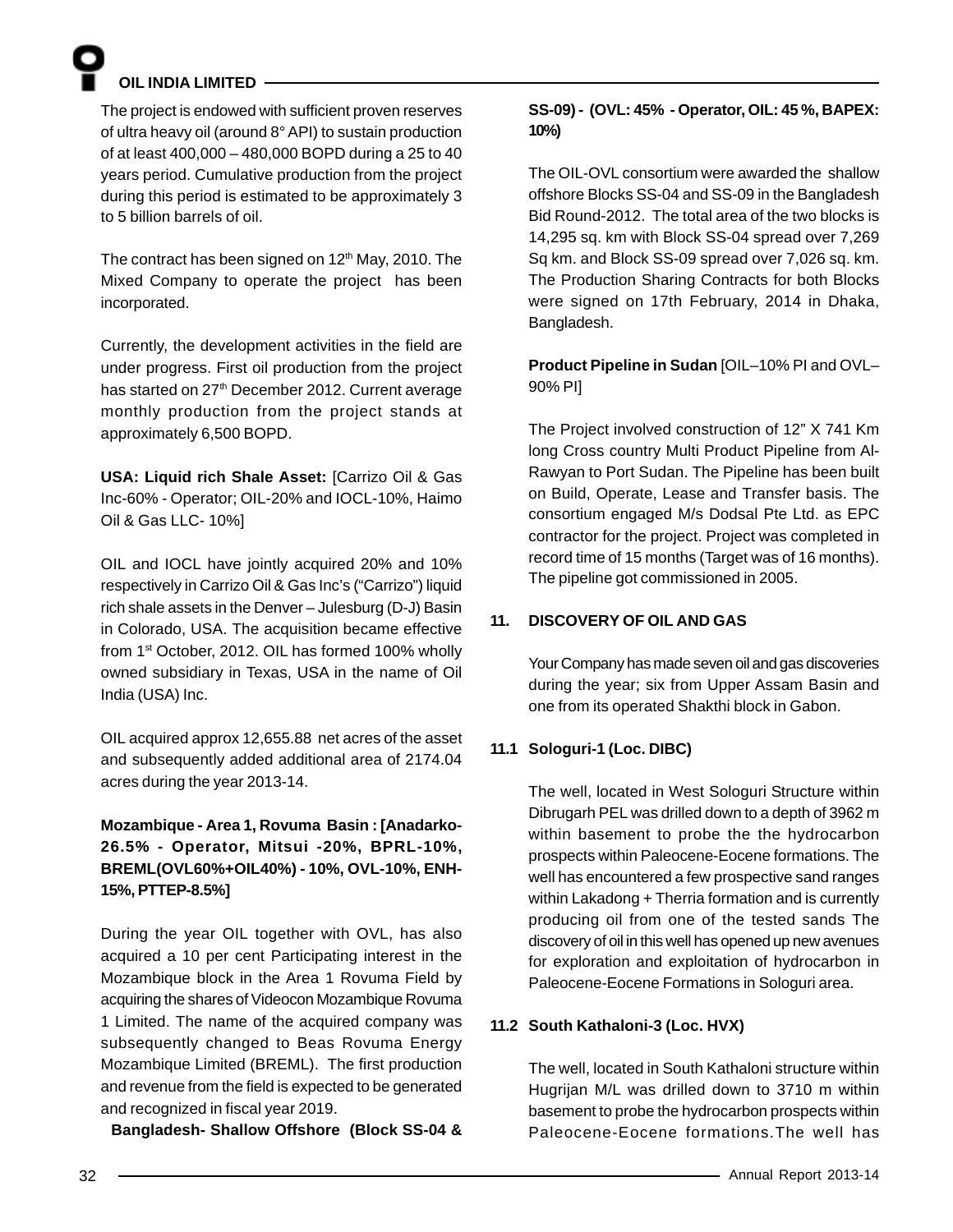encountered a few prospective sand ranges within Lakadong + Therria formation and is currently producing oil from one of the tested sands. The discovery of oil in this well has opened up new avenues for exploration and exploitation of hydrocarbon in Paleocene-Eocene Formations in South Kathaloni area.

# **11.3 Baruanagar-3 (Loc. BE)**

The well, located in Baruanagar structure within Borhat PEL (now converted to Borhat ML) was drilled down to 4375 m to probe the hydrocarbon prospects within Lakadong + Therria formations. The well has encountered a few prospective sand ranges within Lakadong + Therria formation. The discovery of oil in this well has opened up a new area for exploration and exploitation of oil in Baruanagar area.

# **11.4 NHK-610 (Loc. HVJ)**

The well, located in East Deohal structure within Hugrijan M/L was drilled down to 2984 m to probe the hydrocarbon prospects within Barail formations. The well has encountered prospective sand range within Barail formation and is currently producing gas from the tested sands. The discovery of gas in this well has opened up new areas for exploration and exploitation of hydrocarbon in Barail Formation in East Deohal structure.

# **11.5 NHK-614 (Loc. NLE)**

The well, located in the central part of Jaipur Structure within Nahorkatiya Extension ML was drilled down to a depth of 3233 m to probe the hydrocarbon prospects within Barail and Tipam formations. The well has encountered a few prospective sand ranges within Tipam formation and is currently producing oil from one of the tested sands. The discovery of oil in the Middle Tipam Formation has opened up a new reservoir for exploration and exploitation of oil in Jaipur area.

# **11.6 NHK-405 (Loc. HDL-II)**

The well lies in the South Nagajan area of Greater Jorajan oilfield within Hugrijan ML and has discovered gas on testing the new/unappraised Upper Tipam sand during workover operations. The discovery of gas in

this well has opened up a new reservoir for exploration and exploitation of gas in South Nagajan area.

# **11.7 Lassa-1 (Loc. SC)**

The well Lassa-1 located in Lassa structure of Shakthi Block, Gabon, was drilled to a depth of 2141 m within Basement to probe the hydrocarbon prospects within N'Dombo Formation. The well has encountered two hydrocarbon prospective sand ranges within the targeted formation and on testing produced oil along with some amount of gas. The oil discovery in the Shakthi Block, Gabon, within the N'Dombo Formation in well Lassa-1 marks Oil India limited (OIL) maiden success in overseas exploration venture as operator and open up areas for future exploration and exploitation within the block.

## **12. STATUS OF RESERVES**

**12.1** The position of Crude Oil and Natural Gas reserves of the Company as of 31.03.2014 is as follows:

| <b>IN-PLACE VOLUME</b>                        | 1P      | 2P       | 3P       |  |  |  |
|-----------------------------------------------|---------|----------|----------|--|--|--|
| STOIIP (MMSKL)                                | 843.47  | 907.90   | 963.21   |  |  |  |
| GIIP (BCM)                                    | 316.45  | 344.32   | 372.33   |  |  |  |
| O+OEG(MMSKL)                                  | 1155.74 | 1246.11  | 1326.88  |  |  |  |
| <b>CUMMULATIVE PRODUCTION TILL 31.03.2014</b> |         |          |          |  |  |  |
| Oil+Condensate (MMSKL)                        | 181.25  |          |          |  |  |  |
| Gas (BCM)                                     | 80.37   |          |          |  |  |  |
| <b>RESERVES</b>                               | 1P      | 2P       | 3P       |  |  |  |
| Oil+Condensate(MMSKL)                         | 38.9238 | 97.3055  | 138.0075 |  |  |  |
| Gas (BCM)                                     | 24.717  | 47.438   | 69.804   |  |  |  |
| O+OEG (MMSKL)                                 | 63.5801 | 143.5286 | 205.9580 |  |  |  |

**12.2 Accretion:** The accretion to oil and gas volume during 2013-14 under OIL's area of operation in Assam, A.P. & Rajasthan is given in table below:

| <b>IN-PLACE VOLUME</b>                   | 1P      | 2P     | 3Р        |
|------------------------------------------|---------|--------|-----------|
| STOIIP (MMSKL)                           | 3.8586  | 6.1800 | $-3.8484$ |
| GIIP (BCM)                               | 8.9317  | 2.8734 | $-4.7156$ |
| O+OEG(MMSKL)                             | 12.7107 | 9.0301 | $-8.4204$ |
| <b>Estimated Ultimate Recovery (EUR)</b> | 1Р      | 2P     | 3P        |
| Oil+Condensate(MMSKL)                    | 1.3923  | 6.0613 | 6.8181    |
| Gas (BCM)                                | 3.7709  | 2.2307 | 5.6282    |
| O+OEG (MMSKL)                            | 5.1632  | 8.2921 | 12.4463   |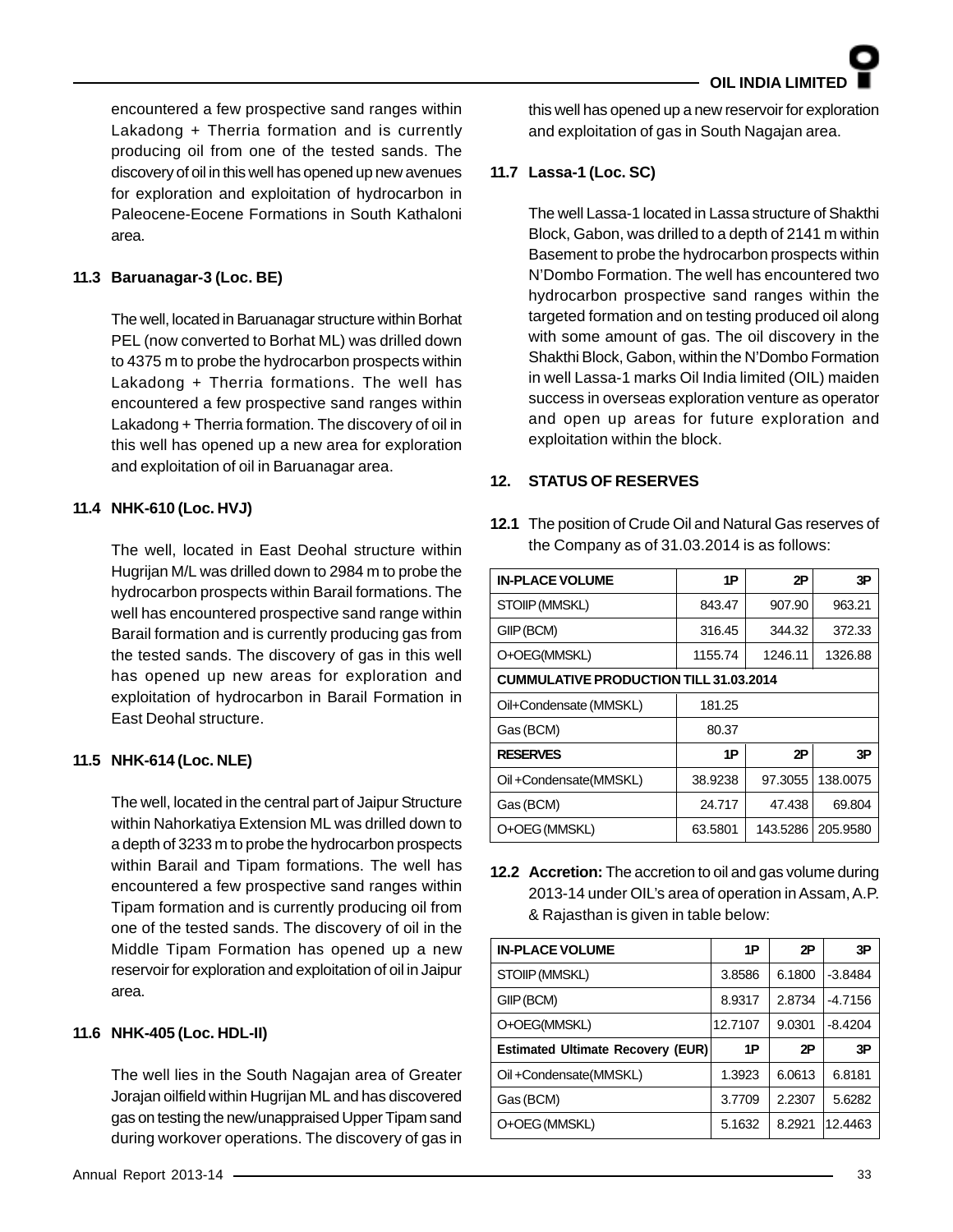

# **13. NEW INITIATIVES**

During the year, the Company has successfully commissioned 5 MW Solar Power Plant on 20.01.2014, Ramgarh Jaisalmer, Rajasthan. The said project was completed in 100 days only and OIL could achieve MOU generation target 3 weeks ahead of schedule. The plant produced 1.72 million units till 31<sup>st</sup> March, 2014 generating revenue Rs. 0.47 crore. Additionally 998 Renewable Energy Certificates (REC) based on quantity injected were issued to OIL. Besides above, OIL had earlier commissioned 67.6 MW Wind Power Project.

## **14. FUTURE OUTLOOK**

- (i) Since OIL has significant presence in the NE part of India and presently operating in the Upper Assam basin which happens to be one of the most prolific basins in India, OIL will concentrate efforts in the NE to achieve such reserve accretion.
- (ii) To enhance primary RF water injection and other

EOR/IOR technologies will be adopted which has the ability to liberate additional production capacity of around 0.32 to 0.35 MMTPA of crude over the next 12 to 15 year period, if focused approach has been adopted and implemented.

- (iii) OIL will continue to pursue acquisition of prospective overseas E & P opportunities to ensure energy security for the country, to grow by enhancing own E & P portfolio and decrease risks in existing E & P portfolio.
- (iv) In addition to pursuing conventional assets, OIL would also look towards acquisition of non-conventional assets, such as, oil sands, shale gas, shale oil etc.
- (vi) While E & P business continues to be OIL's core focus, selective diversification into mid-stream, downstream and renewable energy segments, such as, pipelines, CGD, LNG, refineries, wind/solar energy etc would also be planned to balance the existing portfolios and play an important role in energy distribution/ marketing.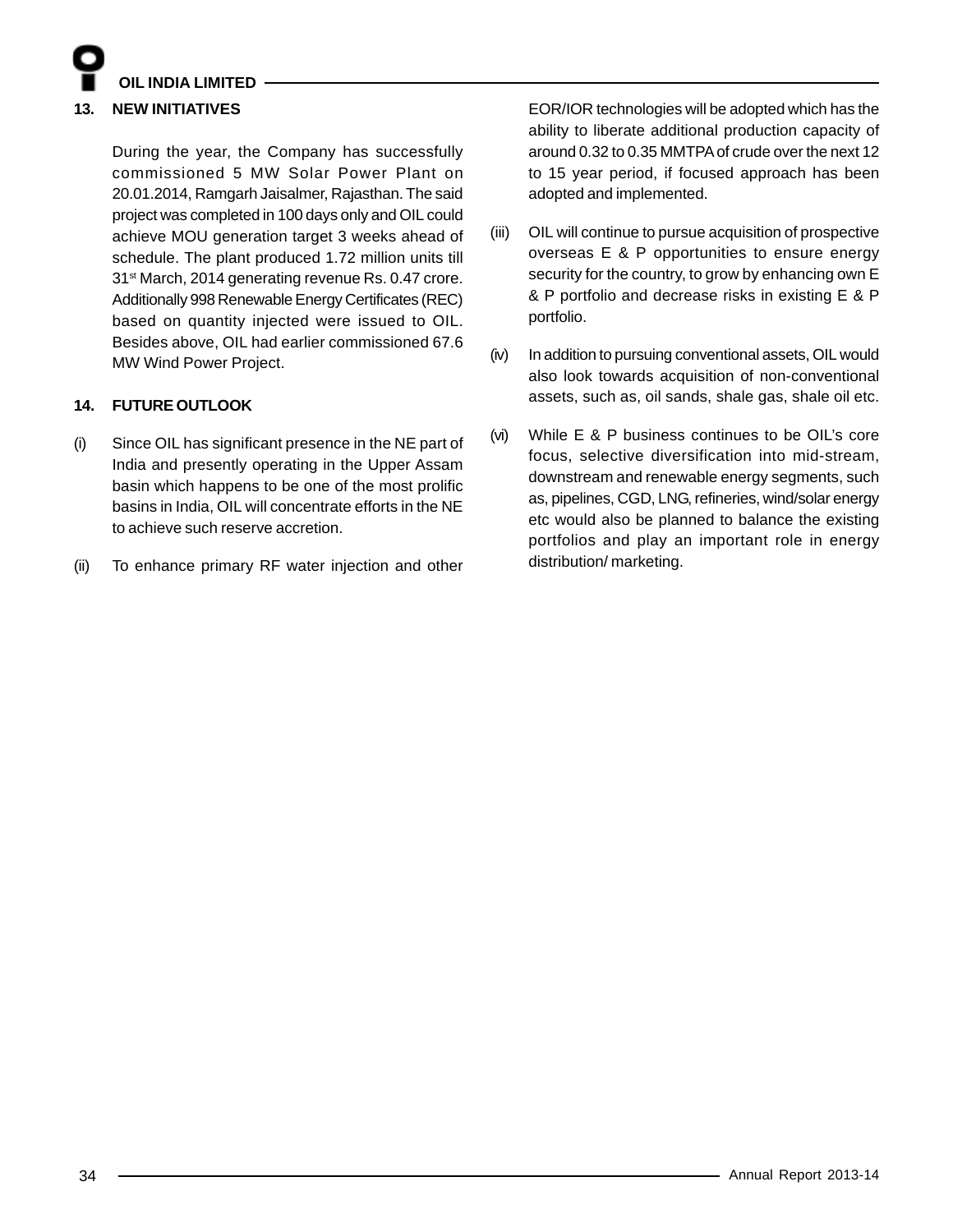# **BUSINESS RESPONSIBILITY REPORT**

#### **Section A: General Information about the Company**

- 1. *Corporate Identity Number (CIN) of the Company* : L11101AS1959GOI001148
- 2. *Name of the Company* : Oil India Limted
- 3. *Registered address* : Duliajan, Assam
- 4. *Website* : www.oil-india.com
- 5. *E-mail id* : oilindia@oilindia.in
- 6. *Financial Year reported* : 2013-14
- 7. *Sector(s) that the Company is engaged in (industrial activity code-wise)*
	- (i) Extraction of Crude Oil
	- (ii) Extraction of Natural Gas
	- (iii) Transportation of Crude Oil
	- (iv) LPG
- 8. *List three key products/services that the Company manufactures/provides (as in balance sheet)*
	- a. Crude Oil
	- b. Natural Gas
	- c. LPG
- 9. *Total number of locations where business activity is undertaken by the Company*
	- i) Number of International Locations (Provide details of major 5)
	- ii) Number of National Locations

Refer Point No 25 of the Report on Corporate Governance

10. *Markets served by the Company - Local/State/ National/International*

Markets served by the Company are National and International. OIL's customers include PSUs like NRL, IOCL, BVFCL etc.

#### **Section B: Financial Details of the Company**

- 1. *Paid up Capital (INR)* : 6011359550
- 2. *Total Turnover (INR)* : 9612.70 crore
- 3. *Total Profit after Taxes (INR)*: 2981.30 crore
- 4. *Total spending on Corporate Social Responsibility (CSR) as percentage of profit after tax (%).*

Incurred an expenditure of 2.03% of OIL's Profit after Tax (reference fiscal year 2012-13) for CSR activities in 2013-14.

5. *List of activities in which expenditure in 4 above has been incurred:-*

The major areas in which the above expenditure has been incurred includes education, healthcare, sustainable livelihood generation / self employment, women empowerment, capacity building and skill development for the community.

### **Section C: Other Details**

1. *Does the Company have any Subsidiary Company/ Companies?*

Yes. Details provided in the Directors' Report.

2. *Do the Subsidiary Company/Companies participate in the BR Initiatives of the parent company? If yes, then indicate the number of such subsidiary company(s)*

The Subsidiaries of OIL are SPVs / Investment arms for acquisition of overseas E&P Assets, therefore BR initiatives are undertaken through OIL only.

3. *Do any other entity/entities (e.g. suppliers, distributors etc.) that the Company does business with, participate in the BR initiatives of the Company? If yes, then indicate the percentage of such entity/entities? [Less than 30%, 30-60%, More than 60%]*

OIL supplies crude oil to refineries viz. NRL, IOCL etc, which have their own BR mechanism in place. Moreover, our contracts with external agencies also address the BR issues.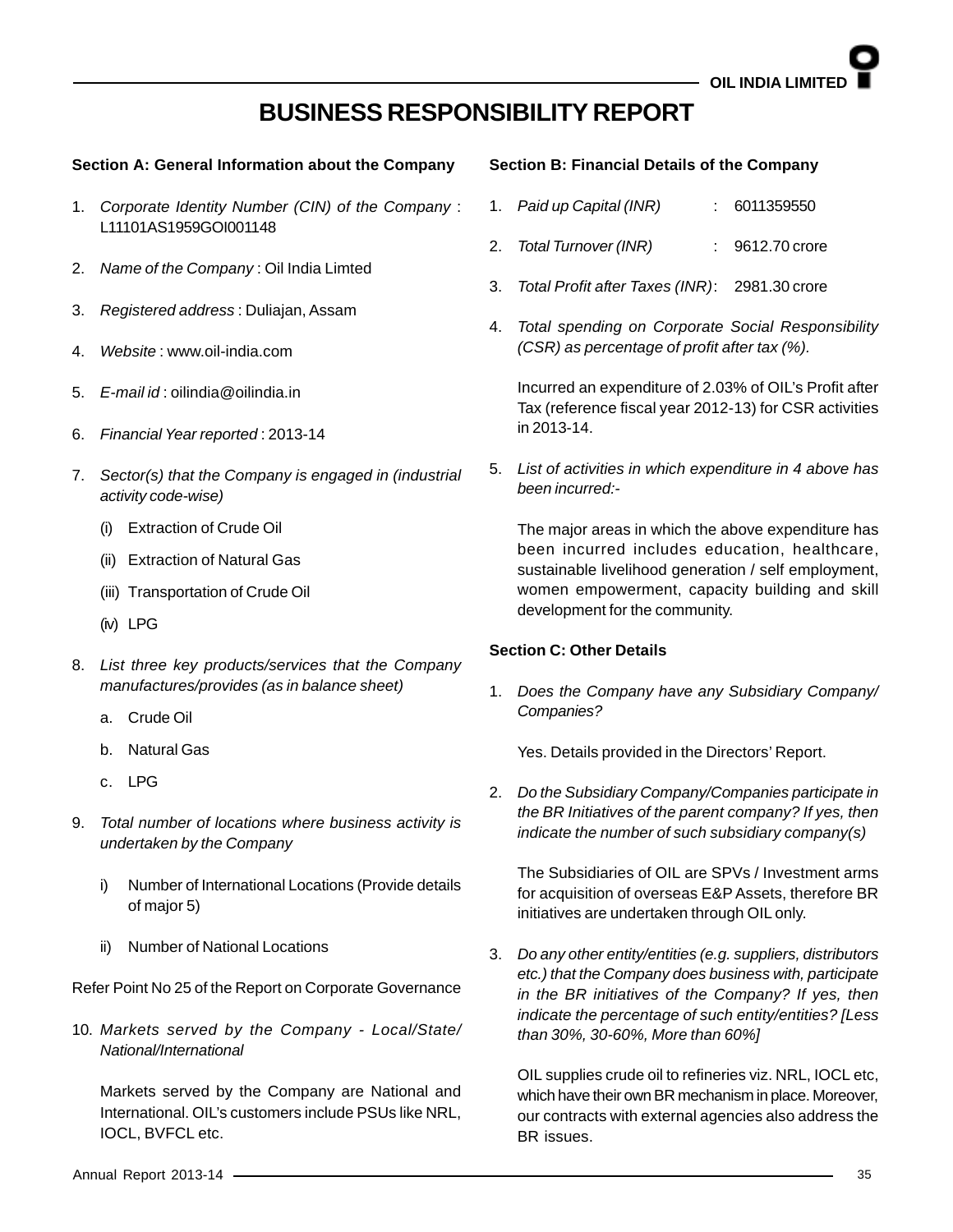**OIL INDIA LIMITED Section D: BR Information**

| 1. | Details of Directors (s) responsible for BR                                         |  |                                  |  |  |  |  |  |
|----|-------------------------------------------------------------------------------------|--|----------------------------------|--|--|--|--|--|
| a) | Details of the Director responsible for implementation<br>of the BR policy/policies |  |                                  |  |  |  |  |  |
|    | DIN Number                                                                          |  | : 02809123                       |  |  |  |  |  |
|    | <b>Name</b>                                                                         |  | : Shri S. K. Srivastava          |  |  |  |  |  |
|    | Designation                                                                         |  | : Chairman and Managing Director |  |  |  |  |  |

b) Details of the BR head

| <b>S. No. Particulars</b>     | <b>Details</b>                  |
|-------------------------------|---------------------------------|
| DIN Number (if applicable) NA |                                 |
| Name                          | Shri V.Sharma                   |
| Designation                   | <b>Resident Chief Executive</b> |
| Telephone number              | 0374-2800525                    |
| e-mail id                     | varun@oilindia.in               |
|                               |                                 |

### **2. Principle-wise (as per NVGs) BR Policy/policies (Reply in Y/N)**

| S. No. | Questions                                                                       | P                                                 | Р            | Р                                                   | P | Р | Р | Р | Ρ | Р |
|--------|---------------------------------------------------------------------------------|---------------------------------------------------|--------------|-----------------------------------------------------|---|---|---|---|---|---|
|        |                                                                                 | 1                                                 | $\mathbf{2}$ | 3                                                   | 4 | 5 | 6 | 7 | 8 | 9 |
| 1.     | Do you have a policy / policies for                                             | Y                                                 | Υ            | Y                                                   | Υ | Υ | Υ | N | Υ | Y |
| 2.     | Has the policy being formulated in consultation with the relevant stakeholders? | Y                                                 | Y            | Y                                                   | Υ | Υ | Υ |   | Y | Y |
| 3.     | Does the policy conform to any national /international standards?               | Y                                                 | Υ            | Y                                                   | Υ | Υ | Υ |   | Υ | Y |
|        | If yes, specify? (50 words)*                                                    |                                                   |              |                                                     |   |   |   |   |   |   |
| 4.     | Has the policy being approved by the Board? If yes, has it been signed by       | Υ                                                 | Y            | Υ                                                   | Y | Υ | Y |   | Y | Υ |
|        | MD/owner/CEO/appropriate Board Director?                                        |                                                   |              |                                                     |   |   |   |   |   |   |
| 5.     | Does the company have a specified committee of the Board/Director/Official      | Y                                                 | Υ            | Y                                                   | Υ | Υ | Υ |   | Υ | Υ |
|        | to oversee the implementation of the policy?                                    |                                                   |              |                                                     |   |   |   |   |   |   |
| 6.     | Indicate the link for the policy to be viewed online?                           | Υ<br>Y<br>Y<br>Y<br>Y<br>Y<br>Y                   |              |                                                     |   |   |   | Υ |   |   |
| 7.     | Has the policy been formally communicated to all relevant internal and          |                                                   |              | The policies have been communicated to key internal |   |   |   |   |   |   |
|        | external stakeholders?                                                          | stakeholders. The communication is an ongoing     |              |                                                     |   |   |   |   |   |   |
|        |                                                                                 |                                                   |              | process to cover all internal and external          |   |   |   |   |   |   |
|        |                                                                                 |                                                   |              | stakeholders. More over every citizen of India has  |   |   |   |   |   |   |
|        |                                                                                 |                                                   |              | free access to these policies under RTI Act, 2005.  |   |   |   |   |   |   |
| 8.     | Does the company have in-house structure to implement the policy/policies.      | Yes                                               |              |                                                     |   |   |   |   |   |   |
| 9.     | Does the Company have a grievance redressal mechanism related to the policy/    |                                                   |              | Yes, the Company has the mechanism in place.        |   |   |   |   |   |   |
|        | policies to address stakeholders' grievances related to the policy/policies?    |                                                   |              | Board Committees such as SIGC, Audit, HSE, CSR      |   |   |   |   |   |   |
|        |                                                                                 | and SD Committee are responsible for the policies |              |                                                     |   |   |   |   |   |   |
|        |                                                                                 | falling in their respective domain.               |              |                                                     |   |   |   |   |   |   |
| 10.    | Has the company carried out independent audit/evaluation of the working of      |                                                   |              | At regular intervals audits are conducted by the    |   |   |   |   |   |   |
|        | this policy by an internal or external agency?                                  |                                                   |              | Internal Audit Team combined with audit conducted   |   |   |   |   |   |   |
|        |                                                                                 |                                                   |              | by Statutory Auditors.                              |   |   |   |   |   |   |

\*OIL voluntarily follows principles and policies for transparency which are of international standards apart from adhering to statutes and policies of the Government of India.

Note : Principles 1 to 9 are detailed at the end of this report.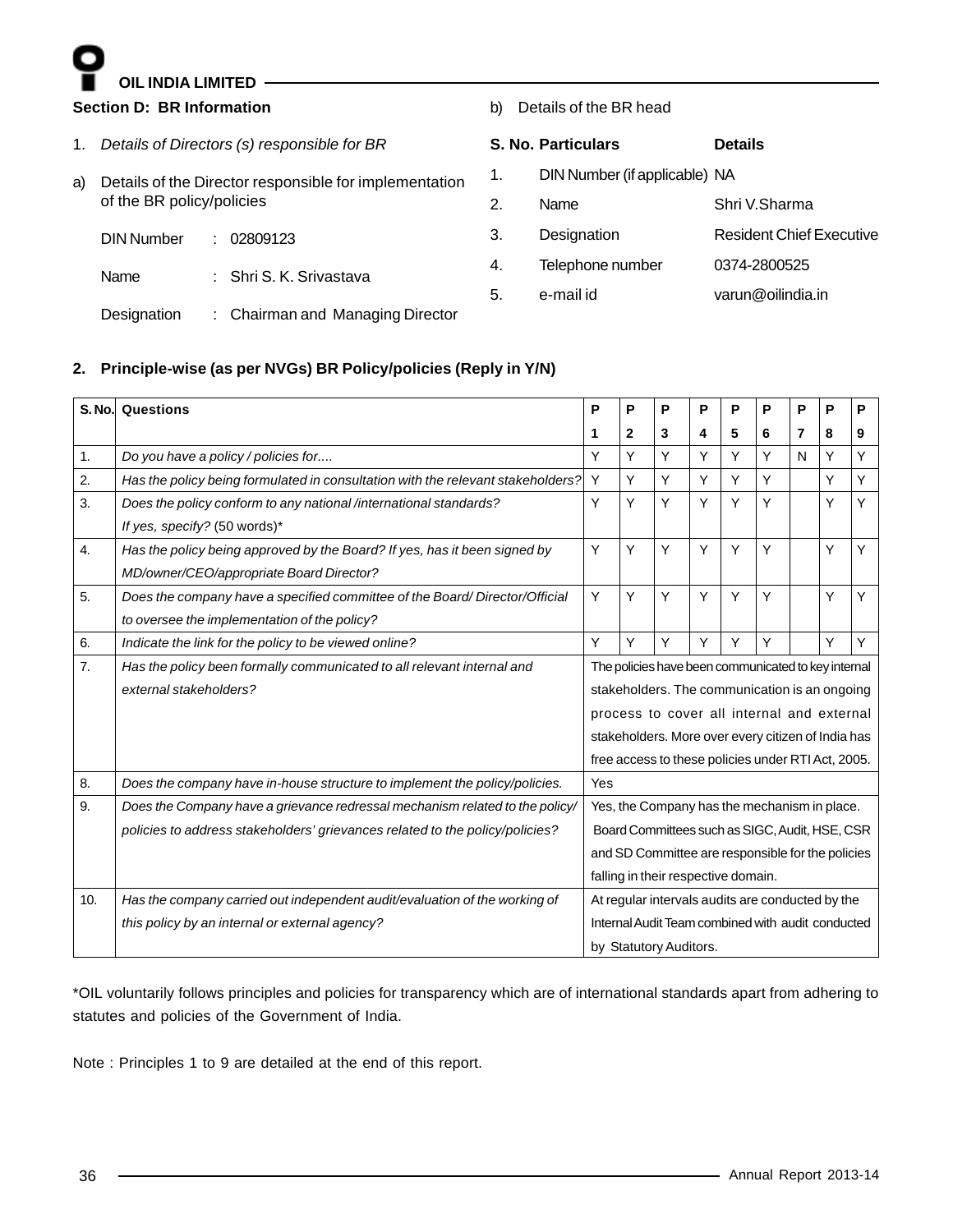|    | <b>S. No.</b> Questions                                                          | P | P           | P | Р | Р | Р | P            | P | Р |
|----|----------------------------------------------------------------------------------|---|-------------|---|---|---|---|--------------|---|---|
|    |                                                                                  |   | $\mathbf 2$ |   |   |   | 6 |              | 8 |   |
|    |                                                                                  |   |             |   |   |   |   |              |   |   |
| 1. | The company has not understood the principles                                    |   |             |   |   |   |   |              |   |   |
| 2. | The company is not at a stage where it finds itself in a position to formulate   |   |             |   |   |   |   | $\checkmark$ |   |   |
|    | and implement the policies on specified principles                               |   |             |   |   |   |   |              |   |   |
| 3. | The company does not have financial or manpower resources available for the task |   |             |   |   |   |   |              |   |   |
| 4. | It is planned to be done within 6 months.                                        |   |             |   |   |   |   |              |   |   |
| 5. | It is planned to be done within next 1 year.                                     |   |             |   |   |   |   |              |   |   |
| 6. | Any other reason (please specify)                                                |   |             |   |   |   |   | $\checkmark$ |   |   |
|    | It is planned to be done in the future                                           |   |             |   |   |   |   |              |   |   |

#### **2a. If answer to S.No.1 against any principle is 'No', please explain why (tick upto 2 options) :**

#### **3. Governance related to BR**

1. *Indicate the frequency with which the Board of Directors, Committee of the Board or CEO to assess the BR performance of the Company. Within 3 months, 3-6 months, Annually, More than 1 year*

OIL Board meets 12-13 times in a year to assess the business and financial performance. Besides the above, the BR initiatives are also discussed by the Committees of the Board.

2. *Does the Company publish a BR or a Sustainability Report? What is the hyperlink for viewing this report? How frequently it is published?*

OIL published its first Sustainability Report "DARPAN" for 2012-13 and the same was uploaded on the Company's website www.oil-india.com. It is being published annually.

#### **Section E: Principle-wise performance**

#### **Principle 1**

1. *Does the policy relating to ethics, bribery and corruption cover only the company? Yes/ No. Does it extend to the Group/Joint Ventures/Suppliers/Contractors/NGOs/ Others?*

OIL policies regarding ethics, bribery and corruption extend to Group, Joint Ventures, Suppliers, contractors and other associated entities. OIL Customers have separate policies of their own covering the said aspects, moreover contracts & Agreement also cover the same.

2. *How many stakeholder complaints have been received in the past financial year and what percentage was satisfactorily resolved by the management? If so, provide details thereof, in about 50 or words or so.*

As specified in the Report on Corporate Governance, the total number of investor complaints received during the year was '544'. All complaints received during the year 2013-14 have been duly attended to by the Company / RTA and as on 31.03.2014 there was no outstanding complaint.

# **Principle 2:**

1. *List up to 3 of your products or services whose design has incorporated social or environmental concerns, risks and/or opportunities.*

All crude oil and natural gas processing installations/ terminals are designed taking cognizance of environmental concerns, risk and/or opportunities involved.

1157 km long cross country crude oil pipeline is operated in an environmental friendly manner.

654 km pipeline for evacuation of petroleum products of NRL commissioned in 2008 eliminates surface transportation to the tune of 1.72 MMTPA.

2. *For each such product, provide the following details in respect of resource use (Energy, Water, Raw Material etc) per unit of product (Optional).*

Associated natural gas produced during E&P operation is utilized for captive power generation for OIL's internal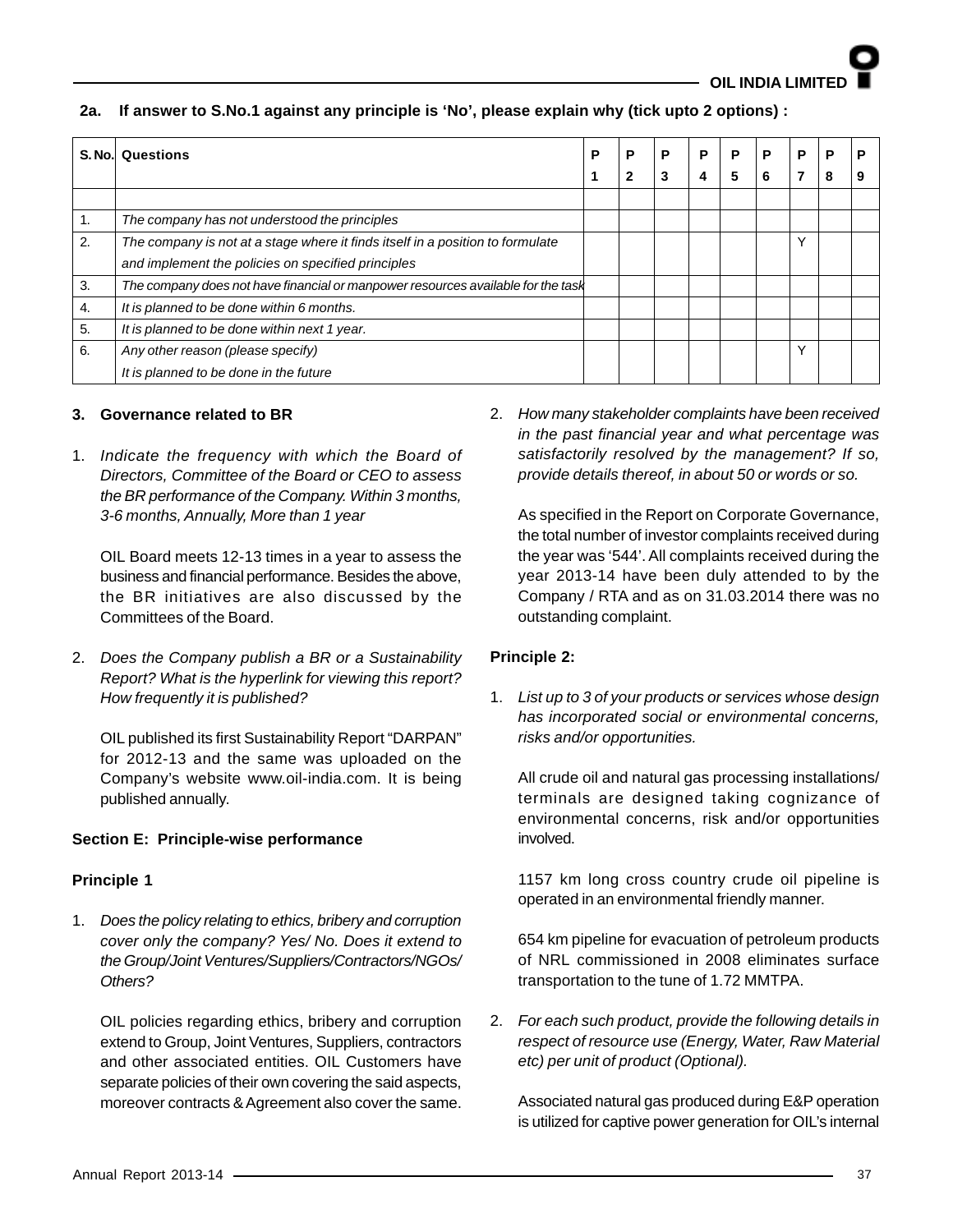consumption and the balance quantity is distributed to external consumers.Very low pressure gas which otherwise been flared is compressed through BOO (Build-Own-Operate) project for monetization.Pipeline transportation of crude oil to refineries and evacuation of petroleum products of NRL through product pipeline substantially reduce the use of energy and water at consumers' end. These effort have also helped in reducing of CO2 emission.

3. *Does the company have procedures in place for sustainable sourcing (including transportation)? (i) If yes, what percentage of your inputs was sourced sustainable? Also, provide details thereof, in about 50 words or so.*

In Northeastern field, total water draft is about 47,140 KLPD out of which about 20% is re-injected.

4. *Has the company taken any steps to procure goods and services from local small producers, including communities surrounding their place of work? If yes, what steps have been taken to improve their capacity & capability of local & small vendors?*

Yes, OIL has taken adequate steps to procure goods and services from local small producers, including communities surrounding their place of work. Significant steps have been taken to improve the capacity and capability of local and small vendors with the following initiatives:

- concession to bonafide local small scale entrepreneurs to participate in OIL's tenders,
- holding entrepreneurship development program from time-to-time,
- sourcing of all skilled and unskilled labourers from local communities,
- outsourcing of services like transport/transportation and small value service and maintenance contracts to local communities.
- 5. *Does the company have mechanism to recycle products and waste? If yes, what is the percentage of recycling of products and waste (separately as <5%, 5 – 10%, >10%). Also provide details thereof, in about 50 words or so.*

Yes, OIL has definite mechanism to recycle-waste generated in the process of hydrocarbon exploitation.

# **Recycle >10%**

- 95% of produced formation water is recycled to subsurface
- All bio-medical waste generated are reincinerated
- Integrated waste recycling management at corporate office.

# **Remediation 5 – 10%**

Oily sludge is collected in centrally located sludge pits for bio-remediation.

# **Remediation < 5%**

Phytoremediation of oil spills has been taken up at pilot scale in association with Institute of Advanced Studies in Science and Technology, Guwahati.

#### **Principle 3**

1. *Please indicate the total number of employees.*

Total number of Employees : 7813

2. *Please indicate the Total number of employees hired on temporary/contractual/casual basis.*

Total number of employees hired on temporary/ contractual/casual basis : 153

3. *Please indicate the Number of permanent women employees.*

Number of permanent women employees: 339

4. *Please indicate the Number of permanent employees with disabilities.*

Number of permanent employees with disabilities: 63

5. *Do you have an employee association that is recognized by management?*

Yes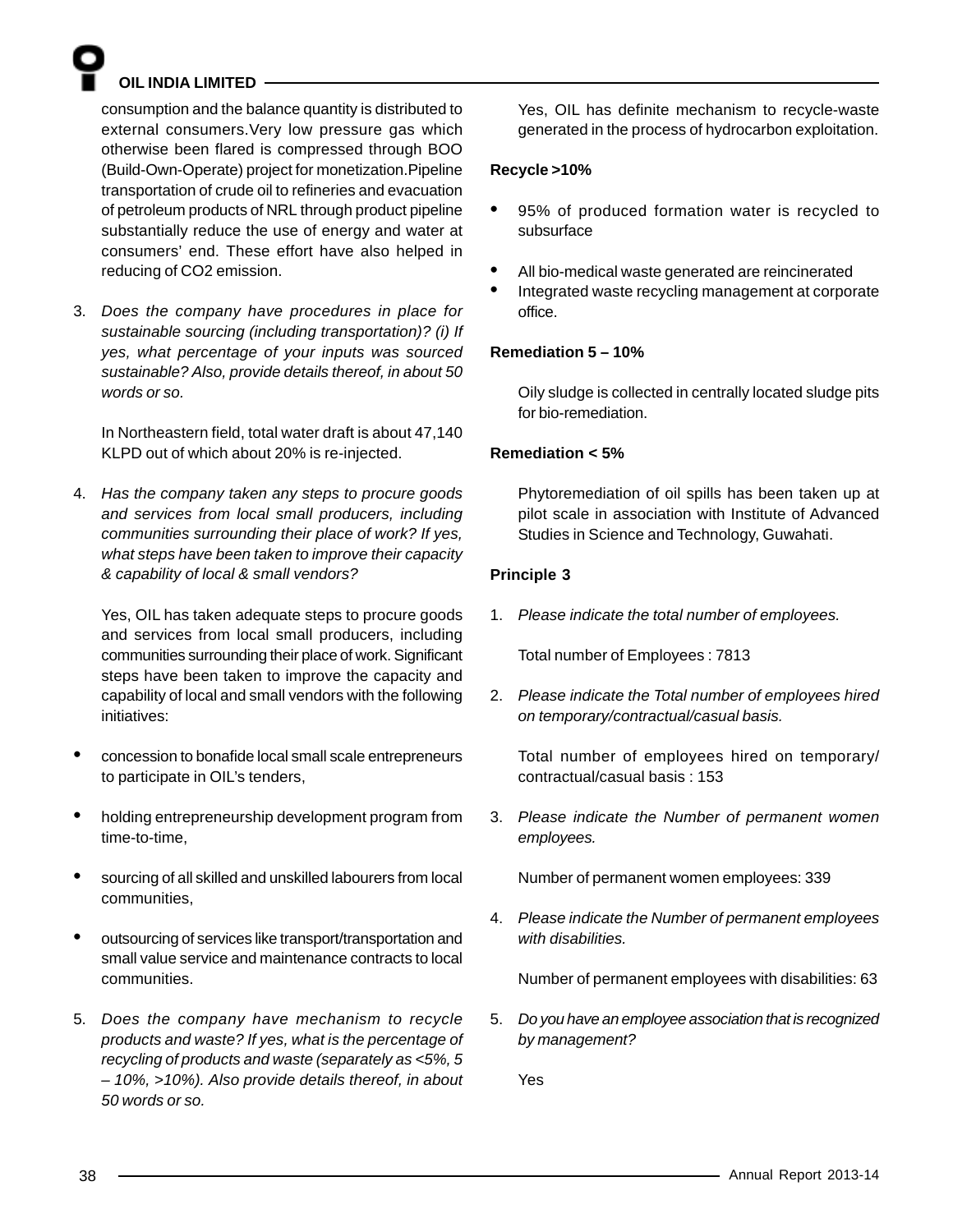6. *What percentage of your permanent employees is members of this recognized employee association?*

99% of the Permanent Employees is members of the recognized employee association.

7. *Please indicate the Number of complaints relating to child labour, forced labour, involuntary labour, sexual harassment in the last financial year and pending, as on the end of the financial year.*

| S.No. | Category          | No of complaints<br>filed during the<br>financial year | No of complaints<br>pending as<br>on 31.03.2014 |
|-------|-------------------|--------------------------------------------------------|-------------------------------------------------|
| 1.    | Child labour /    | Nil                                                    | NA.                                             |
|       | forced labour/    |                                                        |                                                 |
|       | involuntary       |                                                        |                                                 |
|       | labour            |                                                        |                                                 |
| 2.    | Sexual harassment | Nil                                                    | <b>NA</b>                                       |
| 3.    | Discriminatory    | Nil                                                    | <b>NA</b>                                       |
|       | employment        |                                                        |                                                 |

**8.** *What percentage of your under mentioned employees were given safety & skill up-gradation training in the last year*

| Permanent Employees                    | 41% |
|----------------------------------------|-----|
| Permanent women employees              | 44% |
| Contractual/Temporary/Casual employees | 15% |
| <b>Employees with Disabilities</b>     | 16% |

Note : Contractual and other casual workers deployed by different contractors receive mandatory on-site safety training and On-the-Job Skill Upgradation Training.

#### **Principle 4**

1. *Has the company mapped its internal and external stakeholders? Yes/No*

Yes The Company has a clear set of identified stakeholders, both internal as well as external

2. *Out of the above, has the company identified the disadvantaged, vulnerable & marginalized stakeholders?*

Yes. The company's CSR initiatives, apart from laying special emphasis on disadvantaged, vulnerable, and marginalized stakeholders, also focuses on SC/ST/ PwD and women centric projects and programs.

The CSR initiatives taken up at Oil India Limited are

governed by need assessment studies (E.g. by Dibrugarh University, Enterprises Group, New Delhi), baseline surveys (e.g. WEBCON, Kolkata) and feasibility studies (e.g. FAITH, New Delhi) of the targeted areas. As such all CSR activities are need based and realistic. At regular intervals OIL conducts formative researches & social audits of the ongoing activities so as to ensure their proper implementation& further improvements if any.

3. *Are there any special initiatives taken by the company to engage with the disadvantaged, vulnerable and marginalized stakeholders. If so, provide details thereof, in about 50 words or so.*

Yes. The company has taken many special initiatives in this regard. The details are mentioned below.

- **a) Developmental Projects for Scheduled Castes and Scheduled Tribes:** Oil India has always laid great emphasis in implementing various developmental projects in and around its operational areas which has a large number of the Scheduled Tribe/Scheduled Caste population. The projects are implemented within the scope of the Government's policy on Special Component Plan (SCP) and Tribal Sub-Plan (TSP). Oil India SC/ST Employees Welfare Association recommends/monitors the implementation of various schemes under SCP and TSP.
- **b) Empowerment of People with Disabilities:** Through its Project SAKSHYAM, OIL has been extending support and care to physically challenged children. OIL has adopted and extended support to the following rehabilitation centres in terms of infrastructure development, running costs etc. Details of these centres with support by OIL under CSR in FY 2012-13 and 2013-14 are given as under:

| <b>Financial</b> | <b>Support to Institutions</b>     | Amount            |
|------------------|------------------------------------|-------------------|
| Year             | for PwDs for infrastructure        | <b>Sanctioned</b> |
|                  | development                        | (₹)               |
| 2012-13          | Mrinaliyoti Rehabilitation Centre, | 8, 91, 164.00     |
|                  | Duliajan                           |                   |
|                  | Rural Blind Society, Bihpuria      | 10,00,000.00      |
|                  | Moran Blind School                 | 1,60,000.00       |
|                  | <b>Total</b>                       | 20, 51, 164.00    |
| 2013-14          | Mrinaliyoti Rehabilitation Centre, | 31,00,000.00      |
|                  | Duliajan                           |                   |
|                  | Moran Blind School                 | 18,45,000.00      |
|                  | Assam Association of the Deaf      | 20,000.00         |
|                  | Total                              | 49, 65, 000.00    |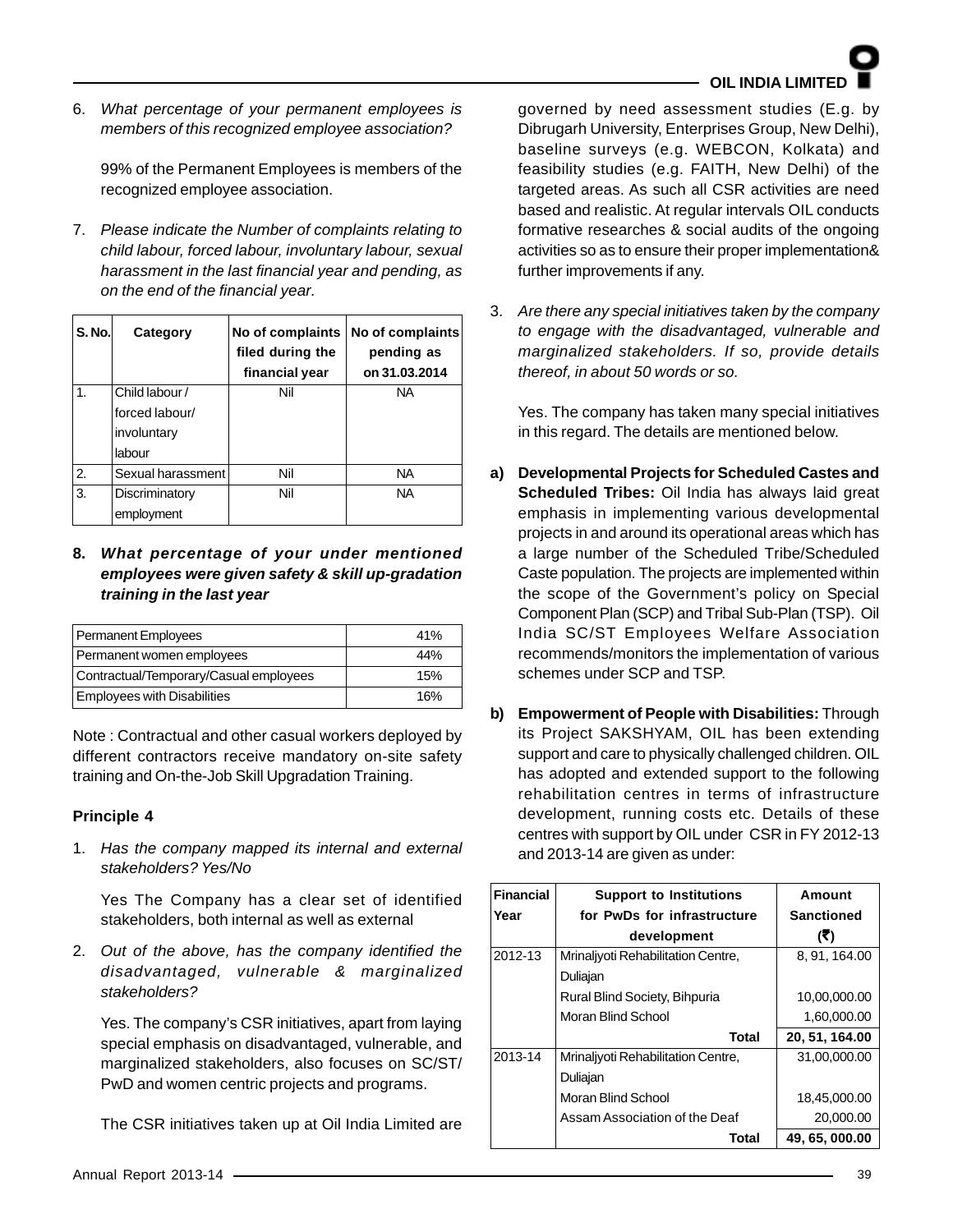- **c) Empowering women & youth through sustainable livelihood generation initiatives:** In order to help the large number of unemployed youth of the society and strengthen rural economy, OIL had started ambitious projects like Project 'RUPANTAR' and Oil India Rural Development Society (OIRDS). Project 'Rupantar' has been generating livelihood opportunities by assisting through formation of Self Help Groups and providing training on economic activities in agro-based sector thereby helping the unemployed youth & women to find alternate employment by providing a scope for entrepreneurship. On the other hand OIRDS through its Agriculture Project has helped the youth to find employment through commercialization of agriculture. The Handicraft Training and Production Centre (HTPC) have been training young women from OIL's operational areas in production of handloom products, knitting, cutting, tailoring and embroidery.
- **d) Healing through Mobile Dispensary Services:** OIL has been extending primary health care services to the needy and poor, free of cost in the remotest villages of OIL's operational areas through its mobile dispensary services under Project 'SPARSHA'. Annually over 750 mobile health camps are held, catering to over 1.30 lakh patients in the operational district of Tinsukia and other Districts of Assam as well as Arunachal Pradesh.
- **e) Capacity Building and Skill Development of rural youth for employment opportunities through Project SWABALAMBAN :** OIL has started a landmark initiative with Indian Institute of Entrepreneurship (IIE), Guwahati, Construction Industry Development Council (CIDC), New Delhi and IL&FS Educational Technology Services (IETS), New Delhi for capacity building and placement linked skill training of youth from OIL's operational areas.
- **f) Strengthening the roots through Education:** Under Project DIKHYA, OIL is imparting Computer Education to the students of selected rural schools. Project DIKHYA also includes Adult Literacy programme for the disadvantaged adults in the select villages of OIL operational areas.
- **g) Project 'Super 30'** is a CSR initiative on education through which free residential coaching is provided to students of BPL families of Assam and Arunachal Pradesh for admission to IIT/Engineering colleges.

Presently, OIL has three centres at Guwahati, Jorhat and Dibrugarh in Assam. Through this project many talented students from marginalized families have been placed in reputed engineering institutes of the country.

**h)** OIL has instituted the Merit scholarships and OIL Awards to extend meritorious students passing Class Xth & XIIth from rural areas.

# **Principle 5**

1. *Does the policy of the company on human rights cover only the company or extend to the Group/Joint Ventures/ Suppliers/Contractors/NGOs/Others?*

OIL tries to extend its value system to those in the value chain through contracts that sets standards for compliance with these values. The Company is aware of the challenges and constantly tries to extend its circle of influence along the value chain in order to propogate responsible business practices. Apart from the internal stakeholders, the policy extends to its suppliers / contractors / others. Moreover, OIL has been a signatory to the Principles of UN Global Compact since 2006.

2. *How many stakeholder complaints have been received in the past financial year and what percent was satisfactorily resolved by the management?*

Till date the Company has not received any complaint on Human Rights.

# **Principle 6:**

1. *Does the policy related to Principle 6 cover only the company or extends to the Group/Joint Ventures/ Suppliers/ Contractors/NGOs/ others.*

Besides honouring company's vision statement "OIL is fully committed to health, safety and environment (HSE)", policy related to Principle 6 extends to all 'stakeholders' and society at large in its operational domain. Restoring environment has been a keyword in OIL's business.

2. *Does the company have strategies/initiatives to address global environmental issues such as climate change, global warming, etc? Y/N. If yes, please give hyperlink for webpage etc.*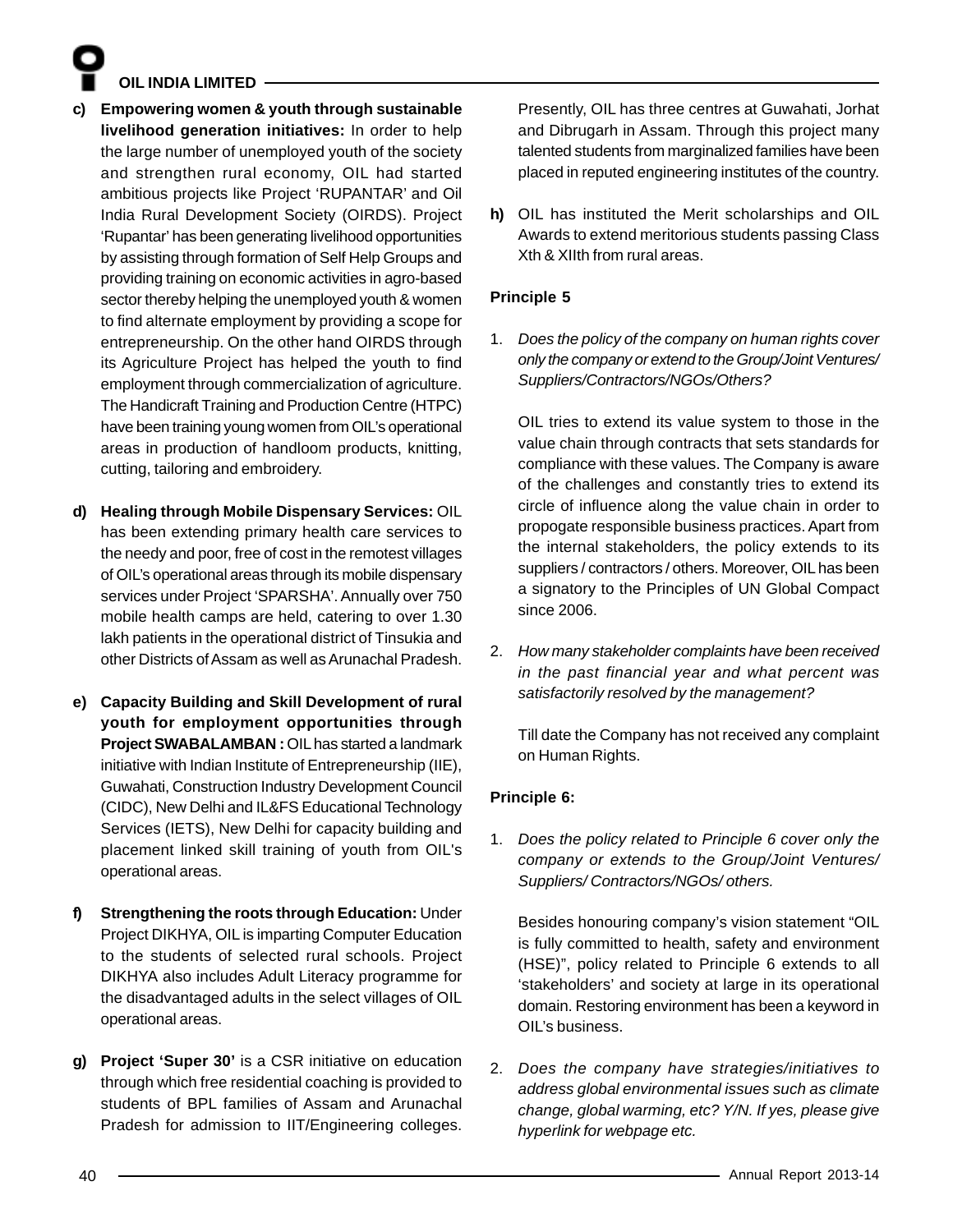Yes, OIL has taken strategic initiative to address global environmental issues like climatic change, global warming, etc. E & P Business being sensitive to environment, OIL has thus initiated a process of low carbon transformation as under:

- estimated its carbon inventory and formulated a low carbon strategy in all sphere of its operations,
- The carbon foot print for the base year 2009-10 has been worked out to be 1.43 million CO2e.
- OIL has identified GHG emission abatement opportunities through technology induction and process improvement initiatives.
- OIL has set-up few solar power stations and wind mills for harnessing non-conventional energy and thereby reducing GHG emission.
- Other measures for reducing GHG emission like phasing out of CFC, reduction in natural gas flaring and mass tree plantation have been taken up as ongoing process.

Moreover, OIL has been a signatory to the Principles of UN Global Compact since 2006. (http://oil-india.com/Environmentclearance.aspx)

3. *Does the company identify and assess potential environmental risks? Y/N*

Yes, Potential Environmental Risks are being identified and assessed on continuous basis. The baseline scenarios of all the environmental factors are assessed for all projects during its design, execution, operation and maintenance phases. Environment Impact Assessment (EIA) studies are carried out by independent external expert agencies and appropriate environment and social management and monitoring plans are developed for mitigation of risks. Hazard identification and HAZOP study are taken up periodically for new projects and old installations as well.

4. *Does the company have any project related to Clean Development Mechanism? If so, provide details thereof, in about 50 words or so. Also if yes, whether any environmental compliance report is filed?*

5. *Has the company undertaken any other initiatives on clean technology, energy efficiency, renewable energy etc Y/N. If yes please give hyperlink for webpage etc*.

Yes, OIL has undertaken many initiatives on clean technology, energy efficiency and renewable energy. Some of the initiatives are mentioned below:

- OIL could conserve about 193,000 litres of diesel consumption in this energy efficient drive.
- OIL initiatives for harnessing of renewable energy has a few distinguished achievements in the field of solar and wind energy applications.
- Use of Solar Lighting at Tanot-GGS (Rajasthan) & Pilot Plant at Baghewala (Rajasthan).
- One each of 54 MW & 13.6 MW Wind Power installed in Jaisalmer Districts of Rajasthan, which respectively Generated 85.51 million & 21 million of Kwh of Electricity for the Rajasthan Rajya Vidyut Prasaran Nigam Ltd.
- Commissioned 5 MW Solar Power Plant in Rajasthan on 20.01.2014 and started commercial generation w.e.f 23.01.2014.
- Commissioning of 20 KWp Solar Power Plant at RS-5, Jagiroad, Pipeline.
- Saved diesel of worth Rs. 2,78,589.70, through Generation of roof top 30 KW Solar Power for electricity consumption at OIL Corporate office premises, Noida, during 2013-14 by generating 33,165.44 Kwh of electricity.
- 6 *Is the Emission/Waste generated by the company within the permissible limits given by CPCB/SPCB for the financial year being reported?*

Yes, All emissions and waste generated in the process of exploitation of hydrocarbons are within the permissible limits stipulated by CPCB/ SPCB.

7. *Number of show cause/legal notices received from CPCB/ SPCB which are pending (i.e. not resolved to satisfaction) as on end of Financial Year.*

No.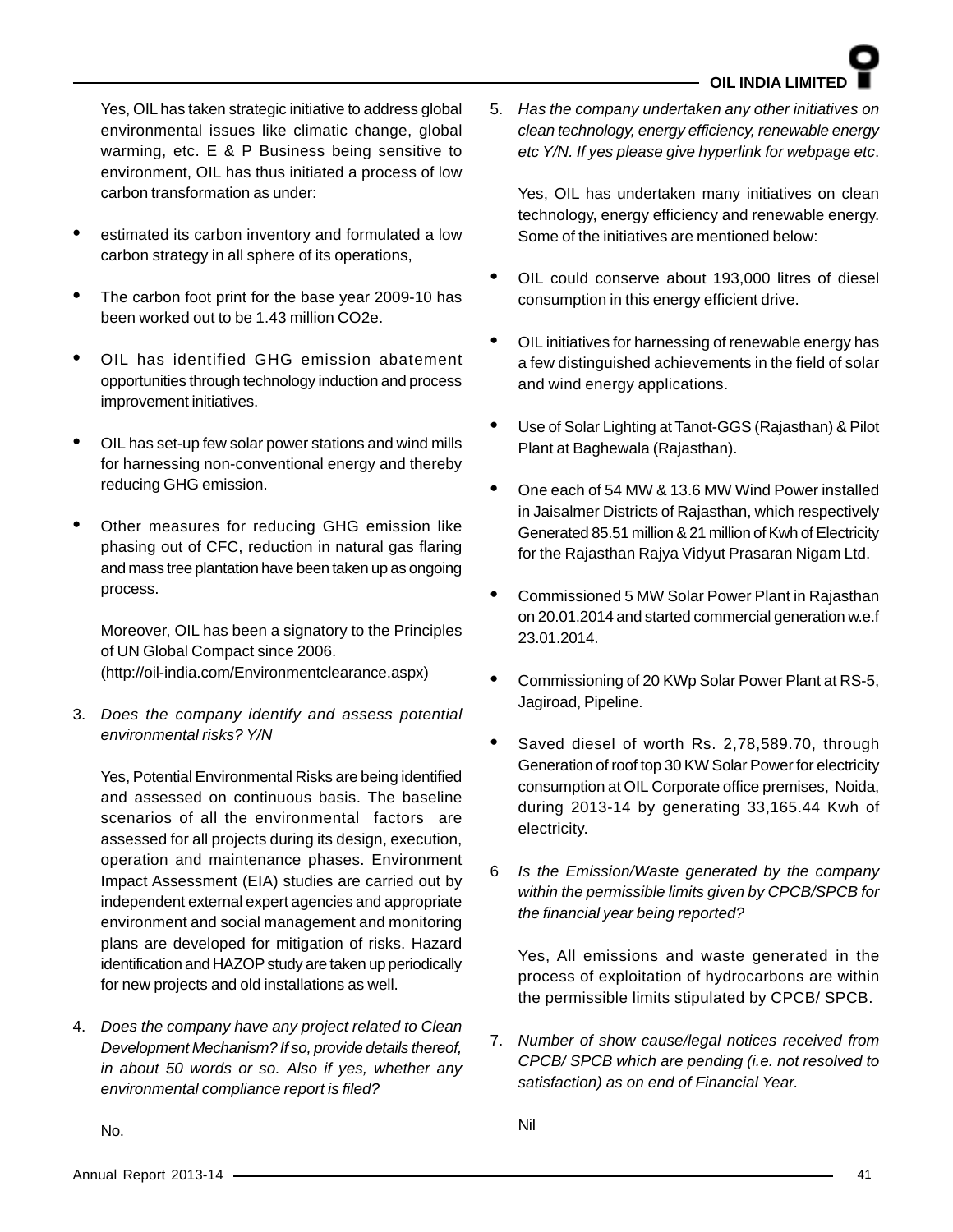# **OIL INDIA LIMITED Principle 7**

1. *Is your company a member of any trade and chamber or association? If Yes, Name only those major ones that your business deals with:*

Yes, some of the major ones are :

Standing Conference of Public Enterprises, Social Security Association of India, Petroleum Conservation Research Association, Petroleum Federation of India, All India Association of Employees, The Associated Chambers of Commerce and Industry of India, Petroleum Sports Promotion board, Federation of Indian Chamber of Commerce and Industry, All India Management Association and Confederation of Indian Industry.

2. *Have you advocated / lobbied through above associations for the advancement or improvement of public good? Yes / No; if yes specify the broad areas (Governance and Administration, Economic Reforms, Inclusive Development Policies, Energy Security, Water, Food Security, Sustainable Business Principles, others)*

Oil India does not engage in any lobbying for issues of Corporate Interest. However, since we operate in a highly regulated industry we interact with the Central and State Governments at various levels under the supervisions and overview of management and also express views and opinions on different issues confronting the Company/Industry.

# **Principle 8**

1. *Does the company have specified programmes/ initiatives/projects in pursuit of the policy related to Principle 8? If yes details thereof.*

CSR at Oil India Limited is guided by its social vision - "OIL is a responsible corporate citizen deeply committed to socio-economic development in its areas of operations". Overall, the company's CSR and Sustainability practices are guided by and undertaken keeping in perspective the overarching principles under the DPE guidelines, 2013 (on CSR & Sustainability) and the Companies Act, 2013.

The company has been carrying out social welfare activities in and around its' operational areas in upper Assam since the year 1962. The social interventions of the company reached new heights with the

commencement of the 21st century and have been growing in variety, size, and reach since then. The company lays focus on its thrust areas for CSR, viz. Education, Health, Rural Development, Sports, Infrastructure, Women Empowerment, Support to the differently abled, Skill Development, Sustainable Livelihood Generation, Biodiversity Conservation, Ecotourism, Water Conservation, Renewable Sources of Energy for the rural folk, promotion of culture, etc. Thus far, the company has laid its CSR footprint in over 1400 villages across its operational states of Assam and Arunachal Pradesh and aims to continue expanding it, with time.

As such, OIL believes that business has a responsibility beyond its basic responsibility to its shareholders; a responsibility to a broader constituency that includes its key stakeholders: including employees, suppliers, customers, government, NGOs, environmental groups, special interest groups - the people of the communities in which it operates. Keeping in perspective the larger good of the society, OIL since inception has engaged itself directly with local communities, identifying their basic needs, and integrating their needs with business goals and strategic intent.

In the changing milieu of Corporate Social Responsibility across the world and especially in India, Oil India Limited is committed to walk hand in hand with the communities in its' operational states, as well as the natural environment therein.

2. *Are the programs/projects undertaken through in-house team/own foundation/external NGO/ government structures/any other organization?*

Yes, OIL has been partnering with NGOs as well as government/semi-government agencies for implementing the various CSR projects. Here it is important to mention that OIL's association with government/semi-government agencies for implementing the CSR projects, is mainly due to unavailability of credible national/international NGOs with considerable work experience in North East India. That said the company has been implementing its CSR projects with some of the best partners in the industry. For example, the following CSR projects are using NGOs/government/semi-government institutions:

**a) Project Rupantar:** Started in the year 2003, it is one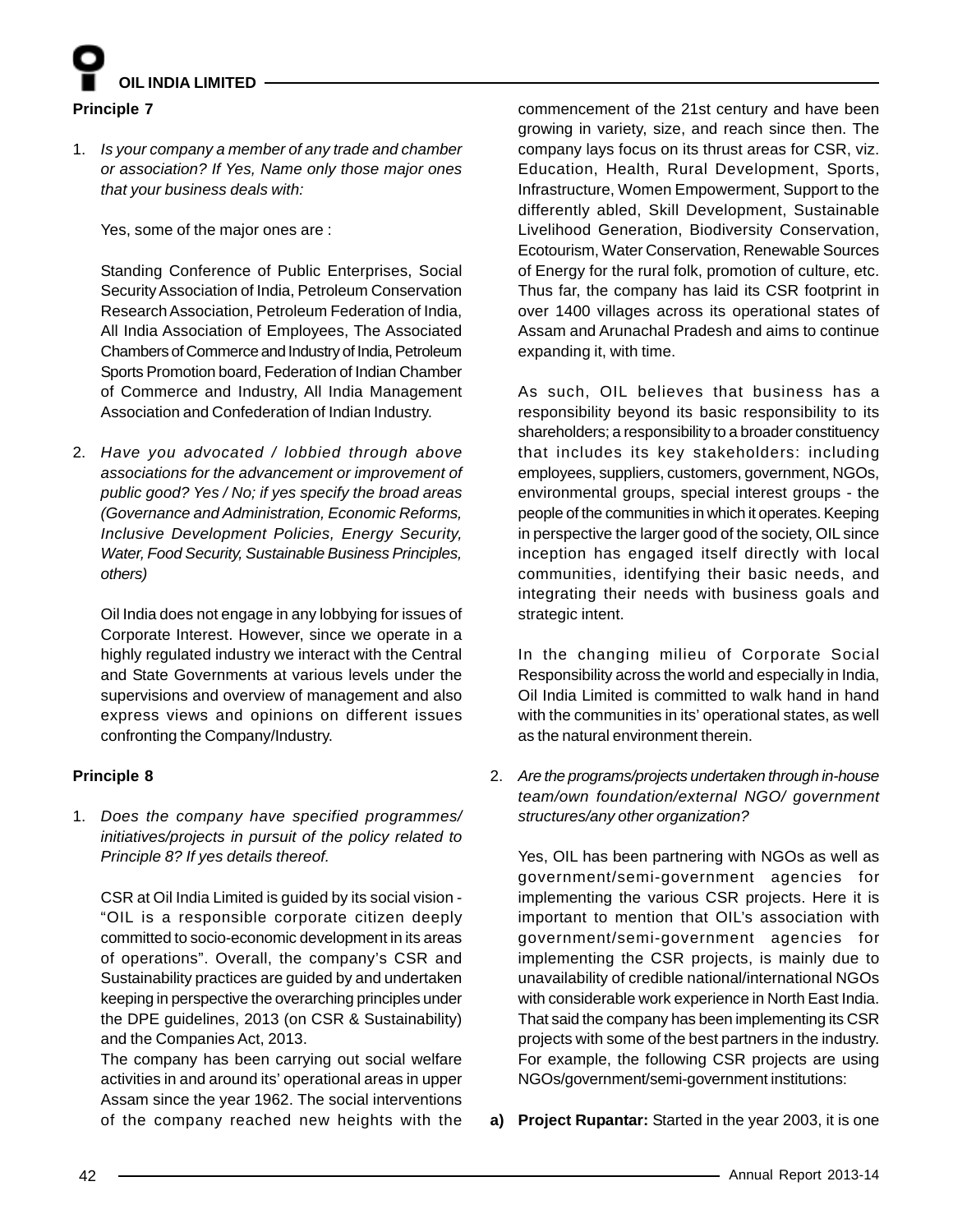of the flagship CSR projects of OIL towards generating alternate and sustainable sources of livelihood for women and youth of OIL's operational areas. Project 'Rupantar' is being implemented by State Institute of Rural Development (SIRD), Assam. Till date OIL has formed 1150 SHGs, investing an amount of Rs 885 lakh under the project and 1479 trainings have been conducted in which 1,32,488 youth/women have participated. In addition, since 2004, SIRD is successfully implementing a computer education programme under OIL's Project Rupantar at OIL's Fields' Headquarters at Duliajan. The Computer centre offers various short term courses to students as well as other candidates at a subsidized rate. Moreover, SIRD has been regularly imparting training on Information Education and Communication (IEC) and Panchayati Raj Institution (PRI), rural development etc. Till date 53,000 students have been trained in the Computer training centre under project Rupantar.

- **b) Agriculture Project:** It is one of Company's first CSR project under the aegis of Oil India Rural Development Society. Extensive in-field trainings are provided to the beneficiaries by experts from Agriculture Department, Government of Assam and Assam Agriculture University for proper and adequate use of technology for development of agriculture. High yielding seeds are collected for the beneficiaries from Agriculture Research Centre, Titabor, Jorhat district, Assam. OIL has adopted more than 90 villages and over 1300 farm families under the project till date.
- **c) Project Sparsha:** OIL Hospital in association with St. Luke's Hospital, Tinsukia & Chabua has been implementing the mobile health care project which caters to the primary health care needs of the people of OIL's operational areas. The team carries out screening of and provides primary healthcare services to around 1.30 lakh patients annually through 750 medical camps in and around OIL operational villages in Upper Assam as well as in Arunachal Pradesh.
- **d) Utkarsh- Super 30:** This is an educational initiative for empowering young students of marginalized families of North East, through which free residential coaching is provided to a group of selected IIT aspirants of Assam and Arunachal Pradesh in cooperation with an NGO named Centre for Social Responsibility and Leadership, New Delhi. OIL has started three branches under the project, in Guwahati, Jorhat, and Dibrugarh in the state of Assam. The number of students adopted per year is around 90 (30 each for the 3 centers).
- **e) Project Dikhya:** OIL has taken up the projects for promoting computer literacy and adult literacy in the selected areas of OIL's operational districts under the aegis of Project 'Dikhya'. The project would is being implemented by SIRD, Assam and IL&FS Education & Technical Services, via mobile education vans/buses, which visit each of the areas and schools. In the FY 2013-14, overall 660 students across 6 schools and 300 adults across 60 centres were covered under the program.
- **f) Project Swabalamban:** In order to provide skill based employment oriented training to 25,000 youth in the next five years- OIL as part of its CSR initiative signed MoUs in December, 2013, with three agencies namely Indian Institute of Entrepreneurship, Guwahati, Construction Industry Development Council, New Delhi, and IL&FS Educational Technology Services, New Delhi for capacity building and placement linked training of youth from OIL's operational areas. Skill based placement oriented training will focus on sectors like Construction Industry, Hospitality & Housekeeping Management, Industrial Sewing, Jewellery Making, Electrician, besides setting up of livelihood clusters in domains like handloom and handicrafts. More than 625 youth have undergone training under the project and over 200 of them have been placed in the industry, in the various vocations mentioned above.
- **g) Project Kamdhenu:** OIL signed an MOU, in FY 2012- 13 with Institute of Rural Management, Anand (IRMA) for carrying out the baseline Survey and need assessment study in the districts of Dibrugarh and Tinsukia of Assam to assess the feasibility for implementing OIL's "Dairy Development Project Kamdhenu". To this effect, IRMA is carrying out necessary studies.
- **h) Educational fairs & exhibitions:** OIL has been associated with the Assam Tribune group in Guwahati, Dibrugarh, Silchar, and Shillong for organizing educational fairs.
- 3. *Have you done any impact assessment of your initiative?*
- a) Company's monitoring and evaluation mechanism involves both internal as well as external authorities for impact assessment of the different CSR initiatives pertaining to the concerned area of development. In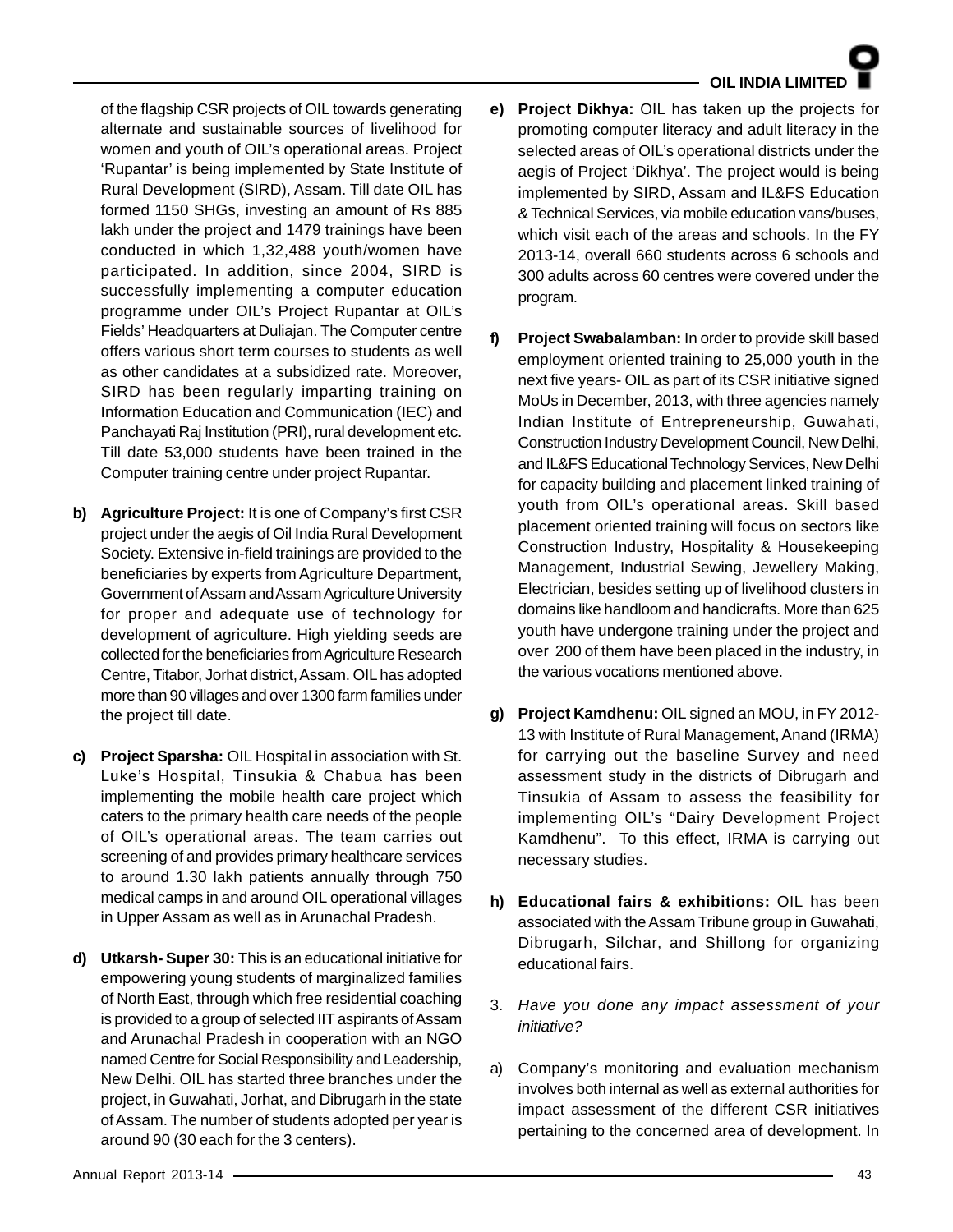case of implementation of the Company's CSR projects, internally, the officials from department of Public Relations & Corporate Communication are made responsible for periodically monitoring the implementation, wherein the department conducts field visits, public meetings, etc. at equal intervals to assess whether the progress made in a particular CSR activity conforms to the set rules in the policy. Moreover, departments like Internal Audit; Finance & Accounts of the Company also does the necessary auditing of the activities, its related finances, etc. to access the same.

- b) State Institute of Rural Development (SIRD) and St. Luke's Hospital, the implementing agencies for Project Rupantar and Mobile Health Dispensary respectively in the OIL operational areas, conducts independent audits and assessments of the ongoing activities. External agencies like Enterprises Group (New Delhi) had carried out a study of OIL's ongoing CSR activities.
- c) OIL has external monitoring and evaluation exercises carried out for its CSR projects, through competent third parties. In the FY 2012-13, the company got external monitoring and evaluation of its' CSR projects, which were a part of the MoU with MoP&NG, carried out through Webcon Consulting (India)Ltd.. Webcon Consulting (India) Ltd. (formerly West Bengal Consultancy Organisation Ltd. and commonly known

as WEBCON) is an ISO 9001: 2008 certified, multifunctional consultancy organisation in the public sector promoted by a consortium of all-India and State level financial institutions and nationalized banks for playing a catalytic role in the promotion and proliferation of industry, infrastructure and entrepreneurship in the country in general and in the Eastern and North-Eastern Regions in particular.

- d) Webcon Consulting (India) Ltd. had carried out monitoring of 3 projects which formed the CSR MoU targets for FY 2012-13, namely: Project Rupantar (OIL's flagship project on empowering local communities for sustainable livelihood generation); Project Dikhya (OIL's project for promotion of computer and adult literacy); and OIL's project on reduction of Infant Mortality Rate (IMR), in OIL operational districts in Assam.
- e) Additionally, Dibrugarh University had carried out a number of Social Audit (social impact assessment) and need assessment studies of CSR projects of OIL.
- 4. *What is your company's direct contribution to community development projects- Amount in INR and the details of the projects undertaken?*

Details of the company's direct contribution to CSR projects in OIL operational areas in Assam, Arunachal Pradesh and Rajasthan are provided below.

| S.No. | <b>Budget head</b>                                                                                | <b>Total Amount</b><br>(₹ in Lakh) |
|-------|---------------------------------------------------------------------------------------------------|------------------------------------|
|       | Development of Education                                                                          | 547.53                             |
| 2     | Development of Health                                                                             | 155.07                             |
| 3     | <b>Rural Development</b>                                                                          | 499.65                             |
| 4     | OIRDS (Oil India Rural Development Society) and<br>Handicraft Training & Production Centre (HTPC) | 80.00                              |
| 5     | Infrastructure Development                                                                        | 1552.57                            |
| 6     | Development of sports                                                                             | 104.80                             |
| 7     | Fund for Corporate Office                                                                         | 1200.00                            |
| 8     | Advertisement of Souvenir                                                                         | 250.00                             |
|       | Total                                                                                             | 4389.62                            |

# **A. STATEMENT OF CSR EXPENDITURE FOR THE YEAR 2013-14**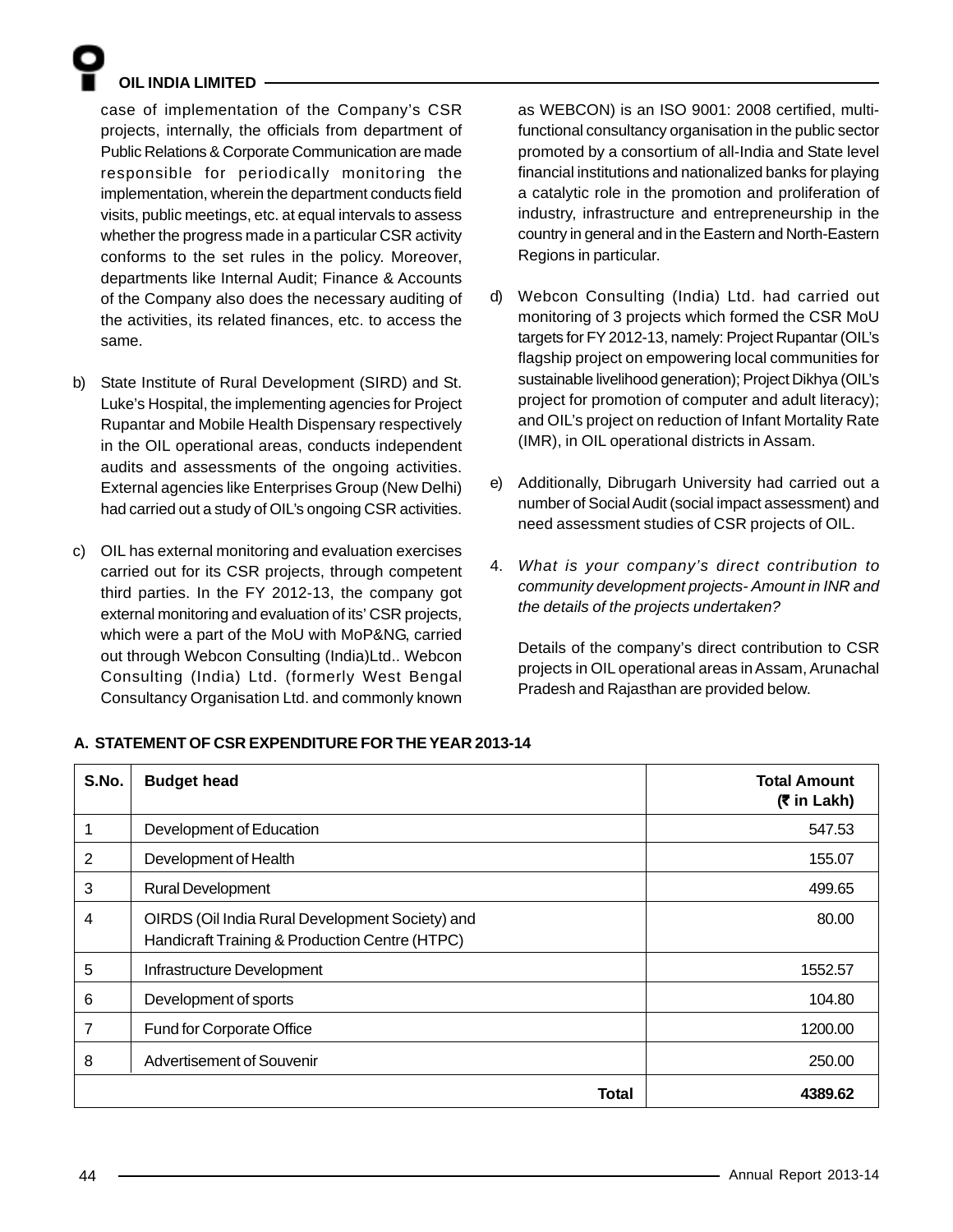#### **B. EXPENDITURE INCURRED IN MAJOR VISIBLE PROJECTS 2013-14**

| S.No.          | <b>Budget head</b>                               | <b>Total Amount</b>     |
|----------------|--------------------------------------------------|-------------------------|
|                |                                                  | $(5 \in \mathsf{Lakh})$ |
| 1              | Project Dikhya                                   | 500.00                  |
| $\overline{2}$ | Swabalamban Skill/Capacity Building project      | 600.00                  |
| 3              | Project Kamdhenu                                 | 60.00                   |
| 4              | Project Sakshyam                                 | 30.00                   |
| 5              | Merbeel Eco Tourism Project                      | 100.00                  |
| 6              | Project Seuji: Tree Plantation                   | 50.00                   |
| 7              | Greater Duliajan Township Development            | 300.00                  |
| 8              | Distribution of Umbrella, School bag & Note Book | 50.00                   |
| 9              | <b>LPG connection for BPL Families</b>           | 1050.00                 |
| 10             | Kaziranga Amphitheatre                           | 50.00                   |
| 11             | Arogya Project Infant Mortality                  | 50.00                   |
| 12             | CSR intiatives in Rajasthan Project              | 59.41                   |
|                | <b>Total</b>                                     | 2899.41                 |
|                | <b>Grand Total</b><br>$(A+B)$                    | 7289.03                 |

In addition to the above mentioned, the company's CSR interventions in the operational states of Andhra Pradesh and Mizoram are as under:

# **KG Basin, Andhra Pradesh :-**

- Support for construction of Welfare hostels in Kakinada for the underprivileged school students
- Health Camps in and around operational areas
- Assistance towards relief and rehabilitation activities in the cyclone affected areas of Andhra Pradesh
- Infrastructural development works in Ammalapuram, Andhra Pradesh

#### **Mizoram :-**

- Development of infrastructure and support to sports and socio-cultural events
- 5. *Have you taken steps to ensure that this community development initiative is successfully adopted by the community? Please explain in 50 words, or so.*

The large scale involvement of the target beneficiaries and communities at large in OIL's CSR initiatives is a strong testament to the holistic adoption of OIL's socioeconomic upliftment and community development programs by the local people of its operational areas and society at large.

Successful adoption of community development initiatives is also visualized through impact assessment studies conducted at regular intervals by OIL as well as the project implementing agencies. Project based success stories are documented as well as photographic evidences of project implementation are maintained.

#### **Principle 9**

1. *What percentage of customer complaints consumer cases are pending as on the end of financial year?*

NIL

2. *Does the company display product information on the product label, over and above what is mandated as per local laws? Yes/No/N.A. /Remarks(additional information)*

OIL is regulated by the Ministry of Petroleum and Natural Gas. The productivity, quality and safety of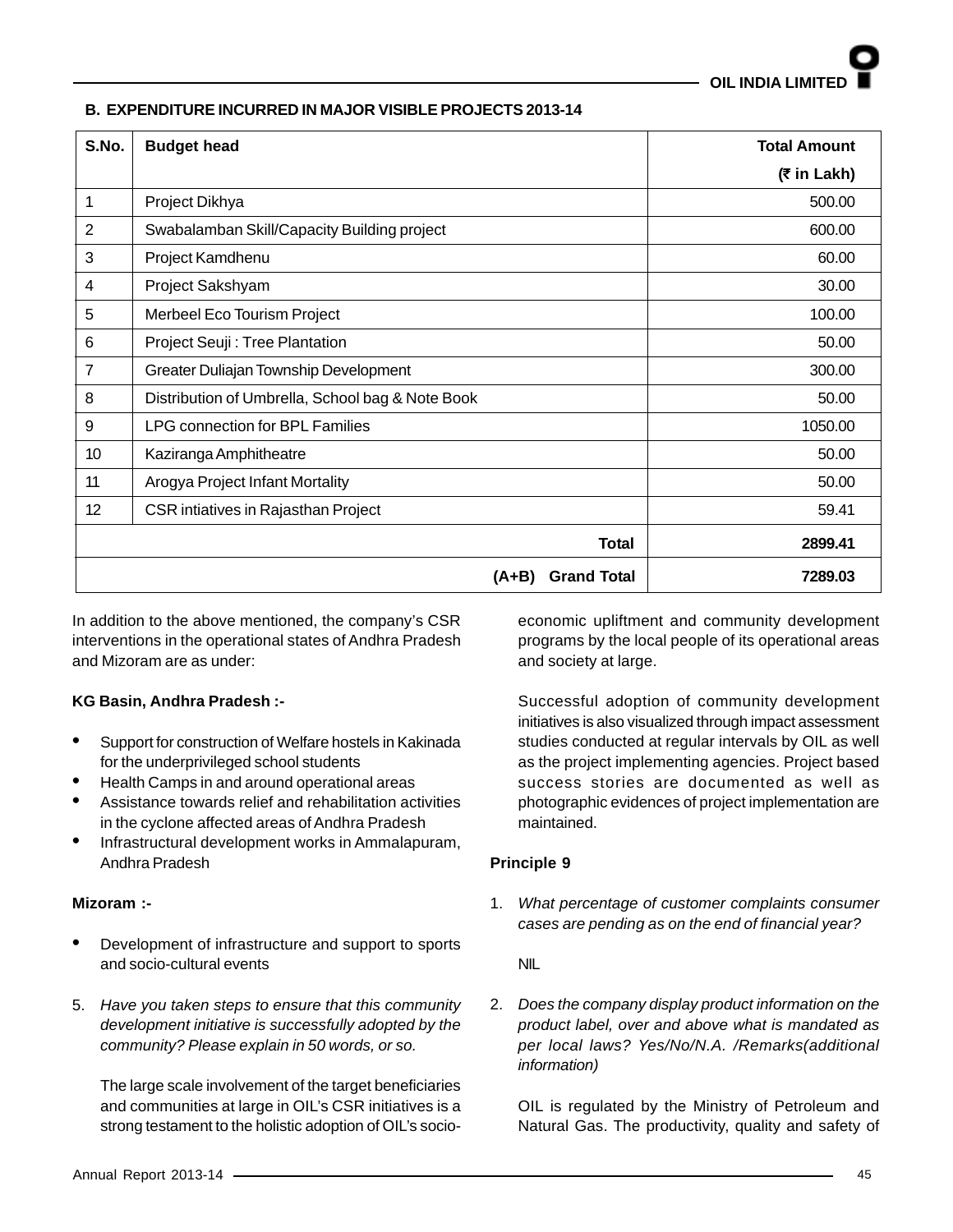Company's performance / products is of prime concern and for our customers.

3. *Is there any case filed by any stakeholder against the company regarding unfair trade practices, irresponsible advertising and/or anti-competitive behaviour during the last five years and pending as on end of financial year. If so, provide details thereof, in about 50 words or so.*

No.

4. *Did your company carry out any consumer survey/ consumer satisfaction trend.*

Our Crude Oil is sold to the refineries and the natural gas to the gas utility companies. In the case of Crude Oil at the point of sale, we have daily audit of quality done. We also regularly check the integrity of our product pipelines through standard pipeline inspection methods, hardware testing etc. OIL carries out Consumer Perception Surveys at periodical intervals, e.g LPG department sells LPG both in packed and bulk to IOCL. LPG department also sells condensate to three private parties. In this regard LPG department collects the customer feedback in the form of Assessment of Customer perception from IOCL and also from three condensate parties yearly. The assessment is based on certain parameters related to activities (quantitative/qualitative).

# **Principles to assess compliance with Environmental, Social and Governance norms**

# **Principle 1: Businesses should conduct and govern themselves with Ethics, Transparency and Accountability**

- 1. Businesses should develop governance structures, procedures and practices that ensure ethical conduct at all levels; and promote the adoption of this principle across its value chain. Businesses should communicate transparently and assure access to information about their decisions that impact relevant stakeholders.
- 2. Businesses should not engage in practices that are abusive, corrupt, or anti-competition.
- 3. Businesses should truthfully discharge their responsibility on financial and other mandatory disclosures.
- 4. Businesses should report on the status of their adoption of these Guidelines as suggested in the reporting framework in this document.
- 5. Businesses should avoid complicity with the actions of any third party that violates any of the principles contained in these Guidelines

# **Principle 2: Businesses should provide goods and services that are safe and contribute to sustainability throughout their life cycle**

- 1. Businesses should assure safety and optimal resource use over the life-cycle of the product – from design to disposal – and ensure that everyone connected with itdesigners, producers, value chain members, customers and recyclers are aware of their responsibilities.
- 2. Businesses should raise the consumer's awareness of their rights through education, product labelling, appropriate and helpful marketing communication, full details of contents and composition and promotion of safe usage and disposal of their products and services.
- 3. In designing the product, businesses should ensure that the manufacturing processes and technologies required to produce it are resource efficient and sustainable.
- 4. Businesses should regularly review and improve upon the process of new technology development, deployment and commercialization, incorporating social, ethical, and environmental considerations.
- 5. Businesses should recognize and respect the rights of people who may be owners of traditional knowledge, and other forms of intellectual property.
- 6. Businesses should recognize that over-consumption results in unsustainable exploitation of our planet's resources, and should therefore promote sustainable consumption, including recycling of resources.

# **Principle 3: Businesses should promote the wellbeing of all employees**

1. Businesses should respect the right to freedom of association, participation, collective bargaining, and provide access to appropriate grievance Redressal mechanisms.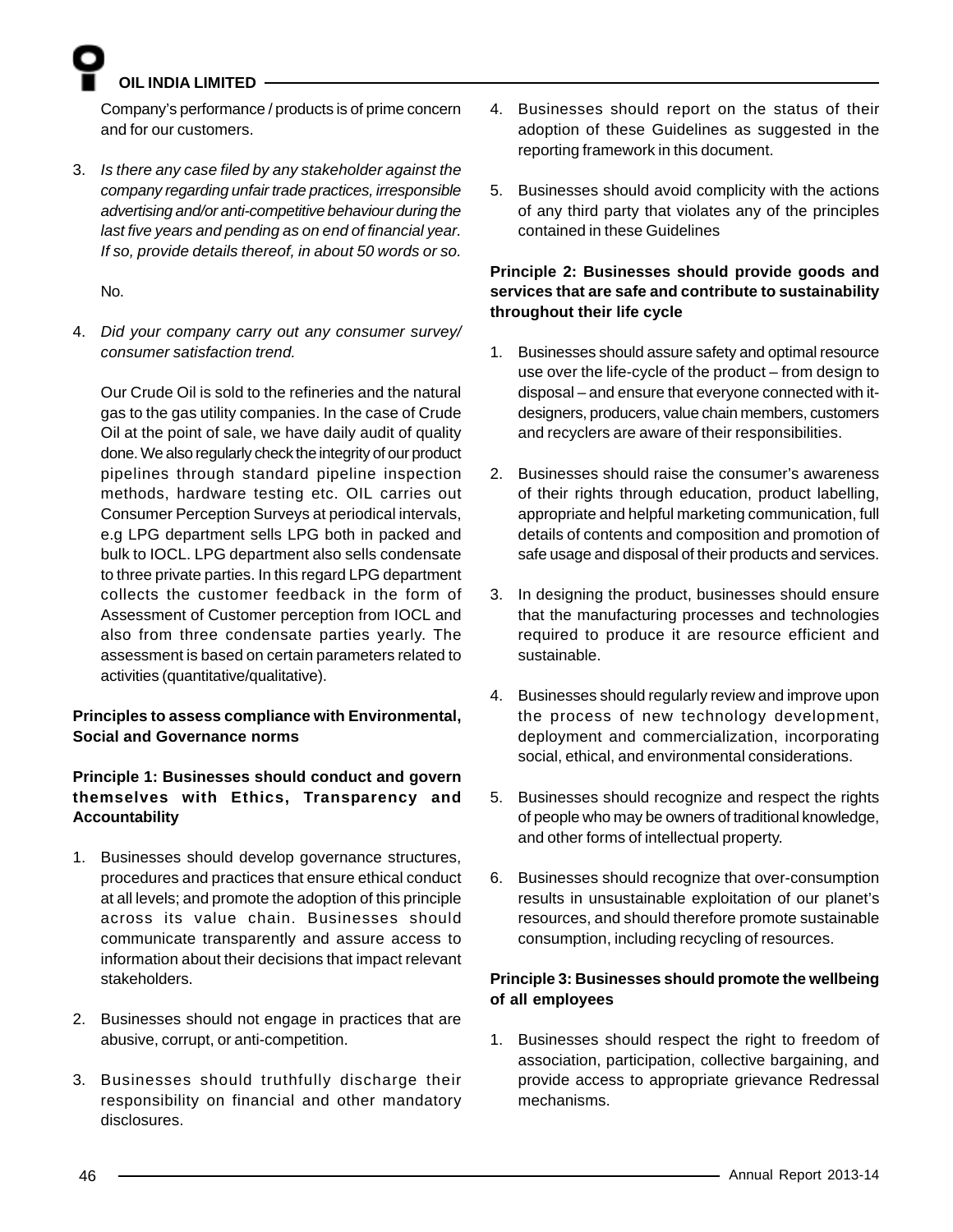- 2. Businesses should provide and maintain equal opportunities at the time of recruitment as well as during the course of employment irrespective of caste, creed, gender, race, religion, disability or sexual orientation.
- 3. Businesses should not use child labour, forced labour or any form of involuntary labour, paid or unpaid.
- 4. Businesses should take cognizance of the work-life balance of its employees, especially that of women.
- 5. Businesses should provide facilities for the wellbeing of its employees including those with special needs. They should ensure timely payment of fair living wages to meet basic needs and economic security of the employees.
- 6. Businesses should provide a workplace environment that is safe, hygienic humane, and which upholds the dignity of the employees. Business should communicate this provision to their employees and train them on a regular basis.
- 7. Businesses should ensure continuous skill and competence upgrading of all employees by providing access to necessary learning opportunities, on an equal and non-discriminatory basis. They should promote employee morale and career development through enlightened human resource interventions.
- 8. Businesses should create systems and practices to ensure a harassment free workplace where employees feel safe and secure in discharging their responsibilities.

#### **Principle 4: Businesses should respect the interests of, and be responsive towards all stakeholders, especially those who are disadvantaged, vulnerable and marginalized.**

- 1. Businesses should systematically identify their stakeholders, understand their concerns, define purpose and scope of engagement, and commit to engaging with them.
- 2. Businesses should acknowledge, assume responsibility and be transparent about the impact of their policies, decisions, product & services and associated operations on the stakeholders.
- 3. Businesses should give special attention to stakeholders in areas that are underdeveloped.

4. Businesses should resolve differences with stakeholders in a just, fair and equitable manner

#### **Principle 5: Businesses should respect and promote human rights**

- 1. Businesses should understand the human rights content of the Constitution of India, national laws and policies and the content of International Bill of Human Rights. Businesses should appreciate that human rights are inherent, universal, indivisible and interdependent in nature.
- 2. Businesses should integrate respect for human rights in management systems, in particular through assessing and managing human rights impacts of operations, and ensuring all individuals impacted by the business have access to grievance mechanisms.
- 3. Businesses should recognize and respect the human rights of all relevant stakeholders and groups within and beyond the workplace, including that of communities, consumers and vulnerable and marginalized groups.
- 4. Businesses should, within their sphere of influence, promote the awareness and realization of human rights across their value chain.
- 5. Businesses should not be complicit with human rights abuses by a third party.

# **Principle 6: Business should respect, protect, and make efforts to restore the environment**

- 1. Businesses should utilize natural and manmade resources in an optimal and responsible manner and ensure the sustainability of resources by reducing, reusing, recycling and managing waste.
- 2. Businesses should take measures to check and prevent pollution. They should assess the environmental damage and bear the cost of pollution abatement with due regard to public interest.
- 3. Businesses should ensure that benefits arising out of access and commercialization of biological and other natural resources and associated traditional knowledge are shared equitably.
- 4. Businesses should continuously seek to improve their environmental performance by adopting cleaner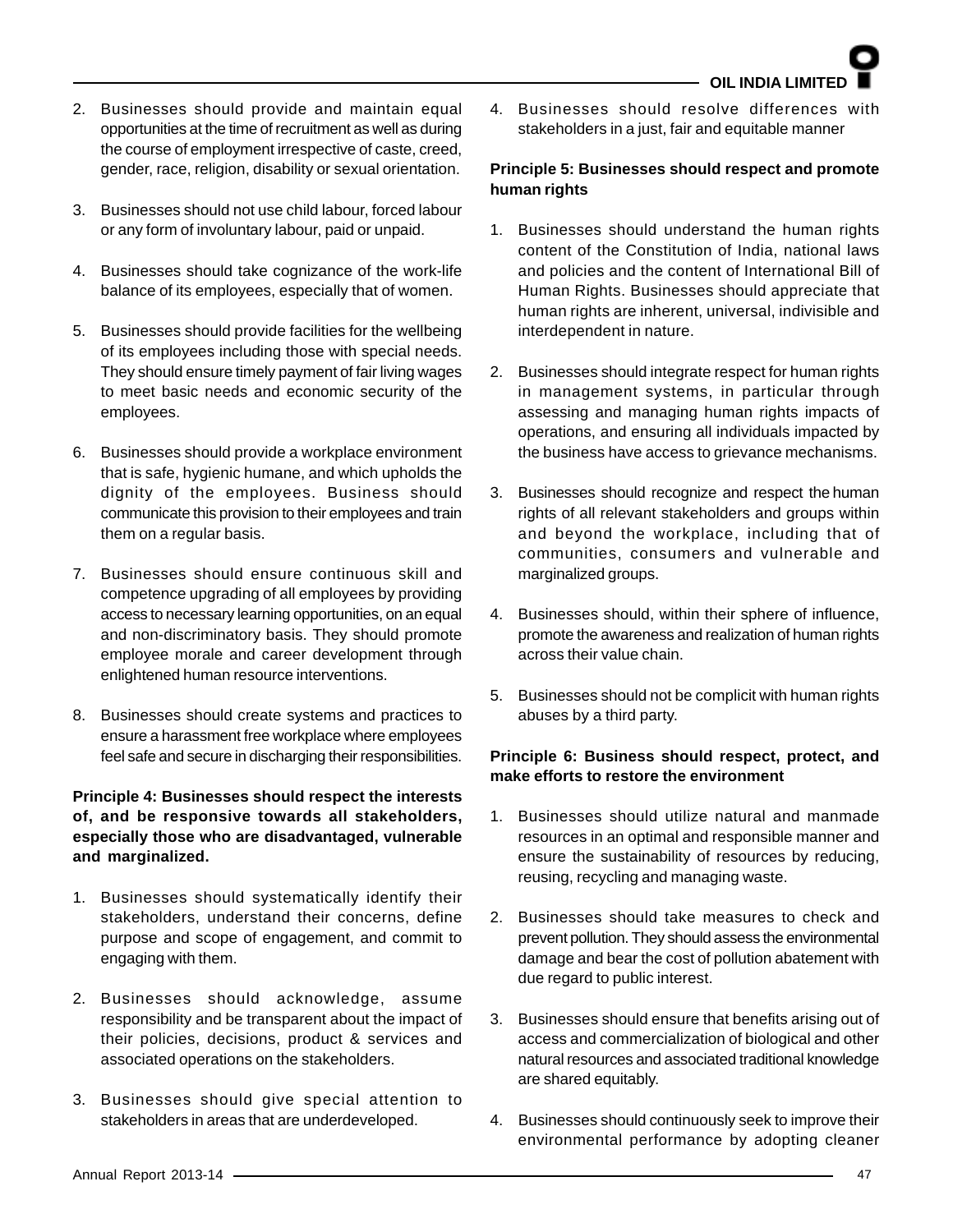production methods, promoting use of energy efficient and environment friendly technologies and use of renewable energy.

- 5. Businesses should develop Environment Management Systems (EMS) and contingency plans and processes that help them in preventing, mitigating and controlling environmental damages and disasters, which may be caused due to their operations or that of a member of its value chain.
- 6. Businesses should report their environmental performance, including the assessment of potential environmental risks associated with their operations, to the stakeholders in a fair and transparent manner.
- 7. Businesses should proactively persuade and support its value chain to adopt this principle.

# **Principle 7: Businesses, when engaged in influencing public and regulatory policy, should do so in a responsible manner**

- 1. Businesses, while pursuing policy advocacy, must ensure that their advocacy positions are consistent with the Principles and Core Elements contained in these Guidelines.
- 2. To the extent possible, businesses should utilize the trade and industry chambers and associations and other such collective platforms to undertake such policy advocacy.

# **Principle 8: Businesses should support inclusive growth and equitable development**

- 1. Businesses should understand their impact on social and economic development, and respond through appropriate action to minimize the negative impacts.
- 2. Businesses should innovate and invest in products, technologies and processes that promote the wellbeing of society.
- 3. Businesses should make efforts to complement and support the development priorities at local and national levels, and assure appropriate resettlement and rehabilitation of communities who have been displaced owing to their business operations.
- 4. Businesses operating in regions that are underdeveloped should be especially sensitive to local concerns.

# **Principle 9: Businesses should engage with and provide value to their customers and consumers in a responsible manner**

- 1. Businesses, while serving the needs of their customers, should take into account the overall well-being of the customers and that of society.
- 2. Businesses should ensure that they do not restrict the freedom of choice and free competition in any manner while designing, promoting and selling their products.
- 3. Businesses should disclose all information truthfully and factually, through labelling and other means, including the risks to the individual, to society and to the planet from the use of the products, so that the customers can exercise their freedom to consume in a responsible manner. Where required, businesses should also educate their customers on the safe and responsible usage of their products and services.
- 4. Businesses should promote and advertise their products in ways that do not mislead or confuse the consumers or violate any of the principles in these Guidelines.
- 5. Businesses should exercise due care and caution while providing goods and services that result in over exploitation of natural resources or lead to excessive conspicuous consumption.
- 6. Businesses should provide adequate grievance handling mechanisms to address customer concerns and feedback.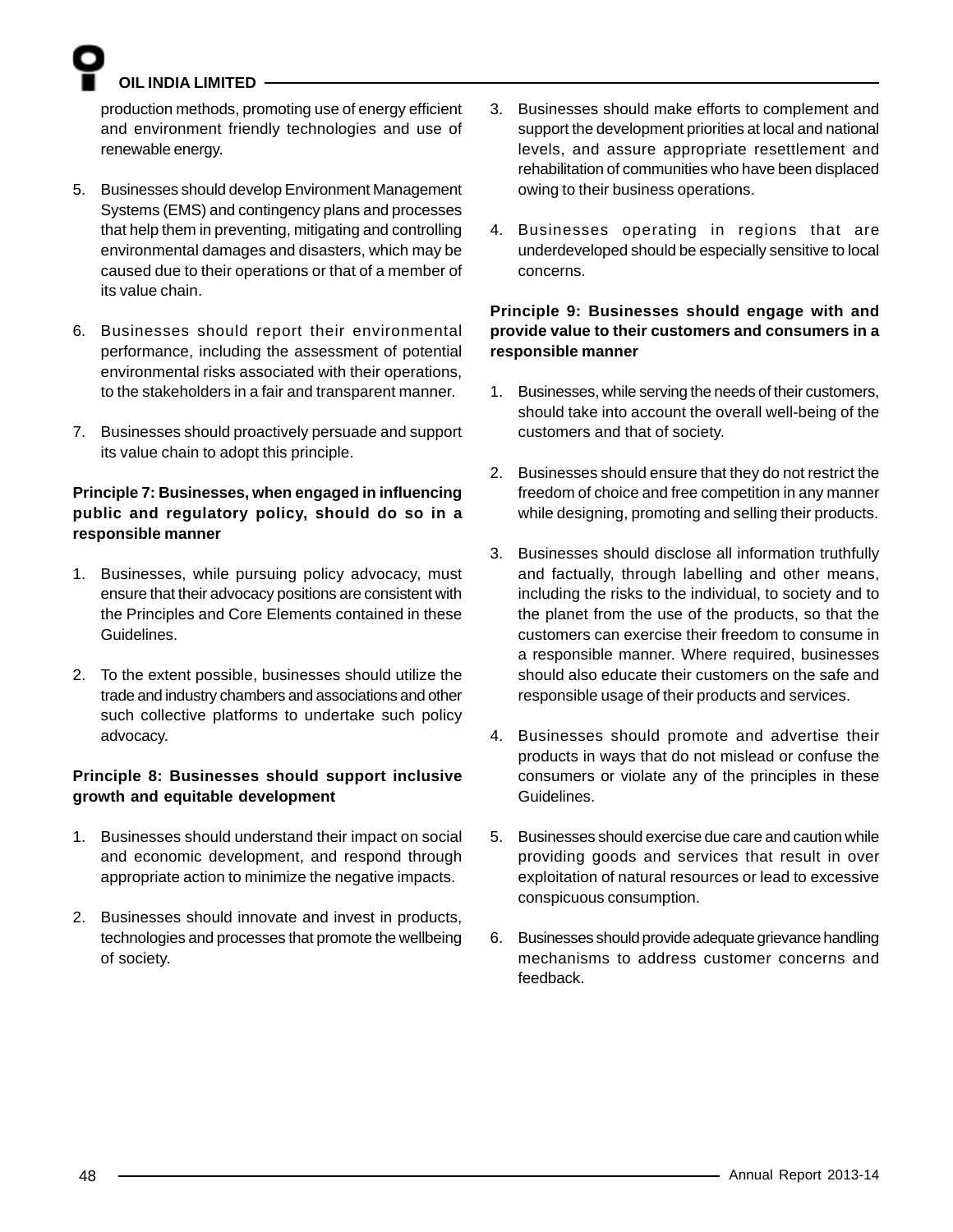# **REPORT ON CORPORATE GOVERNANCE**

#### **1. PHILOSOPHY ON CORPORATE GOVERNANCE**

OIL believes that "Corporate Governance is about accountability, transparency, effectiveness and responsibility between various key players". It is a commitment to values and ethical conduct of business. OIL Philosophy of Corporate Governance revolves around two pillars:-

- **Transparency**
- Accountability

Transparency means explaining the Company policies and actions to those to whom Company is responsible. OIL believes that transparency increases accountability.

Accountability is the obligation of an individual or organization to account for its activities, accept responsibilities for themselves and to disclose the results in a transparent manner. Accountability also includes the responsibility for money or other entrusted properties.

OIL believes in keeping crystal clear relations with its stakeholders, thus leading to better accountability.

#### **2. BOARD OF DIRECTORS AND ITS COMPOSITION**

The Board of the Company consists of 5 (five) Executive Directors (EDs) including the Chairman & Managing Director and 7 (seven) Non-Executive Directors (NEDs). Out of these 7 (seven) NEDs, 5 (five) are Independent Directors (IDs), 2 (two) are Government Nominees from

Ministry of Petroleum & Natural Gas (Administrative Ministry). Independent Directors are persons with considerable professional experience and expertise in areas like business, industry, finance, audit, law and public enterprises.

Pursuant to Article 118,119 and 120 of the Articles of Association of the Company, all the directors of the Board of the Company are appointed by the President of India through Administrative Ministry.

The Board of the Company is structured on the basis of Clause 49 of the Listing Agreement and Guidelines on Corporate Governance for CPSEs by Department of Public Enterprises, Government of India. In accordance with the above, where the Chairman of the Board is an Executive Director, at least half of the Board should comprise of Independent Directors. Presently, OIL has only 5 (five) IDs against 7 (seven) required to ensure the compliance. The Company has requested the Ministry of Petroleum and Natural Gas for appointment of 2 (two) more IDs on its Board to ensure compliance to Listing Agreement and DPE Guidelines. Board reviewed the performance of the Company at regular intervals. During the year, the

Board met 13 times on April 10, 2013, May 25, 2013, August 13, 2013, August 22, 2013, August 27, 2013, September 20, 2013, November 12, 2013, December 19, 2013, January 28, 2014, February 12, 2014, February 24.2014, March 21, 2014 and March 24, 2014.

The composition of the Board and the details of the attendance at the meetings are (31.03.2014) given below:

|    | <b>S.No Name and Type</b>  | <b>DIN</b> | Attendance at<br><b>Board Meeting</b><br>(Attended/Held) | <b>Attendance</b><br>at AGM | <b>Tenure</b> | Directorship in<br><b>Other Public</b><br><b>Companies</b> | Chairmanship /<br>Membership<br>(includes OIL) |     |      |  | <b>Number</b><br>of Shares<br>held in the<br>Company |
|----|----------------------------|------------|----------------------------------------------------------|-----------------------------|---------------|------------------------------------------------------------|------------------------------------------------|-----|------|--|------------------------------------------------------|
|    | <b>Executive Directors</b> |            |                                                          |                             |               |                                                            |                                                |     |      |  |                                                      |
| 1. | Shri.S.K.Srivastava        | 02809123   | 12/13                                                    | <b>Yes</b>                  | 01.05.2012-   | 3                                                          | Nil                                            | Nil | 2850 |  |                                                      |
|    | Chairman & Managing        |            |                                                          |                             | 30.06.2015    |                                                            |                                                |     |      |  |                                                      |
|    | <b>Director</b>            |            |                                                          |                             |               |                                                            |                                                |     |      |  |                                                      |
| 2. | Shri. N. K. Bharali,       | 03262719   | 13/13                                                    | <b>Yes</b>                  | 14.09.2010-   | 2                                                          | Nil                                            | Nil | 3000 |  |                                                      |
|    | Director (HR&BD)           |            |                                                          |                             | 31.01.2015    |                                                            |                                                |     |      |  |                                                      |
| 3. | Shri. S. Rath, Director    | 03495179   | 12/13                                                    | <b>Yes</b>                  | 31.03.2011-   | $\overline{2}$                                             | Nil                                            |     | 2550 |  |                                                      |
|    | (Operations)               |            |                                                          |                             | 31.05.2015    |                                                            |                                                |     |      |  |                                                      |
| 4. | Smt.R.S. Borah             | 06700534   | 7/7                                                      | Yes                         | 01.10.2013 -  | 3                                                          | Nil                                            |     | 5000 |  |                                                      |
|    | Director(Finance)          |            |                                                          |                             | 30.09.2018    |                                                            |                                                |     |      |  |                                                      |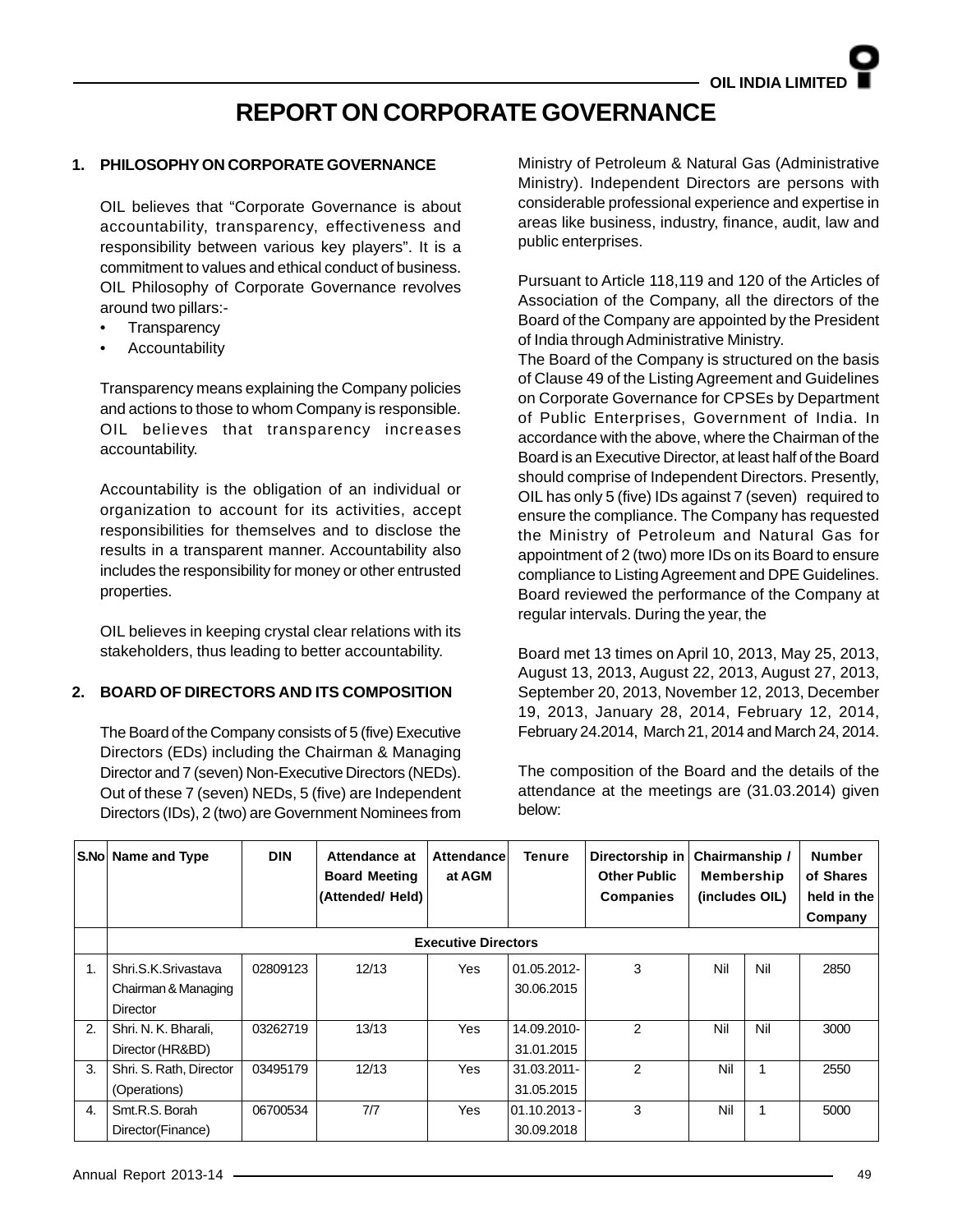|     |                                                        |          | Directors whose period of office ended during the year |           |                                     |                |                |                |           |  |
|-----|--------------------------------------------------------|----------|--------------------------------------------------------|-----------|-------------------------------------|----------------|----------------|----------------|-----------|--|
| 5.  | Shri, T.K. Ananth<br>Kumar, Director<br>(Finance)      | 00337930 | 6/6                                                    | Yes       | 18.01.2007-<br>30.09.2013           | <b>NA</b>      |                | <b>NA</b>      | <b>NA</b> |  |
| 6.  | Shri. B. N. Talukdar,<br>Director (E&D)                | 01926119 | 7/9                                                    | Yes       | 01.12.2007-<br>05.02.2014           | <b>NA</b>      |                | <b>NA</b>      | <b>NA</b> |  |
|     |                                                        |          |                                                        |           | <b>Government Nominee Directors</b> |                |                |                |           |  |
| 7.  | Shri Nalin Kumar<br>Srivastava                         | 06682842 | 8/10                                                   | Yes       | 22.08.2013 -<br>till further order  | Nil            | Nil            | Nil            | Nil       |  |
| 8.  | Shri, S. Panda                                         | 02331848 | 0/2                                                    | <b>NA</b> | 26.02.2014-<br>till further order   | Nil            | Nil            | Nil            | Nil       |  |
|     | Directors whose period of office ended during the year |          |                                                        |           |                                     |                |                |                |           |  |
| 9.  | Smt. Rashmi<br>Aggarwal                                | 02814174 | 6/8                                                    | Yes       | 08.08.2012-<br>20.01.2014           | <b>NA</b>      | <b>NA</b>      |                | <b>NA</b> |  |
| 10. | Shri Atul Patne                                        | 00389250 | 2/3                                                    | <b>NA</b> | 08.08.2012-<br>13.08.2013           | <b>NA</b>      |                | <b>NA</b>      | <b>NA</b> |  |
|     |                                                        |          |                                                        |           | <b>Independent Directors</b>        |                |                |                |           |  |
| 11. | Prof. Shekhar<br>Chaudhuri                             | 00052904 | 6/13                                                   | <b>No</b> | 16.09.2012-<br>15.09.2015           | 3              | Nil            | 3              | Nil       |  |
| 12. | Shri. Anup Mukerji                                     | 01460272 | 11/13                                                  | Yes       | 16.09.2012-<br>15.09.2015           | $\mathcal{P}$  | $\overline{2}$ | $\mathbf{1}$   | Nil       |  |
| 13. | Prof. Gautam Barua                                     | 01226582 | 10/13                                                  | Yes       | 16.09.2012-<br>15.09.2015           | $\overline{2}$ | Nil            | $\overline{2}$ | Nil       |  |
| 14. | Shri. Suresh<br>Chand Gupta                            | 00541198 | 13/13                                                  | Yes       | 16.09.2012-<br>15.09.2015           | 2              | $\overline{2}$ | $\mathbf{1}$   | Nil       |  |
| 15. | Prof. Bhaskar<br>Ramamurthi                            | 01914155 | 4/13                                                   | No        | 16.09.2012 -<br>15.09.2015          | Nil            | Nil            | $\mathbf{1}$   | Nil       |  |

# None of the Directors on the Board is a Member of more than 10 committees and Chairman of more than 5 committees across all the companies in which he/ she is a Director.

# None of the Directors are inter-se related to other Directors of the Company.

# N.A – Not applicable

#### **2.1 TRAINING AND EVALUATION OF NON-EXECUTIVE BOARD MEMBERS**

The NEDs are eminent personalities having wide experience in the field of business, education, industry, commerce and administration. On their induction, detailed presentation on the business module, performance, plans etc. of OIL are given to them. The Board is regularly updated about all the statutory provisions / guidelines being issued by various Govt. Bodies / Departments. Further, detailed presentations are also made on business related issues, risk assessment, impact of regulatory changes on strategy etc. at the Board/ Committee/ other meetings by senior executives/ professionals/ consultants. Board Members are also nominated by the Company for suitable

programmes / seminars from time to time. The evaluation of performance of EDs is carried out through a laid down procedure by DPE. However, in case of NEDs, appropriate guidelines / procedures are being prepared by DPE.

# **3. BOARD COMMITTEES**

The Board has constituted various committees which deal with specific issues. While constituting these committees attention has been given to keep a judicious mix of NEDs and EDs who possess requisite knowledge for discharging the responsibilities assigned to the Committee. Shri. S.R. Krishnan, the Company Secretary acts as Secretary to all the Committees of the Board.

# **3.1 AUDIT COMMITTEE**

Audit committee is constituted in accordance with the Companies Act, 2013, Clause 49 of the Listing Agreement and DPE Guidelines on Corporate Governance. The composition of the Audit Committee is as under: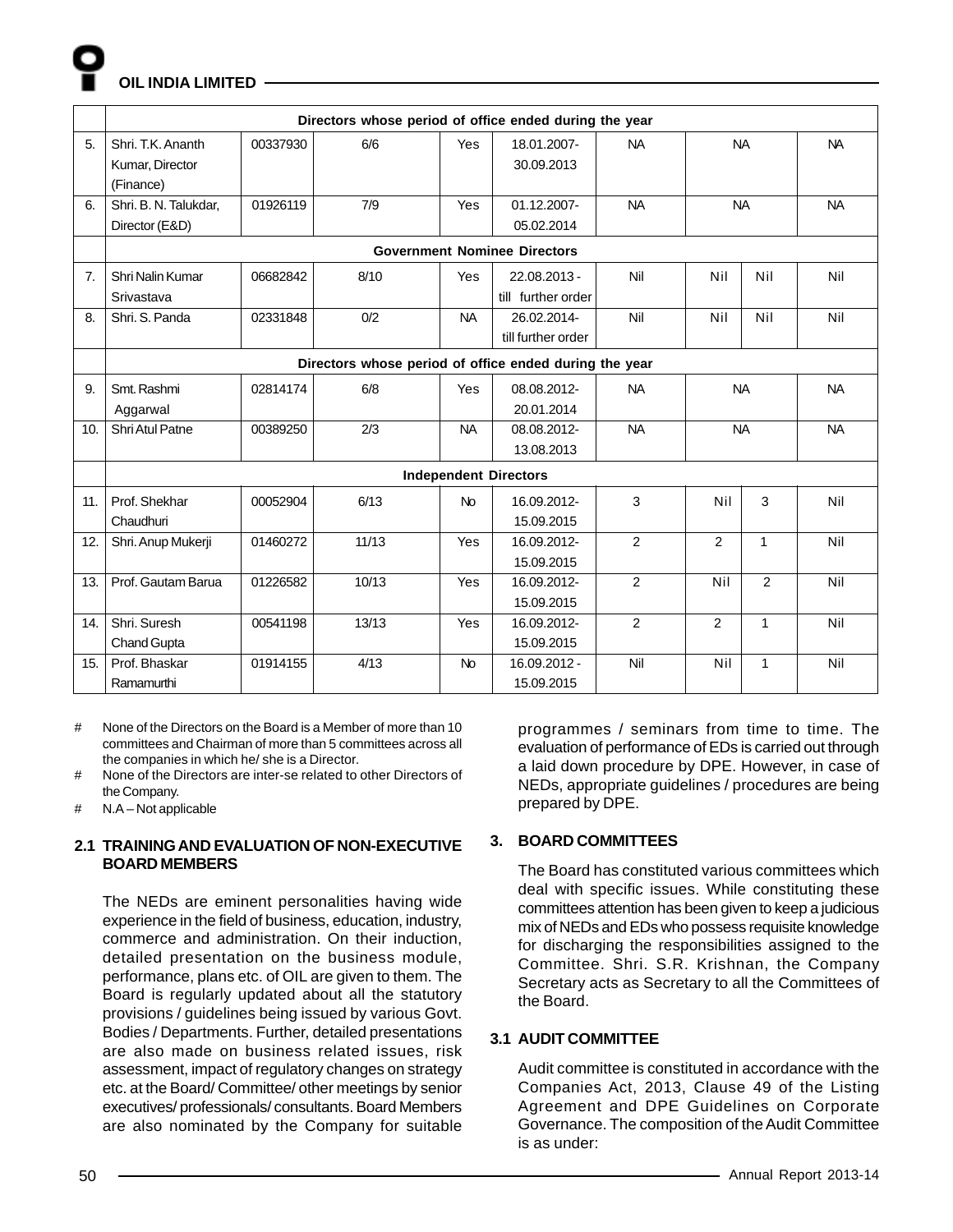| S.No | <b>Name</b>         | Category             | Chairman / | Date of Appointment | Attendance      |  |
|------|---------------------|----------------------|------------|---------------------|-----------------|--|
|      |                     |                      | Member     | (A)/ Cessation(C)   | (Attended/Held) |  |
|      | Shri S C Gupta      | Independent Director | Chairman   | 26.10.2012 (A)      | 7/7             |  |
| 2.   | Shri.Anup Mukerji   | Independent Director | Member     | 26.10.2012 (A)      | 7/7             |  |
| 3.   | Prof. Gautam Barua  | Independent Director | Member     | 18.01.2013 (A)      | 6/7             |  |
| -4.  | Smt.Rashmi Aggarwal | Govt. Nominee        | Member     | 20.01.2014 (C)      | 4/6             |  |

The terms of reference, role and power of the Audit Committee as stipulated by the Board and are in conformity with the Companies Act, 2013, Listing Agreement and DPE Guidelines.

During the year, the Audit Committee met 7 times on May 25, 2013, August 08, 2013, August 13, 2013, September 7, 2013, November 12, 2013, January 17, 2014 and February 12, 2014.

Director (Finance) & Director (Operations) are permanent invitees to the Audit Committee Meetings. Statutory Auditors and Internal Auditors also attend the meetings, answer and clarify questions raised at the Audit Committee.

#### **3.2 SHAREHOLDERS' / INVESTORS' GRIEVANCES COMMITTEE (SIGC)**

The Shareholders'/Investors' Grievances Committee specifically looks into redressing of Shareholders' and Investors' complaints/grievances pertaining to transfer/ transmission of shares, non-receipt of annual reports, dividend payments, issue of duplicate certificates and other miscellaneous complaints. The Committee also oversees and reviews performance of the Registrar and Share Transfer Agents and recommends measures for overall improvement in the quality of investor services. During the year, the SIGC met 3 times on May 23, 2013, August 08, 2013 and February 24, 2014.

The composition of the Committee during the year is as under:-

| S.No | <b>Name</b>              | Category              | Chairman / | Date of Appointment | Attendance      |
|------|--------------------------|-----------------------|------------|---------------------|-----------------|
|      |                          |                       | Member     | (A)/ Cessation(C)   | (Attended/Held) |
| 1.   | Shri. Anup Mukerji       | Independent Director  | Chairman   | 06.11.2012(A)       | 3/3             |
| 2.   | Shri. S.C. Gupta         | Independent Director  | Member     | 06.11.2012(A)       | 3/3             |
| 3.   | Prof. Bhaskar Ramamurthi | Independent Director  | Member     | 06.11.2012(A)       | 0/3             |
| 4.   | Shri, S. Rath            | Director (Operations) | Member     | 06.11.2012(A)       | 3/3             |
| 5.   | Smti R.S.Borah           | Director (Finance)    | Member     | 01.10.2013(A)       | 1/1             |
| 6.   | Shri, T.K. Ananth Kumar  | Director (Finance)    | Member     | 30.09.2013(C)       | 2/2             |
| 7.   | Shri, B.N.Talukdar       | Director (E&D)        | Member     | 05.02.2014 (C)      | 1/2             |

The total number of complaints received during the year was 544. All complaints received during the year 2013-14 have been duly redressed by the Company / RTA and there was no outstanding complaint as on 31.03.2014.

#### **3.3 REMUNERATION COMMITTEE (RC)**

Remuneration Committee reviews and recommends Perks and Allowances and Performance Related Payment (PRP) etc. payable to Board level and below Board Level executives within the framework of the DPE Guidelines. The Composition of the Committee during the year is as under:-

| S. No   | Name                   | Category             | Chairman/ | Date of Appointment (A) / |
|---------|------------------------|----------------------|-----------|---------------------------|
|         |                        |                      | Member    | Cessation (C)             |
|         | Shri S. C. Gupta       | Independent Director | Chairman  | 06.11.2012(A)             |
| C<br>z. | Shri Gautam Barua      | Independent Director | Member    | 06.11.2012(A)             |
| 3.      | Shri Shekhar Chaudhuri | Independent Director | Member    | 06.11.2012(A)             |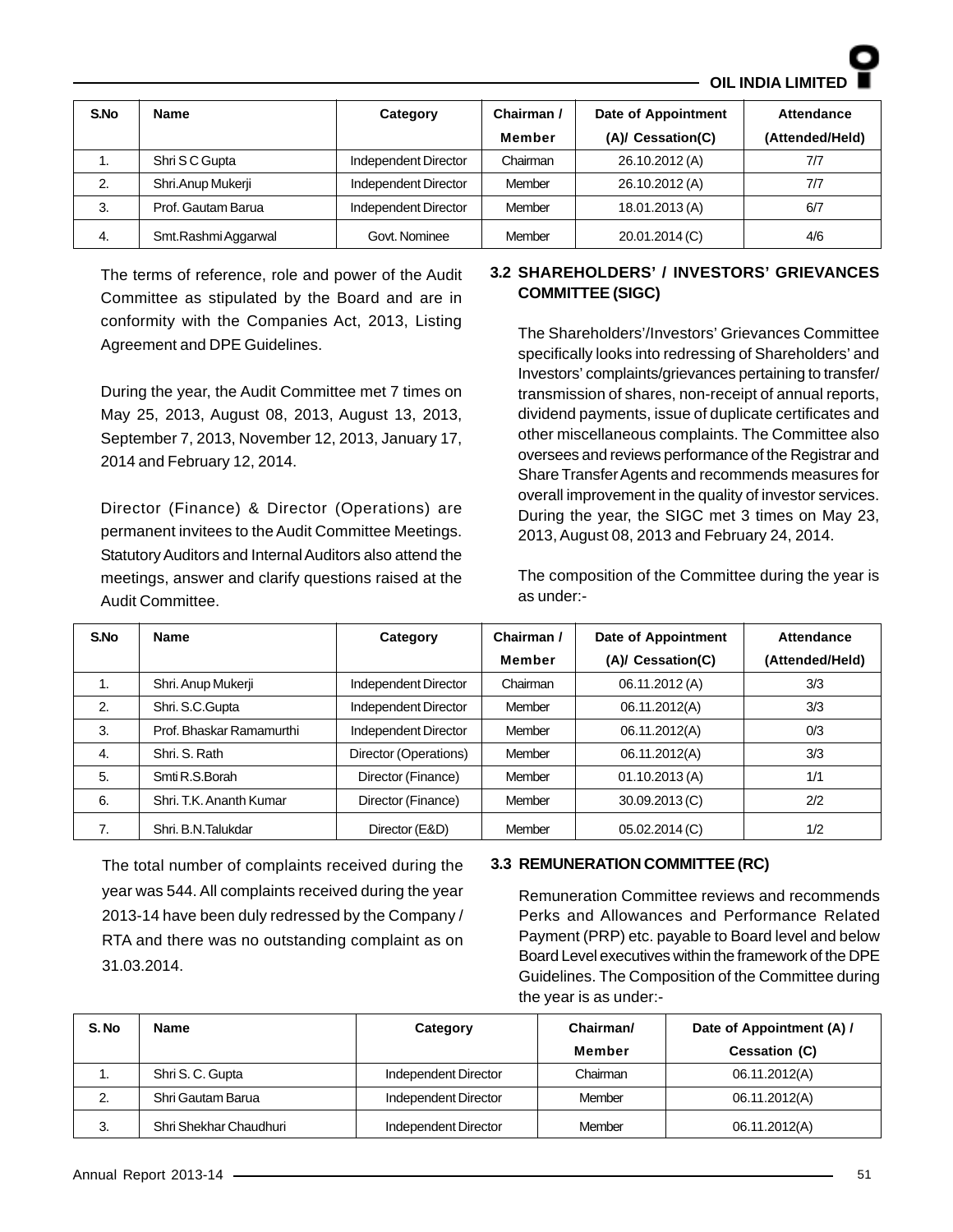There was no Remuneration Committee Meeting during the year.

The Pay of the Directors is decided by the Government of India. The Perquisites/PRP being paid to the employees of the company are extendable to the Executive Directors as per DPE Guidelines. Independent Directors are paid sitting fees only as fixed by the Board within limits set by the Government of

India. The Government Nominee Directors do not receive any pecuniary benefits including sitting fees from the Company. The Company has not issued any Stock Options to its Directors / Employees.

Details of remuneration of Executive Directors and Sitting Fees of Independent Directors for the year ended 31st March, 2014 is furnished as under:

**(Rs.)**

| S.No           | Names & designation of<br><b>Executive Director</b> | Salary and<br>allowances | <b>Contribution to PF</b><br>and other Funds | Other<br>benefits | <b>Total</b> |
|----------------|-----------------------------------------------------|--------------------------|----------------------------------------------|-------------------|--------------|
| $\mathbf{1}$ . | Shri S. K. Srivastava, CMD                          | 4411766                  | 424116                                       | 1134786           | 5970668      |
| 2.             | Shri N. K. Bharali, Director (HR&BD)                | 3830232                  | 212594                                       | 848556            | 4891382      |
| 3.             | Shri S. Rath, Director (Operations)                 | 3780689                  | 400684                                       | 807070            | 4988443      |
| 4.             | Mrs. R. S. Borah, Director (Finance)                | 1623201                  | 104742                                       | 292520            | 2020463      |
|                | (w.e.f 01.10.2013)                                  |                          |                                              |                   |              |
| 5.             | Shri T. K. Ananth Kumar, Director (Finance)         | 2914216                  | 114084                                       | 542000            | 3570300      |
|                | (Upto 30.09.2013)                                   |                          |                                              |                   |              |
| 6.             | Shri B. N. Talukdar, Director (E&D)                 | 3914815                  | 371138                                       | 259685            | 4545638      |
|                | (Upto 05.02.2014)                                   |                          |                                              |                   |              |

Details of the sitting fees paid to Independent Directors during the year:

|                | S.No. Name of Independent Director | <b>Sitting Fees</b> |
|----------------|------------------------------------|---------------------|
|                |                                    | (in Rs)             |
| $\mathbf{1}$ . | Shri Anup Mukerji                  | 4,40,000            |
| 2 <sub>1</sub> | Prof. Bhaskar Ramamurthi           | 1,40,000            |
| 3.             | Prof. Gautam Barua                 | 4,80,000            |
| 4.             | Prof. Shekhar Chaudhuri            | 2,60,000            |
| 5.             | Shri Suresh Chand Gupta            | 5,00,000            |

# **3.4 HUMAN RESOURCE MANAGEMENT (HRM) COMMITTEE**

The Human Resource Management Committee considers all issues / areas concerning the Human Resource Planning & Management, HR Policies & Initiatives and Promotions to the level of E-9 l. During the year, the HRM Committee meeting met 3 times on May 25, 2013, January 28, 2014, February 24, 2014. The Composition of the Committee is as under:-

| S.No | Name                    | Category             | Chairman /<br>Member | Date of Appointment<br>(A)/ Cessation(C) | <b>Attendance</b><br>(Attended/Held) |
|------|-------------------------|----------------------|----------------------|------------------------------------------|--------------------------------------|
|      | Prof. Gautam Barua      | Independent Director | Chairman             | 06.11.2012 (A)                           | 3/3                                  |
| 2.   | Prof. Shekhar Chaudhuri | Independent Director | Member               | 06.11.2012 (A)                           | 3/3                                  |

# **3.5 BUSINESS DEVELOPMENT COMMITTEE (BDC)**

The Business Development Committee oversees and explores new areas of business, proposals for collaborations, joint ventures, amalgamations, mergers

and acquisitions etc. During the year, the BDC met 5 times on July 15, 2013, October 21, 2013, November 11, 2013, December 19, 2013 and February 24, 2014. The Composition of the Committee is as under:-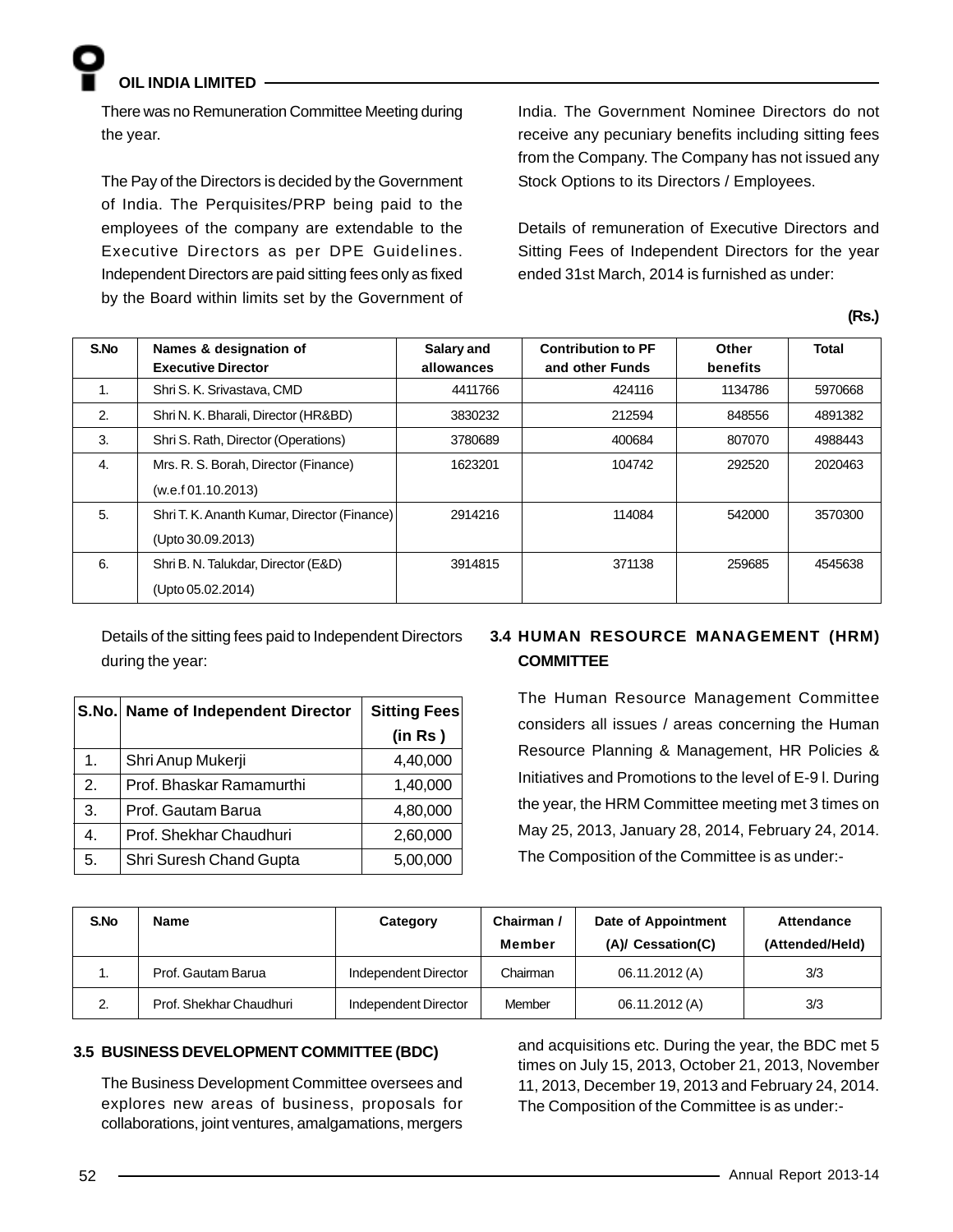| S.No           | <b>Name</b>             | Category              | Chairman / | Date of Appointment | Attendance      |
|----------------|-------------------------|-----------------------|------------|---------------------|-----------------|
|                |                         |                       | Member     | (A)/ Cessation(C)   | (Attended/Held) |
| $\mathbf{1}$ . | Shri Shekhar Chaudhuri  | Independent Director  | Chairman   | 06.11.2012 (A)      | 4/5             |
| 2.             | Prof. Gautam Barua      | Independent Director  | Member     | 06.11.2012(A)       | 5/5             |
| 3.             | Shri S. K. Srivastava   | CMD                   | Member     | 06.11.2012(A)       | 2/5             |
| 4.             | Shri N. K. Bharali      | Director (HR&BD)      | Member     | 06.11.2012(A)       | 4/5             |
| 5.             | Shri S. Rath            | Director (Operations) | Member     | 06.11.2012(A)       | 5/5             |
| 6.             | Smt. R. S. Borah        | Director (Finance)    | Member     | 01.10.2013(A)       | 4/4             |
| 7 <sub>1</sub> | Shri T. K. Ananth Kumar | Director (Finance)    | Member     | 30.09.2013 (C)      | 1/1             |
| 8.             | Smt. Rashmi Aggarwal    | Govt. Nominee         | Member     | 20.01.2014 (C)      | 1/3             |
| 9.             | Shri B. N. Talukdar     | Director (E&D)        | Member     | 05.02.2014 (C)      | 1/4             |

#### **3.6 HEALTH, SAFETY & ENVIRONMENT (HSE) COMMITTEE**

HSE Committee is constituted to assist the Board for evolving, monitoring and reviewing appropriate systems to deal with Health, Safety and Environmental issues and ensuring compliance to statutory provisions. During the year, the Committee met once on 9th July, 2013. The composition of the Committee is as under:

| S.No | <b>Name</b>              | Category               | Chairman / | Date of Appointment | Attendance      |
|------|--------------------------|------------------------|------------|---------------------|-----------------|
|      |                          |                        | Member     | (A)/ Cessation(C)   | (Attended/Held) |
|      | Prof. Bhaskar Ramamurthi | Independent Director   | Chairman   | 06.11.2012 (A)      | 1/1             |
| 2.   | Shri Anup Mukerji        | Independent Director   | Member     | 06.11.2012(A)       | 1/1             |
| 3.   | Shri Atul Patne          | Govt. Nominee Director | Member     | 13.08.2013(C)       | O/1             |

#### **3.7 CORPORATE SOCIAL RESPONSIBILITY (CSR) AND SUSTAINABLE DEVELOPMENT (SD) COMMITTEE**

CSR Committee functions as a built-in, self-regulating mechanism whereby it monitors and ensures its active compliance with the spirit of the law, ethical standards, and international norms. During the year, the CSR& SD Committee met 2 times on 9th July, 2013 and 26th March, 2014. The current Composition of the Committee is as under:

| S.No           | <b>Name</b>              | Category                        | Chairman / | Date of Appointment | <b>Attendance</b> |
|----------------|--------------------------|---------------------------------|------------|---------------------|-------------------|
|                |                          |                                 | Member     | (A)/ Cessation(C)   | (Attended/Held)   |
| $\mathbf{1}$ . | Prof. Bhaskar Ramamurthi | Independent Director            | Chairman   | 06.11.2012 (A)      | 2/2               |
| 2.             | Shri S. C. Gupta         | Independent Director            | Member     |                     | 2/2               |
| 3.             | Shri Nalin K.Srivastava  | Govt. Nominee Director          | Member     | 22.08.2013 (A)      | 0/1               |
| 4.             | Shri N. K. Bharali       | Director (HR & BD)              | Member     | 06.11.2012 (A)      | 1/2               |
| 5.             | Shri S. Rath             | Director (Operations)<br>Member |            | 06.11.2012 (A)      | 2/2               |
| 6.             | Smt. R. S. Borah         | Director (Finance)              | Member     | 01.10.2013(A)       | 1/1               |
| 7.             | Shri Atul Patne          | Govt. Nominee Director          | Member     | 13.08.2013(C)       | 0/1               |
| 8.             | Shri T. K. Ananth Kumar  | Director(Finance)               | Member     | 30.09.2013(C)       | 1/1               |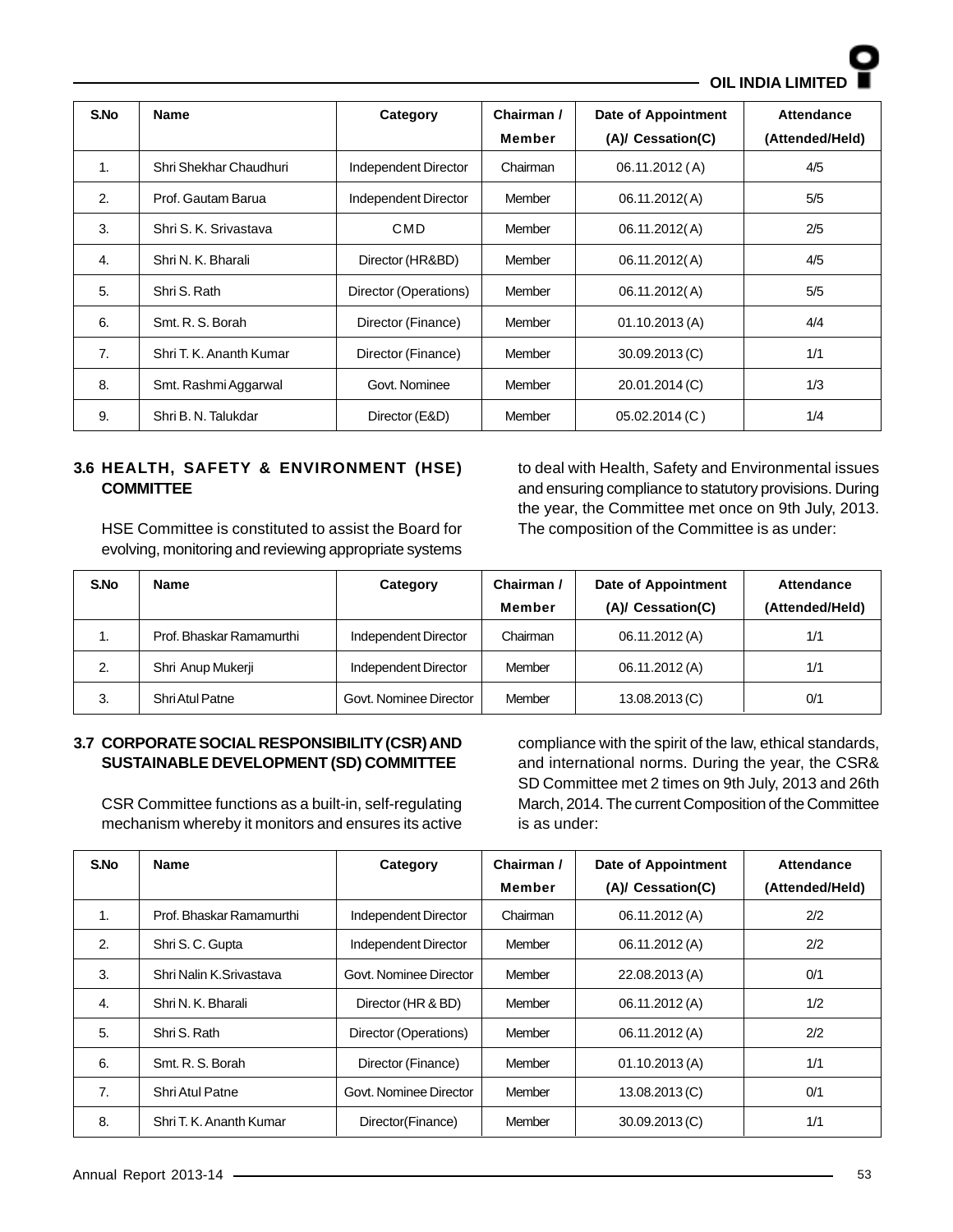The terms of reference of the CSR Committee includes:-

- review, agree and establish the Company's CSR strategy
- review and monitor CSR activities and compliance with CSR policies
- develop and encourage effective two-way communication concerning CSR issues within the business.
- review best practice in key CSR areas by appropriate external reports and by benchmarking wherever possible.
- Approve Sustainable Development Policy and revise the same at periodical intervals.
- Approve SD Plan, annual SD Budget (short, medium and long term) in the context of the SD Guidelines.
- Oversee SD Performance

#### **4. CODE OF CONDUCT FOR MEMBERS OF THE BOARD AND SENIOR MANAGEMENT & CODE ON INSIDER TRADING**

A copy of the Code of Conduct has been placed on the Company's website 'www.oil-india.com'. All members of the Board and senior management have confirmed their compliance to the Code of Conduct for the year under review. A copy of Compliance Certificate is placed as under:-

"I hereby confirm that the Company has obtained from the members of the Board and Senior Management

Personnel, affirmation that they have complied with the Code of Conduct for Directors and senior management in respect of the financial year 2013-14."

> Sd/- (S.K.Srivastava) CMD

In pursuance of the SEBI (Prohibition of Insider Trading) Regulations, 1992, the Board has approved the "Code of Conduct for Prevention of Insider Trading" to prevent purchase and/ or sale of shares of the Company by an Insider on the basis of unpublished price sensitive information. Insiders (Directors, Key Executives, Designated Employees and Statutory Auditors) are prohibited to deal in the shares of the Company during the closure of Trading Window.

#### **5. CEO/ CFO CERTIFICATION**

In terms of Clause 49 of the Listing Agreement, the certification by the CEO/ CFO on the financial statements and internal controls relating to financial reporting for the year 2013-14 was submitted to the Board.

#### **6. ANNUAL GENERAL MEETINGS / EXTRA-ORDINARY GENERAL MEETINGS**

Location, date and time of Company's AGMs with details of special resolutions passed are as under:

| <b>AGM</b>       | <b>Date</b>        | Time       | Venue                     | <b>Special Resolutions</b> |
|------------------|--------------------|------------|---------------------------|----------------------------|
| 52 <sup>nd</sup> | September 24, 2011 | $11:00$ AM | Bihutoli, Duliajan, Assam | <b>None</b>                |
| 53 <sup>rd</sup> | September 15, 2012 | 11:00 AM   | Bihutoli, Duliajan, Assam | <b>None</b>                |
| 54 <sup>th</sup> | September 21, 2013 | 11:00 AM   | Bihutoli, Duliajan, Assam | <b>None</b>                |

#### **7. DISCLOSURES**

#### **a). Related Party Transactions**

The Company does not have any material/significant related party transactions, which may have potential conflict with its interests. Disclosures regarding transactions with related parties are given in the Notes to Accounts of the Financial Statements.

#### **b). Compliances**

The Company has complied with the applicable rules and regulations of regulatory authorities on capital market and no penalty or strictures have been imposed on the Company by any Statutory Authorities on any matter related to Capital Market during the last three years. All returns/reports were filed within stipulated time with stock exchange(s)/other authorities.

# **c). Whistle Blower Policy**

The Company has adopted a whistle blower mechanism and no personnel have been denied access to the Audit Committee. OIL endeavors to work against corruption in all its forms through well defined Whistle Blower Policy. The policy provides all the employees with free access to the Management in case they observe unethical or improper practices or any other wrongful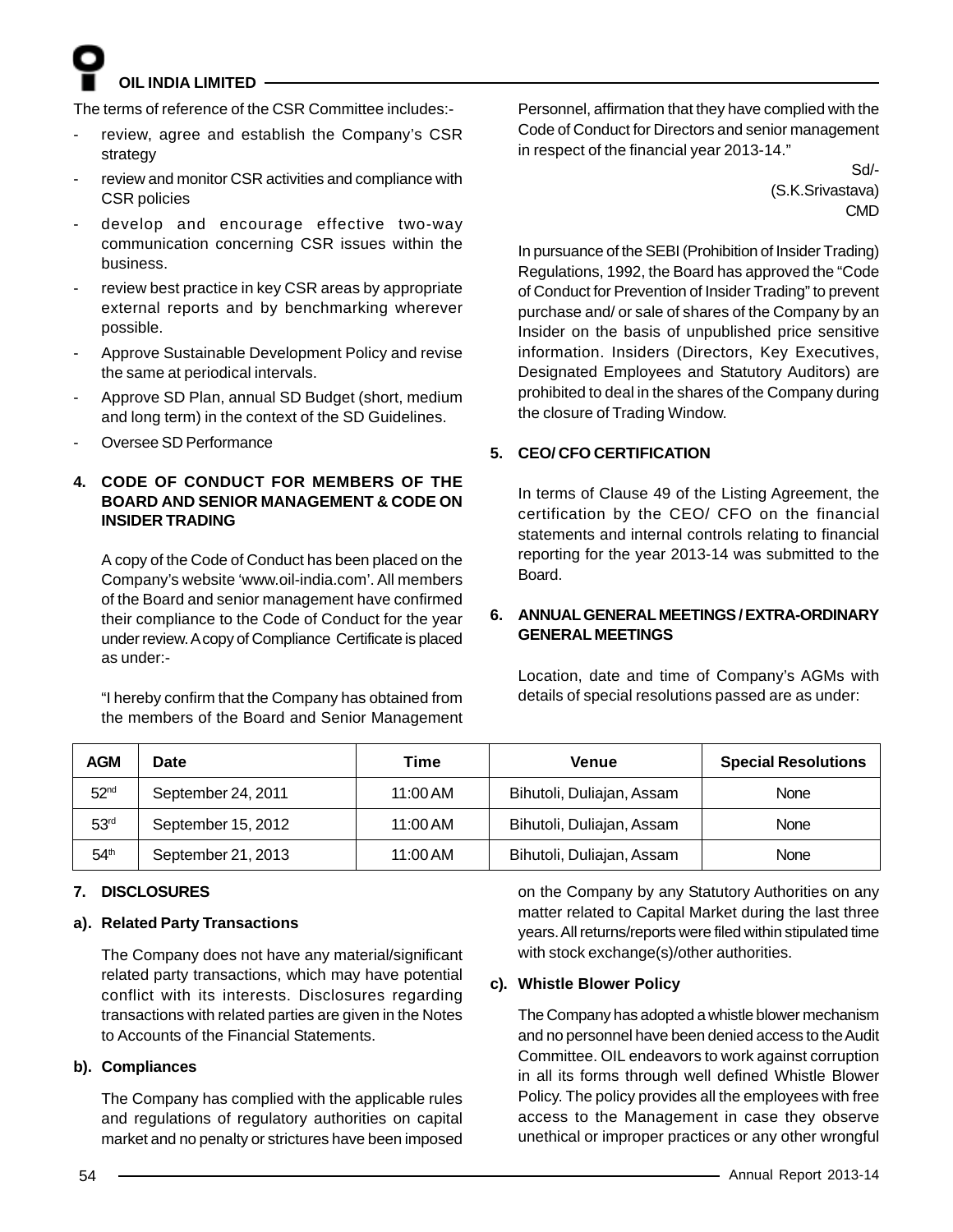conduct in the Company and to prohibit managerial personnel from taking any adverse personal action against those employees.

#### **8. MEANS OF COMMUNICATION**

The Company's website 'www.oil-india.com' contains separate dedicated section 'Investor Relations' where the shareholders information is available. Annual Report, Shareholding Pattern, Corporate Governance Report, Investors Relation Handbook etc. are also available on the web-site in a user-friendly manner.

The Company's website also displays official news releases. The Website contains presentations made to institutional investors or to the analysts.

The Quarterly Results/Annual Results are communicated by means of newspapers and website publications.

These financial results are normally published in leading English Newspapers viz. Times of India, Hindustan Times, Economic Times and vernacular dailies (Dainik Janambhumi) having wide circulation across the country.

Annual Report containing inter-alia, Audited Accounts, Consolidated Financial Statements, Directors' Report, Management Discussion and Analysis (MD&A) Report, Auditors' Report, Corporate Governance Report including Information for the Shareholders and other important information is sent to the members and others entitled thereto.

OIL has adopted a "Go Green" approach wherein it is adopting methods which reduce harm to the nature. With regards to this we hereby request all our stakeholders to provide us with their E-mail IDs so that minimum use of paper is done, thus protecting the environment.

#### **9. SHAREHOLDERS' INFORMATION**

#### **9.1 Annual General Meeting**

| Date, Day and Time        | 27.09.2014 (Saturday, 11:00 AM) |
|---------------------------|---------------------------------|
| <u> Venue</u>             | Bihutoli, Duliajan              |
| <b>Book Closure Dates</b> | 20.09.2014 to 27.09.2014        |
|                           | (Both dates inclusive)          |

# Annual Report 2013-14 55

# **9.2 Dividend Policy and Dividend Payment Date**

As per DPE Guidelines, all profit making Oil PSUs should declare minimum Dividend of 30% of Post Tax Profit. First Interim Dividend for the year 2013-14 was declared on 28.01.2014 and Second Interim Dividend was declared on 21.03.2014 and were paid within 30 days.

# **9.3 Investors' Education & Protection Fund (IEPF)**

During the year, Company has transferred the following amount to Investor Education and Protection Fund as per the applicable provisions of the Companies Act and the rules made thereto :

| Type and Year                   | Amount (in Rs) |
|---------------------------------|----------------|
| Final Dividend 2005-06          | 1.34.000       |
| Interim Dividend 2006-07        | 1,85,900       |
| Second Interim Dividend 2006-07 | 1,38,750       |

All Shareholders, whose dividend is unpaid are requested to lodge their claim with M/s Karvy Computershare Pvt. Ltd., RTA.

Given below are the proposed dates for transfer of the unclaimed dividend to IEPF in the year 2014-15 by the Company.

| Financial<br>Year | Type of<br><b>Dividend</b> | Date of<br><b>Declaration</b> | Due for transfer<br>to IEPF (Tentative |
|-------------------|----------------------------|-------------------------------|----------------------------------------|
|                   |                            |                               | Dates)                                 |
| 2006-07           | Final                      | 29.09.2007                    | 29.10.2014                             |
| 2007-08           | Interim                    | 24.12.2007                    | 23.01.2015                             |
|                   | Final                      | 27.09.2008                    | 27.10.2015                             |

#### **9.4 TENTATIVE FINANCIAL CALENDAR**

| Financial Results (2014–15) | Last date for submission |  |  |
|-----------------------------|--------------------------|--|--|
|                             | to Stock Exchanges       |  |  |
| Quarter 1                   | 14th August, 2014        |  |  |
| Quarter 2                   | 14th November, 2014      |  |  |
| Quarter 3                   | 14th February, 2015      |  |  |
| Annual /Quarter 4           | 30th May, 2015           |  |  |

#### **9.5 STATUS OF DEMATERIALIZATION (As on March 31, 2014)**

|              | No of shares | %      |
|--------------|--------------|--------|
| <b>NSDL</b>  | 552414224    | 91.90  |
| <b>CDSL</b>  | 44869953     | 7.46   |
| Physical     | 3851778      | 0.64   |
| <b>Total</b> | 601135955    | 100.00 |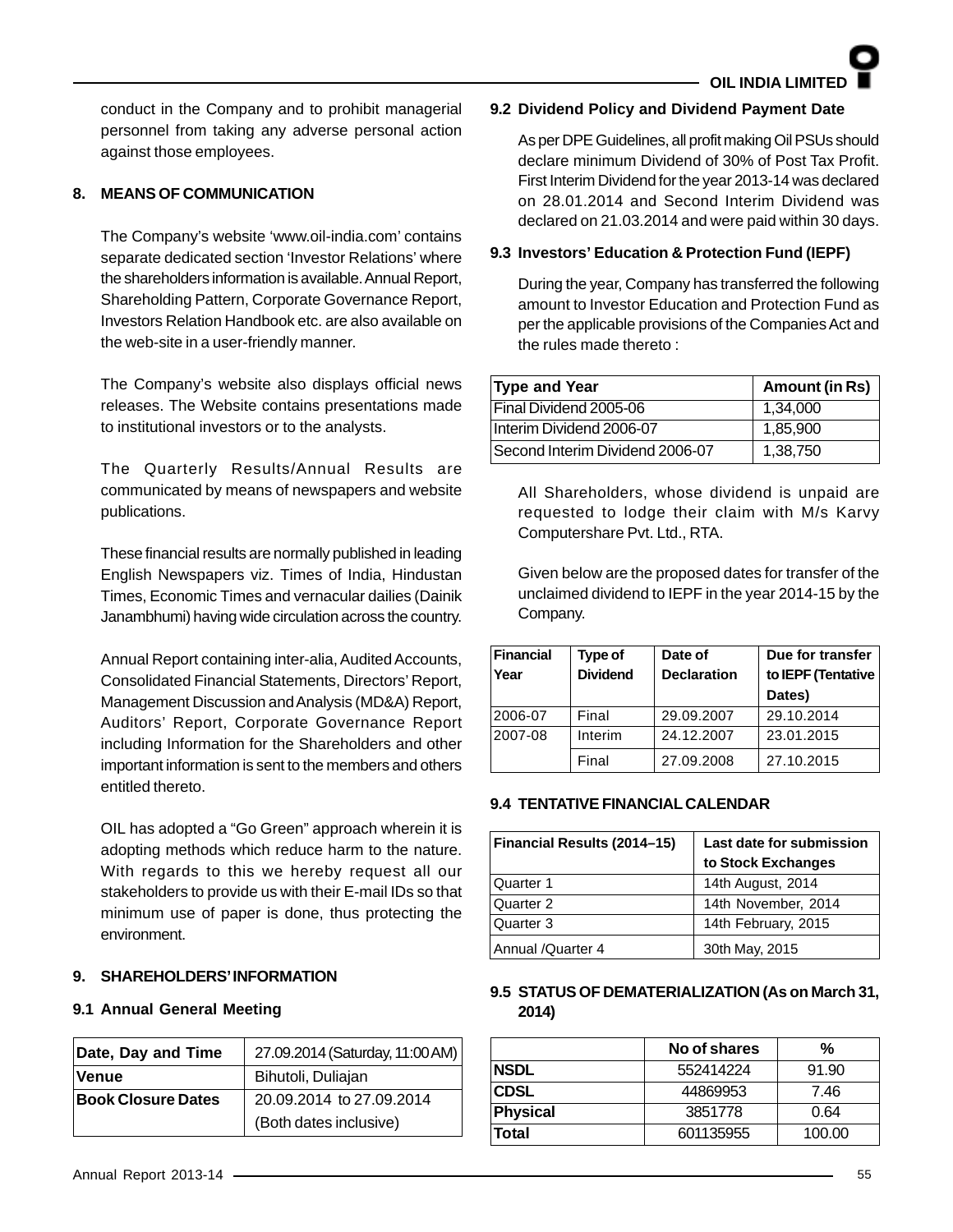# **10. OUTSTANDING GDRs/ADRs/WARRANTS OR CONVERTIBLE INSTRUMENT**

No GDRs/ ADRs/ Warrants or Convertible Instruments have been issued by the Company

### **11. INVESTOR SERVICES**

The Company serves its investors through M/s. Karvy Computershare Pvt. Ltd., RTA. Other facilities, such as remittance of dividend through Electronic Clearing Services (ECS), Bank mandate, incorporation of Bank details on dividend warrants, direct deposit of dividends, reminders for unclaimed dividends, nomination facility, issue of public notice for lost share certificates, issue of duplicate share certificates etc. are also provided to the investors.

#### **11.1 Share Transfer System**

#### **Physical Shares:**

The physical transfer of shares takes place through a Share Transfer Deed which is lodged by the transferee either with the Company or Registrar and Transfer Agent and is processed by the RTA. SIGC has been empowered for issuance of duplicate share certificates in lieu of loss of original share certificates/ mutilated share certificates and other matters connected with or incidental thereto. Powers to approve Share Transfers / Transmissions and other matters connected with or incidental thereto is delegated to the RTA.

### **Demat Shares**

OIL share is traded electronically in dematerialized form. Beneficiary gives purchase / sale instructions to their Depository Participant. ISIN Number is INE274J01014. Settlement of trades are done on NSE/BSE which are connected to NSDL and CDSL. Confirmation in respect of the request for dematerialization of shares is sent to the respective depositories i.e. NSDL and CDSL expeditiously. Pursuant to Clause 47(c) of the Listing Agreement, certificates on half yearly basis confirming due compliance of share transfer formalities by the Company and certificate for timely dematerialization of the shares as per SEBI (Depositories and Participants) Regulations, 1996 are sent to the Stock Exchanges.

In addition, as a part of the capital integrity audit, a "Reconciliation of Share Capital" confirming that the total issued capital of the Company is in agreement with the total listed capital, number of shares in physical form and the total number of dematerialized shares held with NSDL and CDSL, is placed before the Board on a quarterly basis.

# **12. ADDRESS FOR SHAREHOLDERS' CORRESPONDENCE**

For transfer/transmission/dematerialization of shares, payments of dividend, bonus shares and other queries relating to shares of the Company:

| For Shares held in Physical Form                                                                                                                                                                                                                                                  | For Shares held in Demat Form                                                              |
|-----------------------------------------------------------------------------------------------------------------------------------------------------------------------------------------------------------------------------------------------------------------------------------|--------------------------------------------------------------------------------------------|
| <b>Registrar and Share Transfer Agent</b><br>Karvy Computershare Pvt. Ltd.<br>Plot No.17-24, Vittalrao Nagar, Madhapur, Hyderabad - 500 081<br>Tel No.040-44655000, Fax No.040-23420814,<br>Toll Free No.1800-3454-001<br>E-mail: einward.ris@karvy.com<br>Web Site:www.karvy.com | To the Investors' Depository Participant(s) and/<br>or Karvy Computershare Private Limited |
| Regd Office: Karvy House 46, Avenue 4, Street No.1, Banjara Hills,<br>Hyderabad $-500034$                                                                                                                                                                                         |                                                                                            |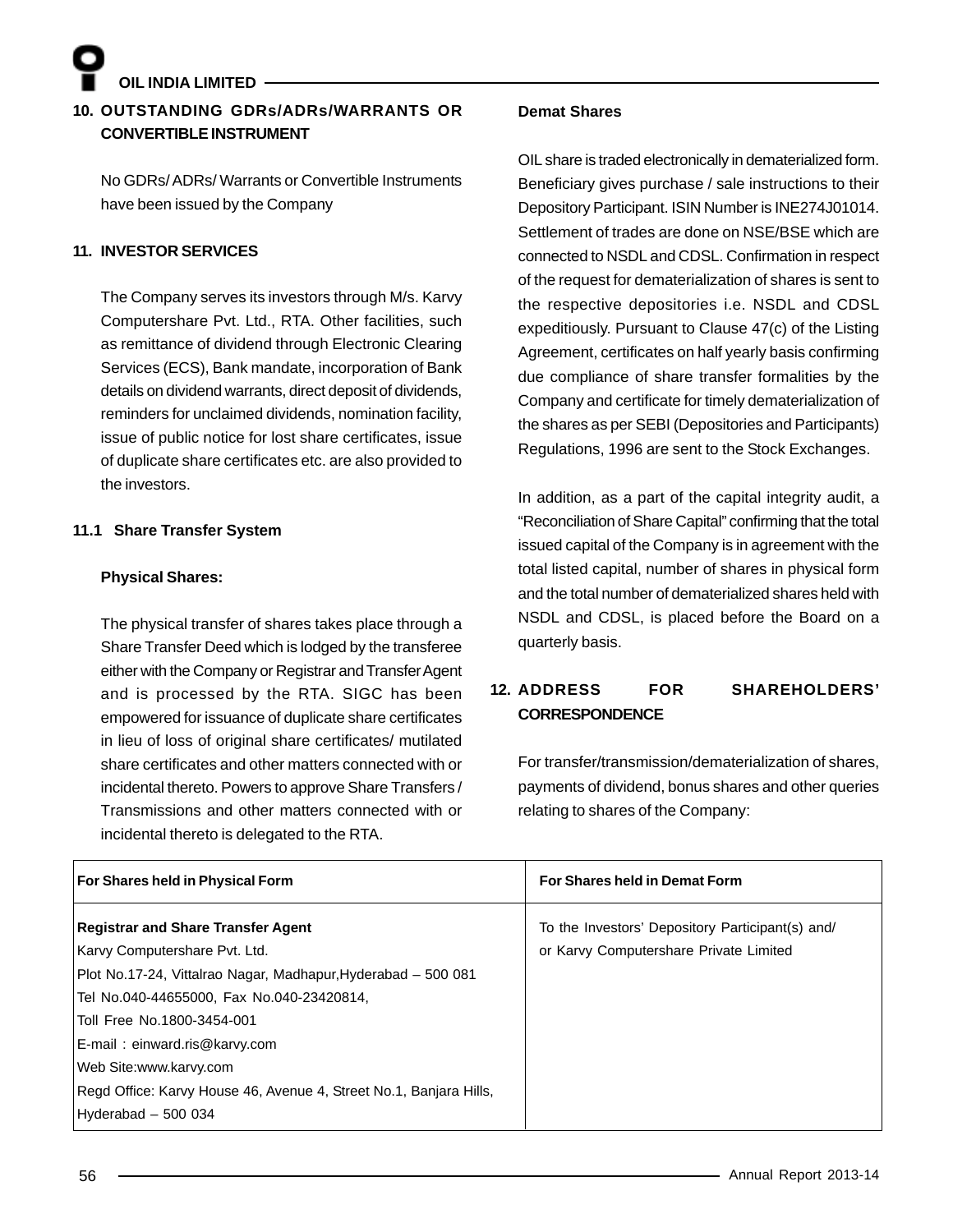# **13. LISTING**

The equity shares of the Company are listed on the following Stock Exchanges:

| <b>Name &amp; Address</b>                                                                                                                            | Telephone/Fax/E-mail ID/Website ID                                                                         | <b>Stock</b><br>Code | <b>Listing Fees</b><br>(2014-15) |
|------------------------------------------------------------------------------------------------------------------------------------------------------|------------------------------------------------------------------------------------------------------------|----------------------|----------------------------------|
| <b>National Stock Exchange of India Ltd.(NSE)</b><br>Exchange Plaza, Plot no. C/1, Block-G,<br>Bandra Kurla Complex,<br> Bandra (E), Mumbai - 400051 | Telephone: 022-26598100-8114<br>Fax: 022-26598120<br>E-mail: cc_nse@nse.co.in<br>Website: www.nseindia.com | OIL                  | Paid                             |
| BSE Ltd (BSE)<br>Floor 25, P.J. Towers,<br>Dalal Street, Mumbai - 400051                                                                             | Telephone: 022-22721233/4<br>Fax: 022-22721919<br>E-mail: info@bseindia.com<br>Website: www.bseindia.com   | 533106               |                                  |

#### **14. NAME, DESIGNATION AND ADDRESS OF COMPLIANCE OFFICER**

| <b>NAME</b>         | <b>DESIGNATION</b>       | <b>ADDRESS</b>            |
|---------------------|--------------------------|---------------------------|
| IShri, S.R.Krishnan | <b>Company Secretary</b> | Oil India Limited         |
|                     |                          | Plot No. 19, Sector 16 A, |
|                     |                          | Film City,                |
|                     |                          | Noida - 201301, U.P       |

#### **15. STOCK MARKET INFORMATION**

The stock price performance of OIL in comparison to S&P CNX NIFTY and BSE sensex is plotted below:

# **OIL SHARE PERFORMANCE : OIL VS. NIFTY (2013-14)**

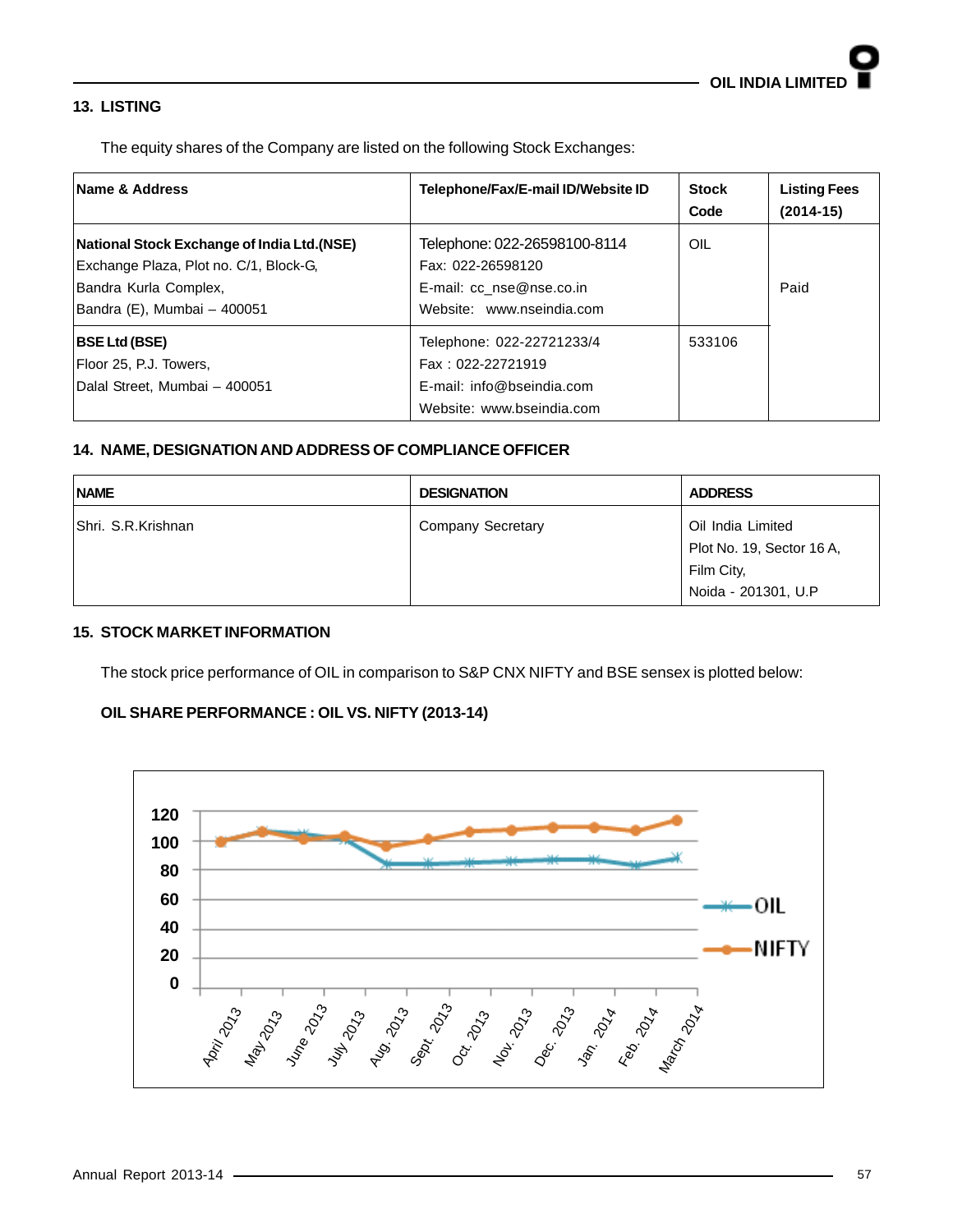**OIL SHARE PERFORMANCE : OIL VS. SENSEX (2013-14)**



# **\*All share Prices are rebased at 100**

### **15. MARKET PRICE DATA: HIGH LOW AND VOLUME DURING EACH MONTH IN LAST FINANCIAL YEAR**

|                  | <b>BOMBAY STOCK EXCHANGE</b><br><b>NATIONAL STOCK EXCHANGE</b> |           |               |            |           |               |
|------------------|----------------------------------------------------------------|-----------|---------------|------------|-----------|---------------|
| <b>MONTH</b>     | HIGH (Rs.)                                                     | LOW (Rs.) | <b>VOLUME</b> | HIGH (Rs.) | LOW (Rs.) | <b>VOLUME</b> |
| April 2013       | 574.00                                                         | 507.05    | 4,89,450      | 574.90     | 505.15    | 83,18,914     |
| May 2013         | 629.70                                                         | 540.10    | 9,66,250      | 629.90     | 543.00    | 1,76,49,824   |
| June 2013        | 625.00                                                         | 530.00    | 13,29,375     | 621.00     | 530.00    | 1,03,42,213   |
| <b>July 2013</b> | 589.00                                                         | 473.75    | 6,83,811      | 589.35     | 471.75    | 93,69,547     |
| Aug 2013         | 530.00                                                         | 415.00    | 7,80,287      | 530.00     | 415.10    | 63,13,338     |
| Sep 2013         | 498.00                                                         | 426.00    | 7,74,156      | 499.00     | 426.15    | 84,84,574     |
| Oct 2013         | 477.15                                                         | 432.90    | 4,16,263      | 481.00     | 432.00    | 52,83,570     |
| Nov 2013         | 487.50                                                         | 449.35    | 17,34,805     | 487.50     | 448.20    | 63,85,329     |
| Dec 2013         | 489.50                                                         | 450.60    | 6,05,041      | 492.00     | 450.20    | 71,99,922     |
| Jan 2014         | 490.55                                                         | 451.10    | 3,75,742      | 491.00     | 450.05    | 66,37,855     |
| Feb 2014         | 463.95                                                         | 439.00    | 3,42,897      | 464.00     | 438.00    | 51,76,073     |
| Mar 2014         | 500.00                                                         | 445.25    | 8,70,542      | 495.00     | 445.00    | 65,71,125     |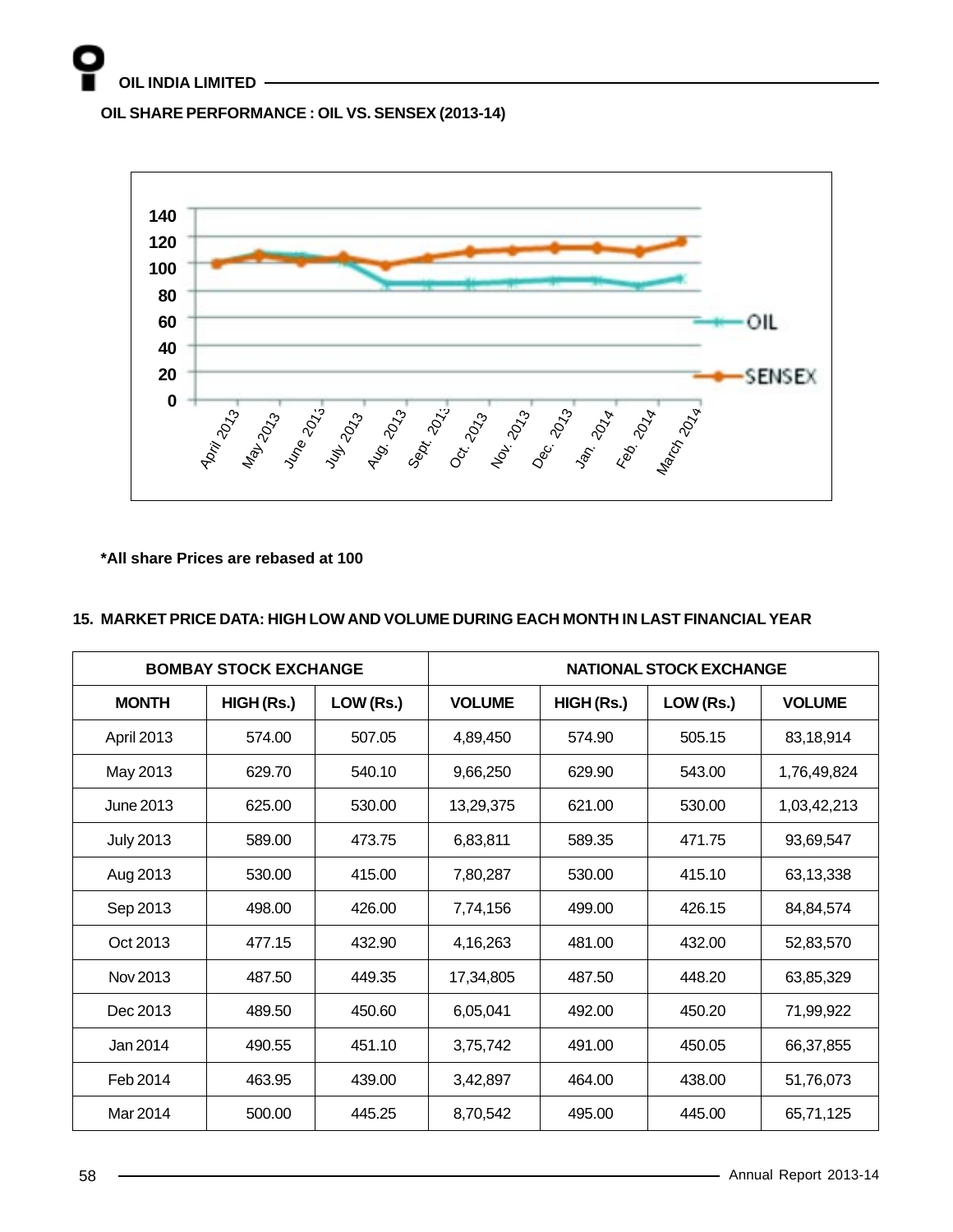#### **17. I) SHAREHOLDING PATTERN AS ON 31.03.2014**

| S. NO | <b>Category of Shareholder</b>       | <b>Folios</b> | <b>Shares</b> | Holding % |
|-------|--------------------------------------|---------------|---------------|-----------|
| 1     | Promoters                            | 1             | 406631998     | 67.64     |
| 2     | <b>Bodies Corporates</b>             | 894           | 71002053      | 11.81     |
| 3     | Foreign Institutional Investors      | 309           | 55692623      | 9.26      |
| 4     | <b>Mutual Funds</b>                  | 111           | 37147068      | 6.18      |
| 5     | Resident Individuals                 | 106731        | 18028698      | 3.00      |
| 6     | <b>Indian Financial Institutions</b> | 19            | 10983239      | 1.83      |
| 7     | <b>Banks</b>                         | 11            | 444723        | 0.07      |
| 8     | Non Resident Indians                 | 1662          | 461271        | 0.08      |
| 9     | HUF                                  | 2942          | 419515        | 0.07      |
| 10    | <b>Clearing Members</b>              | 173           | 308161        | 0.05      |
| 11    | <b>Directors</b>                     | 5             | 13400         | 0.00      |
| 12    | Trusts                               | 8             | 3206          | 0.00      |
|       | <b>Total</b>                         | 112866        | 601135955     | 100.00    |

# **II) DISTRIBUTION SCHEDULE (31.03.2014)**

| Category     | <b>Folios</b> | %     | <b>Total Shares</b> | Amount     | $\frac{9}{6}$ |
|--------------|---------------|-------|---------------------|------------|---------------|
| 1-500        | 105959        | 93.88 | 7930253             | 79302530   | 1.32          |
| 501-1000     | 2519          | 2.23  | 1870363             | 18703630   | 0.31          |
| 1001-2000    | 1647          | 1.46  | 2412902             | 24129020   | 0.40          |
| 2001-3000    | 1875          | 1.66  | 4402128             | 44021280   | 0.73          |
| 3001-4000    | 164           | 0.15  | 571640              | 5716400    | 0.10          |
| 4001-5000    | 96            | 0.09  | 443978              | 4439780    | 0.07          |
| 5001-10000   | 156           | 0.14  | 1137536             | 11375360   | 0.19          |
| 10001& Above | 450           | 0.40  | 582367155           | 5823671550 | 96.88         |
| <b>Total</b> | 112866        | 100   | 601135955           | 6011359550 | 100           |

#### **18. UNCLAIMED / UNDELIVERED SHARES**

The status of unclaimed / undelivered shares is as follows:-

| <b>Balance as on 01.04.2013</b> |               | Received during the year |               | Dispatched during the year |               |       | Balance as on 31.03.2014 |
|---------------------------------|---------------|--------------------------|---------------|----------------------------|---------------|-------|--------------------------|
| Cases                           | No. of Shares | Cases                    | No. of Shares | Cases                      | No. of Shares | Cases | No. of Shares            |
| 173                             | 89275         | 116                      | 73300         | 137                        | 94375         | 152   | 68200                    |

Notes: The voting rights on unclaimed shares have been frozen.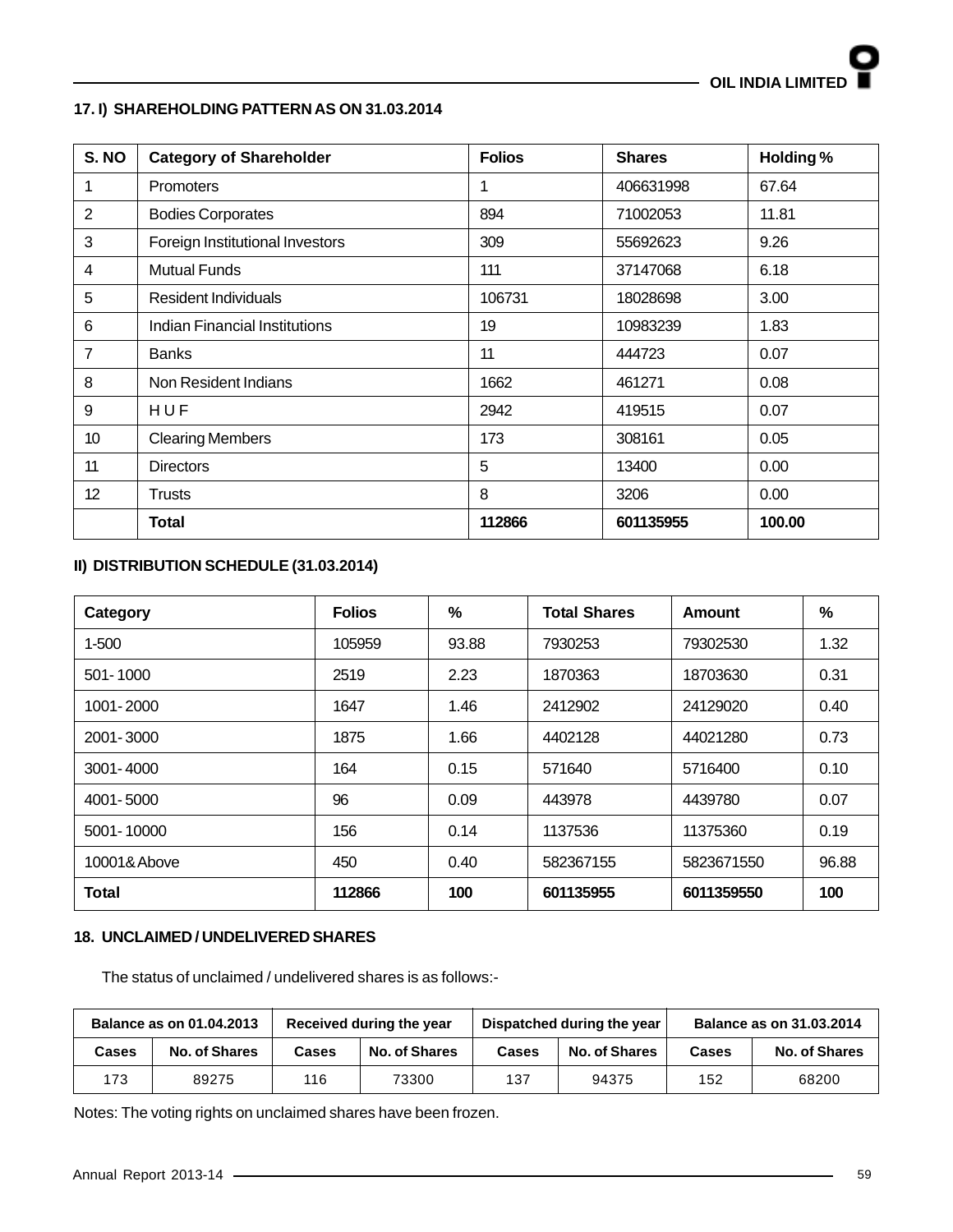#### **19. AUDIT QUALIFICATIONS**

As far as Audit Qualification are concerned, the Company is in the regime of unqualified financial statements.

#### **20. RISK MANAGEMENT**

The framework for risk assessment and minimization thereto is in place. On evaluations and further improvements, if any, suggested by experts it shall be further improved upon.

#### **21. COMPLIANCE CERTIFICATE: CORPORATE GOVERNANCE**

A Certificate from M/s Chandrasekaran Associates, Practicing Company Secretaries, confirming compliance with the conditions of Corporate Governance as stipulated under Clause 49 of the Listing Agreement and DPE Guidelines on Corporate Governance is annexed.

#### **22. SECRETARIAL COMPLIANCE REPORT**

Secretarial Compliance Report confirming compliance to the applicable provisions of the Companies Act, 1956 / 2013, Listing Agreement, SEBI guidelines and all other relevant rules and regulations relating to Capital Market, obtained from M/s S. R. & Associates, Practicing Company Secretaries is annexed.

#### **23. ADOPTION OF NON-MANDATORY REQUIREMENTS**

The following non-mandatory requirements have been implemented and have been reflected elsewhere in this report:

- 1) The Company has constituted CSR & Sustainable Development Committee, Remuneration Committee, HSE Committee and Business Development Committee.
- 2) With regard to Shareholders' Rights of access to Financial Results, the results are being published widely

in newspapers and also hosted on the company's website.

- 3) The Company is in the regime of Unqualified Audit Reports.
- 4) A well defined Whistle Blower Policy / Mechanism is in place.

#### **24. GUIDELINES ON CORPORATE GOVERNANCE BY DPE**

The guidelines issued by DPE on Corporate Governance are being followed. Presidential Directive for Revision of Pay and Allowances issued by the MOP&NG has been implemented. No items of expenditure have been debited in books of accounts, which are not for the purpose of business. No expenses, which are personal in nature, have been incurred for the Board of Directors and top management. The administrative and office expenses 4.45% (4.57% previous year) of total expenses during 2013-14.

#### **25. PROJECT LOCATIONS**

| Field Headquarters Duliajan,<br>Assam - 786602                                                                      | Rajasthan Project<br>2-A, District Shopping Centre,<br>Saraswati Nagar, Basni,<br>Jodhpur, Rajasthan-342005 |
|---------------------------------------------------------------------------------------------------------------------|-------------------------------------------------------------------------------------------------------------|
| Pipeline Headquarters P.O.<br>Udayan Vihar Narengi, Guwahati                                                        | Eastern Producing Area Digboi<br>Oil Fields, Digboi - 786171                                                |
| KG Basin Project, 11-4-7, 3rd<br>Floor, Nookalamma Temple<br>Street, Ramaraopet, Kakinada-<br>53004, Andhra Pradesh | Moran Oil Fields Moran, Distt<br>Sivasagar, Assam-785669                                                    |
| Kolkata Branch 4, India Exchange<br>Place, Kolkata-700001                                                           | Gabon Project La Sabliere,<br>immeuble FIDJI, Pres de la<br>Cour Constituionelle<br>Gabon                   |
| Carabobo Project Venezuela                                                                                          | Project Carizzo,<br>Houston, Texas, USA                                                                     |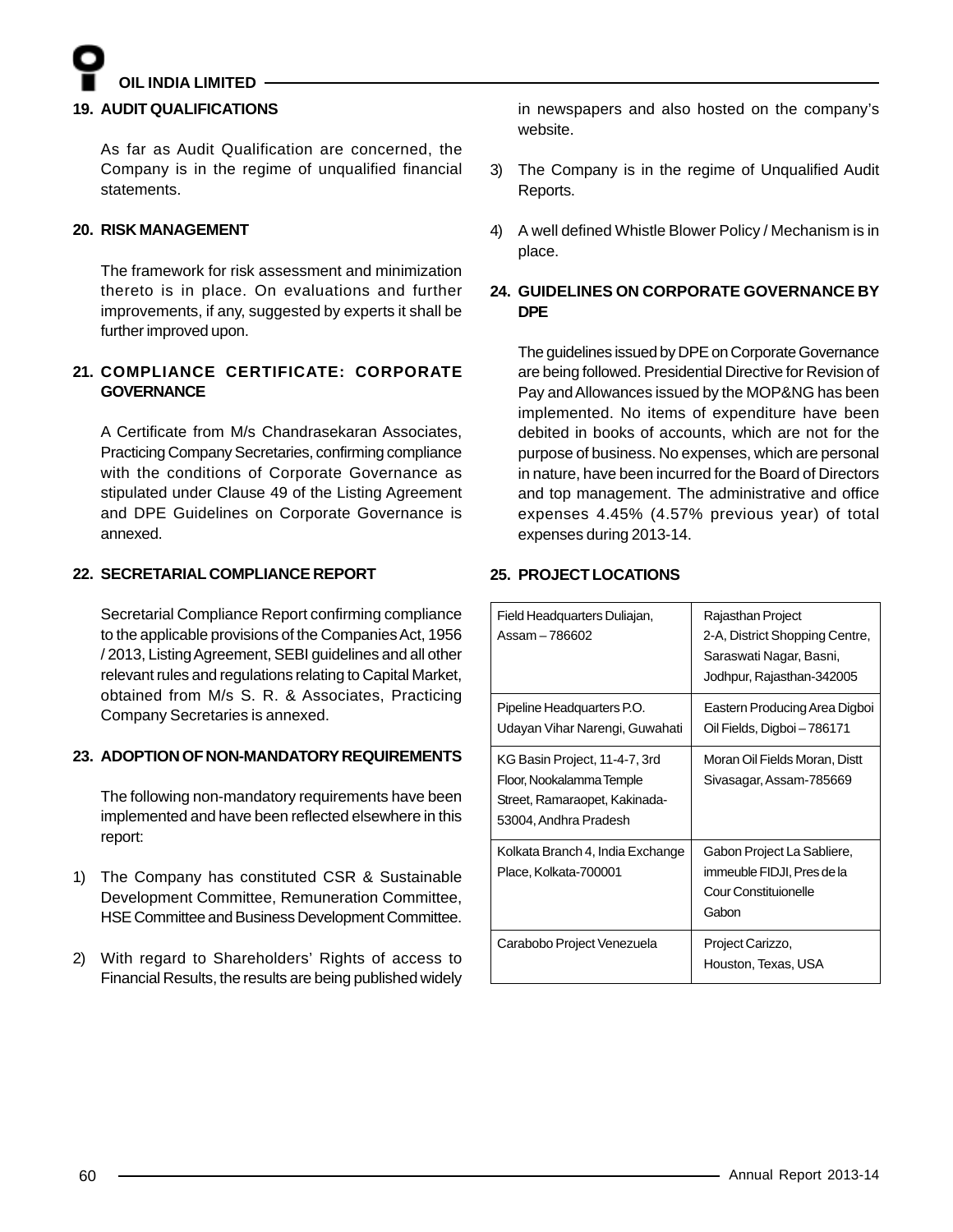# **CERTIFICATE ON CORPORATE GOVERNANCE**

#### **OIL India Limited**

Plot No. 19, Sector – 16A, Noida, Distt: Gautam Budh Nagar Uttar Pradesh – 201301

We have examined the compliance of conditions of Corporate Governance of OIL India Limited for the year ended March 31, 2014 as stipulated in the Clause 49 of the Listing Agreement entered into with the Stock Exchanges and Guidelines on Corporate Governance for central Public Sector Enterprises, 2010 issued by Department of Public Enterprises, Ministry of Heavy Industries and Public Enterprise, Government of India (DPE) and annexure mentioned there under.

The Compliance of conditions of Corporate Governance is the responsibility of the management. Our examination was limited to the procedure and implementation thereof, adopted by the Company for ensuring the compliance of the condition of Corporate Governance as stipulated in above mentioned Clause of the Listing Agreement and DPE Guidelines. It is neither an audit nor an expression of opinion on the financial statements of the Company.

In our opinion and to best of our information and according to the explanation given to us, we certify that except the composition of the Board of Directors with respect to appointment of Independent Director in the Company pursuant to Clause 49, the Company has complied with the conditions of Corporate Governance as stipulated in Clause 49 of the Listing Agreement and DPE Guidelines.

We further state that such compliances neither an assurance as to the future viability of the Company nor efficiency or effectiveness with which the Management has conduced the affairs of the Company.

> For Chandrasekaran Associates Company Secretaries

Sd/- Dr. S. Chandrasekaran Senior Partner (Membership No. FCS 1644, CP 715)

Place: Delhi Date: 27.05.2014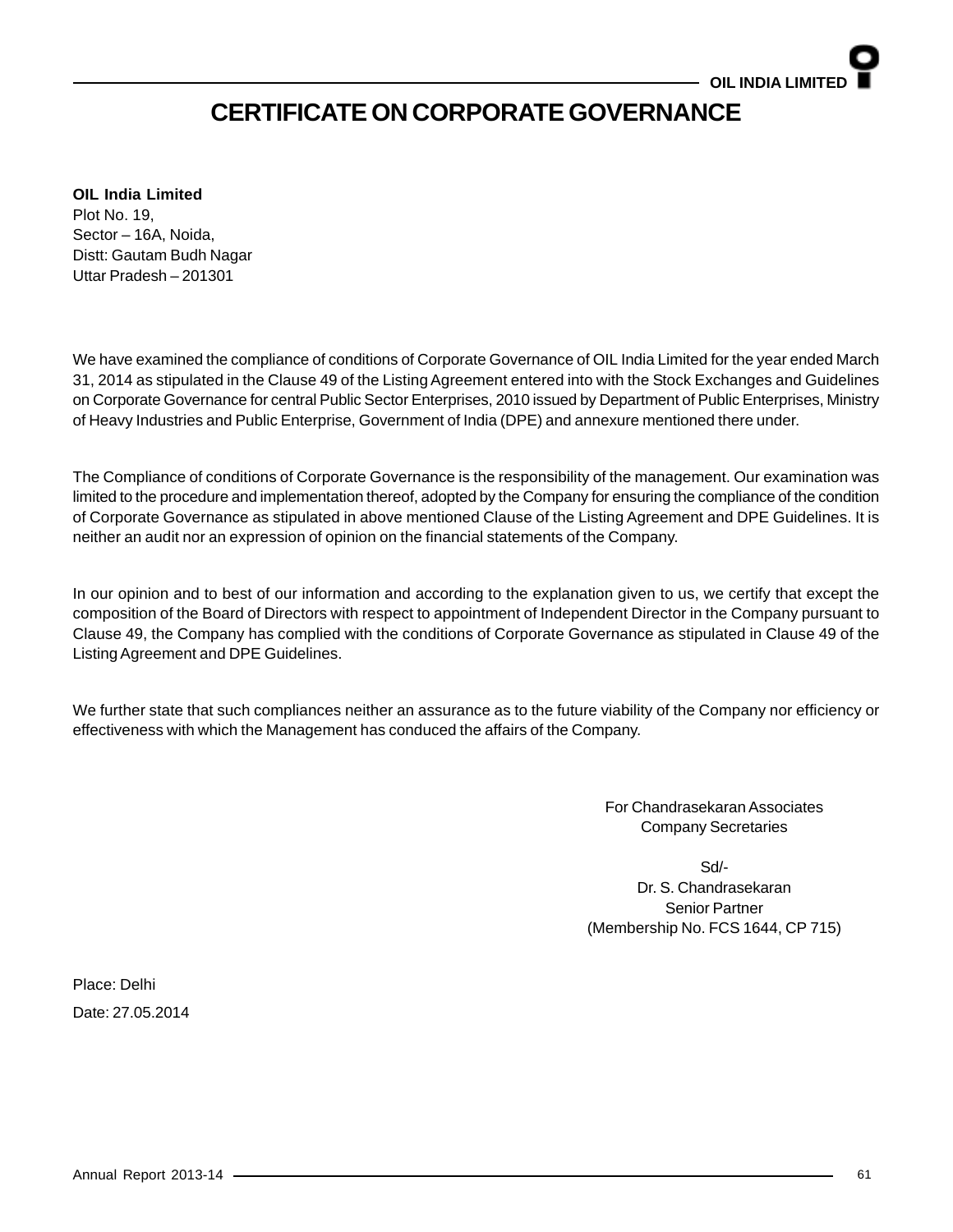

# **SECRETARIAL AUDIT REPORT**

#### To,

**Oil India Limited** Plot No. 19, Sector-16A, Noida, Distt: Gautam Budh Nagar Uttar Pradesh-201301

We have examined the registers, records and documents of Oil India Limited (the Company) for the financial year ended 31st March 2014 in the light of the provisions contained in-

- The Companies Act, 1956 and the Rules made thereunder;
- The Depositories Act, 1996 and the Regulation made thereunder;
- The Securities and Exchange Board of India (Substantial Acquisition of Shares and Takeovers) Regulations, 2011;
- The Securities and Exchange Board of India (Prohibition of Insider Trading Regulations), 1999 and
- The listing agreement with the National Stock Exchange and Bombay Stock Exchange.
- A. Based on our examination and verification of the records made available to us and according to the clarifications and explanations given to us by the Company, we report that the Company has, in our opinion, complied with the applicable provisions of the Companies Act, 1956 and the rules made thereunder and of the various Acts and the Rules, Regulations and Guidelines made thereunder, listing agreement as mentioned above and of the Memorandum and Articles of Association of the Company, with regard to:
- 1. Maintenance of various statutory and non-statutory registers and documents and making necessary changes therein as and when the occasion demands.
- 2. Filing with the Registrar of Companies the Forms, returns and resolutions.
- 3. Service of the requisite documents by the Company on its members, Registrar and Stock Exchanges.
- 4. Composition of the Board, appointment, retirement and resignation of directors subject to clause 49 for appointment of Independent Director.
- 5. Remuneration of executive and non executive directors.
- 6. Service of notice and agenda of Board Meetings and Meetings of the committee of directors.
- 7. Meeting of the Board and its committees.
- 8. Holding Annual General Meeting and production of the various registers thereat.
- 9. Recording the minutes of proceedings of board meetings, committee meetings and General Meetings.
- 10. Appointment and remuneration of Auditors and Cost Auditors;
- 11. The Company has declared dividend and paid to the eligible shareholders in compliance with the provisions of section 205 of the Act during the year.
- 12. The Company has transferred the unclaimed/unpaid dividend to Investor Education and Protection Fund in compliance with the provisions of section 205C of the Act during the year.
- 13. Borrowings and registration, modification and satisfaction of charges;
- 14. The Company has made investment in wholly owned subsidiaries and/or Joint Ventures abroad.
- 15. Form of balance sheet as prescribed under part I of Schedule VI to the Act and requirements as to Profit & Loss Account as per Part II of the said Schedule;
- 16. Giving guarantees in connection with loans taken by subsidiaries and associate companies;
- 17. Registration of transfer & transmission of shares and debentures, issue and allotment of shares and debentures and issue and delivery of original and duplicate certificates of shares and debentures held in physical mode.
- 18. Payment of interest on debentures and redemption of debentures.
- 19. Dematerialisation and Rematerialisation of shares.
- 20. Execution of contracts, affixation of common seal, registered office and the name of the Company.
- 21. Requirement of the Securities and Exchange Board of India (Substantial Acquisition of Shares and Takeovers) regulations 2011.
- 22. Requirement of the Securities and Exchange Board of India (Prohibition of Insider Trading regulations) 1999
- 23. Requirements set out in the listing agreement with the aforementioned stock exchanges.
- 24. Generally, all other applicable provisions of the Act and the rules made under that Act.
- B. We further report that-

the Company has complied with various requirements relating to disclosures, declarations made by the Directors with respect to directorships, memberships of committees of the Board of Companies of which they are directors, their shareholding and interest of concern in the contracts entered into by the Company in the pursuing its normal business.

#### **S R & ASSOCIATES** Company Secretaries

Sd/-

#### **GEETA SHUKLA**

Partner Place : Kolkata FCS : 7040

62 — **Annual Report 2013-14** Annual Report 2013-14

Date : 28.04.2014 C P : 7741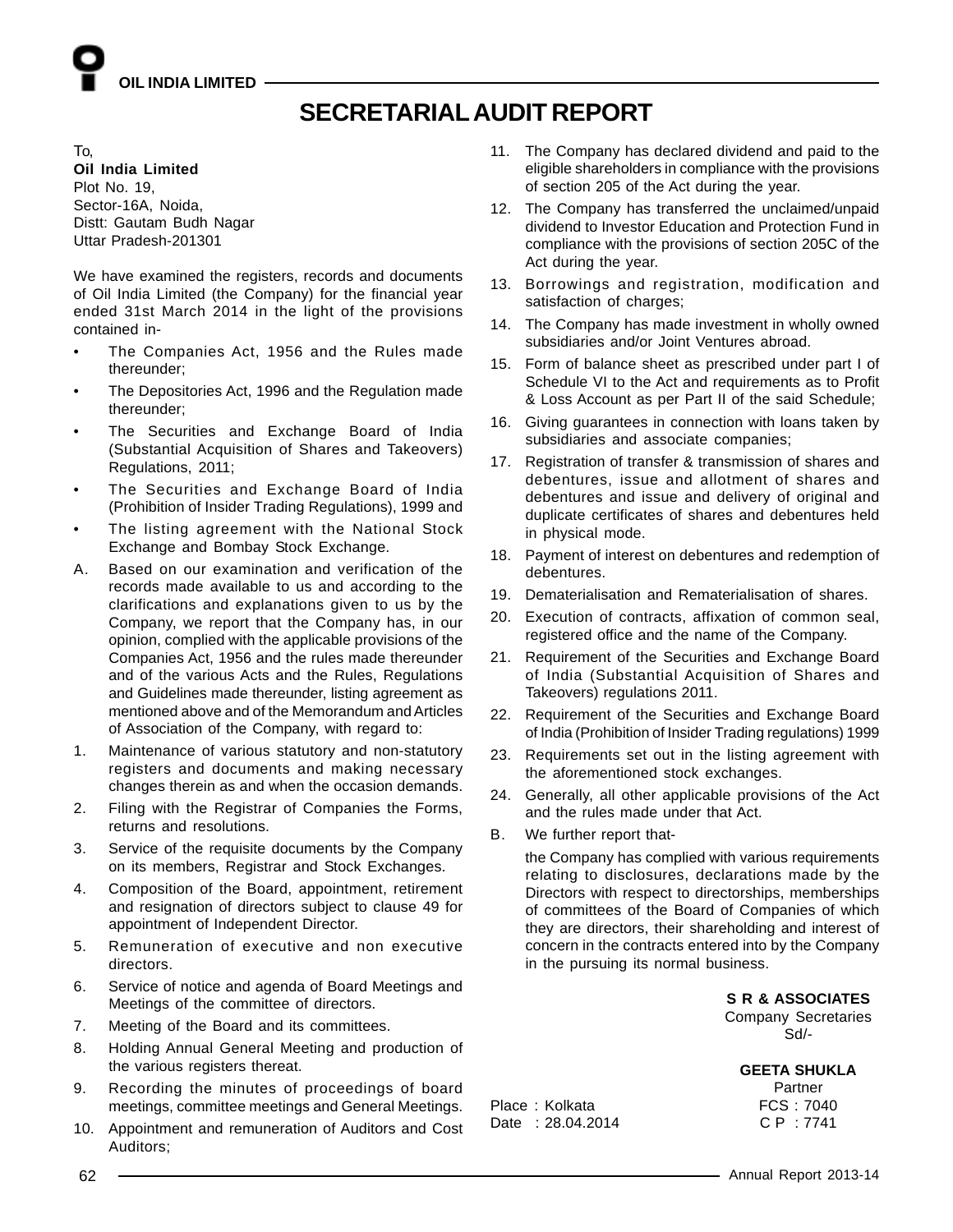# **INDEPENDENT AUDITORS' REPORT TO THE MEMBERS OF OIL INDIA LIMITED**

#### **Report on the Financial Statements**

- 1. We have audited the accompanying financial statements of Oil India Limited ("the Company''), which comprise the Balance Sheet as at 31<sup>st</sup> March 2014, the Statement of Profit and Loss and the Cash Flow Statement for the year then ended, and Significant Accounting Policies and Additional Notes, in which are incorporated the Company's share in the total value of assets, liabilities, expenditure and income based on fifteen audited and eighteen unaudited financial statements of Joint Ventures for exploration and production of crude oil and natural gas.
- 2. The attached financial statements and other financial information include Company's share of net of fixed assets, net current liabilities, expenses and incomes aggregating to Rs 210.01crore, Rs.40.77crore, Rs.313.74crore and Rs.48.51crore respectively as at March 31, 2014 in respect of fifteen of its unincorporated joint ventures, the accounts of which have been audited by the auditors of the respective Joint Ventures and relied upon by us.
- 3. The attached financial statements and other financial information include Company's share of net of fixed assets, net current assets, expenses and incomes aggregating to Rs. 301.59 crore, Rs. 191.67 crore, Rs. 206.87 crore and Rs.175.33 crore respectively as at March 31, 2014 in respect of eighteen of its unincorporated joint ventures, the accounts of which have not been audited by the auditors of the respective Joint Ventures. The financial statements and other financial information have been incorporated based on un-audited financial statements prepared by the Management and relied upon by us.
- 4. The audited and the unaudited statements of the above unincorporated joint ventures are prepared to meet requirements of production sharing contracts and are special purpose statements and none of the statements audited as well as unaudited, are drawn up in the same format as presented by the Company.

#### **Management's Responsibility for the Financial Statements**

5. Management is responsible for the preparation of these financial statements that give a true and fair view of the financial position, financial performance and cash flows of the Company in accordance with the Accounting

Standards referred to in sub-section (3C) of section 211 of the Companies Act, 1956 ("the Act") which as per the General Circular No.15/2013 dated 13.09.2013 issued by Ministry of Corporate Affairs continues to apply under Section 133 of the Companies Act, 2013. This responsibility includes the design, implementation and maintenance of internal control relevant to the preparation and presentation of the financial statements that give a true and fair view and are free from material misstatement, whether due to fraud or error.

#### **Auditor's Responsibility**

- 6. Our responsibility is to express an opinion on these financial statements based on our audit. We conducted our audit in accordance with the Standards on Auditing issued by the Institute of Chartered Accountants of India. Those Standards require that we comply with ethical requirements and plan and perform the audit to obtain reasonable assurance about whether the financial statements are free from material misstatement.
- 7. An audit involves performing procedures to obtain audit evidence about the amounts and disclosures in the financial statements. The procedures selected depend on the auditor's judgment, including the assessment of the risks of material misstatement of the financial statements, whether due to fraud or error. In making those risk assessments, the auditor considers internal control relevant to the Company's preparation and fair presentation of the financial statements in order to design audit procedures that are appropriate in the circumstances. An audit also includes evaluating the appropriateness of accounting policies used and the reasonableness of the accounting estimates made by management, as well as evaluating the overall presentation of the financial statements.
- 8. We believe that the audit evidence we have obtained is sufficient and appropriate to provide a basis for our audit opinion.

#### **Opinion**

- 9. In our opinion and to the best of our information and according to the explanations given to us, the financial statements give the information required by the Act in the manner so required and give a true and fair view in conformity with the accounting principles generally accepted in India:
	- a) In the case of the Balance Sheet, of the state of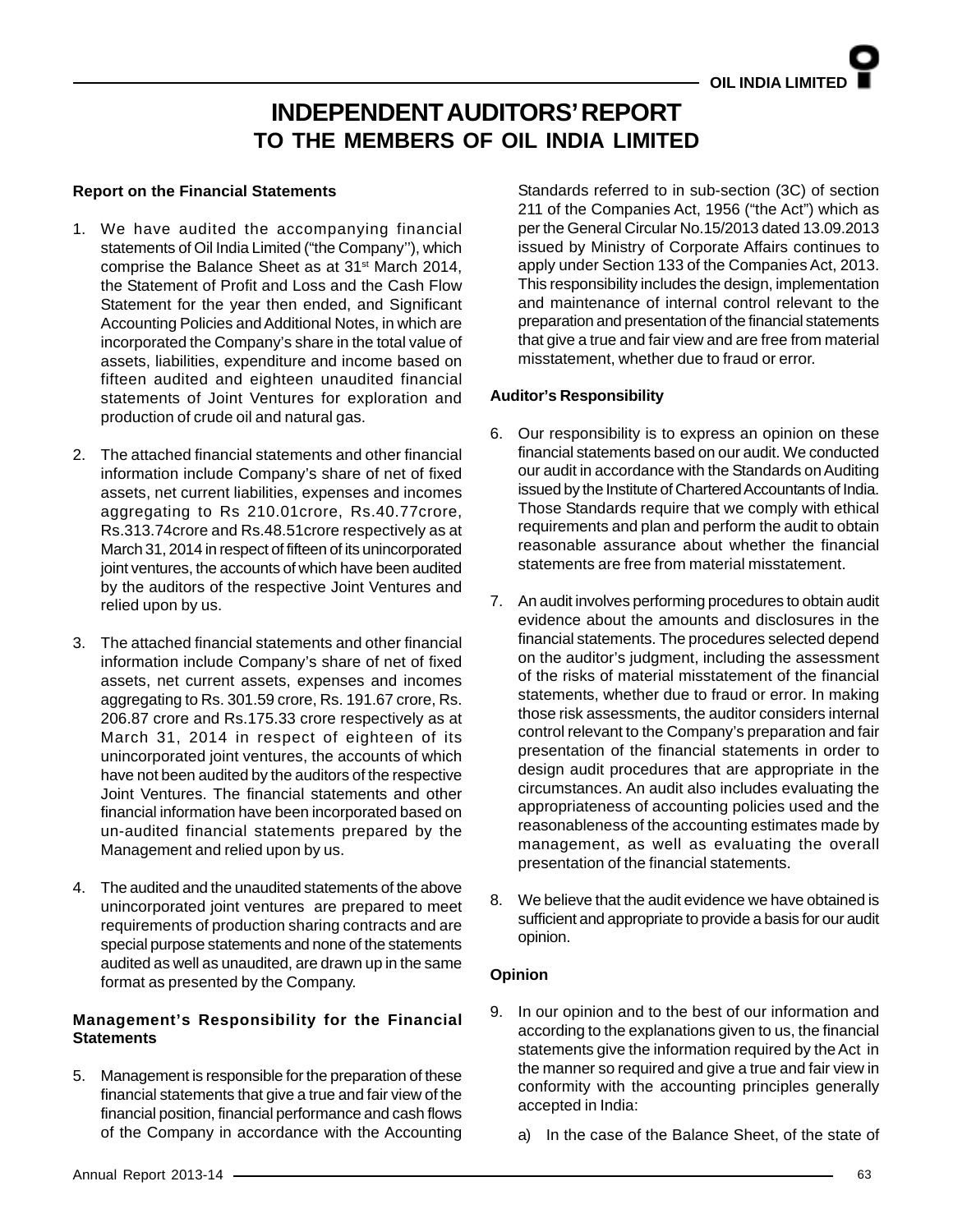affairs of the Company as at 31st March, 2014;

- b) In the case of the statement of Profit and Loss, of the profit for the year ended on that date;and
- c) In the case of the Cash Flow Statement, of the cash flows for the year ended on that date.

#### **Emphasis of Matter Paragraph**

- 10. Without qualifying our report, we draw attention to the following Notes appearing in the Financial Statement:
	- i. Note 16.2 regarding uncertainty related to the outcome of appeal filed by the Company against the order of Hon'ble High Court and consequential payment of decreed amount of Rs.99.05 crore shown under "Other Non-Current Assets" and not treating the same as expense.
	- ii. Note 31.7.2- regarding recognition of gain on foreign currency translation of Rs 238.96 crore.
	- iii. Note 31.7.3 regarding uncertainty due to non provision of the recoverable dues of Rs.94.47 crore from Suntera Nigeria 205 Ltd. shown under "Short Term Loans and Advances" in which the Company is having 25% interest in equity.
	- iv. Note 31.12- regarding Use of Depreciation method on other Production Facilities being part of Producing Properties, in preference to the Depletion Method based on Unit of Production as recommended vide "Guidance Note on Accounting for Oil & Gas Producing Activities-2013" issued by the Institute of Chartered Accountants of India.

#### **Report on Other Legal and Regulatory Requirements**

11. As required by the Companies (Auditor's Report) Order, 2003 ("the Order"), as amended, issued by the Central Government of India in terms of sub-section (4A) of

For SAHA GANGULI & ASSOCIATES FOR B.M. CHATRATH & CO. Chartered Accountants Chartered Accountants Firm Regn.No.302191E Firm Regn.No.301011E

Sd/ Sd/ (S. K. Saha) (P. R. Paul) Partner Partner Membership No.051392 Membership No.051675

Place: Noida Date: 27.05.2014 Section 227 of the Act, and on the basis of our examination of the books and records of the company carried out in accordance with the generally accepted auditing practices in India and according to the information and explanations given to us, we give in the Annexure a statement on the matters specified in paragraphs 4 and 5 of the Order.

- 12. As required by Section 227(3) of the Act, we report that:
	- a) We have obtained all the information and explanations which to the best of our knowledge and belief were necessary for the purpose of our audit;
	- b) In our opinion proper books of account as required by law have been kept by the Company so far as appears from our examination of those books;
	- c) The Balance Sheet, Statement of Profit and Loss and Cash Flow Statement dealt with by this report are in agreement with the books of account;
	- d) In our opinion, the Balance Sheet, Statement of Profit and Loss and Cash Flow Statement comply with the Accounting Standards referred to in subsection (3C) of Section 211 of the Act;
	- e) Disclosure in terms of clause (g) of sub-section (1) of Section 274 of the Act is not required for Government Companies as per Notification No.GSR 829(E) dated October 21, 2003 issued by the Department of Company Affairs.
	- f) Since the Central Government has not issued any notification as to the rate at which the cess is to be paid under section 441A of the Act nor has it issued any Rules under the said section, prescribing the manner in which such cess is to be paid, no cess is due and payable by the Company.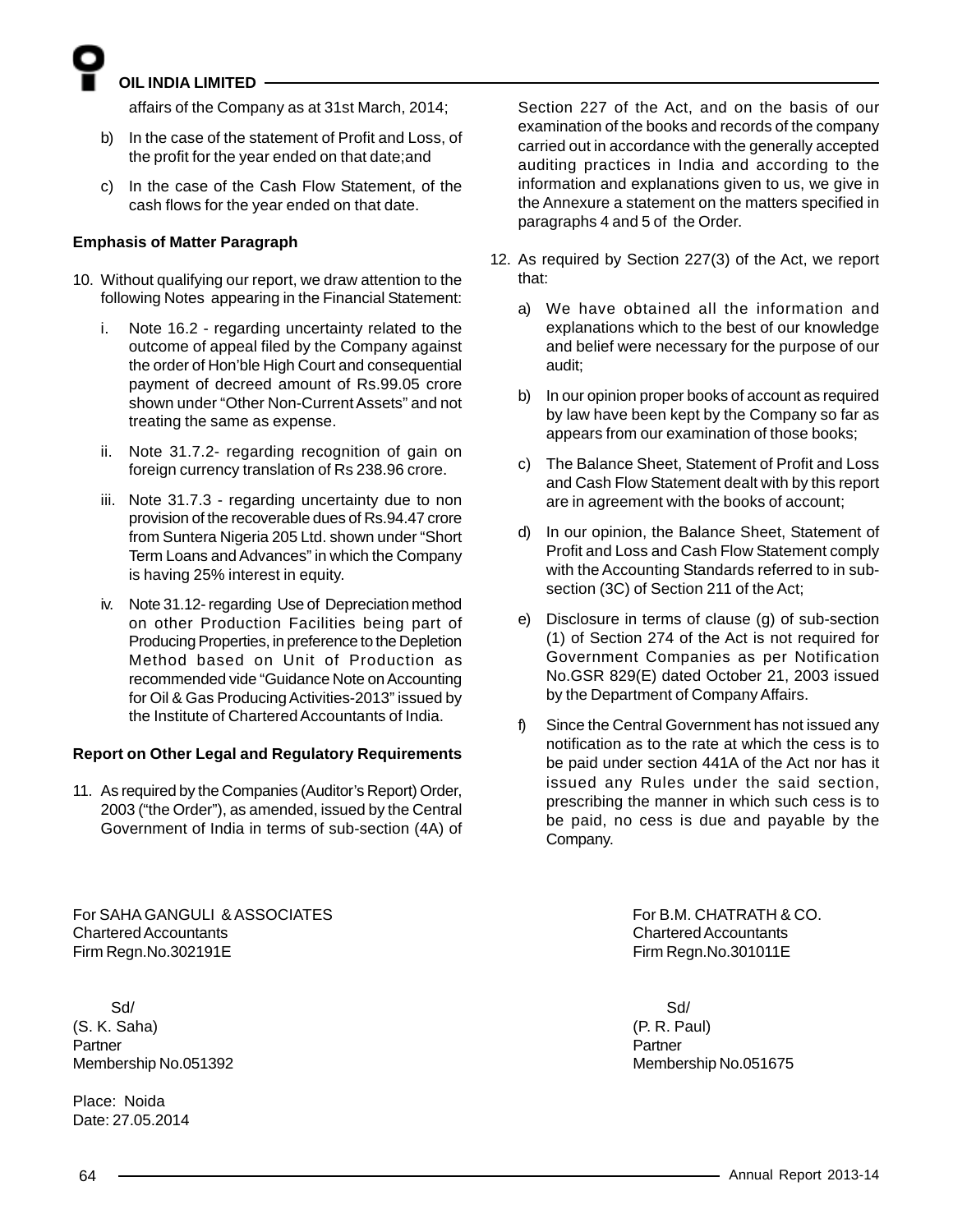# **ANNEXURE TO THE AUDITORS' REPORT**

(Referred to in paragraph 11 of our report to the members of Oil India Limited ('the company') for the year ended 31<sup>st</sup> March 2014.)

- 1. (a) The Company has generally maintained proper records showing full particulars including quantitative details and situation of fixed assets. However, the records of the land are in the process of updating and reconciling with physical verification.
	- (b) The fixed assets and joint venture assets have been physically verified by the Management in phased manner designed to cover all items over a period of five years, which is reasonable having regard to the size of the Company and the nature of its assets. No material discrepancies have been noticed on such verification.
	- (c) None of the substantial part of fixed assets has been disposed off by the Company during the year.
- 2. (a) Stocks of Crude Oil and Liquefied Petroleum Gas (LPG) have been physically verified by the management during the year and stock of stores and spare parts (excluding stock in transit and/or under inspection with suppliers/contractors) have been physically verified by the management in phased manner. The frequency of verification is reasonable.
	- (b) The procedures of physical verification of inventory followed by the management are reasonable and adequate in relation to the size of the Company and the nature of its business.
	- (c) The Company is maintaining proper records in respect of stocks of crude oil, LPG and stock of stores and spare parts. No material discrepancies have been noticed on verification between the physical assets and the book records.
- 3. (a) The Company has granted unsecured loans to two parties covered in the register maintained under section 301 of the Companies Act, 1956 ("the Act"). The amount outstanding at the year-end was ₹ 360.50 crores and the maximum amount outstanding at any time during the year was  $\bar{z}$  381.00 crores.
	- (b) The rate of interest and other terms and conditions of the loan granted is not prima facie prejudicial to the interest of the Company.
	- (c) The repayment of principal and the payment of interest is not over due.
- (d) There is no overdue amount in respect of loans granted to the party listed in the register maintained under section 301 of the Act.
- (e) The Company has not taken any loans secured or unsecured, from companies firms or other parties covered in the register maintained under section 301 of the Act and consequently, the requirements of clause (iii)(f) and (iii)(g) of paragraph 4 of the Order, are not applicable.
- 4. There exists an adequate internal control system commensurate with the size of the Company and the nature of its business with regard to purchases of inventory, fixed assets and with regard to the sale of goods and services. We have not observed any continuing failure to correct major weaknesses in internal control system of the Company.
- 5. (a) The particulars of contracts or arrangement that need to be entered into the register maintained under Section 301 of the Act have been so entered.
	- (b) The transactions made in pursuance of contracts or arrangements entered in the register maintained under section 301 of the Act and exceeding the value of  $\bar{\tau}$  5 lakhs in respect of any party during the year have been made at prices which are reasonable having regard to the prevailing market prices at the relevant time.
- 6. The Company has not accepted deposits from the public. Hence, the provisions of Sections 58A, 58AA or any other relevant provisions of the Act and the Rules framed there under are not applicable to the Company.
- 7. The Company has an internal audit system commensurate with the size and nature of its business. **However, the coverage of the area and monitoring of the internal audit system need to be strengthened.**
- 8. The Central Government of India has prescribed maintenance of cost records under Section 209(1)(d) of the Act for the production of crude oil, natural gas, LPG, and pipeline activities for transportation of crude oil. We have broadly reviewed the books of account relating to materials, labour and other items of cost maintained by the Company pursuant to the rules made by the Central Government for the maintenance of such cost records and we are of the opinion that prima facie the prescribed accounts and records have been made and maintained.
- 9. (a) The Company is regular in depositing with appropriate authorities undisputed statutory dues including provident fund, income tax, sales tax, wealth tax, service tax, customs duty, excise duty, and other material statutory dues applicable to it.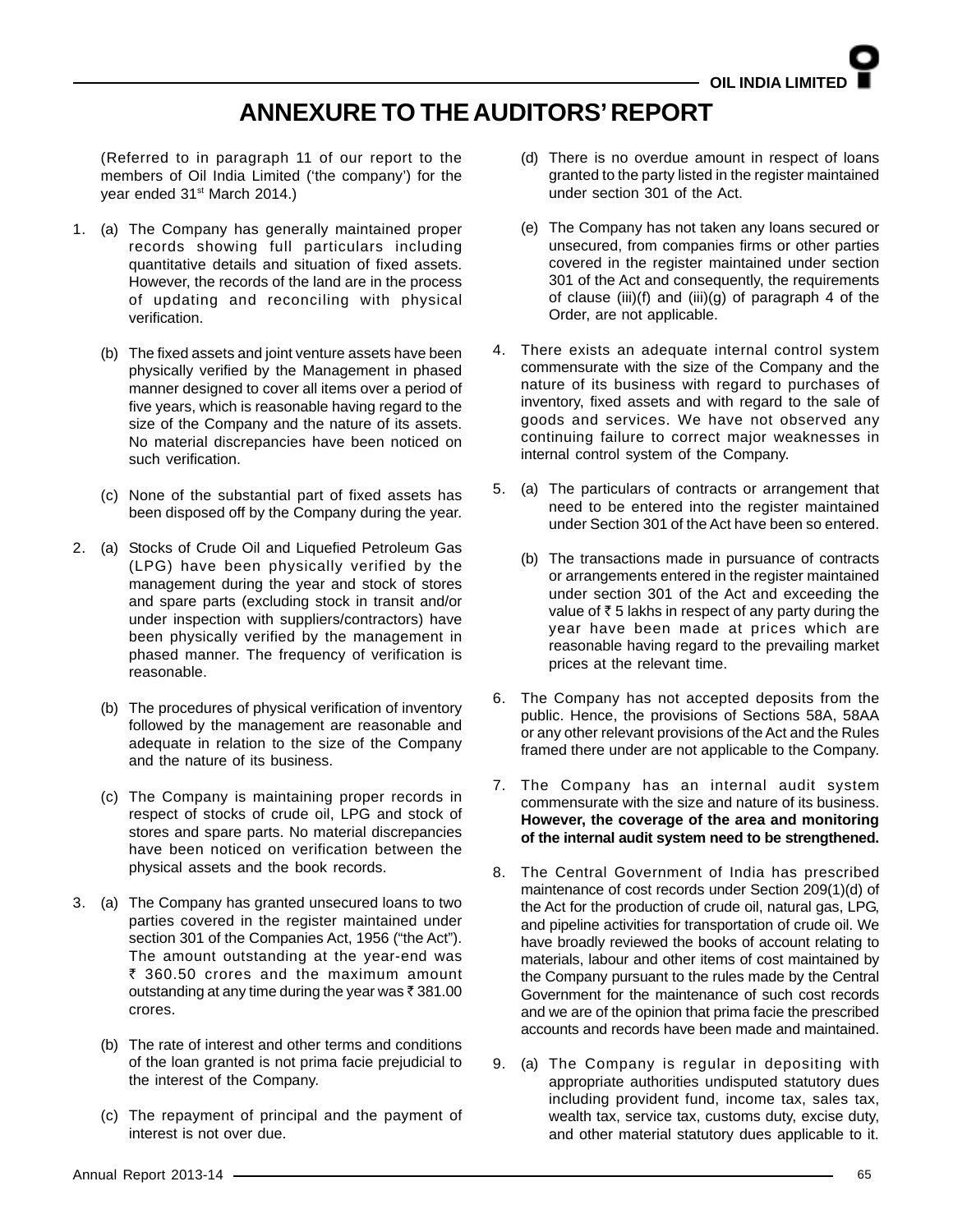- (b) No undisputed amounts payable in respect of income tax, sales tax, wealth tax, service tax, customs duty and excise duty were in arrears, as at 31.03.2014 for a period of more than six months from the date they became payable.
- (c) Details of disputed dues in respect of income tax, sales tax, wealth tax, service tax, customs duty and excise duty which have not been deposited on account of any dispute are given below:-

| Name of the    | <b>Nature</b> | Period to which       | Amount  | Forum        |
|----------------|---------------|-----------------------|---------|--------------|
| <b>Statute</b> | of Dues       | the amount            | (₹ in   | where        |
|                |               | relates               | Crores) | Dispute is   |
|                |               | <b>Financial year</b> |         | pending      |
| Assam          | Tax on        | 2004-05 to            | 702.02  | High Court,  |
| Taxation (on   | land          | 2013-14               |         | Guwahati.    |
| specified      |               |                       |         |              |
| land) Act,     |               |                       |         |              |
| 2004           |               |                       |         |              |
| Central        | Excise        | December 2008         | 14.27   | CESTAT,      |
| Excise Act,    | Duty          | to December 2009      |         | Kolkata      |
| 1944           |               | January 2010 to       | 11.92   | -do-         |
|                |               | December 2010         |         |              |
|                |               | January 2011 to       | 17.47   | -do-         |
|                |               | December 2011         |         |              |
|                |               | January 2012 to       | 31.54   | -do-         |
|                |               | December 2012         |         |              |
|                |               | January 2013 to       |         | $-do-$       |
|                |               | June 2013             | 9.68    |              |
|                | Service       | April 11 to Dec 11    | 19.8    | -do-         |
|                | Tax           | January 12 to         | 9.31    | -do-         |
|                |               | September 12          | 0.34    | Comm.Central |
|                |               | July'08 to Mar'09     |         | Excise & S.  |
|                |               |                       |         | Tax (Appeal) |
|                |               | April 09 to Mar'10    | 0.40    | -do-         |

10. The Company has no accumulated losses as at the end of the financial year and it has not incurred any cash losses during the financial year and in the immediately preceding financial year.

For SAHA GANGULI & ASSOCIATES For B.M. CHATRATH & CO. Chartered Accountants Chartered Accountants Firm Regn.No.302191E Firm Regn.No.301011E

Sd/ Sd/ (S. K. Saha) (P. R. Paul) Partner Partner Membership No.051392 Membership No.051675

Place: Noida Date: 27.05.2014

- 11. The Company has not defaulted in repayment of dues to any financial institution or bank. The Company has not issued any debentures.
- 12. The Company has not granted any loans and advances on the basis of security by way of pledge of shares, debentures and other securities.
- 13. The Company is not a chit fund or a nidhi / mutual benefit fund / society. Therefore the provisions of paragraph 4 (xiii) of the Order are not applicable to the Company.
- 14. The Company is not dealing or trading in shares, securities, debentures and other investments. Therefore, the provisions of Clause 4 (xiv) of the Order are not applicable to the Company.
- 15. The terms and conditions of the guarantees given by the Company for loans taken by its subsidiaries and others from bank or financial institutions are not prejudicial to the interest of the company.
- 16. Term loans raised by the Company were applied for the purpose for which the loans were obtained.
- 17. The Company has raised short term bridge loan with an intent to replace it by long term loan which has been used for long term investment.
- 18. The Company has not made preferential allotment of shares to parties and companies covered in the register maintained under section 301 of the Act.
- 19. The Company has not issued any debentures during the year.
- 20. The Company has not raised any money by public issue during the year.
- 21. No fraud on or by the Company has been noticed or reported during the course of our audit.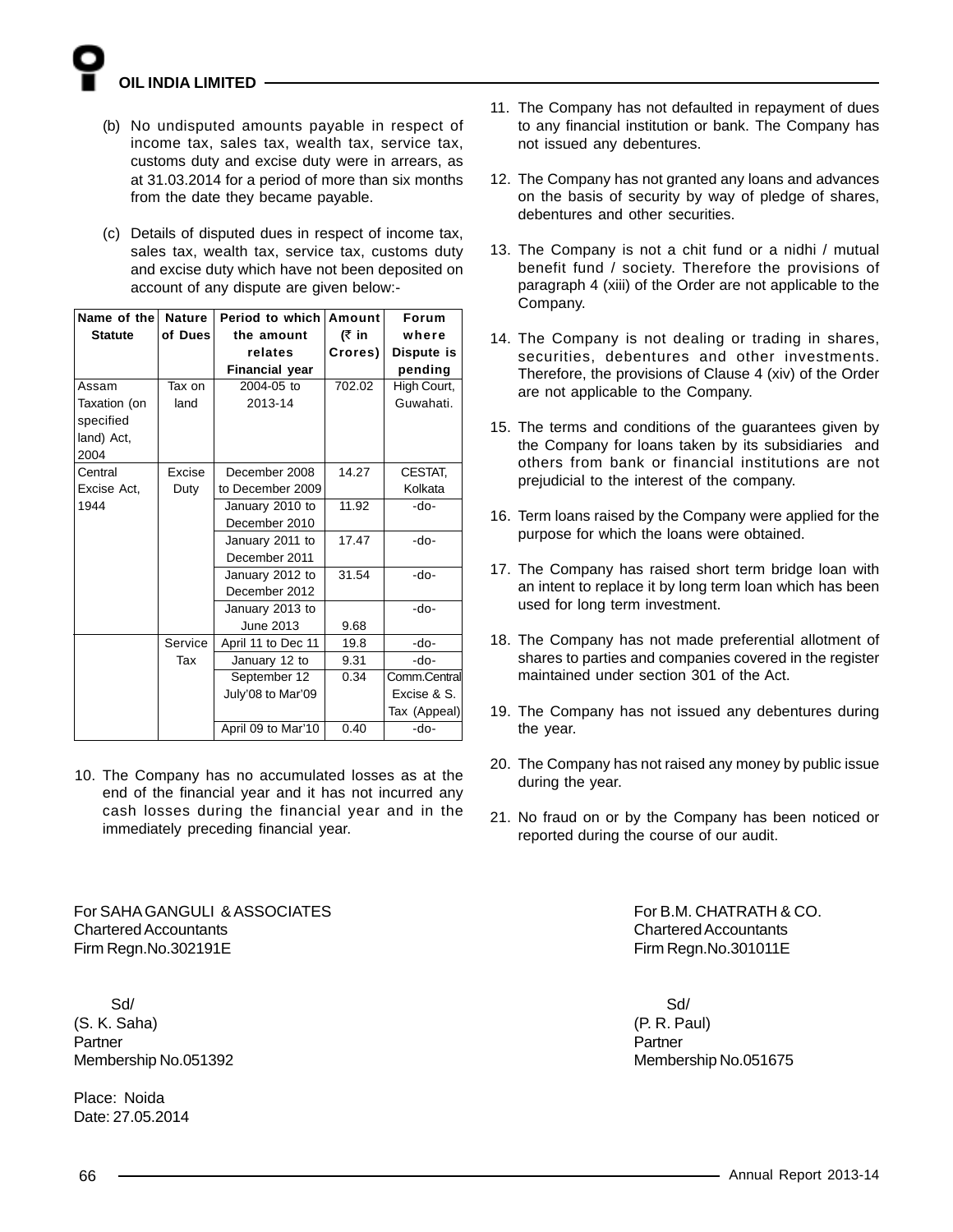# **COMMENTS OF THE COMPTROLLER AND AUDITOR GENERAL OF INDIA UNDER SECTION 619(4) OF THE COMPANIES ACT, 1956 ON THE ACCOUNTS OF OIL INDIA LIMITED FOR THE YEAR ENDED 31 MARCH 2014**

The preparation of financial statements of Oil India Limited for the financial year ended 31<sup>st</sup> March 2014 in accordance with the financial reporting framework prescribed under the Companies Act, 1956 is the responsibility of the management of the Company. The statutory auditors appointed by the Comptroller and Auditor General of India under Section 619(2) of the Companies Act, 1956 are responsible for expressing opinion on these financial statements under section 227 of the Companies Act, 1956 based on independent audit in accordance with the Standards of Auditing prescribed by their professional body, the Institute of Chartered Accountants of India. This is stated to have been done by them vide their Audit Report dated  $27<sup>th</sup>$  May 2014.

I, on behalf of the Comptroller and Auditor General of India, have conducted a supplementary audit under section 619(3)(b) of the Companies Act, 1956 of the financial statements of Oil India Limited for the financial year ended 31st March 2014. This supplementary audit has been carried out independently without access to the working papers of the statutory auditors and is limited primarily to inquiries of the statutory auditors and company personnel and a selective examination of some of the accounting records. On the basis of my audit, nothing significant has come to my knowledge which would give rise to any comment upon or supplement to Statutory Auditors' Report under section 619(4) of the Companies Act, 1956.

> For and on behalf of the Comptroller & Auditor General of India Sd/-

Place : Kolkata (YASHODHARA RAY CHAUDHURI) Dated : 30<sup>th</sup> June, 2014 **Principal Director of Commercial Audit &** Principal Director of Commercial Audit & Ex-officio Member, Audit Board-II Kolkata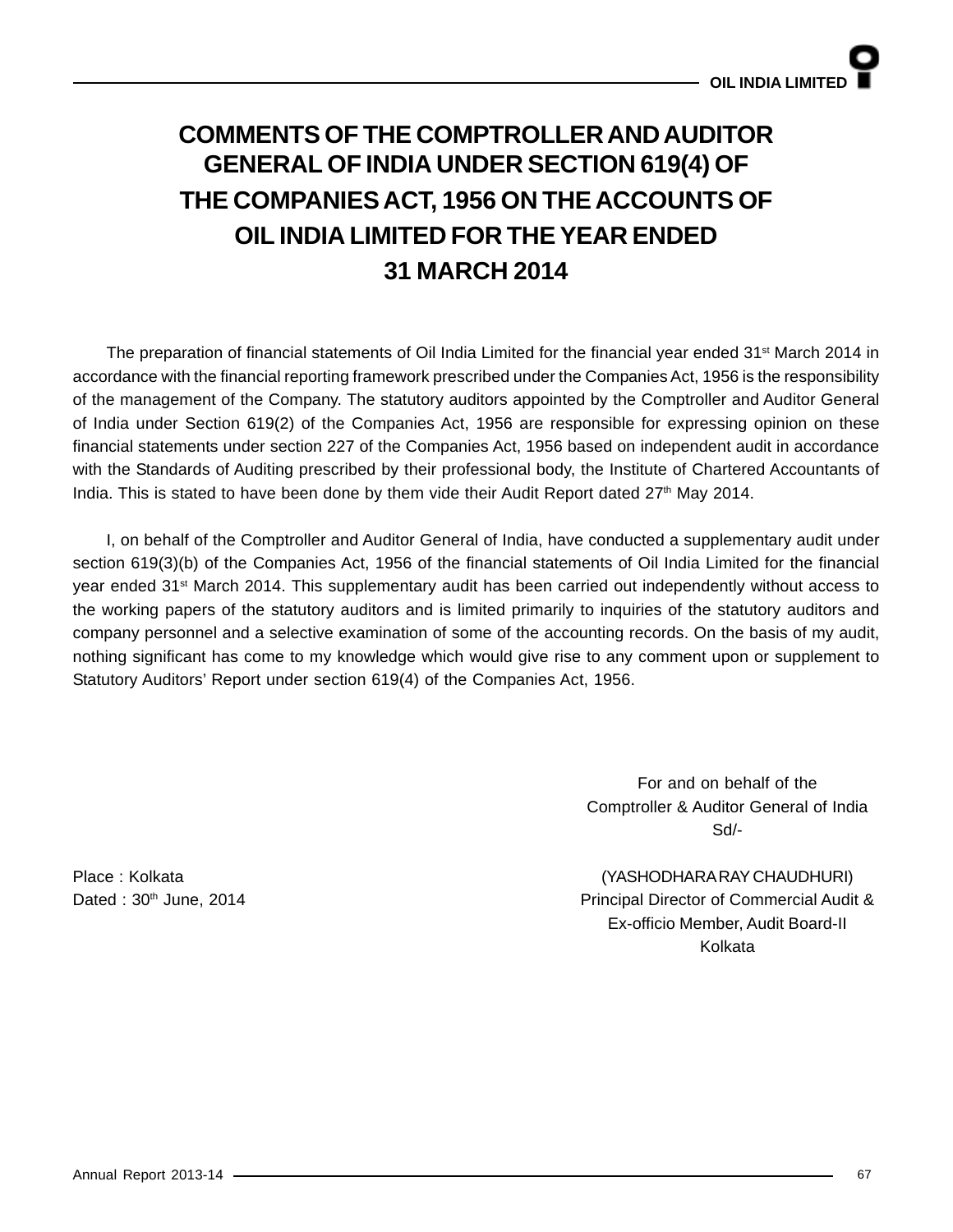**Balance Sheet as at 31st March, 2014**

|                                                                            |                                                          |                |                                             | (₹ in crore)     |
|----------------------------------------------------------------------------|----------------------------------------------------------|----------------|---------------------------------------------|------------------|
|                                                                            |                                                          | <b>Note</b>    | As at                                       | As at            |
|                                                                            |                                                          |                | 31 <sup>st</sup> March, 2014                | 31st March, 2013 |
| <b>EQUITY AND LIABILITIES</b>                                              |                                                          |                |                                             |                  |
| Shareholders' funds                                                        |                                                          |                |                                             |                  |
| Share capital                                                              |                                                          | $\mathbf 1$    | 601.14                                      | 601.14           |
| Reserves and surplus                                                       |                                                          | $\overline{c}$ | 20107.04                                    | 18610.34         |
|                                                                            |                                                          |                | 20708.18                                    | 19211.48         |
| <b>Non-Current Liabilities</b>                                             |                                                          |                |                                             |                  |
| Long-term borrowings                                                       |                                                          | 3              | 1515.25                                     | 0.00             |
| Deferred tax liabilities (Net)                                             |                                                          | 4              | 1314.19                                     | 1218.63          |
| Other Long-term liabilities                                                |                                                          | 5              | 2.17                                        | 1.05             |
| Long-term provisions                                                       |                                                          | 6              | 752.96                                      | 447.08           |
|                                                                            |                                                          |                | 3584.57                                     | 1666.76          |
| <b>Current Liabilities</b>                                                 |                                                          |                |                                             |                  |
| Short-term borrowings                                                      |                                                          | $\overline{7}$ | 8267.44                                     | 1057.81          |
| Trade payables                                                             |                                                          | 8              | 398.41                                      | 292.45           |
| Other current liabilities                                                  |                                                          | 9              | 1122.18                                     | 1416.10          |
| Short-term provisions                                                      |                                                          | 10             | 793.67                                      | 1137.48          |
|                                                                            |                                                          |                | 10581.70                                    | 3903.84          |
|                                                                            | <b>TOTAL</b>                                             |                | 34874.45                                    | 24782.08         |
| <b>ASSETS</b>                                                              |                                                          |                |                                             |                  |
| <b>Non-current assets</b>                                                  |                                                          |                |                                             |                  |
| <b>Fixed assets</b>                                                        |                                                          |                |                                             |                  |
| Tangible assets                                                            |                                                          | 11             | 5459.10                                     | 4976.94          |
| Intangible assets                                                          |                                                          | 12             | 19.63                                       | 17.93            |
| Capital work-in-progress                                                   |                                                          | 13             | 2077.16                                     | 1769.01          |
| Non-current investments                                                    |                                                          | 14             | 11256.61                                    | 1857.07          |
| Long-term loans and advances                                               |                                                          | 15             | 518.10                                      | 526.86           |
| Other non-current assets                                                   |                                                          | 16             | 102.01                                      | 103.91           |
|                                                                            |                                                          |                | 19432.61                                    | 9251.72          |
| <b>Current assets</b>                                                      |                                                          |                |                                             |                  |
| Current investments                                                        |                                                          | 17             | 200.00                                      | 0.00             |
| Inventories                                                                |                                                          | 18             | 968.69                                      | 644.33           |
| Trade receivables                                                          |                                                          | 19             | 465.67                                      | 902.67           |
| Cash and cash equivalents                                                  |                                                          | 20             | 11543.68                                    | 12132.93         |
| Short-term loans and advances                                              |                                                          | 21             | 1502.67                                     | 959.91           |
| Other current assets                                                       |                                                          | 22             | 761.13                                      | 890.52           |
|                                                                            |                                                          |                | 15441.84                                    | 15530.36         |
|                                                                            | <b>TOTAL</b>                                             |                | 34874.45                                    | 24782.08         |
| <b>Additional Notes</b>                                                    |                                                          | 31             |                                             |                  |
| <b>Significant Accounting Policies</b>                                     |                                                          | 32             |                                             |                  |
|                                                                            |                                                          |                |                                             |                  |
| Notes referred to above form an integral part of the financial statements. |                                                          |                |                                             |                  |
| In terms of our report of even date.                                       |                                                          |                |                                             |                  |
|                                                                            |                                                          |                |                                             |                  |
| For Saha Ganguli & Associates<br><b>Chartered Accountants</b>              | For B. M. Chatrath & Co.<br><b>Chartered Accountants</b> |                | For and on behalf of the Board of Directors |                  |
| Firm Reg. No. 302191E                                                      | Firm Reg. No. 301011E                                    |                |                                             |                  |
|                                                                            |                                                          |                |                                             |                  |
| Sd                                                                         | Sd                                                       | Sd             | Sd/-                                        | Sd/-             |

**(S.K.SAHA) (P.R.PAUL) (S.R.KRISHNAN) (MRS. RUPSHIKHA S. BORAH) (S.K.SRIVASTAVA)** Membership No: 051675 Company Secretary Director Place: Noida Date: 27<sup>th</sup> May, 2014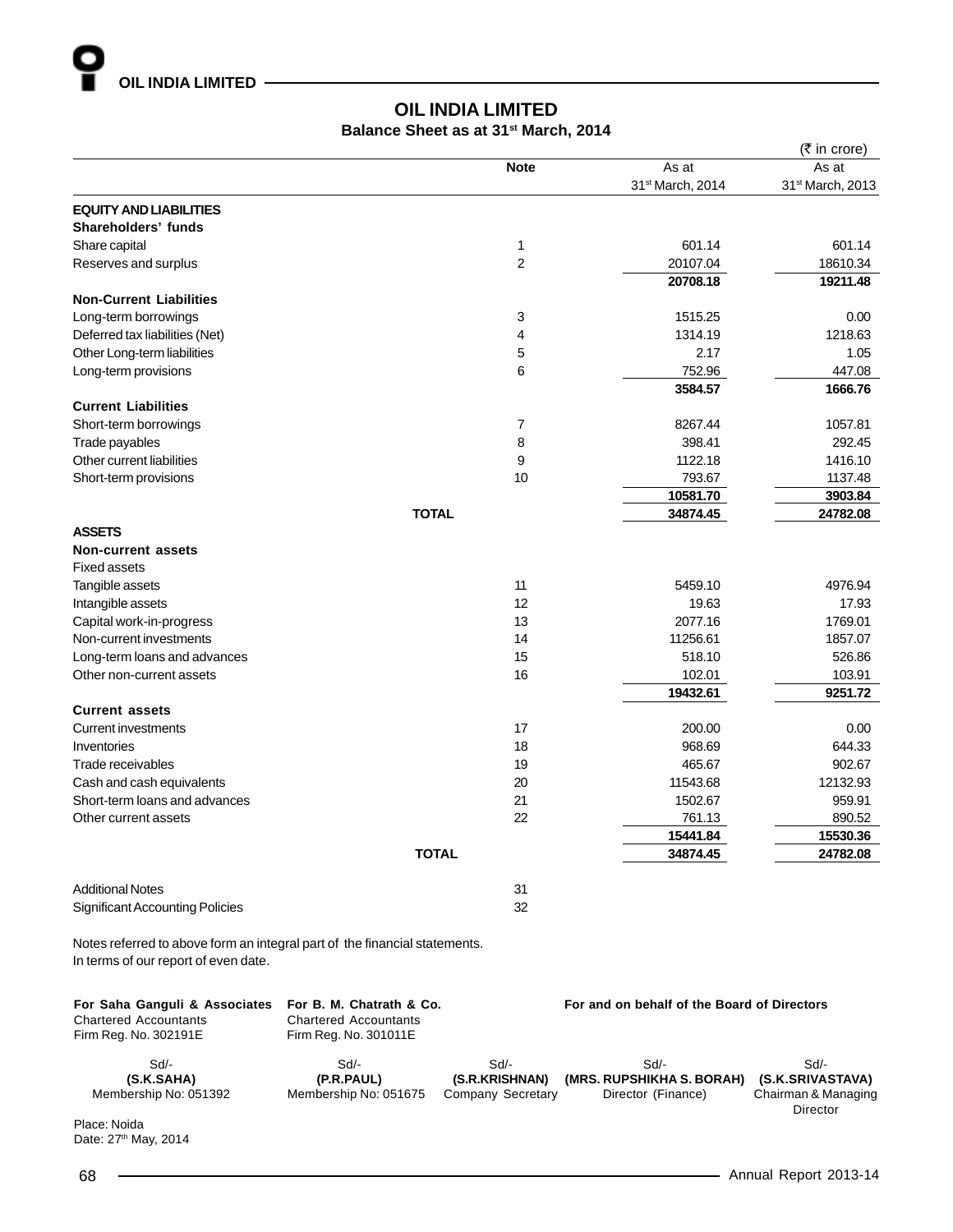# Statement of Profit and Loss for the year ended 31<sup>st</sup> March, 2014

|       |                                                                                                                   |                                                                                   |                                     |                                                 | $(5 \text{ in } \text{core})$                       |
|-------|-------------------------------------------------------------------------------------------------------------------|-----------------------------------------------------------------------------------|-------------------------------------|-------------------------------------------------|-----------------------------------------------------|
|       |                                                                                                                   |                                                                                   | Note                                | Year ended                                      | Year ended                                          |
|       |                                                                                                                   |                                                                                   |                                     | 31 <sup>st</sup> March, 2014                    | 31st March, 2013                                    |
| ı.    | Revenue from operations                                                                                           |                                                                                   | 23                                  | 9612.70                                         | 9947.57                                             |
| Ш.    | Other income                                                                                                      |                                                                                   | 24                                  | 1628.64                                         | 1530.45                                             |
| III.  | Total Revenue (I +II)                                                                                             |                                                                                   |                                     | 11241.34                                        | 11478.02                                            |
| IV.   | <b>Expenses:</b>                                                                                                  |                                                                                   |                                     |                                                 |                                                     |
|       | Changes in inventories of finished goods                                                                          |                                                                                   | 25                                  | 7.87                                            | (27.37)                                             |
|       | Employee benefits expense                                                                                         |                                                                                   | 26                                  | 1473.18                                         | 1310.63                                             |
|       | Finance costs                                                                                                     |                                                                                   | 27                                  | 68.78                                           | 2.60                                                |
|       | Depreciation, Depletion, Amortization and Impairment                                                              |                                                                                   | 28                                  | 1177.02                                         | 837.63                                              |
|       | Other expenses                                                                                                    |                                                                                   | 29                                  | 4104.05                                         | 4071.30                                             |
|       |                                                                                                                   | <b>Total Expenses</b>                                                             |                                     | 6830.90                                         | 6194.79                                             |
|       |                                                                                                                   |                                                                                   |                                     |                                                 |                                                     |
| v.    | Profit before exceptional and extraordinary items and tax (III - IV)                                              |                                                                                   |                                     | 4410.44                                         | 5283.23                                             |
| VI.   | <b>Exceptional Items</b>                                                                                          |                                                                                   |                                     | 0.00                                            | 0.00                                                |
| VII.  | Profit before extraordinary items and tax                                                                         | $(V - VI)$                                                                        |                                     | 4410.44                                         | 5283.23                                             |
|       | VIII. Extraordinary Items                                                                                         |                                                                                   |                                     | 0.00                                            | 0.00                                                |
| IX.   | Profit before tax (VII - VIII)                                                                                    |                                                                                   |                                     | 4410.44                                         | 5283.23                                             |
| Х.    | Tax expense:                                                                                                      |                                                                                   |                                     |                                                 |                                                     |
|       | (1) Current tax                                                                                                   |                                                                                   |                                     | 1333.58                                         | 1551.99                                             |
|       | (2) Deferred tax                                                                                                  |                                                                                   |                                     | 95.56                                           | 141.90                                              |
| XI.   | Profit for the year from continuing operations (IX-X)                                                             |                                                                                   |                                     | 2981.30                                         | 3589.34                                             |
| XII.  | Profit for the year from discontinuing operations                                                                 |                                                                                   |                                     | 0.00                                            | 0.00                                                |
| XIII. | Tax expenses of discontinuing operations                                                                          |                                                                                   |                                     | 0.00                                            | 0.00                                                |
|       | XIV. Profit from discontinuing operations after taxes (XII-XIII)                                                  |                                                                                   | 0.00                                | 0.00                                            |                                                     |
|       | XV. Profit for the year (XI+XIV)                                                                                  |                                                                                   |                                     | 2981.30                                         | 3589.34                                             |
|       | XVI. Earnings per equity share $(\bar{z})$ :                                                                      |                                                                                   | 30                                  |                                                 |                                                     |
|       | $(1)$ Basic                                                                                                       |                                                                                   |                                     | 49.59                                           | 59.71                                               |
|       | (2) Diluted                                                                                                       |                                                                                   |                                     | 49.59                                           | 59.71                                               |
|       | <b>Additional Notes</b>                                                                                           |                                                                                   | 31                                  |                                                 |                                                     |
|       | <b>Significant Accounting Policies</b>                                                                            |                                                                                   | 32                                  |                                                 |                                                     |
|       | Notes referred to above form an integral part of the financial statements<br>In terms of our report of even date. |                                                                                   |                                     |                                                 |                                                     |
|       | For Saha Ganguli & Associates<br><b>Chartered Accountants</b><br>Firm Reg. No. 302191E                            | For B. M. Chatrath & Co.<br><b>Chartered Accountants</b><br>Firm Reg. No. 301011E |                                     | For and on behalf of the Board of Directors     |                                                     |
|       | Sd/-                                                                                                              | Sd/-                                                                              | Sd/-                                | Sd/-                                            | Sd/-                                                |
|       | (S.K.SAHA)<br>Membership No: 051392                                                                               | (P.R.PAUL)<br>Membership No: 051675                                               | (S.R.KRISHNAN)<br>Company Secretary | (MRS. RUPSHIKHA S. BORAH)<br>Director (Finance) | (S.K.SRIVASTAVA)<br>Chairman & Managing<br>Director |
|       | Place: Noida<br>Date: 27th May, 2014                                                                              |                                                                                   |                                     |                                                 |                                                     |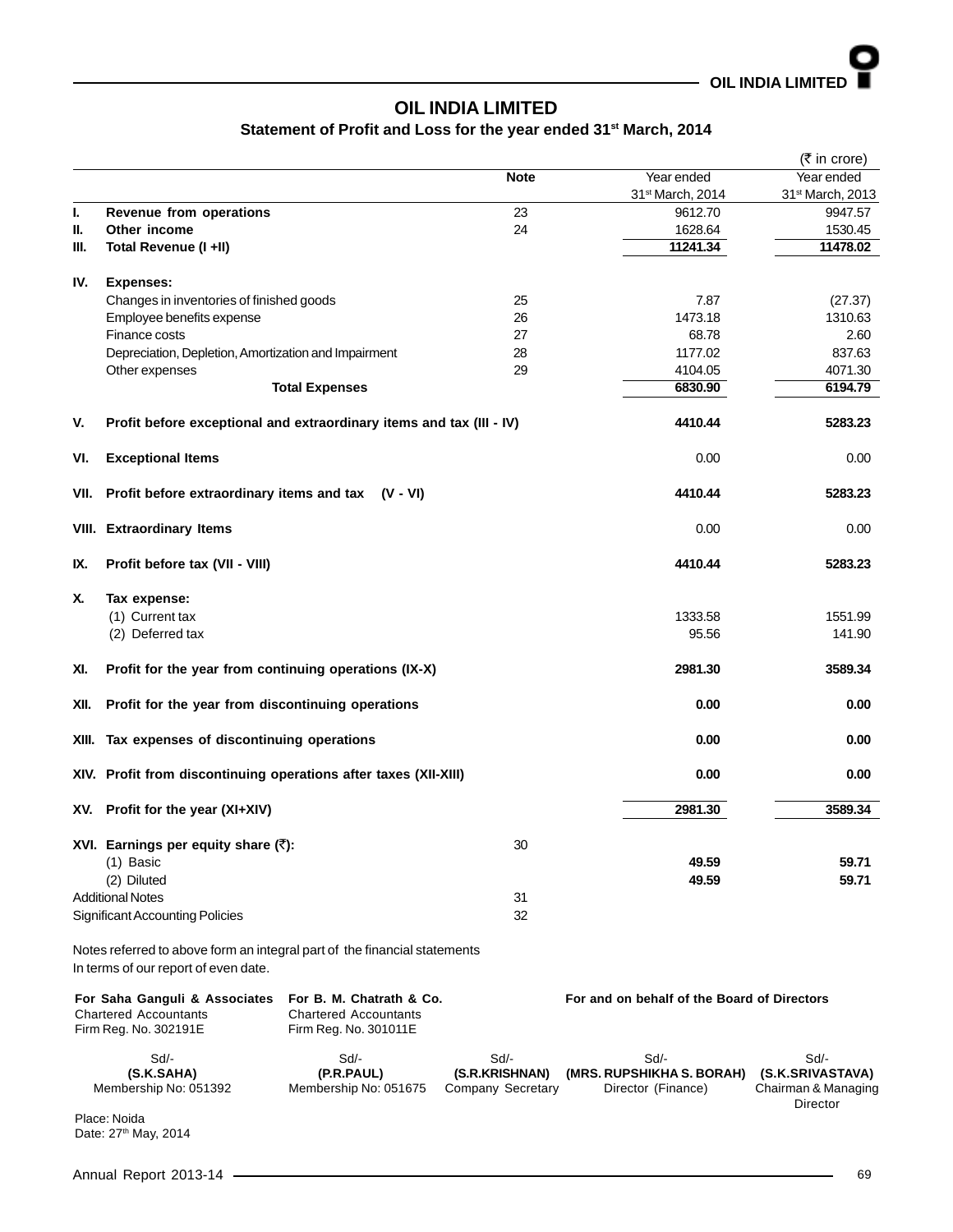# **NOTE-1**

| Share capital                                      |                              | $(5 \text{ in } \text{core})$ |
|----------------------------------------------------|------------------------------|-------------------------------|
|                                                    | As at                        | As at                         |
|                                                    | 31 <sup>st</sup> March, 2014 | 31 <sup>st</sup> March, 2013  |
| Authorised:                                        |                              |                               |
| 200,00,00,000 (Previous year 200,00,00,000) Equity |                              |                               |
| Shares of ₹10/- each                               | 2000.00                      | 2000.00                       |
| Issued, Subscribed and Fully Paid up:              |                              |                               |
| 60,11,35,955 (Previous year 60,11,35,955) Equity   |                              |                               |
| Shares of ₹10/- each fully paid up                 | 601.14                       | 601.14                        |

**1.1** Details of shareholders holding more than 5% shares in the company is set out below:

| Category           | As at              |             | As at              |             |  |
|--------------------|--------------------|-------------|--------------------|-------------|--|
|                    | $31st$ March, 2014 |             | $31st$ March, 2013 |             |  |
|                    | No of Shares       | % to Equity | No of Shares       | % to Equity |  |
| President of India | 406,631,998        | 67.64%      | 411,385,743        | 68.43%      |  |

**1.2** The reconciliation of the shares outstanding as at 31<sup>st</sup> March, 2014 & 31<sup>st</sup> March, 2013 is set out below:

| <b>Particulars</b>                       | 31 <sup>st</sup> March, 2014 | 31 <sup>st</sup> March, 2013 |  |
|------------------------------------------|------------------------------|------------------------------|--|
|                                          | No of Shares                 | No of Shares                 |  |
| Outstanding at the beginning of the year | 601,135,955                  | 240.454.382                  |  |
| Addition during the year                 |                              | 360,681,573                  |  |
| Outstanding at the end of the year       | 601,135,955                  | 601,135,955                  |  |

**1.3** In the FY 2012-13 equity shares 36,06,81,573 of ₹10 each allotted as fully paid by way of bonus shares.

# **NOTE-2**

|     | <b>Reserves and surplus</b>                                   |                              |          |                              | $(5 \text{ in } \text{core})$ |
|-----|---------------------------------------------------------------|------------------------------|----------|------------------------------|-------------------------------|
|     |                                                               | As at                        |          | As at                        |                               |
|     |                                                               | 31 <sup>st</sup> March, 2014 |          | 31 <sup>st</sup> March, 2013 |                               |
| (a) | Securities Premium Account                                    |                              |          |                              |                               |
|     | Balance as per last financial statement                       | 2390.12                      |          | 2750.80                      |                               |
|     | Less: Bonus Shares Issued                                     | 0.00                         | 2390.12  | 360.68                       | 2390.12                       |
| (b) | <b>Foreign Currency Translation Reserve</b>                   |                              |          |                              |                               |
|     | Balance as per last financial statement                       | 0.00                         |          |                              |                               |
|     | Addition during the year                                      | (2.72)                       | (2.72)   |                              | 0.00                          |
| (c) | Foreign Currency Monetary Item Translation Difference Account |                              |          |                              |                               |
|     | Balance as per last financial statement                       | 0.00                         |          |                              |                               |
|     | Addition during the year                                      | 31.83                        |          |                              |                               |
|     | Amortised during the year                                     | (1.61)                       | 30.22    |                              | 0.00                          |
| (d) | <b>General Reserve</b>                                        |                              |          |                              |                               |
|     | Balance as per last financial statement                       | 16220.22                     |          | 14730.09                     |                               |
|     | Add: Amount transferred from surplus balance                  | 1469.20                      | 17689.42 | 1490.13                      | 16220.22                      |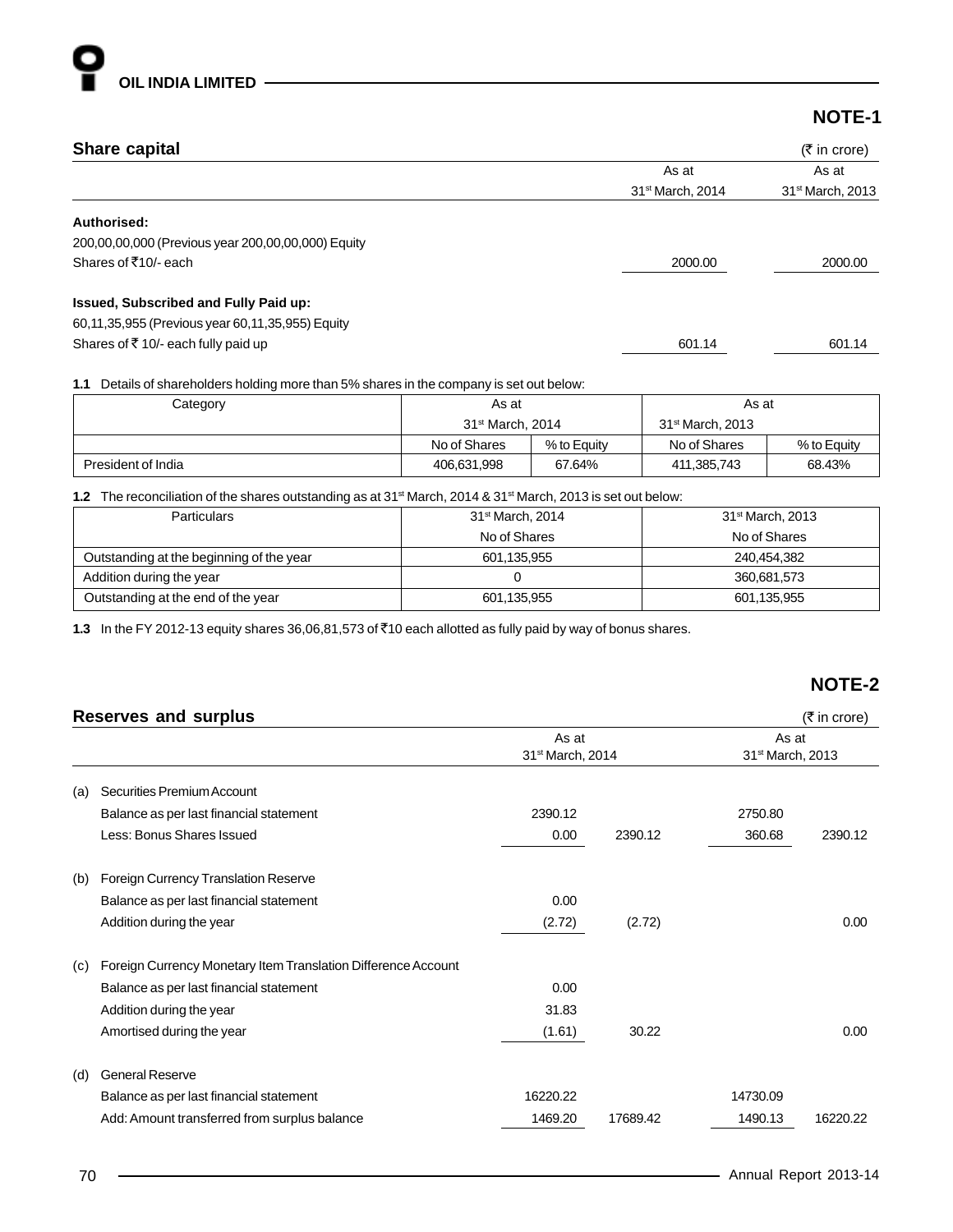| (e) | Surplus Balance                           |         |          |         |          |
|-----|-------------------------------------------|---------|----------|---------|----------|
|     | Balance as per Statement of Profit & Loss | 2981.30 |          | 3589.34 |          |
|     | Less: Appropriations                      |         |          |         |          |
|     | Interim Dividend                          | 1262.39 |          | 1382.61 |          |
|     | Tax on Interim Dividend                   | 214.54  |          | 224.29  |          |
|     | Proposed Final Dividend                   | 30.06   |          | 420.8   |          |
|     | Tax on Proposed Final Dividend            | 5.11    |          | 71.51   |          |
|     | <b>Transfer to General Reserve</b>        | 1469.20 | 0.00     | 1490.13 | 0.00     |
|     |                                           |         |          |         |          |
|     |                                           |         | 20107.04 |         | 18610.34 |

**2.1** The Board of Directors has recommended a final dividend of ₹0.50 per share which is subject to the approval of the shareholders in the ensuing Annual General Meeting over and above the interim dividend of  $\bar{z}$  21 ( $\bar{z}$  11 and  $\bar{z}$  10) per share paid in two phases.

**2.2** The balance in Foreign Currency Translation Reserve Account reflects the exchange difference arising out of translation of monetary items related to Non Integral Foreign Operation.

# **NOTE-3**

| <b>Long-term borrowings</b>           |                              | $(5 \text{ in } \text{core})$ |
|---------------------------------------|------------------------------|-------------------------------|
|                                       | As at                        | As at                         |
|                                       | 31 <sup>st</sup> March, 2014 | 31 <sup>st</sup> March, 2013  |
| Unsecured Loan                        |                              |                               |
| <b>External Commercial Borrowings</b> | 1515.25                      | 0.00                          |
|                                       | 1515.25                      | 0.00                          |

3.1 Syndication loan of USD 250 million drawn from banks on 26.12.2013 repayable on the date falling five years from the date of drawal.

# **NOTE-4**

| Deferred tax liabilities (Net)                 |                              | $($ ₹ in crore)              |
|------------------------------------------------|------------------------------|------------------------------|
|                                                | As at                        | As at                        |
|                                                | 31 <sup>st</sup> March, 2014 | 31 <sup>st</sup> March, 2013 |
| Deferred tax liability                         |                              |                              |
| Timing differences in "Depreciation/Depletion" | 1717.13                      | 1525.81                      |
| Deferred tax assets                            |                              |                              |
| Timing differences in "Disallowance"           | 402.94                       | 307.18                       |
| Deferred tax liability (Net) (A-B)             | 1314.19                      | 1218.63                      |
|                                                |                              |                              |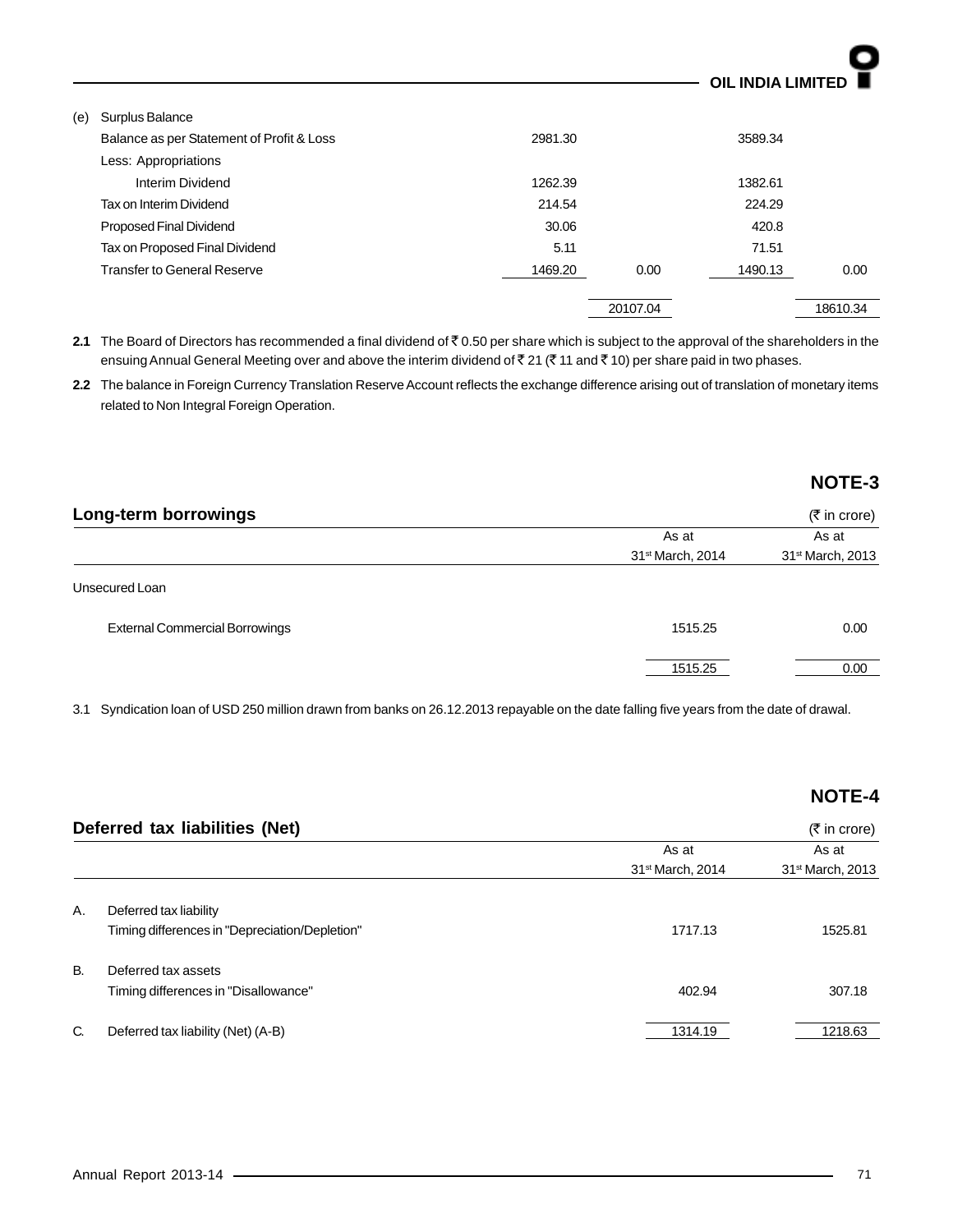

# **NOTE-5**

| <b>Other Long-term liabilities</b>                            |                              | (₹ in crore)                 |
|---------------------------------------------------------------|------------------------------|------------------------------|
|                                                               | As at                        | As at                        |
|                                                               | 31 <sup>st</sup> March, 2014 | 31 <sup>st</sup> March, 2013 |
| <b>Trade Payables</b>                                         |                              |                              |
| Dues to Micro, Small and Medium Enterprises<br>Dues to Others | 0.00<br>2.12                 | 0.00<br>0.93                 |
|                                                               |                              |                              |
| Others                                                        |                              |                              |
| Liabilities- For Capital Exp. & others                        | 0.05                         | 0.12                         |
|                                                               | 2.17                         | 1.05                         |

5.1 Refer to note no. 31.9 for dues to Micro, Small and Medium Enterprises.

## **NOTE-6**

| Long-term provisions            |                              | (₹ in crore)                 |
|---------------------------------|------------------------------|------------------------------|
|                                 | As at                        | As at                        |
|                                 | 31 <sup>st</sup> March, 2014 | 31 <sup>st</sup> March, 2013 |
| Provision for employee benefits | 294.69                       | 234.36                       |
| Other provisions                |                              |                              |
| Well Abandonment Cost           | 458.27                       | 212.72                       |
|                                 | 752.96                       | 447.08                       |

6.1 Provision for employee benefits includes superannuation benefits as per Note No 31.1.2

# **NOTE-7**

| <b>Short-term borrowings</b>                 |                              | (₹ in crore)                 |
|----------------------------------------------|------------------------------|------------------------------|
|                                              | As at                        | As at                        |
|                                              | 31 <sup>st</sup> March, 2014 | 31 <sup>st</sup> March, 2013 |
| Secured Loans                                |                              |                              |
| Short Term Loan from Banks                   | 1971.78                      | 1021.86                      |
| (Secured by pledge of Term Deposit Receipts) |                              |                              |
| <b>Unsecured Loans</b>                       |                              |                              |
| (Foreign Currency)                           |                              |                              |
| <b>Short Term Credit</b>                     | 49.47                        | 35.95                        |
| Short Term Bridge Loan                       | 6246.19                      | 0.00                         |
|                                              | 8267.44                      | 1057.81                      |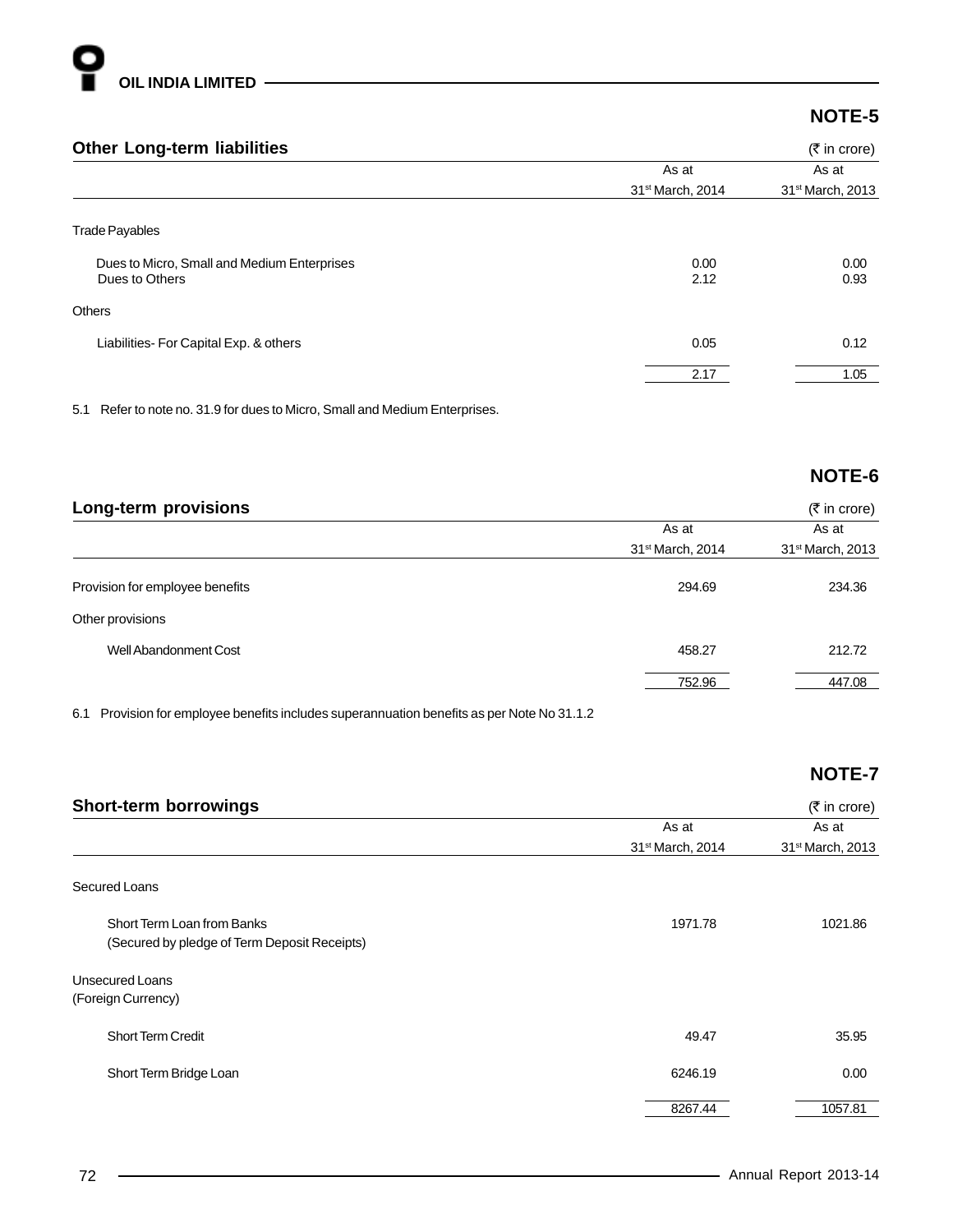| Trade payables                              |                                       |                                       |        | $(5 \text{ in } \text{core})$ |
|---------------------------------------------|---------------------------------------|---------------------------------------|--------|-------------------------------|
|                                             | As at<br>31 <sup>st</sup> March, 2014 | As at<br>31 <sup>st</sup> March, 2013 |        |                               |
| <b>Trade Payables</b>                       |                                       |                                       |        |                               |
| Dues to Micro, Small and Medium Enterprises | 1.72                                  |                                       | 1.86   |                               |
| Dues to Others                              | 396.69                                | 398.41                                | 290.59 | 292.45                        |
|                                             |                                       | 398.41                                |        | 292.45                        |

8.1 Refer to note no. 31.9 for dues to Micro, Small and Medium Enterprises.

# **NOTE-9**

|     | <b>Other current liabilities</b>           |                              | $(5 \text{ in } \text{core})$ |
|-----|--------------------------------------------|------------------------------|-------------------------------|
|     |                                            | As at                        | As at                         |
|     |                                            | 31 <sup>st</sup> March, 2014 | 31 <sup>st</sup> March, 2013  |
| (a) | Interest Accrued but not due on Borrowings | 0.38                         | 0.00                          |
| (b) | <b>Unpaid Dividend</b>                     | 8.83                         | 231.10                        |
| (c) | Other payables                             |                              |                               |
|     | - Statutory Liabilities                    | 228.17                       | 290.21                        |
|     | - Advance received from Customers          | 75.88                        | 3.00                          |
|     | - Liabilities- For Capital Exp. & others   | 594.03                       | 676.88                        |
|     | - Employees                                | 214.89                       | 214.91                        |
|     |                                            | 1122.18                      | 1416.10                       |

# **NOTE-10**

|                                           |        |        |                              | $(5 \text{ in } \text{core})$ |
|-------------------------------------------|--------|--------|------------------------------|-------------------------------|
|                                           | As at  | As at  |                              |                               |
|                                           |        |        |                              |                               |
| Provision for employee benefits           |        | 523.86 |                              | 395.69                        |
| Provision for others                      |        |        |                              |                               |
| Proposed Final Dividend                   | 30.06  |        | 420.80                       |                               |
| Tax on Proposed Dividend                  | 107.27 |        | 71.51                        |                               |
| Cost of unfinished Minimum Work Programme | 127.28 |        | 240.77                       |                               |
| <b>Others</b>                             | 5.20   | 269.81 | 8.71                         | 741.79                        |
|                                           |        | 793.67 |                              | 1137.48                       |
|                                           |        |        | 31 <sup>st</sup> March, 2014 | 31 <sup>st</sup> March, 2013  |

10.1 Provision for employee benefits includes superannuation benefits as Note No 31.1.2.

10.2 In terms of Department of Public Enterprise order for revision of pay package of executives and non-unionised supervisors of CPSEs w.e.f 01.01.2007, a superanuation defined contribution plan has been formulated and approved by the competent authority. In recognition of such defined contribution plan liability w.e.f 01.01.2007, company has provided ₹106.55 crore during the year (Previous year ₹29.24 crore) and the cumulative liability as on 31.03.2014 stands at  $\bar{t}$  460.95 crore (Previous year  $\bar{t}$  354.40 crore).

10.3 Provision has been made towards cost of non-fulfilment of Minimum Work Programme (MWP) payable to Government of India as per terms of the Production Sharing Contract (PSC) of Blocks.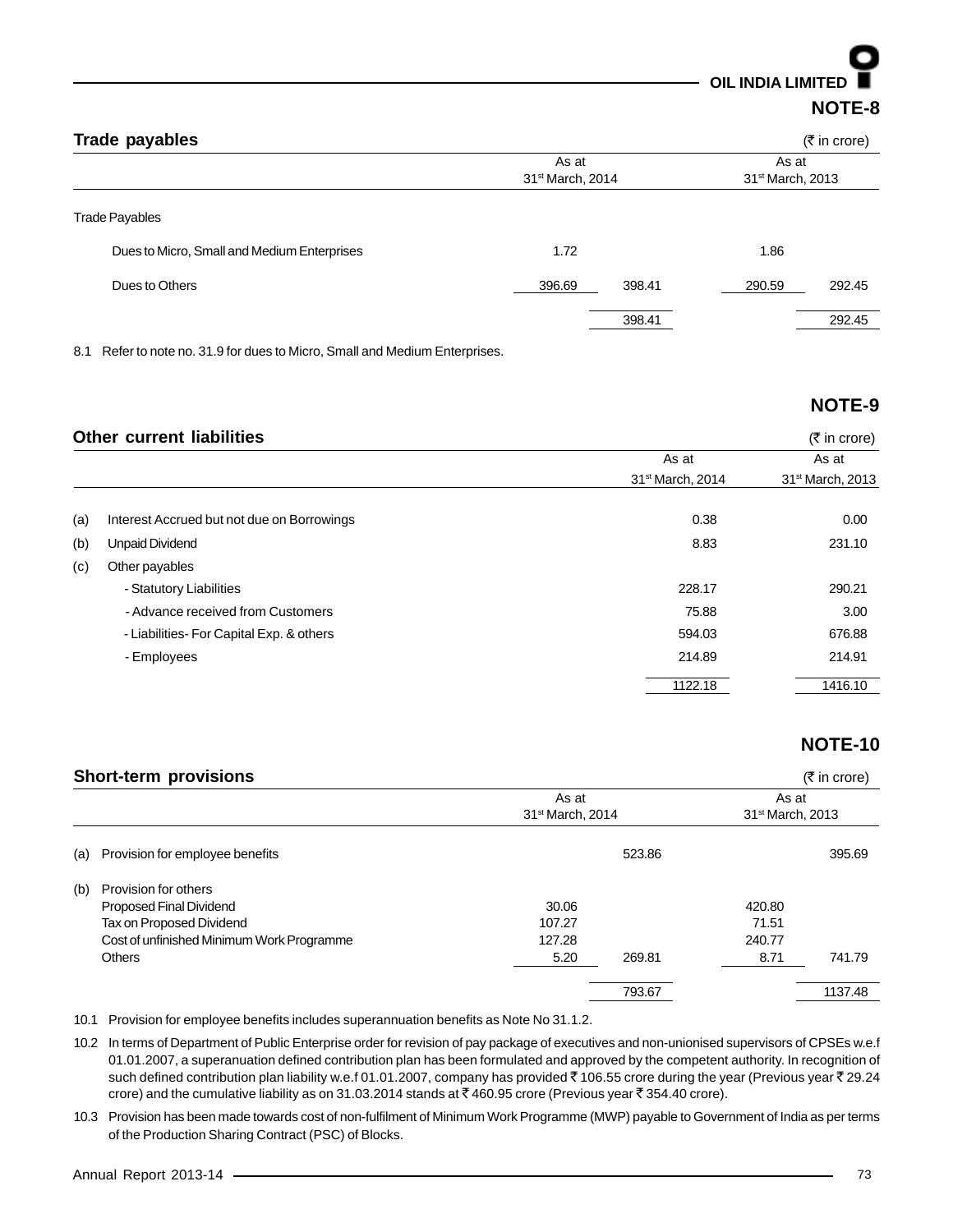# **Tangible assets** ( $\vec{\tau}$  in crore)

# **NOTE-11**

|                                         | Gross Block                      |                                 |                                                  |                                               | Depreciation/Depletion                   |                 |                                                                          |               | Net Block                                |                                          |
|-----------------------------------------|----------------------------------|---------------------------------|--------------------------------------------------|-----------------------------------------------|------------------------------------------|-----------------|--------------------------------------------------------------------------|---------------|------------------------------------------|------------------------------------------|
| Particulars                             | Cost as at<br>1st April,<br>2013 | Additions<br>during the<br>year | Deletions /<br>Adjustments<br>during the<br>year | Cost as at<br>31 <sup>st</sup> March.<br>2014 | Up to 31 <sup>st</sup><br>March,<br>2013 | For the<br>year | Deletions /<br>Adjustments 31 <sup>st</sup> March,<br>during the<br>year | Up to<br>2014 | As at 31 <sup>st</sup><br>March,<br>2014 | As at 31 <sup>st</sup><br>March.<br>2013 |
| Land                                    |                                  |                                 |                                                  |                                               |                                          |                 |                                                                          |               |                                          |                                          |
| -Freehold                               | 95.66                            | 5.70                            | (15.65)                                          | 85.71                                         | 0.00                                     | 0.00            | 0.00                                                                     | 0.00          | 85.71                                    | 95.66                                    |
| - Leasehold                             | 1.85                             | 2.54                            | 0.00                                             | 4.39                                          | 0.00                                     | 0.44            | 0.00                                                                     | 0.44          | 3.95                                     | 1.85                                     |
| Building (Including<br>Roads & Bridges) | 274.71                           | 5.19                            | 12.67                                            | 292.57                                        | 114.29                                   | 12.40           | 6.77                                                                     | 133.46        | 159.11                                   | 160.42                                   |
| <b>Producing Properties</b>             |                                  |                                 |                                                  |                                               |                                          |                 |                                                                          |               |                                          |                                          |
| -Acquisition Cost                       | 25.58                            | 9.81                            | 0.12                                             | 35.51                                         | 6.43                                     | 2.75            | 0.00                                                                     | 9.18          | 26.33                                    | 19.15                                    |
| -Producing Wells                        | 7130.57                          | 961.22                          | 0.00                                             | 8091.79                                       | 3565.38                                  | 453.27          | 0.00                                                                     | 4018.65       | 4073.14                                  | 3565.19                                  |
| -Production Facilities                  | 920.23                           | 52.80                           | (12.85)                                          | 960.18                                        | 712.16                                   | 24.25           | (5.84)                                                                   | 730.57        | 229.61                                   | 208.07                                   |
| Plant & Machinery                       | 2612.99                          | 214.39                          | (8.95)                                           | 2818.43                                       | 1715.52                                  | 255.43          | (8.81)                                                                   | 1962.14       | 856.29                                   | 897.48                                   |
| <b>Furniture &amp; Fixtures</b>         | 27.43                            | 1.90                            | (0.48)                                           | 28.85                                         | 17.49                                    | 2.11            | (0.48)                                                                   | 19.12         | 9.73                                     | 9.94                                     |
| <b>Vehicles</b>                         | 40.65                            | 1.38                            | (0.33)                                           | 41.70                                         | 23.19                                    | 5.13            | (0.31)                                                                   | 28.01         | 13.69                                    | 17.46                                    |
| Office equipment                        | 4.13                             | 0.06                            | (0.04)                                           | 4.15                                          | 2.72                                     | 0.20            | (0.04)                                                                   | 2.88          | 1.27                                     | 1.41                                     |
| Railway Siding                          | 1.93                             | 0.00                            | 0.00                                             | 1.93                                          | 1.62                                     | 0.04            | 0.00                                                                     | 1.66          | 0.27                                     | 0.31                                     |
| Total                                   | 11135.73                         | 1254.99                         | (25.51)                                          | 12365.21                                      | 6158.80                                  | 756.02          | (8.71)                                                                   | 6906.11       | 5459.10                                  | 4976.94                                  |
| Previous Year                           | 10079.10                         | 1132.31                         | (75.68)                                          | 11135.73                                      | 5604.90                                  | 612.64          | (58.75)                                                                  | 6158.80       | 4976.94                                  |                                          |

**11.1** Lands for projects and drillings operations are acquired primarily through bipartite negotiation with the occupiers/pattadars. In case, however, bipartite negotiation fails, lands are acquired with the intervention of government officials under the relevant land laws. Upon successful negotiation or government order, as the case may be, consent letters are obtained from the occupiers/pattadars and surface compensation for the standing crops on the lands are settled and the same are capitalized either as Freehold Land or as Capital work in progress/Acquisition cost under Producing Properties. At the same time occupiers/pattadars are advised to submit documentary evidences in support of their legal possession of the lands. Pending submission of these documents and upon settlement of surface compensation, liability for land value is determined and capitalised under respective heads. Land cost forming part of Producing Properties/Capital work in progress is either amortized or charged off depending on discovery in the well. Land cost forming part of the Land under Possession is not amortized. Out of the total lands measuring 26064.41 Bigha under the possession of the company, lands measuring 6311.24 Bighas have been mutated and 3480.20 Bighas have been applied for mutation & for the balance, the verification of title deed of the land is in the process as on 31.03.2014. The Company is in the process of strengthening the acquisition process and the mutation of those lands including maintenance of systematic records thereof.

# **NOTE-12**

**Intangible assets** ( $\vec{\tau}$  in crore)

|                          | Gross Block                      |                                 |                                                 |                                               |                                | Amortisations   | Net Block                                |                                          |                                          |
|--------------------------|----------------------------------|---------------------------------|-------------------------------------------------|-----------------------------------------------|--------------------------------|-----------------|------------------------------------------|------------------------------------------|------------------------------------------|
| <b>Particulars</b>       | Cost as at<br>1st April,<br>2013 | Additions<br>during the<br>year | Deletions/<br>Adjustments<br>during the<br>year | Cost as at<br>31 <sup>st</sup> March.<br>2014 | Up to $31st$<br>March,<br>2013 | For the<br>year | Up to<br>31 <sup>st</sup> March,<br>2014 | As at 31 <sup>st</sup><br>March,<br>2014 | As at 31 <sup>st</sup><br>March,<br>2013 |
| Right of Use             | 10.53                            | 1.23                            | 0.00                                            | 11.76                                         | 0.00                           | 0.11            | 0.11                                     | 11.65                                    | 10.53                                    |
| <b>Computer Software</b> | 53.54                            | 1.37                            | 1.66                                            | 56.57                                         | 46.14                          | 2.45            | 48.59                                    | 7.98                                     | 7.40                                     |
| Total                    | 64.07                            | 2.60                            | 1.66                                            | 68.33                                         | 46.14                          | 2.56            | 48.70                                    | 19.63                                    | 17.93                                    |
| Previous Year            | 62.14                            | 1.93                            | 0.00                                            | 64.07                                         | 42.82                          | 3.32            | 46.14                                    | 17.93                                    |                                          |

**12.1** Right of use for laying pipelines does not bestow upon the company, the ownership of land and hence, treated as Intangible Assets.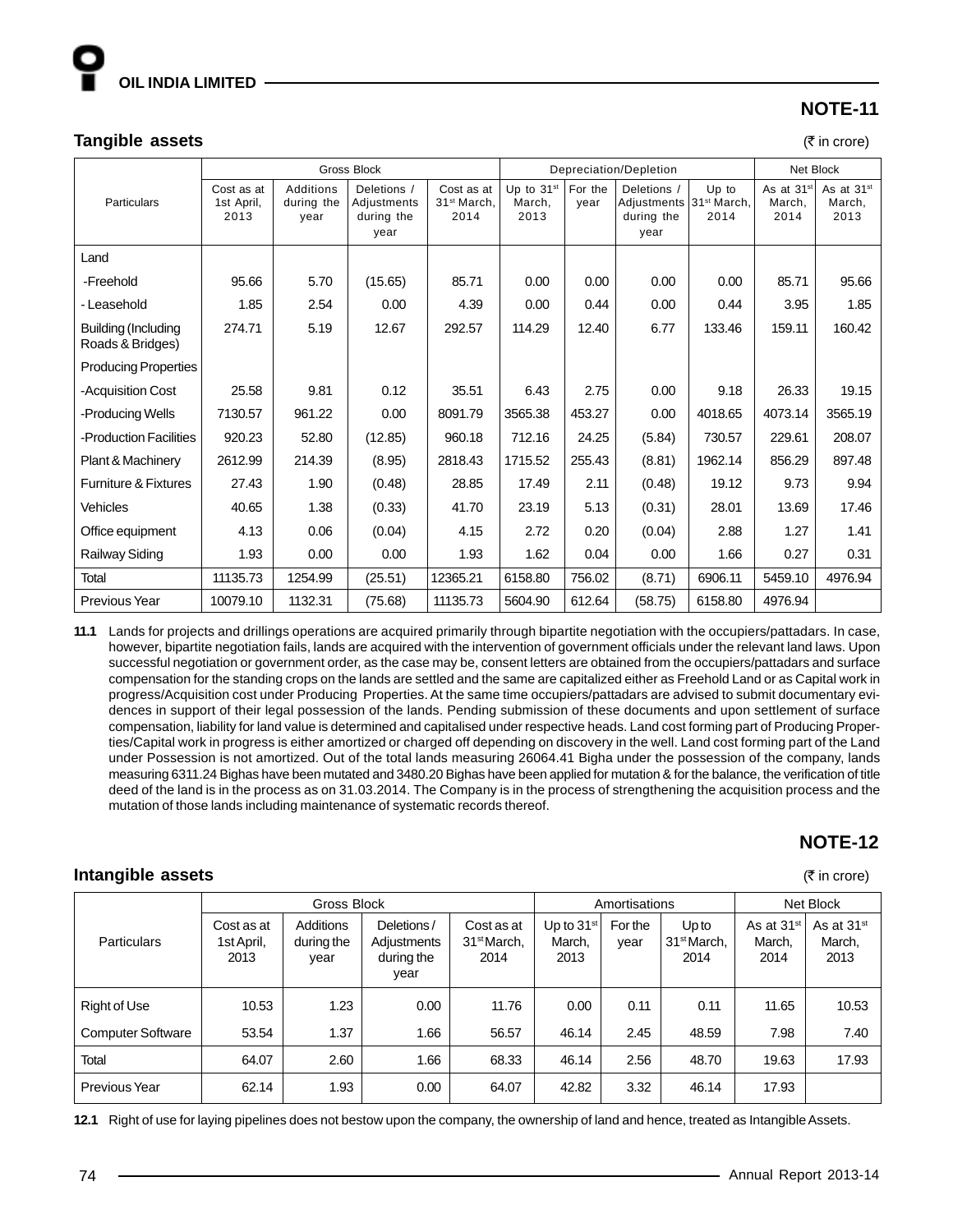### **Capital work-in-progress** (` in crore)

| Capital WOLK-III-progress                                   |                            |                                 |                                              |                                   |                                   |                                                  | $(1)$ $11$ $11$ $11$                             |
|-------------------------------------------------------------|----------------------------|---------------------------------|----------------------------------------------|-----------------------------------|-----------------------------------|--------------------------------------------------|--------------------------------------------------|
| <b>Particulars</b>                                          | As at<br>$1st$ April, 2013 | Additions<br>during the<br>year | Deletions/<br>Adjustments<br>during the year | Capitalised<br>during the<br>year | Transfer to<br>Profit and<br>loss | Balance as<br>at 31 <sup>st</sup> March.<br>2014 | Balance as<br>at 31 <sup>st</sup> March,<br>2013 |
| Tangible Assets<br>Buildings (Including<br>Roads & Bridges) | 43.49                      | 119.37                          | 0.00                                         | 16.94                             | 0.00                              | 145.92                                           | 43.49                                            |
| Plant & Machinery                                           | 359.30                     | 257.28                          | 0.00                                         | 239.31                            | 0.00                              | 377.27                                           | 359.30                                           |
| <b>Acquisition Cost-Land</b>                                | 29.46                      | 12.08                           | (0.68)                                       | 9.81                              | 4.79                              | 26.26                                            | 29.46                                            |
| Development Cost - Wells                                    | 299.10                     | 882.39                          | (0.94)                                       | 808.08                            | 17.78                             | 354.69                                           | 299.10                                           |
| Development Cost -<br><b>Production Facilities</b>          | 318.24                     | 204.04                          | 0.00                                         | 32.42                             | 0.00                              | 489.86                                           | 318.24                                           |
| Intangible Assets                                           |                            |                                 |                                              |                                   |                                   |                                                  |                                                  |
| -Acquisition Cost-Others                                    | 53.67                      | 3.10                            | 0.00                                         | 0.00                              | 0.00                              | 56.77                                            | 53.67                                            |
| -Exploration Costs                                          | 903.44                     | 566.76                          | 0.94                                         | 153.14                            | 568.18                            | 749.82                                           | 903.44                                           |
| Capital work in progress (Gross)                            | 2006.70                    | 2045.02                         | (0.68)                                       | 1259.70                           | 590.75                            | 2200.59                                          | 2006.70                                          |
| Less: Provisions                                            | 237.69                     | 15.29                           | 0.00                                         | 0.00                              | 129.55                            | 123.43                                           | 237.69                                           |
| Capital work in progress (Net)                              | 1769.01                    | 2029.73                         | (0.68)                                       | 1259.70                           | 461.20                            | 2077.16                                          | 1769.01                                          |
|                                                             |                            |                                 |                                              |                                   |                                   |                                                  |                                                  |

# **NOTE-14**

## **Non-current investments** ( $\vec{\tau}$  in crore) As at As at 31st March, 2014 31st March, 2013 A. Trade Investments (valued at cost) Unquoted Equity Instruments - Oil India Sweden AB **Subsidiary** 256.11 224.98 - Oil India Cyprus Limited **Cyprus Limited** Contact Contact Cubsidiary **Contact Contact Contact Contact Contact Contact Contact Contact Contact Contact Contact Contact Contact Contact Contact Contact Contact Contact Contac** - Oil India (USA) Inc. **Subsidiary 52.77** - Subsidiary 52.77 - Subsidiary 52.77 - Subsidiary 52.77 - Subsidiary 52.77 - Subsidiary 52.77 - Subsidiary 52.77 - Subsidiary 52.77 - Subsidiary 52.77 - Subsidiary 52.77 - Subsidi - Oil India International Limited Communication Communication Communication Communication Communication Communication Communication Communication Communication Communication Communication Communication Communication Commun - Beas Rovuma Energy Mozambique Ltd Joint Venture 1996 - 1997 - 1998 - 1998 - 1998 - 1998 - 1998 - 1998 - 199 - Numaligarh Refinery Limited and European Communication of the communication of the 483.65 483.65 483.65 483.65 483.65 483.65 483.65 483.65 483.65 483.65 483.65 483.65 483.65 483.65 483.65 483.65 483.65 483.65 483.79 483. - Brahmaputra Cracker & Polymer Limited **113.29** 113.29 - DNP Limited 38.46 38.46 - Suntera Nigeria 205 Limited - 0.01 0.01 Quoted Equity Instruments - Indian Oil Corporation Limited - 2,670.75 - B. Other Unquoted Investments (valued at cost) Investment in Debentures -The East India Clinic Limited, 5% Non Redeemable Debenture Stock 1957 (Carried at a nominal value of  $\bar{z}$  1/- only) Investment in Capital Fund - Contribution to Capital Fund of Petroleum India International **5.00** 5.00 5.00 5.00 Tax Free Bonds a) National Highway Authority of India 123.62 123.62 123.62 b) Power Finance Corporation Limited 28.49 128.49 128.49 c) Indian Railway Finance Corporation Limited 147.04 147.04 147.04 147.04 d) Rural electrification Corporation Limited 600.02 500.02 300.02 e) India Infrastructure Finance Corp Ltd. 300.03 - 300.03 - 300.03 **11,256.61 1,857.07**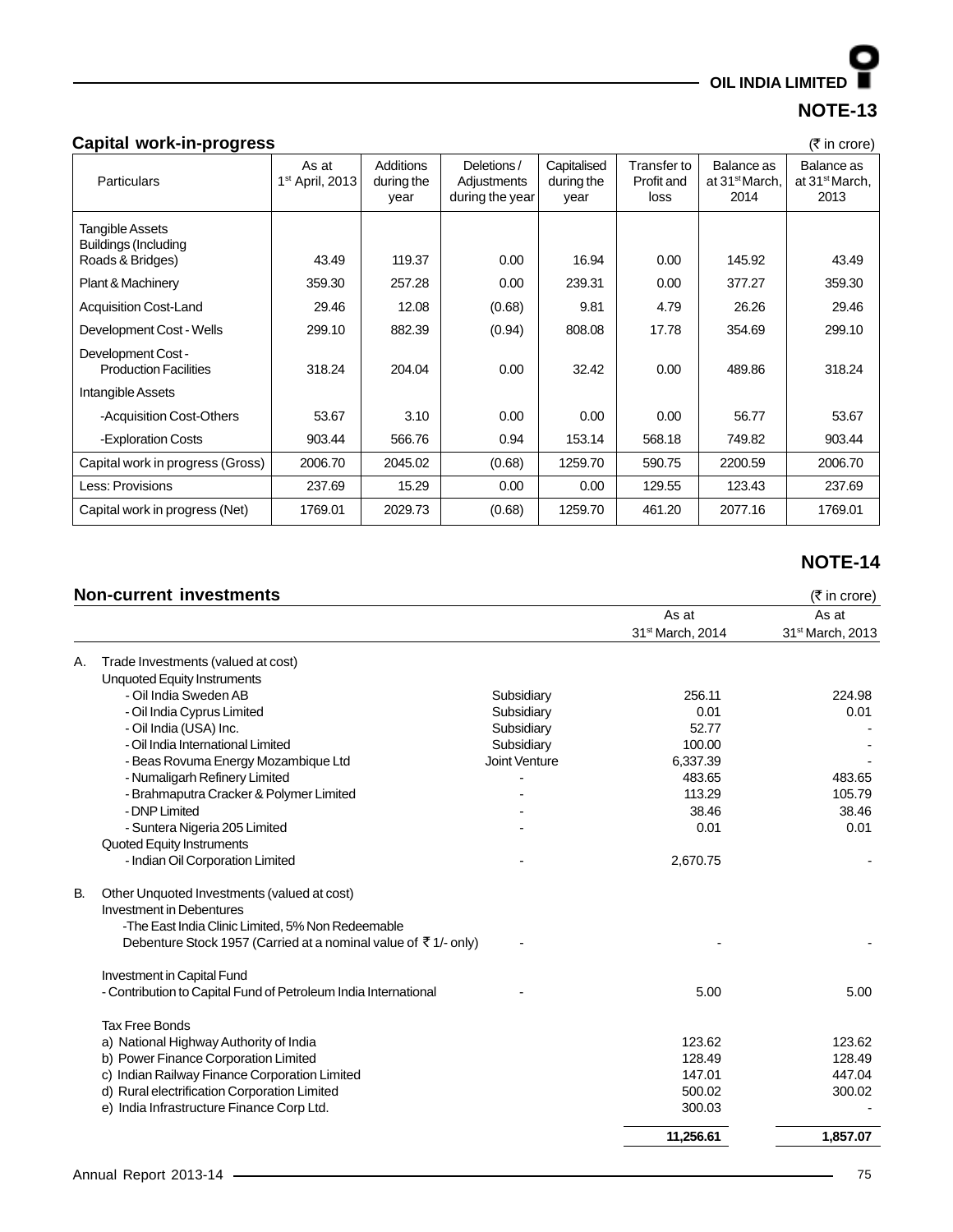- **14.1** The aggregate amount of unquoted investments is ₹8585.86 crore (Previous year ₹1857.07 crore).
- 14.2 The aggregate market value of quoted investments is ₹ 3386.99 crore (Previous year Nil).
- **14.3** The details of investment are as under: -

| Name of Body Corporate                |              | 3/31/2014<br>3/31/2013 |                          |                          |
|---------------------------------------|--------------|------------------------|--------------------------|--------------------------|
|                                       | No of Shares | Face Value             |                          | Face Value               |
| Oil India Sweden AB                   | 3678403      | EURO 11.1945           | 3334140                  | EURO 11.1945             |
| Oil India Cyprus Limited              | 760          | EURO <sub>1</sub>      | 760                      | EURO <sub>1</sub>        |
| Oil India (USA) Inc.                  | 1000000000   | \$0.01                 | 3000                     | \$0.01                   |
| Oil India International Limited       | 100000000    | ₹10                    |                          |                          |
| Beas Rovuma Energy Mozambique Ltd     | 5120         | No par value           | $\overline{\phantom{0}}$ | $\overline{\phantom{0}}$ |
| Numaligarh Refinery Limited           | 191264202    | ₹10                    | 191264202                | ₹10                      |
| Brahmaputra Cracker & Polymer Limited | 113287159    | ₹10                    | 105795019                | ₹10                      |
| <b>DNP Limited</b>                    | 38460000     | ₹10                    | 38460000                 | ₹10                      |
| Indian Oil Corporation Limited        | 121397624    | ₹10                    |                          |                          |
| Suntera Nigeria 205 Ltd               | 62502        | Naira 1                | 62502                    | Naira 1                  |

**14.4** Mode of valuation of investments is given in Note no 32.9.

# **NOTE-15**

| Long-term loans and advances                                    |                              | $(5 \text{ in } \text{core})$ |
|-----------------------------------------------------------------|------------------------------|-------------------------------|
|                                                                 | As at                        | As at                         |
|                                                                 | 31 <sup>st</sup> March, 2014 | 31 <sup>st</sup> March, 2013  |
| Secured, considered good                                        |                              |                               |
| Capital Advance                                                 | 1.54                         | 10.65                         |
| Loans & advances to employees                                   | 165.64                       | 148.51                        |
| Unsecured, considered good                                      |                              |                               |
| <b>Security Deposit</b>                                         | 2.41                         | 2.27                          |
| Inter Corporate Loans                                           | 348.20                       | 364.60                        |
| Advance recoverable in cash or kind or for value to be received | 0.31                         | 0.83                          |
|                                                                 | 518.10                       | 526.86                        |

**15.1** Loans & advances to employees include amount due from Whole time directors and Other Officers of the Company as under:

|                    |               | $($ ₹ in crore) |  |
|--------------------|---------------|-----------------|--|
| <b>Particulars</b> | Balance as at |                 |  |
|                    | 3/31/2014     | 3/31/2013       |  |
| <b>Directors</b>   | 0.14          | 0.14            |  |
| Other Officers     | 0.25          | 0.25            |  |
| Total              | 0.39          | 0.39            |  |

**15.2** Inter Corporate Loans represent loans given to

(i) M/s DNP Limited of  $\bar{\tau}$  98.20 crore for a period of 10 years, which carries an interest of 10% per annum (8% per annum upto 19.04.2011). First instalment of Repayment of loan commenced from 01.04.2013. The Current portion of the loan outstanding is shown under 'Shortterm loans and advances'.

(ii) M/s Brahmaputra Cracker & Polymer Limited of ₹ 250.00 crore for a period of 5 years. The rate of interest is SBI Base Rate plus 0.50% prevailing on the date of signing of the Loan agreement and shall remain valid for one year. The interest on loan will be reset every year thereafter at prevailing SBI Base Rate at that point of time plus 0.50%. Repayment of loan will be commenced after the moratorium period of 2 years.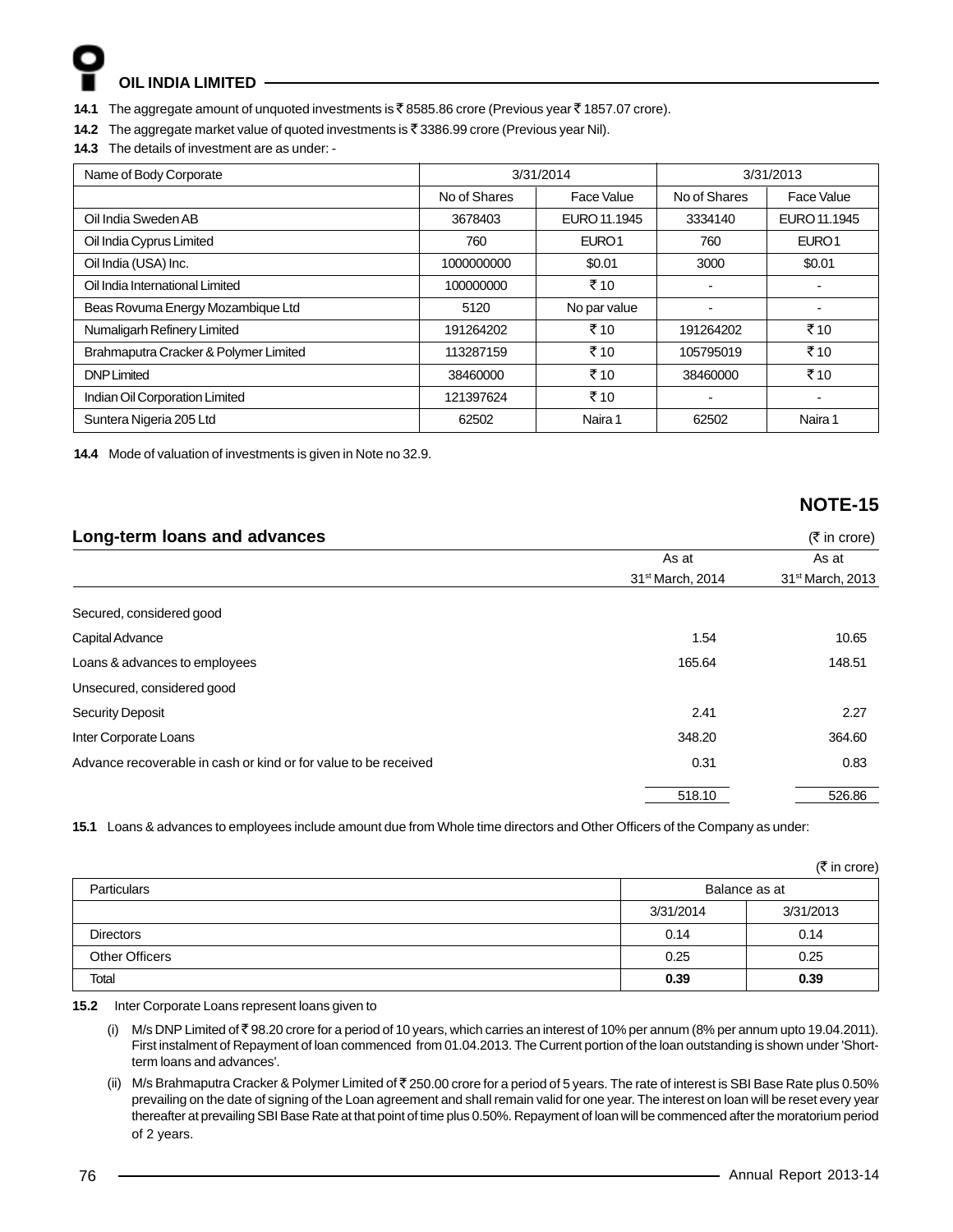# $\alpha$  or  $\alpha$  is constant assets ( $\alpha$  in cross or  $\alpha$  in  $\alpha$  in  $\alpha$  in  $\alpha$  in  $\alpha$  in  $\alpha$  in  $\alpha$  is  $\alpha$  in  $\alpha$  in  $\alpha$  in  $\alpha$  is  $\alpha$  in  $\alpha$  in  $\alpha$  in  $\alpha$  is  $\alpha$  in  $\alpha$  in  $\alpha$  in  $\alpha$  is  $\alpha$  in  $\alpha$  in  $\alpha$

|                              | (र in crore)                 |
|------------------------------|------------------------------|
| As at                        | As at                        |
| 31 <sup>st</sup> March, 2014 | 31 <sup>st</sup> March, 2013 |
|                              |                              |
| 0.00                         | 2.44                         |
|                              |                              |
| 2.96                         | 2.42                         |
| 99.05                        | 99.05                        |
| 102.01                       | 103.91                       |
|                              |                              |

**16.1** Long term trade receivables represents non-current portion of receivables against lease rent under finance lease arrangement. Refer to note no. 31.5.

**16.2** In terms of Hon'ble High Court order, Company has paid decreed amount of ₹ 99.05 crore in the FY 2012-13 arising out of dispute with a contractor. Company's appeal against such decreed amount is admitted and pending before the Hon'ble High Court and the Company considers it to be recoverable and as such not treated as expense.

# **NOTE-17**

| <b>Current investments</b>                                                                                                                     |                              | $($ ₹ in crore)              |
|------------------------------------------------------------------------------------------------------------------------------------------------|------------------------------|------------------------------|
|                                                                                                                                                | As at                        | As at                        |
|                                                                                                                                                | 31 <sup>st</sup> March, 2014 | 31 <sup>st</sup> March, 2013 |
| <b>Unquoted Investment</b>                                                                                                                     |                              |                              |
| <b>Mutual Funds</b>                                                                                                                            |                              |                              |
| a) Investment in Fixed Maturity Plan of SBI                                                                                                    | 100.00                       | 0.00                         |
| b) Investment in Fixed Maturity Plan of UTI                                                                                                    | 100.00                       | 0.00                         |
|                                                                                                                                                | 200.00                       | 0.00                         |
| Aggregate market value/NAV of un-quoted investment<br>17.1<br>-Mutual Funds<br>17.2 Mode of valuation of investments is given in Note no 32.9. | 214.07                       | 0.00                         |

# **NOTE-18**

| <b>Inventories</b>                                               |                              |        |                              | $(5 \text{ in } \text{core})$ |
|------------------------------------------------------------------|------------------------------|--------|------------------------------|-------------------------------|
| As at                                                            |                              | As at  |                              |                               |
|                                                                  | 31 <sup>st</sup> March, 2014 |        | 31 <sup>st</sup> March, 2013 |                               |
| <b>Finished Goods</b>                                            |                              |        |                              |                               |
| Crude Oil                                                        | 79.26                        |        | 86.96                        |                               |
| Liquefied Petroleum Gas                                          | 0.22                         |        | 0.40                         |                               |
| Condensate                                                       | 0.06                         | 79.54  | 0.05                         | 87.41                         |
| Stores and spares                                                | 942.38                       |        | 603.51                       |                               |
| Less: Provision for slow / non-moving inventory and other stores | 54.22                        | 888.16 | 47.55                        | 555.96                        |
| Assets awaiting disposal                                         |                              | 0.99   |                              | 0.96                          |
|                                                                  |                              | 968.69 |                              | 644.33                        |

18.1 Stores and spares includes Goods in transit ₹ 121.80 crore (Previous year ₹ 126.70 crore).

**18.2** Mode of valuation of inventories is given in Note no 32.10.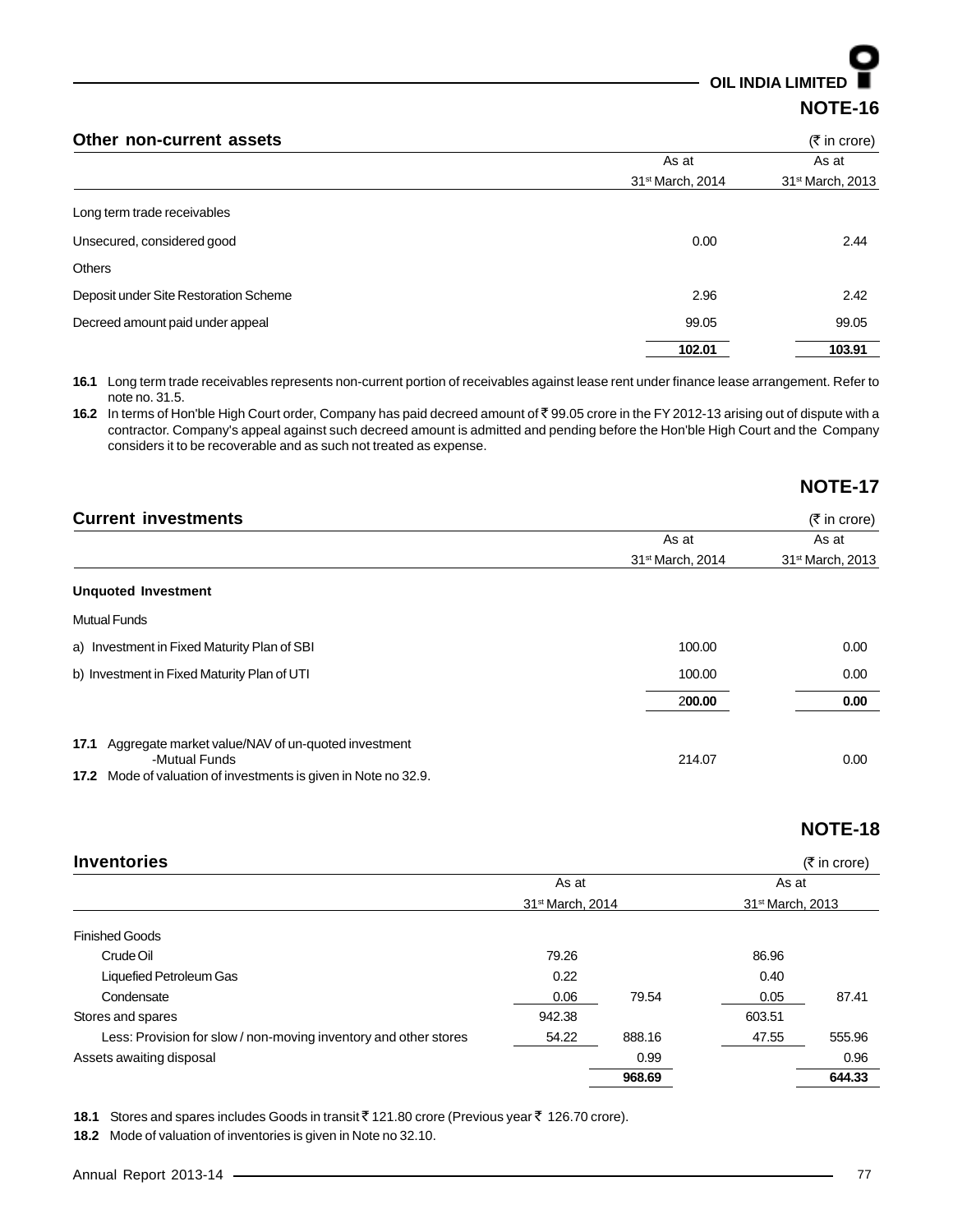# **NOTE-19**

| <b>Trade receivables</b>           |                              |        |                              | (₹ in crore) |
|------------------------------------|------------------------------|--------|------------------------------|--------------|
|                                    | As at                        |        | As at                        |              |
|                                    | 31 <sup>st</sup> March, 2014 |        | 31 <sup>st</sup> March, 2013 |              |
| Outstanding for a period:          |                              |        |                              |              |
| Exceeding six months               |                              |        |                              |              |
| (a) Unsecured, considered good     | 27.07                        |        | 35.28                        |              |
| (b) Doubtful                       | 13.78                        |        | 31.67                        |              |
|                                    | 40.85                        |        | 66.95                        |              |
| Less: Provision for doubtful debts | 13.78                        | 27.07  | 31.67                        | 35.28        |
| Others                             |                              |        |                              |              |
| (a) Unsecured, considered good     | 438.60                       |        | 867.39                       |              |
| (b) Doubtful                       | 0.12                         |        | 0.29                         |              |
|                                    | 438.72                       |        | 867.68                       |              |
| Less: Provision for doubtful debts | 0.12                         | 438.60 | 0.29                         | 867.39       |
|                                    |                              | 465.67 |                              | 902.67       |

# **NOTE-20**

| Cash and cash equivalents |                                                       |                              | $(5 \text{ in } \text{core})$ |
|---------------------------|-------------------------------------------------------|------------------------------|-------------------------------|
|                           |                                                       | As at                        | As at                         |
|                           |                                                       | 31 <sup>st</sup> March, 2014 | 31 <sup>st</sup> March, 2013  |
| (a)                       | <b>Balances with Banks</b>                            |                              |                               |
|                           | <b>Current Accounts</b>                               | 124.45                       | 337.58                        |
|                           | Term Deposits (Maturity of 12 months or less)         | 11414.10                     | 11791.62                      |
|                           | Cash Credit Account with State bank of India, Kolkata | 4.39                         | 2.65                          |
| (b)                       | Cash in Hand                                          | 0.74                         | 1.08                          |
|                           |                                                       | 11543.68                     | 12132.93                      |

**20.1** Current Accounts includes an amount of ₹8.83 crore (Previous year ₹231.10 crore) in respect of earmarked balances with bank for unpaid dividend.

**20.2** Term deposits includes ₹1971.78 crore (Previous Year ₹1021.86 crore), pledged as Security against Short Term Loans from Banks.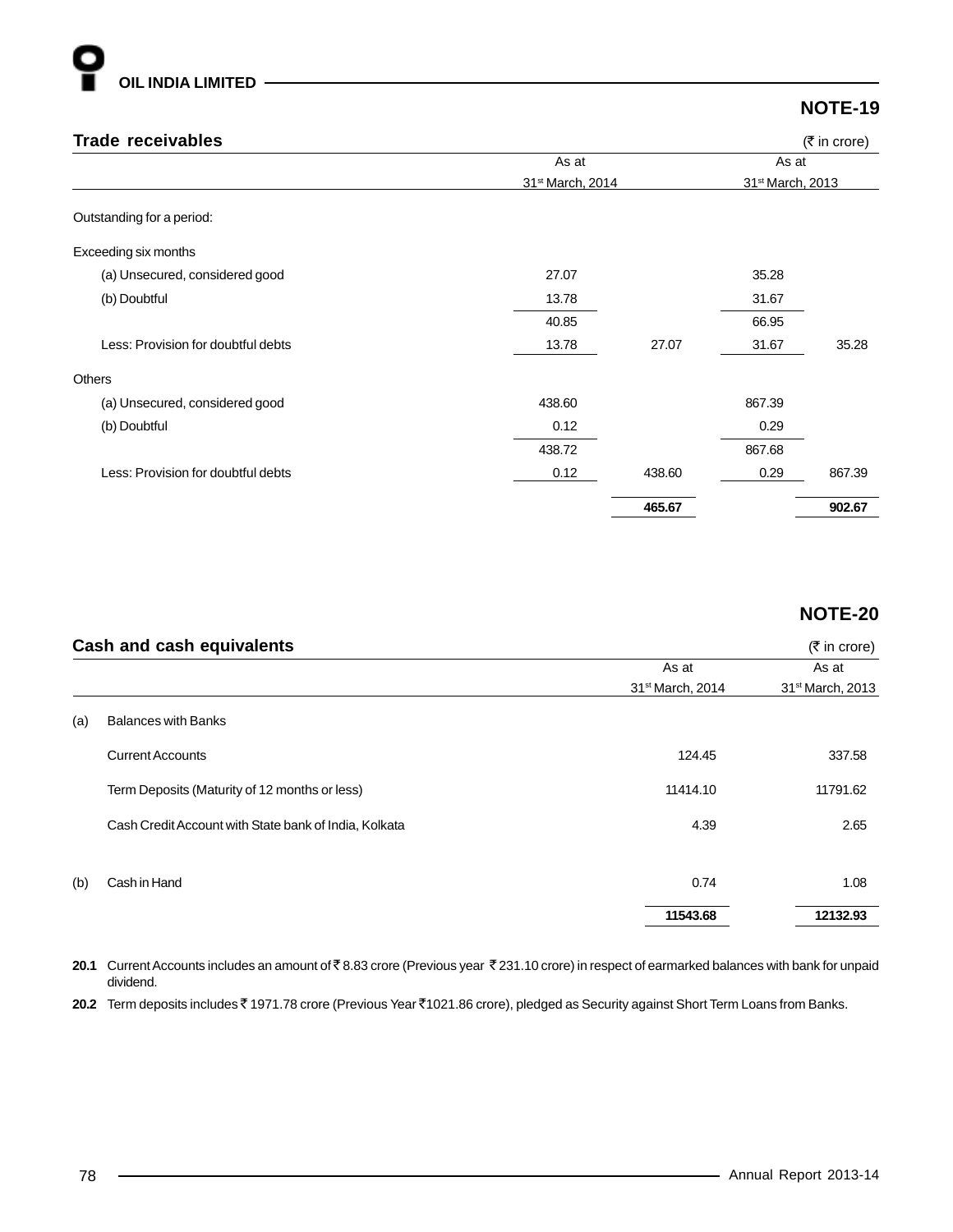**OIL INDIA LIMITED NOTE-21**

| <b>Short-term loans and advances</b>                            |          |                  |          | (₹ in crore)                 |
|-----------------------------------------------------------------|----------|------------------|----------|------------------------------|
|                                                                 |          | As at            |          | As at                        |
|                                                                 |          | 31st March, 2014 |          | 31 <sup>st</sup> March, 2013 |
| Unsecured, considered good                                      |          |                  |          |                              |
| Loans & advances to related parties                             |          |                  |          |                              |
| Advance against acquisition of Equity Shares                    |          | 83.30            |          | 73.94                        |
| Advance to Oil India International                              |          | 0.02             |          | 0.00                         |
| Advance to Oil India (USA) Inc.                                 |          | 1.57             |          | 1.53                         |
| Loans to Beas Rovuma Energy Mozambique Ltd                      |          | 75.46            |          | 0.00                         |
| Loans to M/s Suntera for working capital                        |          | 94.47            |          | 64.07                        |
| Loans & advances to others                                      |          |                  |          |                              |
| <b>Security Deposit</b>                                         |          | 1.13             |          | 0.86                         |
| Advance recoverable in cash or kind or for value to be received |          | 142.64           |          | 186.27                       |
| Income Tax paid against Demand                                  | 1741.26  |                  | 1268.26  |                              |
| Less: Provision for Taxation                                    | (857.91) | 883.35           | (859.44) | 408.82                       |
| Loans & advances to employees                                   |          | 48.18            |          | 62.35                        |
| Leave Encashment Fund                                           |          | 160.25           |          | 145.67                       |
| Inter Corporate Loan (PSU) to M/s DNPL                          |          | 12.30            |          | 16.40                        |
| Doubtful                                                        |          |                  |          |                              |
| Loans to M/s Suntera for working capital                        |          | 7.89             |          | 7.89                         |
| Less: Provision for doubtful loans & advances                   |          | 7.89             |          | 7.89                         |
|                                                                 |          | 0.00             |          | 0.00                         |
| Advance recoverable in cash or kind or for value to be received |          | 365.52           |          | 227.92                       |
| Less: Provision for doubtful loans & advances                   |          | 365.52           |          | 227.92                       |
|                                                                 |          | 0.00             |          | 0.00                         |
| Inter Corporate Deposits (PSU) to M/s IDPL                      |          | 28.33            |          | 28.33                        |
| Less: Provision for doubtful loans & advances                   |          | 28.33            |          | 28.33                        |
|                                                                 |          | 0.00             |          | 0.00                         |
|                                                                 |          | 1502.67          |          | 959.91                       |

#### **21.1** For Leave Encashment fund refer to note no. 31.1.3.

**21.2** Advance against acquisition of equity shares includes advances amounting to ₹0.06 crore (Previous year ₹0.06 crore), ₹69.63 crore (Previous year ₹52.78 crore) & ₹13.61 crore (Previous year ₹21.10 crore) paid to Oil India Cyprus Limited, Oil India (USA) Inc. & M/s BCPL respectively pending allotment.

**21.3** Loans & advances to employees includes amount due from Whole time directors and Other Officers of the Company as under:

|                  |               | $($ ₹ in crore) |  |
|------------------|---------------|-----------------|--|
| Particulars      | Balance as at |                 |  |
|                  | 3/31/2014     | 3/31/2013       |  |
| <b>Directors</b> | 0.01          | 0.21            |  |
| Other Officers   | 0.02          | 0.02            |  |
| Total            | 0.03          | 0.23            |  |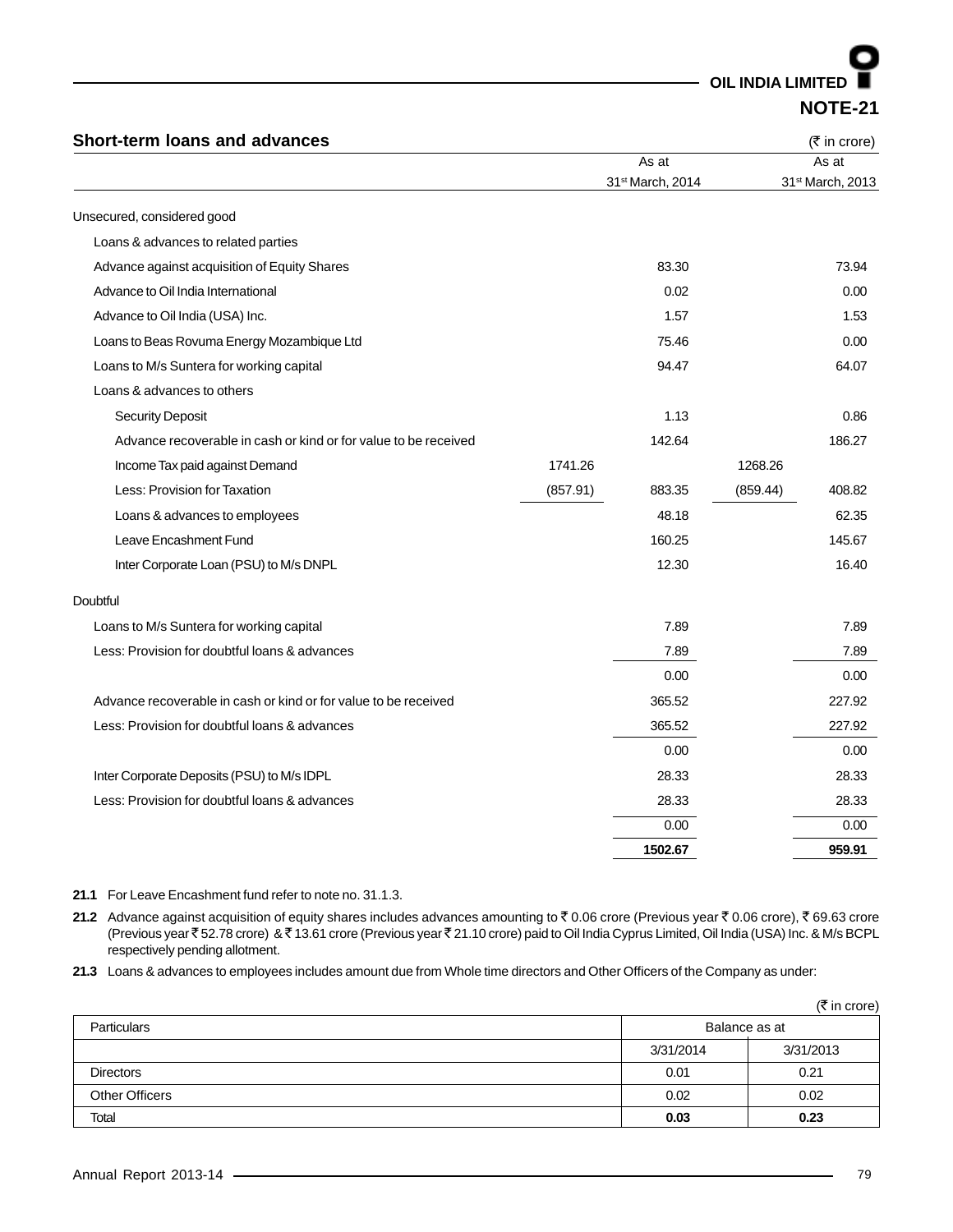# **NOTE-22**

| Other current assets                            |                              | $(5 \text{ in } \text{core})$ |
|-------------------------------------------------|------------------------------|-------------------------------|
|                                                 | As at                        | As at                         |
|                                                 | 31 <sup>st</sup> March, 2014 | 31 <sup>st</sup> March, 2013  |
| Accrued interest on Term Deposits & investments | 760.80                       | 890.25                        |
| <b>Other Receivables</b>                        | 0.33                         | 0.27                          |
|                                                 | 761.13                       | 890.52                        |

# **NOTE-23**

| <b>Revenue from operations</b>                     |                              |         |                              | $(5 \text{ in } \text{core})$ |
|----------------------------------------------------|------------------------------|---------|------------------------------|-------------------------------|
|                                                    | Year ended                   |         | Year ended                   |                               |
|                                                    | 31 <sup>st</sup> March, 2014 |         | 31 <sup>st</sup> March, 2013 |                               |
| Sale of Products                                   |                              |         |                              |                               |
| Crude Oil                                          |                              | 7280.71 |                              | 7812.59                       |
| <b>Natural Gas</b>                                 |                              | 1304.08 |                              | 1150.66                       |
| Liquefied Petroleum Gas                            |                              | 106.60  |                              | 121.20                        |
| Condensate                                         |                              | 106.11  |                              | 121.15                        |
| Sale of Services                                   |                              |         |                              |                               |
| Income from Pipeline Transportation                |                              |         |                              |                               |
| Crude Oil - Pipeline                               | 183.61                       |         | 196.00                       |                               |
| <b>Refined Product</b>                             | 144.96                       |         | 123.03                       |                               |
| Natural Gas - Pipeline                             | 0.67                         | 329.24  | 0.60                         | 319.63                        |
| <b>Other Operating Revenues</b>                    |                              |         |                              |                               |
| Claims towards under-recovery of Natural Gas Price |                              | 406.63  |                              | 391.55                        |
| Income from Business Development Services          |                              | 8.96    |                              | 7.50                          |
| Income from Renewable resources                    |                              | 52.04   |                              | 9.77                          |
| Generation based incentive-Wind Energy             |                              | 4.08    |                              | 0.00                          |
| Income from Finance Lease                          |                              | 4.16    |                              | 4.32                          |
| Income from OFC Fibre Leasing                      |                              | 10.09   |                              | 9.20                          |
|                                                    |                              | 9612.70 |                              | 9947.57                       |

- **23.1** As per directive of MOP&NG, Crude Oil price calculation is based on the monthly average price of benchmarked International Basket of Crude Oil which is further adjusted for quality differential. As per directive of MOP&NG, Discount is allowed on the sale of crude oil and LPG.
- **23.2** LPG price is governed as per the MOU between the Company and Indian Oil Corporation Ltd.
- **23.3** Natural Gas price is as notified by MOP&NG and applicable to operating areas of the company. Subsidy extended to the eligible customers in North East India is reimbursed by Government of India and shown as Other Operating Revenue.
- **23.4** In terms of decision of Government of India (GOI), the company has shared under-recoveries of Oil Marketing Companies (OMCs) on price sensitive products viz Crude Oil & LPG for the year 2013-14 by extending the discount in the Crude Oil & LPG based on the rates of discount communicated by Petroleum Planning and Analysis Cell (PPAC), Ministry of Petroleum and Natural Gas (MoP&NG). Sales value of Crude Oil & LPG are shown net of such discount of ₹8566.23 crore (Previous year Rs. 7766.08 crore) and Rs. 170.62 crore (Previous year Rs. 126.09 crore) respectively.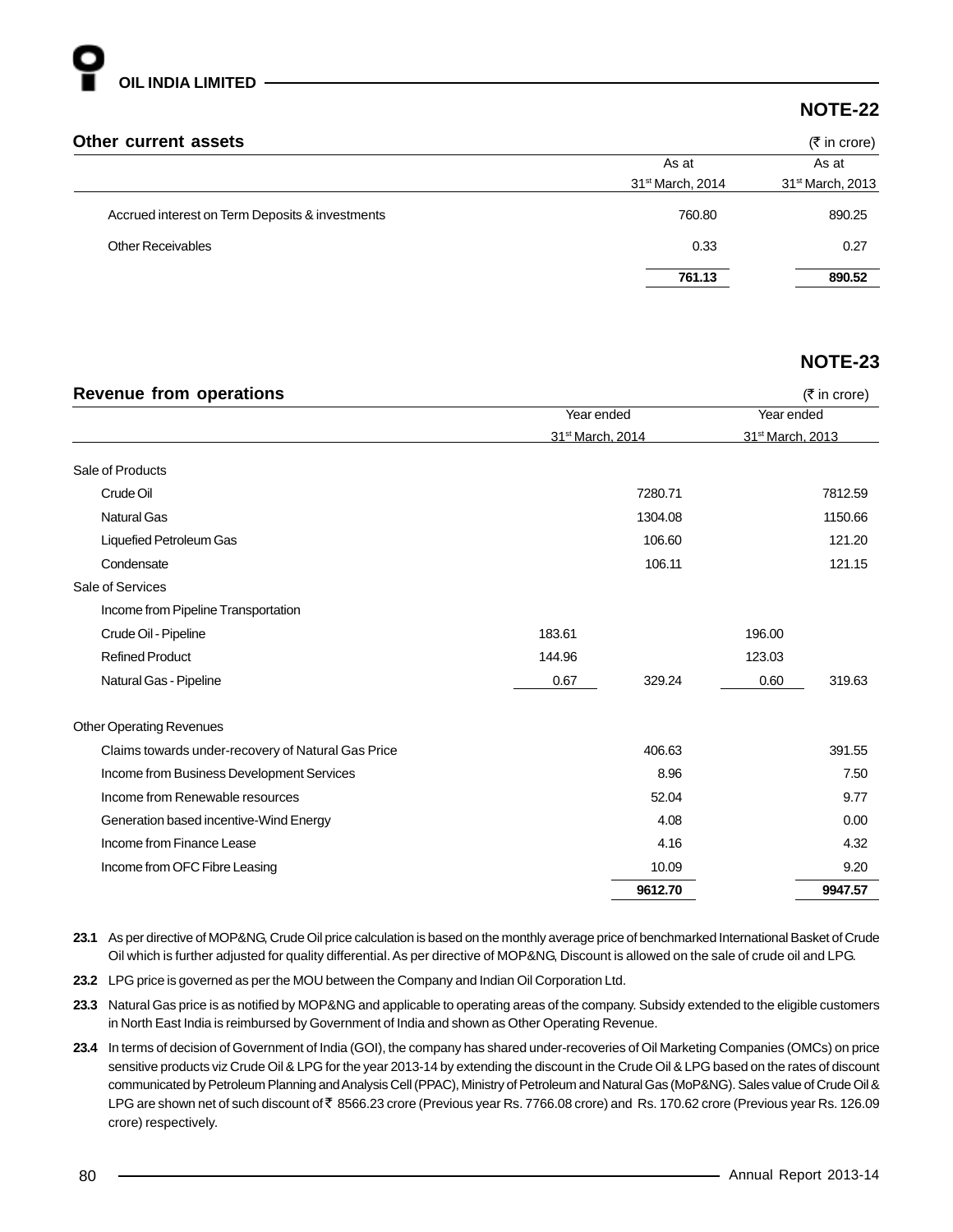# **OIL INDIA LIMITED NOTE-24**

| Other income                     |                              | (₹ in crore)                 |
|----------------------------------|------------------------------|------------------------------|
|                                  | Year ended                   | Year ended                   |
|                                  | 31 <sup>st</sup> March, 2014 | 31 <sup>st</sup> March, 2013 |
| Dividend from Equity Instruments | 19.56                        | 19.13                        |
| Dividend from Mutual Funds       | 107.88                       | 50.38                        |
| Interest Income                  | 1171.58                      | 1400.93                      |
| Exchange (Loss)/Gain-Net         | 236.22                       | 21.70                        |
| Miscellaneous Income             | 36.75                        | 23.71                        |
| Excess provision written back    | 56.65                        | 14.60                        |
|                                  | 1628.64                      | 1530.45                      |

# **NOTE-25**

| Changes in inventories of finished goods |       |                              |                              | $(5 \text{ in } \text{core})$ |
|------------------------------------------|-------|------------------------------|------------------------------|-------------------------------|
|                                          |       | Year ended                   | Year ended                   |                               |
|                                          |       | 31 <sup>st</sup> March, 2014 | 31 <sup>st</sup> March, 2013 |                               |
| <b>Opening Stock</b>                     |       |                              |                              |                               |
| Crude Oil                                | 86.96 |                              | 59.80                        |                               |
| Liquefied Petroleum Gas                  | 0.40  |                              | 0.24                         |                               |
| Condensate                               | 0.05  | 87.41                        | 0.00                         | 60.04                         |
| <b>Closing Stock</b>                     |       |                              |                              |                               |
| Crude oil                                | 79.26 |                              | 86.96                        |                               |
| Liquefied Petroleum Gas                  | 0.22  |                              | 0.40                         |                               |
| Condensate                               | 0.06  | 79.54                        | 0.05                         | 87.41                         |
|                                          |       | 7.87                         |                              | (27.37)                       |

# **NOTE-26**

| <b>Employee benefits expense</b>                 |                              | $(5$ in crore)               |
|--------------------------------------------------|------------------------------|------------------------------|
|                                                  | Year ended                   | Year ended                   |
|                                                  | 31 <sup>st</sup> March, 2014 | 31 <sup>st</sup> March, 2013 |
| Salaries & Wages                                 | 1488.85                      | 1388.56                      |
| Contribution to provident and other funds        | 355.04                       | 294.56                       |
| <b>Staff Welfare Expenses</b>                    | 112.53                       | 68.14                        |
|                                                  | 1956.42                      | 1751.26                      |
| Less: Allocation to Capital account & recoveries | 483.24                       | 440.63                       |
|                                                  | 1473.18                      | 1310.63                      |

**26.1** Contribution to provident and other funds includes an amount of ₹106.55 Crore (Previous year ₹ 29.24 crore) on account of superannuation defined contribution benefit plan. {Refer Note 10.2}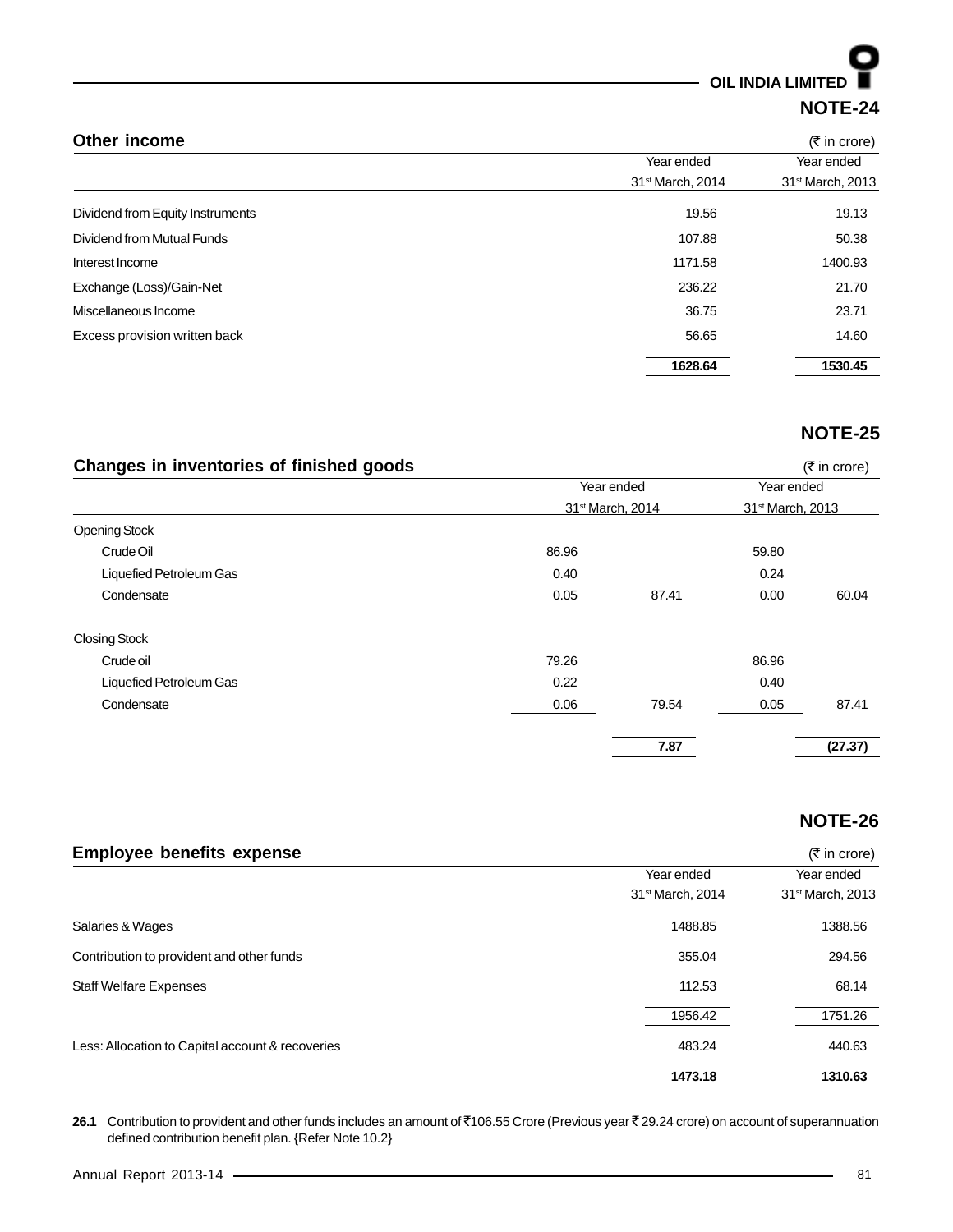# **NOTE-27**

| <b>Finance costs</b>            |                              | $(5$ in crore)               |
|---------------------------------|------------------------------|------------------------------|
|                                 | Year ended                   | Year ended                   |
|                                 | 31 <sup>st</sup> March, 2014 | 31 <sup>st</sup> March, 2013 |
| Interest expenses               |                              |                              |
| -Secured Ioan                   | 8.51                         | 2.18                         |
| -Unsecured loan <sup>27.1</sup> | 60.27                        | 0.42                         |
|                                 | 68.78                        | 2.60                         |

**27.1** In line with the approval of the Govt. of India, Company has financed the acquisition of 40% shares in Videocon Mozambique Rovuma 1 Limited (renamed as Beas Rovuma Energy Mozambique Limited) out of foreign currency borrowings. However, interest servicing on these foreign currency borrowings amounting to  $\bar{z}$  21.01 crore is being done out of Company's internal resource generation in India.

# **NOTE-28**

| Depreciation, Depletion, Amortization and Impairment |                              | $(5 \text{ in } \text{core})$ |
|------------------------------------------------------|------------------------------|-------------------------------|
|                                                      | Year ended                   | Year ended                    |
|                                                      | 31 <sup>st</sup> March, 2014 | 31 <sup>st</sup> March, 2013  |
| Depreciation                                         | 257.32                       | 164.05                        |
| Depletion                                            | 455.82                       | 399.77                        |
| Amortisation                                         | 2.67                         | 3.32                          |
| Exploration Cost written off                         | 461.21                       | 270.49                        |
|                                                      | 1177.02                      | 837.63                        |

# **NOTE-29**

| Other expenses                            |                              | (₹ in core)                  |
|-------------------------------------------|------------------------------|------------------------------|
|                                           | Year ended                   | Year ended                   |
|                                           | 31 <sup>st</sup> March, 2014 | 31 <sup>st</sup> March, 2013 |
| <b>Statutory Levies</b>                   | 2878.85                      | 3043.85                      |
| Consumption of Stores & spares parts      | 137.89                       | 113.57                       |
| Consumption of Fuel                       | 32.94                        | 27.98                        |
| Cost of contractual services              | 709.43                       | 596.44                       |
| Insurance, rent, rates & taxes            | 34.31                        | 32.96                        |
| Profit Petroleum                          | 18.26                        | 15.31                        |
| Provisions                                |                              |                              |
| <b>Exploration cost</b>                   | 15.29                        | 22.98                        |
| Cost of unfinished Minimum Work Programme | 18.81                        | 58.52                        |
| Loans & advances                          | 137.60                       | 75.09                        |
| Inventories                               | 6.60                         | 0.15                         |
| Trade receivables                         | 0.30                         | 0.43                         |
| <b>Others</b>                             | (1.60)<br>177.00             | 5.81<br>162.98               |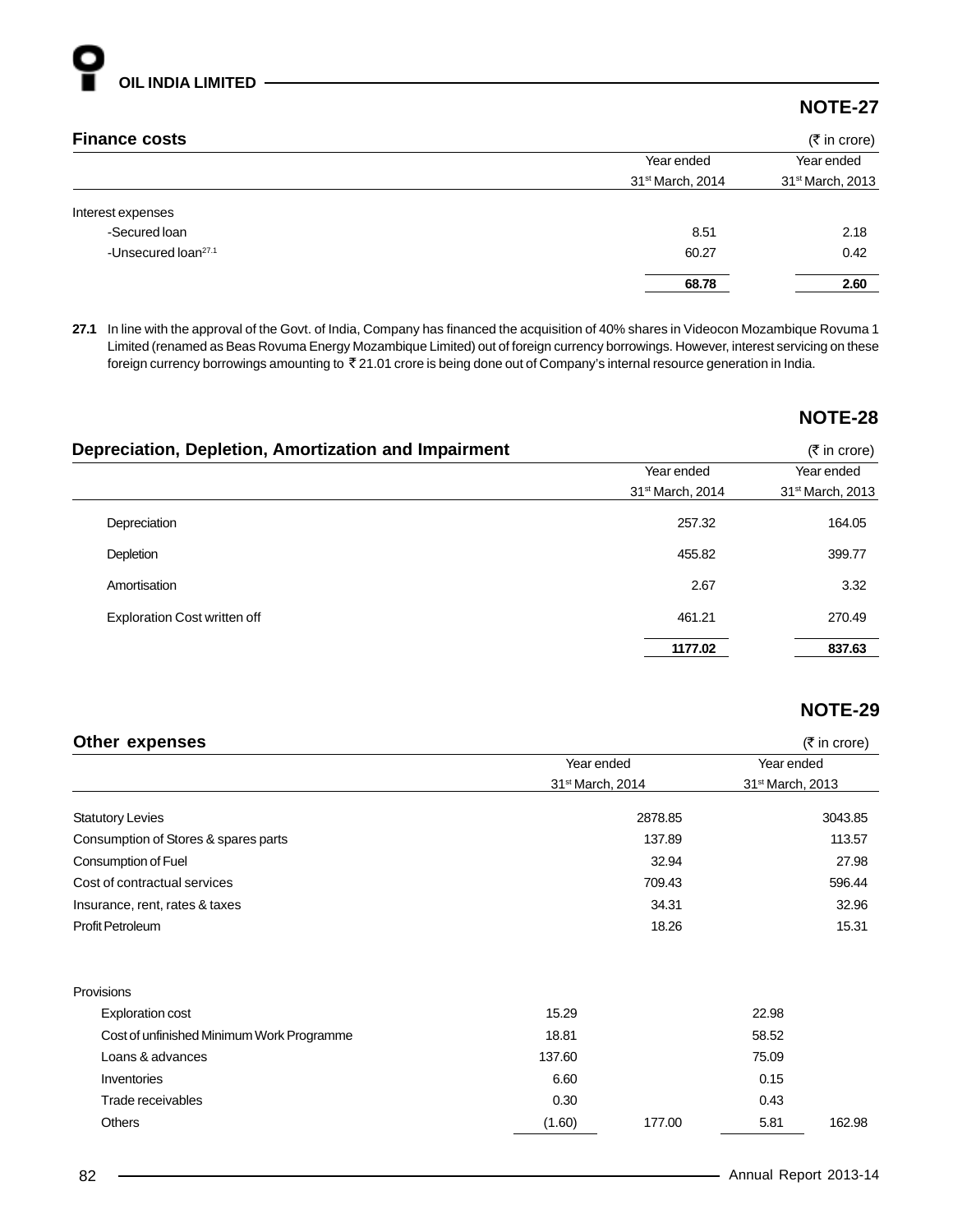Prior period item

| Depreciation, Depletion & Amortisation | (0.65) |         | 0.00 |         |
|----------------------------------------|--------|---------|------|---------|
| Consumption of Stores & spares parts   | (1.93) |         | 0.00 |         |
| Employee benefit expense               | 3.61   |         | 0.00 |         |
| Cost of contractual services           | 17.64  | 18.67   | 0.00 | 0.00    |
| Sundry Expenses                        |        | 96.70   |      | 78.21   |
|                                        |        | 4104.05 |      | 4071.30 |

29.1 Statutory levies represent Royalty ₹1276.08 crore (Previous year ₹ 1332.55 crore) and Cess ₹1602.77 crore (Previous year ₹ 1711.30 crore).

**29.2** The Company has reviewed the recent judgement of the Supreme Court with regard to payment of Royalty on Pre-discount price of crude oil and is of the opinion that no liability on this account is anticipated at this stage.

**29.3** The details of Payment to statutory auditors included under Sundry Expenses: (₹ in crore)

| Particulars                                   | For the year ended | For the year ended |
|-----------------------------------------------|--------------------|--------------------|
|                                               | 31st March, 2014   | 31st March, 2013   |
| Payments to Auditors (including service tax): |                    |                    |
| (a) As Auditor                                | 0.38               | 0.38               |
| (b) For Taxation matters (Tax Audit)          | 0.09               | 0.09               |
| (c) For company law matters                   | 0.00               | 0.00               |
| (d) For Management services                   | 0.00               | 0.00               |
| (e) For other services-Certification          | 0.03               | 0.05               |
| For reimbursement of expenses<br>(f)          | 0.02               | 0.00               |
| <b>Total</b>                                  | 0.52               | 0.52               |

#### **29.4** Value of imports calculate on CIF basis:  $(\bar{\tau}$  in crore)

| Particulars                  | For the year ended | For the year ended |
|------------------------------|--------------------|--------------------|
|                              | 31st March, 2014   | 31st March, 2013   |
| (a) Components & spare parts | 36.39              | 92.52              |
| (b)<br>Capital goods         | 18.50              | 51.04              |
| Total                        | 54.89              | 143.56             |

#### 29.5 Expenditure in foreign currency:  $(\bar{z})$  in crore)

| <b>Particulars</b>                   | For the year ended<br>31st March, 2014 | For the year ended<br>31st March, 2013 |
|--------------------------------------|----------------------------------------|----------------------------------------|
| (a) Professional & Consultation fees | 226.35                                 | 165.07                                 |
| (b) Foreign tours                    | 16.89                                  | 15.86                                  |
| Total                                | 243.24                                 | 180.93                                 |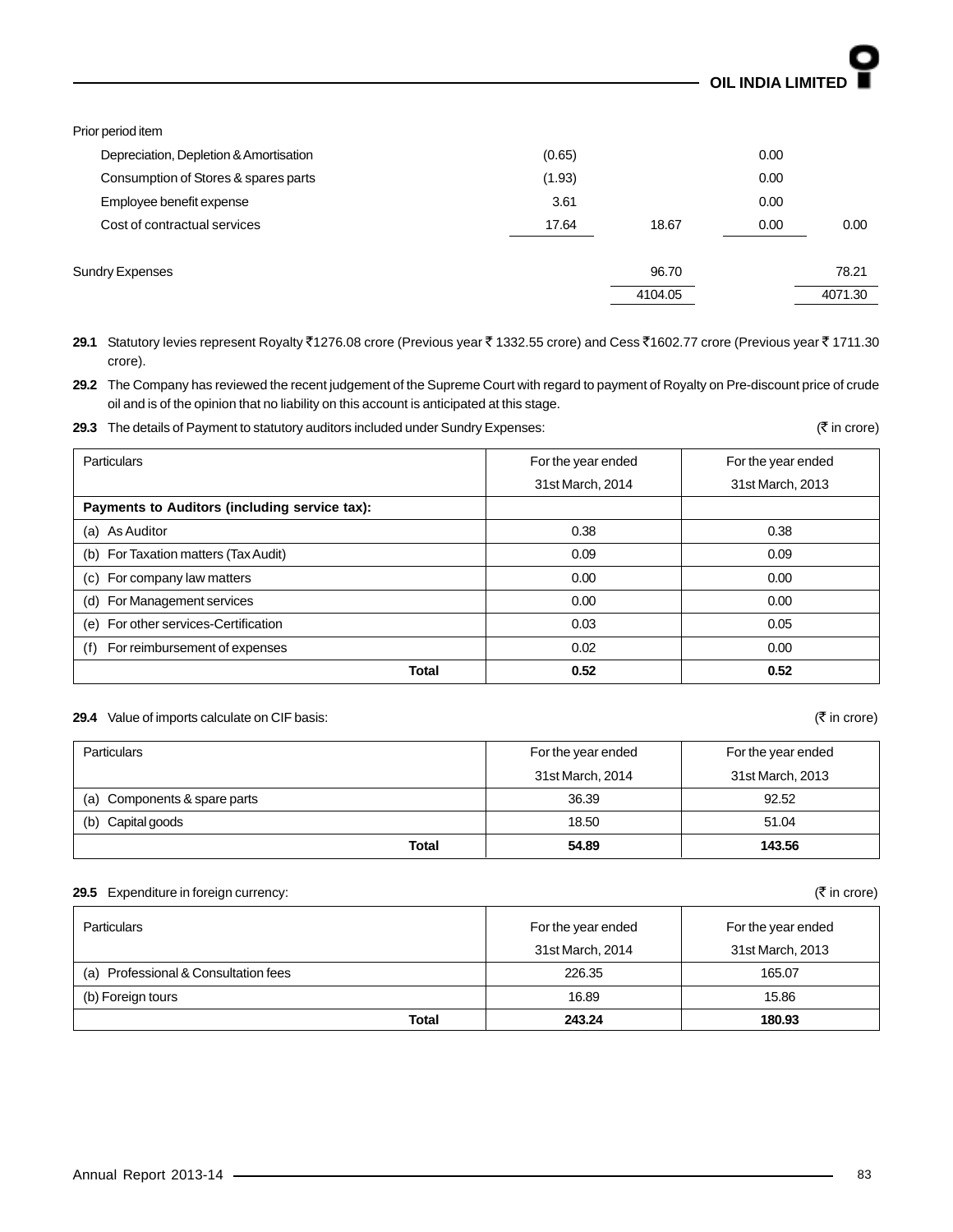## 29.6 Consumption of Stores and Spare parts:  $(\bar{z})$  in crore)

| <b>Particulars</b> | For the year ended |         | For the year ended |                  |
|--------------------|--------------------|---------|--------------------|------------------|
|                    | 31st March, 2014   |         |                    | 31st March, 2013 |
| Imported<br>(a)    | 180.97             | 55.00%  | 196.23             | 54.00%           |
| (b)<br>Indigenous  | 148.06             | 45.00%  | 148.03             | 46.00%           |
| Total              | 329.03             | 100.00% | 344.26             | 100.00%          |

#### 29.7 Earnings in foreign currency:  $(\bar{z})$  in crore)

| Particulars  | For the year ended<br>For the year ended |                  |  |
|--------------|------------------------------------------|------------------|--|
|              | 31st March, 2014                         | 31st March, 2013 |  |
| Other income | 0.26                                     | 1.29             |  |

# **NOTE-30**

# **Earnings per equity share**

|                 |                                                                             | Year ended                   | Year ended                   |
|-----------------|-----------------------------------------------------------------------------|------------------------------|------------------------------|
|                 |                                                                             | 31 <sup>st</sup> March, 2014 | 31 <sup>st</sup> March, 2013 |
| Basic & Diluted |                                                                             |                              |                              |
| (a)             | Number of Equity Shares at the beginning of the year                        | 601135955                    | 240454382                    |
|                 | Number of Equity Shares at the end of the year                              | 601135955                    | 601135955                    |
|                 | Weighted average number of Equity Shares outstanding during the year        | 601135955                    | 601135955                    |
|                 | Face value of each Equity Share $(\bar{\zeta})$                             | 10.00                        | 10.00                        |
| (b)             | Profit after Tax available for Equity Shareholders ( $\bar{\tau}$ in crore) | 2981.30                      | 3589.34                      |
|                 | Earning Per Equity Share $(\overline{\zeta})$ - Basic                       | 49.59                        | 59.71                        |
|                 | Earning Per Equity Share $(\overline{\zeta})$ - Diluted                     | 49.59                        | 59.71                        |

**30.1** Weighted average number of Equity Shares for Previous period figures have been restated for the purpose of computation of Earnings per share in accordance with AS-20.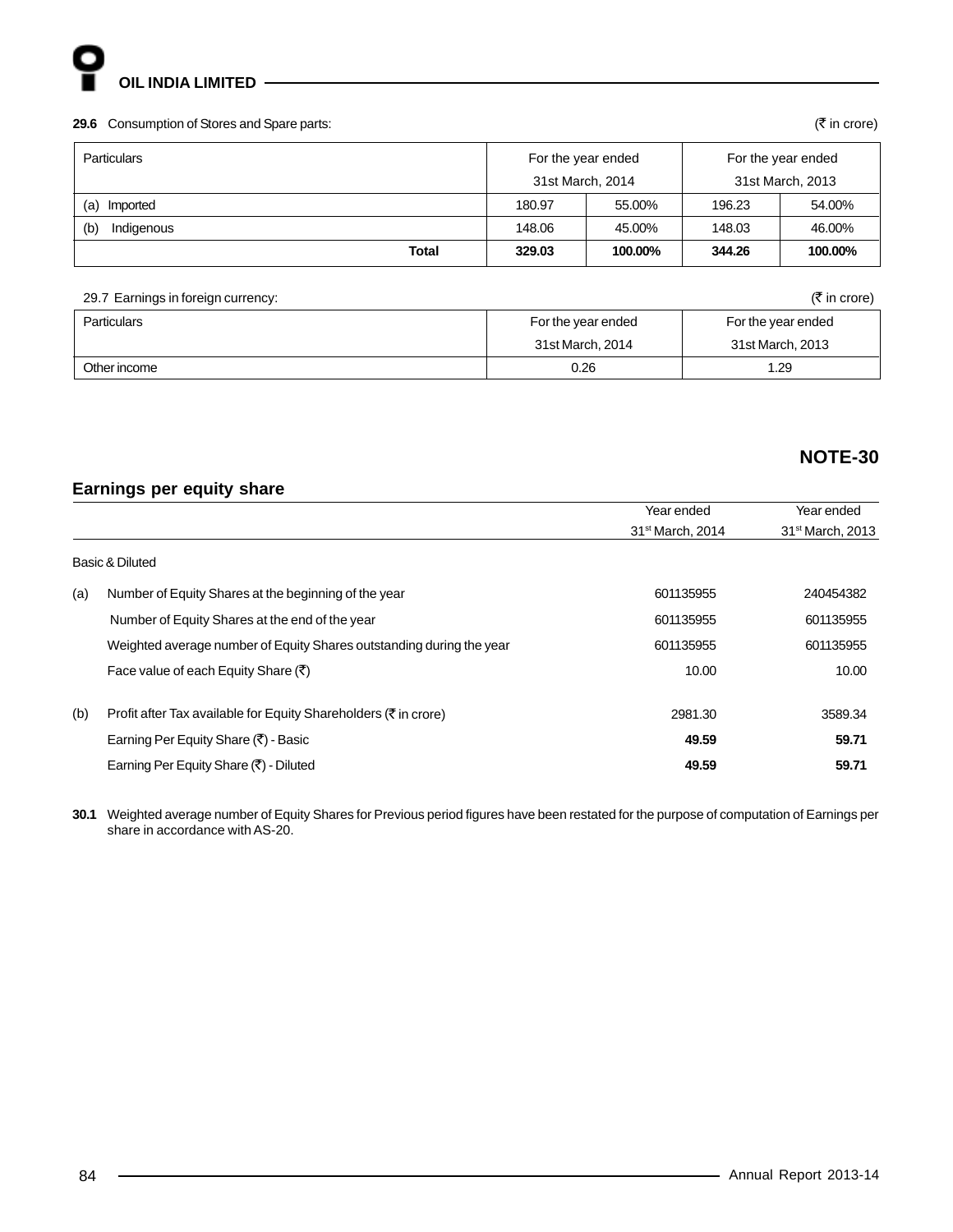#### **NOTE-31: Additional Notes**

#### **31.1 Disclosure pursuant to Accounting Standard (AS) 15 (Revised 2005) – Employee Benefits:-**

#### **31.1.1 Defined Contribution Plans**

The Company's contribution to Provident Funds for employees and executives is  $\bar{\tau}$  79.79 crore (Previous year  $\bar{\tau}$ 72.36 crore).

#### **31.1.2 Defined Benefit Plans**

The various Benefit Plans which are in operation are Gratuity Fund, Oil India Employee's Pension Fund (OIEPF), Oil India Pension Fund (OIPF), Leave Encashment Fund, Post Retirement Medical Benefit and Long Service Award. The present value of the obligation is determined based on actuarial valuation made at the end of the financial year using the Projected Unit Credit Method, which recognizes each period of service as giving rise to additional unit of employee benefits entitlement and measures each unit separately to build up the final obligation. Long Service Award liability as on 31.03.2014 determined by the actuary, has been charged to Statement of Profit and Loss. The amount recognised in the Balance Sheet as the present value of the defined benefit obligation is net of the fair value of plan assets at the Balance Sheet date.

#### **31.1.3 Certified Actuarial Data**:-

The following tables set out the status of the Defined Benefit plans as required under AS-15:

#### **A. The amount recognised in Balance Sheet for post employment benefits:**

 $(5$  in crore)

|                                                    | Gratuity    | <b>Pension</b> | <b>Pension</b> | Leave      | <b>Post Retirement</b>  |
|----------------------------------------------------|-------------|----------------|----------------|------------|-------------------------|
|                                                    | <b>Fund</b> | Fund (OIPF)    | Fund (OIEPF)   | Encashment | <b>Medical Benefits</b> |
| Present Value of obligation at the end of the year | 337.05      | 373.85         | 945.67         | 204.65     | 123.66                  |
|                                                    | (342.88)    | (389.13)       | (801.46)       | (179.77)   | (71.82)                 |
| Fair Value of Plan Asset at the end of the year    | 313.88      | 349.24         | 847.56         | 160.25     | (00.00)                 |
|                                                    | (319.96)    | (339.64)       | (708.20)       | (145.67)   | (0.00)                  |
| Fund Status at end of the year {Net Assets (-)/    | 23.17       | 24.61          | 98.11          | 44.40      | 123.66                  |
| Net liability }                                    | (22.92)     | (49.49)        | (93.26)        | (34.10)    | (71.82)                 |

#### **B. Reconciliation of opening and closing balances of Defined Benefits obligations:**

|                                                          | Gratuity    | <b>Pension</b> | <b>Pension</b> | Leave             | <b>Post Retirement</b>  |
|----------------------------------------------------------|-------------|----------------|----------------|-------------------|-------------------------|
|                                                          | <b>Fund</b> | Fund (OIPF)    | Fund (OIEPF)   | <b>Encashment</b> | <b>Medical Benefits</b> |
| Present Value of obligation at the beginning of the year | 342.88      | 389.13         | 801.46         | 179.77            | 71.82                   |
|                                                          | (322.04)    | (377.40)       | (689.26)       | (157.82)          | (66.65)                 |
| <b>Interest Cost</b>                                     | 27.75       | 29.68          | 65.67          | 13.83             | 5.46                    |
|                                                          | (24.53)     | (27.20)        | (52.86)        | (11.66)           | (4.92)                  |
| <b>Current Service Cost</b>                              | 25.62       | 13.80          | 87.53          | 47.12             | 15.05                   |
|                                                          | (22.55)     | (15.29)        | (62.22)        | (42.66)           | (15.65)                 |
| <b>Benefits Paid</b>                                     | $-32.90$    | $-79.94$       | $-57.76$       | $-34.04$          | $-15.17$                |
|                                                          | (-30.91)    | $(-74.79)$     | (-57.16)       | $(-24.10)$        | $(-10.45)$              |
| Actuarial gains (-)/loss on obligations                  | $-26.30$    | 21.18          | 48.77          | $-2.03$           | 46.50                   |
|                                                          | (4.67)      | (44.03)        | (54.28)        | $(-8.27)$         | $(-4.95)$               |
| Present Value of obligation at the end of the year       | 337.05      | 373.85         | 945.67         | 204.65            | 123.66                  |
|                                                          | (342.88)    | (389.13)       | (801.46)       | (179.77)          | (71.82)                 |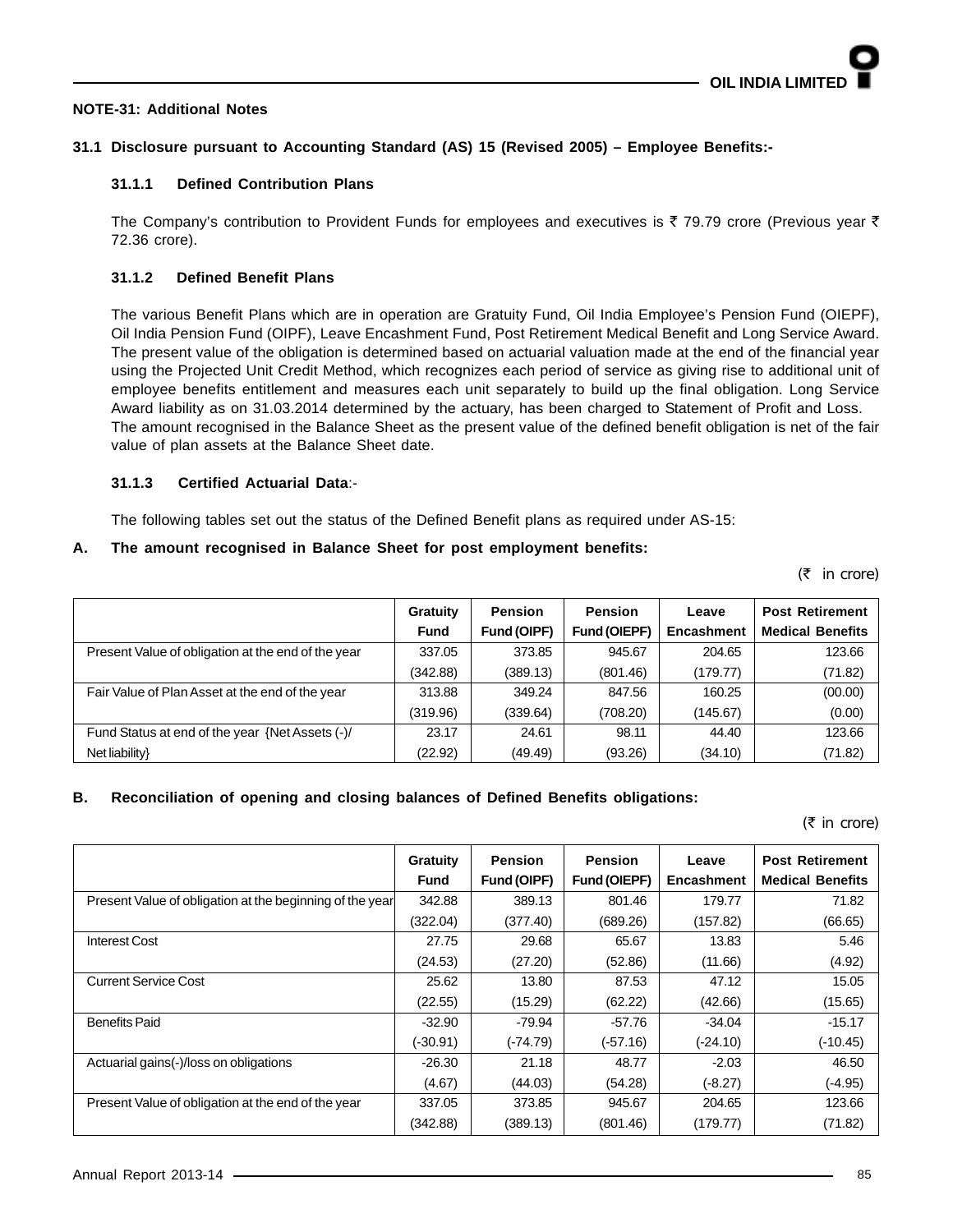### **C. Reconciliation of opening and closing balances of fair value of plan assets:**

#### $($ ₹ in crore)

|                                                   | Gratuity    | <b>Pension</b> | <b>Pension</b> | Leave      | <b>Post Retirement</b>  |
|---------------------------------------------------|-------------|----------------|----------------|------------|-------------------------|
|                                                   | <b>Fund</b> | Fund (OIPF)    | Fund (OIEPF)   | Encashment | <b>Medical Benefits</b> |
| Fair Value of Plan Asset at Beginning of the year | 319.96      | 339.64         | 708.20         | 145.67     | NA*                     |
|                                                   | (299.04)    | (377.58)       | (628.29)       | (113.49)   |                         |
| <b>Expected Return on Plan Assets</b>             | 25.60       | 27.17          | 56.66          | 11.65      | $NA^*$                  |
|                                                   | (23.92)     | 30.20          | (50.26)        | (9.08)     | NA*                     |
| Contributions                                     | 23.37       | 54.45          | 103.86         | 34.10      | $NA^*$                  |
|                                                   | (36.06)     | (7.25)         | (66.78)        | (44.33)    |                         |
| <b>Benefits Paid</b>                              | $-32.90$    | $-79.94$       | $-57.76$       | $-34.04$   | $NA^*$                  |
|                                                   | (-30.91)    | $(-74.79)$     | (-57.16)       | (-24.10)   |                         |
| Actuarial gain/loss(-) on Plan Assets             | $-22.15$    | 7.92           | 36.60          | 2.87       | $NA^*$                  |
|                                                   | $(-8.15)$   | $(-0.60)$      | (20.03)        | (2.87)     |                         |
| Fair Value of Plan Asset at the end of the year   | 313.88      | 349.24         | 847.56         | 160.25     | NA*                     |
|                                                   | (319.96)    | (339.64)       | (708.20)       | (145.67)   |                         |

NA\*: Not Applicable as Scheme is unfunded

#### **D. Expenses Recognised in Statement of Profit / Loss:**

 $($ ₹ in crore)

|                                            | Gratuity    | <b>Pension</b> | Pension      | Leave             | <b>Post Retirement</b>  |
|--------------------------------------------|-------------|----------------|--------------|-------------------|-------------------------|
|                                            | <b>Fund</b> | Fund (OIPF)    | Fund (OIEPF) | <b>Encashment</b> | <b>Medical Benefits</b> |
| <b>Current Service Cost</b>                | 25.62       | 13.80          | 87.53        | 47.12             | 15.05                   |
|                                            | (22.55)     | (15.30)        | (62.22)      | (42.66)           | (15.65)                 |
| <b>Interest Cost</b>                       | 27.75       | 29.68          | 65.67        | 13.83             | 5.46                    |
|                                            | (24.53)     | (27.20)        | (52.85)      | (11.66)           | (4.92)                  |
| <b>Expected Return on Plan Assets</b>      | $-25.60$    | $-27.14$       | $-56.66$     | $-11.65$          | 0.00                    |
|                                            | $(-23.92)$  | $(-30.21)$     | (-50.26)     | $(-9.08)$         | (0.00)                  |
| Actuarial gain(-)/loss                     | $-4.15$     | 13.26          | 12.17        | $-4.90$           | 46.50                   |
|                                            | (12.82)     | (44.63)        | (34.25)      | $(-11.14)$        | (-4.95)                 |
| Expense Recognized in Statement of Profit/ | 23.63       | 29.57          | 108.71       | 44.40             | 67.01                   |
| Loss Account                               | (35.98)     | (56.92)        | (99.07)      | (34.10)           | (15.62)                 |

### **E. Investment of Superannuation Funds:**

| Nature of Investment | <b>Percentage of Investment</b> |            |            |                            |                             |            |  |
|----------------------|---------------------------------|------------|------------|----------------------------|-----------------------------|------------|--|
|                      | <b>Gratuity Fund</b>            |            |            | <b>Pension Fund (OIPF)</b> | <b>Pension Fund (OIEPF)</b> |            |  |
|                      | 31.03.2014                      | 31.03.2013 | 31.03.2014 | 31.03.2013                 | 31.03.2014                  | 31.03.2013 |  |
| Central Govt.        | 35.07                           | 33.82      | 38.21      | 36.61                      | 36.30                       | 34.99      |  |
| State Govt.          | 13.75                           | 14.67      | 25.21      | 23.64                      | 17.39                       | 18.21      |  |
| <b>PSU</b>           | 38.72                           | 40.13      | 32.28      | 35.84                      | 44.97                       | 46.36      |  |
| <b>Others</b>        | 12.46                           | 11.38      | 4.30       | 3.91                       | 1.34                        | 0.44       |  |
| Total                | 100.00                          | 100.00     | 100.00     | 100.00                     | 100.00                      | 100.00     |  |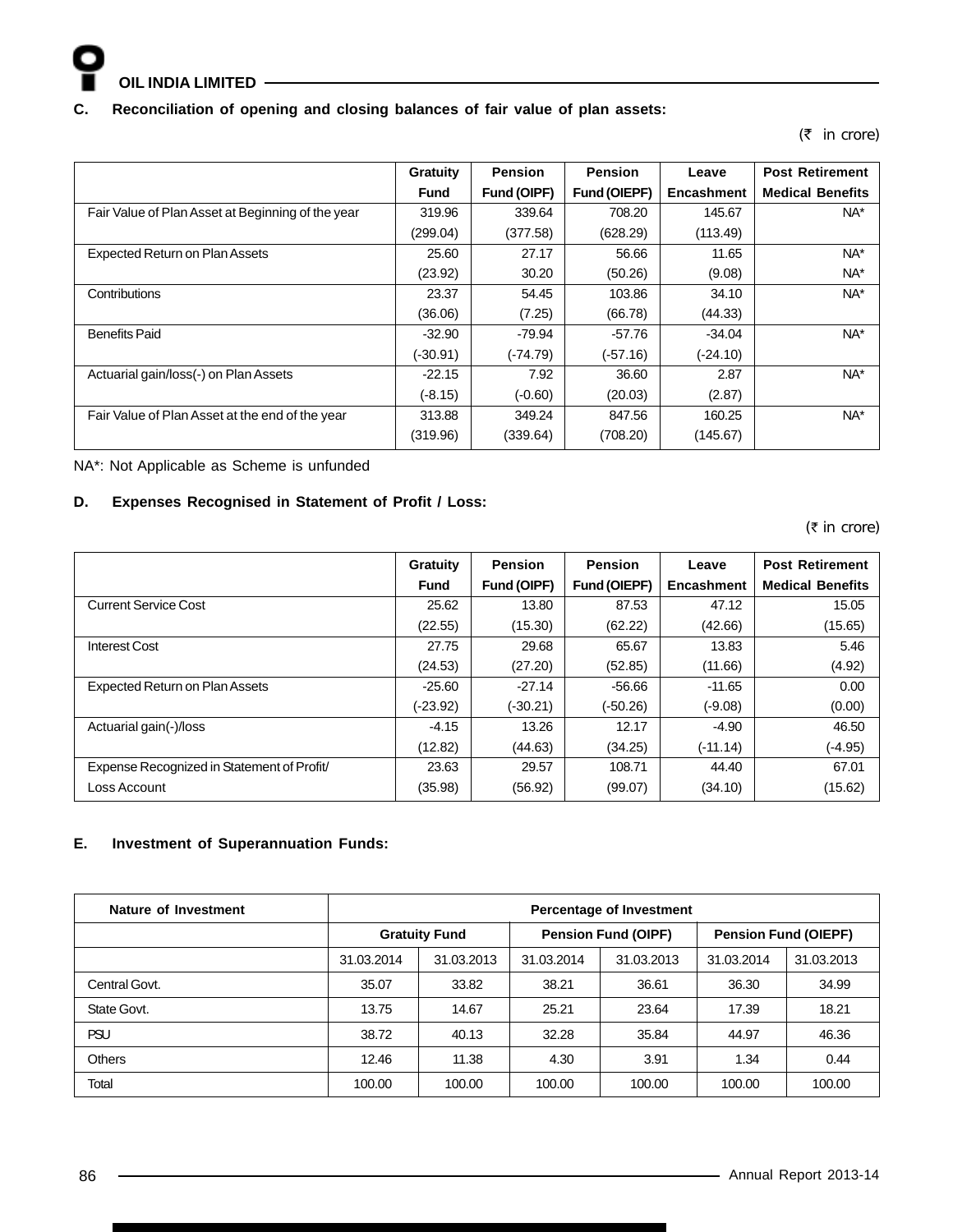#### **F. Actuarial assumptions:**

|                                                      | Gratuity        | Pension     | <b>Pension</b> | Leave      | <b>Post Retirement</b>  |
|------------------------------------------------------|-----------------|-------------|----------------|------------|-------------------------|
|                                                      | <b>Fund</b>     | Fund (OIPF) | Fund (OIEPF)   | Encashment | <b>Medical Benefits</b> |
| Mortality Table (LIC)                                | 2006/08         | 2006/08     | 2006/08        | 2006/08    | 2006/08                 |
| Superannuation Age                                   | 60              | 60          | 60             | 60         | 60                      |
|                                                      | (60)            | (60)        | (60)           | (60)       | (60)                    |
| Early Retirement & Disablement (10 Per Thousand P.A) |                 |             |                |            |                         |
| -age above 45                                        | 6               | 6           | 6              | 6          | 6                       |
|                                                      | (6)             | (6)         | (6)            | (6)        | (6)                     |
| -age between 29 and 45                               | 3               | 3           | 3              | 3          | 3                       |
|                                                      | (3)             | (3)         | (3)            | (3)        | (3)                     |
| -age below 29                                        |                 |             |                | 1          | 4                       |
|                                                      | (1)             | (1)         | (1)            | (1)        | (1)                     |
| <b>Discount Rate</b>                                 | 8.50%           | 8.50%       | 8.50%          | 8.50%      | 8.50%                   |
|                                                      | $(8.00\%)$      | $(8.00\%)$  | $(8.00\%)$     | $(8.00\%)$ | $(8.00\%)$              |
| <b>Inflation Rate</b>                                | 6.00%           | 6.00%       | 6.00%          | 6.00%      | 0.00%                   |
|                                                      | $(5.00\%)$      | $(5.00\%)$  | $(5.00\%)$     | $(5.00\%)$ | $(0.00\%)$              |
| Expected Rate of Return on plan assets               | 8.00%           | 8.00%       | 8.00%          | 8.00%      | $0.00\%$                |
|                                                      | $(8.00\%)$      | $(8.00\%)$  | $(8.00\%)$     | $(8.00\%)$ | $(0.00\%)$              |
| Remaining working life                               | 10 <sup>°</sup> | 7           | 10             | 11         | 10 <sup>°</sup>         |
|                                                      | (11)            | (8)         | (11)           | (10)       | (11)                    |

### **G. Current/Non-current classification of Superannuation Funds/Employee benefits:**

 $($ ₹ in crore)

|                          | Gratuity    | <b>Pension</b> | <b>Pension</b> | Leave             | <b>Post Retirement</b>  | <b>Long Service</b> |
|--------------------------|-------------|----------------|----------------|-------------------|-------------------------|---------------------|
|                          | <b>Fund</b> | Fund (OIPF)    | Fund (OIEPF)   | <b>Encashment</b> | <b>Medical Benefits</b> | Award               |
| <b>Current Liability</b> | 23.18       | 24.61          | 98.11          | 32.54             | 18.89                   | 9.41                |
|                          | (22.92)     | (49.49)        | (93.26)        | (29.46)           | (6.80)                  | (5.03)              |
| Non-current Liability    | 0.00        | 0.00           | 0.00           | 172.11            | 104.77                  | 17.81               |
|                          | (0.00)      | (0.00)         | (0.00)         | (150.31)          | (65.02)                 | (19.03)             |
| Total                    | 23.18       | 24.61          | 98.11          | 204.65            | 123.66                  | 27.22               |
|                          | (22.92)     | (49.49)        | (93.26)        | (179.77)          | (71.82)                 | (24.06)             |

**Note: Figures in parenthesis represent corresponding previous year's figure.**

**31.2 Information as per Accounting Standard (AS) 16 "Borrowing Costs"**

Borrowing cost capitalized during the year is  $\overline{51.38}$  crore (Previous year  $\overline{5}$  Nil).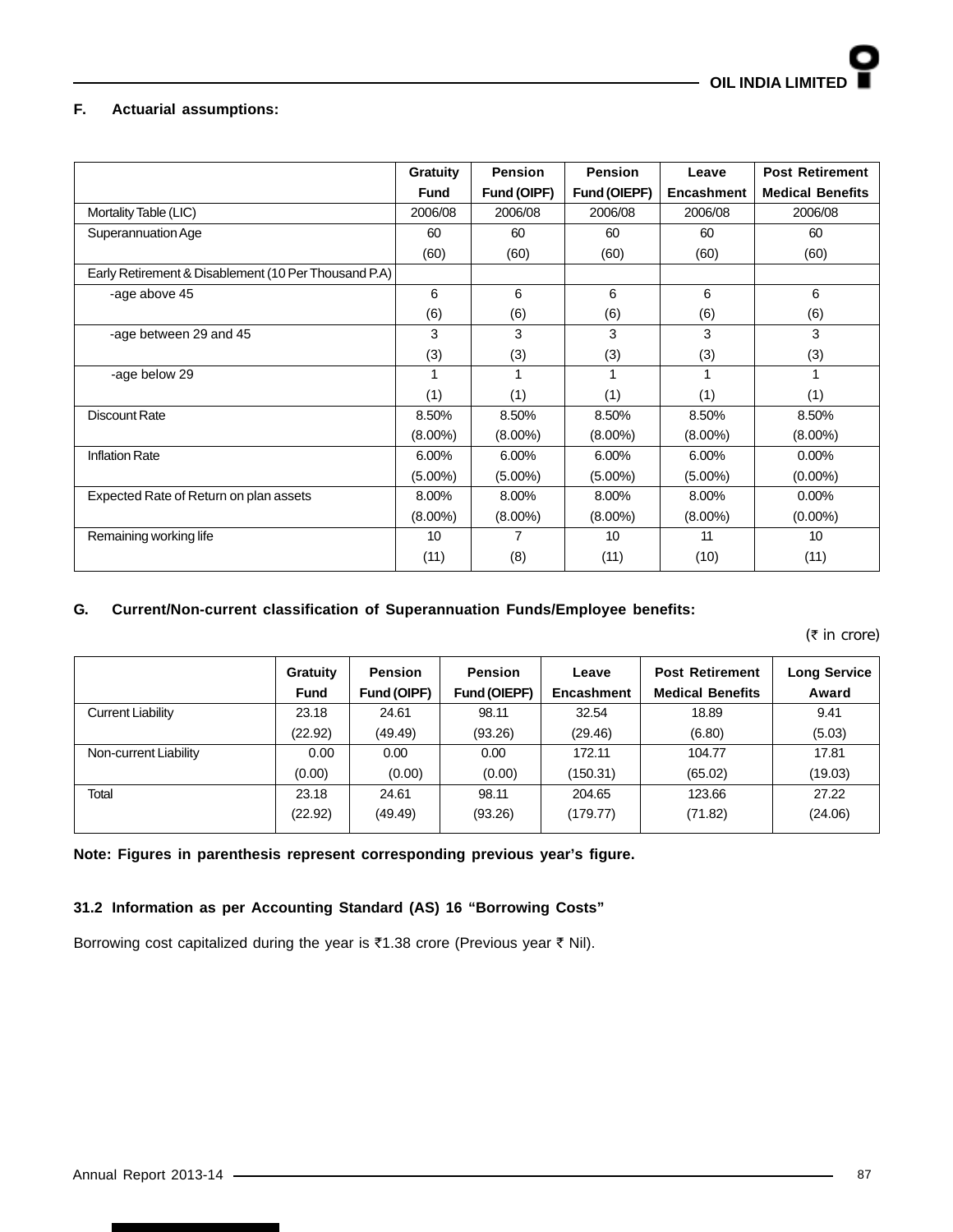## **31.3 Segment Revenue, Results Assets and Liabilities for the year ended 31st March, 2014 :**

|                                |                  | $(5 \text{ in } \text{core})$ |
|--------------------------------|------------------|-------------------------------|
|                                | Year ended       | Year ended                    |
|                                | 31st March, 2014 | 31 <sup>st</sup> March, 2013  |
| Revenue                        |                  |                               |
| <b>External sales</b>          |                  |                               |
| Crude Oil                      | 7386.82          | 7933.74                       |
| <b>Natural Gas</b>             | 1710.71          | 1542.21                       |
| <b>LPG</b>                     | 106.60           | 121.20                        |
| Pipeline Transportation        | 329.24           | 319.63                        |
| Others                         | 1707.97          | 1561.24                       |
| <b>Total Revenue</b>           | 11241.34         | 11478.02                      |
| <b>Results</b>                 |                  |                               |
| Crude Oil                      | 2451.76          | 3232.60                       |
| <b>Natural Gas</b>             | 762.97           | 710.41                        |
| <b>LPG</b>                     | 62.34            | 80.16                         |
| Pipeline Transportation        | 47.53            | 74.65                         |
| Others                         | 1599.92          | 1537.66                       |
| <b>Segment Results</b>         | 4924.52          | 5635.48                       |
| Less: Unallocated expenses     | 445.30           | 349.65                        |
| Operating profit               | 4479.22          | 5285.83                       |
| Interest expense               | 68.78            | 2.60                          |
| <b>Profit before tax</b>       | 4410.44          | 5283.23                       |
| Tax expenses                   | 1429.14          | 1693.89                       |
| Profit after tax               | 2981.30          | 3589.34                       |
| <b>Segment Assets</b>          |                  |                               |
| Crude Oil                      | 5336.49          | 4791.82                       |
| <b>Natural Gas</b>             | 3102.81          | 3209.35                       |
| <b>LPG</b>                     | 59.91            | 65.65                         |
| Pipeline Transportation        | 424.64           | 349.71                        |
| Unallocated assets             | 25950.60         | 16365.55                      |
| <b>Total Assets</b>            | 34874.45         | 24782.08                      |
| <b>Segment Liabilities</b>     |                  |                               |
| Crude Oil                      | 2063.27          | 1902.55                       |
| <b>Natural Gas</b>             | 559.11           | 844.86                        |
| LPG                            | 55.31            | 31.42                         |
| Pipeline Transportation        | 135.58           | 81.77                         |
| <b>Unallocated liabilities</b> | 11353.00         | 2710.00                       |
| <b>Total Liabilities</b>       | 14166.27         | 5570.60                       |

Note:

(i) Revenue and expenses directly identifiable to the segments have been allocated to the relative primary reportable segments.

(ii) Segment revenue and expenses which are not directly identifiable to the primary reportable segments have been disclosed under others which primarily includes interest and dividend income and revenue from other miscellaneous activities.

(iii) Assets and liabilities which are directly identifiable to the segments have been allocated to relative segments.

(iv) Assets and liabilities which are not directly identifiable to the segments have been disclosed under unallocated.

(v) There are no reportable geographical segments.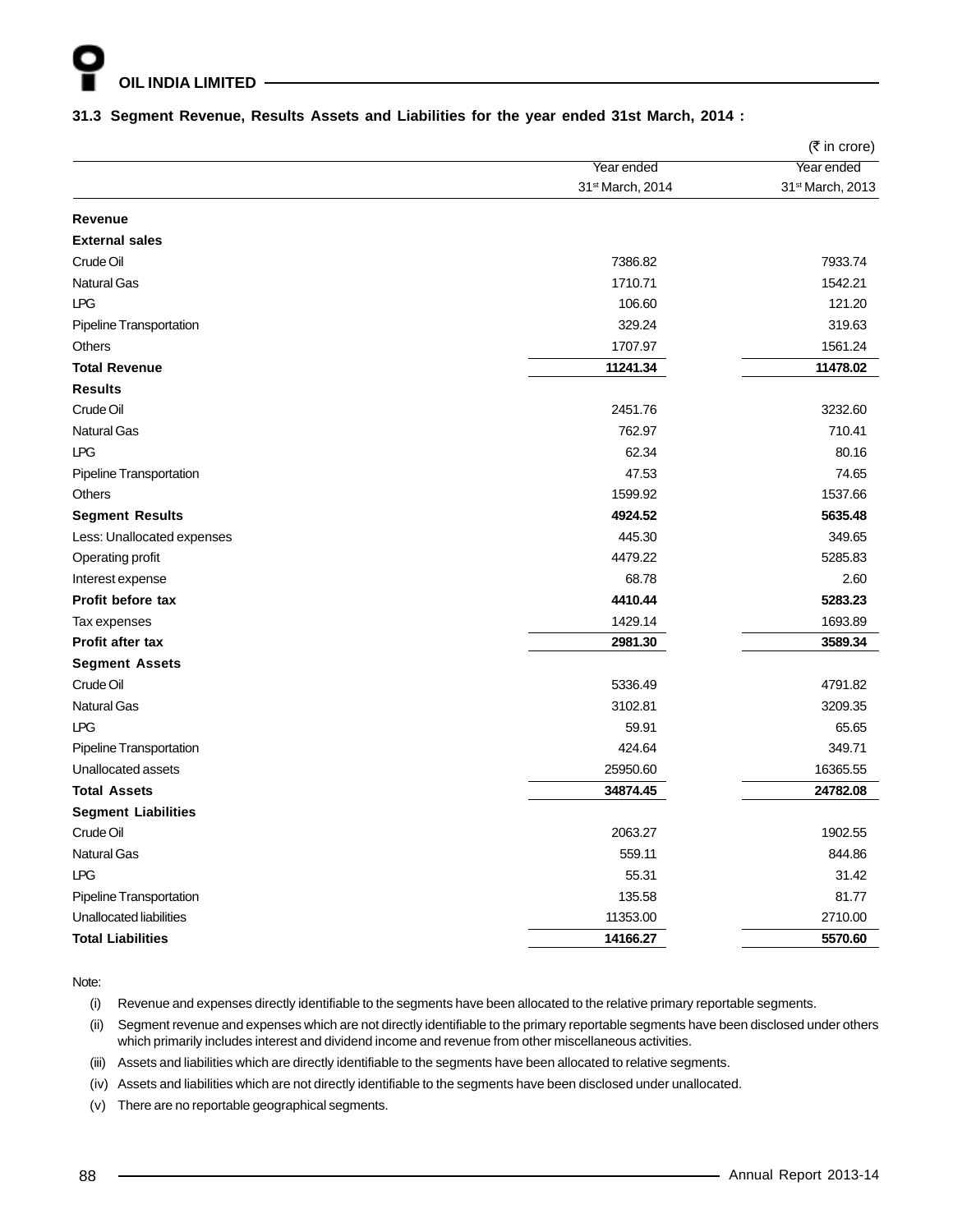#### **31.4 Information as per Accounting Standard (AS) 18 "Related Party Disclosures"**

a) Related party relationships

Name of related parties and nature of relationship (excluding the State controlled entities):

i) Joint Ventures (Unincorporated):

| SI. No | Name of Joint Venture   |
|--------|-------------------------|
| 1      | MZ-ONN-2004/1           |
| 2      | RJ-ONN-2004/2           |
| 3      | KG-ONN-2004/1           |
| 4      | RJ-ONN-2005/2           |
| 5      | Kharsang PSC            |
| 6      | AAP-ON-94/1             |
| 7      | KG-DWN-2009/1           |
| 8      | KG-OSN-2009/4           |
| 9      | Shakthi, Gabon          |
| 10     | Area 95/96, Libya       |
| 11     | Block 82, Yemen         |
| 12     | Block 83, Yemen         |
| 13     | AS-CBM-2008/IV-CBM      |
| 14     | Block SS-04, Bangladesh |
| 15     | Block SS-09, Bangladesh |

ii) Key Management Personnel

#### **Whole time Functional Directors**:

| a) Mr. S.K.Srivastava    | Chairman and Managing Director                            |
|--------------------------|-----------------------------------------------------------|
| b) Mr. N.K. Bharali      | Director (HR & BD)                                        |
| c) Mr. S. Rath           | Director (Operations)                                     |
| d) Mrs. R.S. Borah       | Director (Finance) (w.e.f. 01.10.2013)                    |
| e) Mr. T.K. Ananth Kumar | Director (Finance) (up to 30.09.2013)                     |
| f) Mr. B.N. Talukdar     | Director (Exploration and Development) (up to 05.02.2014) |
|                          |                                                           |

#### **Part-time Directors**:

- a) Mr. Anup Mukerji **Independent Director**
- b) Mr. Suresh Chand Gupta Independent Director
- c) Mr. Bhaskar Ramamurthi Independent Director
- d) Mr. Shekhar Chaudhuri **Independent Director**
- e) Mr. Gautam Barua **Independent Director**

Annual Report 2013-14 89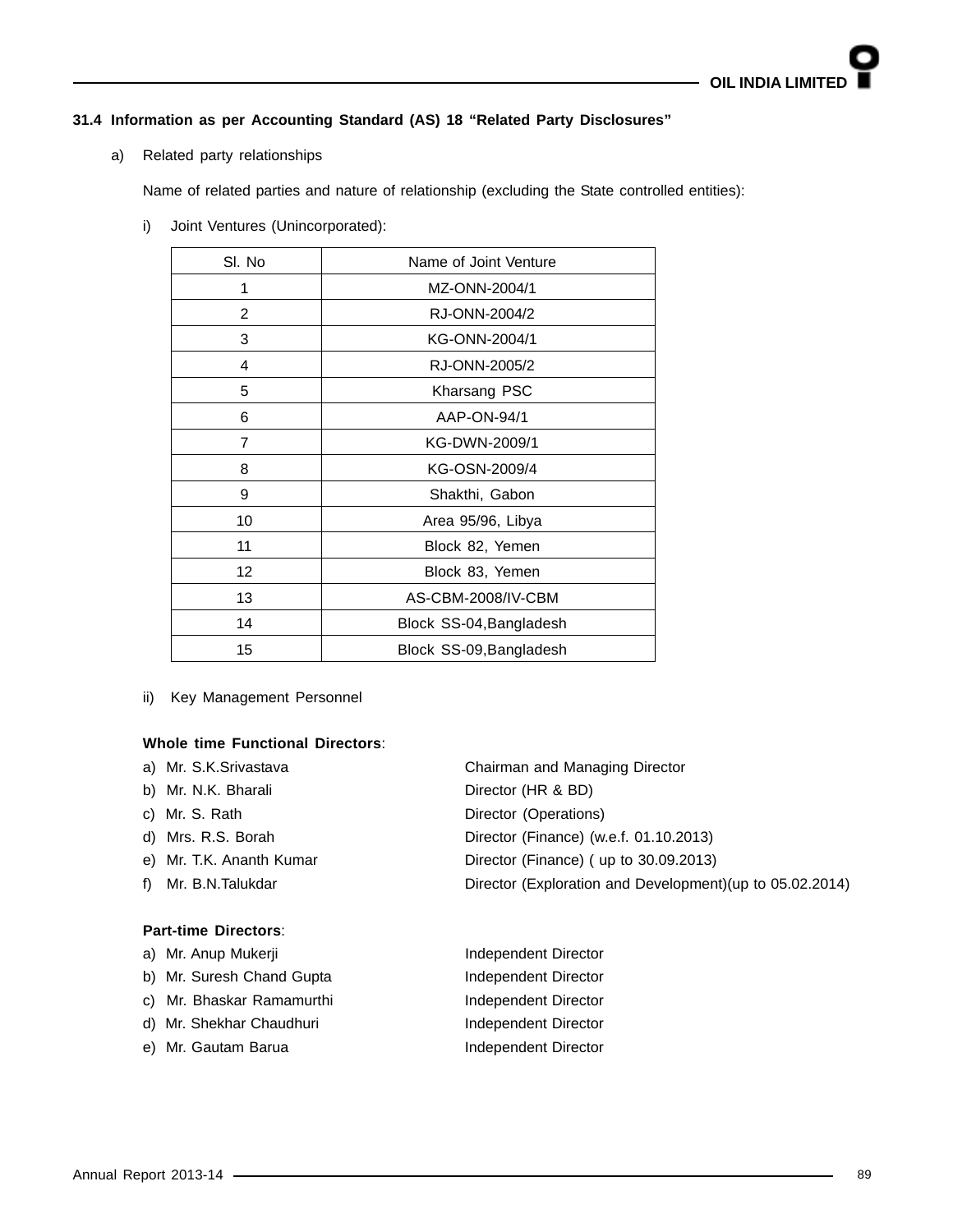# **INDIA LIMITED**

| b) Details of Transactions during the year (excluding State controlled entities): |  | (₹ in crore) |
|-----------------------------------------------------------------------------------|--|--------------|

| SI. No. | <b>Particulars</b>                                   | Joint Ventures/Associates | Key Management | Total    |
|---------|------------------------------------------------------|---------------------------|----------------|----------|
|         |                                                      |                           | Personnel      |          |
| 1.      | Sales Proceeds received from Joint Venture           | 169.71                    |                | 169.71   |
|         |                                                      | (170.92)                  |                | (170.92) |
| 2.      | Expenses reimbursed to Joint Ventures and Associates | 176.90                    |                | 176.90   |
|         |                                                      | (147.36)                  |                | (147.36) |
| 3.      | Remuneration to Functional Directors                 |                           | 2.60           | 2.60     |
|         |                                                      |                           | (3.57)         | (3.57)   |
| 4.      | Sitting Fees to Part-time Directors                  |                           | 0.18           | 0.18     |
|         |                                                      |                           | (0.15)         | (0.15)   |
| 5.      | Amount outstanding                                   |                           | 0.14           | 0.14     |
|         |                                                      |                           | (0.35)         | (0.35)   |

Note: Figures in parenthesis represent corresponding previous year figure.

## **31.5 Information as per Accounting Standard (AS) 19 "Lease"**

The Company has signed a "Participating Agreement" (PA) for the product pipeline in Sudan with ONGC Videsh Limited (OVL) for a 10% Participating Interest (balance 90% being with OVL) awarded by Ministry of Energy & Mining , Govt. of Sudan (GOS). The construction of the pipeline project was completed on 01.09.2005 and handed over to GOS under Build, Own, Lease and Transfer (BOLT) basis.

The "PA" entered into between OVL and the Company is neither intended nor shall be construed as creating a partnership or joint venture among the parties. Hence, accounting has not been done following "Joint Venture Accounting Policy" but the agreement for providing finance for the project in rupees to OVL and to share lease rentals receivable from Govt. of Sudan has been treated as "Finance Lease Activity" as envisaged under Accounting Standard (AS) 19 issued by The Institute of Chartered Accountants of India and accordingly accounted for.

#### **Disclosures related to Finance Lease in line with AS 19**

| (i)         | Gross investment in the lease being Minimum Lease Payment (MLP)             |                         |            |            |            | 31.03.2014                   |                  | 31.03.2013 |
|-------------|-----------------------------------------------------------------------------|-------------------------|------------|------------|------------|------------------------------|------------------|------------|
|             | Investment made                                                             | 54.01                   |            | 54.01      |            |                              |                  |            |
|             | Lease rental receivable                                                     |                         |            | 46.30      | 100.31     | 45.75                        | 99.76            |            |
| (ii)        | Present value (PV) of MLP receivable as on 31.03.2014                       |                         |            | 8.19       |            | 12.11                        |                  |            |
|             | (inclusive of exchange rate fluctuation)                                    |                         |            |            |            |                              |                  |            |
| (iii)       | Finance lease future installments receivable                                |                         |            | 11.19      |            | 16.73                        |                  |            |
| (iv)        | Minimum lease payments receivable (converted at period end exchange rate) : |                         |            |            |            |                              |                  |            |
|             |                                                                             |                         |            |            |            |                              |                  |            |
|             |                                                                             | <b>Gross Receivable</b> |            |            |            | <b>Unearned Lease Income</b> | <b>PV of MLP</b> |            |
| Receivable: |                                                                             | 31.03.2014              | 31.03.2013 | 31.03.2014 | 31.03.2013 |                              | 31.03.2014       | 31.03.2013 |
|             | a) not later than one year                                                  | 11.19                   | 13.38      | 3.00       |            | 3.71                         | 8.19             | 9.67       |
|             | b) later than one year but not later                                        | 0.00                    | 3.35       | 0.00       |            | 0.91                         | 0.00             | 2.44       |
|             | than 5 years                                                                |                         |            |            |            |                              |                  |            |
|             | c) later than 5 years                                                       | 0.00                    | 0.00       | 0.00       |            | 0.00                         | 0.00             | 0.00       |
| Total:      |                                                                             | 11.19                   | 16.73      | 3.00       |            | 4.62                         | 8.19             | 12.11      |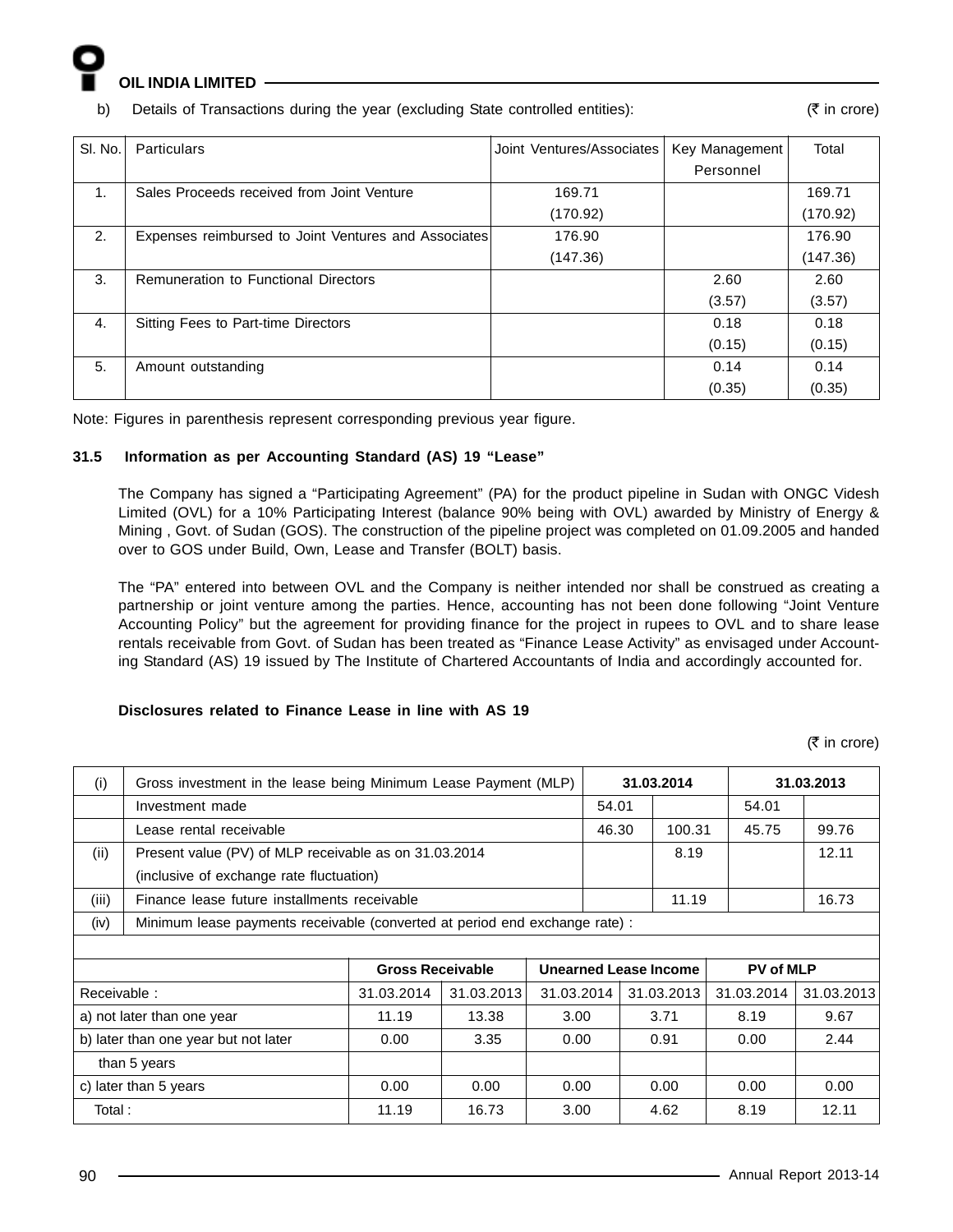- **31.6 Since the company is not having any discontinuing operations and as such disclosure under AS-24 is not applicable.**
- **31.7 Information as per Accounting Standard (AS) 27 "Financial reporting of interest in Joint Ventures"**
- **31.7.1** Company executed various JVCs/PSCs in India as Jointly Control Assets as on 31.03.2014, the details of which are given below:

#### **Jointly controlled Assets in India**

#### **A. Operated/Jointly Operated**

| SI. No. | <b>Block No.</b> | <b>Company's Participating interest</b> |
|---------|------------------|-----------------------------------------|
| 1.      | AA-ONN-2002/3    | 30%                                     |
|         |                  | (30%)                                   |
| 2.      | MZ-ONN-2004/1    | 85%                                     |
|         |                  | (85%)                                   |
| 3.      | AA-ONN-2004/2    | 100%                                    |
|         |                  | $(100\%)$                               |
| 4.      | RJ-ONN-2004/2*   | 75%                                     |
|         |                  | (75%)                                   |
| 5.      | KG-ONN-2004/1*   | 90%                                     |
|         |                  | (90%)                                   |
| 6.      | RJ-ONN-2005/2    | 60%                                     |
|         |                  | (60%)                                   |
| 7.      | AA-ONN-2009/4    | 50%                                     |
|         |                  | (50%)                                   |
| 8.      | CY-OSN-2009/2    | 50%                                     |
|         |                  | (50%)                                   |
| 9.      | AN-DWN-2009/3    | 40%                                     |
|         |                  | (40%)                                   |
| 10.     | AA-ONN-2010/2    | 40%                                     |
|         |                  | (40%)                                   |
| 11.     | AA-ONN-2010/3    | 40%                                     |
|         |                  | (40%)                                   |
| 12.     | MB-OSN-2010/2    | 50%                                     |
|         |                  | (50%)                                   |

**Note: Figures in parenthesis represent corresponding previous year figure.**

**\*M/S Geo Global Resources Inc. holding 25% participating interest** in RJ-ONN-2004/2 and 10% participating interest in KG-ONN-2004/1 has withdrawn from the blocks and the company is in the process of taking over the said participating interests for which final approval is pending from **MOP&NG.**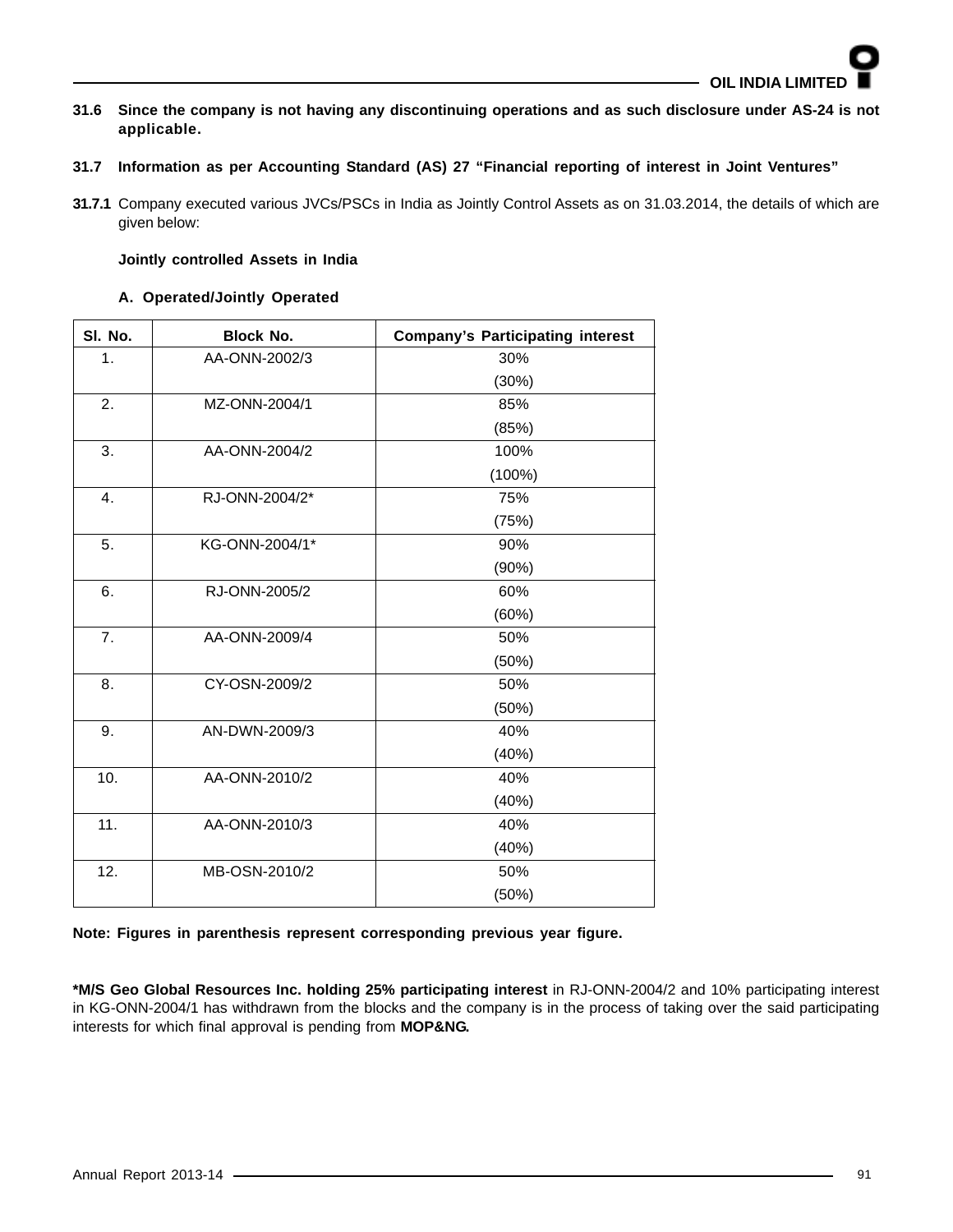**The Financial position of the above blocks are as under:**

| SI.<br>No. | <b>Block No.</b>                      | <b>Net Fixed</b><br><b>Assets</b> | <b>Net</b><br>Producing<br><b>Property</b> | Capital<br>Work in<br><b>Progress</b> | Pre<br>Producing<br><b>Property</b> | <b>Net Current</b><br><b>Assets</b><br>(+)/Current<br>Liabilities(-) | <b>Income</b> | <b>Expenditure</b> | <b>Write Off</b><br>EXP. - Dry &<br>Abandoned<br><b>Exploratory</b><br><b>Wells</b> |
|------------|---------------------------------------|-----------------------------------|--------------------------------------------|---------------------------------------|-------------------------------------|----------------------------------------------------------------------|---------------|--------------------|-------------------------------------------------------------------------------------|
|            | <b>Operated - Audited Accounts</b>    |                                   |                                            |                                       |                                     |                                                                      |               |                    |                                                                                     |
| 1.         | AA-ONN-2002/3 (CY)                    | 0.00                              | 0.00                                       | 0.00                                  | 2.04                                | $-3.02$                                                              | 0.00          | 2.47               | 0.00                                                                                |
|            | (PY)                                  | 0.00                              | 0.00                                       | 0.00                                  | 1.40                                | 2.64                                                                 | 0.00          | 1.44               | 0.00                                                                                |
| 2.         | AA-ONN-2004/2 (CY)                    | 0.00                              | 0.00                                       | 0.00                                  | 0.08                                | $-0.33$                                                              | 0.00          | 1.07               | 28.65                                                                               |
|            | (PY)                                  | 0.00                              | 0.00                                       | 0.00                                  | 27.57                               | $-0.39$                                                              | 0.00          | 1.66               | 0.00                                                                                |
| 3.         | RJ-ONN-2004/2 (CY)                    | 0.00                              | 0.00                                       | 0.00                                  | 12.10                               | 9.29                                                                 | 2.31          | 36.40              | 0.70                                                                                |
|            | (PY)                                  | 0.00                              | 0.00                                       | 0.00                                  | 11.92                               | 3.72                                                                 | 0.00          | 1.70               | $-1.92$                                                                             |
| 4.         | RJ-ONN-2005/2 (CY)                    | 0.00                              | 0.00                                       | 0.00                                  | 0.00                                | 14.24                                                                | 0.00          | 17.93              | 0.00                                                                                |
|            | (PY)                                  | 0.00                              | 0.00                                       | 0.00                                  | 0.00                                | 73.73                                                                | 0.00          | 56.60              | 0.00                                                                                |
| 5.         | CY-OSN-2009/2 (CY)                    | 0.00                              | 0.00                                       | 0.00                                  | 0.60                                | 0.41                                                                 | 0.05          | 2.83               | 0.00                                                                                |
|            | (PY)                                  | 0.00                              | 0.00                                       | 0.00                                  | 0.00                                | 1.27                                                                 | 0.18          | 3.31               | 0.00                                                                                |
| 6.         | MB-OSN-2010/2(CY)                     | 0.00                              | 0.00                                       | 0.00                                  | 0.00                                | 0.57                                                                 | 0.00          | 9.12               | 0.00                                                                                |
|            | (PY)                                  | 0.00                              | 0.00                                       | 0.00                                  | 0.00                                | 0.38                                                                 | 0.00          | $-0.02$            | 0.00                                                                                |
| 7.         | MZ-ONN-2004/1(CY)                     | 0.21                              | 0.00                                       | 0.00                                  | 34.38                               | 5.16                                                                 | 45.94         | 34.22              | 0.00                                                                                |
|            | (PY)                                  | 0.19                              | 0.00                                       | 0.00                                  | 13.51                               | $-49.74$                                                             | 0.00          | 56.68              | 0.00                                                                                |
| 8.         | AA-ONN-2009/4(CY)                     | 0.00                              | 0.00                                       | 0.00                                  | 0.00                                | 14.86                                                                | 0.00          | 17.05              | 0.00                                                                                |
|            | (PY)                                  | 0.00                              | 0.00                                       | 0.00                                  | 0.00                                | 5.70                                                                 | 0.00          | 5.92               | 0.00                                                                                |
|            | <b>Total</b><br>(CY)                  | 0.21                              | 0.00                                       | 0.00                                  | 49.20                               | 41.18                                                                | 48.30         | 121.09             | 29.35                                                                               |
|            | (PY)                                  | 0.19                              | 0.00                                       | 0.00                                  | 54.40                               | 37.31                                                                | 0.18          | 127.29             | $-1.92$                                                                             |
|            | <b>Operated - Un-Audited Accounts</b> |                                   |                                            |                                       |                                     |                                                                      |               |                    |                                                                                     |
| 1.         | KG-ONN-2004/1 (CY)                    | 0.51                              | 0.00                                       | 0.12                                  | 21.62                               | 203.24                                                               | 0.16          | 54.56              | 0.00                                                                                |
|            | (PY)                                  | 0.36                              | 0.00                                       | 0.00                                  | 15.69                               | $-0.25$                                                              | 0.03          | 22.68              | 0.00                                                                                |
| 2.         | AN-DWN-2009/3 (CY)                    | 0.00                              | 0.01                                       | 0.00                                  | 0.00                                | $-2.58$                                                              | 0.00          | 5.52               | 0.00                                                                                |
|            | (PY)                                  | 0.00                              | 0.00                                       | 0.00                                  | 0.00                                | $-42.46$                                                             | 0.04          | 42.10              | 0.00                                                                                |
| 3.         | AA-ONN-2010/2(CY)                     | 0.00                              | 0.00                                       | 0.00                                  | 0.00                                | 0.00                                                                 | 0.00          | 0.00               | 0.00                                                                                |
|            | (PY)                                  | 0.00                              | 0.00                                       | 0.00                                  | 0.00                                | 0.00                                                                 | 0.00          | 0.00               | 0.00                                                                                |
| 4.         | AA-ONN-2010/3(CY)                     | $0.00\,$                          | 0.00                                       | 0.00                                  | 0.00                                | 3.61                                                                 | 0.00          | 2.40               | 0.00                                                                                |
|            | (PY)                                  | $0.00\,$                          | 0.00                                       | 0.00                                  | 0.00                                | 0.00                                                                 | 0.00          | 0.00               | 0.00                                                                                |
|            | <b>Total</b><br>(CY)                  | 0.51                              | 0.01                                       | 0.12                                  | 21.62                               | 204.27                                                               | 0.16          | 62.48              | 0.00                                                                                |
|            | (PY)                                  | 0.36                              | 0.00                                       | 0.00                                  | 15.69                               | $-42.71$                                                             | 0.07          | 64.78              | 0.00                                                                                |
|            | <b>Grand Total</b><br>(CY)            | 0.72                              | 0.01                                       | 0.12                                  | 70.82                               | 245.45                                                               | 48.46         | 183.57             | 29.35                                                                               |
|            | (PY)                                  | 0.55                              | 0.00                                       | 0.00                                  | 70.09                               | $-5.40$                                                              | 0.25          | 192.07             | $-1.92$                                                                             |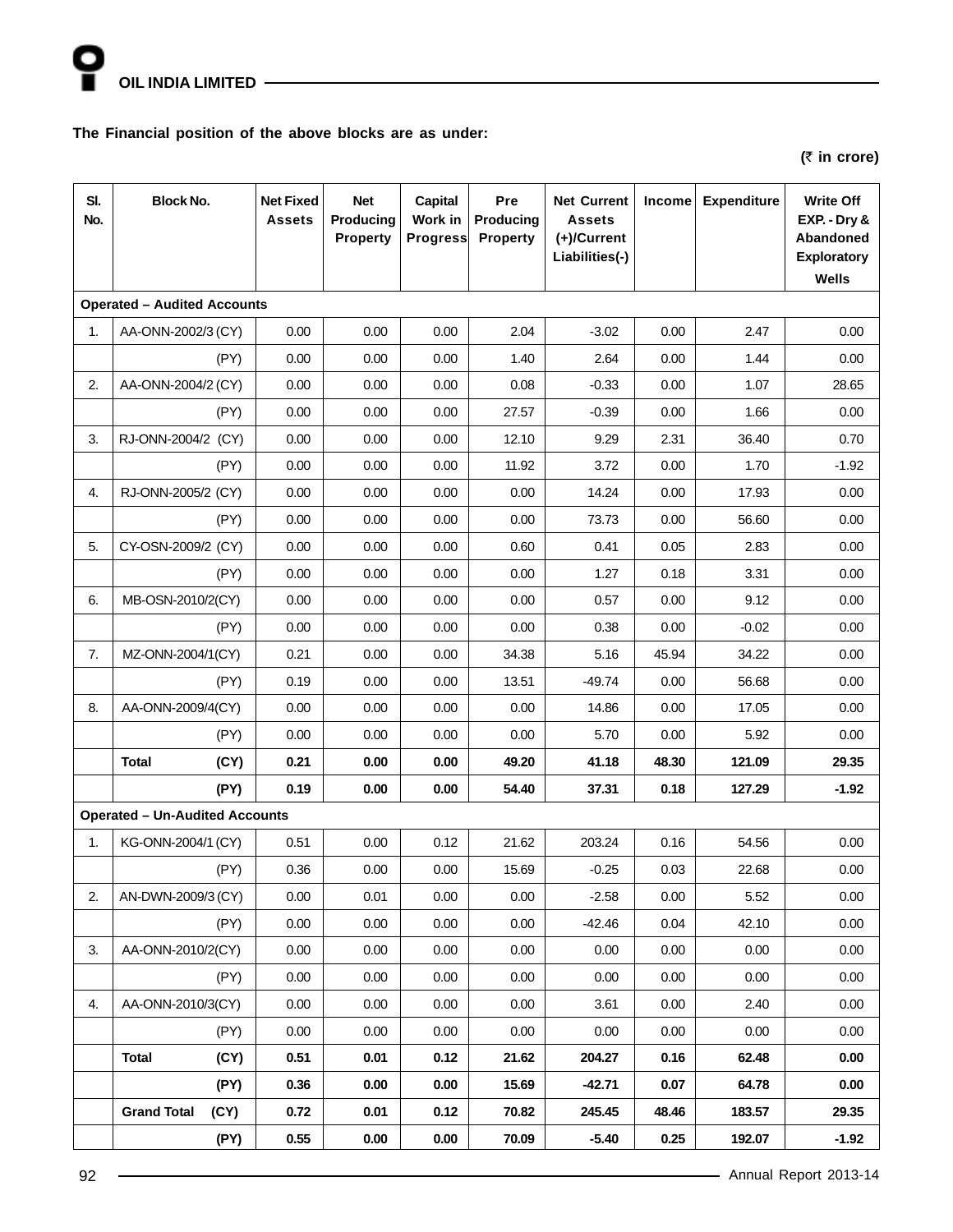#### **B. Non-operated**

| SI. No. | <b>Block No.</b>   | <b>Company's Participating interest</b>                        |
|---------|--------------------|----------------------------------------------------------------|
| 1.      | Kharsang PSC*      | 40%                                                            |
|         |                    | (40%)                                                          |
| 2.      | AAP-ON-94/1*       | 16.129% in Expl Phase                                          |
|         |                    | with additional 30% carrying interest.                         |
|         |                    | (16.129% in Expl Phase with additional 30% carrying interest.) |
| 3.      | MN-OSN-2000/2      | 20% (20%)                                                      |
| 4.      | AA-ONN-2001/3      | 15% (15%)                                                      |
| 5.      | AA-ONN-2002/4      | 10% (10%)                                                      |
| 6.      | AA-ONN-2005/1      | 30% (30%)                                                      |
| 7.      | WB-ONN-2005/4      | 25% (25%)                                                      |
| 8.      | AA-ONN-2009/3      | 50% (50%)                                                      |
| 9.      | AN-DWN-2009/1      | 30% (30%)                                                      |
| 10.     | AN-DWN-2009/2      | 40% (40%)                                                      |
| 11.     | AN-DWN-2009/18     | 30% (30%)                                                      |
| 12.     | KG-OSN-2009/4      | 30% (30%)                                                      |
| 13.     | GK-OSN-2010/1      | 30% (30%)                                                      |
| 14.     | AS-CBM-2008/IV-CBM | 40% (40%)                                                      |

Note: Figures in parenthesis represent corresponding previous year figure. \*Pre NELP Blocks

# **The Financial position of the above blocks are as under:**

| SI.<br>No. | <b>Block No.</b>                | <b>Net Fixed</b><br><b>Assets</b> | <b>Net</b><br><b>Producing</b><br>Property | Capital<br>Work in<br><b>Progress</b> | Pre<br>Producing<br><b>Property</b> | <b>Net Current</b><br><b>Assets</b><br>(+)/Current<br>Liabilities(-) | <b>Income</b> | <b>Expenditure</b> | <b>Write Off</b><br>EXP. - Dry &<br>Abandoned<br><b>Exploratory</b><br>Wells |
|------------|---------------------------------|-----------------------------------|--------------------------------------------|---------------------------------------|-------------------------------------|----------------------------------------------------------------------|---------------|--------------------|------------------------------------------------------------------------------|
|            | Non-Operated - Audited Accounts |                                   |                                            |                                       |                                     |                                                                      |               |                    |                                                                              |
| 1.         | WB-ONN-2005/4 (CY)              | 0.00                              | 0.00                                       | 0.00                                  | 0.57                                | $-0.77$                                                              | 0.00          | 6.78               | 0.00                                                                         |
|            | (PY)                            | 0.00                              | 0.00                                       | 0.00                                  | 0.00                                | $-5.67$                                                              | 0.00          | 7.99               | 0.00                                                                         |
| 2.         | AN-DWN-2009/1(CY)               | 0.00                              | 0.00                                       | 0.00                                  | 0.00                                | $-3.14$                                                              | 0.07          | 14.48              | 0.00                                                                         |
|            | (PY)                            | 0.00                              | 0.00                                       | 0.00                                  | 0.00                                | $-11.94$                                                             | 0.00          | 13.03              | 0.00                                                                         |
| 3.         | AN-DWN-2009/2(CY)               | 0.00                              | 0.00                                       | 0.00                                  | 0.00                                | $-3.30$                                                              | 0.06          | 5.96               | 0.00                                                                         |
|            | (PY)                            | 0.00                              | 0.00                                       | 0.00                                  | 0.00                                | $-27.14$                                                             | 0.00          | 27.36              | 0.00                                                                         |
| 4.         | AN-DWN-2009/18(CY)              | 0.00                              | 0.00                                       | 0.00                                  | 0.00                                | $-1.20$                                                              | 0.08          | 3.32               | 0.00                                                                         |
|            | (PY)                            | 0.00                              | 0.00                                       | 0.00                                  | 0.00                                | $-1.29$                                                              | 0.00          | 2.52               | 0.00                                                                         |
| 5.         | MN-OSN-2000/2(CY)               | 0.00                              | 0.00                                       | 0.00                                  | 8.32                                | $-17.12$                                                             | 0.00          | 3.31               | 112.23                                                                       |
|            | (PY)                            | 0.00                              | 0.00                                       | 0.00                                  | 112.16                              | $-11.74$                                                             | 0.00          | 8.09               | 0.00                                                                         |
|            | (CY)<br><b>Total</b>            | 0.00                              | 0.00                                       | 0.00                                  | 8.89                                | $-25.53$                                                             | 0.21          | 33.85              | 112.23                                                                       |
|            | (PY)<br><b>Total</b>            | 0.00                              | 0.00                                       | 0.00                                  | 112.16                              | $-57.78$                                                             | 0.00          | 58.99              | 0.00                                                                         |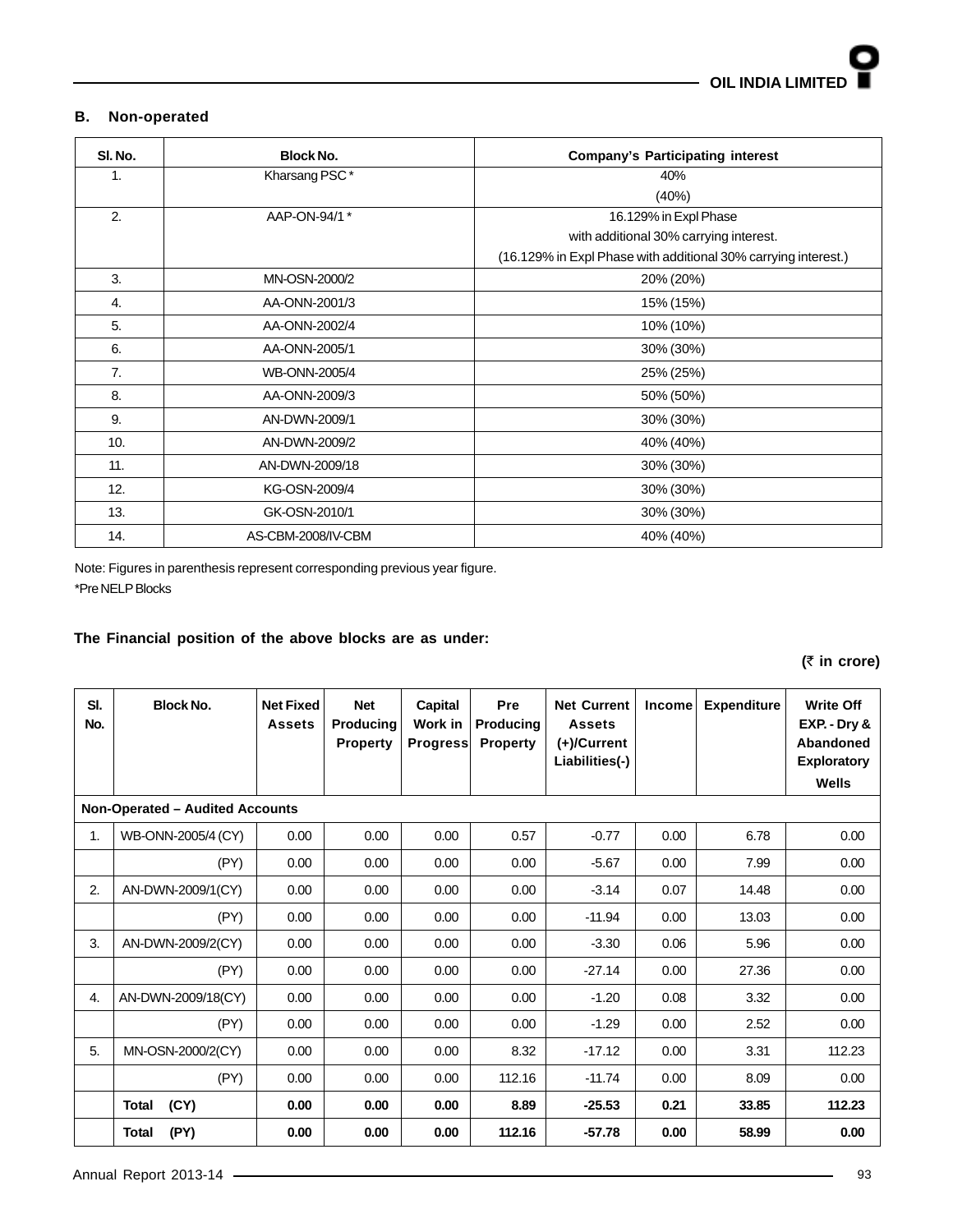|    | Non-Operated - Un-Audited Accounts |      |       |      |        |          |        |        |        |
|----|------------------------------------|------|-------|------|--------|----------|--------|--------|--------|
| 1. | Kharsang<br>(CY)                   | 7.49 | 81.39 | 1.17 | 36.65  | 45.12    | 169.97 | 59.94  | 0.00   |
|    | (PY)                               | 7.04 | 63.83 | 2.16 | 38.28  | 30.74    | 171.24 | 61.45  | 0.00   |
| 2. | AAP-ON-94/1 (CY)                   | 0.00 | 0.00  | 0.00 | 38.03  | 1.24     | 0.00   | 1.27   | 0.00   |
|    | (PY)                               | 0.00 | 0.00  | 0.00 | 38.39  | 1.17     | 0.00   | 1.62   | 0.00   |
| 3. | AA-ONN-2001/3(CY)                  | 0.00 | 0.00  | 0.00 | 0.09   | 0.43     | 0.00   | 0.01   | 0.00   |
|    | (PY)                               | 0.00 | 0.00  | 0.00 | 0.09   | 0.41     | 0.00   | 0.06   | 0.00   |
| 4. | AA-ONN-2002/4(CY)                  | 0.00 | 0.00  | 0.00 | 0.00   | $-0.01$  | 0.00   | 0.02   | 0.00   |
|    | (PY)                               | 0.00 | 0.00  | 0.00 | 0.00   | $-0.08$  | 0.00   | 0.06   | 0.00   |
| 5. | AA-ONN-2005/1(CY)                  | 0.00 | 0.00  | 0.00 | 0.00   | $-0.01$  | 0.00   | 0.05   | 0.00   |
|    | (PY)                               | 0.00 | 0.00  | 0.00 | 0.00   | $-0.03$  | 0.00   | 0.09   | 0.00   |
| 6. | AA-ONN-2009/3 (CY)                 | 0.00 | 0.00  | 0.00 | 0.00   | $-0.87$  | 0.00   | 5.18   | 0.00   |
|    | (PY)                               | 0.00 | 0.00  | 0.00 | 0.00   | $-3.59$  | 0.00   | 9.16   | 0.00   |
| 7. | KG-OSN-2009/4(CY)                  | 0.00 | 0.00  | 0.00 | 0.00   | $-0.91$  | 0.00   | 0.93   | 0.00   |
|    | (PY)                               | 0.00 | 0.00  | 0.00 | 0.00   | $-0.08$  | 0.00   | 0.54   | 0.00   |
| 8. | GK-OSN 2010/1(CY)                  | 0.00 | 0.00  | 0.00 | 0.00   | $-19.18$ | 2.66   | 35.79  | 0.00   |
|    | (PY)                               | 0.00 | 0.00  | 0.00 | 0.00   | $-0.24$  | 0.00   | 0.47   | 0.00   |
| 9. | AS-CBM-2008/IV-CBM (CY) 0.00       |      | 0.00  | 0.00 | 0.00   | $-0.64$  | 0.00   | 1.29   | 0.00   |
|    | (PY)                               | 0.00 | 0.00  | 0.00 | 0.00   | $-0.66$  | 0.00   | 0.66   | 0.00   |
|    | <b>Total</b><br>(CY)               | 7.49 | 81.39 | 1.17 | 74.77  | 25.17    | 172.63 | 104.48 | 0.00   |
|    | (PY)<br><b>Total</b>               | 7.04 | 63.83 | 2.16 | 76.76  | 27.64    | 171.24 | 74.11  | 0.00   |
|    | <b>Grand Total</b><br>(CY)         | 7.49 | 81.39 | 1.17 | 83.66  | $-0.36$  | 172.84 | 138.33 | 112.23 |
|    | (PY)                               | 7.04 | 63.83 | 2.16 | 188.92 | $-30.14$ | 171.24 | 133.10 | 0.00   |

## **Summarized Financial Position of Joint Venture Blocks in India is as under:**

| SI.<br>No. | <b>Block No.</b> |      | <b>Net Fixed</b><br><b>Assets</b> | <b>Net</b><br>Producing<br><b>Property</b> | Capital<br>Work in<br><b>Progress</b> | <b>Pre</b><br>Producing<br><b>Property</b> | <b>Net Current</b><br><b>Assets</b><br>$(+)/$ Current<br>Liabilities(-) | Income | <b>Expenditure</b> | <b>Write Off</b><br>EXP. - Dry &<br>Abandoned<br><b>Exploratory</b><br>Wells |
|------------|------------------|------|-----------------------------------|--------------------------------------------|---------------------------------------|--------------------------------------------|-------------------------------------------------------------------------|--------|--------------------|------------------------------------------------------------------------------|
| 1.         | Operated         | (CY) | 0.72                              | 0.01                                       | 0.12                                  | 70.82                                      | 245.45                                                                  | 48.46  | 183.57             | 29.35                                                                        |
|            | (12 Blocks)      | (PY) | 0.55                              | 0.00                                       | 0.00                                  | 70.09                                      | $-5.40$                                                                 | 0.25   | 192.07             | $-1.92$                                                                      |
| 2.         | Non-operated     | (CY) | 7.49                              | 81.39                                      | 1.17                                  | 83.66                                      | $-0.36$                                                                 | 172.84 | 138.33             | 112.23                                                                       |
|            | (14 Blocks)      | (PY) | 7.04                              | 63.83                                      | 2.16                                  | 188.92                                     | $-30.14$                                                                | 171.24 | 133.10             | 0.00                                                                         |
|            | <b>Total</b>     | (CY) | 8.21                              | 81.40                                      | 1.29                                  | 154.48                                     | 245.09                                                                  | 221.30 | 321.90             | 141.58                                                                       |
|            | <b>Total</b>     | (PY) | 7.59                              | 63.83                                      | 2.16                                  | 259.01                                     | $-35.54$                                                                | 171.49 | 325.17             | $-1.92$                                                                      |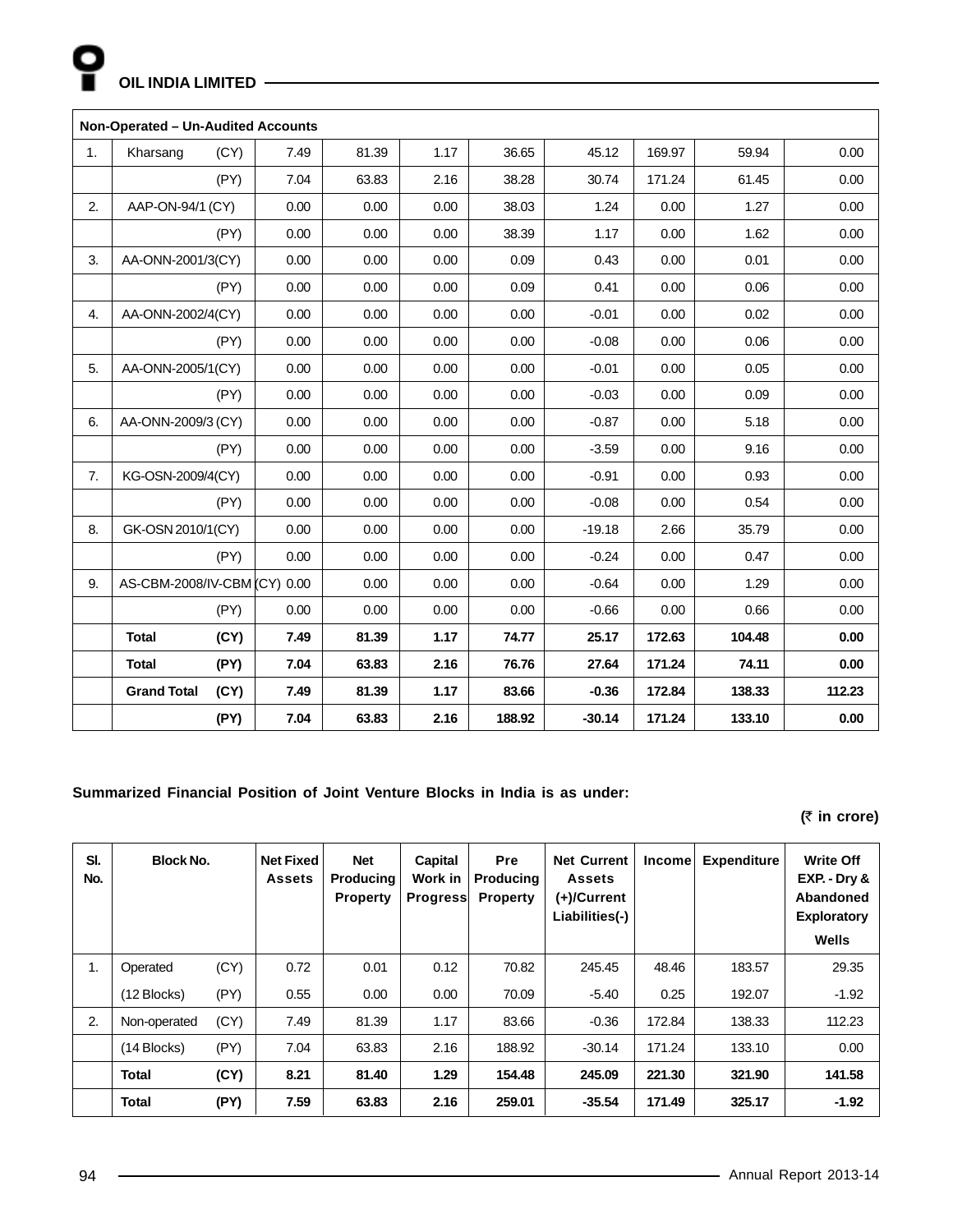#### **C. Blocks relinquished/being relinquished**

The required disclosures under AS 27 related to relinquished/being relinquished blocks against which full provision has been made are not disclosed since it does not affect the related disclosures materially. However, relinquished/ being relinquished blocks against which balances are appearing in the books of accounts or transactions have taken place during the financial year are disclosed as under:

#### **The Financial position of the above blocks are as under:**

#### **(**` **in crore)**

| SI.<br>No. | <b>Block No.</b> |         | <b>Net Fixed</b><br><b>Assets</b> | <b>Net</b><br>Producing<br><b>Property</b> | Capital<br>Work in<br><b>Progress</b> | Pre<br>Producing<br><b>Property</b> | <b>Net Current</b><br><b>Assets</b><br>(+)/Current<br>Liabilities(-) | <b>Income</b> | <b>Expenditure</b> | <b>Write Off</b><br>EXP. - Dry &<br>Abandoned<br><b>Exploratory</b> |
|------------|------------------|---------|-----------------------------------|--------------------------------------------|---------------------------------------|-------------------------------------|----------------------------------------------------------------------|---------------|--------------------|---------------------------------------------------------------------|
|            |                  |         |                                   |                                            |                                       |                                     |                                                                      |               |                    | <b>Wells</b>                                                        |
| 1.         | RJ-ONN-2000/1    | (CY)    | 0.00                              | 0.00                                       | 0.00                                  | 0.00                                | 3.02                                                                 | 0.00          | 0.01               | 0.25                                                                |
|            |                  | (PY)    | 0.00                              | 0.00                                       | 0.00                                  | 0.00                                | 3.26                                                                 | 0.00          | $-6.24$            | 0.01                                                                |
| 2.         | RJ-ONN-2001/1    | (CY)    | 0.00                              | 0.00                                       | 0.00                                  | 0.00                                | $-16.89$                                                             | 0.11          | 0.84               | 0.34                                                                |
|            |                  | (PY)    | 0.00                              | 0.00                                       | 0.00                                  | 0.00                                | $-3.37$                                                              | 0.00          | 0.23               | 0.00                                                                |
| 3.         | RJ-ONN-2002/1    | (CY)    | 0.00                              | 0.00                                       | 0.00                                  | 0.00                                | $-3.32$                                                              | 0.00          | 3.29               | 0.00                                                                |
|            |                  | (PY)    | 0.00                              | 0.00                                       | 0.00                                  | 0.00                                | 0.30                                                                 | 0.00          | 0.00               | 0.00                                                                |
| 4.         | RJ-ONN-2004/3    | (CY)    | 0.00                              | 0.00                                       | 0.00                                  | 0.00                                | 1.48                                                                 | 3.55          | 0.03               | 0.45                                                                |
|            |                  | (PY)    | 0.00                              | 0.00                                       | 0.00                                  | 0.00                                | $-5.87$                                                              | 0.00          | 23.17              | 7.51                                                                |
| 5.         | MN-ONN-2000/1    | (CY)    | 0.00                              | 0.00                                       | 0.00                                  | 0.00                                | 5.34                                                                 | 0.00          | 0.02               | 0.00                                                                |
|            |                  | (PY)    | 0.00                              | 0.00                                       | 0.00                                  | 0.00                                | 5.53                                                                 | 0.00          | $-0.09$            | 0.00                                                                |
| 6.         | AA-ONN-2004/1    | (CY)    | 0.00                              | 0.00                                       | 0.00                                  | 0.00                                | $-0.41$                                                              | 0.00          | 0.00               | 0.17                                                                |
|            |                  | (PY)    | 0.00                              | 0.00                                       | 0.00                                  | 0.00                                | $-14.17$                                                             | 0.00          | 3.78               | 0.19                                                                |
| 7.         | KG-DWN-2004/5    | $*(CY)$ | 0.00                              | 0.00                                       | 0.00                                  | 0.00                                | $-0.02$                                                              | 0.00          | 0.56               | 0.00                                                                |
|            |                  | (PY)    | 0.00                              | 0.00                                       | 0.00                                  | 0.00                                | 0.20                                                                 | 0.00          | 1.53               | 0.00                                                                |
| 8.         | KG-DWN-2004/6    | $*(CY)$ | 0.00                              | 0.00                                       | 0.00                                  | 0.00                                | $-0.15$                                                              | 0.00          | 2.07               | 38.87                                                               |
|            |                  | (PY)    | 0.00                              | 0.00                                       | 0.00                                  | 11.48                               | $-6.65$                                                              | 0.00          | 1.78               | 0.00                                                                |
| 9.         | AN_DWN_2005/1    | $*(CY)$ | 0.00                              | 0.00                                       | 0.00                                  | 0.00                                | $-0.53$                                                              | 0.01          | 1.52               | 0.00                                                                |
|            |                  | (PY)    | 0.00                              | 0.00                                       | 0.00                                  | 0.00                                | $-2.88$                                                              | 0.00          | 3.41               | 0.00                                                                |
| 10.        | KG-DWN-2009/1    | $*(CY)$ | 0.00                              | 0.00                                       | 0.00                                  | 0.00                                | $-0.10$                                                              | 0.00          | 0.10               | 0.00                                                                |
|            |                  | (PY)    | 0.00                              | 0.00                                       | 0.00                                  | 0.00                                | $-0.07$                                                              | 0.00          | 0.08               | 0.00                                                                |
| 11.        | MN-DWN-2002/1    | (CY)    | 0.00                              | 0.00                                       | 0.00                                  | 0.00                                | $-88.00$                                                             | 0.00          | 0.00               | 0.00                                                                |
|            |                  | (PY)    | 0.00                              | 0.00                                       | 0.00                                  | 0.00                                | $-88.00$                                                             | 0.00          | 5.80               | 10.18                                                               |
| 12.        | CY-DWN-2001/1    | (CY)    | 0.00                              | 0.00                                       | 0.00                                  | 0.00                                | $-8.10$                                                              | 0.00          | -0.03              | 0.00                                                                |
|            |                  | (PY)    | 0.00                              | 0.00                                       | 0.00                                  | 0.00                                | $-10.51$                                                             | 0.00          | 2.72               | $-0.31$                                                             |
| 13.        | GK-OSJ-3         | $*(CY)$ | 0.00                              | 0.00                                       | 0.00                                  | 0.00                                | $-5.39$                                                              | 0.00          | 0.00               | 0.00                                                                |
|            |                  | (PY)    | 0.00                              | 0.00                                       | 0.00                                  | 0.00                                | $-5.39$                                                              | 0.00          | 0.00               | 0.00                                                                |
| 14.        | KG-DWN-2002/1    | $*(CY)$ | 0.00                              | 0.00                                       | 0.00                                  | 0.00                                | $-3.04$                                                              | 0.00          | 7.12               | $-0.15$                                                             |
|            |                  | (PY)    | 0.00                              | 0.00                                       | 0.00                                  | 0.00                                | 13.24                                                                | 0.00          | 4.35               | 88.76                                                               |
| 15.        | KG-DWN-98/4      | (CY)    | 0.00                              | 0.00                                       | 0.00                                  | 0.00                                | $-0.05$                                                              | 0.00          | 0.00               | 0.00                                                                |
|            |                  | (PY)    | 0.00                              | 0.00                                       | 0.00                                  | 0.00                                | $-0.05$                                                              | 0.00          | 0.01               | 0.00                                                                |
| 16.        | AA-ONN-2003/3    | (CY)    | 0.00                              | 0.00                                       | 0.00                                  | 0.00                                | 1.04                                                                 | 0.00          | 0.00               | 0.00                                                                |
|            |                  | (PY)    | 0.00                              | 0.00                                       | 0.00                                  | 0.00                                | $-18.77$                                                             | 0.00          | 2.53               | 0.00                                                                |
|            | <b>Total</b>     | (CY)    | 0.00                              | 0.00                                       | 0.00                                  | 0.00                                | $-115.12$                                                            | 3.67          | 15.53              | 39.93                                                               |
|            | <b>Total</b>     | (PY)    | 0.00                              | 0.00                                       | 0.00                                  | 11.48                               | $-133.20$                                                            | 0.00          | 43.06              | 106.34                                                              |

\*Blocks under relinquishment pending DGH approval.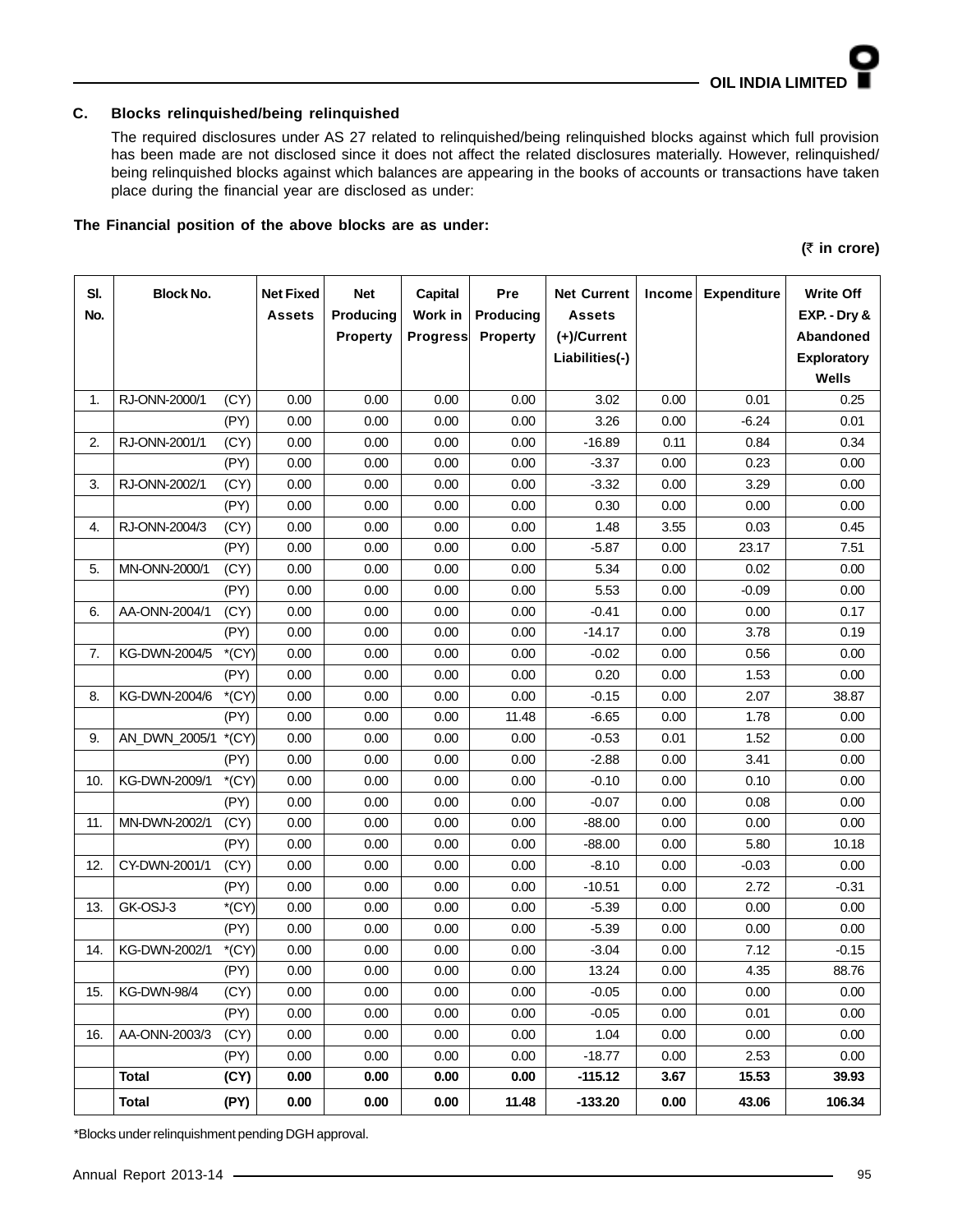#### **Overseas Joint Venture Blocks**

#### **The Company has also executed various contracts for oil and gas exploration in a few overseas block. The details of the block are given below:**

| SI. No. | <b>Block/Area No</b>   | <b>Country of Origin</b> | <b>Company's Participating interest</b> |
|---------|------------------------|--------------------------|-----------------------------------------|
| 1.      | Farsi (offshore) Block | Islamic Republic of Iran | 20% (20%)                               |
| 2.      | Area 86                | Libya                    | 50% (50%)                               |
| 3.      | <b>Block 102/4</b>     | Libya                    | 50% (50%)                               |
| 4.      | Shakthi#               | Gabon                    | 50% (45%)                               |
| 5.      | Area 95/96             | Libya                    | 25% (25%)                               |
| 6.      | Block 82,              | Yemen                    | 12.75% (12.75%)                         |
| 7.      | Block 83,              | Yemen                    | 12.75% (12.75%)                         |
| 8.      | Block SS-04*           | Bangladesh               | 45% (Nil)                               |
| 9.      | Block SS-09*           | Bangladesh               | 45% (Nil)                               |

Note: Figures in parenthesis represent corresponding previous year figure.

\*PSC Signed on 17.02.14.

#New PSC signed on 16.01.2014.

#### **The Financial position of the above blocks are as under:**

| SI.<br>No. | <b>Block No.</b>                             |      | <b>Net Fixed</b><br><b>Assets</b> | <b>Net</b><br><b>Producing</b><br><b>Property</b> | <b>Capital</b><br>Work in<br><b>Progress</b> | Pre<br>Producing<br><b>Property</b> | <b>Net Current</b><br><b>Assets</b><br>(+)/Current<br>Liabilities(-) | Income  | <b>Expenditure</b> | <b>Write Off</b><br>EXP. - Dry &<br>Abandoned<br><b>Exploratory</b><br><b>Wells</b> |
|------------|----------------------------------------------|------|-----------------------------------|---------------------------------------------------|----------------------------------------------|-------------------------------------|----------------------------------------------------------------------|---------|--------------------|-------------------------------------------------------------------------------------|
|            | <b>Overseas Blocks - Audited Accounts</b>    |      |                                   |                                                   |                                              |                                     |                                                                      |         |                    |                                                                                     |
| 1.         | Farsi (offshore)                             | (CY) | 0.00                              | 0.00                                              | 0.00                                         | 73.52                               | $-74.27$                                                             | 0.00    | 1.93               | 0.00                                                                                |
|            | <b>Block</b>                                 | (PY) | 0.00                              | 0.00                                              | 0.00                                         | 72.51                               | $-71.33$                                                             | 0.00    | 0.00               | 0.00                                                                                |
| 2.         | Shakthi, Gabon                               | (CY) | 0.00                              | 0.00                                              | 0.00                                         | 78.19                               | 17.85                                                                | 0.00    | 4.27               | 11.02                                                                               |
|            |                                              | (PY) | 0.00                              | 0.00                                              | 0.00                                         | 28.11                               | 36.77                                                                | 0.00    | 4.51               | 58.13                                                                               |
|            | <b>Total</b>                                 | (CY) | 0.00                              | 0.00                                              | 0.00                                         | 151.71                              | $-56.42$                                                             | 0.00    | 6.20               | 11.02                                                                               |
|            | <b>Total</b>                                 | (PY) | 0.00                              | 0.00                                              | 0.00                                         | 100.62                              | $-34.56$                                                             | 0.00    | 4.51               | 58.13                                                                               |
|            | <b>Overseas Blocks - Un-Audited Accounts</b> |      |                                   |                                                   |                                              |                                     |                                                                      |         |                    |                                                                                     |
| 1.         | Area 86, Libya                               | (CY) | 0.00                              | 0.00                                              | 0.00                                         | 0.00                                | 6.49                                                                 | 2.54    | 1.72               | $-0.28$                                                                             |
|            |                                              | (PY) | 0.00                              | 0.00                                              | 0.00                                         | 0.00                                | $-10.22$                                                             | $-0.91$ | 3.93               | 0.60                                                                                |
| 2.         | Block 102/4, Libya (CY)                      |      | 0.00                              | 0.00                                              | 0.00                                         | 0.00                                | $-0.52$                                                              | 0.00    | $-0.10$            | $-0.24$                                                                             |
|            |                                              | (PY) | 0.00                              | 0.00                                              | 0.00                                         | 0.00                                | 0.12                                                                 | $-0.35$ | 1.48               | 0.10                                                                                |
| 3.         | Area 95/96, Libya (CY)                       |      | 0.14                              | 0.00                                              | 0.34                                         | 100.94                              | $-31.91$                                                             | 0.00    | 18.68              | 0.00                                                                                |
|            |                                              | (PY) | 0.23                              | 0.00                                              | 0.20                                         | 38.91                               | $-27.17$                                                             | 0.00    | 10.41              | 0.00                                                                                |
| 4.         | Block 82, Yemen                              | (CY) | 0.01                              | 0.00                                              | 0.06                                         | 5.34                                | $-4.06$                                                              | 0.00    | 10.27              | 0.00                                                                                |
|            |                                              | (PY) | 0.01                              | 0.00                                              | 0.02                                         | 5.34                                | 0.41                                                                 | 0.00    | 1.89               | 0.00                                                                                |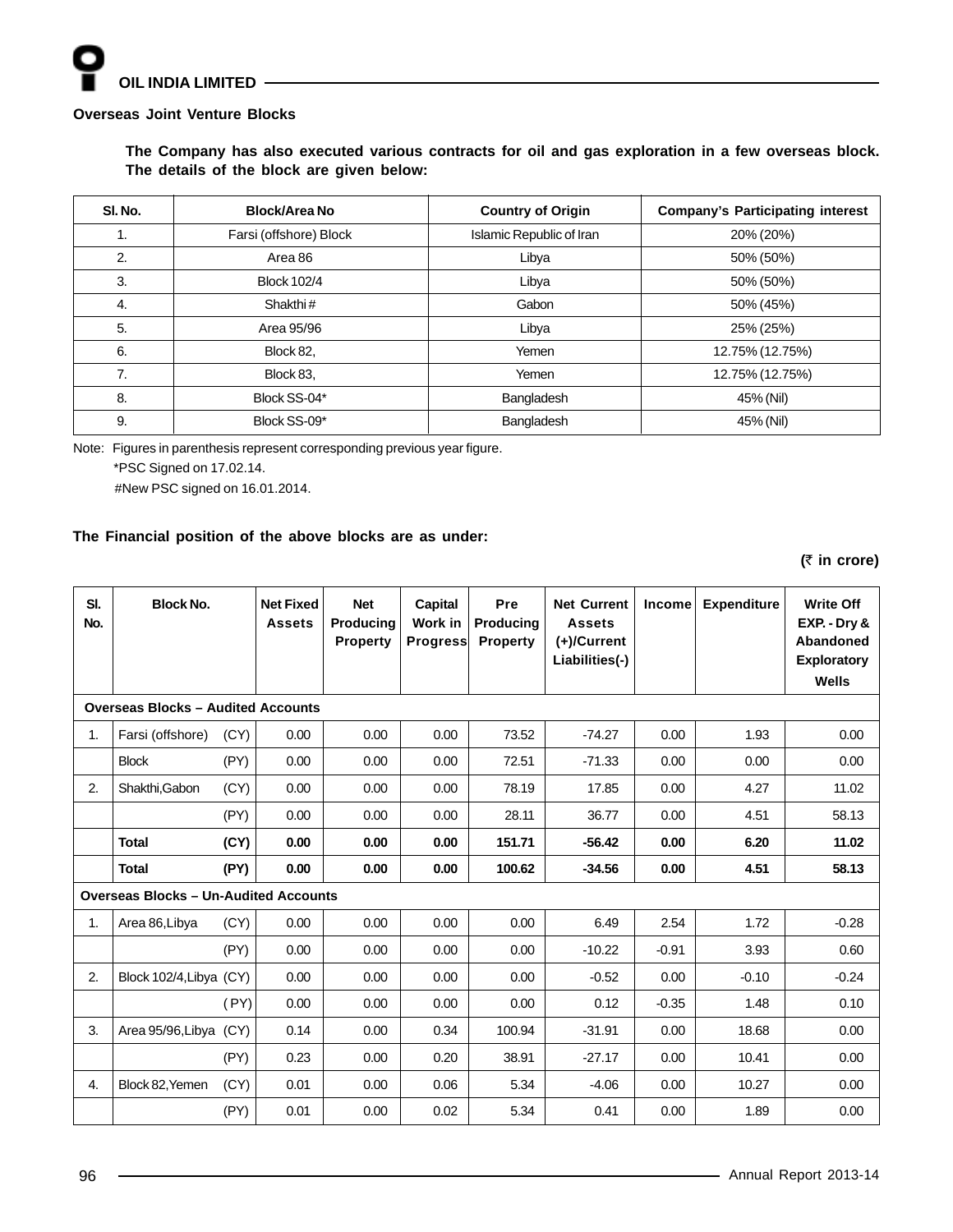| 5. | Block 83, Yemen    | (CY) | 0.01 | 0.00 | 0.05 | 7.62   | $-7.77$  | 0.00    | 9.86  | 0.00    |
|----|--------------------|------|------|------|------|--------|----------|---------|-------|---------|
|    |                    | (PY) | 0.01 | 0.00 | 0.01 | 7.62   | $-0.40$  | 0.00    | 8.89  | 0.00    |
| 6. | Block SS-04.       | (CY) | 0.00 | 0.00 | 0.00 | 0.00   | 0.00     | 0.00    | 0.00  | 0.00    |
|    | Bangladesh         | (PY) | 0.00 | 0.00 | 0.00 | 0.00   | 0.00     | 0.00    | 0.00  | 0.00    |
| 7. | Block SS-09,       | (CY) | 0.00 | 0.00 | 0.00 | 0.00   | 0.00     | 0.00    | 0.00  | 0.00    |
|    | Bangladesh         | (PY) | 0.00 | 0.00 | 0.00 | 0.00   | 0.00     | 0.00    | 0.00  | 0.00    |
|    | <b>Total</b>       | (CY) | 0.16 | 0.00 | 0.45 | 113.90 | $-37.77$ | 2.54    | 40.43 | $-0.52$ |
|    | <b>Total</b>       | (PY) | 0.25 | 0.00 | 0.23 | 51.87  | $-37.26$ | $-1.26$ | 26.60 | 0.70    |
|    | <b>Grand Total</b> | (CY) | 0.16 | 0.00 | 0.45 | 265.61 | $-94.19$ | 2.54    | 46.63 | 10.50   |
|    |                    | (PY) | 0.25 | 0.00 | 0.23 | 152.49 | $-71.82$ | $-1.26$ | 31.11 | 58.83   |

\*CY –Current Year

PY –Previous Year

#### **Jointly Controlled Entity:**

The Company along with ONGC Videsh Limited (OVL) acquired 100% shares of Videocon Mozambique Rovuma 1 Limited (renamed as Beas Rovuma Energy Mozambique Limited (BREML)). The Company acquired 40% shares in BREML, which holds 10% PI in the Rovuma Area 1 offshore Block, Mozambique. The transaction was completed on 7th January, 2014 for USD 1,007.69 million (₹6337.39 crore) against the net asset value of USD 130.46 million ( $\bar{\mathrm{z}}$  820.44 crore). The company's share of consideration for acquiring the shares has been accounted as investment in Joint Venture as per AS -13.

As per the condition of sale and purchase agreement with Videocon for acquiring the shares of BREML, the consideration is subject to adjustment for the seller's final statements of accounts which has been received from Videocon on 2nd May, 2014 seeking adjustment to the purchase price of USD 20.972 million ( $\bar{z}$  127.11 crore) additionally payable to seller. The same is under review and adjustment to the consideration, if any, shall be accounted on finalization of seller's final statement of accounts.

**31.7.2** Pursuant to directive from Government of India vide MoP&NG letter no. 33011/16/2013-ONG-III dated

17.10.2013, the company has raised overseas funding for acquiring 10% participating interest in Rovuma I offshore block in Mozambique along with ONGC Videsh Ltd. The foreign currency borrowing at the close of year has been translated in accordance with AS-11 and consequently Rs 238.96 crore has been recognized as exchange gain on foreign currency translation.

In the opinion of the Management there is no explicit restriction by the authority with regard to repayment or servicing of debt from domestic resources of the company.

- **31.7.3** Recoverability of dues of  $\bar{\tau}$  94.47 crore as on 31.03.2014 from Suntera Nigeria 205 Ltd. in which the company is having 25% interest in equity along with Suntera Resources Limited (50%) and Indian Oil Corporation Limited (25%) is dependent upon its ability to continue as a going concern with the support of its shareholding companies. This loan is however due for repayment on 31.12.2014 only. Accordingly, no provision has been created in accounts as on 31.03.2014.
- **31.7.4** Company has sent for confirmation of balances to the JVC Partners which are yet to be received.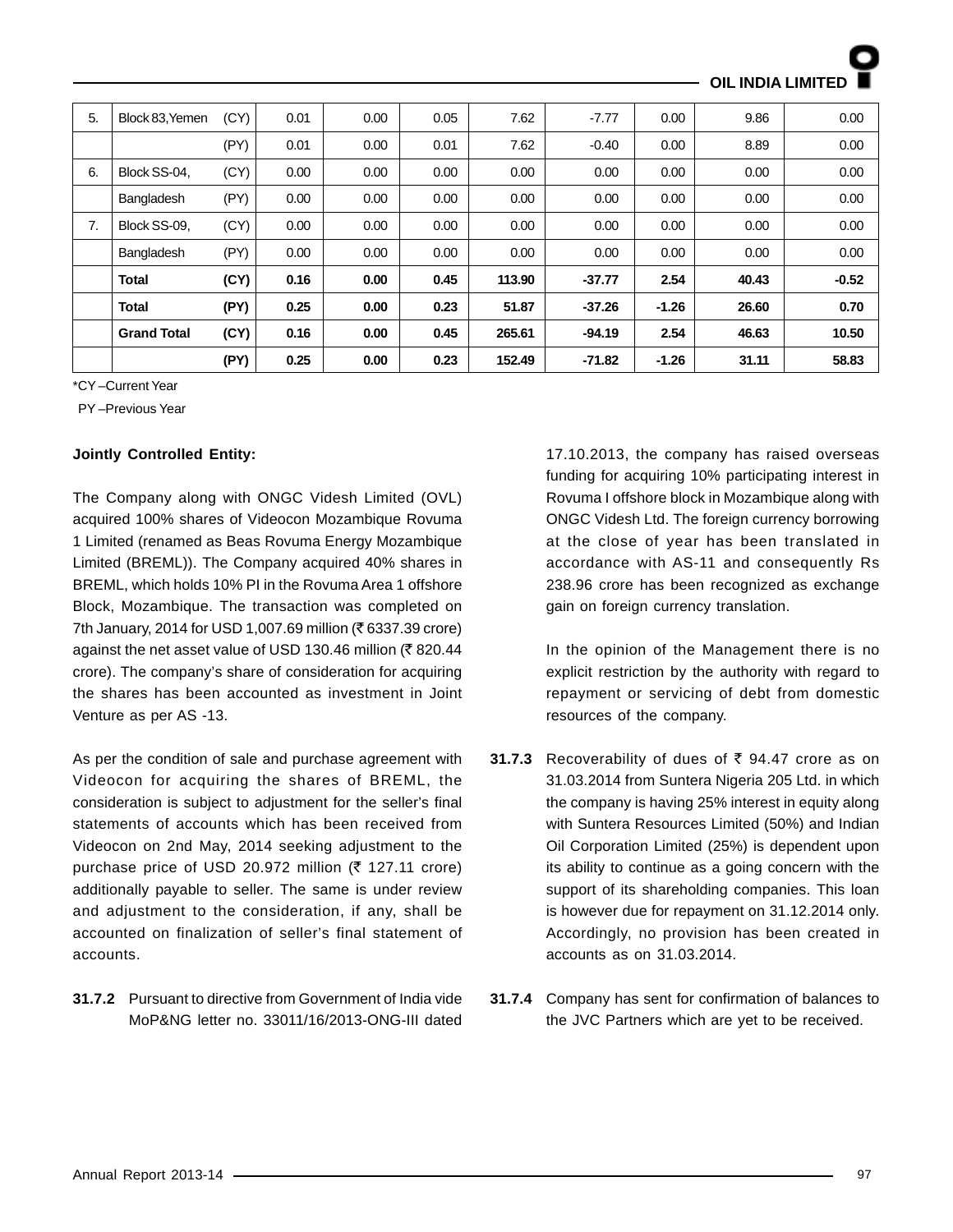## **31.8 Disclosure pursuant to clause 32 of the Listing Agreement:**

**(**` **in crore)**

| <b>Particulars</b>                                     | Outstanding<br>as at<br>31.03.2014 | <b>Maximum Amount</b><br><b>Outstanding during</b><br>the year 2013-14 | Outstanding<br>as on<br>31.03.2013 | <b>Maximum Amount</b><br><b>Outstanding during</b><br>the year 2012-13 |
|--------------------------------------------------------|------------------------------------|------------------------------------------------------------------------|------------------------------------|------------------------------------------------------------------------|
| Loans & Advances in the nature of Loan to:             |                                    |                                                                        |                                    |                                                                        |
| Subsidiaries*<br>a)                                    |                                    |                                                                        |                                    |                                                                        |
| i)<br>Oil India Sweden AB                              | Nil                                | Nil                                                                    | Nil                                | Nil                                                                    |
| Oil India Cyprus Ltd<br>ii)                            | Nil                                | Nil                                                                    | Nil                                | Nil                                                                    |
| Oil India USA INC.<br>iii)                             | 1.57                               | 1.57                                                                   | 1.53                               | 1.53                                                                   |
| Oil India International<br>iv)                         | 0.02                               | 0.02                                                                   | Nil                                | Nil                                                                    |
| To Associates / Jointly controlled entity<br>b)        | 75.46                              | 75.46                                                                  | Nil                                | Nil                                                                    |
| Beas Rovuma Energy Mozambique Ltd.                     |                                    |                                                                        |                                    |                                                                        |
| Where there is no repayment schedule<br>C)             | Nil                                | Nil                                                                    | Nil                                | Nil                                                                    |
| Having repayment schedule of beyond seven years:<br>d) |                                    |                                                                        |                                    |                                                                        |
| To employees                                           | 147.38                             | 147.38                                                                 | 127.54                             | 127.79                                                                 |
| Where there is no interest or interest below<br>e)     |                                    |                                                                        |                                    |                                                                        |
| Section 372A of Companies Act                          | 0.00                               | 0.00                                                                   | 0.00                               | 0.00                                                                   |
| f)<br>In the nature of loans to Firms/companies in     |                                    |                                                                        |                                    |                                                                        |
| which directors are interested:                        |                                    |                                                                        |                                    |                                                                        |
| <b>DNPLtd</b>                                          | 110.50                             | 131.00                                                                 | 131.00                             | 131.00                                                                 |
| <b>BCP Ltd.</b>                                        | 250.00                             | 250.00                                                                 | 250.00                             | 250.00                                                                 |
| Investment by Loanee in Parent or other<br>g)          |                                    |                                                                        |                                    |                                                                        |
| subsidiary company                                     | Nil                                | Nil                                                                    | Nil                                | Nil                                                                    |

\* Excludes Current account transactions

## **31.9 Micro, Small and Medium Enterprises Development Act, 2006:**

The Company has identified Micro, Small and Medium Enterprises (MSMEs) to whom the Company owes dues, which are outstanding as at 31.03.2014.

| 2012-13 |
|---------|
| 1.86    |
| 0.00    |
| 0.00    |
| 0.00    |
| 0.00    |
| 0.00    |
| 0.00    |
|         |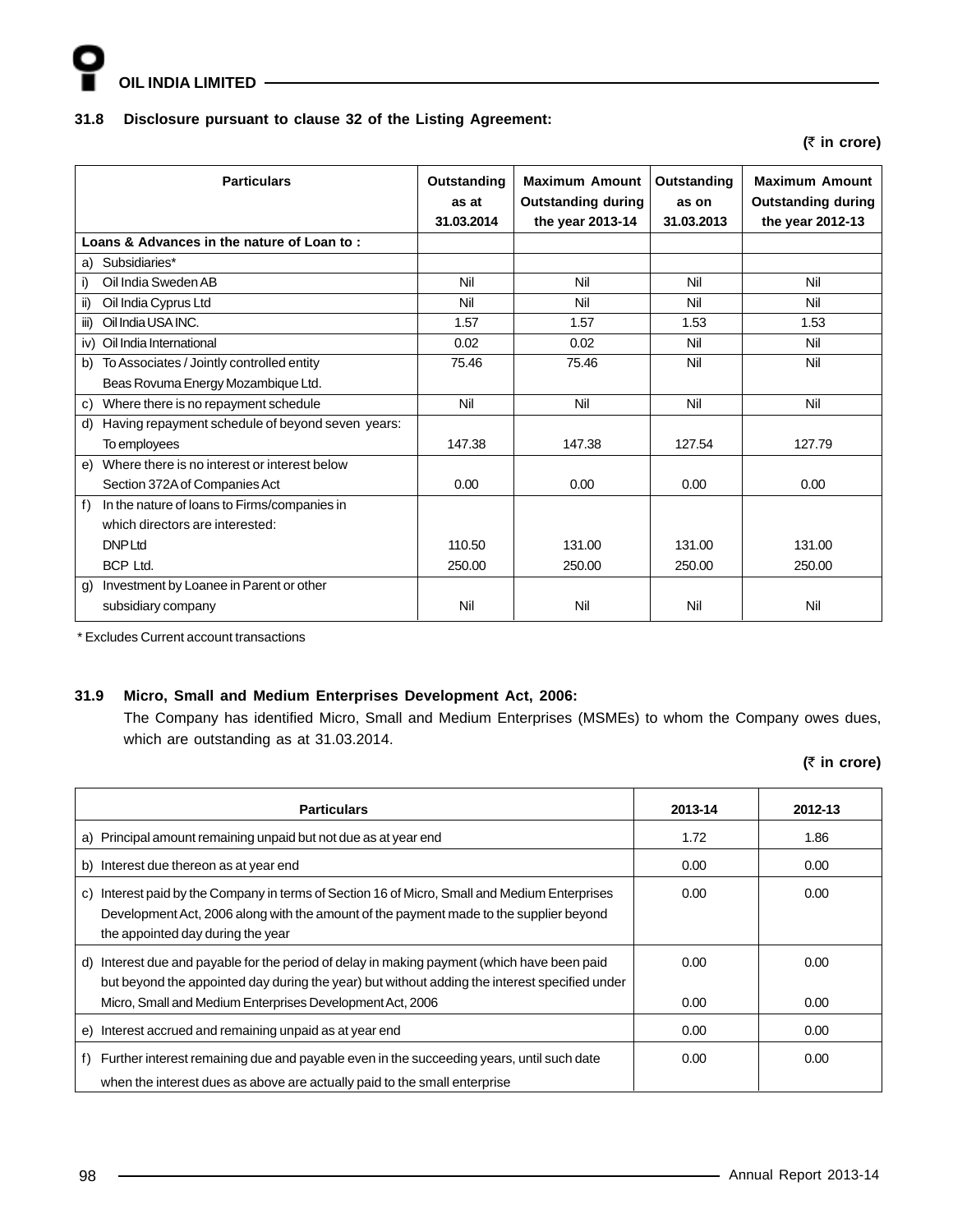

**(**` **in crore)**

#### **31.10 Income Tax**

- a) For Assessment Year (AY) 2003-04 to 2007-08, 2009-10 and 2010-11, the appeal is pending for disposal before the Hon'ble Income Tax Appellate Tribunal (ITAT) with respect to the Company's claim of benefit u/s 80-IB / 80-IC of the Income Tax Act, 1961, herein after called as the Act.
- b) For Assessment Year (AY) 2008-09, 2011-12 and 2012-13, the appeal is pending for disposal before the CIT(A) against disallowances / additions made in the assessment u/s 143(3).
- c) The benefit u/s 80-IB & 80-IC of the Act has not been considered to make the provisions of tax in the books.
- d) The resulting interest, whether receivable or payable, shall be accounted for on finalization of the matter by an appellant authority.
- e) Income tax assessments up to the Assessment Year 2012-13 have been completed and a demand of 149.18 crore has been raised by the Department over the period on account of certain disallowances / additions.

Such disallowances/additions have not been provided for in the books as the same is likely to be deleted or may be reduced substantially on the grounds taken by the company before the first appellate authority. However, as per demand notice, the amount has been paid.

f) Subject to the approval of the prescribed authority, Department of Scientific and Industrial Research, company has claimed weighted deduction u/s 35 (2AB) of the Income Tax Act, 1961, for the eligible amount incurred in the following respective years for capital and revenue expenditure on scientific research on in-house approved research and development facilities:

| <b>Particulars</b>       | <b>Financial Year</b> |                         |       |  |  |
|--------------------------|-----------------------|-------------------------|-------|--|--|
|                          |                       | 2013-14 2012-13 2011-12 |       |  |  |
| Capital Expenditure      | 7.48                  | 0.77                    | 2.12  |  |  |
| Revenue Expenditure      | 31.27                 | 26.38                   | 24.87 |  |  |
| <b>Total Expenditure</b> | 38.75                 | 27.15                   | 26.99 |  |  |

# **31.11 Disclosure under Section 441A of the Companies Act:**

Since the Central Government has not issued any notification as to the rate at which the cess is to be paid under section 441A of the Companies Act, 1956 nor has it issued any Rules under the said section, prescribing the manner in which such cess is to be paid, no cess is due and payable by the Company.

## **31.12 Implementation of Guidance Note on Oil & Gas Producing Activities (Revised 2013):**

Company has implemented "Guidance Note on Accounting for Oil & Gas Producing Activities (Revised 2013)" issued by the Institute of Chartered Accountants of India (ICAI). However, the company has continued to provide depreciation on other Production Facilities, being part of producing properties as per the rates prescribed under Schedule XIV to the Companies Act 1956, in preference to the Depletion method based on Unit of Production as recommended by ICAI. Company's decision is based on the opinion from Expert Advisory Committee of ICAI issued on 11.05.2010 and also since the rates under Schedule XIV to the Companies Act 1956 prescribes the minimum rates at which depreciation is to be provided. Impact of implementation of the Guidance Note is increase in Acquisition Cost-Land with corresponding increase in Profit before tax by  $\bar{\tau}$  0.32 crore, increase in abandonment liability by  $\bar{\tau}$  86.15 crore with corresponding increase in Producing well  $\bar{\tau}$  80.21 crore, Capital Work in Progress (Development Cost-Wells  $\bar{\tau}$  0.94 crore) & Well write off  $\bar{\tau}$  5 crore.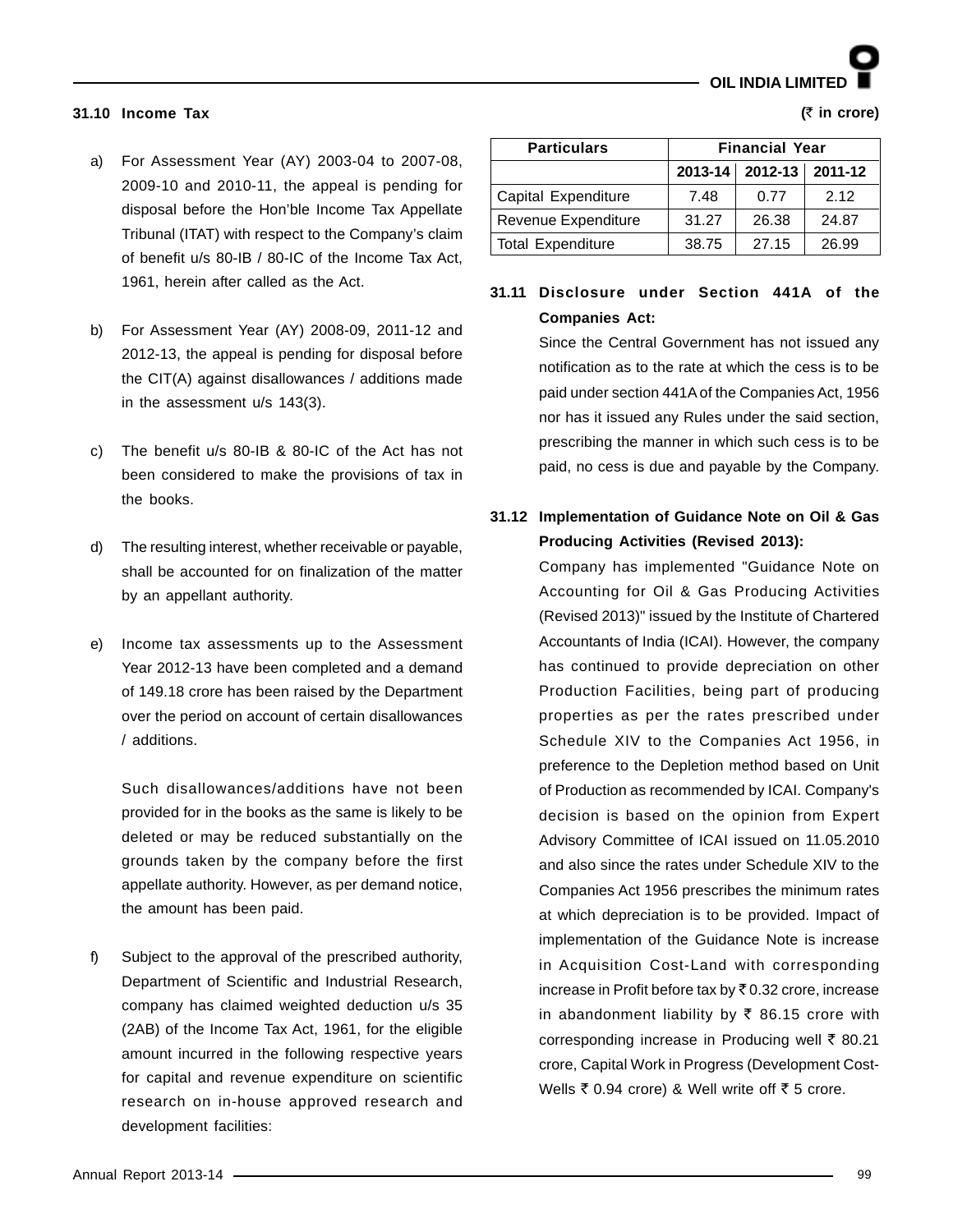## **31.12.1 Disclosures as per Guidance Note on Oil & Gas Producing Activities (Revised 2013):**

(Prepared by the management and Auditors have placed reliance being information of technical nature)

i) Net quantites of interest in Proved Reserves of oil (including condensates) and natural gas as on 31.03.2014 :

|                   | Crude Oil      |                  |              |                | <b>Natural Gas</b> |              |              |                |
|-------------------|----------------|------------------|--------------|----------------|--------------------|--------------|--------------|----------------|
|                   | Position as at | Additions/       | Production   | Position as at | Position as at     | Additions/   | Production   | Position as at |
| Area of           | 01.04.2013     | <b>Revisions</b> | Quantity     | 31.03.2014     | 01.04.2013         | Revisions    | Quantity     | 31.03.2014     |
| Operation         | (Million MT)   | (Million MT)     | (Million MT) | (Million MT)   | (Million           | (Million     | (Million     | (Million       |
|                   |                |                  |              |                | Cubic Meter)       | Cubic Meter) | Cubic Meter) | Cubic Meter)   |
| Assam             | 36.1458        | 1.3658           | 3.4204       | 34.0912        | 27327.0000         | (457.0000)   | 2427.5538    | 24442.4462     |
| Arunachal Pradesh | 0.4813         | (0.1371)         | 0.0214       | 0.3228         | 0.0000             | 0.0000       | 0.0000       | 0.0000         |
| Rajasthan         | 0.0000         | 0.0027           | 0.0003       | 0.0024         | 353,0000           | (42.6231)    | 197.3769     | 113,0000       |
| Kharsang-JV*      | 0.9228         | 0.0000           | 0.0356       | 0.8872         | 0.0000             | 0.0000       | 0.0000       | 0.0000         |
| Total             | 37.5499        | 1.2314           | 3.4777       | 35.3036        | 27680.0000         | (499.6231)   | 2624.9307    | 24555.4462     |

*\* Shown to the extent of participating interest of the Company*

ii) Net quantites of interest in Proved Developed Reserves of oil (including condensates) and natural gas as on 31.03.2014 :

|                   | Crude Oil      |                  |              |                | <b>Natural Gas</b> |                  |              |                |
|-------------------|----------------|------------------|--------------|----------------|--------------------|------------------|--------------|----------------|
|                   | Position as at | Additions/       | Production   | Position as at | Position as at     | Additions/       | Production   | Position as at |
| Area of           | 01.04.2013     | <b>Revisions</b> | Quantity     | 31.03.2014     | 01.04.2013         | <b>Revisions</b> | Quantity     | 31.03.2014     |
| Operation         | (Million MT)   | (Million MT)     | (Million MT) | (Million MT)   | (Million           | (Million         | (Million     | (Million       |
|                   |                |                  |              |                | Cubic Meter)       | Cubic Meter)     | Cubic Meter) | Cubic Meter)   |
| Assam             | 29.8898        | 3.1032           | 3.4204       | 29.5726        | 27327.0000         | (457.0000)       | 2427.5538    | 24442.4462     |
| Arunachal Pradesh | 0.4813         | (0.1371)         | 0.0214       | 0.3228         | 0.0000             | 0.0000           | 0.0000       | 0.0000         |
| Rajasthan         | 0.0000         | 0.0027           | 0.0003       | 0.0024         | 353,0000           | (42.6231)        | 197.3769     | 113,0000       |
| Kharsang-JV*      | 0.9228         | 0.0000           | 0.0356       | 0.8872         | 0.0000             | 0.0000           | 0.0000       | 0.0000         |
| <b>Total</b>      | 31.2939        | 2.9688           | 3.4777       | 30.7850        | 27680.0000         | (499.6231)       | 2624.9307    | 24555.4462     |

*\* Shown to the extent of participating interest of the Company*

Reserves are calculated in terms of Million kilo litres. Figures relating to crude oil (including condensates) are converted in Million metric tonne using average conversion factor as applicable for the year.

iii) Proved and Proved Developed Reserves of oil (including condensates) and gas are technically assesses and reviewed in-house at the end of each year in line with international practices. Reserves are audited by external experts at periodical intervals. For the purpose of estimation of Proved and Proved Developed Reserves Deterministic Method is used by the company. Production pattern analysis, no of additional wells to be completed, application of enhanced recovery techniques, validity of mining lease agreements, agreements/MOU for sales are

taken into consideration for determining reserves quantity.

#### **31.13 Details of charge:**

- a) The company has created charge against Current Assets to the tune of  $\bar{\tau}$  377.45 crore (Previous year ₹ 377.45 crore) for availing Bank Guarantee.
- b) The company has created charge against Current Assets to the tune of  $\bar{\tau}$  Nil (Previous year  $\bar{\tau}$ 150 crore) for availing Letter of Credit.
- c) The company is having Cash Credit /Letter of credit / Bank Guarantee facility against the security of its current assets to the tune of  $\bar{z}$  700 crore.(Previous year ₹1000 crore)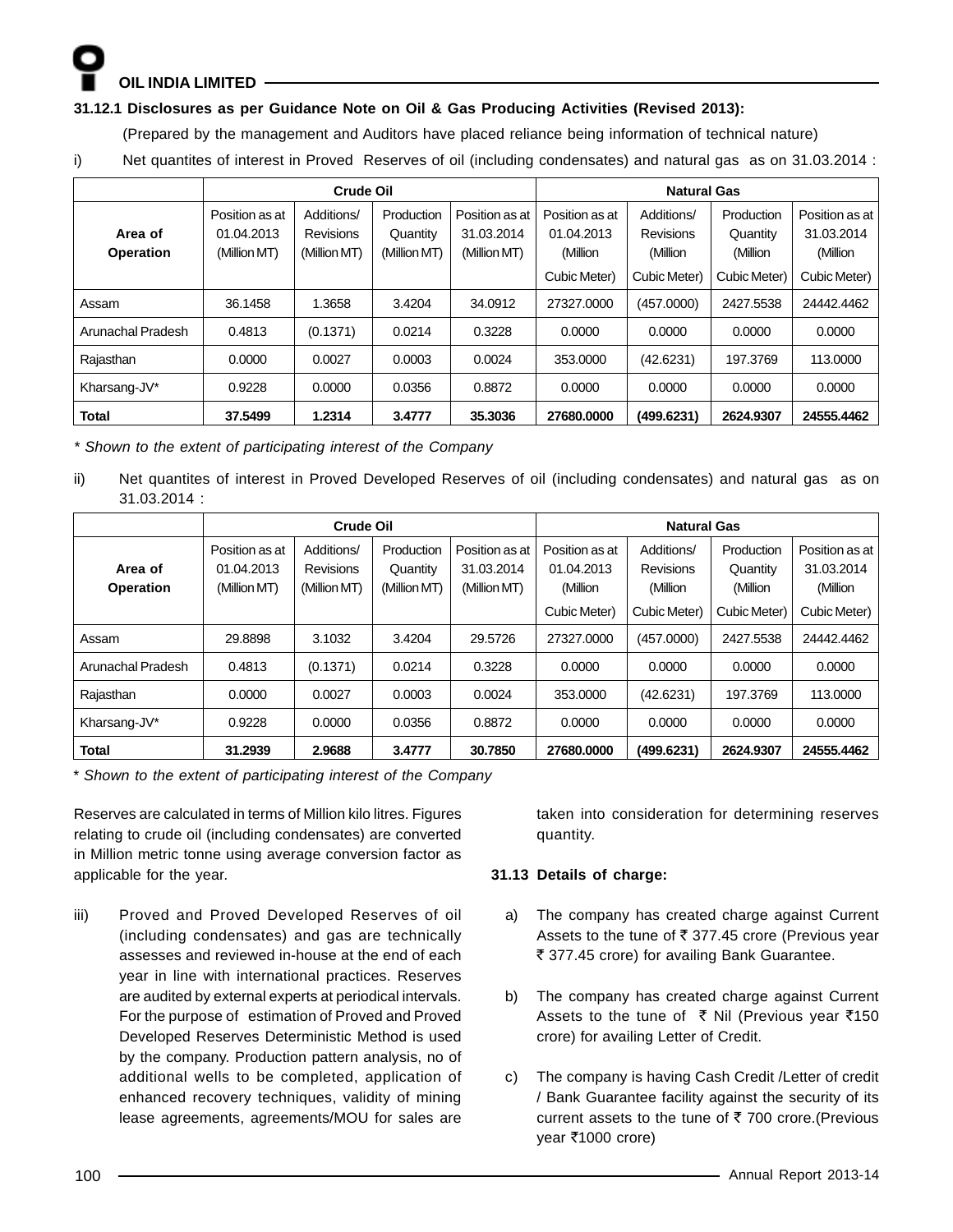**31.14 Other disclosure under Schedule VI to the Companies Act, 1956**

- **I. Contingent Liabilities and commitments**
- **i) Contingent Liabilities:**
- **a) Claims against the Company not acknowledged as debts:**
	- i) In respect of claims under Sales Tax Act:  $\bar{\tau}$  8.41 crore (Previous year  $\overline{\xi}$  5.58 crore)
	- ii) In respect of claims under Central excise Acts : Service Tax ₹ 114.73 crore (Previous year ₹ 43.66 crore)
	- iii) In respect of claims under Other Acts :  $\bar{\tau}$  42.26 crore(Previous year  $\bar{\tau}$  41.51 crore)
	- iv) Claims by contractors pending in Arbitration / Courts : ₹ 109.63 crore (Previous year ₹110.97 crore)
	- v) In respect of share of claim on JVC/PSC account :  $\overline{\xi}$  27.36 crore (Previous year  $\overline{\xi}$  30.11 crore)

#### **b) In respect of Guarantees :**

- i) Bank Guarantee issued for  $\bar{\tau}$  702.02 crore to Superintendent of Taxes, Naharkatia, Assam, in relation to demand raised by the Department under Assam Taxation (on specified lands) Act 1990.(Previous year ₹ 702.02crore).
- ii) Guarantee to OIDB against Loan by M/S BCPL from OIDB : ₹ 36.34 crore(Previous year ₹ 36.34 crore)
- iii) Guarantee to OIDB against Loan by M/S DNPL from OIDB :  $\bar{\tau}$  Nil (Previous year  $\bar{\tau}$  38.02 crore)
- iv) Counter Guarantee to GAIL against Loan by M/S BCPL from OIDB : ₹ 27.78 crore(Previous year ₹ 27.78 crore)
- v) Irrevocable Standby Letter of Credit to CARRIZO OIL AND GAS INC. of USD Nil, ₹ Nil, under Purchase and Participating agreement. (Previous year USD 23 Million,  $\overline{\zeta}$  126.29 crore)
- vi) Guarantee to Citibank NA., New York against Loan taken by OIL INDIA (USA)INC. for USD Nil, ₹ Nil (Previous year USD 50 Million,  $\bar{\tau}$  274.55 crore)
- vii) Guarantee to Royal Bank of Scotland (Finance) Ireland against Loan taken by OIL INDIA (USA)INC. for USD 90 million  $\bar{\tau}$  545.49 crore (Previous year USD Nil,  $\bar{\tau}$  Nil)

#### **ii) Commitments:**

#### **Capital Commitments:**

- i) The estimated amount of contracts remaining to be executed on Capital Account and not provided for in the accounts:  $\overline{\tau}$  538.66 crore (Previous year ₹ 364.13 crore).
- ii) Company's share in the amount of contracts remaining to be executed on Capital Accounts and not provided for in the account as on 31.03.2014 in respect of the Joint Ventures is  $\bar{\tau}$  8.47 crore (Previous year  $\bar{\tau}$  0.09 crore).

#### **Other Commitment:**

iii) Balance of Minimum Work Program Commitment (MWP) by OIL under Production Sharing Contracts (PSCs) entered for NELP Blocks with Govt. of India is ₹ 2663 crore. (Previous year ₹ 3094.53 crore) out of which ₹ 314 crore. (Previous year ₹ 389 crore) is covered by Bank Guarantee submitted to DGH.

#### **31.15 RECLASSIFICATION/REGROUPING:**

Previous year figures have been reclassified / regrouped wherever necessary to conform to current year figures.

#### **32 SIGNIFICANT ACCOUNTING POLICIES**

#### **32.1 ACCOUNTING CONVENTION**

The Financial Statements are prepared under the historical cost convention on accrual method of accounting, in accordance with the Generally Accepted Accounting Principles and complying with the mandatory Accounting Standards notified by the Government of India under the Companies (Accounting Standards) Rules, 2006 and the relevant provisions and presentational requirement of the Companies Act, 1956.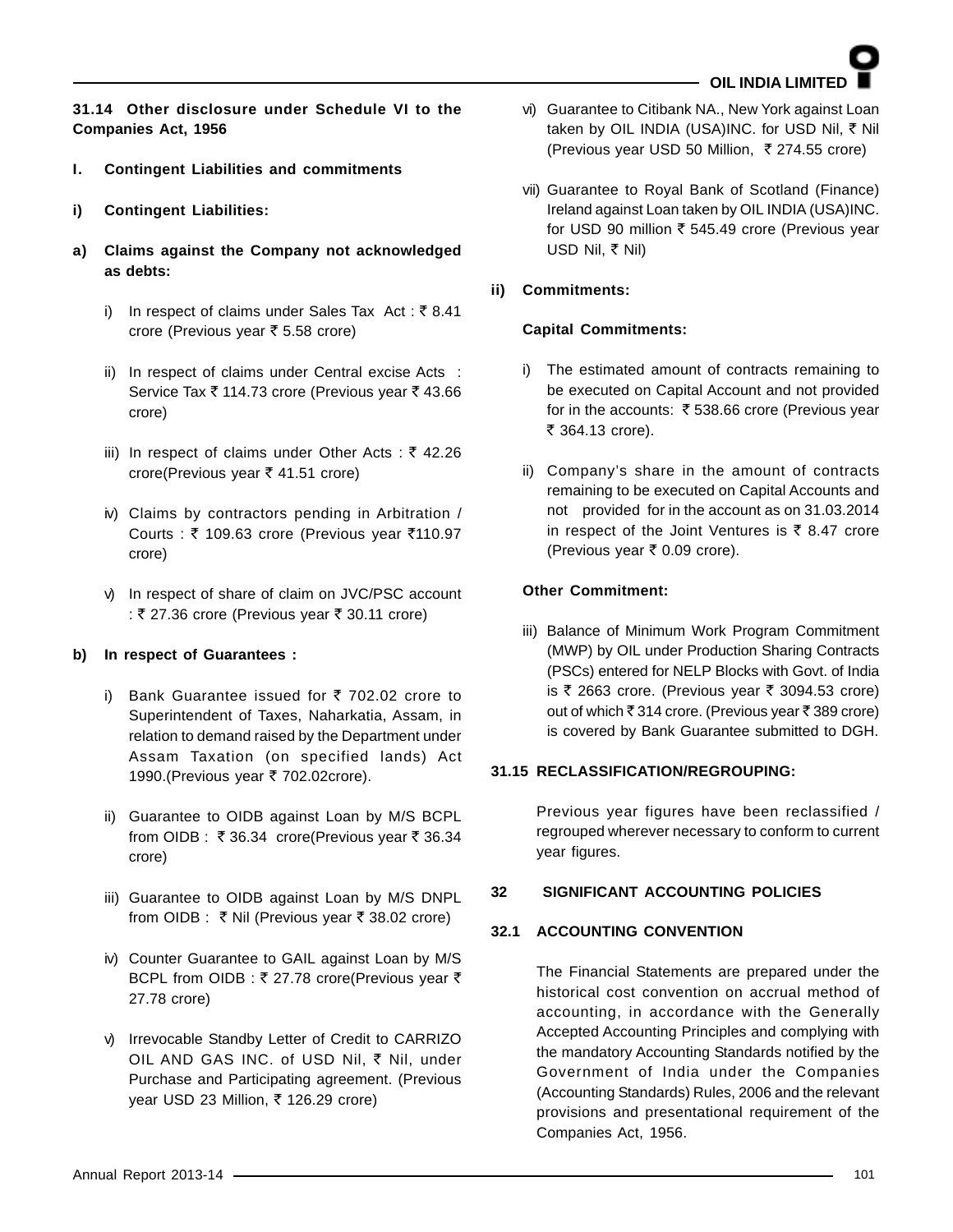#### **32.2 Classification of Assets & Liabilities**

All the Assets and Liabilities of the Company are segregated into Current & Non-current based on the principles and definitions as set out in the Schedule VI to the Companies Act, 1956 as amended. The Company has adopted a period of 12 months as its Operating Cycle.

## **32.3 PRE-ACQUISITION COSTS, ACQUISITION COSTS, EXPLORATION COSTS, DEVELOPMENT COSTS AND ABANDONMENT COSTS :**

The Company follows the "Successful Efforts Method" (SEM) of Accounting in respect of its Oil and Gas exploration and production activities in accordance with the "Guidance Note on Accounting for Oil & Gas Producing Activities" issued by the Institute of Chartered Accountants of India.

## **32.3.1 PRE-ACQUISITION COSTS:-**

Costs of revenue nature incurred prior to obtaining the rights to explore, develop and produce Oil & Gas like data collection & analysis cost etc. are expensed to the Statement of Profit and Loss in the year of incidence.

## **32.3.2 GEOLOGICAL & GEOPHYSICAL COSTS:-**

Geological and Geophysical expenditure are charged as expense when incurred.

## **32.3.3 ACQUISITION COSTS:-**

- i) Acquisition costs include land acquired for drilling operations including cost of temporary occupation of the land, crop compensation paid to farmers, registration fee, legal cost, signature bonus, brokers' fees, consideration for farm-in arrangements and other costs incurred in acquiring mineral rights.
- ii) Cost for retaining the mineral interest in properties like lease carrying cost, license fees & other cost are charged as expense when incurred.
- iii) Acquisition costs are initially recorded under Capital work in progress-Tangible & Intangible as the case may be.
- iv) On determination of proved developed reserves, associated acquisition costs are transferred to Fixed Assets-Producing Properties.
- v) Acquisition cost of Producing Properties is capitalized under Fixed Asset-Producing Properties.
- vi) Acquisition cost relating to exploratory well that is determined to have no proved reserves and its status is decided as dry or of no further use for exploration purpose, is charged as expenses. In such cases, for land value forming part of acquisition cost, a nominal amount of Rs.100 per bigha is transferred to Freehold land under Fixed Assets.

#### **32.3.4 EXPLORATION COSTS:-**

- i) All exploration costs including allocated depreciation on support equipment and facilities involved in drilling and equipping exploratory and appraisal wells and cost of exploratory-type drilling stratigraphic test wells are initially shown as Intangible assets under Capital Work in Progress as exploration cost till the time these are either transferred to Fixed Assets as Producing Properties on determination of Proved Developed Reserves or charged as expense when determined to be dry or of no further use.
- ii) Cost of exploratory wells are not carried over unless it could be reasonably demonstrated that there are indications of sufficient quantity of reserves and activities are firmly planned in near future for further assessing the reserves and economic & operating viability of the project. Costs of written off exploratory wells are not reinstated in the book even if they start producing subsequently.

#### **32.3.5 DEVELOPMENT COSTS:-**

Costs that are attributable to development activities including production and processing plant & facilities, service wells including allocated depreciation on support equipment and facilities are initially shown as Tangible Assets under Capital Work in Progress as Development Cost till such time they are capitalized as Producing Properties upon determination of Proved Developed Reserves.

#### **32.3.6 PRODUCTION COSTS:-**

Production Cost consist of direct and indirect costs incurred to operate and maintain wells and related equipments and facilities, including depreciation and applicable operating cost of support equipment and facilities.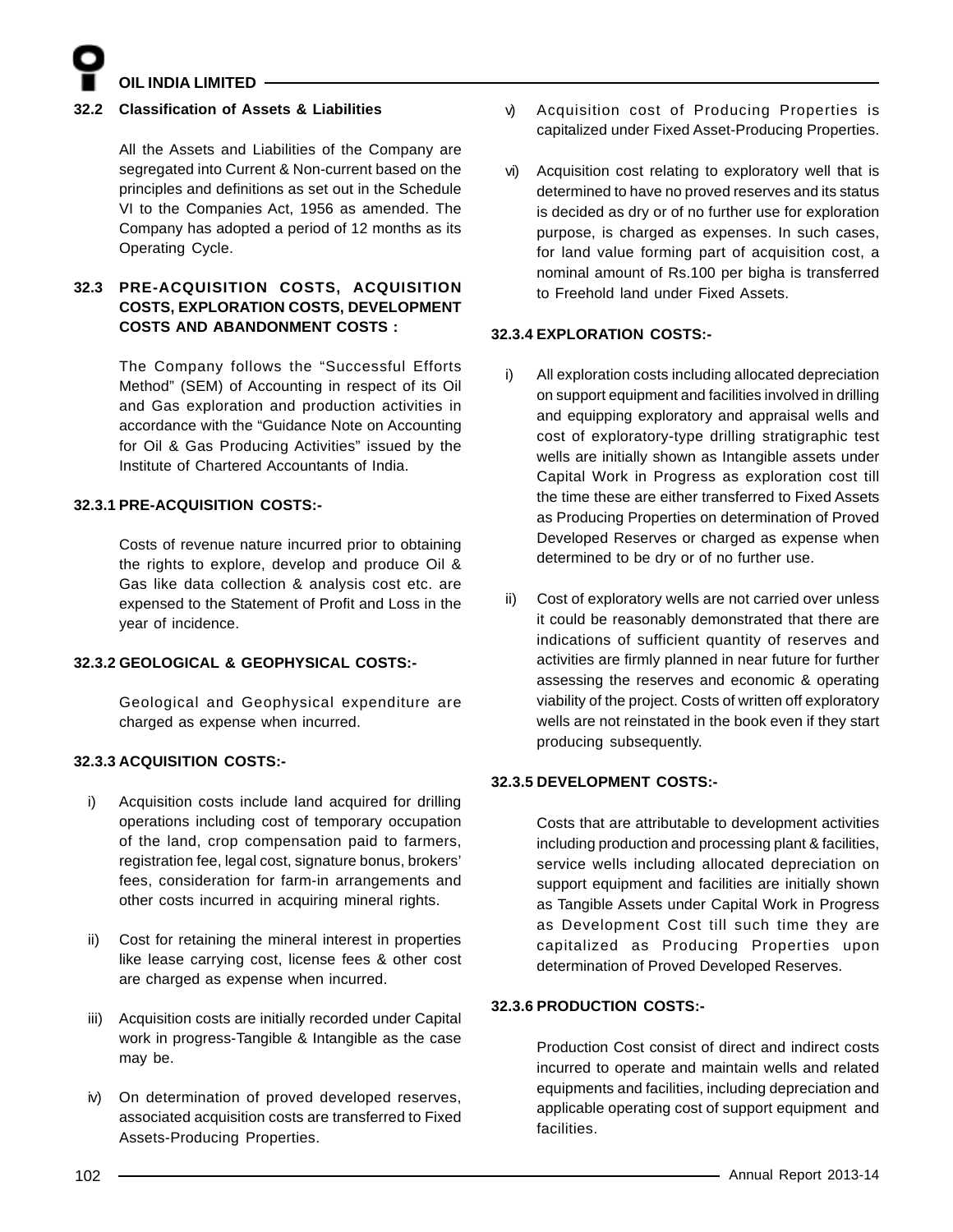#### **32.3.7 SIDE-TRACKING EXPENDITURE:-**

In case of exploratory wells, the cost of abandoned portion of side tracked well is charged off to Profit and loss statement. In case of development wells, the entire cost of abandoned portion and sidetracking is capitalized. In case of existing producing wells the cost of side – tracking is capitalized if it increases the proved developed reserves, otherwise is charged off to Profit and loss statement.

#### **32.3.8 ABANDONMENT COSTS:-**

- i) Estimated full eventual liability towards costs relating to dismantling, abandoning and restoring well sites and associated Production Facilities are recognized at the commencement of drilling a well/when facilities are installed. Liability for abandonment cost is updated annually based on the technical assessment available at current costs.
- ii) The actual cost incurred on abandonment is adjusted against the liability and the ultimate gain or loss is recognized in the Statement of Profit and Loss, when the designated oil/gas field or a group of oil/gas fields ceases to produce.

#### **32.4 FIXED ASSETS, DEPRECIATION & DEPLETION**

#### **32.4.1 Tangible Assets:-**

- i) Cost of Freehold & Leasehold land which are perpetual in nature used for other than exploration and development activity are not amortized. Leasehold land other than perpetual lease is amortized over the lease period.
- ii) All successful exploratory well cost, development well cost and other development cost viz. Production Facilities are capitalized when the same is ready to commence commercial production.
- iii) Costs relating to acquisition/ construction of tangible assets other than producing properties are capitalized on commissioning.
- iv) Land acquired on perpetual lease as well as on lease over 99 years is treated as free hold land and not amortized.
- v) Land acquired on lease for 99 years or less is treated as leasehold land and amortised over the lease period.

vi) Any Tangible asset, when determined of no further use, is deleted from the Gross Block of assets. The deleted assets are carried as 'Assets awaiting disposal' under Inventories at lower of `1000 or 5% of the original cost and the balance Written down Value, is charged off.

#### **32.4.2 Intangible Assets:-**

- i) Costs of intangible assets are capitalized when the asset is ready for its intended use.
- ii) Cost of right of use/right of way for laying pipelines is capitalized and amortized on a straight line basis over the period of such right of use / right of way or 99 years whichever is lower, as per industry practice.
- iii) Cost incurred on computer software purchased / developed are capitalized as intangible asset and amortized over the useful life not exceeding five years from the date of capitalization.
- iv) Any intangible asset, when determined of no further use, is written off.

#### **32.4.3 DEPRECIATION**

- i) Depreciation on Tangible Assets other than Acquisition cost & cost of producing well is provided for under the "Written down Value Method", at the rates and in the manner specified in Schedule XIV to the Companies Act, 1956.
- ii) Capital assets costing up to Rs 5000 each are fully depreciated in the year of acquisition.

#### **32.4.4 DEPLETION**

- i) Acquisition costs are depleted using the "Unit of Production Method" with reference to the ratio of production and related Proved reserves.
- ii) Producing Wells are depleted using the "Unit of Production Method", with reference to ratio of production and the related Proved Developed Reserves.
- iii) Rate of depletion is determined based on production from the Oil/Gas field or a group of Oil/Gas fields identified with reference to the related reserves having common geological feature.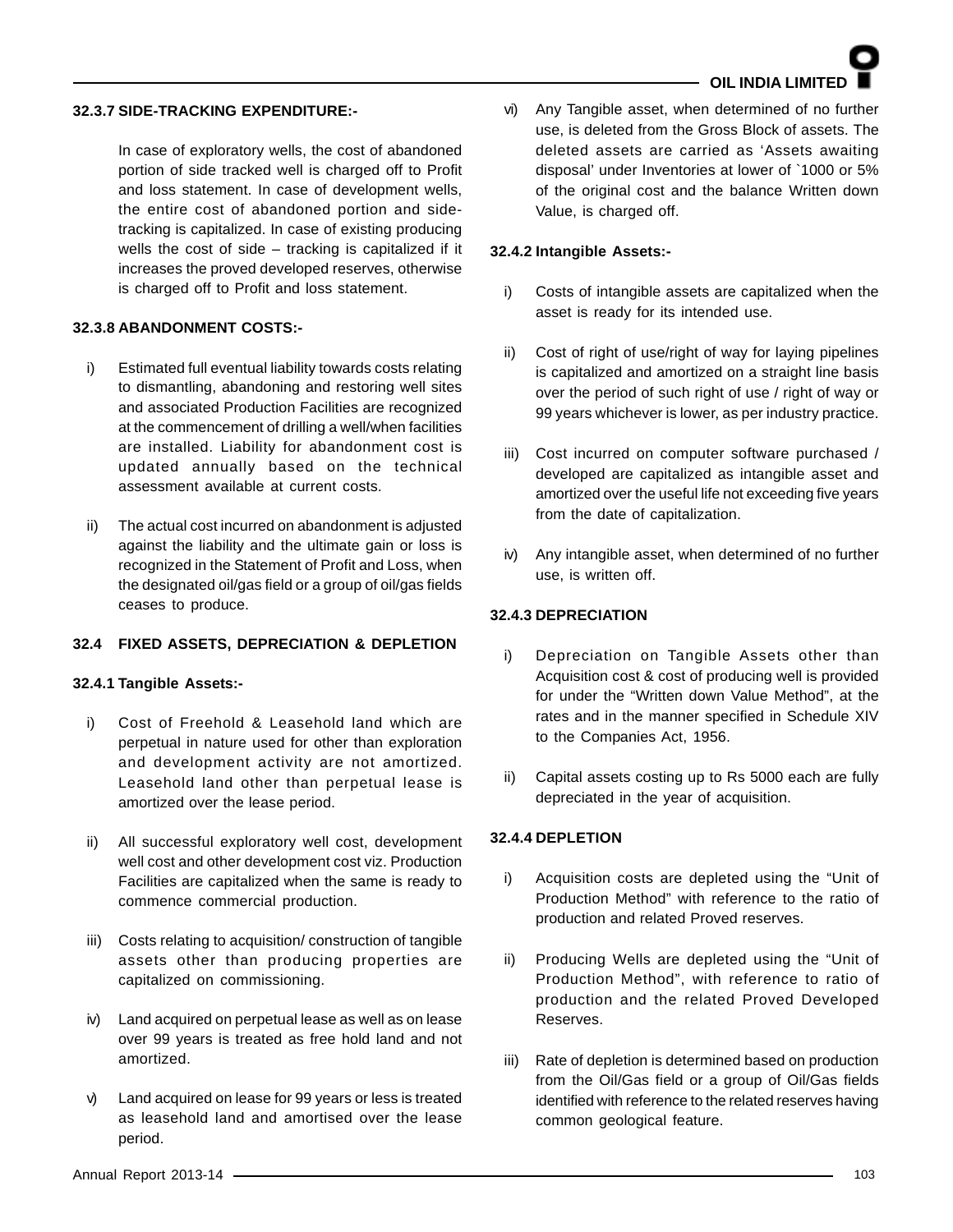#### **FOREIGN CURRENCY TRANSLATION**

- i) Foreign currency transactions are initially recognised and accounted for at the exchange rates prevailing at the dates of transactions.
- ii) a) Foreign Currency monetary assets & liabilities outstanding at the close of the year, are translated at the rates of exchange prevailing at the date of Balance Sheet. Resultant gains or loss is accounted for during the year, except those relating to long-term foreign currency monetary items.
	- b) Exchange differences on long-term foreign currency monetary items relating to acquisition of depreciable assets are adjusted to the carrying cost of the assets and depreciated over the balance life of the assets in line with para 46A of Accounting Standard-11. In other cases, exchange differences are accumulated in a "Foreign Currency Monetary Item Translation Difference Account" and amortised over the balance period of such long term foreign currency monetary item by recognition as income or expense in each of such periods.
- iii) Foreign currency transactions in relation to Joint Venture (Overseas) are treated in the following manner:-
- a) Foreign currency transactions are initially recognised and accounted for at the exchange rates prevailing at the dates of transactions. However, the average exchange rate of relevant month is taken for the transactions of that month, where actual rate of transaction is not available or at the rate as agreed otherwise.
- b) Foreign Currency monetary assets & liabilities outstanding at the close of the year are translated at the rates of exchange prevailing at the date of Balance Sheet. Resultant gains or loss is accounted for during the year.

#### **32.6 IMPAIRMENT OF ASSETS**

Acquisition costs, pending capitalization to Producing Properties and exploration costs under Intangible Assets- Capital Work in Progress are reviewed for indicators of impairment and if events and circumstances suggest, impairment loss is provided for and carrying amount is reduced accordingly.

Producing fields, LPG Plant, Transportation Pipeline and Power Generating Units (other than Captive Power Plants) are considered as Cash Generating Units. A "Cash Generating Unit" is reviewed for impairment at each Balance Sheet date. An impairment loss is recognized, whenever the carrying amount of assets exceeds the recoverable amount by writing down such assets to their recoverable amount.

An impairment loss is reversed if there is change in the recoverable amount and such loss either no longer exists or has decreased. Impairment loss/ reversal thereof is adjusted to the carrying value of the respective assets. Impairment testing is normally carried out at the year-end unless compelling circumstances exist for review during the course of the year.

#### **32.7 JOINT VENTURES**

Production Sharing Contracts (PSCs) executed with the Government of India / Government of Foreign Countries by the company along with other entities to undertake exploration, development and production of Oil and / or Gas activities under a joint venture in various concessions/block/area are accounted as under:-

- i) The financial statements reflect the share of the Company's assets, liabilities and also the income and expenditure of the Joint Venture in proportion to the participating interest of the Company as per the terms of the PSCs, on a line by line basis. Depreciation, depletion and impairment and value of Stock of Crude Oil are accounted for as per the relevant accounting policies of the Company whereas provision for abandonment is created as per terms of PSC. Proved Developed Reserve of Oil & Gas in such concessions/block/area are also considered in proportion to participating interest of the Company.
- ii) Consideration recoverable from new Joint Venture Partners for the right to participate in operations are:
- a) Reduced from respective assets and/or expenditure to the extent of the new partners contribution towards past cost,
- b) Balance is considered as miscellaneous receipts/ expenses.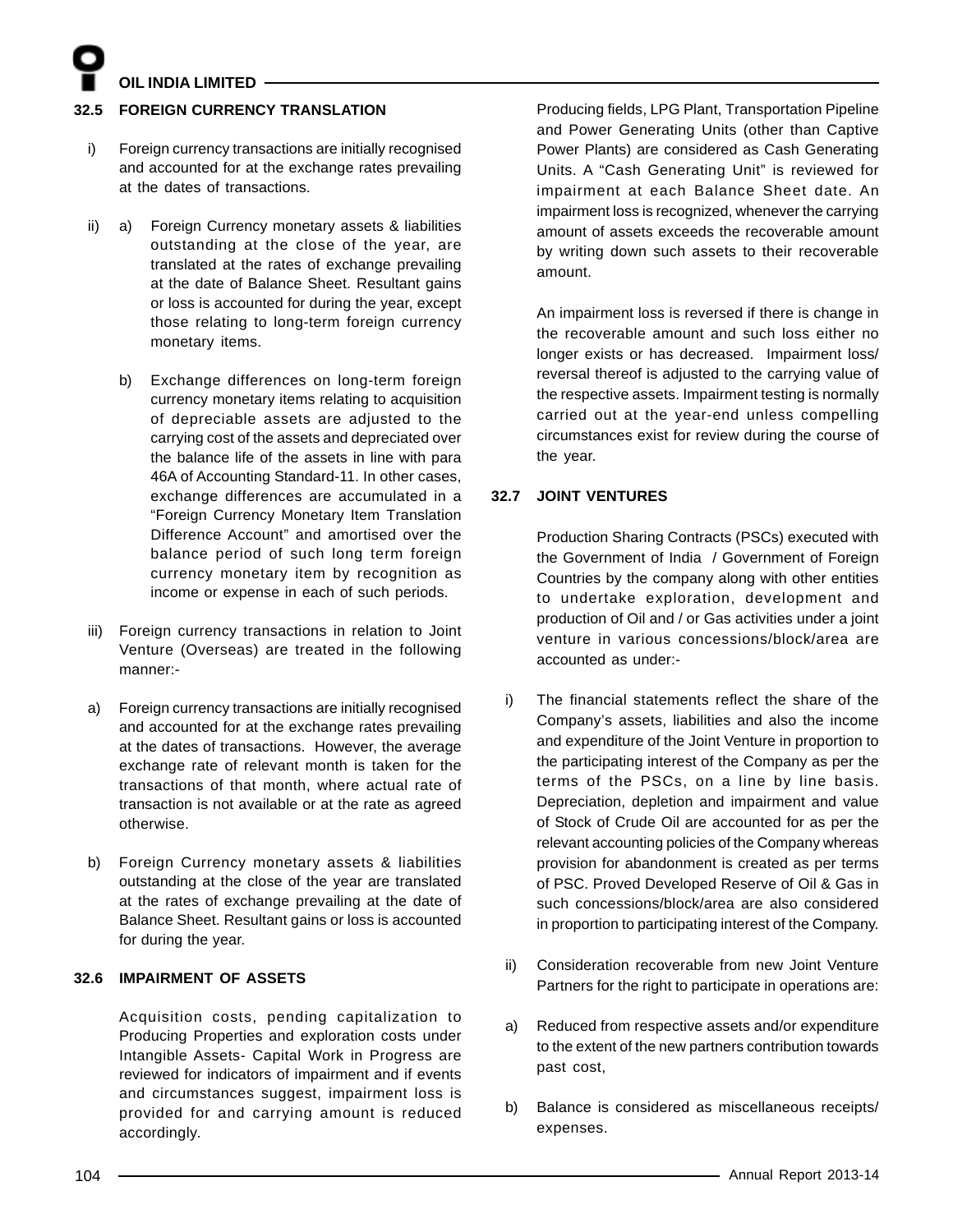#### **32.8 INCOME TAX**

- i) The tax expense for the year comprises current tax and deferred tax.
- ii) Provision for current tax is made after taking into consideration benefits admissible on conservative basis under the provisions of the Income Tax Act, 1961 as are applicable to the company. Deferred Tax resulting from 'timing difference' between taxable incomes and accounting income is accounted for using the tax rates and tax laws applicable for the relevant Financial Year. Deferred Tax Asset is reassessed and recognised only to the extent that there is a virtual certainty that the asset will be realized in future.

#### **32.9 INVESTMENTS**

- i) Non Current investments are valued at cost. However, provision for diminution in value is made to recognise a decline in the value, other than temporary.
- ii) Current investments are valued at lower of cost or fair value.

#### **32.10 INVENTORY**

- i) Finished goods of Crude Oil, Liquefied Petroleum Gas and LPG condensate are valued at cost or net realizable value, whichever is lower. Cost of finished goods is determined based on direct cost and directly attributable services cost including depreciation & depletion.
- ii) Crude oil in unfinished condition in the flow line up to Group Gathering Station and Natural Gas in Pipeline are not valued, as these pipeline fills are necessary to the operation of the facility.
- (iii) Stores and spare are valued at weighted average cost or net realizable value whichever is lower. Obsolete / unserviceable items, as and when identified, are written off. Any item of stores and spares not moved for last four years as on date of Balance Sheet are identified as slow moving items for which a provision of 95% of the value is made in the accounts.

#### **32.11 EMPLOYEE BENEFITS**

i) All short-term employee benefits are recognised as an expense at the undiscounted amount in the accounting period in which the related service is rendered.

- ii) Employee benefits under defined contribution plan such as provident fund is recognised based on the undiscounted obligations of the company to contribute to the plan.
- iii) Employee benefits under defined benefit plans such as gratuity, leave encashment, post retirement medical benefits, pension are recognised based on the present value of defined benefit obligation, which is computed on the basis of actuarial valuation using the projected unit credit method. Actuarial liability in excess of respective plan assets is recognised during the year and in case the plan assets exceed the Actuarial Liability, no further provision is considered. Actuarial gain and losses in respect of post employment and other long-term benefits are recognised during the year.

#### **32.12 REVENUE RECOGNITION**

- i) Revenue from sale of products is recognized on custody transfer to customers.
- ii) Sale of crude oil and gas produced from exploratory wells is deducted from expenditure on such wells.
- iii) Sales are inclusive of statutory levies but excluding Value Added Tax (VAT) & Central Sales Tax (CST) and net of discounts. Any retrospective revision in prices is accounted for in the year of such revision.
- iv) Claims on Government / Petroleum Planning & Analysis Cell (PPAC) are booked on acceptance in principle by the authority.
- v) Dividend Income is recognized when the right to receive the dividend is established.
- vi) Revenue in respect of the following is recognized when there is reasonable certainty regarding ultimate realization:
- a) Short lifted quantity of Crude Oil & Natural Gas, if any.
- b) Interest on delayed realization from customers.
- vii) Insurance claim other than for transit loss of stores items are accounted for on final acceptance by the Insurance Company.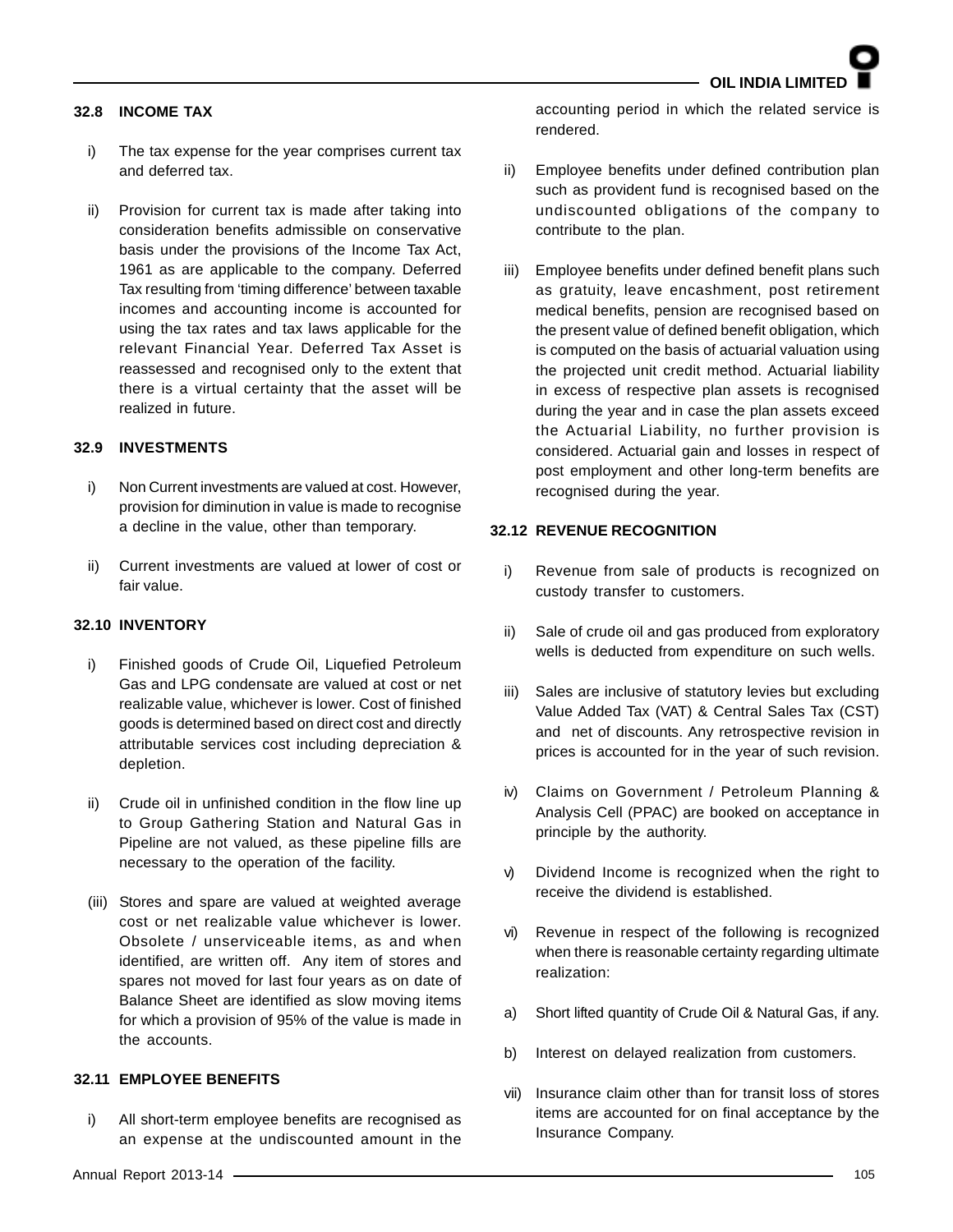- viii) Recovery/Refund of Liquidated Damages are recognised in the Statement of Profit and Loss in the year of occurrence as income or expenditure as the case may be except in case of JVC which are governed by the respective PSC.
- ix) Revenue from sale of other services is recognised when service is rendered in line with contracts executed there with.

## **32.13 GRANTS**

Grants are recognised when there is reasonable assurance that the same would be realized. Grants related to specific assets are deducted from the gross value of the concerned assets.

#### **32.14 BORROWING COSTS**

- i) Borrowing costs during the construction period that are attributable to qualifying assets are capitalized and also includes exchange difference arising from Foreign Currency borrowings to the extent that they are regarded as an adjustment to interest cost.
- ii) Other borrowing costs are recognised as expenses when incurred.

#### **32.15 SEGMENT ACCOUNTING**

- i) The Company has adopted its products & services (viz. Crude Oil, Natural Gas, LPG and Pipeline Transportation) as the primary reporting segments. There are no reportable geographical segments.
- ii) Segment assets, liabilities, income and expenses have been either directly identified or allocated to the segments on the basis usually followed for allocation of cost adopted for preparing and presenting the financial statements of the Company.

Chartered Accountants Chartered Accountants

## **32.16 PROVISIONS, CONTINGENT LIABILITIES AND CONTINGENT ASSETS**

- i) Provisions in respect of which a reliable estimate can be made are recognised where there is a present obligation as a result of past events and it is probable that there will be an outflow of resource.
- ii) Contingent liabilities, if material, are disclosed by way of notes to the accounts.
- iii) Contingent assets are neither recognised nor disclosed in the financial statements.

# **32.17 EARNINGS PER SHARE**

Basic earnings per share are calculated by dividing the net profit for the year attributable to equity shareholders by the weighted average number of equity shares outstanding during the year. For the purpose of calculating diluted earnings per share, the net profit for the year attributable to equity shareholders and the weighted average number of shares outstanding during the year are adjusted for the effects of all dilutive potential equity shares.

#### **32.18 GENERAL**

- i) All revenue expenditure, incurred for Research & Development Projects / Schemes, net of grants-in-aid if any, are charged to the Statement of Profit & Loss.
- ii) Assets given on finance lease are accounted as per Accounting Standard 19 "Leases". Such assets are included as a receivable at an amount equal to the net investment in the lease. Initial direct costs incurred in respect of finance leases are recognized in the statement of profit and loss in the year in which such costs are incurred.
- iii) Prior period items/Prepaid expenses having value in each case up to  $\overline{\xi}$  5 lacs are booked under natural head of accounts.

#### **For Saha Ganguli & Associates For B. M. Chatrath & Co. For and on behalf of the Board of Directors**

Firm Reg. No. 302191E Firm Reg. No. 301011E Sd/- Sd/- Sd/- Sd/- Sd/- **(S.K.SAHA) (P.R.PAUL) (S.R.KRISHNAN) (MRS. RUPSHIKHA S. BORAH) (S.K.SRIVASTAVA)** Membership No: 051392 Membership No: 051675 Company Secretary Director (Finance) Chairman & Managing Director

Place: Noida Date: 27<sup>th</sup> May, 2014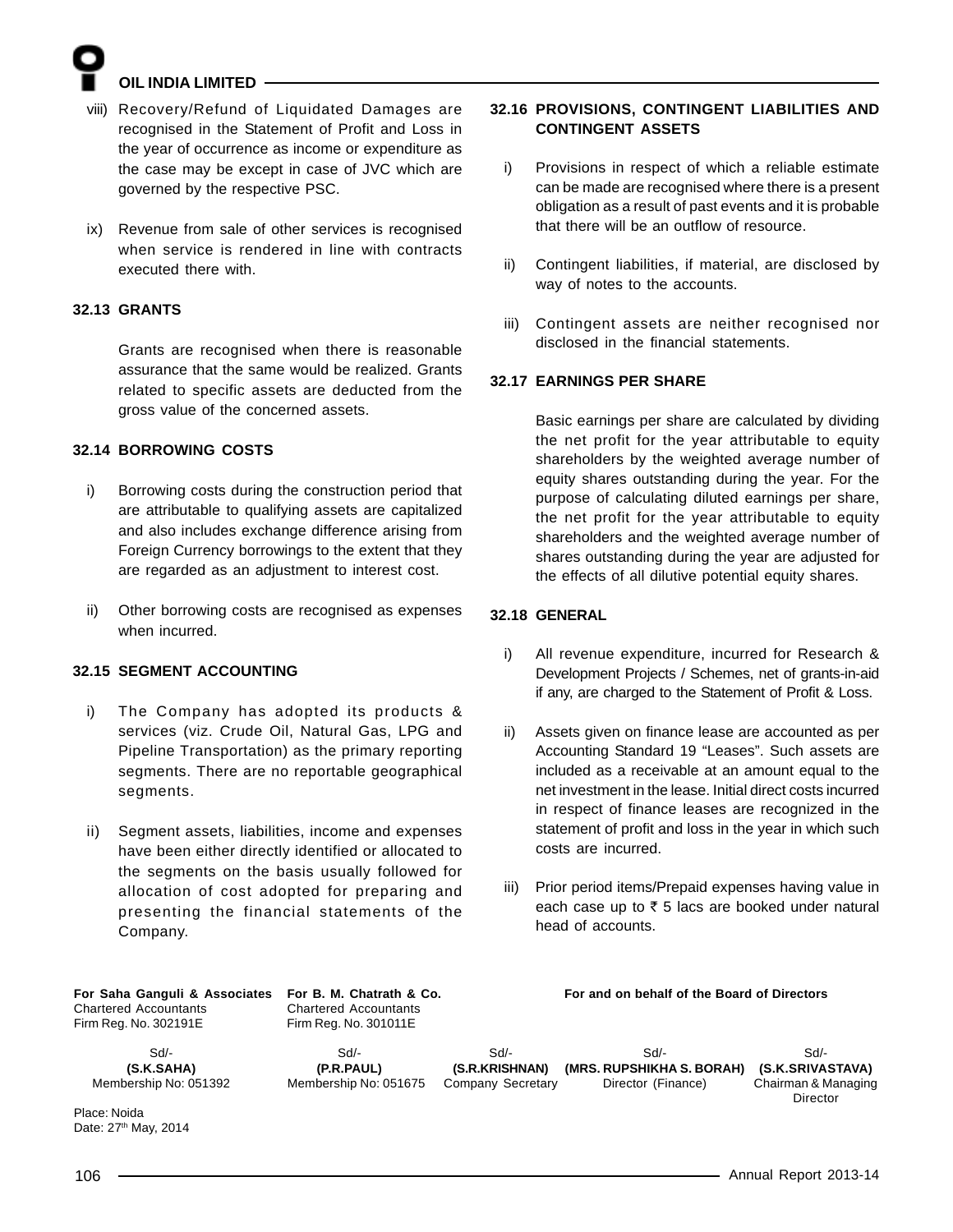# **OIL INDIA LIMITED**

# **Cash Flow Statement for the year ended 31st March, 2014**

|                                                            |              |                                            | (₹ in core)                    |
|------------------------------------------------------------|--------------|--------------------------------------------|--------------------------------|
|                                                            |              | Year ended<br>31 <sup>st</sup> March, 2014 | Year ended<br>31st March, 2013 |
| <b>Operating Activity</b>                                  |              |                                            |                                |
| Net Profit Before Tax and Exceptional items                |              | 4410.44                                    | 5283.23                        |
| Depreciation, Depletion & Amortisations                    |              | 715.81                                     | 567.14                         |
| <b>Exploration Cost written off</b>                        |              | 461.21                                     | 270.49                         |
| Prior period-Expenditure                                   |              | (0.65)                                     | 0.00                           |
| Dividend Income                                            |              | (127.44)                                   | (69.51)                        |
| Interest Income                                            |              | (1171.58)                                  | (1400.93)                      |
| <b>Interest Expenses</b>                                   |              | 68.78                                      | 2.60                           |
| Foreign Exchange Loss/(Gain)- Net                          |              | (236.22)                                   | (21.70)                        |
| Provision for employee benefits                            |              | 188.50                                     | 73.74                          |
| Well abandonment provisions                                |              | 245.55                                     | 9.59                           |
|                                                            | <b>Total</b> | 143.96                                     | (568.58)                       |
| Cash flow from Operating Activity Before Changes in Assets |              | 4554.40                                    | 4714.65                        |
| and Liabilities                                            |              |                                            |                                |
| <b>Changes in Working Capital</b>                          |              |                                            |                                |
| Inventories                                                |              | (324.36)                                   | (111.01)                       |
| Trade Receivables, Other current and non current assets    |              | 438.84                                     | 58.92                          |
| Long term and short term Loans and Advances                |              | (89.08)                                    | 188.91                         |
| Long term and short term provisions                        |              | (231.26)                                   | (162.39)                       |
| Trade payables, Other current and non current liabilities  |              | 118.28                                     | (855.25)                       |
|                                                            | <b>Total</b> | (87.58)                                    | (880.82)                       |
| Cash flow from Operating Activity before Income tax        |              | 4466.82                                    | 3833.83                        |
| Income tax Payment (Net of Refund)                         |              | (1808.11)                                  | (2458.84)                      |
| Net Cash generated from / (used in) Operating Activity     | (A)          | 2658.71                                    | 1374.99                        |
| <b>Investing Activity</b>                                  |              |                                            |                                |
| Acquisition, Exploration & Development Cost                |              | (1545.80)                                  | (1039.99)                      |
| <b>Other Capital Expenditure</b>                           |              | (382.07)                                   | (482.03)                       |
| Investment made                                            |              | (9899.57)                                  | (834.88)                       |
| Sale of Investment                                         |              | 300.03                                     | 1592.00                        |
| Inter Corporate Deposits                                   |              | 0.00                                       | 445.00                         |
| Inter Corporate Loan                                       |              | 20.50                                      | (250.00)                       |
| Interest Income                                            |              | 1301.04                                    | 1212.30                        |
| Dividend Income                                            |              | 127.44                                     | 69.51                          |
| Net Cash generated from / (used in) Investing Activity     | (B)          | (10078.43)                                 | 711.91                         |
| <b>Financing Activity</b>                                  |              |                                            |                                |
| Proceeds from borrowings                                   |              | 8724.88                                    | 1047.68                        |
|                                                            |              |                                            |                                |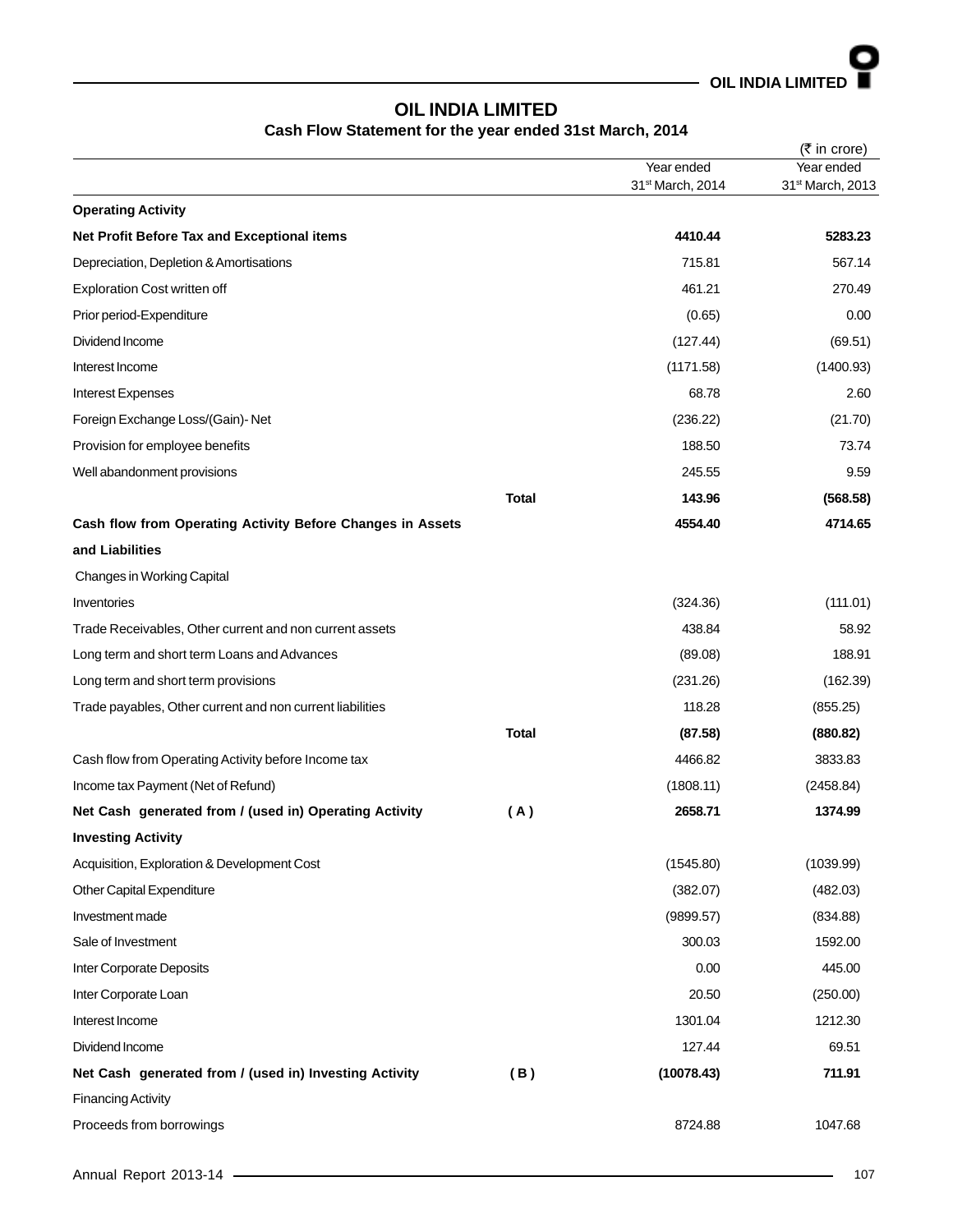| Payment of Dividend                                    |           | (1905.46) | (1683.17) |
|--------------------------------------------------------|-----------|-----------|-----------|
| Corporate Dividend Tax                                 |           | (183.89)  | (273.06)  |
| Interest Expenses                                      |           | (68.78)   | (2.60)    |
| Foreign Exchange (Loss)/Gain-Net                       |           | 263.72    | 21.70     |
| Net Cash generated from / (used in) Financing Activity | (C)       | 6830.47   | (889.45)  |
| Net Increase in Cash and Cash Equivalents              | $(A+B+C)$ | (589.25)  | 1197.45   |
| Cash and Cash equivalents at the beginning of the year |           | 12132.93  | 10935.48  |
| Cash and Cash equivalents at the end of the year       |           | 11543.68  | 12132.93  |

## **Notes:**

a. Cash and cash equivalents ( Refer to Note 20 ) represents:

|     | Cash in hand                                        | 0.74     | 1.08     |
|-----|-----------------------------------------------------|----------|----------|
| ii) | Current accounts & Term Deposits in Scheduled Banks | 11542.94 | 12131.85 |
|     |                                                     | 11543.68 | 12132.93 |

b. The above cash flow statement has been prepared under the "Indirect Method" as set out in the Accounting Standard (AS) - 3

c. Cash & Cash equivalents includes Currency translation differences of  $\bar{z}$  5.71 crore (Previous Year  $\bar{z}$  0.03 crore )

d. Figures in parentheses represent cash outflows.

e. Previous year's figures have been rearranged, regrouped, recast wherever necessary to conform current year's classification.

| For Saha Ganguli & Associates<br><b>Chartered Accountants</b><br>Firm Reg. No. 302191E | For B. M. Chatrath & Co.<br><b>Chartered Accountants</b><br>Firm Reg. No. 301011E |                   | For and on behalf of the Board of Directors |                                 |  |
|----------------------------------------------------------------------------------------|-----------------------------------------------------------------------------------|-------------------|---------------------------------------------|---------------------------------|--|
| Sd                                                                                     | Sd/-                                                                              | Sd/-              | Sd                                          | Sd                              |  |
| (S.K.SAHA)                                                                             | (P.R.PAUL)                                                                        | (S.R.KRISHNAN)    | (MRS. RUPSHIKHA S. BORAH)                   | (S.K.SRIVASTAVA)                |  |
| Membership No: 051392                                                                  | Membership No: 051675                                                             | Company Secretary | Director (Finance)                          | Chairman & Managing<br>Director |  |
| Dloop Noide                                                                            |                                                                                   |                   |                                             |                                 |  |

Place: Noida Date: 27th May, 2014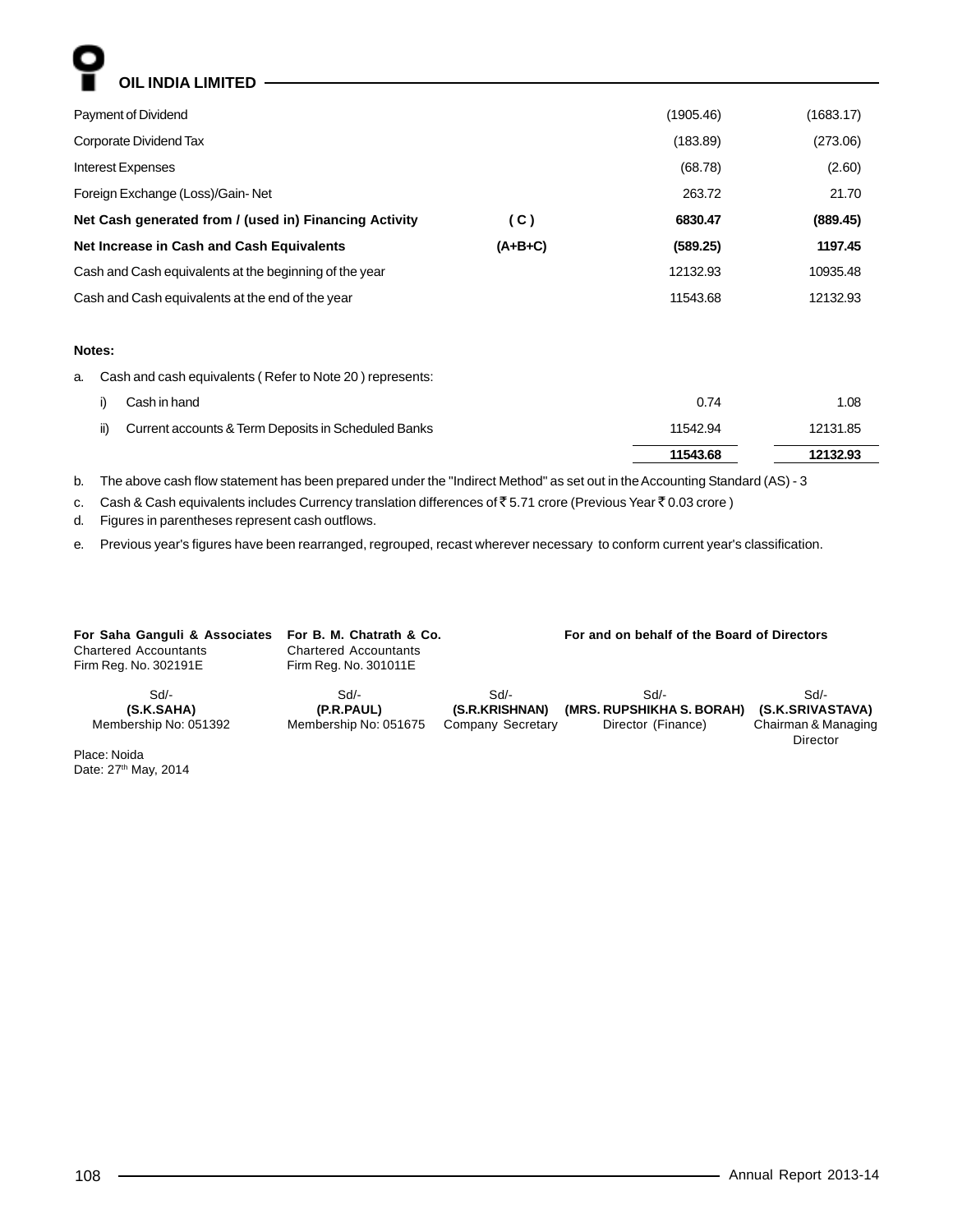# **INDEPENDENT AUDITORS' REPORT TO THE BOARD OF DIRECTORS OF OIL INDIA LIMITED**

### **Report on the Consolidated Financial Statements**

1. We have audited the accompanying consolidated financial statements of Oil India Limited, and its subsidiaries, collectively referred to as "the Group" which comprise of the consolidated Balance Sheet as at 31st March 2014, the consolidated Statement of Profit and Loss and the consolidated Cash Flow Statement for the year then ended, and Significant Accounting Policies and Additional Notes.

# **Management's Responsibility for the Consolidated Financial Statements**

2. Management is responsible for the preparation of these consolidated financial statements that give a true and fair view of the consolidated financial position, consolidated financial performance and consolidated cash flows of the Group in accordance with accounting principles generally accepted in India. This responsibility includes the design, implementation and maintenance of internal control relevant to the preparation and presentation of the consolidated financial statements that give a true and fair view and are free from material misstatement, whether due to fraud or error.

### **Auditors' Responsibility**

3. Our responsibility is to express an opinion on these consolidated financial statements based on our audit. We conducted our audit in accordance with the Standards on Auditing issued by the Institute of Chartered Accountants of India. Those Standards require that we comply with ethical requirements and plan and perform the audit to obtain reasonable assurance about whether the consolidated financial statements are free from material misstatement.

- 4. An audit involves performing procedures to obtain audit evidence about the amounts and disclosures in the consolidated financial statements. The procedures selected depend on the auditor's judgment, including the assessment of the risks of material misstatement of the consolidated financial statements, whether due to fraud or error. In making those risk assessments, the auditor considers internal control relevant to the Company's preparation and presentation of the consolidated financial statements that give a true and fair view in order to design audit procedures that are appropriate in the circumstances. An audit also includes evaluating the appropriateness of accounting policies used and the reasonableness of the accounting estimates made by management, as well as evaluating the overall presentation of the consolidated financial statements.
- 5. We believe that the audit evidence we have obtained is sufficient and appropriate to provide a basis for our audit opinion.

### **Emphasis of Matter Paragraph**

- 6. Without qualifying our report, we have drawn attention to the following Notes appearing in our Audit Report of OIL INDIA LIMITED for the year ended on 31.03.2014:
	- i. Note 16.2 regarding uncertainty related to the outcome of appeal filed by the Company against the order of Hon'ble High Court and consequential payment of decreed amount of Rs.99.05 crore shown under "Other Non-Current Assets" and not treating the same as expense.
	- ii. Note 31.7.2- regarding recognition of gain on foreign currency translation of Rs 238.96 crore.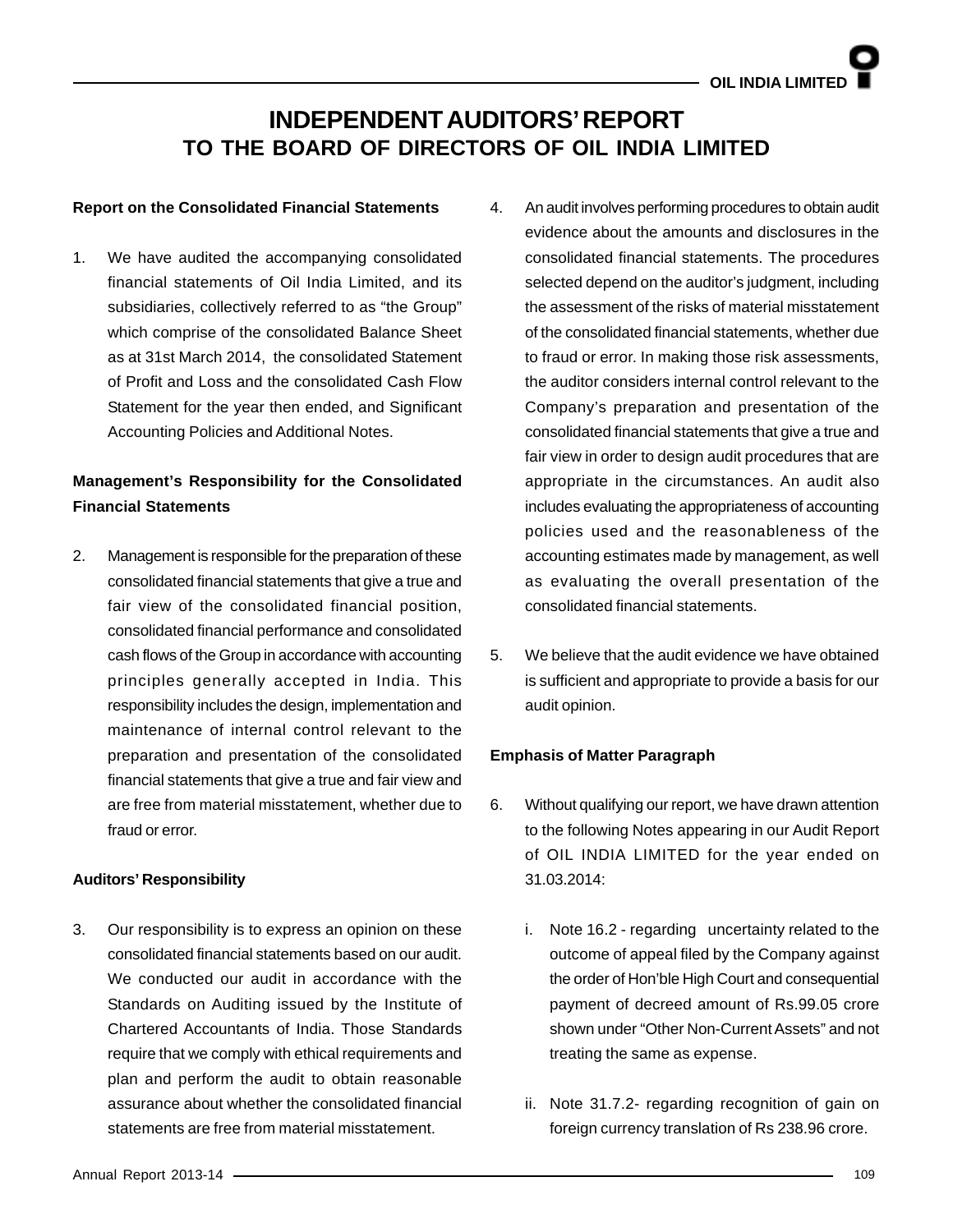- iii. Note 31.7.3 regarding uncertainty due to nonprovision of the recoverable dues of Rs.94.47 crore from Suntera Nigeria 205 Ltd. shown under "Short Term Loans and Advances" in which the Company is having 25% interest in equity.
- iv. Note 31.12 regarding Use of Depreciation method on other Production Facilities being part of Producing Properties, in preference to the Depletion Method based on Unit of Production as recommended vide "Guidance Note on Accounting for Oil & Gas Producing Activities-2013" issued by the Institute of Chartered Accountants of India.

# **Opinion**

7. The financial statements of the subsidiaries have been audited by the respective independent auditors and

For SAHA GANGULI & ASSOCIATES FOR B.M. CHATRATH & CO. Chartered Accountants Chartered Accountants Firm Regn.No.302191E Firm Regn.No.301011E

 $S$ d/  $S$ d/  $S$ d/  $S$ d/  $S$ d/  $S$ d/  $S$ d/  $S$ d/  $S$ d/  $S$ d/  $S$ d/  $S$ d/  $S$ d/  $S$ d/  $S$ d/  $S$ d/  $S$ d/  $S$ d/  $S$ d/  $S$ d/  $S$ d/  $S$ d/  $S$ d/  $S$ d/  $S$ d/  $S$ d/  $S$ d/  $S$ d/  $S$ d/  $S$ d/  $S$ d/  $S$ d/  $S$ d/  $S$ d/  $S$ d/  $S$ d/  $S$ d/ (S. K. Saha) (P. R. Paul) Partner Partner Membership No.051392 Membership No.051675

Place: Noida Date: 27.05.2014 have been relied upon by us for the purpose of consolidation.

- 8. In our opinion and to the best of our information and according to the explanations given to us, the consolidated financial statements give a true and fair view in conformity with the accounting principles generally accepted in India:
	- a) in the case of the consolidated Balance Sheet, of the state of affairs of the Group as at 31st March 2014;
	- b) in the case of the consolidated Statement of Profit and Loss , of the profit for the year ended on that date; and
	- c) in the case of the consolidated Cash Flow Statement, of the cash flows for the year ended on that date.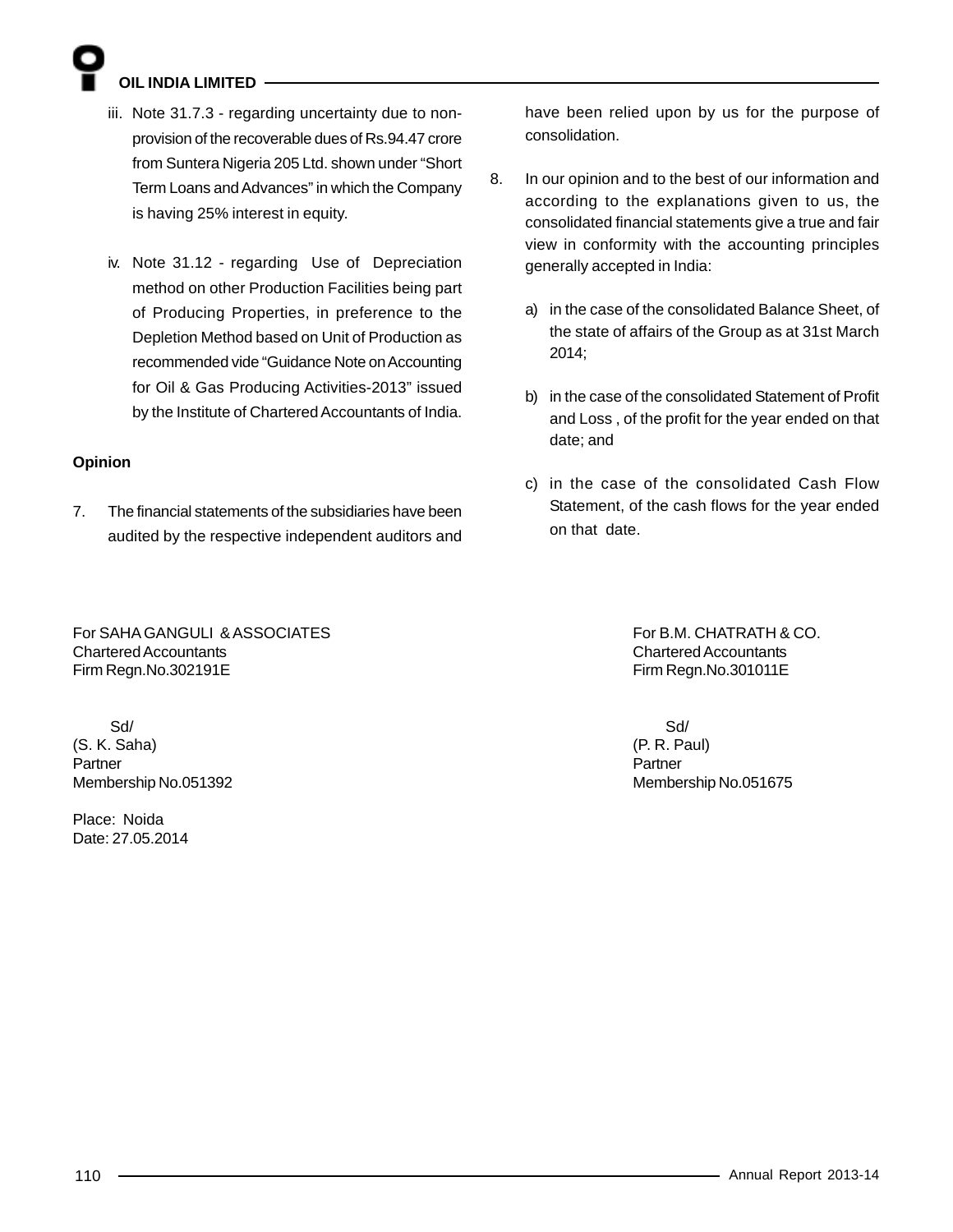# **Consolidated Balance Sheet as at 31st March, 2014**

|                                                                            |                              |                   |                                             | (₹ in crore)                    |
|----------------------------------------------------------------------------|------------------------------|-------------------|---------------------------------------------|---------------------------------|
|                                                                            |                              | <b>Note</b>       | As at                                       | As at                           |
|                                                                            |                              |                   | 31 <sup>st</sup> March, 2014                | 31st March, 2013                |
| <b>EQUITY AND LIABILITIES</b>                                              |                              |                   |                                             |                                 |
| Shareholders' funds                                                        |                              |                   |                                             |                                 |
| Share capital                                                              |                              | 1                 | 601.14                                      | 601.14                          |
| Reserves and surplus                                                       |                              | $\overline{2}$    | 19880.64                                    | 18647.64                        |
|                                                                            |                              |                   | 20481.78                                    | 19248.78                        |
| <b>Non-Current Liabilities</b>                                             |                              |                   |                                             |                                 |
| Long-term borrowings                                                       |                              | 3                 | 1515.25                                     | 0.00                            |
| Deferred tax liabilities (Net)                                             |                              | 4                 | 1307.47                                     | 1220.73                         |
| Other Long-term liabilities                                                |                              | 5                 | 2.17                                        | 1.05                            |
| Long-term provisions                                                       |                              | 6                 | 755.81                                      | 447.76                          |
|                                                                            |                              |                   | 3580.70                                     | 1669.54                         |
| <b>Current Liabilities</b>                                                 |                              |                   |                                             |                                 |
| Short-term borrowings                                                      |                              | 7                 | 8631.10                                     | 1260.93                         |
| Trade payables                                                             |                              | 8                 | 454.02                                      | 294.19                          |
| Other current liabilities                                                  |                              | 9                 | 1203.51                                     | 1418.27                         |
| Short-term provisions                                                      |                              | 10                | 793.67                                      | 1137.48                         |
|                                                                            |                              |                   | 11082.30                                    | 4110.87                         |
|                                                                            | <b>TOTAL</b>                 |                   | 35144.78                                    | 25029.19                        |
| <b>ASSETS</b>                                                              |                              |                   |                                             |                                 |
| <b>Non-current assets</b>                                                  |                              |                   |                                             |                                 |
| Fixed assets                                                               |                              |                   |                                             |                                 |
| Tangible assets                                                            |                              | 11                | 5864.89                                     | 5112.24                         |
| Intangible assets                                                          |                              | 12                | 19.63                                       | 17.93                           |
| Capital work-in-progress                                                   |                              | 13                | 2815.51                                     | 1888.78                         |
| Goodwill on Consolidation                                                  |                              |                   | 5316.94                                     | 0.00                            |
| Non-current investments                                                    |                              | 14                | 4824.08                                     | 1887.63                         |
| Long-term loans and advances                                               |                              | 15                | 518.10                                      | 526.86                          |
| Other non-current assets                                                   |                              | 16                | 321.91                                      | 103.91                          |
|                                                                            | <b>TOTAL</b>                 |                   | 19681.05                                    | 9537.35                         |
| <b>Current assets</b>                                                      |                              |                   |                                             |                                 |
| <b>Current investments</b>                                                 |                              | 17                | 200.00                                      | 0.00                            |
| Inventories                                                                |                              | 18                | 984.66                                      | 644.33                          |
| Trade receivables                                                          |                              | 19                | 480.86                                      | 908.74                          |
| Cash and cash equivalents                                                  |                              | 20                | 11660.11                                    | 12136.66                        |
| Short-term loans and advances                                              |                              | 21                | 1376.95                                     | 911.91                          |
| Other current assets                                                       |                              | 22                | 761.15                                      | 890.20                          |
|                                                                            |                              |                   | 15463.73                                    | 15491.84                        |
|                                                                            | <b>TOTAL</b>                 |                   | 35144.78                                    | 25029.19                        |
| <b>Additional Notes</b>                                                    |                              | 31                |                                             |                                 |
| Principle of Consolidation & Significant Accounting Policies               |                              | 32                |                                             |                                 |
|                                                                            |                              |                   |                                             |                                 |
| Notes Referred to above form an integral part of the financial statements. |                              |                   |                                             |                                 |
| In terms of our report of even date.                                       |                              |                   |                                             |                                 |
|                                                                            |                              |                   |                                             |                                 |
| For Saha Ganguli & Associates                                              | For B. M. Chatrath & Co.     |                   | For and on behalf of the Board of Directors |                                 |
| <b>Chartered Accountants</b>                                               | <b>Chartered Accountants</b> |                   |                                             |                                 |
| Firm Reg. No. 302191E                                                      | Firm Reg. No. 301011E        |                   |                                             |                                 |
| Sd/-                                                                       | Sd/-                         | Sd/-              | Sd/-                                        | Sd/-                            |
| (S.K.SAHA)                                                                 | (P.R.PAUL)                   | (S.R.KRISHNAN)    | (MRS. RUPSHIKHA S. BORAH)                   | (S.K.SRIVASTAVA)                |
| Membership No: 051392                                                      | Membership No: 051675        | Company Secretary | Director (Finance)                          | Chairman & Managing<br>Director |

Place: Noida Date: 27<sup>th</sup> May, 2014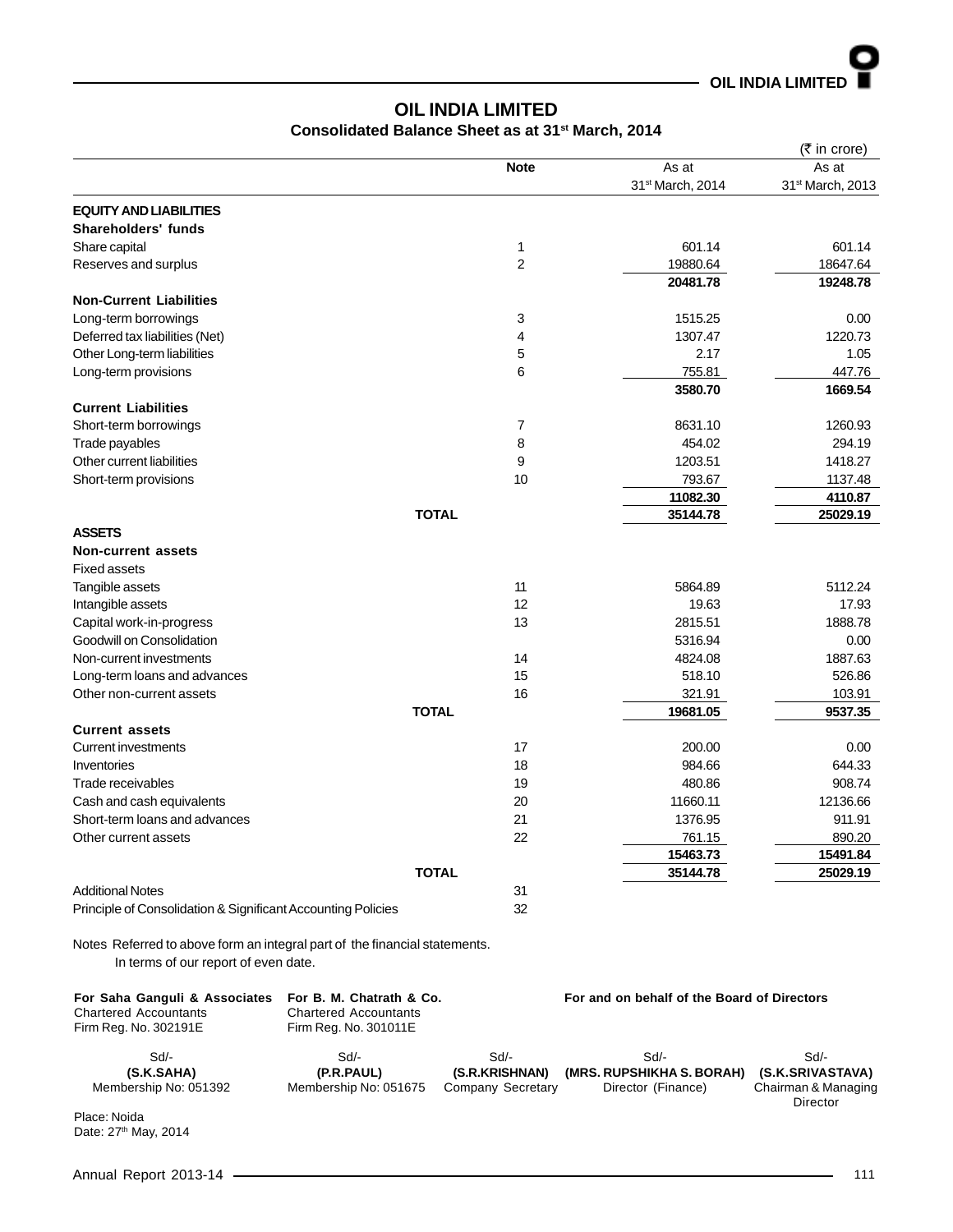# **OIL INDIA LIMITED**

# **Consolidated Statement of Profit and Loss for the year ended 31st March, 2014**

|       |                                                                                                                    |                                                                                   |                                     |                                                 | $(5 \nvert$ in crore)                   |
|-------|--------------------------------------------------------------------------------------------------------------------|-----------------------------------------------------------------------------------|-------------------------------------|-------------------------------------------------|-----------------------------------------|
|       |                                                                                                                    |                                                                                   | <b>Note</b>                         | As at<br>31st March, 2014                       | As at<br>31st March, 2013               |
| L.    | Revenue from operations                                                                                            |                                                                                   | 23                                  | 9715.71                                         | 9968.12                                 |
|       | Other income                                                                                                       |                                                                                   | 24                                  | 1608.22                                         | 1530.11                                 |
| II.   |                                                                                                                    |                                                                                   |                                     |                                                 |                                         |
| Ш.    | Total Revenue (I +II)                                                                                              |                                                                                   |                                     | 11323.93                                        | 11498.23                                |
| IV.   | <b>Expenses:</b>                                                                                                   |                                                                                   |                                     |                                                 |                                         |
|       | Changes in inventories of finished goods                                                                           |                                                                                   | 25                                  | 7.87                                            | (27.37)                                 |
|       | Employee benefits expense                                                                                          |                                                                                   | 26                                  | 1474.50                                         | 1310.63                                 |
|       | Finance costs                                                                                                      |                                                                                   | 27                                  | 70.78                                           | 3.04                                    |
|       | Depreciation, Depletion, Amortization and Impairment                                                               |                                                                                   | 28<br>29                            | 1283.45<br>4125.29                              | 848.16<br>4075.75                       |
|       | Other expenses                                                                                                     |                                                                                   | <b>Total Expenses</b>               | 6961.89                                         | 6210.21                                 |
| V.    |                                                                                                                    |                                                                                   |                                     | 4362.04                                         | 5288.02                                 |
|       | Profit before exceptional and extraordinary items and tax (III - IV)                                               |                                                                                   |                                     |                                                 |                                         |
| VI.   | <b>Exceptional Items</b>                                                                                           |                                                                                   |                                     | 0.00                                            | 0.00                                    |
| VII.  | Profit before extraordinary items and tax                                                                          | $(V - VI)$                                                                        |                                     | 4362.04                                         | 5288.02                                 |
| VIII. | <b>Extraordinary Items</b>                                                                                         |                                                                                   |                                     | 0.00                                            | 0.00                                    |
| IX.   | Profit before tax (VII - VIII)                                                                                     |                                                                                   |                                     | 4362.04                                         | 5288.02                                 |
| Х.    | Tax expense:<br>(1) Current tax                                                                                    |                                                                                   |                                     | 1324.50                                         | 1551.99                                 |
|       | (2) Deferred tax                                                                                                   |                                                                                   |                                     | 95.56                                           | 143.98                                  |
| XI.   | Profit for the year from continuing operations (IX-X)                                                              |                                                                                   |                                     | 2941.98                                         | 3592.05                                 |
| XII.  | Profit for the year from discontinuing operations                                                                  |                                                                                   |                                     | 0.00                                            | 0.00                                    |
| XIII. | Tax expenses of discontinuing operations                                                                           |                                                                                   |                                     | 0.00                                            | 0.00                                    |
|       | XIV. Profit from discontinuing operations after taxes (XII-XIII)                                                   |                                                                                   |                                     | 0.00                                            | 0.00                                    |
| XV.   | Profit for the year (XI+XIV)                                                                                       |                                                                                   |                                     | 2941.98                                         | 3592.05                                 |
|       | XVI. Earnings per equity share $(\overline{\mathbf{z}})$ :                                                         |                                                                                   | 30                                  |                                                 |                                         |
|       | Basic<br>(1)                                                                                                       |                                                                                   |                                     | 48.94                                           | 59.75                                   |
|       | (2) Diluted                                                                                                        |                                                                                   |                                     | 48.94                                           | 59.75                                   |
|       | <b>Additional Notes</b>                                                                                            |                                                                                   | 31                                  |                                                 |                                         |
|       | Principle of Consolidation & Significant Accounting Policies                                                       |                                                                                   | 32                                  |                                                 |                                         |
|       | Notes Referred to above form an integral part of the financial statements.<br>In terms of our report of even date. |                                                                                   |                                     |                                                 |                                         |
|       |                                                                                                                    |                                                                                   |                                     |                                                 |                                         |
|       | For Saha Ganguli & Associates<br><b>Chartered Accountants</b><br>Firm Reg. No. 302191E                             | For B. M. Chatrath & Co.<br><b>Chartered Accountants</b><br>Firm Reg. No. 301011E |                                     | For and on behalf of the Board of Directors     |                                         |
|       | Sd/-                                                                                                               | Sd/-                                                                              | Sd/-                                | Sd/-                                            | Sd/-                                    |
|       | (S.K.SAHA)<br>Membership No: 051392                                                                                | (P.R.PAUL)<br>Membership No: 051675                                               | (S.R.KRISHNAN)<br>Company Secretary | (MRS. RUPSHIKHA S. BORAH)<br>Director (Finance) | (S.K.SRIVASTAVA)<br>Chairman & Managing |
|       | Place: Noida                                                                                                       |                                                                                   |                                     |                                                 | Director                                |

Date: 27<sup>th</sup> May, 2014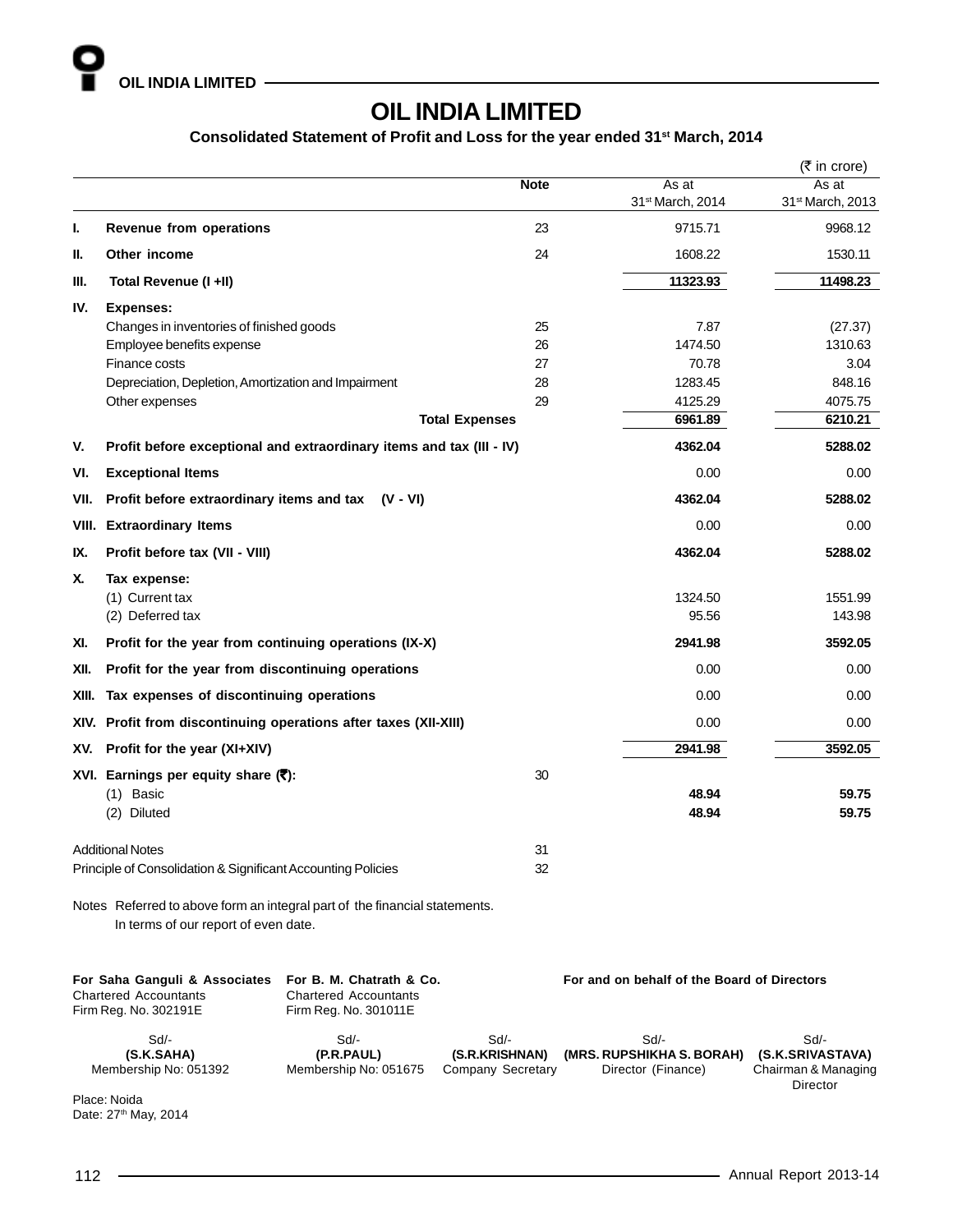| Share capital                                      |                              | $(5 \text{ in } \text{core})$ |
|----------------------------------------------------|------------------------------|-------------------------------|
|                                                    | As at                        | As at                         |
|                                                    | 31 <sup>st</sup> March, 2014 | 31 <sup>st</sup> March, 2013  |
| Authorised:                                        |                              |                               |
| 200,00,00,000 (Previous year 200,00,00,000) Equity |                              |                               |
| Shares of ₹10/- each                               | 2000.00                      | 2000.00                       |
| Issued, Subscribed and Fully Paid up:              |                              |                               |
| 60,11,35,955 (Previous year 60,11,35,955) Equity   |                              |                               |
| Shares of ₹10/- each fully paid up                 | 601.14                       | 601.14                        |

**1.1** Details of shareholders holding more than 5% shares in the company is set out below:

| Category           | As at              |             | As at                        |             |
|--------------------|--------------------|-------------|------------------------------|-------------|
|                    | $31st$ March, 2014 |             | 31 <sup>st</sup> March, 2013 |             |
|                    | No of Shares       | % to Equity | No of Shares                 | % to Equity |
| President of India | 406,631,998        | 67.64%      | 411,385,743                  | 68.43%      |

**1.2** The reconciliation of the shares outstanding as at 31<sup>st</sup> March, 2014 & 31<sup>st</sup> March, 2013 is set out below:

| <b>Particulars</b>                       | 31 <sup>st</sup> March, 2014 | $31st$ March, 2013 |
|------------------------------------------|------------------------------|--------------------|
|                                          | No of Shares                 | No of Shares       |
| Outstanding at the beginning of the year | 601,135,955                  | 240.454.382        |
| Addition during the year                 |                              | 360.681.573        |
| Outstanding at the end of the year       | 601,135,955                  | 601,135,955        |

**1.3** In the FY 2012-13 equity shares 36,06,81,573 of `10 each allotted as fully paid by way of bonus shares.

# **NOTE-2**

#### **Reserves and surplus** ( $\bar{\tau}$  in crore) As at As at As at 31st March, 2014 31st March, 2013 (a) Securities Premium Account Balance as per last financial statement 2390.12 2750.80 Less: Bonus Shares Issued 0.00 2390.12 360.68 2390.12 (b) Foreign Currency Translation Reserve Balance as per last financial statement 39.11 39.11 39.11 22.73 Addition during the year **187.99** 16.38 39.11 (c) Foreign Currency Monetary Item Translation Difference Account Balance as per last financial statement 0.00 0.00 Addition during the year 60.00 method of the state of the state of the 31.83 and 31.83 0.00 method of the state of the state of the state of the state of the state of the state of the state of the state of the state of the Amortised during the year (1.61) 30.22 0.00 0.00 0.00 (d) General Reserve Balance as per last financial statement 16218.41 16218.41 16218.41 Add: Amount transferred from surplus balance 1429.88 17648.29 1499.84 16218.41 (e) Surplus Balance Balance as per Statement of Profit & Loss 2001 2941.98 2941.98 3592.05 Less: Appropriations Interim Dividend 1262.39 1382.61 Tax on Interim Dividend 214.54 224.29 Proposed Final Dividend 30.06 420.8 Tax on Proposed Final Dividend 5.11 5.11 71.51 71.51 71.51 71.51 71.51 71.51 71.51 71.51 71.51 71.51 71.51 71.51 Transfer to General Reserve 1429.88 1429.88 0.00 1492.84 0.00 19880.64 18647.64

**2.1** The Board of Directors has recommended a final dividend of  $\bar{\tau}$  0.50 per share which is subject to the approval of the shareholders in the ensuing Annual General Meeting over and above the interim dividend of  $\bar{z}$  21 ( $\bar{z}$  11 and  $\bar{z}$  10) per share paid in two phases.

**2.2** The balance in Foreign Currency Translation Reserve Account reflects the exchange difference arising out of translation of monetary items related to Non Integral Foreign Operation.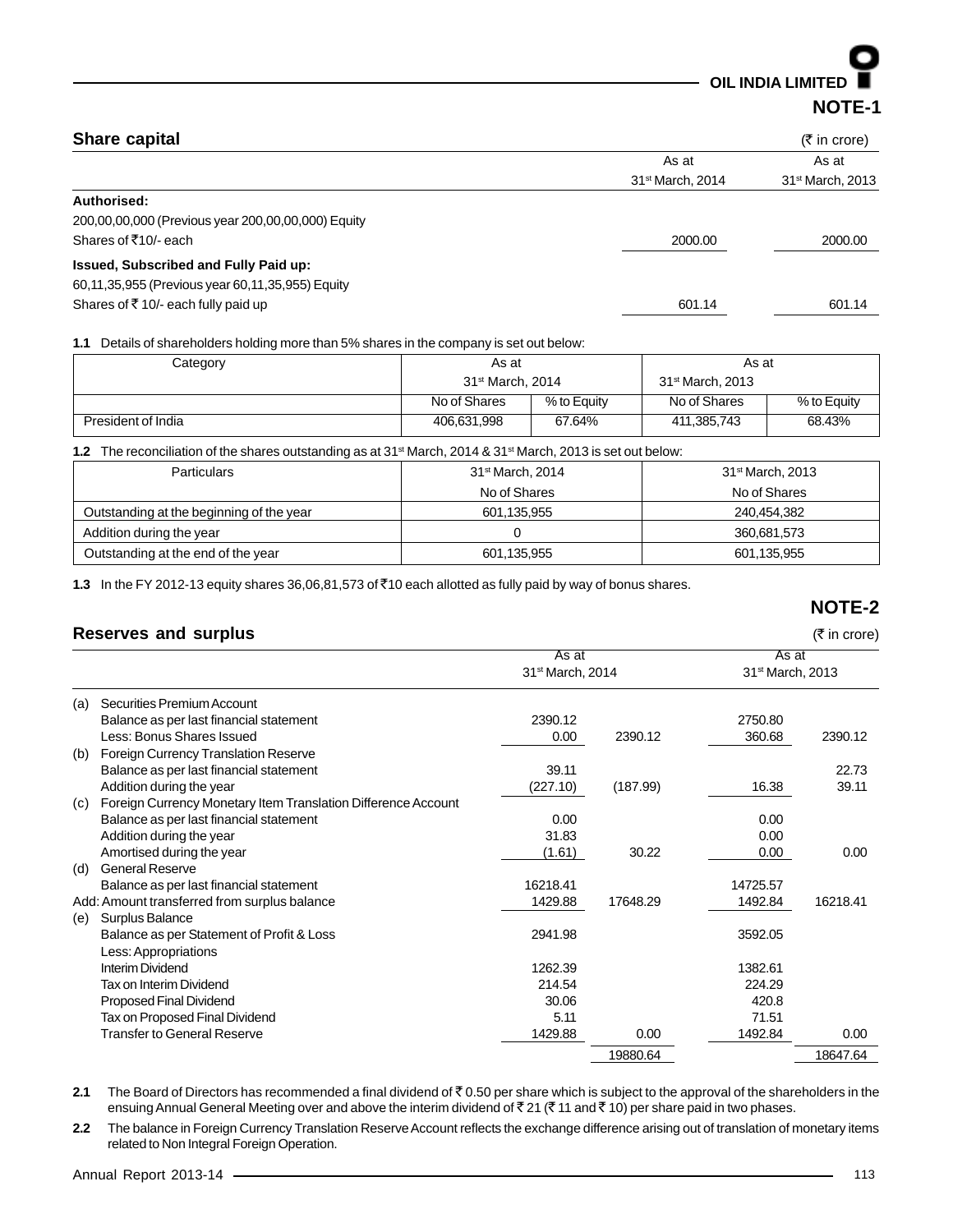

# **NOTE-3**

| Long-term borrowings                  |                              | $(5 \text{ in } \text{core})$ |
|---------------------------------------|------------------------------|-------------------------------|
|                                       | As at                        | As at                         |
|                                       | 31 <sup>st</sup> March, 2014 | 31 <sup>st</sup> March, 2013  |
| Unsecured Loan                        |                              |                               |
| <b>External Commercial Borrowings</b> | 1515.25                      | 0.00                          |
|                                       | 1515.25                      | 0.00                          |

3.1 Syndication loan of USD 250 million drawn from banks on 26.12.2013 repayable on the date falling five years from the date of drawal.

|    |                                                |                              | <b>NOTE-4</b>                |  |
|----|------------------------------------------------|------------------------------|------------------------------|--|
|    | Deferred tax liabilities (Net)                 |                              | $(5$ in crore)               |  |
|    |                                                | As at                        | As at                        |  |
|    |                                                | 31 <sup>st</sup> March, 2014 | 31 <sup>st</sup> March, 2013 |  |
| А. | Deferred tax liability                         |                              |                              |  |
|    | Timing differences in "Depreciation/Depletion" | 1717.13                      | 1527.91                      |  |
| В. | Deferred tax assets                            |                              |                              |  |
|    | Timing differences in "Disallowance"           | 409.66                       | 307.18                       |  |
| C. | Deferred tax liability (Net) (A-B)             | 1307.47                      | 1220.73                      |  |
|    |                                                |                              |                              |  |

# **NOTE-5**

| <b>Other Long-term liabilities</b>                                          |                              | $(5$ in crore)               |
|-----------------------------------------------------------------------------|------------------------------|------------------------------|
|                                                                             | As at                        | As at                        |
|                                                                             | 31 <sup>st</sup> March, 2014 | 31 <sup>st</sup> March, 2013 |
| <b>Trade Payables</b>                                                       |                              |                              |
| Dues to Micro, Small and Medium Enterprises                                 | 0.00                         | 0.00                         |
| Dues to Others                                                              | 2.12                         | 0.93                         |
| <b>Others</b>                                                               |                              |                              |
| Liabilities- For Capital Exp. & others                                      | 0.05                         | 0.12                         |
|                                                                             | 2.17                         | 1.05                         |
| 5.1 Refer to note no. 31.9 for dues to Micro, Small and Medium Enterprises. |                              |                              |

# **NOTE-6**

| Long-term provisions            |                              | (₹ in crore)                 |
|---------------------------------|------------------------------|------------------------------|
|                                 | As at                        | As at                        |
|                                 | 31 <sup>st</sup> March, 2014 | 31 <sup>st</sup> March, 2013 |
| Provision for employee benefits | 294.69                       | 234.36                       |
| Other provisions                |                              |                              |
| Well Abandonment Cost           | 461.12                       | 213.40                       |
|                                 | 755.81                       | 447.76                       |

6.1 Provision for employee benefits includes superannuation benefits as per Note No 31.1.2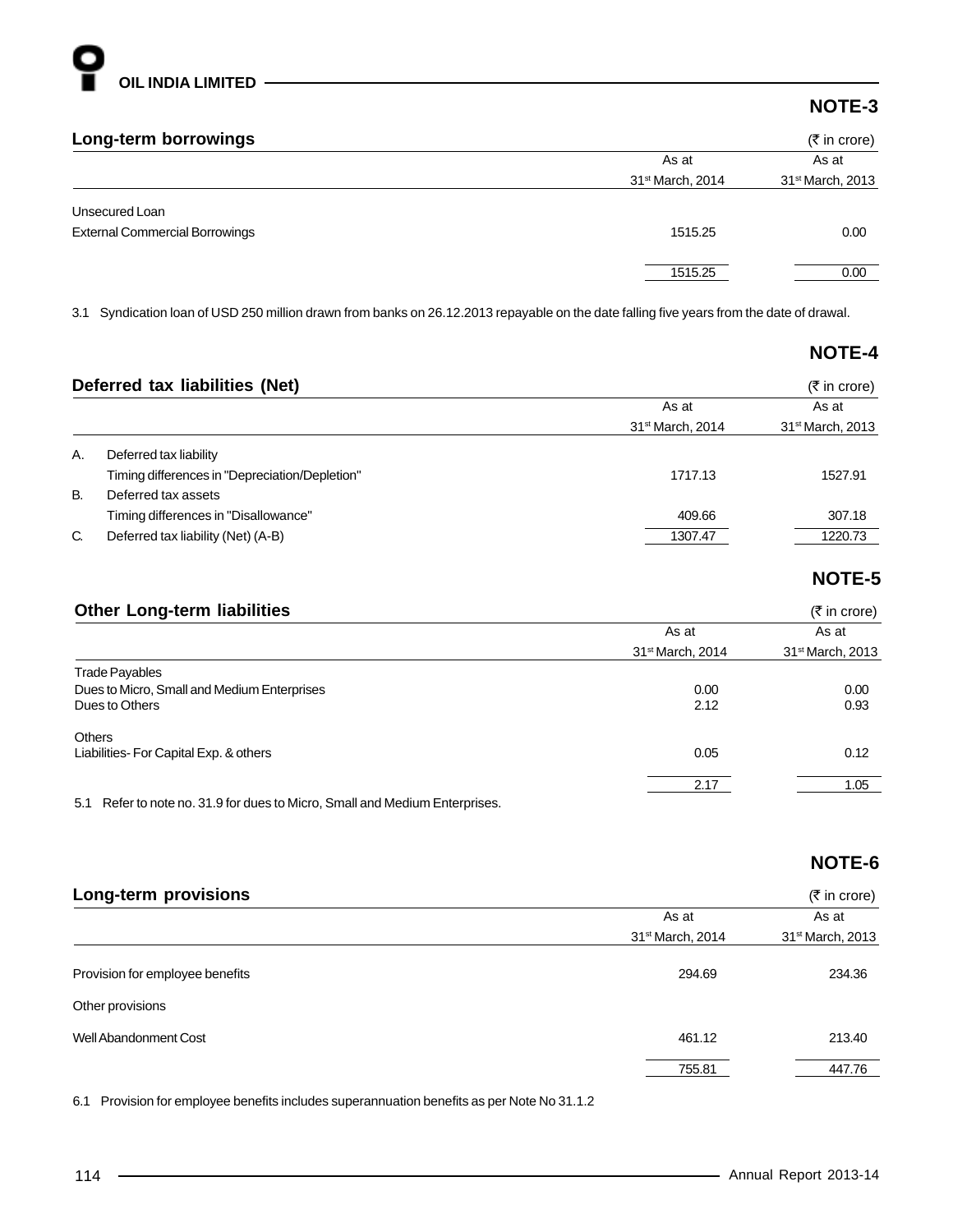**OIL INDIA LIMITED NOTE-7**

# **Short-term Borrowings** (₹ in crore) As at As at 31st March, 2014 31st March, 2013 Secured Loans Short Term Loan from Banks 1021.86 1021.86 (Secured by pledge of Term Deposit Receipts) Unsecured Loans (Foreign Currency) Short Term Credit 35.95 Short Term Bridge Loan 6246.19 0.00 Short Term Borrowing from Citi Bank N.A 0.00 203.12 Notes Payable-RBS 363.66 0.00 **8631.10 1260.93**

# **NOTE-8**

| Trade payables                              |                                       |                                       |        | $(5 \text{ in } \text{core})$ |
|---------------------------------------------|---------------------------------------|---------------------------------------|--------|-------------------------------|
|                                             | As at<br>31 <sup>st</sup> March, 2014 | As at<br>31 <sup>st</sup> March, 2013 |        |                               |
| <b>Trade Payables</b>                       |                                       |                                       |        |                               |
| Dues to Micro, Small and Medium Enterprises | 1.72                                  |                                       | 1.86   |                               |
| Dues to Others                              | 452.30                                | 454.02                                | 292.33 | 294.19                        |
|                                             |                                       | 454.02                                |        | 294.19                        |

8.1 Refer to note no. 31.9 for dues to Micro, Small and Medium Enterprises.

# **NOTE-9**

|     | <b>Other current liabilities</b>           |                              | $(5$ in crore)               |
|-----|--------------------------------------------|------------------------------|------------------------------|
|     |                                            | As at                        | As at                        |
|     |                                            | 31 <sup>st</sup> March, 2014 | 31 <sup>st</sup> March, 2013 |
| (a) | Interest Accrued but not due on Borrowings | 0.38                         | 0.00                         |
| (b) | <b>Unpaid Dividend</b>                     | 8.83                         | 231.10                       |
| (c) | Other payables                             |                              |                              |
|     | - Statutory Liabilities                    | 228.17                       | 291.20                       |
|     | - Advance received from Customers          | 75.88                        | 3.00                         |
|     | - Liabilities- For Capital Exp. & others   | 675.36                       | 678.06                       |
|     | - Employees                                | 214.89                       | 214.91                       |
|     |                                            | 1203.51                      | 1418.27                      |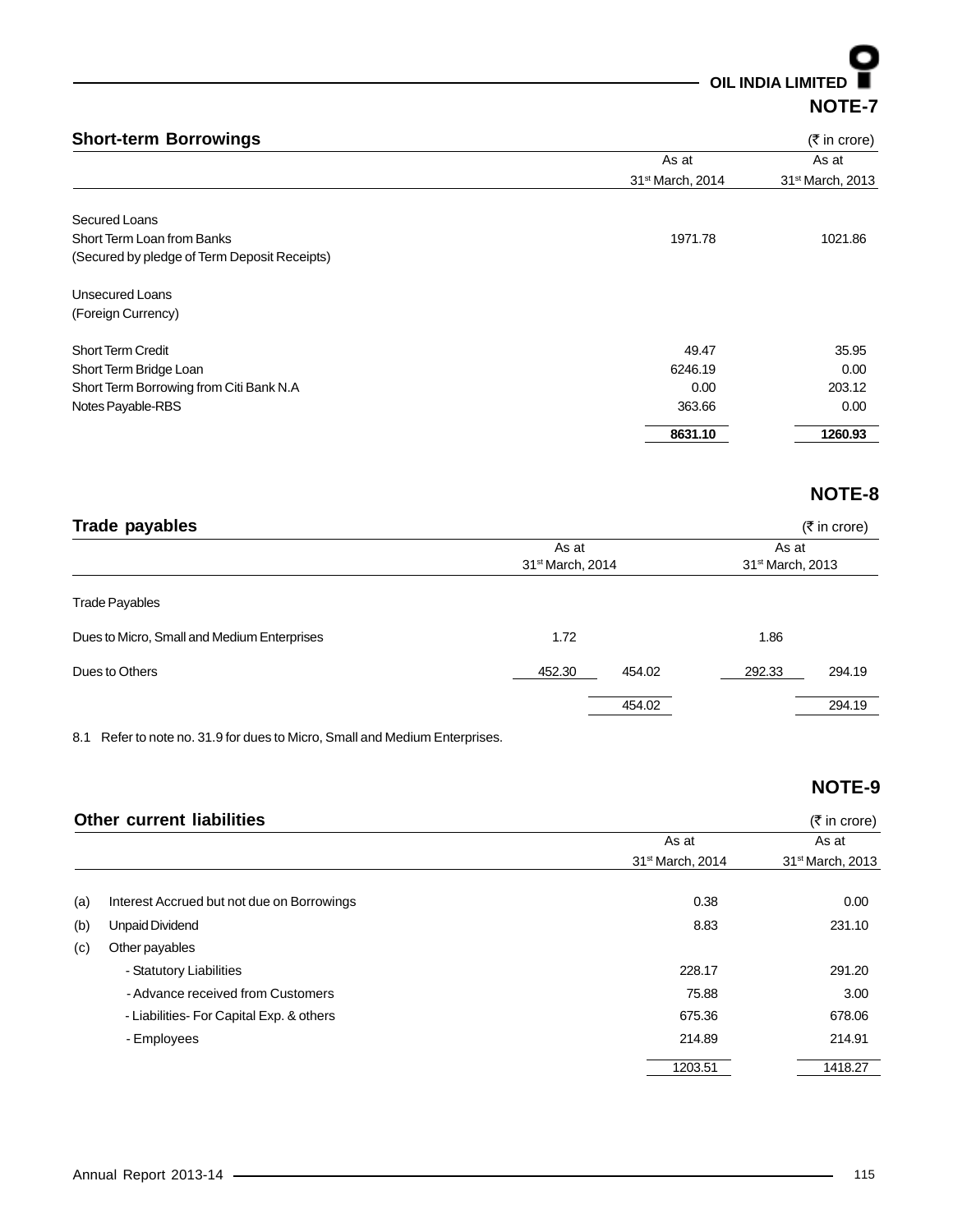# **NOTE-10**

|     | <b>Short-term provisions</b>              |                              |        |                              | $(5 \text{ in } \text{core})$ |
|-----|-------------------------------------------|------------------------------|--------|------------------------------|-------------------------------|
|     |                                           | As at                        |        | As at                        |                               |
|     |                                           | 31 <sup>st</sup> March, 2014 |        | 31 <sup>st</sup> March, 2013 |                               |
| (a) | Provision for employee benefits           |                              | 523.86 |                              | 395.69                        |
| (b) | Provision for others                      |                              |        |                              |                               |
|     | Proposed Final Dividend                   | 30.06                        |        | 420.80                       |                               |
|     | Tax on Proposed Dividend                  | 107.27                       |        | 71.51                        |                               |
|     | Cost of unfinished Minimum Work Programme | 127.28                       |        | 240.77                       |                               |
|     | <b>Others</b>                             | 5.20                         | 269.81 | 8.71                         | 741.79                        |
|     |                                           |                              | 793.67 |                              | 1137.48                       |

10.1 Provision for employee benefits includes superannuation benefits as Note No 31.1.2.

10.2 In terms of Department of Public Enterprise order for revision of pay package of executives and non-unionised supervisors of CPSEs w.e.f 01.01.2007, a superanuation defined contribution plan has been formulated and approved by the competent authority. In recognition of such defined contribution plan liability w.e.f 01.01.2007, company has provided ₹106.55 crore during the year (Previous year ₹29.24 crore) and the cumulative liability as on 31.03.2014 stands at  $\bar{z}$  460.95 crore (Previous year  $\bar{z}$  354.40 crore).

# **NOTE-11**

# **Tangible assets** ( $\vec{\tau}$  in crore)

|                                                |                                  |                                        | <b>Gross Block</b>                               |                                               |                                          |                 | Depreciation/Depletion                                                   |               | Net Block                    |                                          |  |
|------------------------------------------------|----------------------------------|----------------------------------------|--------------------------------------------------|-----------------------------------------------|------------------------------------------|-----------------|--------------------------------------------------------------------------|---------------|------------------------------|------------------------------------------|--|
| Particulars                                    | Cost as at<br>1st April,<br>2013 | <b>Additions</b><br>during the<br>year | Deletions /<br>Adjustments<br>during the<br>year | Cost as at<br>31 <sup>st</sup> March.<br>2014 | Up to 31 <sup>st</sup><br>March,<br>2013 | For the<br>year | Deletions /<br>Adjustments 31 <sup>st</sup> March.<br>during the<br>year | Up to<br>2014 | As at 31st<br>March,<br>2014 | As at 31 <sup>st</sup><br>March,<br>2013 |  |
| Land                                           |                                  |                                        |                                                  |                                               |                                          |                 |                                                                          |               |                              |                                          |  |
| -Freehold                                      | 95.66                            | 5.70                                   | (15.65)                                          | 85.71                                         | 0.00                                     | 0.00            | 0.00                                                                     | 0.00          | 85.71                        | 95.66                                    |  |
| - Leasehold                                    | 1.85                             | 2.54                                   | 0.00                                             | 4.39                                          | 0.00                                     | 0.44            | 0.00                                                                     | 0.44          | 3.95                         | 1.85                                     |  |
| <b>Building (Including</b><br>Roads & Bridges) | 274.71                           | 5.19                                   | 12.67                                            | 292.57                                        | 114.29                                   | 12.40           | 6.77                                                                     | 133.46        | 159.11                       | 160.42                                   |  |
| <b>Producing Properties</b>                    |                                  |                                        |                                                  |                                               |                                          |                 |                                                                          |               |                              |                                          |  |
| -Acquisition Cost                              | 98.09                            | 56.91                                  | 0.12                                             | 155.12                                        | 11.71                                    | 16.75           | 0.00                                                                     | 28.46         | 126.66                       | 86.38                                    |  |
| -Producing Wells                               | 7197.79                          | 1243.56                                | 0.00                                             | 8441.35                                       | 3571.29                                  | 533.04          | 0.00                                                                     | 4104.33       | 4337.02                      | 3626.50                                  |  |
| -Production Facilities                         | 927.54                           | 89.83                                  | (12.85)                                          | 1004.52                                       | 712.69                                   | 35.26           | (5.84)                                                                   | 742.11        | 262.41                       | 214.85                                   |  |
| Plant & Machinery                              | 2612.99                          | 223.09                                 | (8.95)                                           | 2827.13                                       | 1715.52                                  | 255.43          | (8.81)                                                                   | 1962.14       | 864.99                       | 897.47                                   |  |
| <b>Furniture &amp; Fixtures</b>                | 27.43                            | 1.98                                   | (0.48)                                           | 28.93                                         | 17.49                                    | 2.11            | (0.48)                                                                   | 19.12         | 9.81                         | 9.94                                     |  |
| Vehicles                                       | 40.65                            | 1.38                                   | (0.33)                                           | 41.70                                         | 23.19                                    | 5.13            | (0.31)                                                                   | 28.01         | 13.69                        | 17.46                                    |  |
| Office equipment                               | 4.13                             | 0.06                                   | (0.04)                                           | 4.15                                          | 2.72                                     | 0.20            | (0.04)                                                                   | 2.88          | 1.27                         | 1.41                                     |  |
| Railway Siding                                 | 1.93                             | 0.00                                   | 0.00                                             | 1.93                                          | 1.62                                     | 0.04            | 0.00                                                                     | 1.66          | 0.27                         | 0.31                                     |  |
| Total                                          | 11282.77                         | 1630.24                                | (25.51)                                          | 12887.50                                      | 6170.52                                  | 860.80          | (8.71)                                                                   | 7022.61       | 5864.89                      | 5112.24                                  |  |
| Previous Year                                  | 10079.10                         | 1278.14                                | (74.47)                                          | 11282.77                                      | 5604.90                                  | 623.17          | (57.55)                                                                  | 6170.52       | 5112.24                      |                                          |  |

**11.1** Lands for projects and drillings operations are acquired primarily through bipartite negotiation with the occupiers/pattadars. In case, however, bipartite negotiation fails, lands are acquired with the intervention of government officials under the relevant land laws. Upon successful negotiation or government order, as the case may be, consent letters are obtained from the occupiers/pattadars and surface compensation for the standing crops on the lands are settled and the same are capitalized either as Freehold Land or as Capital work in

<sup>10.3</sup> Provision has been made towards cost of non-fulfilment of Minimum Work Programme (MWP) payable to Government of India as per terms of the Production Sharing Contract (PSC) of Blocks.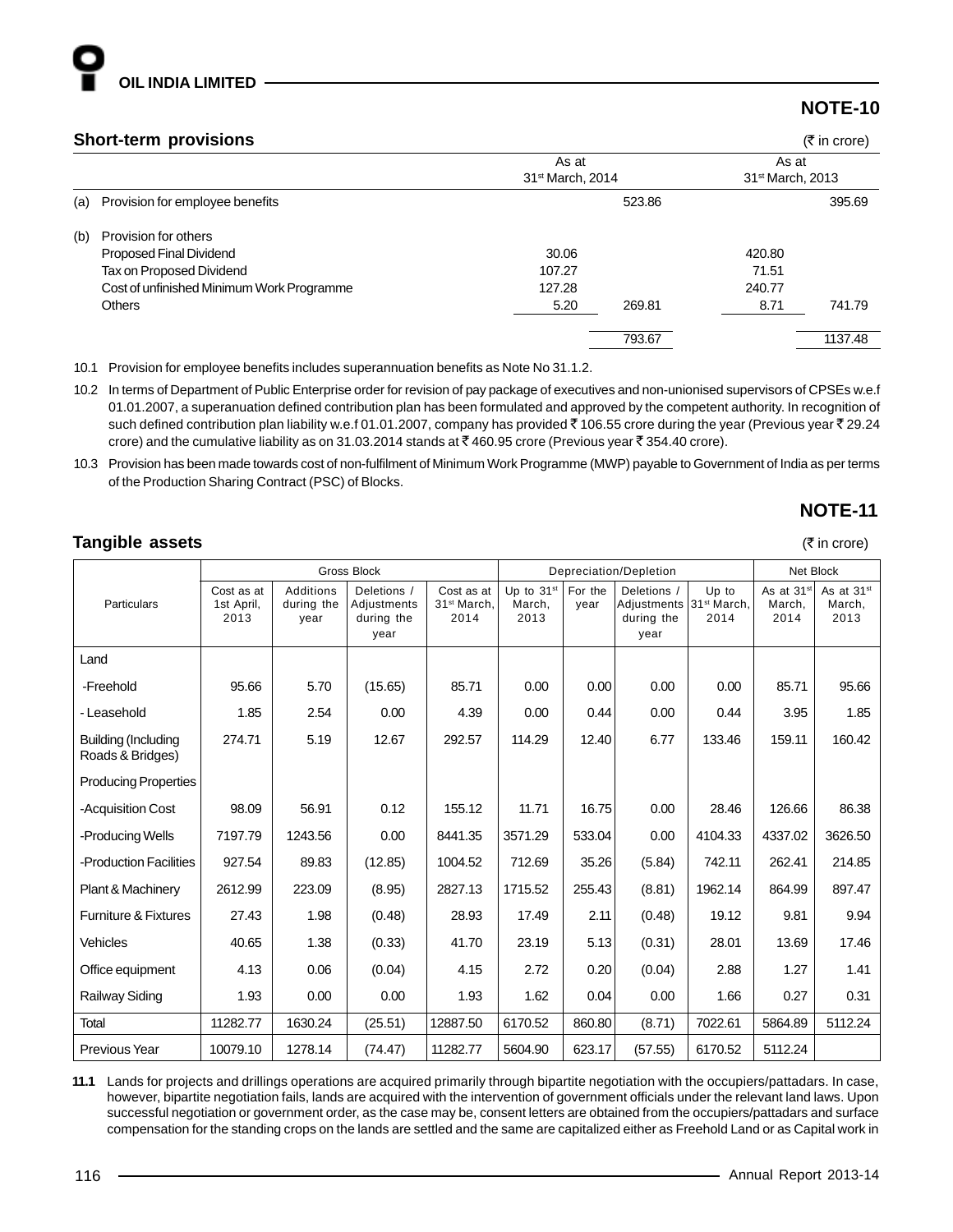

progress/Acquisition cost under Producing Properties. At the same time occupiers/pattadars are advised to submit documentary evidences in support of their legal possession of the lands. Pending submission of these documents and upon settlement of surface compensation, liability for land value is determined and capitalised under respective heads. Land cost forming part of Producing Properties/Capital work in progress is either amortized or charged off depending on discovery in the well. Land cost forming part of the Land under Possession is not amortized. Out of the total lands measuring 26064.41 Bigha under the possession of the company, lands measuring 6311.24 Bighas have been mutated and 3480.20 Bighas have been applied for mutation & for the balance, the verification of title deed of the land is in the process as on 31.03.2014. The Company is in the process of strengthening the acquisition process and the mutation of those lands including maintenance of systematic records thereof.

# **NOTE-12**

## **Intangible assets** ( $\vec{\tau}$  in crore)

|                          | Gross Block                      |                                 |                                                 | Amortization                                  |                                |                 | Net Block                                |                                          |                                          |
|--------------------------|----------------------------------|---------------------------------|-------------------------------------------------|-----------------------------------------------|--------------------------------|-----------------|------------------------------------------|------------------------------------------|------------------------------------------|
| <b>Particulars</b>       | Cost as at<br>1st April,<br>2013 | Additions<br>during the<br>year | Deletions/<br>Adjustments<br>during the<br>year | Cost as at<br>31 <sup>st</sup> March,<br>2014 | Up to $31st$<br>March,<br>2013 | For the<br>year | Up to<br>31 <sup>st</sup> March,<br>2014 | As at 31 <sup>st</sup><br>March,<br>2014 | As at 31 <sup>st</sup><br>March,<br>2013 |
| <b>Right of Use</b>      | 10.53                            | 1.23                            | 0.00                                            | 11.76                                         | 0.00                           | 0.11            | 0.11                                     | 11.65                                    | 10.53                                    |
| <b>Computer Software</b> | 53.54                            | 1.37                            | 1.66                                            | 56.57                                         | 46.14                          | 2.45            | 48.59                                    | 7.98                                     | 7.40                                     |
| Total                    | 64.07                            | 2.60                            | 1.66                                            | 68.33                                         | 46.14                          | 2.56            | 48.70                                    | 19.63                                    | 17.93                                    |
| <b>Previous Year</b>     | 62.14                            | 1.93                            | 0.00                                            | 64.07                                         | 42.82                          | 3.32            | 46.14                                    | 17.93                                    |                                          |

**12.1** Right of use for laying pipelines does not bestow upon the company, the ownership of land and hence, treated as Intangible Assets.

# **NOTE-13**

## **Capital work in progress** ( $\bar{\tau}$  in crore)

| Particulars                                        | As at<br>1 <sup>st</sup> April, 2013 | Additions<br>during the<br>year | Deletions/<br>Adjustments<br>during the year | Capitalised<br>during the<br>year | Transfer to<br>Profit and<br>loss | Balance as<br>at 31 <sup>st</sup> March.<br>2014 | Balance as<br>at 31 <sup>st</sup> March,<br>2013 |
|----------------------------------------------------|--------------------------------------|---------------------------------|----------------------------------------------|-----------------------------------|-----------------------------------|--------------------------------------------------|--------------------------------------------------|
| Tangible Assets                                    |                                      |                                 |                                              |                                   |                                   |                                                  |                                                  |
| <b>Buildings (Including</b><br>Roads & Bridges)    | 43.49                                | 119.37                          | 0.00                                         | 16.94                             | 0.00                              | 145.92                                           | 43.49                                            |
| Plant & Machinery                                  | 359.30                               | 453.66                          | 0.00                                         | 239.31                            | 0.00                              | 573.65                                           | 359.30                                           |
| <b>Acquisition Cost-Land</b>                       | 29.46                                | 12.08                           | (0.68)                                       | 9.81                              | 4.79                              | 26.26                                            | 29.46                                            |
| Development Cost - Wells                           | 299.10                               | 882.39                          | (0.94)                                       | 808.08                            | 17.78                             | 354.69                                           | 299.10                                           |
| Development Cost -<br><b>Production Facilities</b> | 318.24                               | 204.04                          | 0.00                                         | 32.42                             | 0.00                              | 489.86                                           | 318.24                                           |
| Intangible Assets                                  |                                      |                                 |                                              |                                   |                                   |                                                  |                                                  |
| -Acquisition Cost-Others                           | 173.44                               | 3.10                            | (23.70)                                      | 0.00                              | 0.00                              | 152.84                                           | 173.44                                           |
| -Exploration Costs                                 | 903.44                               | 1012.66                         | 0.94                                         | 153.14                            | 568.18                            | 1195.72                                          | 903.44                                           |
|                                                    |                                      |                                 |                                              |                                   |                                   |                                                  |                                                  |
| Capital work in progress (Gross)                   | 2126.47                              | 2687.30                         | (24.38)                                      | 1259.70                           | 590.75                            | 2938.94                                          | 2126.47                                          |
| Less: Provisions                                   | 237.69                               | 15.29                           | 0.00                                         | 0.00                              | 129.55                            | 123.43                                           | 237.69                                           |
| Capital work in progress (Net)                     | 1888.78                              | 2672.01                         | (24.38)                                      | 1259.70                           | 461.20                            | 2815.51                                          | 1888.78                                          |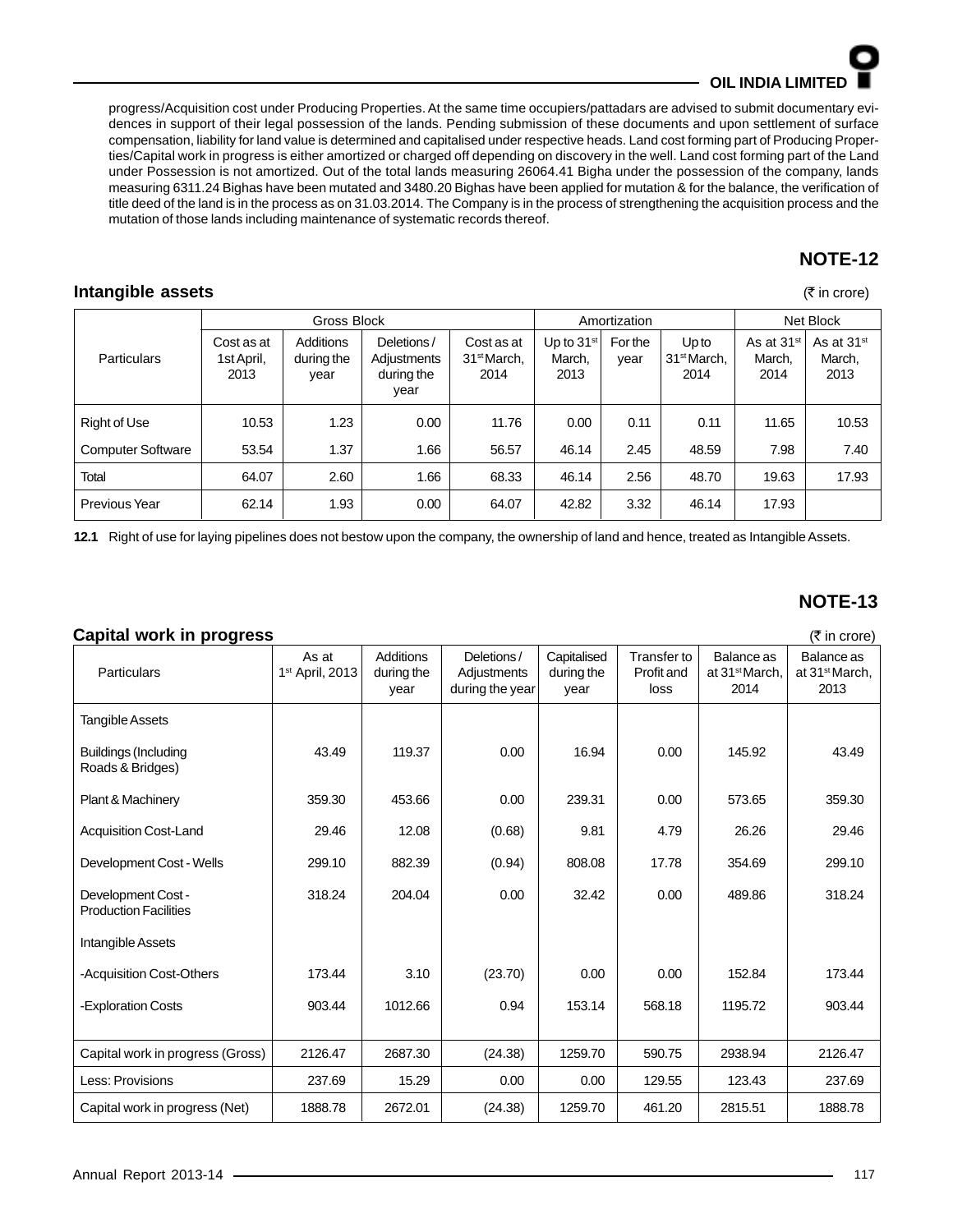

# **NOTE-14**

| <b>Non-current investments</b>     |                                                                 |               |                              | (₹ in crore)                 |
|------------------------------------|-----------------------------------------------------------------|---------------|------------------------------|------------------------------|
|                                    |                                                                 |               | As at                        | As at                        |
|                                    |                                                                 |               | 31 <sup>st</sup> March, 2014 | 31 <sup>st</sup> March, 2013 |
| А.                                 | Trade Investments (valued at cost)                              |               |                              |                              |
| <b>Unquoted Equity Instruments</b> |                                                                 |               |                              |                              |
| - Indoil Netherland B.V            |                                                                 | Joint Venture | 313.75                       | 255.55                       |
| - Numaligarh Refinery Limited      |                                                                 |               | 483.65                       | 483.65                       |
|                                    | - Brahmaputra Cracker & Polymer Limited                         |               | 113.29                       | 105.79                       |
| - DNP Limited                      |                                                                 |               | 38.46                        | 38.46                        |
| - Suntera Nigeria 205 Limited      |                                                                 |               | 0.01                         | 0.01                         |
| Quoted Equity Instruments          |                                                                 |               |                              |                              |
| - Indian Oil Corporation Limited   |                                                                 |               | 2,670.75                     |                              |
| В.                                 | Other Unquoted Investments (valued at cost)                     |               |                              |                              |
| Investment in Debentures           |                                                                 |               |                              |                              |
|                                    | -The East India Clinic Limited, 5% Non Redeemable               |               |                              |                              |
|                                    | Debenture Stock 1957 (Carried at a nominal value of ₹1/- only)  |               |                              |                              |
| Investment in Capital Fund         |                                                                 |               |                              |                              |
|                                    | - Contribution to Capital Fund of Petroleum India International |               | 5.00                         | 5.00                         |
| <b>Tax Free Bonds</b>              |                                                                 |               |                              |                              |
|                                    | a) National Highway Authority of India                          |               | 123.62                       | 123.62                       |
|                                    | b) Power Finance Corporation Limited                            |               | 128.49                       | 128.49                       |
|                                    | c) Indian Railway Finance Corporation Limited                   |               | 147.01                       | 447.04                       |
|                                    | d) Rural electrification Corporation Limited                    |               | 500.02                       | 300.02                       |
|                                    | e) India Infrastructure Finance Corp Ltd.                       |               | 300.03                       |                              |
|                                    |                                                                 |               | 4824.08                      | 1887.63                      |

14.1 The aggregate amount of unquoted investments is ₹ 2153.33 crore (Previous year ₹ 1887.63 crore).

**14.2** The aggregate market value of quoted investments is ₹ 3386.99 crore (Previous year Nil).

**14.3** The details of investment are as under: -

| Name of Body Corporate                | 3/31/2014    |               | 3/31/2013    |                |
|---------------------------------------|--------------|---------------|--------------|----------------|
|                                       | No of Shares | Face Value    | No of Shares | Face Value     |
| Indoil Netherland B.V                 | 83778        | <b>EUR454</b> | 75479        | <b>EUR 454</b> |
| Numaligarh Refinery Limited           | 191264202    | ₹10           | 191264202    | ₹10            |
| Brahmaputra Cracker & Polymer Limited | 113287159    | ₹10           | 105795019    | ₹10            |
| <b>DNP Limited</b>                    | 38460000     | ₹10           | 38460000     | ₹10            |
| Indian Oil Corporation Limited        | 121397624    | ₹10           |              |                |
| Suntera Nigeria 205 Ltd               | 62502        | Naira 1       | 62502        | Naira 1        |

**14.4** Mode of valuation of investments is given in Note no 32.9.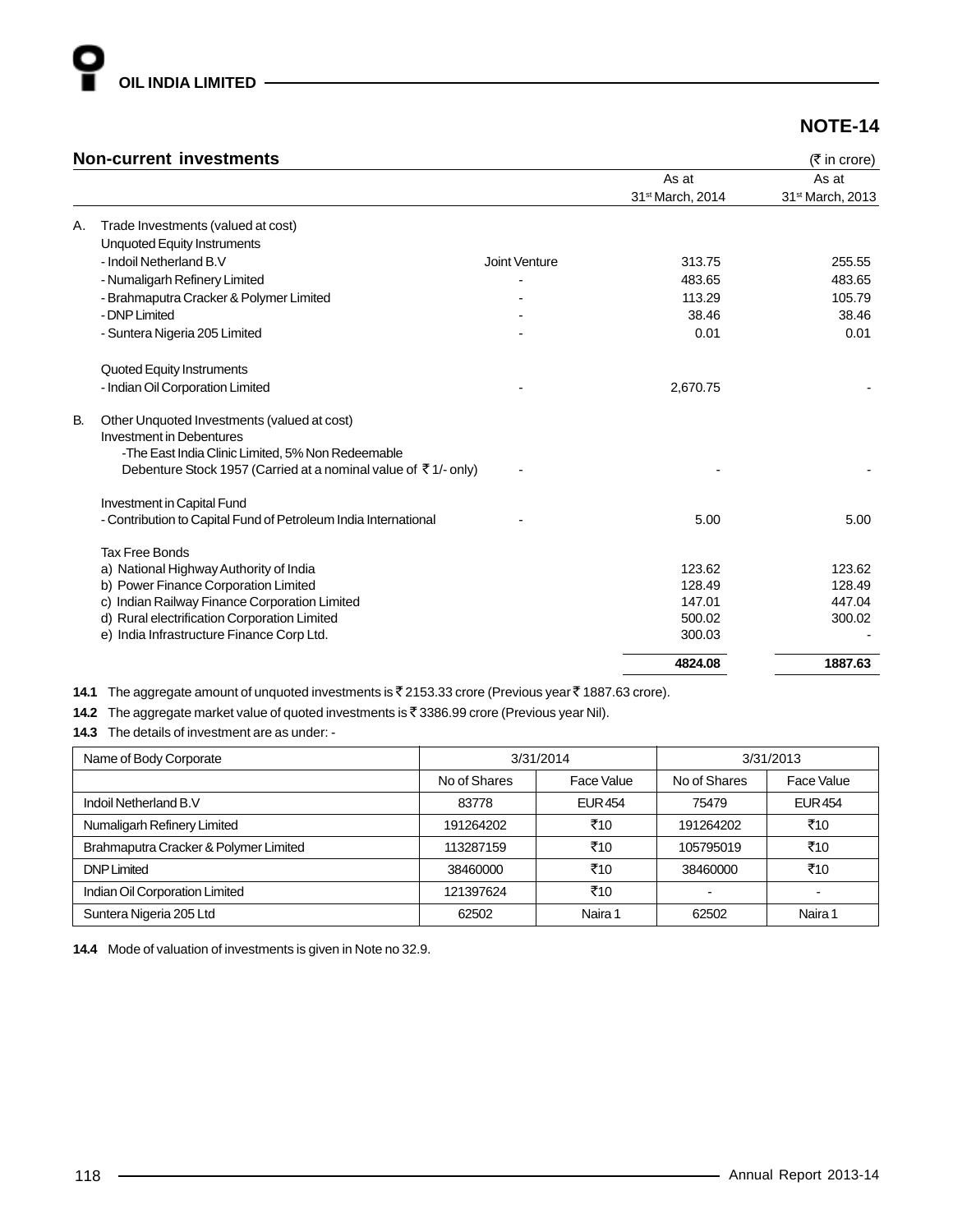# $\mathsf{L}_{\mathsf{A}}$  and  $\mathsf{L}_{\mathsf{A}}$  and  $\mathsf{L}_{\mathsf{A}}$  in cross  $\mathsf{L}_{\mathsf{A}}$  is called the set of  $\mathsf{L}_{\mathsf{A}}$  is called the set of  $\mathsf{L}_{\mathsf{A}}$  is called the set of  $\mathsf{L}_{\mathsf{A}}$  is called the set of  $\mathsf{L}_{\mathsf{A}}$

| LUNG-TENNI IUANS ANU AUVANCES                                   |                              | (< in crore)                 |
|-----------------------------------------------------------------|------------------------------|------------------------------|
|                                                                 | As at                        | As at                        |
|                                                                 | 31 <sup>st</sup> March, 2014 | 31 <sup>st</sup> March, 2013 |
| Secured, considered good                                        |                              |                              |
| Capital Advance                                                 | 1.54                         | 10.65                        |
| Loans & advances to employees                                   | 165.64                       | 148.51                       |
| Unsecured, considered good                                      |                              |                              |
| <b>Security Deposit</b>                                         | 2.41                         | 2.27                         |
| Inter Corporate Loans                                           | 348.20                       | 364.60                       |
| Advance recoverable in cash or kind or for value to be received | 0.31                         | 0.83                         |
|                                                                 | 518.10                       | 526.86                       |

**15.1** Loans & advances to employees include amount due from Whole time directors and Other Officers of the Company as under:

|                    |               | $($ ₹ in crore) |  |
|--------------------|---------------|-----------------|--|
| <b>Particulars</b> | Balance as at |                 |  |
|                    | 3/31/2014     | 3/31/2013       |  |
| <b>Directors</b>   | 0.14          | 0.14            |  |
| Other Officers     | 0.25          | 0.025           |  |
| Total              | 0.39          | 0.39            |  |

**15.2** Inter Corporate Loans represent loans given to

(i) M/s DNP Limited of  $\bar{\xi}$  98.20 crore for a period of 10 years, which carries an interest of 10% per annum (8% per annum upto 19.04.2011). First instalment of Repayment of loan commenced from 01.04.2013. The Current portion of the loan outstanding is shown under 'Shortterm loans and advances'.

# **NOTE-16**

| Other non-current assets              |                              | $(5$ in crore)               |
|---------------------------------------|------------------------------|------------------------------|
|                                       | As at                        | As at                        |
|                                       | 31 <sup>st</sup> March, 2014 | 31 <sup>st</sup> March, 2013 |
| Long term trade receivables           |                              |                              |
| Unsecured, considered good            | 0.00                         | 2.44                         |
| <b>Others</b>                         |                              |                              |
| Deposit under Site Restoration Scheme | 2.96                         | 2.42                         |
| Decreed amount paid under appeal      | 99.05                        | 99.05                        |
| <b>Carried Cost</b>                   | 219.90                       | 0.00                         |
|                                       | 321.91                       | 103.91                       |

**16.1** Long term trade receivables represents non-current portion of receivables against lease rent under finance lease arrangement. Refer to note no. 31.5.

**16.2** In terms of Hon'ble High Court order, Company has paid decreed amount of ₹ 99.05 crore in the FY 2012-13 arising out of dispute with a contractor. Company's appeal against such decreed amount is admitted and pending before the Hon'ble High Court and the Company considers it to be recoverable and as such not treated as expense.

**16.3** The Carried Cost pertains to ENH's (Government of Mozambique's Public Sector undertaking) whose 10% Participating Interest is being carried by all the remaining partners. The amount is recoverable from the revenue from this Project which is likely to take place after the production commences which is expected in the year 2018/19.

<sup>(</sup>ii) M/s Brahmaputra Cracker & Polymer Limited of  $\bar{z}$  250.00 crore for a period of 5 years. The rate of interest is SBI Base Rate plus 0.50% prevailing on the date of signing for the Loan agreement and shall remain valid for one year. The interest on loan will be reset every year thereafter at prevailing SBI Base Rate at that point of time plus 0.50%. Repayment of loan will be commenced after the moratorium period of 2 years.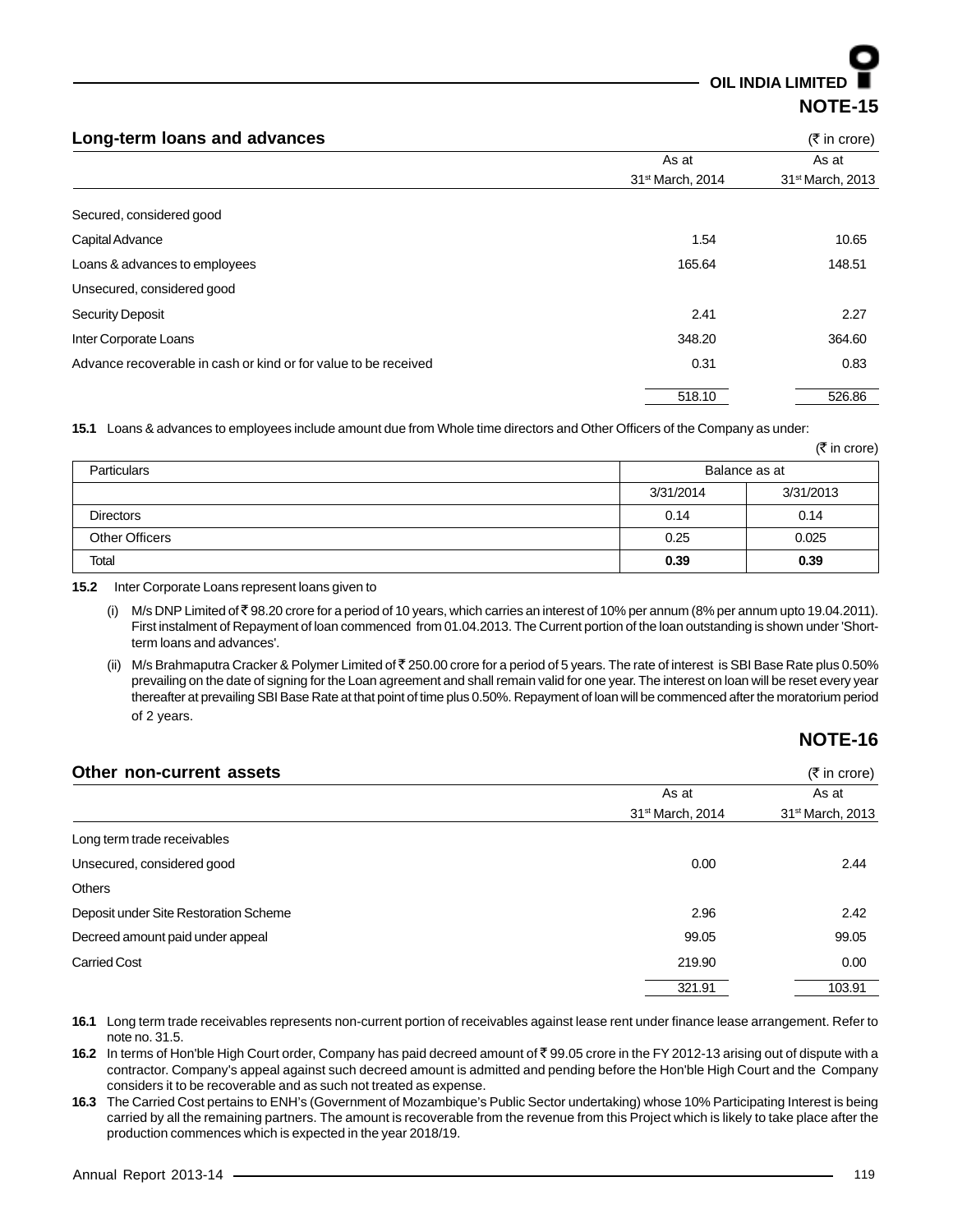# **NOTE-17**

| <b>Current investments</b>                                                                                                                     |                              | $(5 \text{ in } \text{core})$ |
|------------------------------------------------------------------------------------------------------------------------------------------------|------------------------------|-------------------------------|
|                                                                                                                                                | As at                        | As at                         |
|                                                                                                                                                | 31 <sup>st</sup> March, 2014 | 31 <sup>st</sup> March, 2013  |
| Un-quoted Investment                                                                                                                           |                              |                               |
| <b>Mutual Funds</b>                                                                                                                            |                              |                               |
| a) Investment in Fixed Maturity Plan of SBI                                                                                                    | 100.00                       | 0.00                          |
| b) Investment in Fixed Maturity Plan of UTI                                                                                                    | 100.00                       | 0.00                          |
|                                                                                                                                                | 200.00                       | 0.00                          |
| Aggregate market value/NAV of un-quoted investment<br>17.1<br>-Mutual Funds<br>17.2 Mode of valuation of investments is given in Note no 32.9. | 214.07                       | 0.00                          |

# **NOTE-18**

| <b>Inventories</b>                                               |                              |        |                              | $(5$ in crore) |
|------------------------------------------------------------------|------------------------------|--------|------------------------------|----------------|
|                                                                  | As at                        |        | As at                        |                |
|                                                                  | 31 <sup>st</sup> March, 2014 |        | 31 <sup>st</sup> March, 2013 |                |
| <b>Finished Goods</b>                                            |                              |        |                              |                |
| Crude Oil                                                        | 79.26                        |        | 86.96                        |                |
| Liquefied Petroleum Gas                                          | 0.22                         |        | 0.40                         |                |
| Condensate                                                       | 0.06                         | 79.54  | 0.05                         | 87.41          |
| Stores and spares                                                | 958.35                       |        | 603.51                       |                |
| Less: Provision for slow / non-moving inventory and other stores | 54.22                        | 904.13 | 47.55                        | 555.96         |
| Assets awaiting disposal                                         |                              | 0.99   |                              | 0.96           |
|                                                                  |                              | 984.66 |                              | 644.33         |

18.1 Stores and spares include Goods in transit ₹ 121.80 crore (Previous year ₹ 126.70 crore).

**18.2** Mode of valuation of inventories is given in Note no 32.10.

# **NOTE-19**

| Trade receivables                  |                              |        |                              | $(5 \text{ in } \text{core})$ |
|------------------------------------|------------------------------|--------|------------------------------|-------------------------------|
|                                    | As at                        |        | As at                        |                               |
|                                    | 31 <sup>st</sup> March, 2014 |        | 31 <sup>st</sup> March, 2013 |                               |
| Outstanding for a period:          |                              |        |                              |                               |
| Exceeding six months               |                              |        |                              |                               |
| (a) Unsecured, considered good     | 27.07                        |        | 35.28                        |                               |
| (b) Doubtful                       | 13.78                        |        | 31.67                        |                               |
|                                    | 40.85                        |        | 66.95                        |                               |
| Less: Provision for doubtful debts | 13.78                        | 27.07  | 31.67                        | 35.28                         |
| Others                             |                              |        |                              |                               |
| (a) Unsecured, considered good     | 453.79                       |        | 873.46                       |                               |
| (b) Doubtful                       | 0.12                         |        | 0.29                         |                               |
|                                    | 453.91                       |        | 873.75                       |                               |
| Less: Provision for doubtful debts | 0.12                         | 453.79 | 0.29                         | 873.46                        |
|                                    |                              | 480.86 |                              | 908.74                        |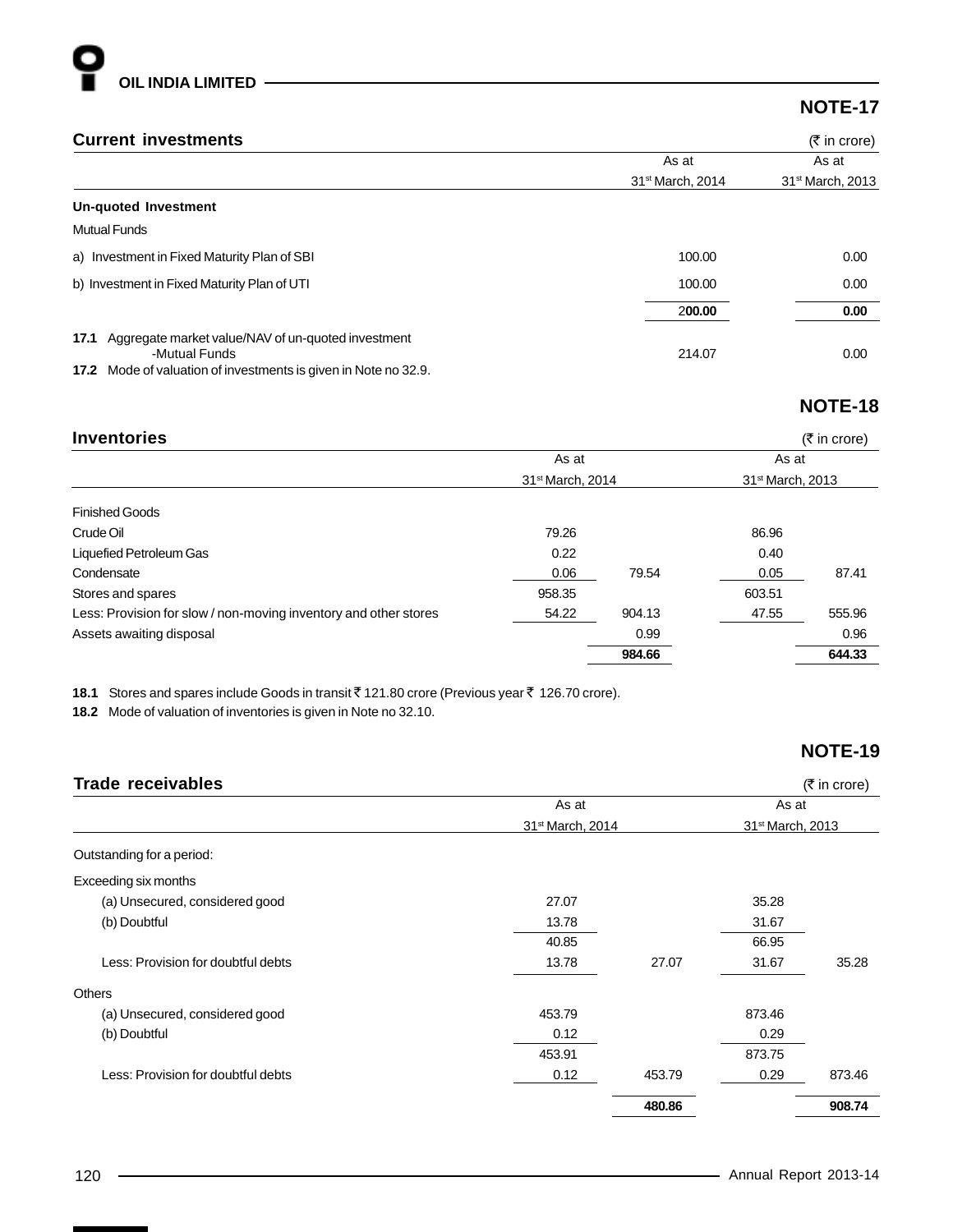|     | Cash and cash equivalents                             |                              | $(5 \text{ in } \text{core})$ |
|-----|-------------------------------------------------------|------------------------------|-------------------------------|
|     |                                                       | As at                        | As at                         |
|     |                                                       | 31 <sup>st</sup> March, 2014 | 31 <sup>st</sup> March, 2013  |
| (a) | <b>Balances with Banks</b>                            |                              |                               |
|     | <b>Current Accounts</b>                               | 240.88                       | 341.31                        |
|     | Term Deposits (Maturity of 12 months or less)         | 11414.10                     | 11791.62                      |
|     | Cash Credit Account with State bank of India, Kolkata | 4.39                         | 2.65                          |
| (b) | Cash in Hand                                          | 0.74                         | 1.08                          |
|     |                                                       | 11660.11                     | 12136.66                      |

**20.1** Current Accounts includes an amount of ₹8.83 crore (Previous year ₹ 231.10 crore) in respect of earmarked balances with bank for unpaid dividend.

**20.2** Term deposits includes ₹1971.78 crore (Previous Year ₹1021.86 crore), pledged as Security against Short Term Loans from Banks.

|                                                                 |          |                              |          | <b>NOTE-21</b>               |
|-----------------------------------------------------------------|----------|------------------------------|----------|------------------------------|
| <b>Short-term loans and advances</b>                            |          |                              |          | (₹ in core)                  |
|                                                                 |          | As at                        |          | As at                        |
|                                                                 |          | 31 <sup>st</sup> March, 2014 |          | 31 <sup>st</sup> March, 2013 |
| Unsecured, considered good                                      |          |                              |          |                              |
| Loans & advances to related parties                             |          |                              |          |                              |
| Advance against acquisition of Equity Shares                    |          | 13.61                        |          | 21.10                        |
| Loans to M/s Suntera for working capital                        |          | 94.47                        |          | 64.07                        |
| Loans & advances to others                                      |          |                              |          |                              |
| <b>Security Deposit</b>                                         |          | 1.13                         |          | 0.86                         |
| Advance recoverable in cash or kind or for value to be received |          | 163.56                       |          | 192.64                       |
| Income Tax paid against Demand                                  | 1741.36  |                              | 1268.26  |                              |
| Less: Provision for Taxation                                    | (857.91) | 883.45                       | (859.44) | 408.82                       |
| Loans & advances to employees                                   |          | 48.18                        |          | 62.35                        |
| Leave Encashment Fund                                           |          | 160.25                       |          | 145.67                       |
| Inter Corporate Loan (PSU) to M/s DNPL                          |          | 12.30                        |          | 16.40                        |
| Doubtful                                                        |          |                              |          |                              |
| Loans to M/s Suntera for working capital                        |          | 7.89                         |          | 7.89                         |
| Less: Provision for doubtful loans & advances                   |          | 7.89                         |          | 7.89                         |
|                                                                 |          | 0.00                         |          | 0.00                         |
| Advance recoverable in cash or kind or for value to be received |          | 365.52                       |          | 227.92                       |
| Less: Provision for doubtful loans & advances                   |          | 365.52                       |          | 227.92                       |
|                                                                 |          | 0.00                         |          | 0.00                         |
| Inter Corporate Deposits (PSU) to M/s IDPL                      |          | 28.33                        |          | 28.33                        |
| Less: Provision for doubtful loans & advances                   |          | 28.33                        |          | 28.33                        |
|                                                                 |          | 0.00                         |          | 0.00                         |
|                                                                 |          | 1376.95                      |          | 911.91                       |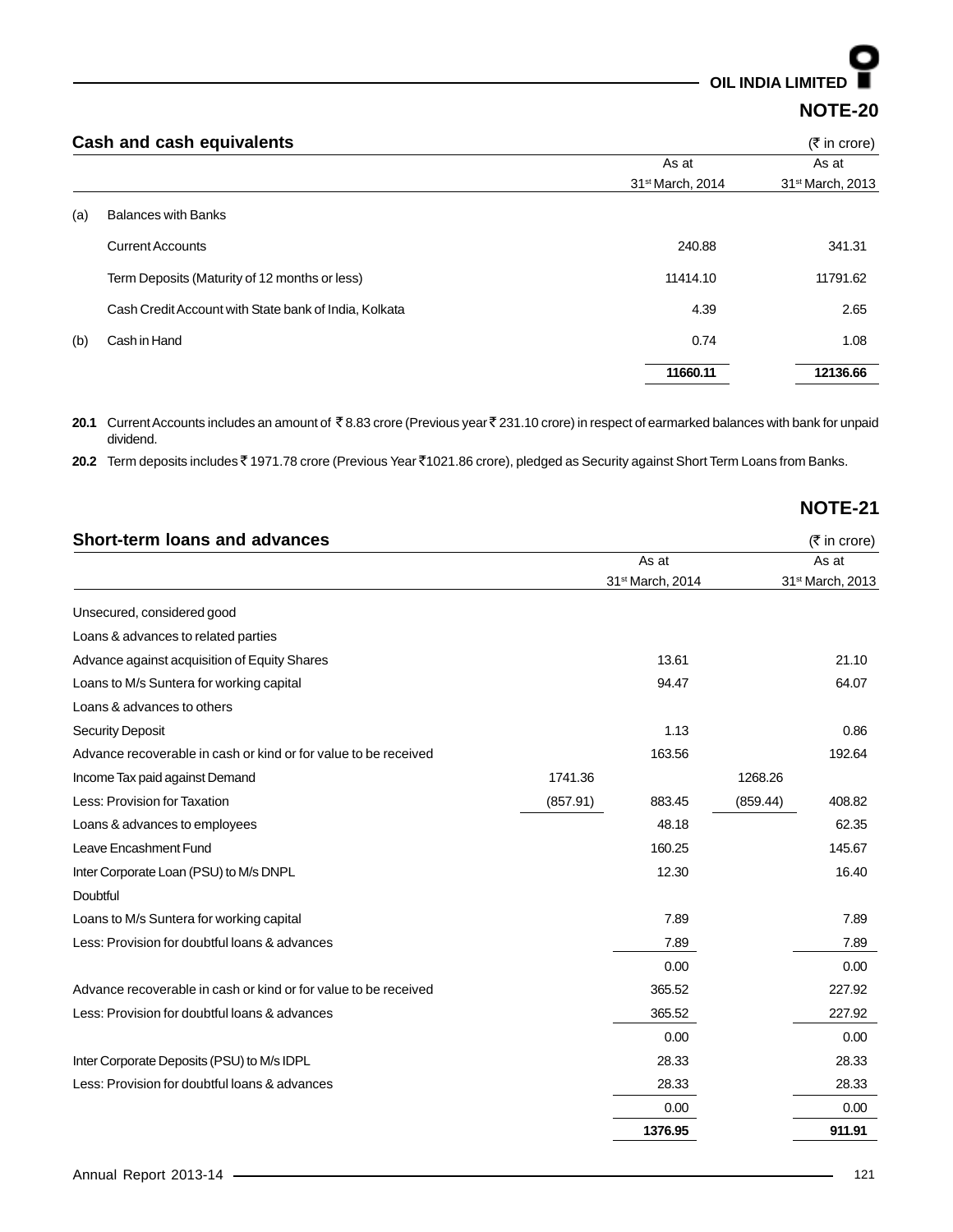**21.1** For Leave Encashment fund refer to note no. 31.1.3.

- **21.2** Advance against acquisition of equity shares includes advances amounting to ₹13.61 crore (Previous year ₹21.10 crore) paid to Oil India Cyprus Limited, Oil India (USA) Inc. & M/s BCPL respectively pending allotment.
- **21.3** Loans & advances to employees includes amount due from Whole time directors and Other Officers of the Company as under:

|                       |               | $($ ₹ in crore) |
|-----------------------|---------------|-----------------|
| Particulars           | Balance as at |                 |
|                       | 3/31/2014     | 3/31/2013       |
| <b>Directors</b>      | 0.01          | 0.21            |
| <b>Other Officers</b> | 0.02          | 0.02            |
| Total                 | 0.03          | 0.23            |

# **NOTE-22**

**NOTE-23**

| Other current assets                            |                              | $(5 \text{ in } \text{core})$ |
|-------------------------------------------------|------------------------------|-------------------------------|
|                                                 | As at                        | As at                         |
|                                                 | 31 <sup>st</sup> March, 2014 | 31 <sup>st</sup> March, 2013  |
| Accrued interest on Term Deposits & investments | 760.82                       | 889.91                        |
| <b>Other Receivables</b>                        | 0.33                         | 0.29                          |
|                                                 | 761.15                       | 890.20                        |

# **Revenue from operations** ( $\vec{\tau}$  in crore)

|                                                    | Year ended                   |         | Year ended                   |         |
|----------------------------------------------------|------------------------------|---------|------------------------------|---------|
|                                                    | 31 <sup>st</sup> March, 2014 |         | 31 <sup>st</sup> March, 2013 |         |
| Sale of Products                                   |                              |         |                              |         |
| Crude Oil                                          |                              | 7379.94 |                              | 7832.00 |
| <b>Natural Gas</b>                                 |                              | 1305.98 |                              | 1151.28 |
| Liquefied Petroleum Gas                            |                              | 106.60  |                              | 121.20  |
| Condensate                                         |                              | 107.99  |                              | 121.67  |
| Sale of Services                                   |                              |         |                              |         |
| Income from Pipeline Transportation                |                              |         |                              |         |
| Crude Oil - Pipeline                               | 183.61                       |         | 196.00                       |         |
| <b>Refined Product</b>                             | 144.96                       |         | 123.03                       |         |
| Natural Gas - Pipeline                             | 0.67                         | 329.24  | 0.60                         | 319.63  |
| <b>Other Operating Revenues</b>                    |                              |         |                              |         |
| Claims towards under-recovery of Natural Gas Price |                              | 406.63  |                              | 391.55  |
| Income from Business Development Services          |                              | 8.96    |                              | 7.50    |
| Income from Renewable resources                    |                              | 52.04   |                              | 9.77    |
| Generation based incentive-Wind Energy             |                              | 4.08    |                              | 0.00    |
| Income from Finance Lease                          |                              | 4.16    |                              | 4.32    |
| Income from OFC Fibre Leasing                      |                              | 10.09   |                              | 9.20    |
|                                                    |                              | 9715.71 |                              | 9968.12 |

**23.1** As per directive of MOP&NG, Crude Oil price calculation is based on the monthly average price of benchmarked International Basket of Crude Oil which is further adjusted for quality differential. As per directive of MOP&NG, Discount is allowed on the sale of crude oil and LPG.

**23.2** LPG price is governed as per the MOU between the Company and Indian Oil Corporation Ltd.

**23.3** Natural Gas price is as notified by MOP&NG and applicable to operating areas of the company. Subsidy extended to the eligible customers in North East India is reimbursed by Government of India and shown as Other Operating Revenue.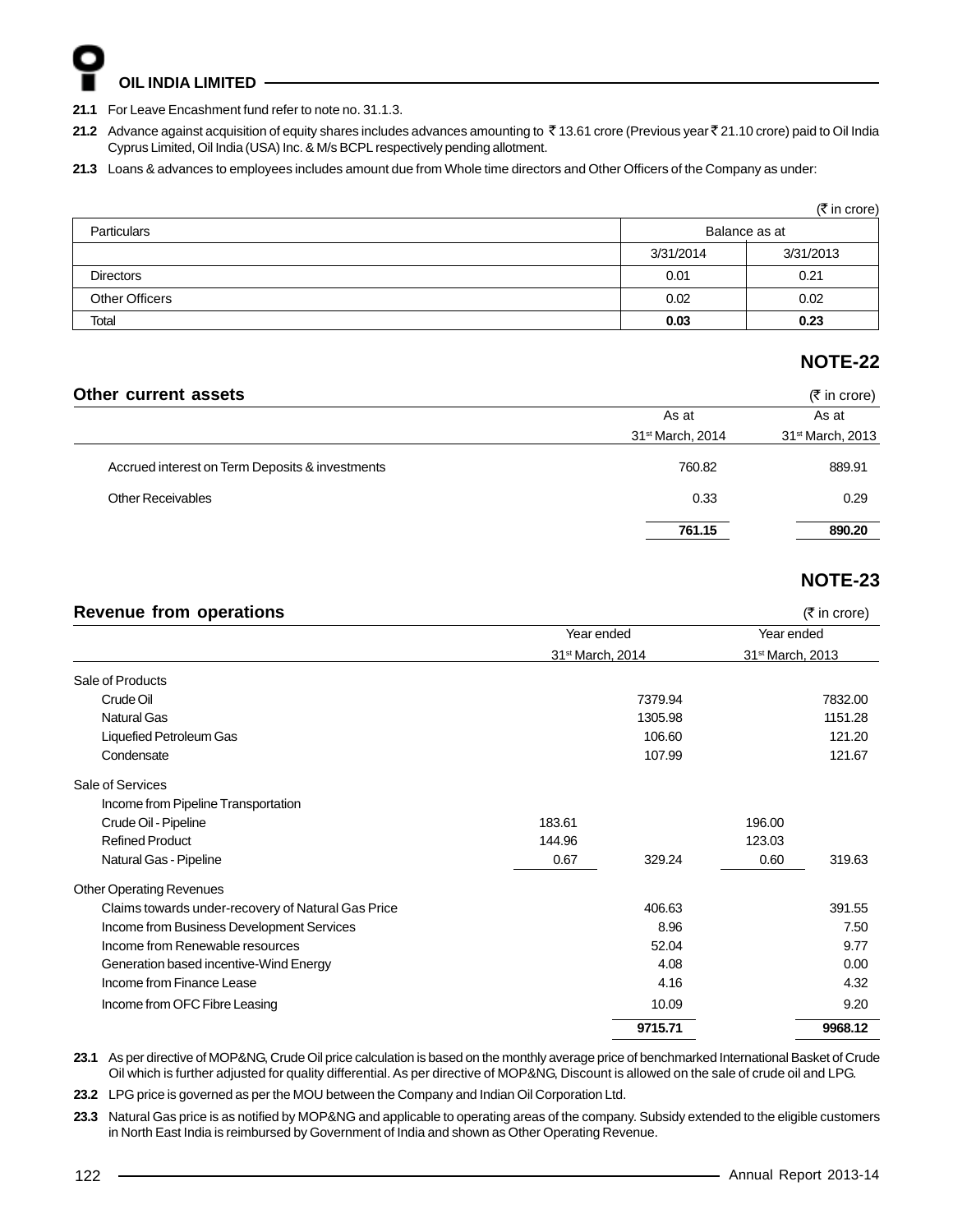**23.4** In terms of decision of Government of India (GOI), the company has shared under-recoveries of Oil Marketing Companies (OMCs) on price sensitive products viz Crude Oil & LPG for the year 2013-14 by extending the discount in the Crude Oil & LPG based on the rates of discount communicated by Petroleum Planning and Analysis Cell (PPAC), Ministry of Petroleum and Natural Gas (MoP&NG). Sales value of Crude Oil & LPG are shown net of such discount of ₹ 8566.23 crore (Previous year ₹ 7766.08 crore) and ₹ 170.62 crore (Previous year ₹ 126.09 crore) respectively.

# **NOTE-24**

| Other income                     |                              | (₹ in crore)                 |
|----------------------------------|------------------------------|------------------------------|
|                                  | Year ended                   | Year ended                   |
|                                  | 31 <sup>st</sup> March, 2014 | 31 <sup>st</sup> March, 2013 |
| Dividend from Equity Instruments | 19.56                        | 19.13                        |
| Dividend from Mutual Funds       | 107.88                       | 50.38                        |
| Interest Income                  | 1171.60                      | 1400.59                      |
| Exchange (Loss)/Gain-Net         | 215.78                       | 21.70                        |
| Miscellaneous Income             | 36.75                        | 23.71                        |
| Excess provision written back    | 56.65                        | 14.60                        |
|                                  | 1608.22                      | 1530.11                      |

# **NOTE-25**

| Changes in inventories of finished goods |       |                              |                              | $(5 \text{ in } \text{core})$ |
|------------------------------------------|-------|------------------------------|------------------------------|-------------------------------|
|                                          |       | Year ended                   | Year ended                   |                               |
|                                          |       | 31 <sup>st</sup> March, 2014 | 31 <sup>st</sup> March, 2013 |                               |
| <b>Opening Stock</b>                     |       |                              |                              |                               |
| Crude Oil                                | 86.96 |                              | 59.80                        |                               |
| Liquefied Petroleum Gas                  | 0.40  |                              | 0.24                         |                               |
| Condensate                               | 0.05  | 87.41                        | 0.00                         | 60.04                         |
| Closing Stock                            |       |                              |                              |                               |
| Crude oil                                | 79.26 |                              | 86.96                        |                               |
| Liquefied Petroleum Gas                  | 0.22  |                              | 0.40                         |                               |
| Condensate                               | 0.06  | 79.54                        | 0.05                         | 87.41                         |
|                                          |       | 7.87                         |                              | (27.37)                       |

# **NOTE-26**

| <b>Employee benefits expense</b>                 |                              | $(5 \text{ in } \text{core})$ |
|--------------------------------------------------|------------------------------|-------------------------------|
|                                                  | Year ended                   | Year ended                    |
|                                                  | 31 <sup>st</sup> March, 2014 | 31 <sup>st</sup> March, 2013  |
| Salaries & Wages                                 | 1490.17                      | 1388.56                       |
| Contribution to provident and other funds        | 355.04                       | 294.56                        |
| <b>Staff Welfare Expenses</b>                    | 112.53                       | 68.14                         |
|                                                  | 1957.74                      | 1751.26                       |
| Less: Allocation to Capital account & recoveries | 483.24                       | 440.63                        |
|                                                  | 1474.50                      | 1310.63                       |

**26.1** Contribution to provident and other funds includes an amount of ₹106.55 Crore (Previous year ₹ 29.24 crore) on account of superannuation defined contribution benefit plan. {Refer Note 10.2}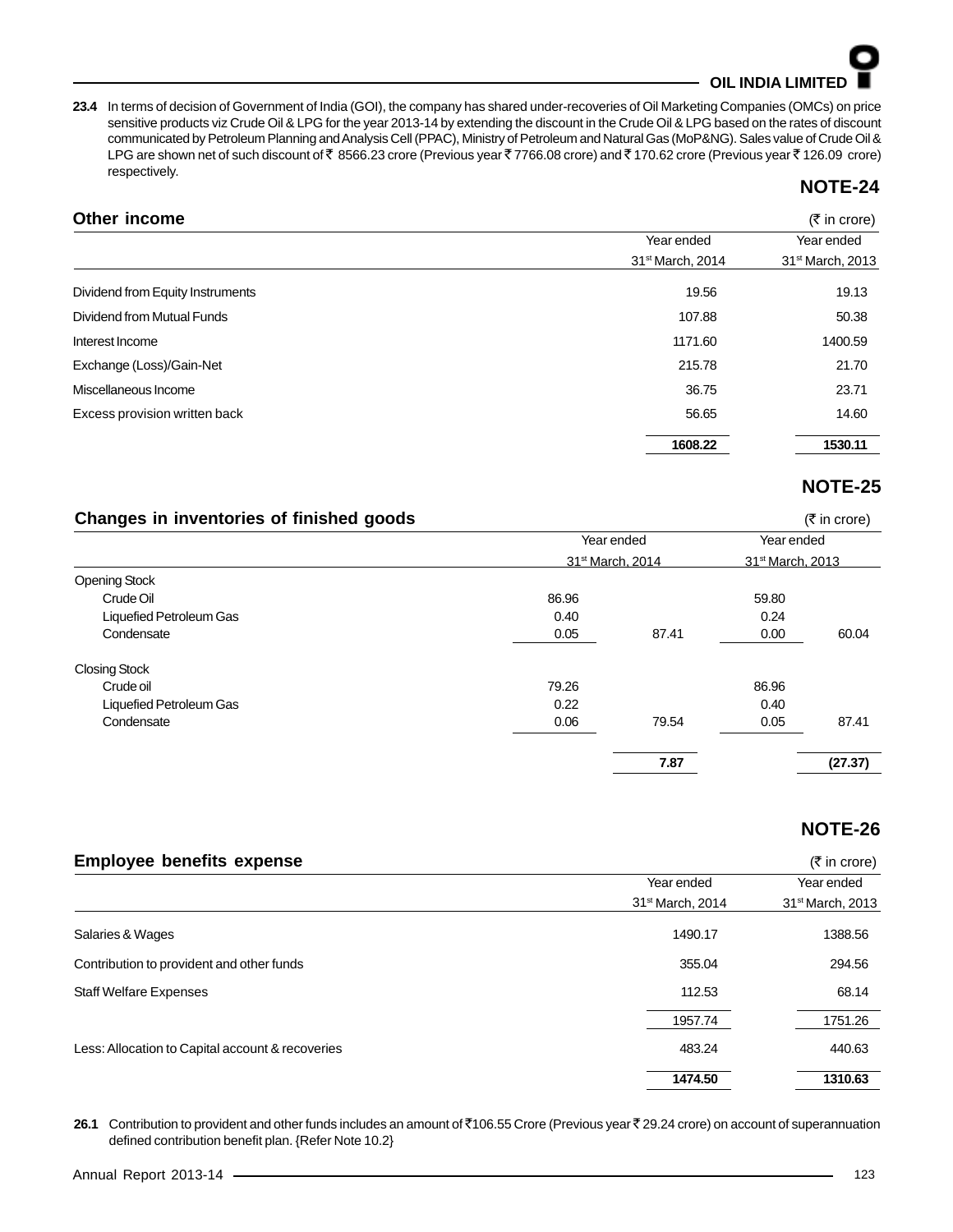# **NOTE-27**

| <b>Finance costs</b>            |                              | $(5$ in crore)               |
|---------------------------------|------------------------------|------------------------------|
|                                 | Year ended                   | Year ended                   |
|                                 | 31 <sup>st</sup> March, 2014 | 31 <sup>st</sup> March, 2013 |
| Interest expenses               |                              |                              |
| -Secured loan                   | 8.51                         | 2.18                         |
| -Unsecured loan <sup>27.1</sup> | 62.27                        | 0.86                         |
|                                 | 70.78                        | 3.04                         |

**27.1** In line with the approval of the Govt. of India, Company has financed the acquisition of 40% shares in Videocon Mozambique Rovuma 1 Limited (renamed as Beas Rovuma Energy Mozambique Limited) out of foreign currency borrowings. However, interest servicing on these foreign currency borrowings amounting to ₹21.01 crore is being done out of Company's internal resource generation in India.

# **NOTE-28**

| Depreciation, Depletion, Amortization and Impairment |                              | (₹ in crore)                 |
|------------------------------------------------------|------------------------------|------------------------------|
|                                                      | Year ended                   | Year ended                   |
|                                                      | 31 <sup>st</sup> March, 2014 | 31 <sup>st</sup> March, 2013 |
| Depreciation                                         | 257.75                       | 164.05                       |
| Depletion                                            | 561.16                       | 410.30                       |
| Amortisation                                         | 2.67                         | 3.32                         |
| <b>Exploration Cost written off</b>                  | 461.87                       | 270.49                       |
|                                                      | 1283.45                      | 848.16                       |

# **NOTE-29**

| <b>Other expenses</b>                     |                              | $(5 \text{ in } \text{core})$ |
|-------------------------------------------|------------------------------|-------------------------------|
|                                           | Year ended                   | Year ended                    |
|                                           | 31 <sup>st</sup> March, 2014 | 31 <sup>st</sup> March, 2013  |
| <b>Statutory Levies</b>                   | 2884.76                      | 3045.01                       |
| Consumption of Stores & spares parts      | 137.89                       | 113.57                        |
| Consumption of Fuel                       | 32.94                        | 27.98                         |
| Cost of contractual services              | 709.48                       | 596.44                        |
| Insurance, rent, rates & taxes            | 44.25                        | 34.87                         |
| Profit Petroleum                          | 18.26                        | 15.31                         |
| Provisions                                |                              |                               |
| <b>Exploration cost</b>                   | 15.29                        | 22.98                         |
| Cost of unfinished Minimum Work Programme | 18.81                        | 58.52                         |
| Well abandonment                          | 0.16                         | 0.01                          |
| Loans & advances                          | 137.60                       | 75.09                         |
| Inventories                               | 6.60                         | 0.15                          |
| Trade receivables                         | 0.30                         | 0.43                          |
| <b>Others</b>                             | 177.16<br>(1.60)             | 162.99<br>5.81                |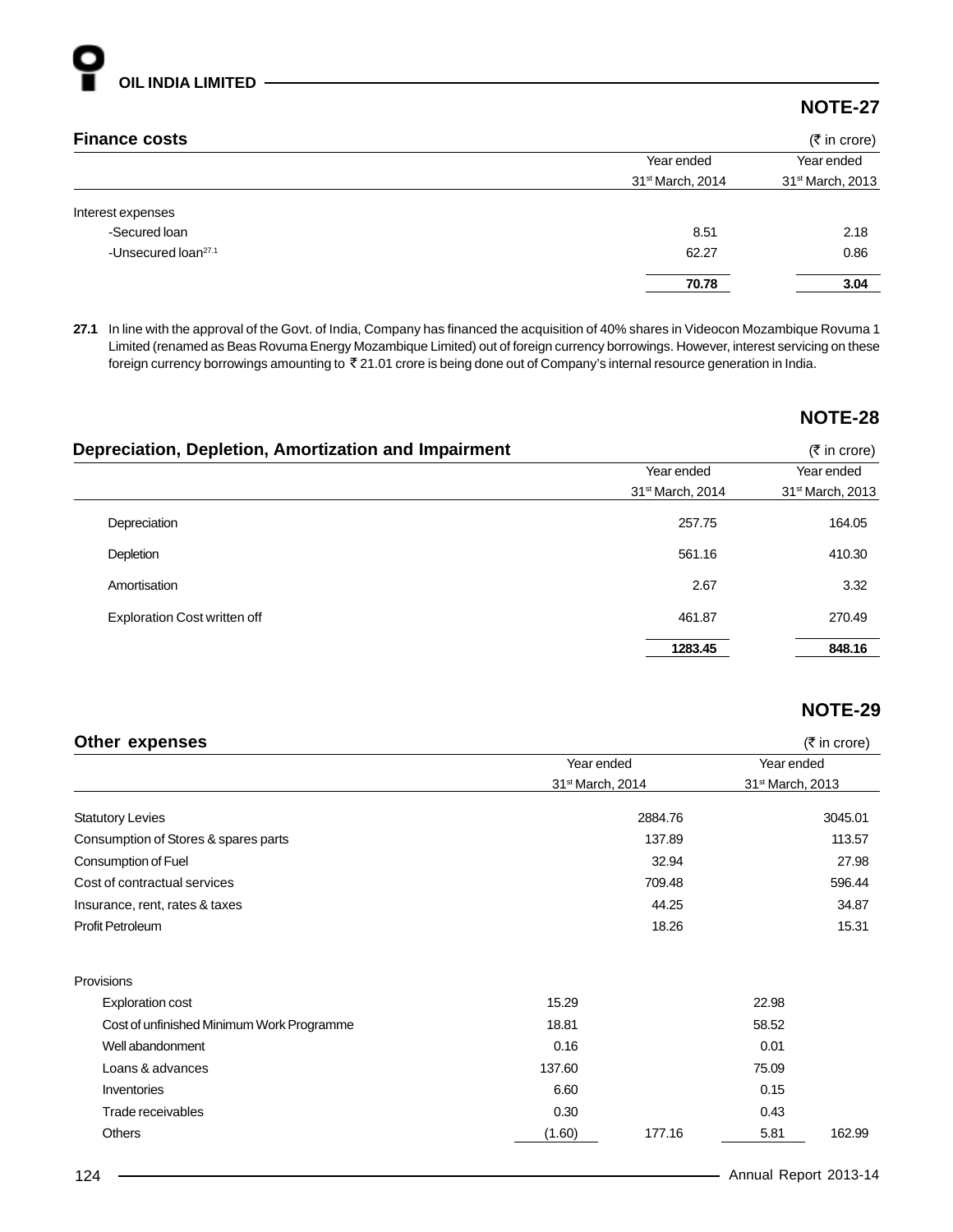| Prior period item |
|-------------------|
|-------------------|

|                                        |        | 4125.29 |      | 4075.75 |
|----------------------------------------|--------|---------|------|---------|
| Sundry Expenses                        |        | 101.88  |      | 79.58   |
| Cost of contractual services           | 17.64  | 18.67   | 0.00 | 0.00    |
| Employee benefit expense               | 3.61   |         | 0.00 |         |
| Consumption of Stores & spares parts   | (1.93) |         | 0.00 |         |
| Depreciation, Depletion & Amortisation | (0.65) |         | 0.00 |         |
|                                        |        |         |      |         |

29.1 Statutory levies represent Royalty ₹1281.99 crore (Previous year ₹ 1333.71 crore) and Cess ₹1602.77 crore (Previous year ₹ 1711.30 crore).

**29.2** The Company has reviewed the recent judgement of the Supreme Court with regard to payment of Royalty on Pre-discount price of crude oil and is of the opinion that no liability on this account is anticipated at this stage.

|  | 29.3 The details of Payment to statutory auditors included under Sundry Expenses: | (₹ in crore) |
|--|-----------------------------------------------------------------------------------|--------------|
|--|-----------------------------------------------------------------------------------|--------------|

| <b>Particulars</b>                            | For the year ended | For the year ended |
|-----------------------------------------------|--------------------|--------------------|
|                                               | 31st March, 2014   | 31st March, 2013   |
| Payments to Auditors (including service tax): |                    |                    |
| As Auditor<br>(a)                             | 0.38               | 0.38               |
| (b) For Taxation matters (Tax Audit)          | 0.09               | 0.09               |
| For company law matters<br>(c)                | 0.00               | 0.00               |
| For Management services<br>(d)                | 0.00               | 0.00               |
| (e) For other services-Certification          | 0.03               | 0.05               |
| For reimbursement of expenses<br>(f)          | 0.02               | 0.00               |
| <b>Total</b>                                  | 0.52               | 0.52               |

#### 29.4 Value of imports Calculated on CIF basis:  $(\bar{z})$  in crore)

| <b>Particulars</b>           | For the year ended | For the year ended |  |
|------------------------------|--------------------|--------------------|--|
|                              | 31st March, 2014   | 31st March, 2013   |  |
| (a) Components & spare parts | 36.39              | 92.52              |  |
| (b)<br>Capital goods         | 18.50              | 51.04              |  |
| Total                        | 54.89              | 143.56             |  |

#### 29.5 Expenditure in foreign currency:  $(\bar{z})$  in crore)

| <b>Particulars</b>                   | For the year ended | For the year ended |
|--------------------------------------|--------------------|--------------------|
|                                      | 31st March, 2014   | 31st March, 2013   |
| (a) Professional & Consultation fees | 226.35             | 165.07             |
| (b) Foreign tours                    | 16.89              | 15.86              |
| <b>Total</b>                         | 243.24             | 180.93             |

#### **29.6** Consumption of Stores and Spare parts: (₹ in crore)

| <b>Particulars</b> | For the year ended |         | For the year ended |         |  |
|--------------------|--------------------|---------|--------------------|---------|--|
|                    | 31st March, 2014   |         | 31st March, 2013   |         |  |
| (a)<br>Imported    | 180.97             | 55.00%  | 196.23             | 54.00%  |  |
| (b)<br>Indigenous  | 148.06             | 45.00%  | 148.03             | 46.00%  |  |
| Total              | 329.03             | 100.00% | 344.26             | 100.00% |  |

#### 29.7 Earnings in foreign currency: (` in crore)

| Particulars  | For the year ended<br>For the year ended<br>31st March, 2014<br>31st March, 2013 |      |
|--------------|----------------------------------------------------------------------------------|------|
| Other income | 0.26                                                                             | 1.29 |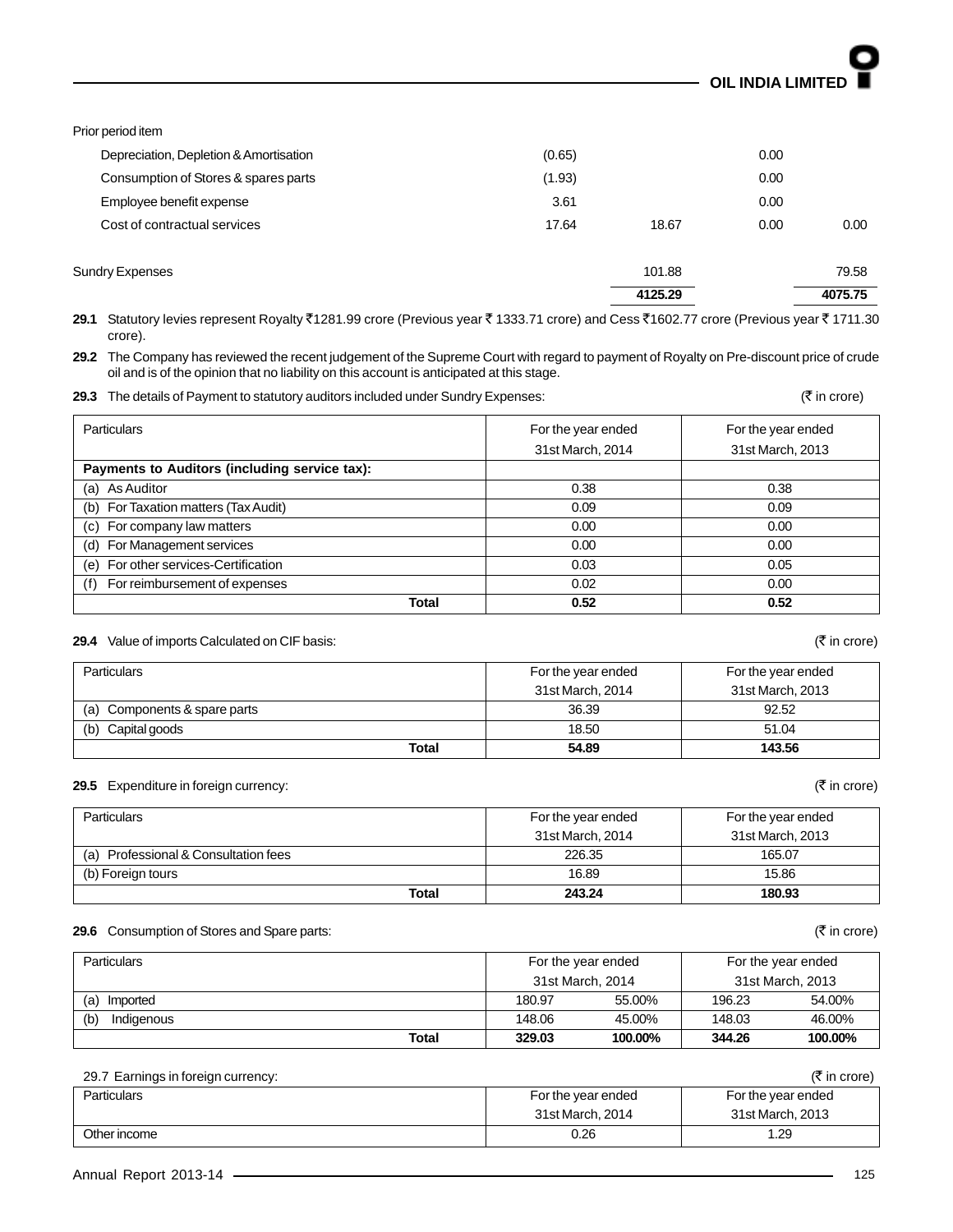# **Earnings per equity share**

# **NOTE-30**

|     |                                                                             | Year ended                   | Year ended                   |
|-----|-----------------------------------------------------------------------------|------------------------------|------------------------------|
|     |                                                                             | 31 <sup>st</sup> March, 2014 | 31 <sup>st</sup> March, 2013 |
|     | Basic & Diluted                                                             |                              |                              |
| (a) | Number of Equity Shares at the beginning of the year                        | 601135955                    | 240454382                    |
|     | Number of Equity Shares at the end of the year                              | 601135955                    | 601135955                    |
|     | Weighted average number of Equity Shares outstanding during the year        | 601135955                    | 601135955                    |
|     | Face value of each Equity Share $(\bar{\zeta})$                             | 10.00                        | 10.00                        |
| (b) | Profit after Tax available for Equity Shareholders ( $\bar{\tau}$ in crore) | 2941.98                      | 3592.05                      |
|     | Earning Per Equity Share $(\overline{\tau})$ - Basic                        | 48.94                        | 59.75                        |
|     | Earning Per Equity Share $(\overline{\mathfrak{F}})$ - Diluted              | 48.94                        | 59.75                        |

**30.1** Weighted average number of Equity Shares for Previous period figures have been restated for the purpose of computation of Earnings per share in accordance with AS-20.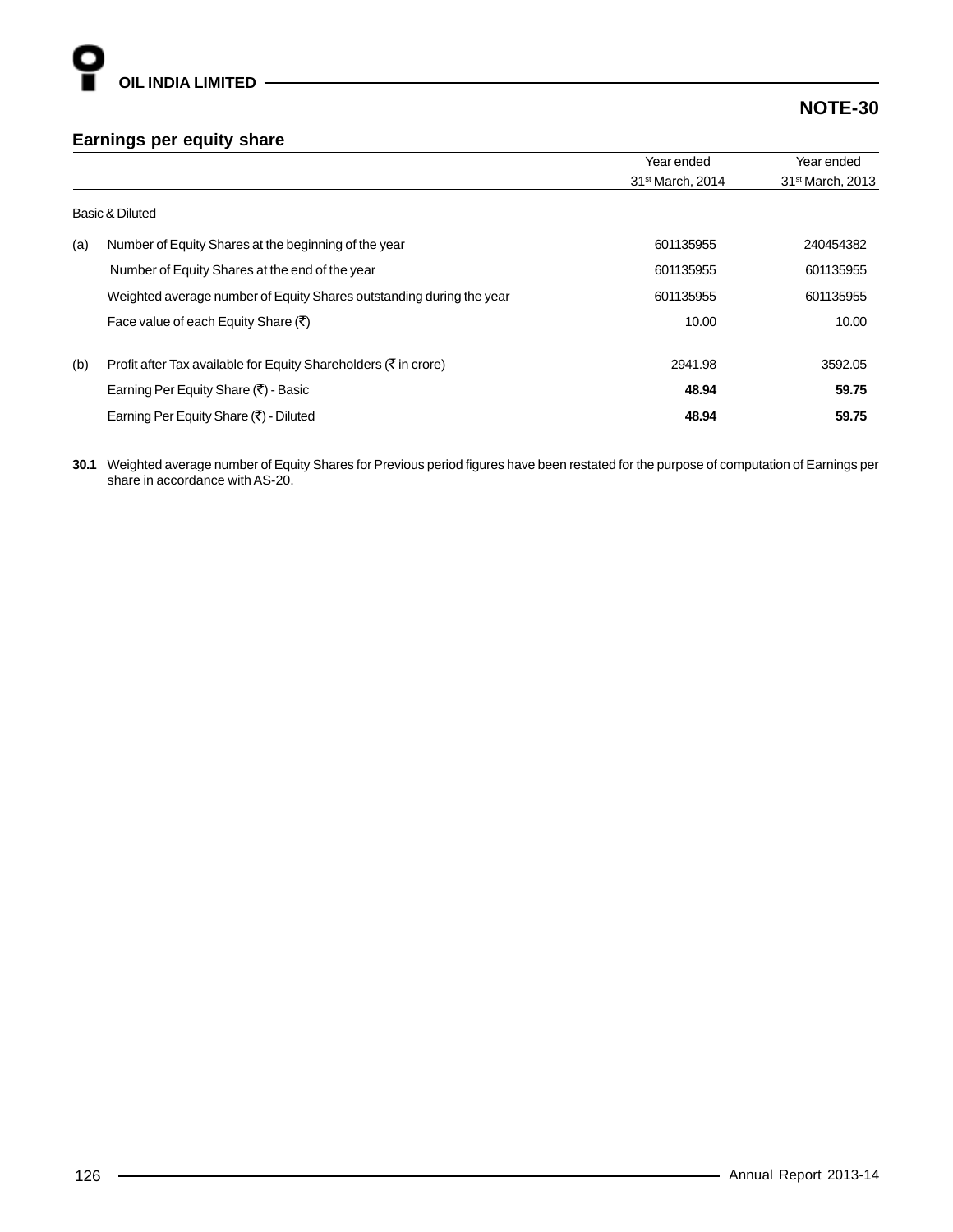#### **NOTE-31: Additional Notes (Consolidated Financial Statement)**

#### **31.1 Disclosure pursuant to Accounting Standard (AS) 15 (Revised 2005) – Employee Benefits:-**

#### **31.1.1 Defined Contribution Plans**

The Company's contribution to Provident Funds for employees and executives is  $\bar{\tau}$  79.79 crore (Previous year  $\bar{\tau}$ 72.36 crore).

#### **31.1.2 Defined Benefit Plans**

The various Benefit Plans which are in operation are Gratuity Fund, Oil India Employee's Pension Fund (OIEPF), Oil India Pension Fund (OIPF), Leave Encashment Fund, Post Retirement Medical Benefit and Long Service Award. The present value of the obligation is determined based on actuarial valuation made at the end of the financial year using the Projected Unit Credit Method, which recognizes each period of service as giving rise to additional unit of employee benefits entitlement and measures each unit separately to build up the final obligation. Long Service Award liability as on 31.03.2014 determined by the actuary, has been charged to Statement of Profit and Loss.

The amount recognised in the Balance Sheet as the present value of the defined benefit obligation is net of the fair value of plan assets at the Balance Sheet date.

#### **31.1.3 Certified Actuarial Data**:-

The following tables set out the status of the Defined Benefit plans as required under AS-15:

#### **A. The amount recognised in Balance Sheet for post employment benefits:**

 $(5$  in crore)

|                                                    | <b>Gratuity</b> | <b>Pension</b>     | <b>Pension</b> | Leave             | <b>Post Retirement</b>  |
|----------------------------------------------------|-----------------|--------------------|----------------|-------------------|-------------------------|
|                                                    | <b>Fund</b>     | <b>Fund (OIPF)</b> | Fund (OIEPF)   | <b>Encashment</b> | <b>Medical Benefits</b> |
| Present Value of obligation at the end of the year | 337.05          | 373.85             | 945.67         | 204.65            | 123.66                  |
|                                                    | (342.88)        | (389.13)           | (801.46)       | (179.77)          | (71.82)                 |
| Fair Value of Plan Asset at the end of the year    | 313.88          | 349.24             | 847.56         | 160.25            | (00.00)                 |
|                                                    | (319.96)        | (339.64)           | (708.20)       | (145.67)          | (0.00)                  |
| Fund Status at end of the year {Net Assets/(-)     | 23.17           | 24.61              | 98.11          | 44.40             | 123.66                  |
| Net liability }                                    | (22.92)         | (49.49)            | (93.26)        | (34.10)           | (71.82)                 |

#### **B. Reconciliation of opening and closing balances of Defined Benefits obligations:**

|                                                          | Gratuity    | <b>Pension</b>     | <b>Pension</b> | Leave             | <b>Post Retirement</b>  |
|----------------------------------------------------------|-------------|--------------------|----------------|-------------------|-------------------------|
|                                                          | <b>Fund</b> | <b>Fund (OIPF)</b> | Fund (OIEPF)   | <b>Encashment</b> | <b>Medical Benefits</b> |
| Present Value of obligation at the beginning of the year | 342.88      | 389.13             | 801.46         | 179.77            | 71.82                   |
|                                                          | (322.04)    | (377.40)           | (689.26)       | (157.82)          | (66.65)                 |
| <b>Interest Cost</b>                                     | 27.75       | 29.68              | 65.67          | 13.83             | 5.46                    |
|                                                          | (24.53)     | (27.20)            | (52.86)        | (11.66)           | (4.92)                  |
| <b>Current Service Cost</b>                              | 25.62       | 13.80              | 87.53          | 47.12             | 15.05                   |
|                                                          | (22.55)     | (15.29)            | (62.22)        | (42.66)           | (15.65)                 |
| <b>Benefits Paid</b>                                     | $-32.90$    | $-79.94$           | -57.76         | $-34.04$          | $-15.17$                |
|                                                          | (-30.91)    | $(-74.79)$         | $(-57.16)$     | (-24.10)          | $(-10.45)$              |
| Actuarial gains(-)/loss on obligations                   | $-26.30$    | 21.18              | 48.77          | $-2.03$           | 46.50                   |
|                                                          | (4.67)      | (44.03)            | (54.28)        | $(-8.27)$         | (-4.95)                 |
| Present Value of obligation at the end of the year       | 337.05      | 373.85             | 945.67         | 204.65            | 123.66                  |
|                                                          | (342.88)    | (389.13)           | (801.46)       | (179.77)          | (71.82)                 |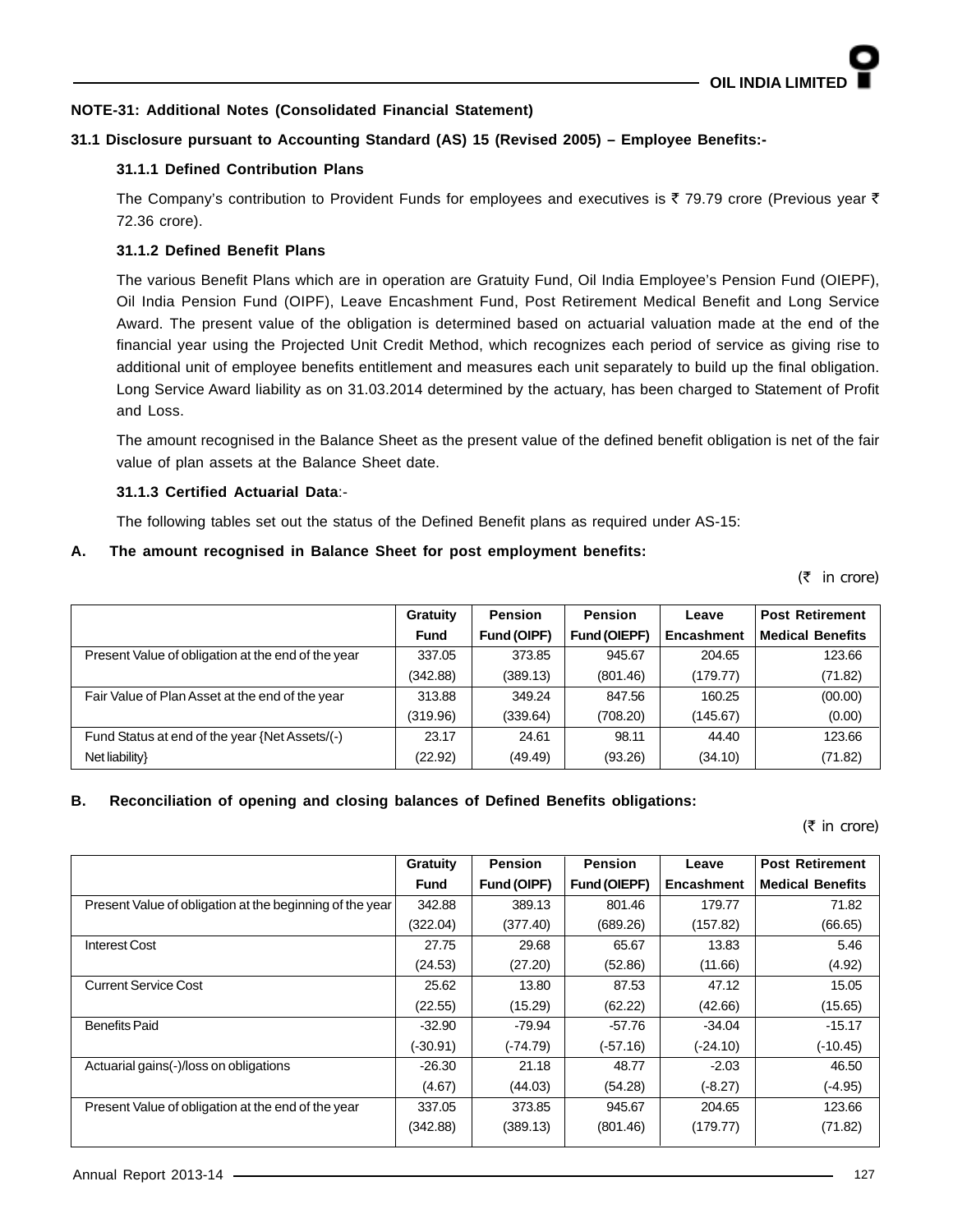## **C. Reconciliation of opening and closing balances of fair value of plan assets:**

 $(5$  in crore)

|                                                   | <b>Gratuity</b> | <b>Pension</b> | <b>Pension</b> | Leave             | <b>Post Retirement</b>  |
|---------------------------------------------------|-----------------|----------------|----------------|-------------------|-------------------------|
|                                                   | <b>Fund</b>     | Fund (OIPF)    | Fund (OIEPF)   | <b>Encashment</b> | <b>Medical Benefits</b> |
| Fair Value of Plan Asset at Beginning of the year | 319.96          | 339.64         | 708.20         | 145.67            | NA*                     |
|                                                   | (299.04)        | (377.58)       | (628.29)       | (113.49)          |                         |
| <b>Expected Return on Plan Assets</b>             | 25.60           | 27.17          | 56.66          | 11.65             | NA*                     |
|                                                   | (23.92)         | 30.20          | (50.26)        | (9.08)            | NA*                     |
| Contributions                                     | 23.37           | 54.45          | 103.86         | 34.10             | NA*                     |
|                                                   | (36.06)         | (7.25)         | (66.78)        | (44.33)           |                         |
| <b>Benefits Paid</b>                              | $-32.90$        | $-79.94$       | $-57.76$       | $-34.04$          | $NA^*$                  |
|                                                   | (-30.91)        | $(-74.79)$     | (-57.16)       | (-24.10)          |                         |
| Actuarial gain/loss(-) on Plan Assets             | $-22.15$        | 7.92           | 36.60          | 2.87              | $NA^*$                  |
|                                                   | $(-8.15)$       | $(-0.60)$      | (20.03)        | (2.87)            |                         |
| Fair Value of Plan Asset at the end of the year   | 313.88          | 349.24         | 847.56         | 160.25            | NA*                     |
|                                                   | (319.96)        | (339.64)       | (708.20)       | (145.67)          |                         |

NA\*: Not Applicable as Scheme is unfunded

### **D. Expenses Recognised in Statement of Profit / Loss:**

 $($ ₹ in crore)

|                                            | Gratuity    | Pension     | <b>Pension</b> | Leave             | <b>Post Retirement</b>  |
|--------------------------------------------|-------------|-------------|----------------|-------------------|-------------------------|
|                                            | <b>Fund</b> | Fund (OIPF) | Fund (OIEPF)   | <b>Encashment</b> | <b>Medical Benefits</b> |
| <b>Current Service Cost</b>                | 25.62       | 13.80       | 87.53          | 47.12             | 15.05                   |
|                                            | (22.55)     | (15.30)     | (62.22)        | (42.66)           | (15.65)                 |
| <b>Interest Cost</b>                       | 27.75       | 29.68       | 65.67          | 13.83             | 5.46                    |
|                                            | (24.53)     | (27.20)     | (52.85)        | (11.66)           | (4.92)                  |
| <b>Expected Return on Plan Assets</b>      | $-25.60$    | $-27.17$    | $-56.66$       | $-11.65$          | 0.00                    |
|                                            | (-23.92)    | $(-30.21)$  | (-50.26)       | (-9.08)           | (0.00)                  |
| Actuarial gain(-)/loss                     | $-4.15$     | 13.26       | 12.17          | $-4.90$           | 46.50                   |
|                                            | (12.82)     | (44.63)     | (34.25)        | $(-11.14)$        | (-4.95)                 |
| Expense Recognized in Statement of Profit/ | 23.63       | 29.57       | 108.71         | 44.40             | 67.01                   |
| Loss Account                               | (35.98)     | (56.92)     | (99.07)        | (34.10)           | (15.62)                 |

# **E. Investment of Superannuation Funds:**

| Nature of Investment | Percentage of Investment |            |            |                            |                             |            |  |
|----------------------|--------------------------|------------|------------|----------------------------|-----------------------------|------------|--|
|                      | <b>Gratuity Fund</b>     |            |            | <b>Pension Fund (OIPF)</b> | <b>Pension Fund (OIEPF)</b> |            |  |
|                      | 31.03.2014               | 31.03.2013 | 31.03.2014 | 31.03.2013                 | 31.03.2014                  | 31.03.2013 |  |
| Central Govt.        | 35.07                    | 33.82      | 38.21      | 36.61                      | 36.30                       | 34.99      |  |
| State Govt.          | 13.75                    | 14.67      | 25.21      | 23.64                      | 17.39                       | 18.21      |  |
| <b>PSU</b>           | 38.72                    | 40.13      | 32.28      | 35.84                      | 44.97                       | 46.36      |  |
| <b>Others</b>        | 12.46                    | 11.38      | 4.30       | 3.91                       | 1.34                        | 0.44       |  |
| Total                | 100.00                   | 100.00     | 100.00     | 100.00                     | 100.00                      | 100.00     |  |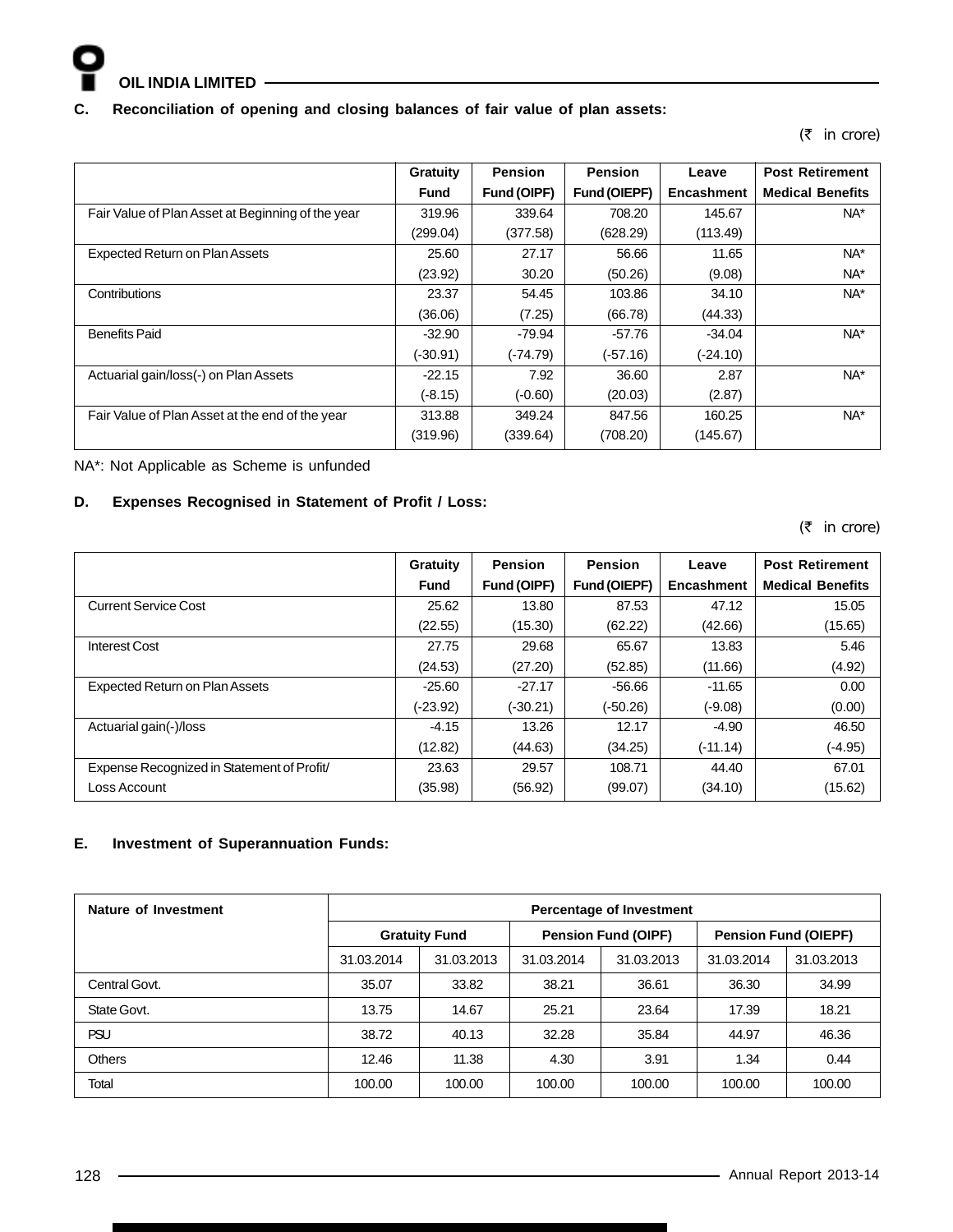#### **F. Actuarial assumptions:**

|                                                      | Gratuity        | Pension     | Pension      | Leave      | <b>Post Retirement</b>  |
|------------------------------------------------------|-----------------|-------------|--------------|------------|-------------------------|
|                                                      | <b>Fund</b>     | Fund (OIPF) | Fund (OIEPF) | Encashment | <b>Medical Benefits</b> |
| Mortality Table (LIC)                                | 2006/08         | 2006/08     | 2006/08      | 2006/08    | 2006/08                 |
| Superannuation Age                                   | 60              | 60          | 60           | 60         | 60                      |
|                                                      | (60)            | (60)        | (60)         | (60)       | (60)                    |
| Early Retirement & Disablement (10 Per Thousand P.A) |                 |             |              |            |                         |
| -age above 45                                        | 6               | 6           | 6            | 6          | 6                       |
|                                                      | (6)             | (6)         | (6)          | (6)        | (6)                     |
| -age between 29 and 45                               | 3               | 3           | 3            | 3          | 3                       |
|                                                      | (3)             | (3)         | (3)          | (3)        | (3)                     |
| -age below 29                                        |                 |             |              | 1          | 4                       |
|                                                      | (1)             | (1)         | (1)          | (1)        | (1)                     |
| <b>Discount Rate</b>                                 | 8.50%           | 8.50%       | 8.50%        | 8.50%      | 8.50%                   |
|                                                      | $(8.00\%)$      | $(8.00\%)$  | $(8.00\%)$   | $(8.00\%)$ | $(8.00\%)$              |
| <b>Inflation Rate</b>                                | 6.00%           | 6.00%       | 6.00%        | 6.00%      | 0.00%                   |
|                                                      | $(5.00\%)$      | $(5.00\%)$  | $(5.00\%)$   | $(5.00\%)$ | $(0.00\%)$              |
| Expected Rate of Return on plan assets               | 8.00%           | 8.00%       | 8.00%        | 8.00%      | $0.00\%$                |
|                                                      | $(8.00\%)$      | $(8.00\%)$  | $(8.00\%)$   | $(8.00\%)$ | $(0.00\%)$              |
| Remaining working life                               | 10 <sup>°</sup> | 7           | 10           | 11         | 10 <sup>°</sup>         |
|                                                      | (11)            | (8)         | (11)         | (10)       | (11)                    |

## **G. Current/Non-current classification of Superannuation Funds/Employee benefits:**

 $($ ₹ in crore)

|                          | Gratuity    | <b>Pension</b> | <b>Pension</b> | Leave             | <b>Post Retirement</b>  | <b>Long Service</b> |
|--------------------------|-------------|----------------|----------------|-------------------|-------------------------|---------------------|
|                          | <b>Fund</b> | Fund (OIPF)    | Fund (OIEPF)   | <b>Encashment</b> | <b>Medical Benefits</b> | Award               |
| <b>Current Liability</b> | 23.18       | 24.61          | 98.11          | 32.54             | 18.89                   | 9.41                |
|                          | (22.92)     | (49.49)        | (93.26)        | (29.46)           | (6.80)                  | (5.03)              |
| Non-current Liability    | 0.00        | 0.00           | 0.00           | 172.11            | 104.77                  | 17.81               |
|                          | (0.00)      | (0.00)         | (0.00)         | (150.31)          | (65.02)                 | (19.03)             |
| Total                    | 23.18       | 24.61          | 98.11          | 204.65            | 123.66                  | 27.22               |
|                          | (22.92)     | (49.49)        | (93.26)        | (179.77)          | (71.82)                 | (24.06)             |

**Note: Figures in parenthesis represent corresponding previous year's figure.**

**31.2 Information as per Accounting Standard (AS) 16 "Borrowing Costs"**

Borrowing cost capitalized during the year is  $\overline{51.38}$  crore (Previous year  $\overline{5}$  Nil).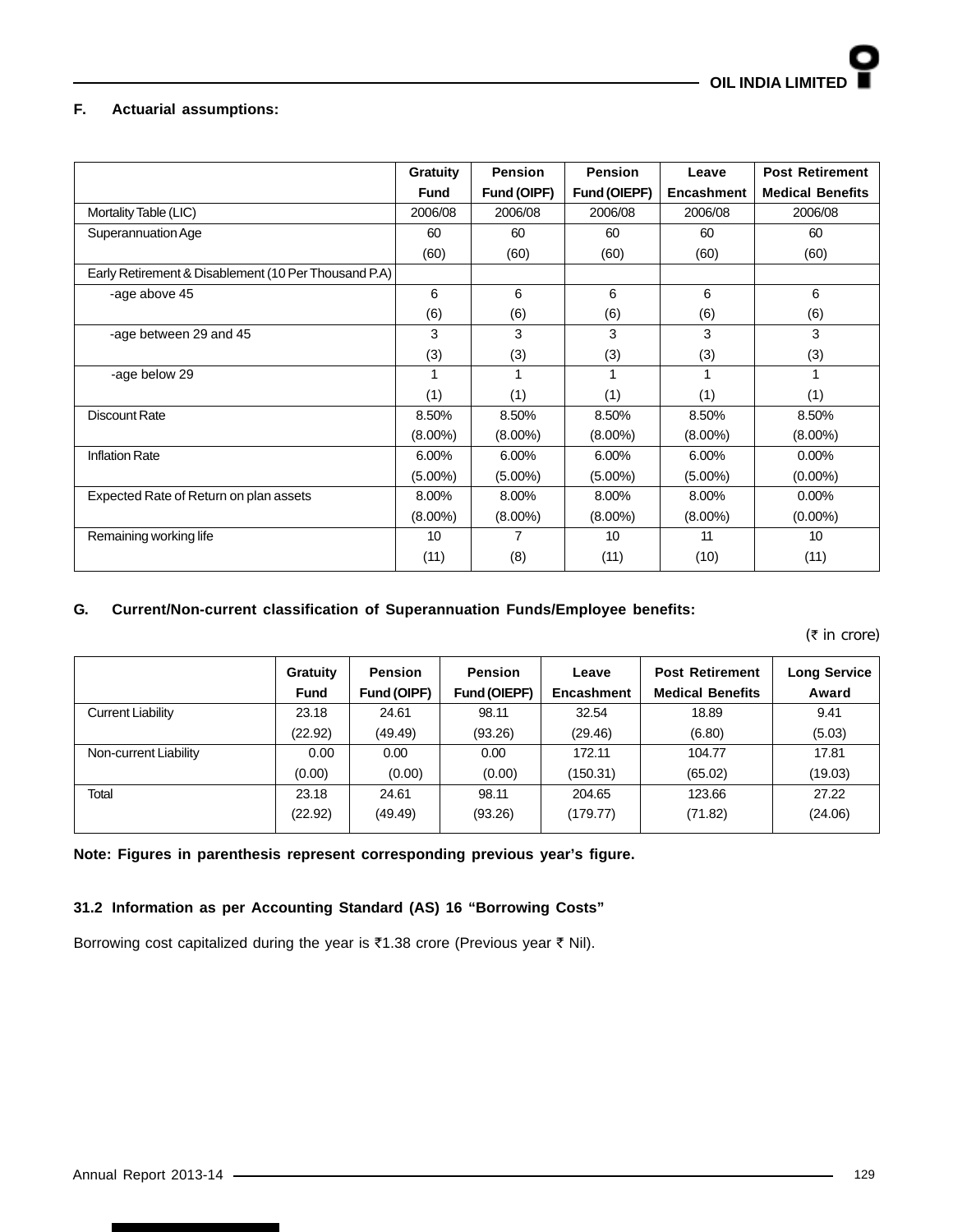|  | 31.3 Consolidated Segment Revenue, Results Assets and Liabilities for the year ended 31st March, 2014 : |  |  |  |  |  |  |  |  |  |  |  |  |  |  |
|--|---------------------------------------------------------------------------------------------------------|--|--|--|--|--|--|--|--|--|--|--|--|--|--|
|--|---------------------------------------------------------------------------------------------------------|--|--|--|--|--|--|--|--|--|--|--|--|--|--|

|                            |                  | $(5 \text{ in } \text{core})$ |
|----------------------------|------------------|-------------------------------|
|                            | Year ended       | Year ended                    |
|                            | 31st March, 2014 | 31st March, 2013              |
| Revenue                    |                  |                               |
| <b>External sales</b>      |                  |                               |
| Crude Oil                  | 7487.93          | 7953.67                       |
| <b>Natural Gas</b>         | 1712.61          | 1542.83                       |
| LPG                        | 106.60           | 121.20                        |
| Pipeline Transportation    | 329.24           | 319.63                        |
| <b>Others</b>              | 1687.55          | 1560.90                       |
| <b>Total Revenue</b>       | 11323.93         | 11498.23                      |
| <b>Results</b>             |                  |                               |
| Crude Oil                  | 2430.35          | 3237.55                       |
| <b>Natural Gas</b>         | 762.57           | 711.03                        |
| LPG                        | 62.34            | 80.16                         |
| Pipeline Transportation    | 47.53            | 74.65                         |
| <b>Others</b>              | 1579.50          | 1537.32                       |
| <b>Segment Results</b>     | 4882.29          | 5640.71                       |
| Less: Unallocated expenses | 449.47           | 349.65                        |
| <b>Operating profit</b>    | 4432.82          | 5291.06                       |
| Interest expense           | 70.78            | 3.04                          |
| Profit before tax          | 4362.04          | 5288.02                       |
| Tax expenses               | 1420.06          | 1695.97                       |
| Profit after tax           | 2941.98          | 3592.05                       |
| <b>Segment Assets</b>      |                  |                               |
| Crude Oil                  | 5874.21          | 5063.76                       |
| <b>Natural Gas</b>         | 3102.81          | 3198.66                       |
| <b>LPG</b>                 | 59.91            | 65.65                         |
| Pipeline Transportation    | 424.64           | 349.71                        |
| Unallocated assets         | 25683.21         | 16351.41                      |
| <b>Total Assets</b>        | 35144.78         | 25029.19                      |
| <b>Segment Liabilities</b> |                  |                               |
| Crude Oil                  | 2132.41          | 2110.63                       |
| <b>Natural Gas</b>         | 559.11           | 844.51                        |
| LPG                        | 55.31            | 31.39                         |
| Pipeline Transportation    | 135.58           | 81.77                         |
| Unallocated liabilities    | 11780.59         | 2712.11                       |
| <b>Total Liabilities</b>   | 14663.00         | 5780.41                       |

Note:

(i) Revenue and expenses directly identifiable to the segments have been allocated to the relative primary reportable segments.

(ii) Segment revenue and expenses which are not directly identifiable to the primary reportable segments have been disclosed under others which primarily includes interest and dividend income and revenue from other miscellaneous activities.

(iii) Assets and liabilities which are directly identifiable to the segments have been allocated to relative segments.

(iv) Assets and liabilities which are not directly identifiable to the segments have been disclosed under unallocated.

(v) There are no reportable geographical segments.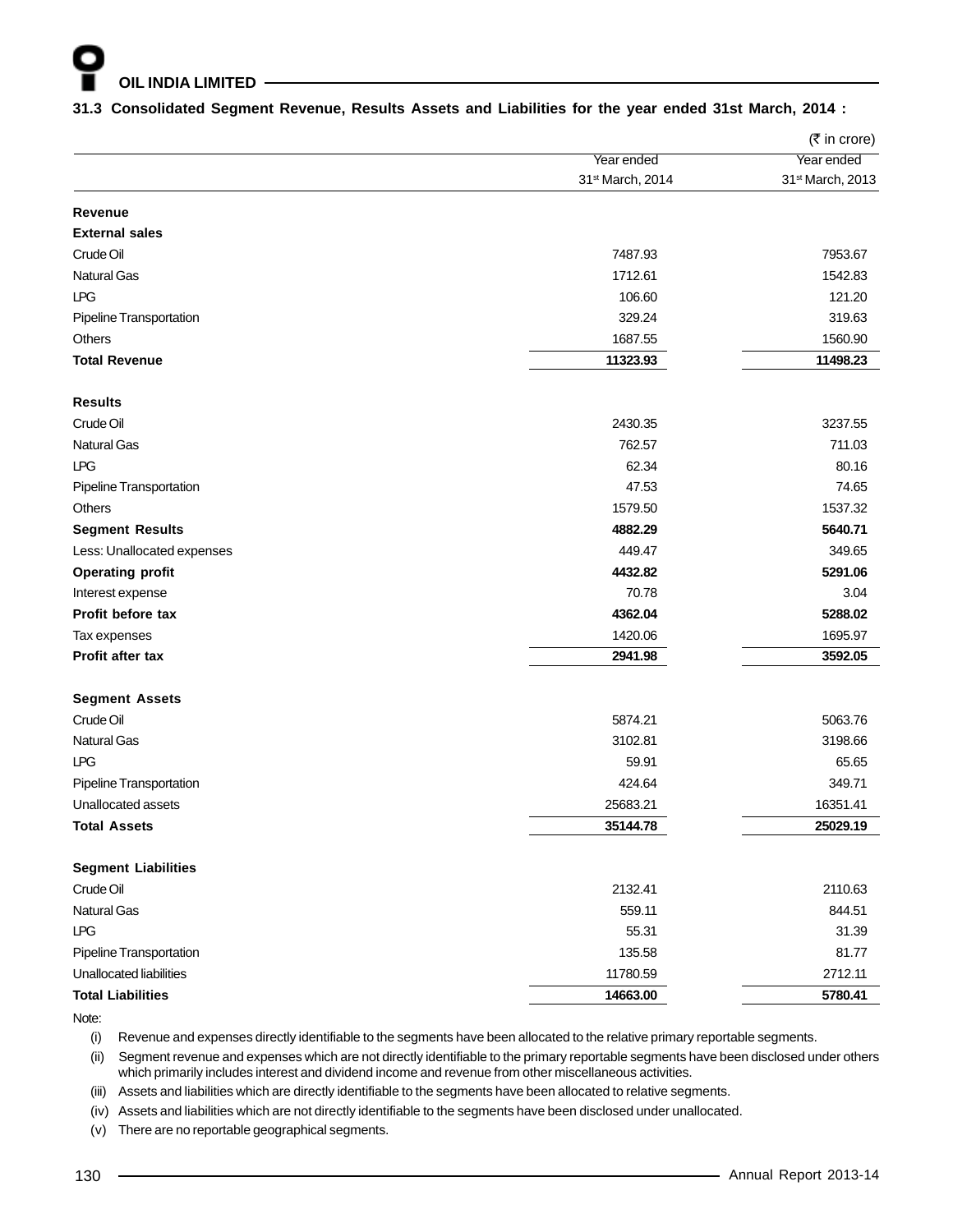# **31.4 Information as per Accounting Standard (AS) 18 "Related Party Disclosures"**

### **a) Related party relationships**

Name of related parties and nature of relationship (excluding the State controlled entities):

#### **i) Joint Ventures (Unincorporated):**

| SI. No         | Name of Joint Venture   |  |  |  |
|----------------|-------------------------|--|--|--|
| 1              | MZ-ONN-2004/1           |  |  |  |
| $\overline{2}$ | RJ-ONN-2004/2           |  |  |  |
| 3              | KG-ONN-2004/1           |  |  |  |
| 4              | RJ-ONN-2005/2           |  |  |  |
| 5              | Kharsang PSC            |  |  |  |
| 6              | AAP-ON-94/1             |  |  |  |
| 7              | KG-DWN-2009/1           |  |  |  |
| 8              | KG-OSN-2009/4           |  |  |  |
| 9              | Shakthi, Gabon          |  |  |  |
| 10             | Area 95/96, Libya       |  |  |  |
| 11             | Block 82, Yemen         |  |  |  |
| 12             | Block 83, Yemen         |  |  |  |
| 13             | AS-CBM-2008/IV-CBM      |  |  |  |
| 14             | Block SS-04, Bangladesh |  |  |  |
| 15             | Block SS-09, Bangladesh |  |  |  |

#### **ii) Key Management Personnel**

#### **Whole time Functional Directors** :

| a) Mr. S.K.Srivastava    | Chairman and Managing Director                            |
|--------------------------|-----------------------------------------------------------|
| b) Mr. N.K. Bharali      | Director (HR & BD)                                        |
| c) Mr. S. Rath           | Director (Operations)                                     |
| d) Mrs. R.S. Borah       | Director (Finance) (w.e.f. 01.10.2013)                    |
| e) Mr. T.K. Ananth Kumar | Director (Finance) (up to 30.09.2013)                     |
| f) Mr. B.N. Talukdar     | Director (Exploration and Development) (up to 05.02.2014) |

#### **Part-time Directors** :

- a) Mr. Anup Mukerji **Independent Director**
- b) Mr. Suresh Chand Gupta Independent Director
- c) Mr. Bhaskar Ramamurthi Independent Director
- d) Mr. Shekhar Chaudhuri **Independent Director**
- 
- e) Mr. Gautam Barua **Independent Director**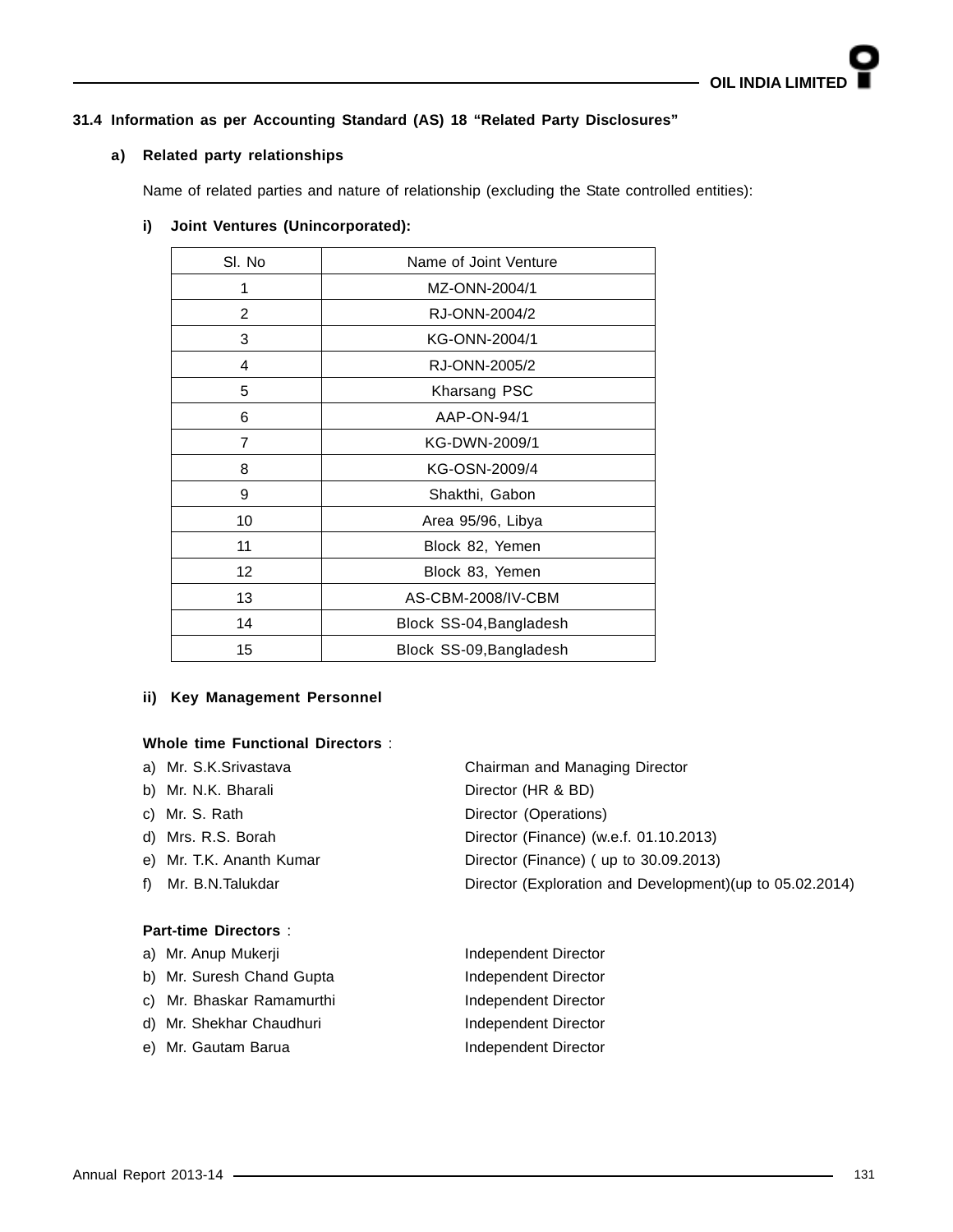# **INDIA LIMITED**

| b) Details of Transactions during the year (excluding State controlled entities): |  |  | (₹ in crore) |
|-----------------------------------------------------------------------------------|--|--|--------------|

| SI. No. | <b>Particulars</b>                                   | Joint Ventures/Associates | Key Management | Total    |
|---------|------------------------------------------------------|---------------------------|----------------|----------|
|         |                                                      |                           | Personnel      |          |
| 1.      | Sales Proceeds received from Joint Venture           | 169.71                    |                | 169.71   |
|         |                                                      | (170.92)                  |                | (170.92) |
| 2.      | Expenses reimbursed to Joint Ventures and Associates | 176.90                    |                | 176.90   |
|         |                                                      | (147.36)                  |                | (147.36) |
| 3.      | Remuneration to Functional Directors                 |                           | 2.60           | 2.60     |
|         |                                                      |                           | (3.57)         | (3.57)   |
| 4.      | Sitting Fees to Part-time Directors                  |                           | 0.18           | 0.18     |
|         |                                                      |                           | (0.15)         | (0.15)   |
| 5.      | Amount outstanding                                   |                           | 0.14           | 0.14     |
|         |                                                      |                           | (0.35)         | (0.35)   |

Note: Figures in parenthesis represent corresponding previous year figure.

# **31.5 Information as per Accounting Standard (AS) 19 "Lease"**

The Company has signed a "Participating Agreement" (PA) for the product pipeline in Sudan with ONGC Videsh Limited (OVL) for a 10% Participating Interest (balance 90% being with OVL) awarded by Ministry of Energy & Mining , Govt. of Sudan (GOS). The construction of the pipeline project was completed on 01.09.2005 and handed over to GOS under Build, Own, Lease and Transfer (BOLT) basis.

The "PA" entered into between OVL and the Company is neither intended nor shall be construed as creating a partnership or joint venture among the parties. Hence, accounting has not been done following "Joint Venture Accounting Policy" but the agreement for providing finance for the project in rupees to OVL and to share lease rentals receivable from Govt. of Sudan has been treated as "Finance Lease Activity" as envisaged under Accounting Standard (AS) 19 issued by The Institute of Chartered Accountants of India and accordingly accounted for.

### **Disclosures related to Finance Lease in line with AS 19**

| (i)         | Gross investment in the lease being Minimum Lease Payment (MLP)             |                         |            |            |              | 31.03.2014            |                  | 31.03.2013 |
|-------------|-----------------------------------------------------------------------------|-------------------------|------------|------------|--------------|-----------------------|------------------|------------|
|             | Investment made                                                             | 54.01                   |            | 54.01      |              |                       |                  |            |
|             | Lease rental receivable                                                     |                         | 46.30      | 100.31     | 45.75        | 99.76                 |                  |            |
| (ii)        | Present value (PV) of MLP receivable as on 31.03.2014                       |                         |            |            |              | 8.19                  |                  | 12.11      |
|             | (inclusive of exchange rate fluctuation)                                    |                         |            |            |              |                       |                  |            |
| (iii)       | Finance lease future installments receivable                                |                         |            |            |              | 11.19                 |                  | 16.73      |
| (iv)        | Minimum lease payments receivable (converted at period end exchange rate) : |                         |            |            |              |                       |                  |            |
|             |                                                                             |                         |            |            |              |                       |                  |            |
|             |                                                                             | <b>Gross Receivable</b> |            |            |              | Unearned Lease Income | <b>PV of MLP</b> |            |
| Receivable: |                                                                             | 31.03.2014              | 31.03.2013 | 31.03.2014 |              | 31.03.2013            | 31.03.2014       | 31.03.2013 |
|             | a) not later than one year                                                  | 11.19                   | 13.38      |            | 3.00<br>3.71 |                       | 8.19             | 9.67       |
|             | b) later than one year but not later                                        | 0.00                    | 3.35       | 0.00       |              | 0.91                  | 0.00             | 2.44       |
|             | than 5 years                                                                |                         |            |            |              |                       |                  |            |
|             | c) later than 5 years                                                       | 0.00<br>0.00            |            | 0.00       |              | 0.00                  | 0.00             | 0.00       |
| Total :     |                                                                             | 11.19                   | 16.73      | 3.00       |              | 4.62                  | 8.19             | 12.11      |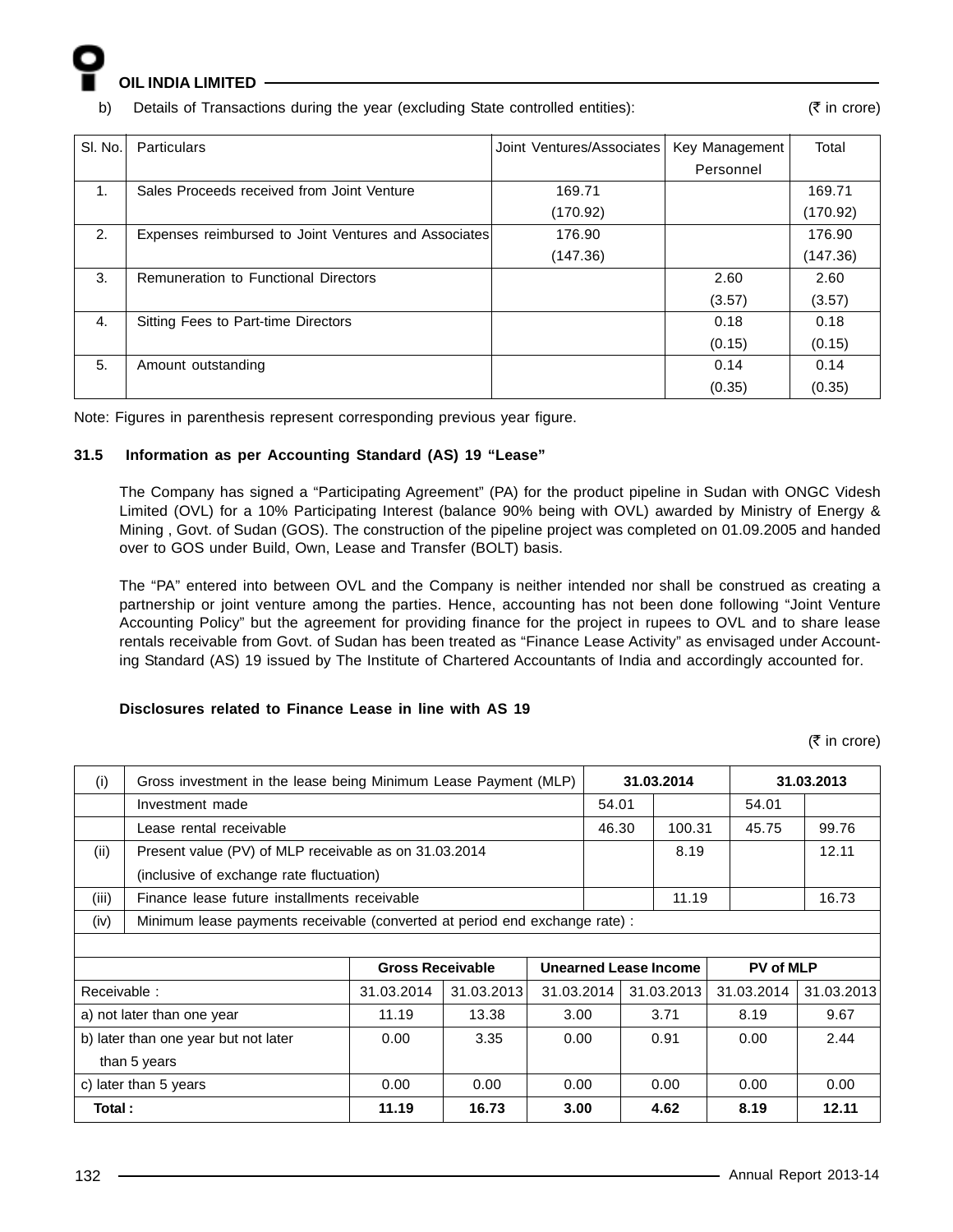- **31.6 Since the company is not having any discontinuing operations and as such disclosure under AS-24 is not applicable.**
- **31.7 Information as per Accounting Standard (AS) 27 "Financial reporting of interest in Joint Ventures"**
- **31.7.1** Company executed various JVCs/PSCs in India as Jointly Control Assets as on 31.03.2014, the details of which are given below:

#### **Jointly controlled Assets in India**

#### **A. Operated/Jointly Operated**

| SI. No. | <b>Block No.</b> | <b>Company's Participating interest</b> |
|---------|------------------|-----------------------------------------|
| 1.      | AA-ONN-2002/3    | 30%                                     |
|         |                  | (30%)                                   |
| 2.      | MZ-ONN-2004/1    | 85%                                     |
|         |                  | (85%)                                   |
| 3.      | AA-ONN-2004/2    | 100%                                    |
|         |                  | $(100\%)$                               |
| 4.      | RJ-ONN-2004/2*   | 75%                                     |
|         |                  | (75%)                                   |
| 5.      | KG-ONN-2004/1*   | 90%                                     |
|         |                  | (90%)                                   |
| 6.      | RJ-ONN-2005/2    | 60%                                     |
|         |                  | (60%)                                   |
| 7.      | AA-ONN-2009/4    | 50%                                     |
|         |                  | (50%)                                   |
| 8.      | CY-OSN-2009/2    | 50%                                     |
|         |                  | (50%)                                   |
| 9.      | AN-DWN-2009/3    | 40%                                     |
|         |                  | (40%)                                   |
| 10.     | AA-ONN-2010/2    | 40%                                     |
|         |                  | (40%)                                   |
| 11.     | AA-ONN-2010/3    | 40%                                     |
|         |                  | (40%)                                   |
| 12.     | MB-OSN-2010/2    | 50%                                     |
|         |                  | (50%)                                   |

**Note: Figures in parenthesis represent corresponding previous year figure.**

**\*M/S Geo Global Resources Inc. holding 25% participating interest** in RJ-ONN-2004/2 and 10% participating interest in KG-ONN-2004/1 has withdrawn from the blocks and the company is in the process of taking over the said participating interests for which final approval is pending from **MOP&NG.**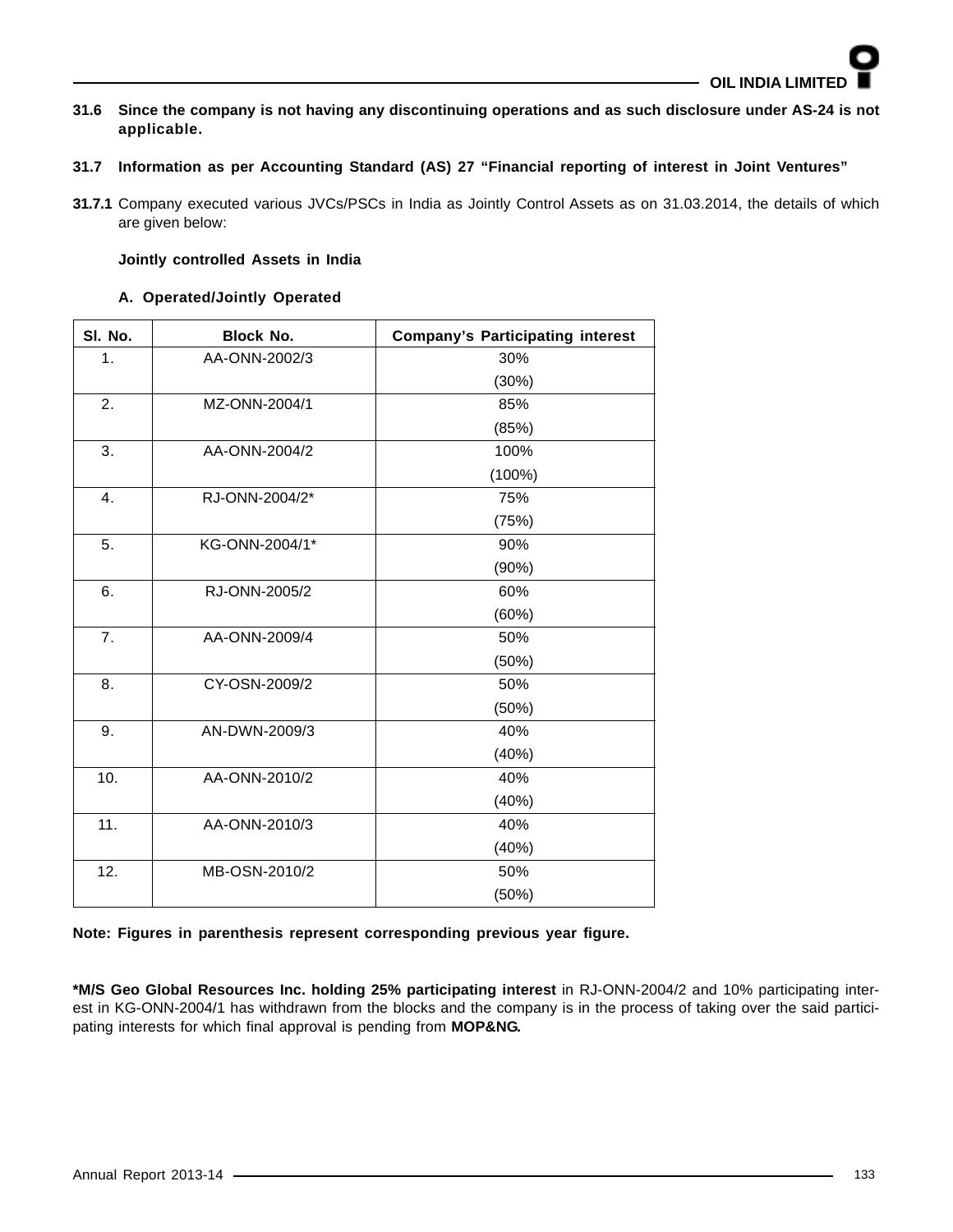**The Financial position of the above blocks are as under:**

| SI.<br>No. | <b>Block No.</b>                      | <b>Net Fixed</b><br><b>Assets</b> | <b>Net</b><br>Producing<br><b>Property</b> | Capital<br>Work in<br><b>Progress</b> | Pre<br>Producing<br><b>Property</b> | <b>Net Current</b><br><b>Assets</b><br>(+)/Current<br>Liabilities(-) | <b>Income</b> | <b>Expenditure</b> | <b>Write Off</b><br>EXP. - Dry &<br>Abandoned<br><b>Exploratory</b><br>Wells |
|------------|---------------------------------------|-----------------------------------|--------------------------------------------|---------------------------------------|-------------------------------------|----------------------------------------------------------------------|---------------|--------------------|------------------------------------------------------------------------------|
|            | <b>Operated - Audited Accounts</b>    |                                   |                                            |                                       |                                     |                                                                      |               |                    |                                                                              |
| 1.         | AA-ONN-2002/3 (CY)                    | 0.00                              | 0.00                                       | 0.00                                  | 2.04                                | $-3.02$                                                              | 0.00          | 2.47               | 0.00                                                                         |
|            | (PY)                                  | 0.00                              | 0.00                                       | 0.00                                  | 1.40                                | 2.64                                                                 | 0.00          | 1.44               | 0.00                                                                         |
| 2.         | AA-ONN-2004/2 (CY)                    | 0.00                              | 0.00                                       | 0.00                                  | 0.08                                | $-0.33$                                                              | 0.00          | 1.07               | 28.65                                                                        |
|            | (PY)                                  | 0.00                              | 0.00                                       | 0.00                                  | 27.57                               | $-0.39$                                                              | 0.00          | 1.66               | 0.00                                                                         |
| 3.         | RJ-ONN-2004/2 (CY)                    | 0.00                              | 0.00                                       | 0.00                                  | 12.10                               | 9.29                                                                 | 2.31          | 36.40              | 0.70                                                                         |
|            | (PY)                                  | 0.00                              | 0.00                                       | 0.00                                  | 11.92                               | 3.72                                                                 | 0.00          | 1.70               | $-1.92$                                                                      |
| 4.         | RJ-ONN-2005/2 (CY)                    | 0.00                              | 0.00                                       | 0.00                                  | 0.00                                | 14.24                                                                | 0.00          | 17.93              | 0.00                                                                         |
|            | (PY)                                  | 0.00                              | 0.00                                       | 0.00                                  | 0.00                                | 73.73                                                                | 0.00          | 56.60              | 0.00                                                                         |
| 5.         | CY-OSN-2009/2 (CY)                    | 0.00                              | 0.00                                       | 0.00                                  | 0.60                                | 0.41                                                                 | 0.05          | 2.83               | 0.00                                                                         |
|            | (PY)                                  | 0.00                              | 0.00                                       | 0.00                                  | 0.00                                | 1.27                                                                 | 0.18          | 3.31               | 0.00                                                                         |
| 6.         | MB-OSN-2010/2(CY)                     | 0.00                              | 0.00                                       | 0.00                                  | 0.00                                | 0.57                                                                 | 0.00          | 9.12               | 0.00                                                                         |
|            | (PY)                                  | 0.00                              | 0.00                                       | 0.00                                  | 0.00                                | 0.38                                                                 | 0.00          | $-0.02$            | 0.00                                                                         |
| 7.         | MZ-ONN-2004/1(CY)                     | 0.21                              | 0.00                                       | 0.00                                  | 34.38                               | 5.16                                                                 | 45.94         | 34.22              | 0.00                                                                         |
|            | (PY)                                  | 0.19                              | 0.00                                       | 0.00                                  | 13.51                               | $-49.74$                                                             | 0.00          | 56.68              | 0.00                                                                         |
| 8.         | AA-ONN-2009/4(CY)                     | 0.00                              | 0.00                                       | 0.00                                  | 0.00                                | 14.86                                                                | 0.00          | 17.05              | 0.00                                                                         |
|            | (PY)                                  | 0.00                              | 0.00                                       | 0.00                                  | 0.00                                | 5.70                                                                 | 0.00          | 5.92               | 0.00                                                                         |
|            | <b>Total</b><br>(CY)                  | 0.21                              | 0.00                                       | 0.00                                  | 49.20                               | 41.18                                                                | 48.30         | 121.09             | 29.35                                                                        |
|            | (PY)                                  | 0.19                              | 0.00                                       | 0.00                                  | 54.40                               | 37.31                                                                | 0.18          | 127.29             | $-1.92$                                                                      |
|            | <b>Operated - Un-Audited Accounts</b> |                                   |                                            |                                       |                                     |                                                                      |               |                    |                                                                              |
| 1.         | KG-ONN-2004/1 (CY)                    | 0.51                              | 0.00                                       | 0.12                                  | 21.62                               | 203.24                                                               | 0.16          | 54.56              | 0.00                                                                         |
|            | (PY)                                  | 0.36                              | 0.00                                       | 0.00                                  | 15.69                               | $-0.25$                                                              | 0.03          | 22.68              | 0.00                                                                         |
| 2.         | AN-DWN-2009/3 (CY)                    | 0.00                              | 0.01                                       | 0.00                                  | 0.00                                | $-2.58$                                                              | 0.00          | 5.52               | 0.00                                                                         |
|            | (PY)                                  | 0.00                              | 0.00                                       | 0.00                                  | 0.00                                | $-42.46$                                                             | 0.04          | 42.10              | 0.00                                                                         |
| 3.         | AA-ONN-2010/2(CY)                     | 0.00                              | 0.00                                       | 0.00                                  | 0.00                                | 0.00                                                                 | 0.00          | 0.00               | 0.00                                                                         |
|            | (PY)                                  | $0.00\,$                          | 0.00                                       | 0.00                                  | 0.00                                | 0.00                                                                 | 0.00          | 0.00               | 0.00                                                                         |
| 4.         | AA-ONN-2010/3(CY)                     | 0.00                              | 0.00                                       | 0.00                                  | 0.00                                | 3.61                                                                 | 0.00          | 2.40               | 0.00                                                                         |
|            | (PY)                                  | $0.00\,$                          | 0.00                                       | 0.00                                  | 0.00                                | 0.00                                                                 | 0.00          | 0.00               | 0.00                                                                         |
|            | <b>Total</b><br>(CY)                  | 0.51                              | 0.01                                       | 0.12                                  | 21.62                               | 204.27                                                               | 0.16          | 62.48              | 0.00                                                                         |
|            | (PY)                                  | 0.36                              | 0.00                                       | 0.00                                  | 15.69                               | $-42.71$                                                             | 0.07          | 64.78              | 0.00                                                                         |
|            | <b>Grand Total</b><br>(CY)            | 0.72                              | 0.01                                       | 0.12                                  | 70.82                               | 245.45                                                               | 48.46         | 183.57             | 29.35                                                                        |
|            | (PY)                                  | 0.55                              | 0.00                                       | 0.00                                  | 70.09                               | $-5.40$                                                              | 0.25          | 192.07             | $-1.92$                                                                      |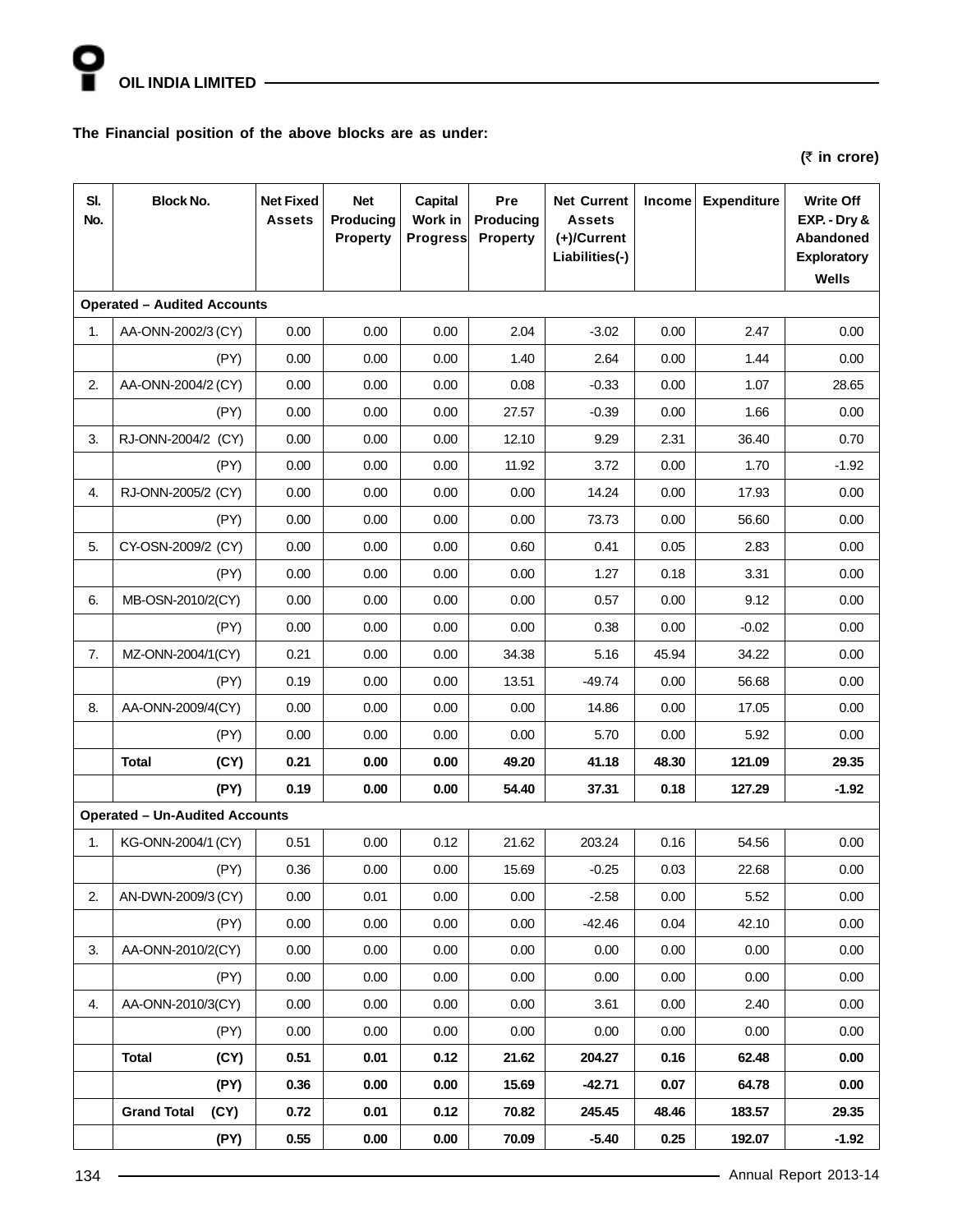#### **B. Non-operated**

| SI. No. | <b>Block No.</b>   | <b>Company's Participating interest</b>                        |
|---------|--------------------|----------------------------------------------------------------|
| 1.      | Kharsang PSC*      | 40%                                                            |
|         |                    | (40%)                                                          |
| 2.      | AAP-ON-94/1*       | 16.129% in Expl Phase                                          |
|         |                    | with additional 30% carrying interest.                         |
|         |                    | (16.129% in Expl Phase with additional 30% carrying interest.) |
| 3.      | MN-OSN-2000/2      | 20% (20%)                                                      |
| 4.      | AA-ONN-2001/3      | 15% (15%)                                                      |
| 5.      | AA-ONN-2002/4      | 10% (10%)                                                      |
| 6.      | AA-ONN-2005/1      | 30% (30%)                                                      |
| 7.      | WB-ONN-2005/4      | 25% (25%)                                                      |
| 8.      | AA-ONN-2009/3      | 50% (50%)                                                      |
| 9.      | AN-DWN-2009/1      | 30% (30%)                                                      |
| 10.     | AN-DWN-2009/2      | 40% (40%)                                                      |
| 11.     | AN-DWN-2009/18     | 30% (30%)                                                      |
| 12.     | KG-OSN-2009/4      | 30% (30%)                                                      |
| 13.     | GK-OSN-2010/1      | 30% (30%)                                                      |
| 14.     | AS-CBM-2008/IV-CBM | 40% (40%)                                                      |

Note: Figures in parenthesis represent corresponding previous year figure. \*Pre NELP Blocks

## **The Financial position of the above blocks are as under:**

| SI.<br>No. | <b>Block No.</b>                | <b>Net Fixed</b><br><b>Assets</b> | <b>Net</b><br>Producing<br><b>Property</b> | Capital<br>Work in<br><b>Progress</b> | Pre<br>Producing<br><b>Property</b> | <b>Net Current</b><br><b>Assets</b><br>(+)/Current<br>Liabilities(-) | <b>Income</b> | <b>Expenditure</b> | <b>Write Off</b><br>EXP. - Dry &<br>Abandoned<br><b>Exploratory</b><br>Wells |
|------------|---------------------------------|-----------------------------------|--------------------------------------------|---------------------------------------|-------------------------------------|----------------------------------------------------------------------|---------------|--------------------|------------------------------------------------------------------------------|
|            | Non-Operated - Audited Accounts |                                   |                                            |                                       |                                     |                                                                      |               |                    |                                                                              |
| 1.         | WB-ONN-2005/4 (CY)              | 0.00                              | 0.00                                       | 0.00                                  | 0.57                                | $-0.77$                                                              | 0.00          | 6.78               | 0.00                                                                         |
|            | (PY)                            | 0.00                              | 0.00                                       | 0.00                                  | 0.00                                | $-5.67$                                                              | 0.00          | 7.99               | 0.00                                                                         |
| 2.         | AN-DWN-2009/1(CY)               | 0.00                              | 0.00                                       | 0.00                                  | 0.00                                | $-3.14$                                                              | 0.07          | 14.48              | 0.00                                                                         |
|            | (PY)                            | 0.00                              | 0.00                                       | 0.00                                  | 0.00                                | $-11.94$                                                             | 0.00          | 13.03              | 0.00                                                                         |
| 3.         | AN-DWN-2009/2(CY)               | 0.00                              | 0.00                                       | 0.00                                  | 0.00                                | $-3.30$                                                              | 0.06          | 5.96               | 0.00                                                                         |
|            | (PY)                            | 0.00                              | 0.00                                       | 0.00                                  | 0.00                                | $-27.14$                                                             | 0.00          | 27.36              | 0.00                                                                         |
| 4.         | AN-DWN-2009/18(CY)              | 0.00                              | 0.00                                       | 0.00                                  | 0.00                                | $-1.20$                                                              | 0.08          | 3.32               | 0.00                                                                         |
|            | (PY)                            | 0.00                              | 0.00                                       | 0.00                                  | 0.00                                | $-1.29$                                                              | 0.00          | 2.52               | 0.00                                                                         |
| 5.         | MN-OSN-2000/2(CY)               | 0.00                              | 0.00                                       | 0.00                                  | 8.32                                | $-17.12$                                                             | 0.00          | 3.31               | 112.23                                                                       |
|            | (PY)                            | 0.00                              | 0.00                                       | 0.00                                  | 112.16                              | $-11.74$                                                             | 0.00          | 8.09               | 0.00                                                                         |
|            | (CY)<br><b>Total</b>            | 0.00                              | 0.00                                       | 0.00                                  | 8.89                                | $-25.53$                                                             | 0.21          | 33.85              | 112.23                                                                       |
|            | (PY)<br><b>Total</b>            | 0.00                              | 0.00                                       | 0.00                                  | 112.16                              | $-57.78$                                                             | 0.00          | 58.99              | 0.00                                                                         |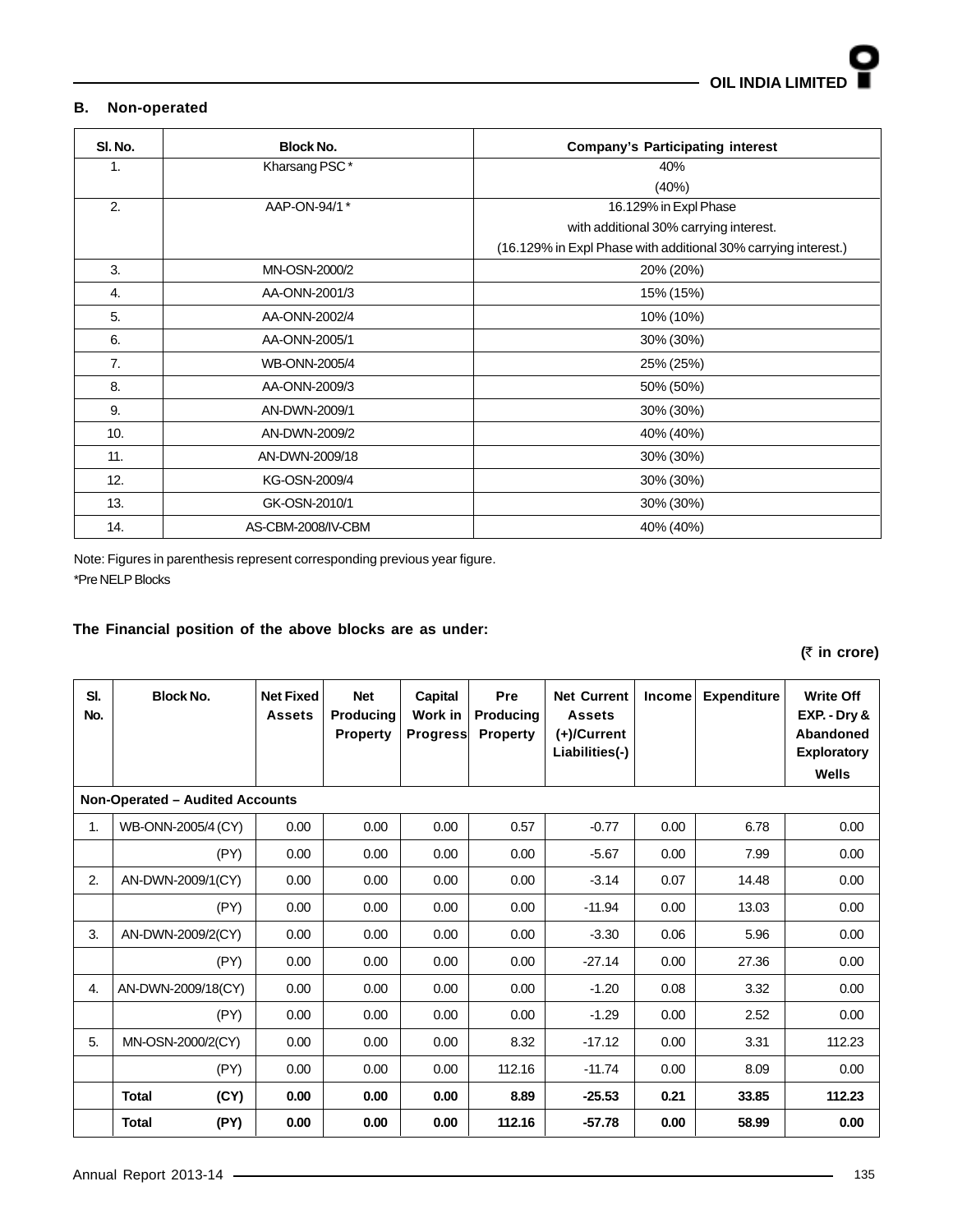|                | Non-Operated - Un-Audited Accounts |      |       |      |        |          |        |        |        |
|----------------|------------------------------------|------|-------|------|--------|----------|--------|--------|--------|
| 1 <sub>1</sub> | (CY)<br>Kharsang                   | 7.49 | 81.39 | 1.17 | 36.65  | 45.12    | 169.97 | 59.94  | 0.00   |
|                | (PY)                               | 7.04 | 63.83 | 2.16 | 38.28  | 30.74    | 171.24 | 61.45  | 0.00   |
| 2.             | AAP-ON-94/1<br>(CY)                | 0.00 | 0.00  | 0.00 | 38.03  | 1.24     | 0.00   | 1.27   | 0.00   |
|                | (PY)                               | 0.00 | 0.00  | 0.00 | 38.39  | 1.17     | 0.00   | 1.62   | 0.00   |
| 3.             | AA-ONN-2001/3(CY)                  | 0.00 | 0.00  | 0.00 | 0.09   | 0.43     | 0.00   | 0.01   | 0.00   |
|                | (PY)                               | 0.00 | 0.00  | 0.00 | 0.09   | 0.41     | 0.00   | 0.06   | 0.00   |
| 4.             | AA-ONN-2002/4(CY)                  | 0.00 | 0.00  | 0.00 | 0.00   | $-0.01$  | 0.00   | 0.02   | 0.00   |
|                | (PY)                               | 0.00 | 0.00  | 0.00 | 0.00   | $-0.08$  | 0.00   | 0.06   | 0.00   |
| 5.             | AA-ONN-2005/1(CY)                  | 0.00 | 0.00  | 0.00 | 0.00   | $-0.01$  | 0.00   | 0.05   | 0.00   |
|                | (PY)                               | 0.00 | 0.00  | 0.00 | 0.00   | $-0.03$  | 0.00   | 0.09   | 0.00   |
| 6.             | AA-ONN-2009/3 (CY)                 | 0.00 | 0.00  | 0.00 | 0.00   | $-0.87$  | 0.00   | 5.18   | 0.00   |
|                | (PY)                               | 0.00 | 0.00  | 0.00 | 0.00   | $-3.59$  | 0.00   | 9.16   | 0.00   |
| 7.             | KG-OSN-2009/4(CY)                  | 0.00 | 0.00  | 0.00 | 0.00   | $-0.91$  | 0.00   | 0.93   | 0.00   |
|                | (PY)                               | 0.00 | 0.00  | 0.00 | 0.00   | $-0.08$  | 0.00   | 0.54   | 0.00   |
| 8.             | GK-OSN 2010/1(CY)                  | 0.00 | 0.00  | 0.00 | 0.00   | $-19.18$ | 2.66   | 35.79  | 0.00   |
|                | (PY)                               | 0.00 | 0.00  | 0.00 | 0.00   | $-0.24$  | 0.00   | 0.47   | 0.00   |
| 9.             | AS-CBM-2008/IV-CBM (CY) 0.00       |      | 0.00  | 0.00 | 0.00   | $-0.64$  | 0.00   | 1.29   | 0.00   |
|                | (PY)                               | 0.00 | 0.00  | 0.00 | 0.00   | $-0.66$  | 0.00   | 0.66   | 0.00   |
|                | <b>Total</b><br>(CY)               | 7.49 | 81.39 | 1.17 | 74.77  | 25.17    | 172.63 | 104.48 | 0.00   |
|                | (PY)<br><b>Total</b>               | 7.04 | 63.83 | 2.16 | 76.76  | 27.64    | 171.24 | 74.11  | 0.00   |
|                | <b>Grand Total</b><br>(CY)         | 7.49 | 81.39 | 1.17 | 83.66  | $-0.36$  | 172.84 | 138.33 | 112.23 |
|                | (PY)                               | 7.04 | 63.83 | 2.16 | 188.92 | $-30.14$ | 171.24 | 133.10 | 0.00   |

# **Summarized Financial Position of Joint Venture Blocks in India is as under:**

| SI.<br>No. | <b>Block No.</b>          |      | <b>Net Fixed</b><br><b>Assets</b> | <b>Net</b><br><b>Producing</b><br><b>Property</b> | Capital<br>Work in<br><b>Progress</b> | <b>Pre</b><br>Producing<br><b>Property</b> | <b>Net Current</b><br><b>Assets</b><br>$(+)/$ Current<br>Liabilities(-) | Income | <b>Expenditure</b> | <b>Write Off</b><br>EXP. - Dry &<br>Abandoned<br><b>Exploratory</b><br>Wells |
|------------|---------------------------|------|-----------------------------------|---------------------------------------------------|---------------------------------------|--------------------------------------------|-------------------------------------------------------------------------|--------|--------------------|------------------------------------------------------------------------------|
| 1.         | Operated (12 Blocks) (CY) |      | 0.72                              | 0.01                                              | 0.12                                  | 70.82                                      | 245.45                                                                  | 48.46  | 183.57             | 29.35                                                                        |
|            |                           | (PY) | 0.55                              | 0.00                                              | 0.00                                  | 70.09                                      | $-5.40$                                                                 | 0.25   | 192.07             | $-1.92$                                                                      |
| 2.         | Non-operated              |      |                                   |                                                   |                                       |                                            |                                                                         |        |                    |                                                                              |
|            | (14 Blocks)               | (CY) | 7.49                              | 81.39                                             | 1.17                                  | 83.66                                      | $-0.36$                                                                 | 172.84 | 138.33             | 112.23                                                                       |
|            |                           | (PY) | 7.04                              | 63.83                                             | 2.16                                  | 188.92                                     | $-30.14$                                                                | 171.24 | 133.10             | 0.00                                                                         |
|            | <b>Total</b>              | (CY) | 8.21                              | 81.40                                             | 1.29                                  | 154.48                                     | 245.09                                                                  | 221.30 | 321.90             | 141.58                                                                       |
|            | Total                     | (PY) | 7.59                              | 63.83                                             | 2.16                                  | 259.01                                     | $-35.54$                                                                | 171.49 | 325.17             | $-1.92$                                                                      |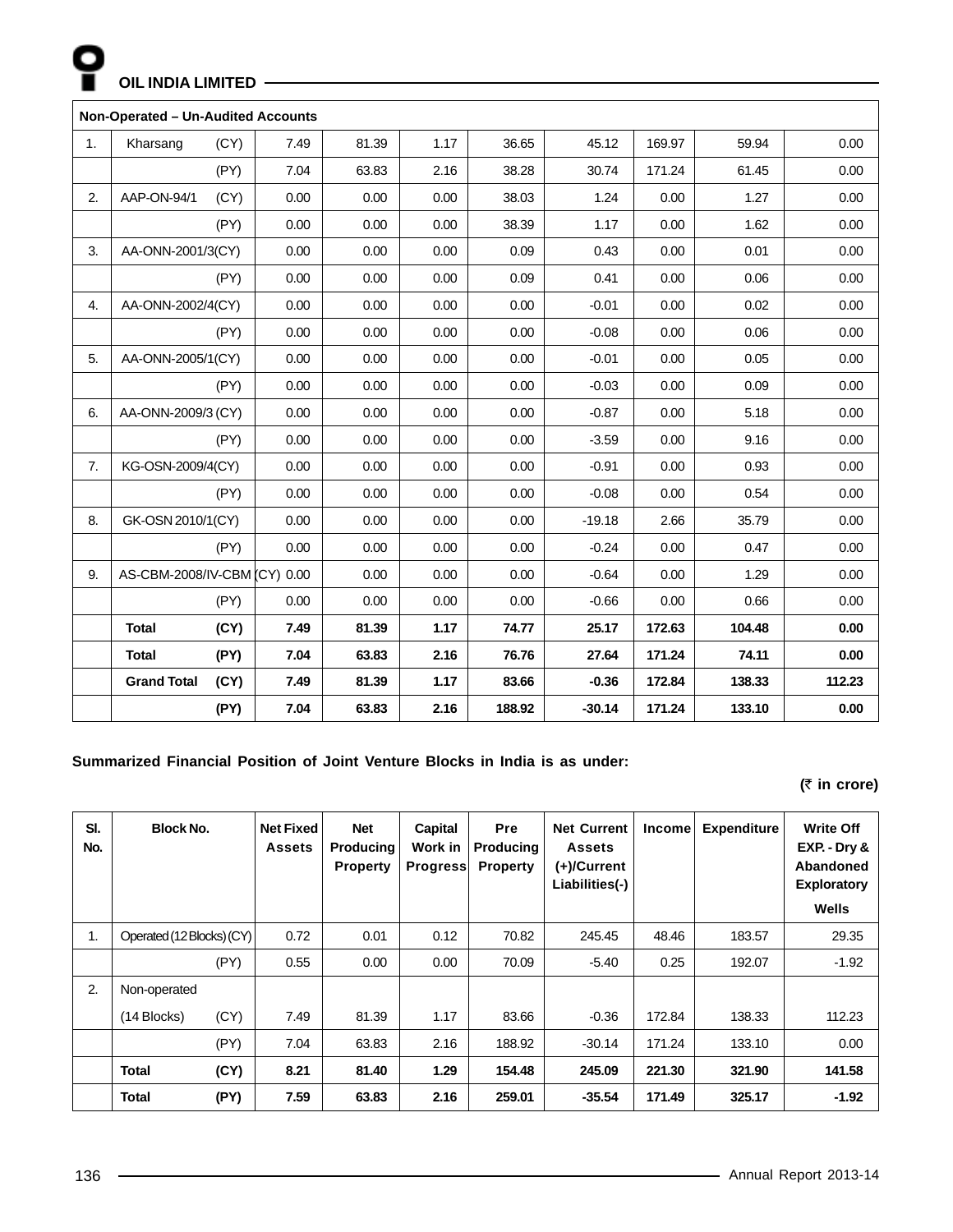#### **C. Blocks relinquished/being relinquished**

The required disclosures under AS 27 related to relinquished/being relinquished blocks against which full provision has been made are not disclosed since it does not affect the related disclosures materially. However, relinquished/ being relinquished blocks against which balances are appearing in the books of accounts or transactions have taken place during the financial year are disclosed as under:

#### **The Financial position of the above blocks are as under:**

#### **(**` **in crore)**

| SI.<br>No. | <b>Block No.</b> |         | <b>Net Fixed</b><br><b>Assets</b> | <b>Net</b><br>Producing<br>Property | Capital<br>Work in<br><b>Progress</b> | Pre<br>Producing<br><b>Property</b> | <b>Net Current</b><br><b>Assets</b><br>(+)/Current<br>Liabilities(-) | <b>Income</b> | <b>Expenditure</b> | <b>Write Off</b><br>EXP. - Dry &<br>Abandoned<br><b>Exploratory</b> |
|------------|------------------|---------|-----------------------------------|-------------------------------------|---------------------------------------|-------------------------------------|----------------------------------------------------------------------|---------------|--------------------|---------------------------------------------------------------------|
|            |                  |         |                                   |                                     |                                       |                                     |                                                                      |               |                    | Wells                                                               |
| 1.         | RJ-ONN-2000/1    | (CY)    | 0.00                              | 0.00                                | 0.00                                  | 0.00                                | 3.02                                                                 | 0.00          | 0.01               | 0.25                                                                |
|            |                  | (PY)    | 0.00                              | 0.00                                | 0.00                                  | 0.00                                | 3.26                                                                 | 0.00          | $-6.24$            | 0.01                                                                |
| 2.         | RJ-ONN-2001/1    | (CY)    | 0.00                              | 0.00                                | 0.00                                  | 0.00                                | $-16.89$                                                             | 0.11          | 0.84               | 0.34                                                                |
|            |                  | (PY)    | 0.00                              | 0.00                                | 0.00                                  | 0.00                                | $-3.37$                                                              | 0.00          | 0.23               | 0.00                                                                |
| 3.         | RJ-ONN-2002/1    | (CY)    | 0.00                              | 0.00                                | 0.00                                  | 0.00                                | $-3.32$                                                              | 0.00          | 3.29               | 0.00                                                                |
|            |                  | (PY)    | 0.00                              | 0.00                                | 0.00                                  | 0.00                                | 0.30                                                                 | 0.00          | 0.00               | 0.00                                                                |
| 4.         | RJ-ONN-2004/3    | (CY)    | 0.00                              | 0.00                                | 0.00                                  | 0.00                                | 1.48                                                                 | 3.55          | 0.03               | 0.45                                                                |
|            |                  | (PY)    | 0.00                              | 0.00                                | 0.00                                  | 0.00                                | $-5.87$                                                              | 0.00          | 23.17              | 7.51                                                                |
| 5.         | MN-ONN-2000/1    | (CY)    | 0.00                              | 0.00                                | 0.00                                  | 0.00                                | 5.34                                                                 | 0.00          | 0.02               | 0.00                                                                |
|            |                  | (PY)    | 0.00                              | 0.00                                | 0.00                                  | 0.00                                | 5.53                                                                 | 0.00          | $-0.09$            | 0.00                                                                |
| 6.         | AA-ONN-2004/1    | (CY)    | 0.00                              | 0.00                                | 0.00                                  | 0.00                                | $-0.41$                                                              | 0.00          | 0.00               | 0.17                                                                |
|            |                  | (PY)    | 0.00                              | 0.00                                | 0.00                                  | 0.00                                | $-14.17$                                                             | 0.00          | 3.78               | 0.19                                                                |
| 7.         | KG-DWN-2004/5    | $*(CY)$ | 0.00                              | 0.00                                | 0.00                                  | 0.00                                | $-0.02$                                                              | 0.00          | 0.56               | 0.00                                                                |
|            |                  | (PY)    | 0.00                              | 0.00                                | 0.00                                  | 0.00                                | 0.20                                                                 | 0.00          | 1.53               | 0.00                                                                |
| 8.         | KG-DWN-2004/6    | $*(CY)$ | 0.00                              | 0.00                                | 0.00                                  | 0.00                                | $-0.15$                                                              | 0.00          | 2.07               | 38.87                                                               |
|            |                  | (PY)    | 0.00                              | 0.00                                | 0.00                                  | 11.48                               | $-6.65$                                                              | 0.00          | 1.78               | 0.00                                                                |
| 9.         | AN_DWN_2005/1    | $*(CY)$ | 0.00                              | 0.00                                | 0.00                                  | 0.00                                | $-0.53$                                                              | 0.01          | 1.52               | 0.00                                                                |
|            |                  | (PY)    | 0.00                              | 0.00                                | 0.00                                  | 0.00                                | $-2.88$                                                              | 0.00          | 3.41               | 0.00                                                                |
| 10.        | KG-DWN-2009/1    | $*(CY)$ | 0.00                              | 0.00                                | 0.00                                  | 0.00                                | $-0.10$                                                              | 0.00          | 0.10               | 0.00                                                                |
|            |                  | (PY)    | 0.00                              | 0.00                                | 0.00                                  | 0.00                                | $-0.07$                                                              | 0.00          | 0.08               | 0.00                                                                |
| 11.        | MN-DWN-2002/1    | (CY)    | 0.00                              | 0.00                                | 0.00                                  | 0.00                                | $-88.00$                                                             | 0.00          | 0.00               | 0.00                                                                |
|            |                  | (PY)    | 0.00                              | 0.00                                | 0.00                                  | 0.00                                | $-88.00$                                                             | 0.00          | 5.80               | 10.18                                                               |
| 12.        | CY-DWN-2001/1    | (CY)    | 0.00                              | 0.00                                | 0.00                                  | 0.00                                | $-8.10$                                                              | 0.00          | -0.03              | 0.00                                                                |
|            |                  | (PY)    | 0.00                              | 0.00                                | 0.00                                  | 0.00                                | $-10.51$                                                             | 0.00          | 2.72               | $-0.31$                                                             |
| 13.        | GK-OSJ-3         | $*(CY)$ | 0.00                              | 0.00                                | 0.00                                  | 0.00                                | $-5.39$                                                              | 0.00          | 0.00               | 0.00                                                                |
|            |                  | (PY)    | 0.00                              | 0.00                                | 0.00                                  | 0.00                                | $-5.39$                                                              | 0.00          | 0.00               | 0.00                                                                |
| 14.        | KG-DWN-2002/1    | $*(CY)$ | 0.00                              | 0.00                                | 0.00                                  | 0.00                                | $-3.04$                                                              | 0.00          | 7.12               | $-0.15$                                                             |
|            |                  | (PY)    | 0.00                              | 0.00                                | 0.00                                  | 0.00                                | 13.24                                                                | 0.00          | 4.35               | 88.76                                                               |
| 15.        | KG-DWN-98/4      | (CY)    | 0.00                              | 0.00                                | 0.00                                  | 0.00                                | $-0.05$                                                              | 0.00          | 0.00               | 0.00                                                                |
|            |                  | (PY)    | 0.00                              | 0.00                                | 0.00                                  | 0.00                                | $-0.05$                                                              | 0.00          | 0.01               | 0.00                                                                |
| 16.        | AA-ONN-2003/3    | (CY)    | 0.00                              | 0.00                                | 0.00                                  | 0.00                                | 1.04                                                                 | 0.00          | 0.00               | 0.00                                                                |
|            |                  | (PY)    | 0.00                              | 0.00                                | 0.00                                  | 0.00                                | $-18.77$                                                             | 0.00          | 2.53               | 0.00                                                                |
|            | <b>Total</b>     | (CY)    | 0.00                              | 0.00                                | 0.00                                  | 0.00                                | $-115.12$                                                            | 3.67          | 15.53              | 39.93                                                               |
|            | <b>Total</b>     | (PY)    | 0.00                              | 0.00                                | 0.00                                  | 11.48                               | $-133.20$                                                            | 0.00          | 43.06              | 106.34                                                              |

\*Blocks under relinquishment pending DGH approval.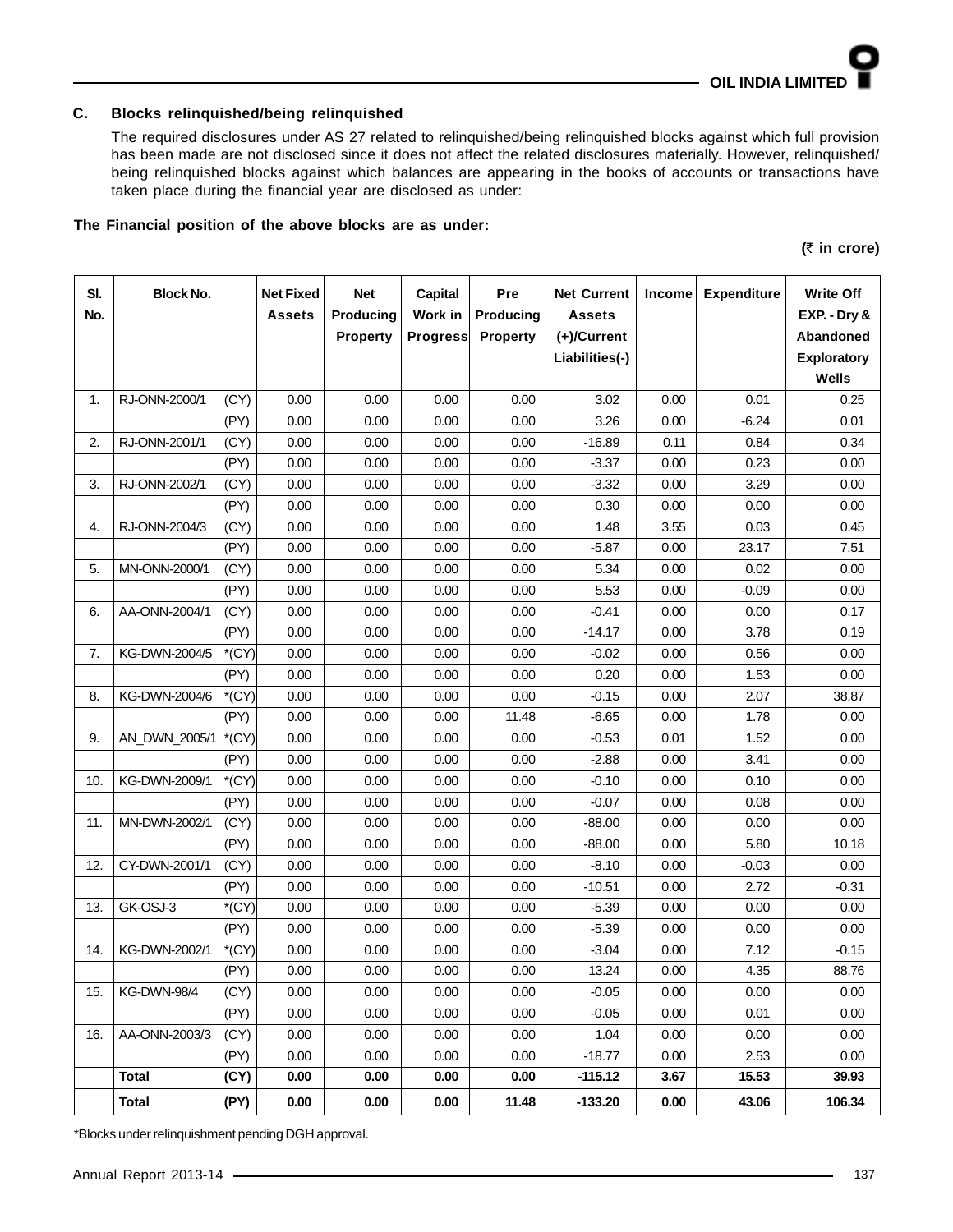#### **Overseas Joint Venture Blocks**

**The Company has also executed various contracts for oil and gas exploration in a few overseas block. The details of the block are given below:**

| SI. No.          | <b>Block/Area No</b>   | <b>Country of Origin</b> | <b>Company's Participating interest</b> |
|------------------|------------------------|--------------------------|-----------------------------------------|
| 1.               | Farsi (offshore) Block | Islamic Republic of Iran | 20%                                     |
|                  |                        |                          | (20%)                                   |
| 2.               | Area 86                | Libya                    | 50%                                     |
|                  |                        |                          | (50%)                                   |
| 3.               | <b>Block 102/4</b>     | Libya                    | 50%                                     |
|                  |                        |                          | (50%)                                   |
| 4.               | Shakthi#               | Gabon                    | 50%                                     |
|                  |                        |                          | (45%)                                   |
| 5.               | Area 95/96             | Libya                    | 25%                                     |
|                  |                        |                          | (25%)                                   |
| 6.               | Block 82,              | Yemen                    | 12.75%                                  |
|                  |                        |                          | (12.75%)                                |
| $\overline{7}$ . | Block 83,              | Yemen                    | 12.75%                                  |
|                  |                        |                          | (12.75%)                                |
| 8.               | Block SS-04*           | Bangladesh               | 45%                                     |
|                  |                        |                          | (Nil)                                   |
| 9.               | Block SS-09*           | Bangladesh               | 45%                                     |
|                  |                        |                          | (Nil)                                   |

Note: Figures in parenthesis represent corresponding previous year figure.

\*PSC Signed on 17.02.14.

#New PSC signed on 16.01.2014.

# The Financial position of the above blocks are as under:  $(3\pi)$  ( $(3\pi)$  in crore)

| SI.<br>No.     | <b>Block No.</b>                             |      | <b>Net Fixed</b><br><b>Assets</b> | <b>Net</b><br>Producina<br><b>Property</b> | Capital<br>Work in<br><b>Progress</b> | Pre<br>Producina<br><b>Property</b> | <b>Net Current</b><br><b>Assets</b><br>(+)/Current<br>Liabilities(-) | <b>Income</b> | <b>Expenditure</b> | <b>Write Off</b><br>EXP. - Dry &<br>Abandoned<br><b>Exploratory</b> |
|----------------|----------------------------------------------|------|-----------------------------------|--------------------------------------------|---------------------------------------|-------------------------------------|----------------------------------------------------------------------|---------------|--------------------|---------------------------------------------------------------------|
|                |                                              |      |                                   |                                            |                                       |                                     |                                                                      |               |                    | Wells                                                               |
|                | <b>Overseas Blocks - Audited Accounts</b>    |      |                                   |                                            |                                       |                                     |                                                                      |               |                    |                                                                     |
| 1.             | Farsi (offshore) Block (CY)                  |      | 0.00                              | 0.00                                       | 0.00                                  | 73.52                               | $-74.27$                                                             | 0.00          | 1.93               | 0.00                                                                |
|                |                                              | (PY) | 0.00                              | 0.00                                       | 0.00                                  | 72.51                               | $-71.33$                                                             | 0.00          | 0.00               | 0.00                                                                |
| 2.             | Shakthi, Gabon                               | (CY) | 0.00                              | 0.00                                       | 0.00                                  | 78.19                               | 17.85                                                                | 0.00          | 4.27               | 11.02                                                               |
|                |                                              | (PY) | 0.00                              | 0.00                                       | 0.00                                  | 28.11                               | 36.77                                                                | 0.00          | 4.51               | 58.13                                                               |
|                | <b>Total</b>                                 | (CY) | 0.00                              | 0.00                                       | 0.00                                  | 151.71                              | $-56.42$                                                             | 0.00          | 6.20               | 11.02                                                               |
|                | <b>Total</b>                                 | (PY) | 0.00                              | 0.00                                       | 0.00                                  | 100.62                              | $-34.56$                                                             | 0.00          | 4.51               | 58.13                                                               |
|                | <b>Overseas Blocks - Un-Audited Accounts</b> |      |                                   |                                            |                                       |                                     |                                                                      |               |                    |                                                                     |
| $\mathbf{1}$ . | Area 86, Libya                               | (CY) | 0.00                              | 0.00                                       | 0.00                                  | 0.00                                | 6.49                                                                 | 2.54          | 1.72               | $-0.28$                                                             |
|                |                                              | (PY) | 0.00                              | 0.00                                       | 0.00                                  | 0.00                                | $-10.22$                                                             | $-0.91$       | 3.93               | 0.60                                                                |
| 2.             | Block 102/4, Libya (CY)                      |      | 0.00                              | 0.00                                       | 0.00                                  | 0.00                                | $-0.52$                                                              | 0.00          | $-0.10$            | $-0.24$                                                             |
|                |                                              | (PY) | 0.00                              | 0.00                                       | 0.00                                  | 0.00                                | 0.12                                                                 | $-0.35$       | 1.48               | 0.10                                                                |
| 3.             | Area 95/96, Libya                            | (CY) | 0.14                              | 0.00                                       | 0.34                                  | 100.94                              | $-31.91$                                                             | 0.00          | 18.68              | 0.00                                                                |
|                |                                              | (PY) | 0.23                              | 0.00                                       | 0.20                                  | 38.91                               | $-27.17$                                                             | 0.00          | 10.41              | 0.00                                                                |
| 4.             | Block 82, Yemen                              | (CY) | 0.01                              | 0.00                                       | 0.06                                  | 5.34                                | $-4.06$                                                              | 0.00          | 10.27              | 0.00                                                                |
|                |                                              | (PY) | 0.01                              | 0.00                                       | 0.02                                  | 5.34                                | 0.41                                                                 | 0.00          | 1.89               | 0.00                                                                |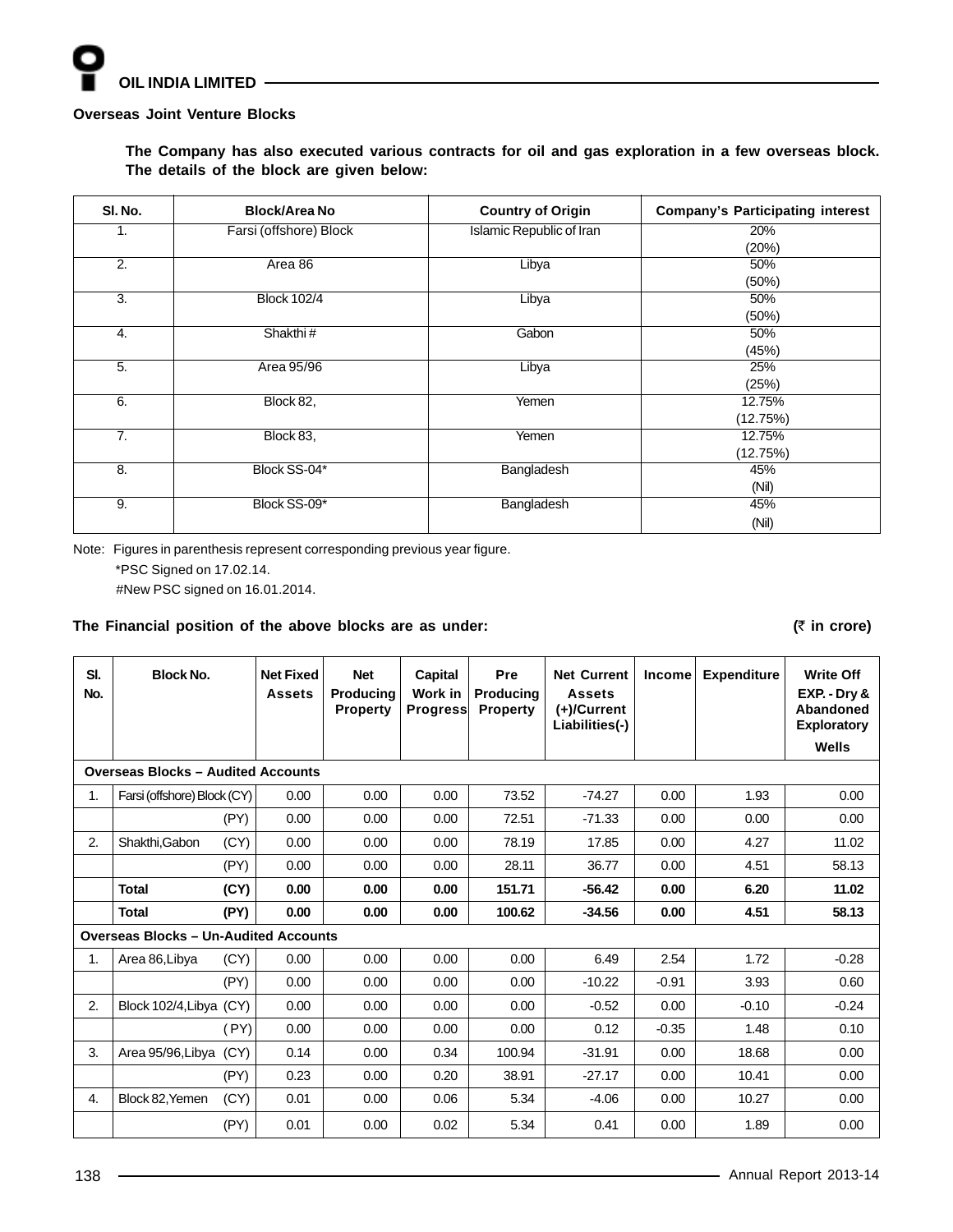| 5. | Block 83, Yemen         | (CY) | 0.01 | 0.00 | 0.05 | 7.62   | $-7.77$  | 0.00    | 9.86  | 0.00    |
|----|-------------------------|------|------|------|------|--------|----------|---------|-------|---------|
|    |                         | (PY) | 0.01 | 0.00 | 0.01 | 7.62   | $-0.40$  | 0.00    | 8.89  | 0.00    |
| 6. | Block SS-04, Bangladesh |      |      |      |      |        |          |         |       |         |
|    |                         | (CY) | 0.00 | 0.00 | 0.00 | 0.00   | 0.00     | 0.00    | 0.00  | 0.00    |
|    |                         | (PY) | 0.00 | 0.00 | 0.00 | 0.00   | 0.00     | 0.00    | 0.00  | 0.00    |
| 7. | Block SS-09, Bangladesh |      |      |      |      |        |          |         |       |         |
|    |                         | (CY) | 0.00 | 0.00 | 0.00 | 0.00   | 0.00     | 0.00    | 0.00  | 0.00    |
|    |                         | (PY) | 0.00 | 0.00 | 0.00 | 0.00   | 0.00     | 0.00    | 0.00  | 0.00    |
|    | Total                   | (CY) | 0.16 | 0.00 | 0.45 | 113.90 | $-37.77$ | 2.54    | 40.43 | $-0.52$ |
|    | <b>Total</b>            | (PY) | 0.25 | 0.00 | 0.23 | 51.87  | $-37.26$ | $-1.26$ | 26.60 | 0.70    |
|    | <b>Grand Total</b>      | (CY) | 0.16 | 0.00 | 0.45 | 265.61 | $-94.19$ | 2.54    | 46.63 | 10.50   |
|    |                         | (PY) | 0.25 | 0.00 | 0.23 | 152.49 | $-71.82$ | $-1.26$ | 31.11 | 58.83   |

\*CY –Current Year

PY –Previous Year

#### **Jointly Controlled Entity:**

The Company along with ONGC Videsh Limited (OVL) acquired 100% shares of Videocon Mozambique Rovuma 1 Limited (renamed as Beas Rovuma Energy Mozambique Limited (BREML)). The Company acquired 40% shares in BREML, which holds 10% PI in the Rovuma Area 1 offshore Block, Mozambique. The transaction was completed on 7th January, 2014 for USD 1,007.69 million (₹6337.39 crore) against the net asset value of USD 130.46 million ( $\overline{5}$  820.44 crore). The company's share of consideration for acquiring the shares has been accounted as investment in Joint Venture as per AS -13 and the difference between the net asset value acquired vis-a-vis purchase consideration is treated as Goodwill.

As per the condition of sale and purchase agreement with Videocon for acquiring the shares of BREML, the consideration is subject to adjustment for the seller's final statements of accounts which has been received from Videocon on 2nd May, 2014 seeking adjustment to the purchase price of USD 20.972 million ( $\bar{\tau}$  127.11 crore) additionally payable to seller. The same is under review and adjustment to the consideration, if any, shall be accounted on finalization of seller's final statement of accounts.

**31.7.2** Pursuant to directive from Government of India vide

MoP&NG letter no. 33011/16/2013-ONG-III dated 17.10.2013, the company has raised overseas funding for acquiring 10% participating interest in Rovuma I offshore block in Mozambique along with ONGC Videsh Ltd. The foreign currency borrowing at the close of year has been translated in accordance with AS-11 and consequently  $\bar{\tau}$  238.96 crore has been recognized as exchange gain on foreign currency translation.

In the opinion of the Management there is no explicit restriction by the authority with regard to repayment or servicing of debt from domestic resources of the company.

- **31.7.3** Recoverability of dues of ₹ 94.47 crore as on 31.03.2014 from Suntera Nigeria 205 Ltd. in which the company is having 25% interest in equity along with Suntera Resources Limited (50%) and Indian Oil Corporation Limited (25%) is dependent upon its ability to continue as a going concern with the support of its shareholding companies. This loan is however due for repayment on 31.12.2014 only. Accordingly, no provision has been created in accounts as on 31.03.2014.
- **31.7.4** Company has sent for confirmation of balances to the JVC Partners which are yet to be received.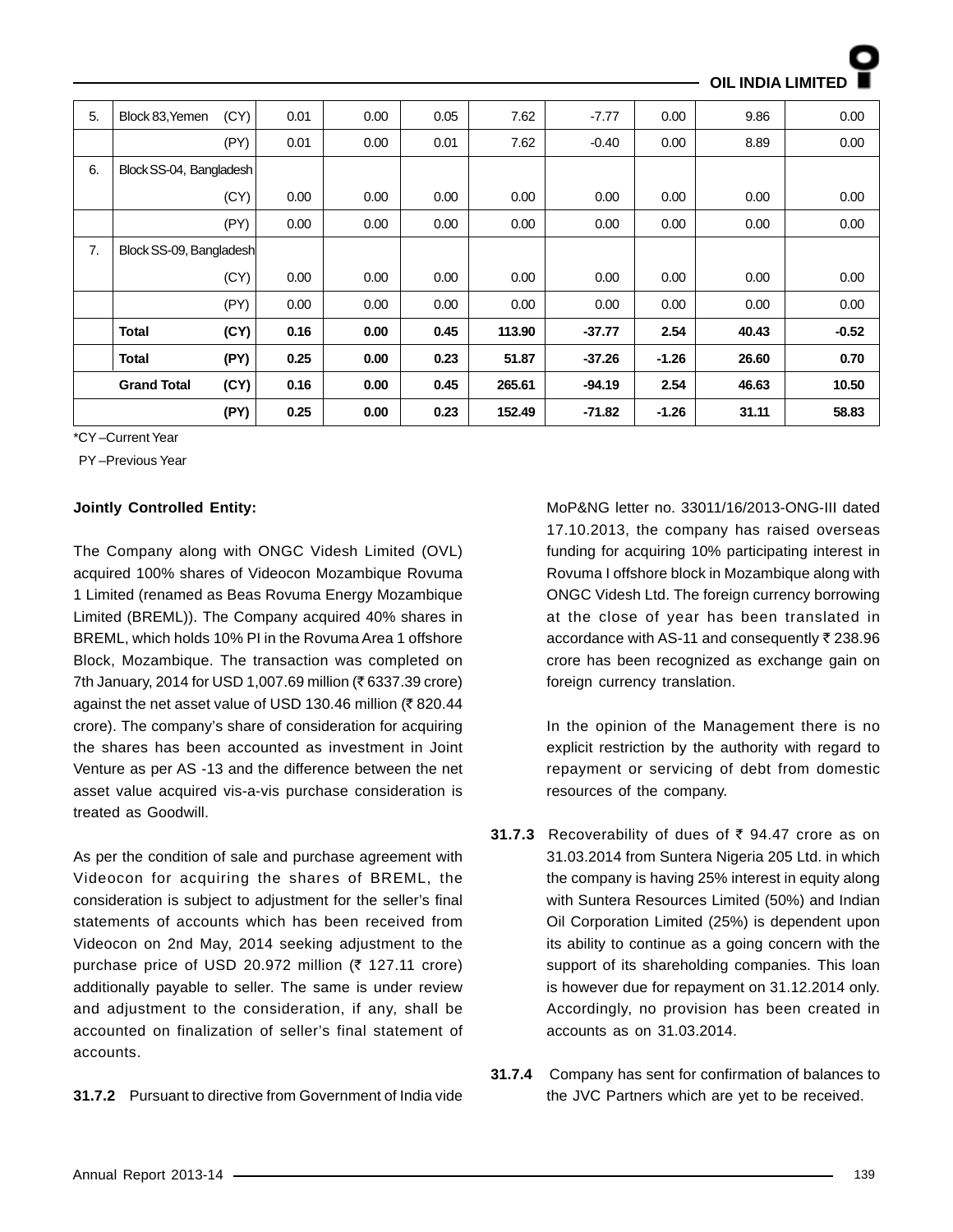## **31.8** Disclosure pursuant to clause 32 of the Listing Agreement:

**(**` **in crore)**

|                | <b>Particulars</b>                               | Outstanding<br>as at<br>31.03.2014 | <b>Maximum Amount</b><br><b>Outstanding during</b><br>the year 2013-14 | Outstanding<br>as on<br>31.03.2013 | <b>Maximum Amount</b><br><b>Outstanding during</b><br>the year 2012-13 |
|----------------|--------------------------------------------------|------------------------------------|------------------------------------------------------------------------|------------------------------------|------------------------------------------------------------------------|
|                | Loans & Advances in the nature of Loan to:       |                                    |                                                                        |                                    |                                                                        |
| a)             | Subsidiaries*                                    |                                    |                                                                        |                                    |                                                                        |
| i)             | Oil India Sweden AB                              | Nil                                | Nil                                                                    | Nil                                | Nil                                                                    |
| ii)            | Oil India Cyprus Ltd                             | Nil                                | Nil                                                                    | Nil                                | Nil                                                                    |
| iii)           | Oil India USA INC.                               | 1.57                               | 1.57                                                                   | 1.53                               | 1.53                                                                   |
| iv)            | Oil India International                          | 0.02                               | 0.02                                                                   | Nil                                | Nil                                                                    |
| b)             | To Associates / Jointly controlled entity        | 75.46                              | 75.46                                                                  | Nil                                | Nil                                                                    |
|                | Beas Rovuma Energy Mozambique Ltd.               |                                    |                                                                        |                                    |                                                                        |
| C)             | Where there is no repayment schedule             | Nil                                | Nil                                                                    | Nil                                | Nil                                                                    |
| d)             | Having repayment schedule of beyond seven years: |                                    |                                                                        |                                    |                                                                        |
|                | To employees                                     | 147.38                             | 147.38                                                                 | 127.54                             | 127.79                                                                 |
| e)             | Where there is no interest or interest below     |                                    |                                                                        |                                    |                                                                        |
|                | Section 372A of Companies Act                    | 0.00                               | 0.00                                                                   | 0.00                               | 0.00                                                                   |
| f)             | In the nature of loans to Firms/companies in     |                                    |                                                                        |                                    |                                                                        |
|                | which directors are interested:                  |                                    |                                                                        |                                    |                                                                        |
|                | DNP Ltd                                          | 110.50                             | 131.00                                                                 | 131.00                             | 131.00                                                                 |
|                | BCP Ltd.                                         | 250.00                             | 250.00                                                                 | 250.00                             | 250.00                                                                 |
| $\mathfrak{g}$ | Investment by Loanee in Parent or other          |                                    |                                                                        |                                    |                                                                        |
|                | subsidiary company                               | Nil                                | Nil                                                                    | Nil                                | Nil                                                                    |

\* Excludes Current account transactions

# **31.9 Micro, Small and Medium Enterprises Development Act, 2006:**

The Company has identified Micro, Small and Medium Enterprises (MSMEs) to whom the Company owes dues, which are outstanding as at 31.03.2014.

| <b>Particulars</b>                                                                                                                                                                                                              | 2013-14 | 2012-13 |
|---------------------------------------------------------------------------------------------------------------------------------------------------------------------------------------------------------------------------------|---------|---------|
| a) Principal amount remaining unpaid but not due as at year end                                                                                                                                                                 | 1.72    | 1.86    |
| Interest due thereon as at year end<br>b)                                                                                                                                                                                       | 0.00    | 0.00    |
| Interest paid by the Company in terms of Section 16 of Micro, Small and Medium Enterprises<br>C)<br>Development Act, 2006 along with the amount of the payment made to the supplier beyond<br>the appointed day during the year | 0.00    | 0.00    |
| Interest due and payable for the period of delay in making payment (which have been paid<br>d)<br>but beyond the appointed day during the year) but without adding the interest specified under                                 | 0.00    | 0.00    |
| Micro, Small and Medium Enterprises Development Act, 2006                                                                                                                                                                       | 0.00    | 0.00    |
| Interest accrued and remaining unpaid as at year end<br>e)                                                                                                                                                                      | 0.00    | 0.00    |
| Further interest remaining due and payable even in the succeeding years, until such date<br>f)<br>when the interest dues as above are actually paid to the small enterprise                                                     | 0.00    | 0.00    |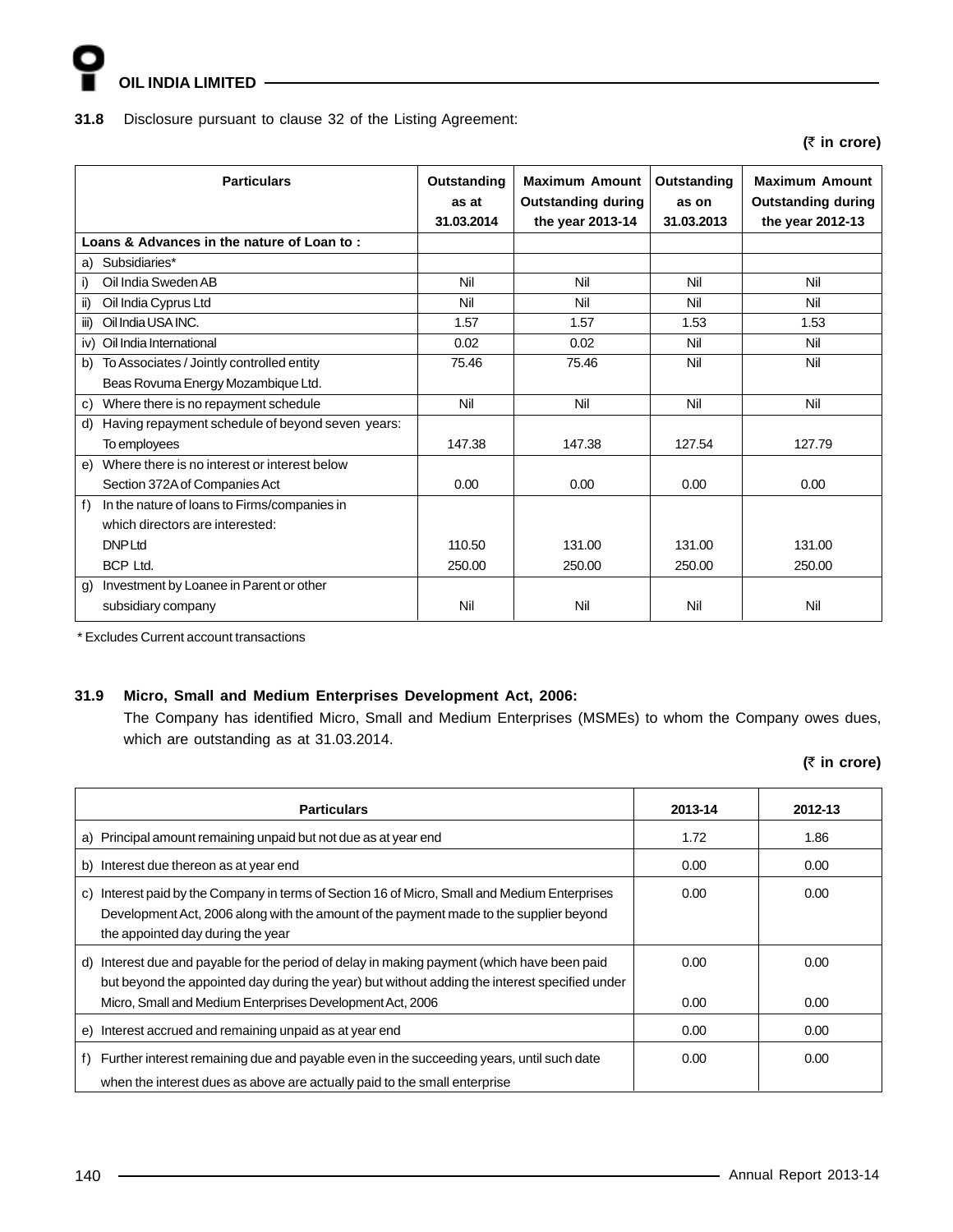#### **31.10 Income Tax**

- a) For Assessment Year (AY) 2003-04 to 2007-08, 2009-10 and 2010-11, the appeal is pending for disposal before the Hon'ble Income Tax Appellate Tribunal (ITAT) with respect to the Company's claim of benefit u/s 80-IB & 80-IC of the Income Tax Act, 1961, herein after called as the Act.
- b) For Assessment Year (AY) 2008-09, 2011-12 and 2012-13, the appeal is pending for disposal before the CIT(A) against disallowances / additions made in the assessment u/s 143(3).
- c) The benefit u/s 80-IB & 80-IC of the Act has not been considered to make the provisions of tax in the books.
- d) The resulting interest, whether receivable or payable, shall be accounted for on finalization of the matter by an appellant authority.
- (e) Income tax assessments up to the Assessment Year 2012-13 have been completed and a demand of ₹149.18 crore has been raised by the Department over the period on account of certain disallowances / additions. Such disallowances/additions have not been provided for in the books as the same is likely to be deleted or may be reduced substantially on the grounds taken by the company before the first appellate authority. However, as per demand notice, the amount has been paid.
- (f) Subject to the approval of the prescribed authority, Department of Scientific and Industrial Research, company has claimed weighted deduction u/s 35 (2AB) of the Income Tax Act, 1961, for the eligible amount incurred in the following respective years for capital and revenue expenditure on scientific research on in-house approved research and development facilities:

| <b>Particulars</b>       | <b>Financial Year</b> |                         |       |  |
|--------------------------|-----------------------|-------------------------|-------|--|
|                          |                       | 2013-14 2012-13 2011-12 |       |  |
| Capital Expenditure      | 7.48                  | 0.77                    | 2.12  |  |
| Revenue Expenditure      | 31.27                 | 26.38                   | 24.87 |  |
| <b>Total Expenditure</b> | 38.75                 | 27.15                   | 26.99 |  |

# **31.11 Disclosure under Section 441A of the Companies Act:**

Since the Central Government has not issued any notification as to the rate at which the cess is to be paid under section 441A of the Companies Act, 1956 nor has it issued any Rules under the said section, prescribing the manner in which such cess is to be paid, no cess is due and payable by the Company.

# **31.12 Implementation of Guidance Note on Oil & Gas Producing Activities (Revised 2013):**

Company has implemented "Guidance Note on Accounting for Oil & Gas Producing Activities (Revised 2013)" issued by the Institute of Chartered Accountants of India (ICAI). However, the company has continued to provide depreciation on other Production Facilities, being part of producing properties as per the rates prescribed under Schedule XIV to the Companies Act 1956, in preference to the Depletion method based on Unit of Production as recommended by ICAI. Company's decision is based on the opinion from Expert Advisory Committee of ICAI issued on 11.05.2010 and also since the rates under Schedule XIV to the Companies Act 1956 prescribes the minimum rates at which depreciation is to be provided. Impact of implementation of the Guidance Note is increase in Acquisition Cost-Land with corresponding increase in Profit before tax by  $\bar{\tau}$  0.32 crore, increase in abandonment liability by  $\bar{\tau}$  86.15 crore with corresponding increase in Producing well  $\bar{\tau}$  80.21 crore, Capital Work in Progress (Development Cost-Wells  $\overline{\tau}$  0.94 crore) & Well write off  $\overline{\tau}$  5 crore.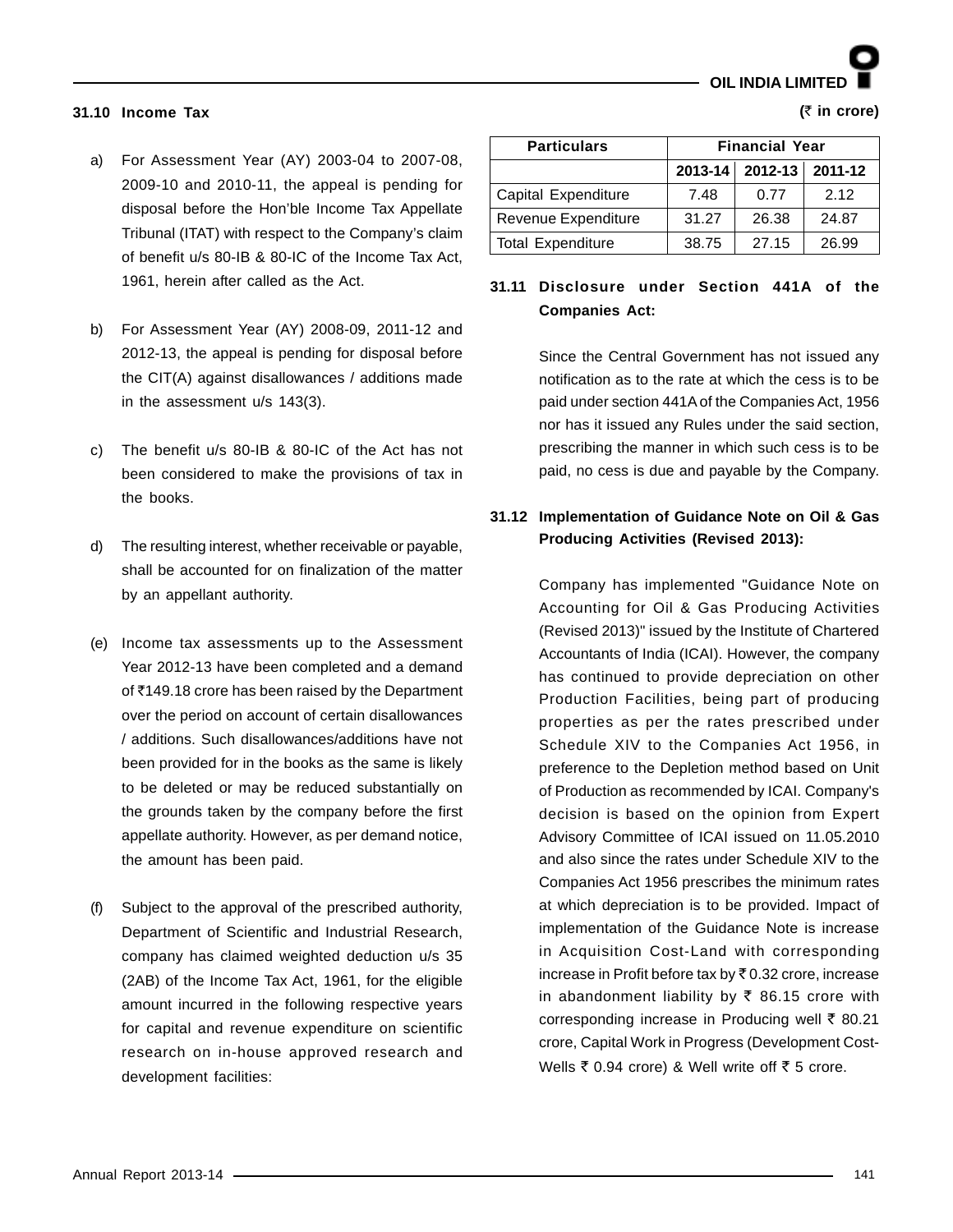# **31.12.1 Disclosures as per Guidance Note on Oil & Gas Producing Activities (Revised 2013):**

(Prepared by the management and Auditors have placed reliance being information of technical nature)

i) Net quantites of interest in Proved Reserves of oil (including condensates) and natural gas as on 31.03.2014 :

|                   | <b>Crude Oil</b> |              |              |                | <b>Natural Gas</b> |              |              |                |
|-------------------|------------------|--------------|--------------|----------------|--------------------|--------------|--------------|----------------|
|                   | Position as at   | Additions/   | Production   | Position as at | Position as at     | Additions/   | Production   | Position as at |
| Area of           | 01.04.2013       | Revisions    | Quantity     | 31.03.2014     | 01.04.2013         | Revisions    | Quantity     | 31.03.2014     |
| Operation         | (Million MT)     | (Million MT) | (Million MT) | (Million MT)   | (Million           | (Million     | (Million     | (Million       |
|                   |                  |              |              |                | Cubic Meter)       | Cubic Meter) | Cubic Meter) | Cubic Meter)   |
| Assam             | 36.1458          | 1.3658       | 3.4204       | 34.0912        | 27327.0000         | (457.0000)   | 2427.5538    | 24442.4462     |
| Arunachal Pradesh | 0.4813           | (0.1371)     | 0.0214       | 0.3228         | 0.0000             | 0.0000       | 0.0000       | 0.0000         |
| Rajasthan         | 0.0000           | 0.0027       | 0.0003       | 0.0024         | 353,0000           | (42.6231)    | 197.3769     | 113,0000       |
| Kharsang-JV*      | 0.9228           | 0.0000       | 0.0356       | 0.8872         | 0.0000             | 0.0000       | 0.0000       | 0.0000         |
| Total             | 37.5499          | 1.2314       | 3.4777       | 35.3036        | 27680,0000         | (499.6231)   | 2624.9307    | 24555.4462     |

*\* Shown to the extent of participating interest of the Company*

ii) Net quantites of interest in Proved Developed Reserves of oil (including condensates) and natural gas as on 31.03.2014 :

|                   | Crude Oil      |                  |              |                | <b>Natural Gas</b> |                  |              |                |
|-------------------|----------------|------------------|--------------|----------------|--------------------|------------------|--------------|----------------|
|                   | Position as at | Additions/       | Production   | Position as at | Position as at     | Additions/       | Production   | Position as at |
| Area of           | 01.04.2013     | <b>Revisions</b> | Quantity     | 31.03.2014     | 01.04.2013         | <b>Revisions</b> | Quantity     | 31.03.2014     |
| Operation         | (Million MT)   | (Million MT)     | (Million MT) | (Million MT)   | (Million           | (Million         | (Million     | (Million       |
|                   |                |                  |              |                | Cubic Meter)       | Cubic Meter)     | Cubic Meter) | Cubic Meter)   |
| Assam             | 29.8898        | 3.1032           | 3.4204       | 29.5726        | 27327.0000         | (457.0000)       | 2427.5538    | 24442.4462     |
| Arunachal Pradesh | 0.4813         | (0.1371)         | 0.0214       | 0.3228         | 0.0000             | 0.0000           | 0.0000       | 0.0000         |
| Rajasthan         | 0.0000         | 0.0027           | 0.0003       | 0.0024         | 353,0000           | (42.6231)        | 197.3769     | 113.0000       |
| Kharsang-JV*      | 0.9228         | 0.0000           | 0.0356       | 0.8872         | 0.0000             | 0.0000           | 0.0000       | 0.0000         |
| <b>Total</b>      | 31.2939        | 2.9688           | 3.4777       | 30.7850        | 27680.0000         | (499.6231)       | 2624.9307    | 24555.4462     |

*\* Shown to the extent of participating interest of the Company*

Reserves are calculated in terms of Million kilo litres. Figures relating to crude oil (including condensates) are converted in Million metric tonne using average conversion factor as applicable for the year.

iii) Proved and Proved Developed Reserves of oil (including condensates) and gas are technically assesses and reviewed in-house at the end of each year in line with international practices. Reserves are audited by external experts at periodical intervals. For the purpose of estimation of Proved and Proved Developed Reserves Deterministic Method is used by the company. Production pattern analysis, no of additional wells to be completed, application of enhanced recovery techniques, validity of mining lease agreements, agreements/MOU for sales are

taken into consideration for determining reserves quantity.

### **31.13 Details of charge:**

- a) The company has created charge against Current Assets to the tune of  $\bar{\tau}$  377.45 crore (Previous year ₹ 377.45 crore) for availing Bank Guarantee.
- b) The company has created charge against Current Assets to the tune of  $\bar{\tau}$  Nil (Previous year  $\bar{\tau}$ 150 crore) for availing Letter of Credit.
- c) The company is having Cash Credit /Letter of credit / Bank Guarantee facility against the security of its current assets to the tune of  $\bar{\tau}$  700 crore.(Previous year  $\overline{\tau}$ 1000 crore)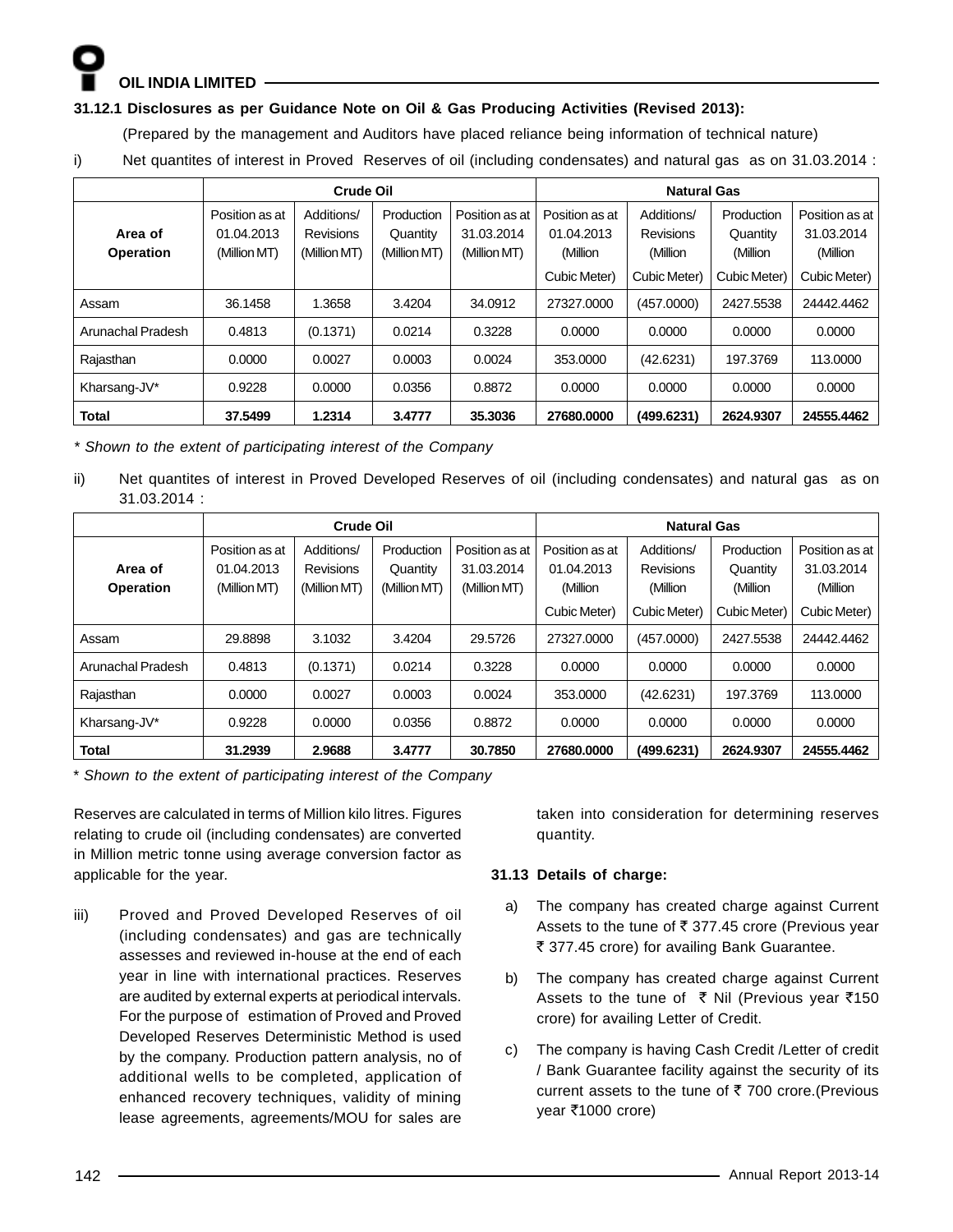**OIL INDIA LIMITED**

**31.14 Other disclosure under Schedule VI to the Companies Act, 1956**

- **I. Contingent Liabilities and commitments**
- **i) Contingent Liabilities:**
- **a) Claims against the Company not acknowledged as debts:**
	- i) In respect of claims under Sales Tax Act:  $\bar{\tau}$  8.41 crore (Previous year  $\overline{\xi}$  5.58 crore)
	- ii) In respect of claims under Central excise Acts : ₹ 114.73 crore (Previous year ₹ 43.66 crore) & Service Tax
	- iii) In respect of claims under Other Acts :  $\bar{\tau}$  42.26 crore(Previous year  $\bar{\tau}$  41.51 crore)
	- iv) Claims by contractors pending in Arbitration / Courts :  $\bar{\tau}$  109.63 crore (Previous year  $\bar{\tau}$ 110.97 crore)
	- v) In respect of share of claim on JVC/PSC account :  $\overline{\xi}$  27.36 crore (Previous year  $\overline{\xi}$  30.11 crore)

### **b) In respect of Guarantees :**

- i) Bank Guarantee issued for  $\bar{\tau}$  702.02 crore to Superintendent of Taxes, Naharkatia, Assam, in relation to demand raised by the Department under Assam Taxation (on specified lands) Act 1990. (Previous year ₹ 702.02crore).
- ii) Guarantee to OIDB against Loan by M/S BCPL from OIDB :  $\bar{\tau}$  36.34 crore(Previous year  $\bar{\tau}$  36.34 crore)
- iii) Guarantee to OIDB against Loan by M/S DNPL from OIDB :  $\bar{\tau}$  Nil (Previous year  $\bar{\tau}$  38.02 crore)
- iv) Counter Guarantee to GAIL against Loan by M/S BCPL from OIDB : ₹ 27.78 crore(Previous year ₹ 27.78 crore)
- v) Irrevocable Standby Letter of Credit to CARRIZO OIL AND GAS INC. of USD Nil, ₹ Nil, under Purchase and Participating agreement. (Previous vear USD 23 Million,  $\bar{\tau}$  126.29 crore)
- vi) Guarantee to Citibank NA., New York against Loan taken by OIL INDIA (USA)INC. for USD Nil, ₹ Nil (Previous year USD 50 Million,  $\bar{\tau}$  274.55 crore)

vii) Guarantee to Royal Bank of Scotland (Finance) Ireland against Loan taken by OIL INDIA (USA)INC. for USD 90 million ₹ 545.49 crore (Previous year USD Nil,  $\bar{\tau}$  Nil)

### **ii) Commitments:**

### **Capital Commitments:**

- i) The estimated amount of contracts remaining to be executed on Capital Account and not provided for in the accounts:  $\overline{\tau}$  538.66 crore (Previous year ₹ 364.13 crore).
- ii) Company's share in the amount of contracts remaining to be executed on Capital Accounts and not provided for in the account as on 31.03.2014 in respect of the Joint Ventures is  $\bar{\tau}$  8.47 crore (Previous year  $\bar{\tau}$  0.09 crore).

### **Other Commitment:**

iii) Balance of Minimum Work Program Commitment (MWP) by OIL under Production Sharing Contracts (PSCs) entered for NELP Blocks with Govt. of India is ₹ 2663 crore. (Previous year ₹ 3094.53 crore) out of which  $\bar{\tau}$  314 crore. (Previous year  $\bar{\tau}$  389 crore) is covered by Bank Guarantee submitted to DGH.

### **31.15 RECLASSIFICATION/REGROUPING:**

Previous year figures have been reclassified / regrouped wherever necessary to conform to current year figures.

### **32 PRINCIPLE OF CONSOLIDATION & SIGNIFICANT ACCOUNTING POLICIES**

### **A. PRINCIPLE OF CONSOLIDATION**

The consolidated financial statements comprise the financial statement of the Company (Oil India Limited) and its' subsidiary. The Consolidated Financial Statement have been prepared on the following basis:

**32.1.1** The Financial Statement of the Company and its' Subsidiary Companies are combined on a line-byline basis by adding together the book values of the like items of assets, liabilities, income and expenditures after eliminating the intra-group balances and intra-group transactions resulting in unrealized profits & losses in accordance with Accounting Standard-21 on "Consolidated Financial Statements".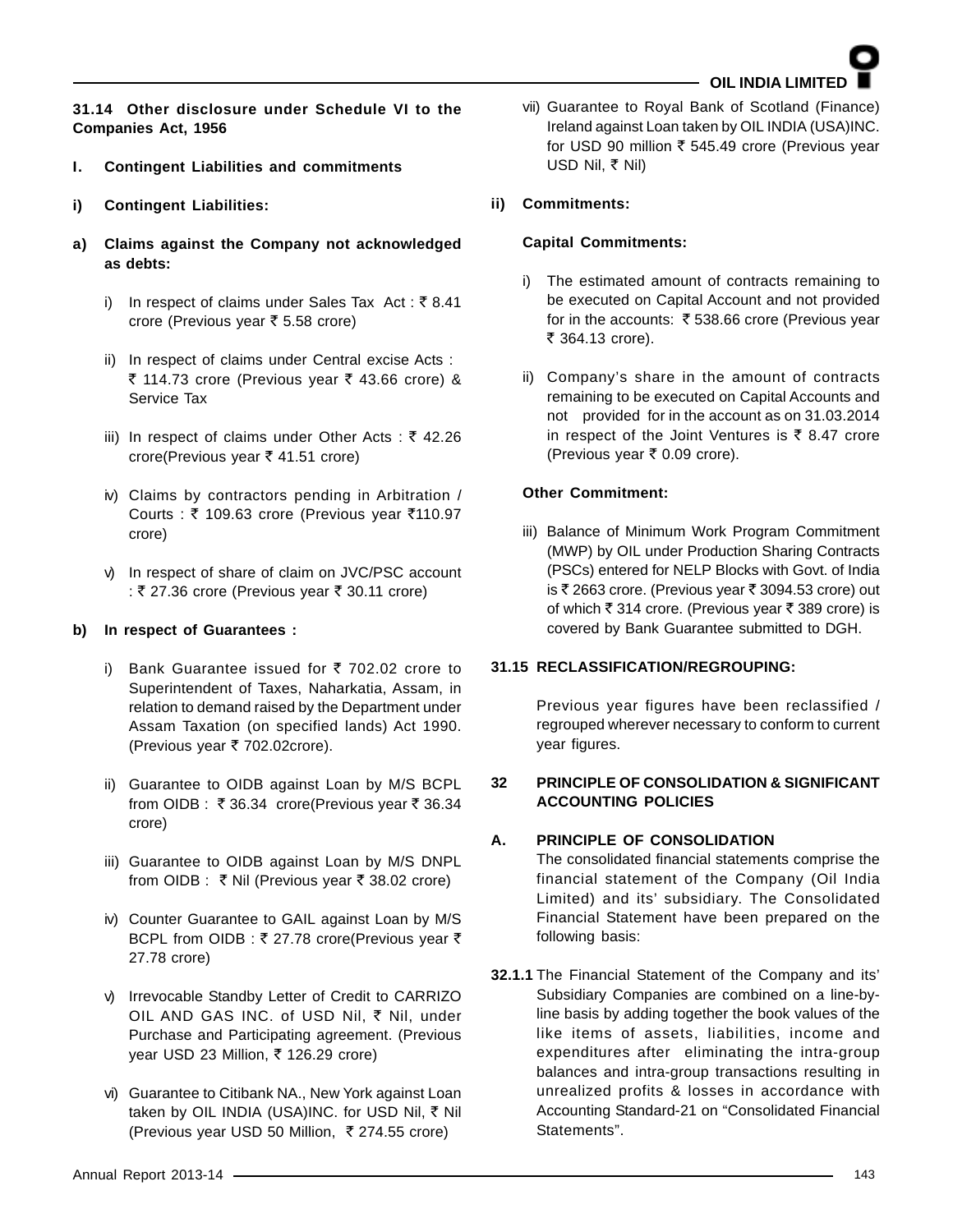# **OIL INDIA LIMITED**

- **32.1.2** The Consolidated Financial Statements are prepared using uniform accounting policies for like transactions and events in similar circumstances are presented to the extent possible, in the same manner as the Company's separate Financial Statements.
- **32.1.3** The financial statements of Joint Ventures are combined by applying proportionate consolidation method on a line-by-line basis on items of assets, liabilities, income and expenses after eliminating proportionate share of unrealized profits or losses

in accordance with Accounting Standard-27 on "Financial Reporting of Interests in Joint Ventures".

- **32.1.4** The excess/shortfall of cost of investment in the subsidiaries/associates/Joint ventures over the net asset at the time of acquisition of shares in subsidiaries/associates/Joint ventures is recognised in the financial statements as goodwill/capital reserve respectively as the case may be.
- **32.1.5** The Consolidated Financial Statements include the results of the following entities:

| <b>SI No</b>                                  | Name of Company     | <b>Country of Incorporation</b> | Relation      | <b>Ownership Interest</b> |
|-----------------------------------------------|---------------------|---------------------------------|---------------|---------------------------|
| $\mathbf{1}$ .                                | Oil India Sweden AB | Sweden                          | Subsidiary    | 100%                      |
| 2.<br>Oil India Cyprus Limited                |                     | Cyprus                          | Subsidiary    | 76%                       |
| Oil India USA Inc.<br>3.                      |                     | USA                             | Subsidiary    | 100%                      |
| 4.<br>Oil India International Limited         |                     | India                           | Subsidiary    | 100%                      |
| 5.<br>Beas Rovuma Energy Mozambique Ltd       |                     | British Virgin Islands          | Joint Venture | 40%                       |
| 6.<br>Oil Mauritius Energy International Ltd* |                     | <b>Mauritius</b>                | Subsidiary    | 100%                      |

\* The company is under liquidation.

### **B. SIGNIFICANT ACCOUNTING POLICIES**

### **32.1 ACCOUNTING CONVENTION**

The Financial Statements are prepared under the historical cost convention on accrual method of accounting, in accordance with the Generally Accepted Accounting Principles and complying with the mandatory Accounting Standards notified by the Government of India under the Companies (Accounting Standards) Rules, 2006 and the relevant provisions and presentational requirement of the Companies Act, 1956.

### **32.2 CLASSIFICATION OF ASSETS & LIABILITIES**

All the Assets and Liabilities of the Company are segregated into Current & Non-current based on the principles and definitions as set out in the Schedule VI to the Companies Act, 1956 as amended. The Company has adopted a period of 12 months as its Operating Cycle.

### **32.3 Pre-acquisition Costs, Acquisition Costs, Exploration Costs, Development Costs And**

### **Abandonment Costs :**

The Company follows the "Successful Efforts Method" (SEM) of Accounting in respect of its Oil and Gas exploration and production activities in accordance with the "Guidance Note on Accounting for Oil & Gas Producing Activities" issued by the Institute of Chartered Accountants of India.

### **32.3.1 PRE-ACQUISITION COSTS:-**

Costs of revenue nature incurred prior to obtaining the rights to explore, develop and produce Oil & Gas like data collection & analysis cost etc. are expensed to the Statement of Profit and Loss in the year of incidence.

### **32.3.2 GEOLOGICAL & GEOPHYSICAL COSTS:-**

Geological and Geophysical expenditure are charged as expense when incurred.

### **32.3.3 ACQUISITION COSTS:-**

i) Acquisition costs include land acquired for drilling operations including cost of temporary occupation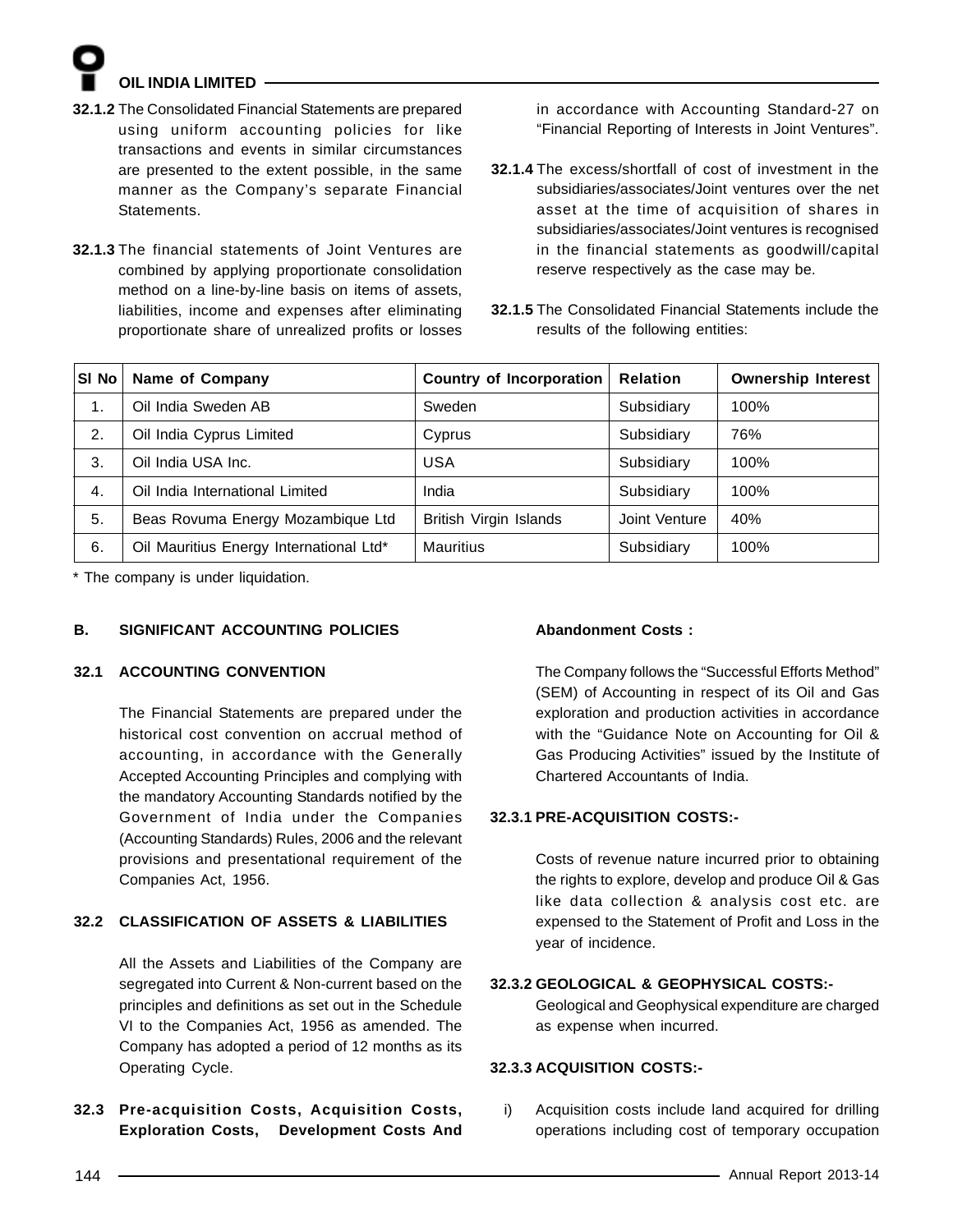of the land, crop compensation paid to farmers, registration fee, legal cost, signature bonus, brokers' fees, consideration for farm-in arrangements and other costs incurred in acquiring mineral rights.

- ii) Cost for retaining the mineral interest in properties like lease carrying cost, license fees & other cost are charged as expense when incurred.
- iii) Acquisition costs are initially recorded under Capital work in progress-Tangible & Intangible as the case may be.
- iv) On determination of proved developed reserves, associated acquisition costs are transferred to Fixed Assets-Producing Properties.
- v) Acquisition cost of Producing Properties is capitalized under Fixed Asset-Producing Properties.
- vi) Acquisition cost relating to exploratory well that is determined to have no proved reserves and its status is decided as dry or of no further use for exploration purpose, is charged as expenses. In such cases, for land value forming part of acquisition cost, a nominal amount of Rs.100 per bigha is transferred to Freehold land under Fixed Assets.

### **32.3.4 EXPLORATION COSTS:-**

- i) All exploration costs including allocated depreciation on support equipment and facilities involved in drilling and equipping exploratory and appraisal wells and cost of exploratory-type drilling stratigraphic test wells are initially shown as Intangible assets under Capital Work in Progress as exploration cost till the time these are either transferred to Fixed Assets as Producing Properties on determination of Proved Developed Reserves or charged as expense when determined to be dry or of no further use.
- ii) Cost of exploratory wells are not carried over unless it could be reasonably demonstrated that there are indications of sufficient quantity of reserves and activities are firmly planned in near future for further assessing the reserves and economic & operating viability of the project. Costs of written off exploratory wells are not reinstated in the book even if they start producing subsequently.

### **32.3.5 DEVELOPMENT COSTS:-**

Costs that are attributable to development activities including production and processing plant & facilities, service wells including allocated depreciation on support equipment and facilities are initially shown as Tangible Assets under Capital Work in Progress as Development Cost till such time they are capitalized as Producing Properties upon determination of Proved Developed Reserves.

### **32.3.6 PRODUCTION COSTS:-**

Production Cost consist of direct and indirect costs incurred to operate and maintain wells and related equipments and facilities, including depreciation and applicable operating cost of support equipment and facilities.

### **32.3.7 SIDE-TRACKING EXPENDITURE:-**

In case of exploratory wells, the cost of abandoned portion of side tracked well is charged off to Profit and loss statement. In case of development wells, the entire cost of abandoned portion and sidetracking is capitalized. In case of existing producing wells the cost of side – tracking is capitalized if it increases the proved developed reserves, otherwise is charged off to Profit and loss statement.

### **32.3.8 ABANDONMENT COSTS:-**

- i) Estimated full eventual liability towards costs relating to dismantling, abandoning and restoring well sites and associated Production Facilities are recognized at the commencement of drilling a well/when facilities are installed. Liability for abandonment cost is updated annually based on the technical assessment available at current costs.
- ii) The actual cost incurred on abandonment is adjusted against the liability and the ultimate gain or loss is recognized in the Statement of Profit and Loss, when the designated oil/gas field or a group of oil/gas fields ceases to produce.

### **32.4 FIXED ASSETS, DEPRECIATION & DEPLETION**

### **32.4.1 Tangible Assets:-**

i) Cost of Freehold & Leasehold land which are perpetual in nature used for other than exploration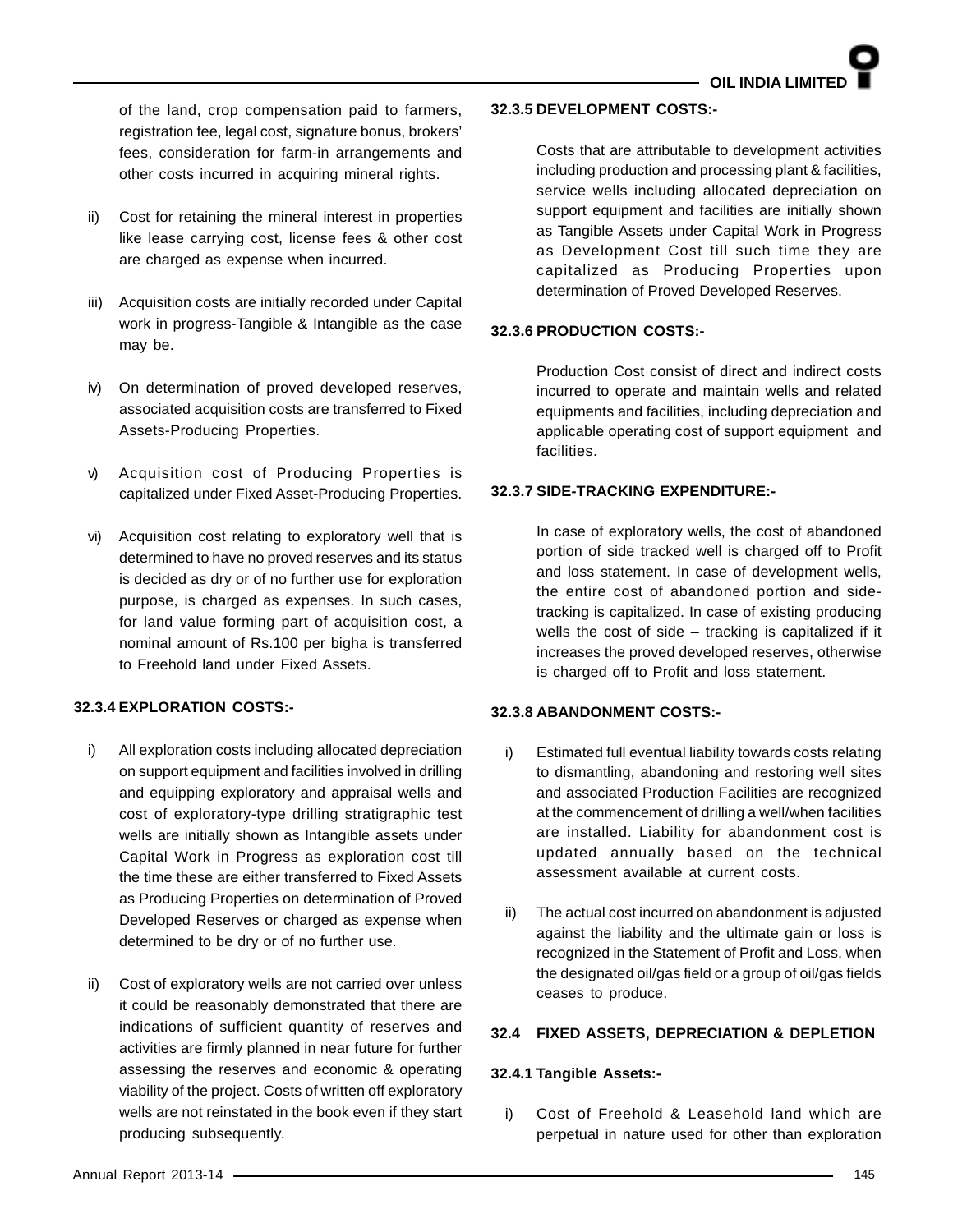**OIL INDIA LIMITED**

and development activity are not amortized. Leasehold land other than perpetual lease is amortized over the lease period.

- ii) All successful exploratory well cost, development well cost and other development cost viz. Production Facilities are capitalized when the same is ready to commence commercial production.
- iii) Costs relating to acquisition/ construction of tangible assets other than producing properties are capitalized on commissioning.
- iv) Land acquired on perpetual lease as well as on lease over 99 years is treated as free hold land and not amortized.
- v) Land acquired on lease for 99 years or less is treated as leasehold land and amortised over the lease period.
- vi) Any Tangible asset, when determined of no further use, is deleted from the Gross Block of assets. The deleted assets are carried as 'Assets awaiting disposal' under Inventories at lower of `1000 or 5% of the original cost and the balance Written down Value, is charged off.

### **32.4.2 Intangible Assets:-**

- i) Costs of intangible assets are capitalized when the asset is ready for its intended use.
- ii) Cost of right of use/right of way for laying pipelines is capitalized and amortized on a straight line basis over the period of such right of use / right of way or 99 years whichever is lower, as per industry practice.
- iii) Cost incurred on computer software purchased / developed are capitalized as intangible asset and amortized over the useful life not exceeding five years from the date of capitalization.
- iv) Any intangible asset, when determined of no further use, is written off.

### **32.4.3 DEPRECIATION**

i) Depreciation on Tangible Assets other than Acquisition cost & cost of producing well is provided for under the "Written down Value Method", at the rates and in the manner specified in Schedule XIV to the Companies Act, 1956.

ii) Capital assets costing up to Rs 5000 each are fully depreciated in the year of acquisition.

### **32.4.4 DEPLETION**

- i) Acquisition costs are depleted using the "Unit of Production Method" with reference to the ratio of production and related Proved reserves.
- ii) Producing Wells are depleted using the "Unit of Production Method", with reference to ratio of production and the related Proved Developed Reserves.
- iii) Rate of depletion is determined based on production from the Oil/Gas field or a group of Oil/Gas fields identified with reference to the related reserves having common geological feature.

### **32.5 FOREIGN CURRENCY TRANSLATION**

- i) Foreign currency transactions are initially recognised and accounted for at the exchange rates prevailing at the dates of transactions.
- ii) a) Foreign Currency monetary assets & liabilities outstanding at the close of the year, are translated at the rates of exchange prevailing at the date of Balance Sheet. Resultant gains or loss is accounted for during the year, except those relating to long-term foreign currency monetary items.
	- b) Exchange differences on long-term foreign currency monetary items relating to acquisition of depreciable assets are adjusted to the carrying cost of the assets and depreciated over the balance life of the assets in line with para 46A of Accounting Standard-11. In other cases, exchange differences are accumulated in a "Foreign Currency Monetary Item Translation Difference Account" and amortised over the balance period of such long term foreign currency monetary item by recognition as income or expense in each of such periods.
- iii) Foreign currency transactions in relation to Joint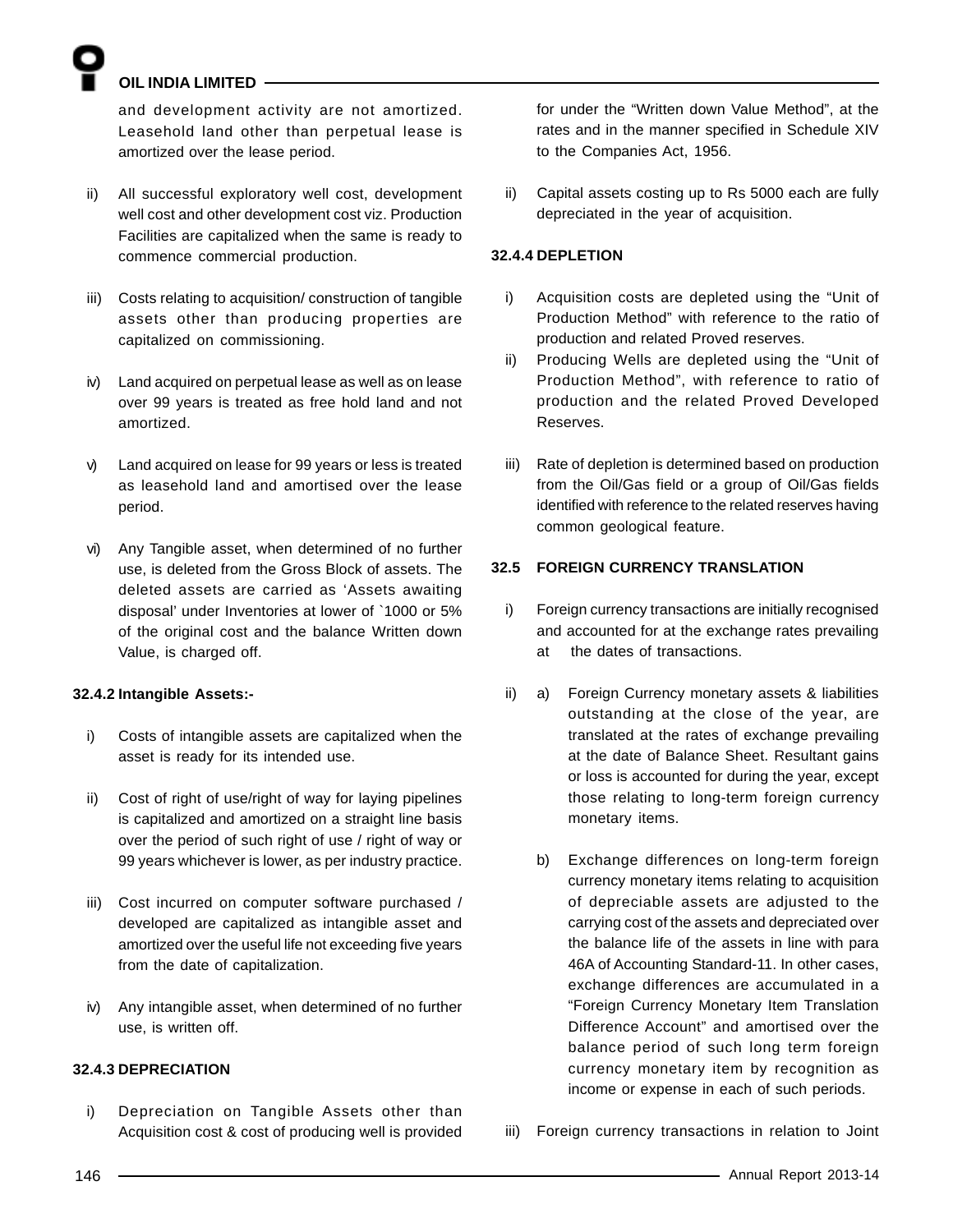Venture (Overseas) are treated in the following manner:-

- a) Foreign currency transactions are initially recognised and accounted for at the exchange rates prevailing at the dates of transactions. However, the average exchange rate of relevant month is taken for the transactions of that month, where actual rate of transaction is not available or at the rate as agreed otherwise.
- b) Foreign Currency monetary assets & liabilities outstanding at the close of the year are translated at the rates of exchange prevailing at the date of Balance Sheet. Resultant gains or loss is accounted for during the year.

### **32.6 IMPAIRMENT OF ASSETS**

Acquisition costs, pending capitalization to Producing Properties and exploration costs under Intangible Assets- Capital Work in Progress are reviewed for indicators of impairment and if events and circumstances suggest, impairment loss is provided for and carrying amount is reduced accordingly.

Producing fields, LPG Plant, Transportation Pipeline and Power Generating Units (other than Captive Power Plants) are considered as Cash Generating Units. A "Cash Generating Unit" is reviewed for impairment at each Balance Sheet date. An impairment loss is recognized, whenever the carrying amount of assets exceeds the recoverable amount by writing down such assets to their recoverable amount.

An impairment loss is reversed if there is change in the recoverable amount and such loss either no longer exists or has decreased. Impairment loss/ reversal thereof is adjusted to the carrying value of the respective assets. Impairment testing is normally carried out at the year-end unless compelling circumstances exist for review during the course of the year.

### **32.7 JOINT VENTURES**

Production Sharing Contracts (PSCs) executed with the Government of India / Government of Foreign Countries by the company along with other entities

to undertake exploration, development and production of Oil and / or Gas activities under a joint venture in various concessions/block/area are accounted as under:-

- i) The financial statements reflect the share of the Company's assets, liabilities and also the income and expenditure of the Joint Venture in proportion to the participating interest of the Company as per the terms of the PSCs, on a line by line basis. Depreciation, depletion and impairment and value of Stock of Crude Oil are accounted for as per the relevant accounting policies of the Company whereas provision for abandonment is created as per terms of PSC. Proved Developed Reserve of Oil & Gas in such concessions/block/area are also considered in proportion to participating interest of the Company.
- ii) Consideration recoverable from new Joint Venture Partners for the right to participate in operations are:
	- a) Reduced from respective assets and/or expenditure to the extent of the new partners contribution towards past cost,
	- b) Balance is considered as miscellaneous receipts/expenses.

### **32.8 INCOME TAX**

- i) The tax expense for the year comprises current tax and deferred tax.
- ii) Provision for current tax is made after taking into consideration benefits admissible on conservative basis under the provisions of the Income Tax Act, 1961 as are applicable to the company. Deferred Tax resulting from 'timing difference' between taxable incomes and accounting income is accounted for using the tax rates and tax laws applicable for the relevant Financial Year. Deferred Tax Asset is reassessed and recognised only to the extent that there is a virtual certainty that the asset will be realized in future.

### **32.9 INVESTMENTS**

- i) Non Current investments are valued at cost. However, provision for diminution in value is made to recognise a decline in the value, other than temporary.
- ii) Current investments are valued at lower of cost or fair value.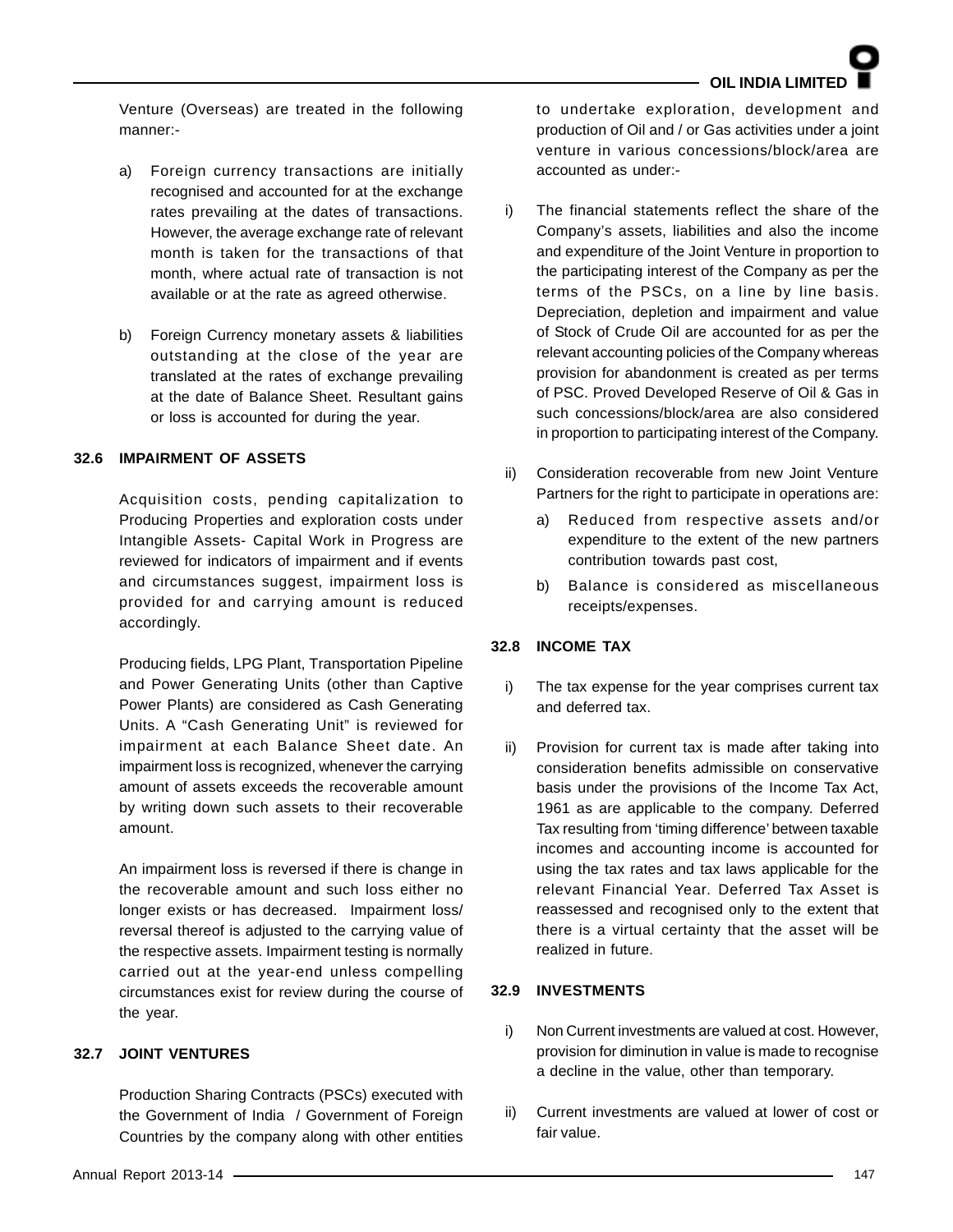## **OIL INDIA LIMITED 32.10 INVENTORY**

- i) Finished goods of Crude Oil, Liquefied Petroleum Gas and LPG condensate are valued at cost or net realizable value, whichever is lower. Cost of finished goods is determined based on direct cost and directly attributable services cost including depreciation & depletion.
- ii) Crude oil in unfinished condition in the flow line up to Group Gathering Station and Natural Gas in Pipeline are not valued, as these pipeline fills are necessary to the operation of the facility.
- iii) Stores and spare are valued at weighted average cost or net realizable value whichever is lower. Obsolete / unserviceable items, as and when identified, are written off. Any item of stores and spares not moved for last four years as on date of Balance Sheet are identified as slow moving items for which a provision of 95% of the value is made in the accounts.

### **32.11 EMPLOYEE BENEFITS**

- i) All short-term employee benefits are recognised as an expense at the undiscounted amount in the accounting period in which the related service is rendered.
- ii) Employee benefits under defined contribution plan such as provident fund is recognised based on the undiscounted obligations of the company to contribute to the plan.
- iii) Employee benefits under defined benefit plans such as gratuity, leave encashment, post retirement medical benefits, pension are recognised based on the present value of defined benefit obligation, which is computed on the basis of actuarial valuation using the projected unit credit method. Actuarial liability in excess of respective plan assets is recognised during the year and in case the plan assets exceed the Actuarial Liability, no further provision is considered. Actuarial gain and losses in respect of post employment and other long-term benefits are recognised during the year.

### **32.12 REVENUE RECOGNITION**

- i) Revenue from sale of products is recognized on custody transfer to customers.
- ii) Sale of crude oil and gas produced from exploratory wells is deducted from expenditure on such wells.
- iii) Sales are inclusive of statutory levies but excluding Value Added Tax (VAT) & Central Sales Tax (CST) and net of discounts. Any retrospective revision in prices is accounted for in the year of such revision.
- iv) Claims on Government / Petroleum Planning & Analysis Cell (PPAC) are booked on acceptance in principle by the authority.
- v) Dividend Income is recognized when the right to receive the dividend is established.
- vi) Revenue in respect of the following is recognized when there is reasonable certainty regarding ultimate realization:
	- a) Short lifted quantity of Crude Oil & Natural Gas, if any.
	- b) Interest on delayed realization from customers.
- vii) Insurance claim other than for transit loss of stores items are accounted for on final acceptance by the Insurance Company.
- viii) Recovery/Refund of Liquidated Damages are recognised in the Statement of Profit and Loss in the year of occurrence as income or expenditure as the case may be except in case of JVC which are governed by the respective PSC.
- ix) Revenue from sale of other services is recognised when service is rendered in line with contracts executed there with.

### **32.13 GRANTS**

Grants are recognised when there is reasonable assurance that the same would be realized. Grants related to specific assets are deducted from the gross value of the concerned assets.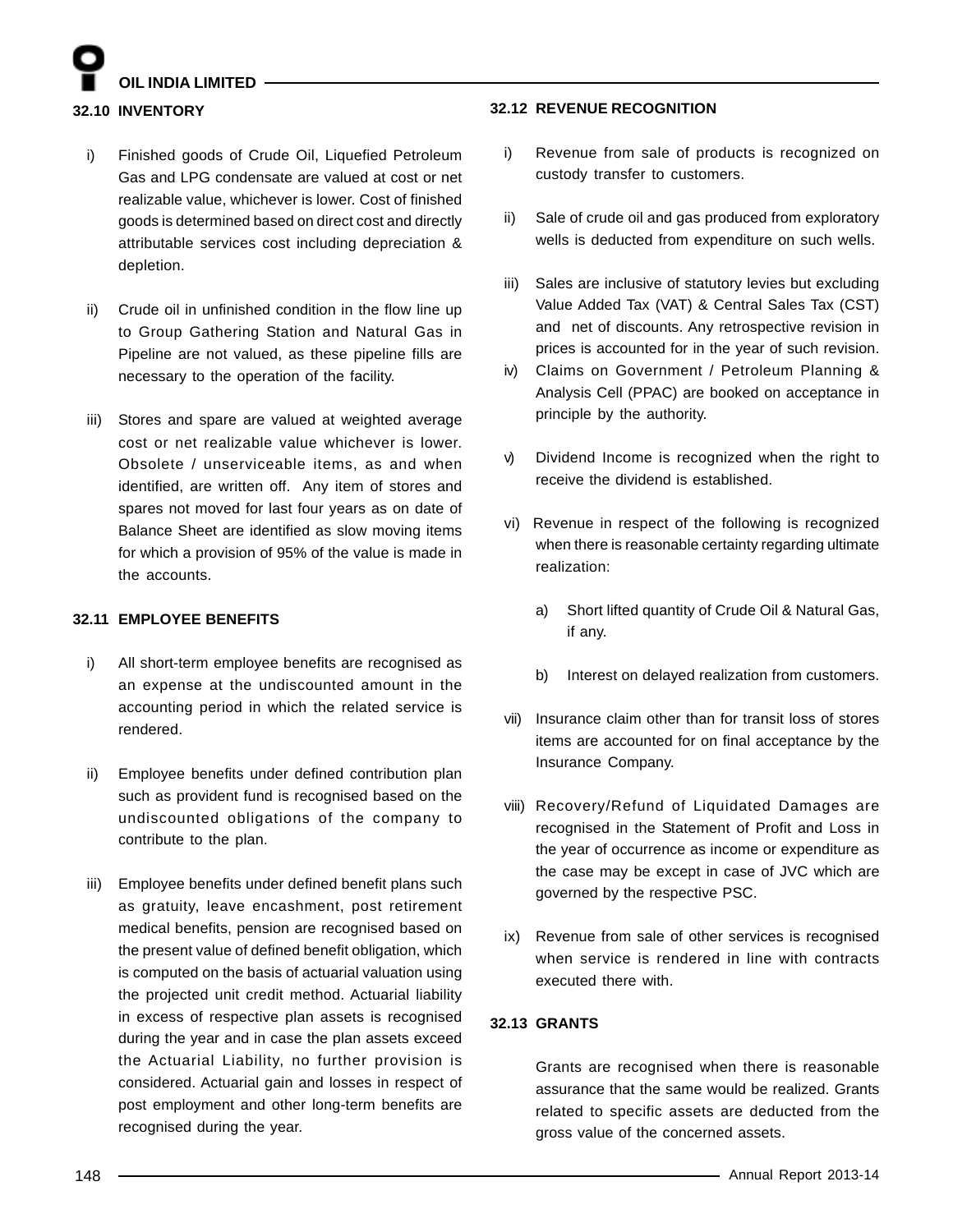### **32.14 BORROWING COSTS**

- i) Borrowing costs during the construction period that are attributable to qualifying assets are capitalized and also includes exchange difference arising from Foreign Currency borrowings to the extent that they are regarded as an adjustment to interest cost.
- ii) Other borrowing costs are recognised as expenses when incurred.

### **32.15 SEGMENT ACCOUNTING**

- i) The Company has adopted its products & services (viz. Crude Oil, Natural Gas, LPG and Pipeline Transportation) as the primary reporting segments. There are no reportable geographical segments.
- ii) Segment assets, liabilities, income and expenses have been either directly identified or allocated to the segments on the basis usually followed for allocation of cost adopted for preparing and presenting the financial statements of the Company.

### **32.16 PROVISIONS, CONTINGENT LIABILITIES AND CONTINGENT ASSETS**

- i) Provisions in respect of which a reliable estimate can be made are recognised where there is a present obligation as a result of past events and it is probable that there will be an outflow of resource.
- ii) Contingent liabilities, if material, are disclosed by way of notes to the accounts.
- iii) Contingent assets are neither recognised nor disclosed in the financial statements.

### **32.17 EARNINGS PER SHARE**

Basic earnings per share are calculated by dividing the net profit for the year attributable to equity shareholders by the weighted average number of equity shares outstanding during the year. For the purpose of calculating diluted earnings per share, the net profit for the year attributable to equity shareholders and the weighted average number of shares outstanding during the year are adjusted for the effects of all dilutive potential equity shares.

### **32.18 GOODWILL ON CONSOLIDATION**

Goodwill on consolidation will be amortized on commencement of production.

### **32.19 GENERAL**

- i) All revenue expenditure, incurred for Research & Development Projects / Schemes, net of grants-inaid if any, are charged to the Statement of Profit & Loss.
- ii) Assets given on finance lease are accounted as per Accounting Standard 19 "Leases". Such assets are included as a receivable at an amount equal to the net investment in the lease. Initial direct costs incurred in respect of finance leases are recognized in the statement of profit and loss in the year in which such costs are incurred.
- iii) Prior period items/Prepaid expenses having value in each case up to  $\bar{\tau}$  5 lacs are booked under natural head of accounts.

**For Saha Ganguli & Associates For B. M. Chatrath & Co. For and on behalf of the Board of Directors**

| <b>Chartered Accountants</b> | <b>Chartered Accountants</b> |                   |                           |                     |
|------------------------------|------------------------------|-------------------|---------------------------|---------------------|
| Firm Reg. No. 302191E        | Firm Reg. No. 301011E        |                   |                           |                     |
| Sd                           | Sd/-                         | Sd/-              | Sd/-                      | Sd                  |
| (S.K.SAHA)                   | (P.R.PAUL)                   | (S.R.KRISHNAN)    | (MRS. RUPSHIKHA S. BORAH) | (S.K.SRIVASTAVA)    |
| Membership No: 051392        | Membership No: 051675        | Company Secretary | Director (Finance)        | Chairman & Managing |
|                              |                              |                   |                           | Director            |

Place: Noida Date: 27<sup>th</sup> May, 2014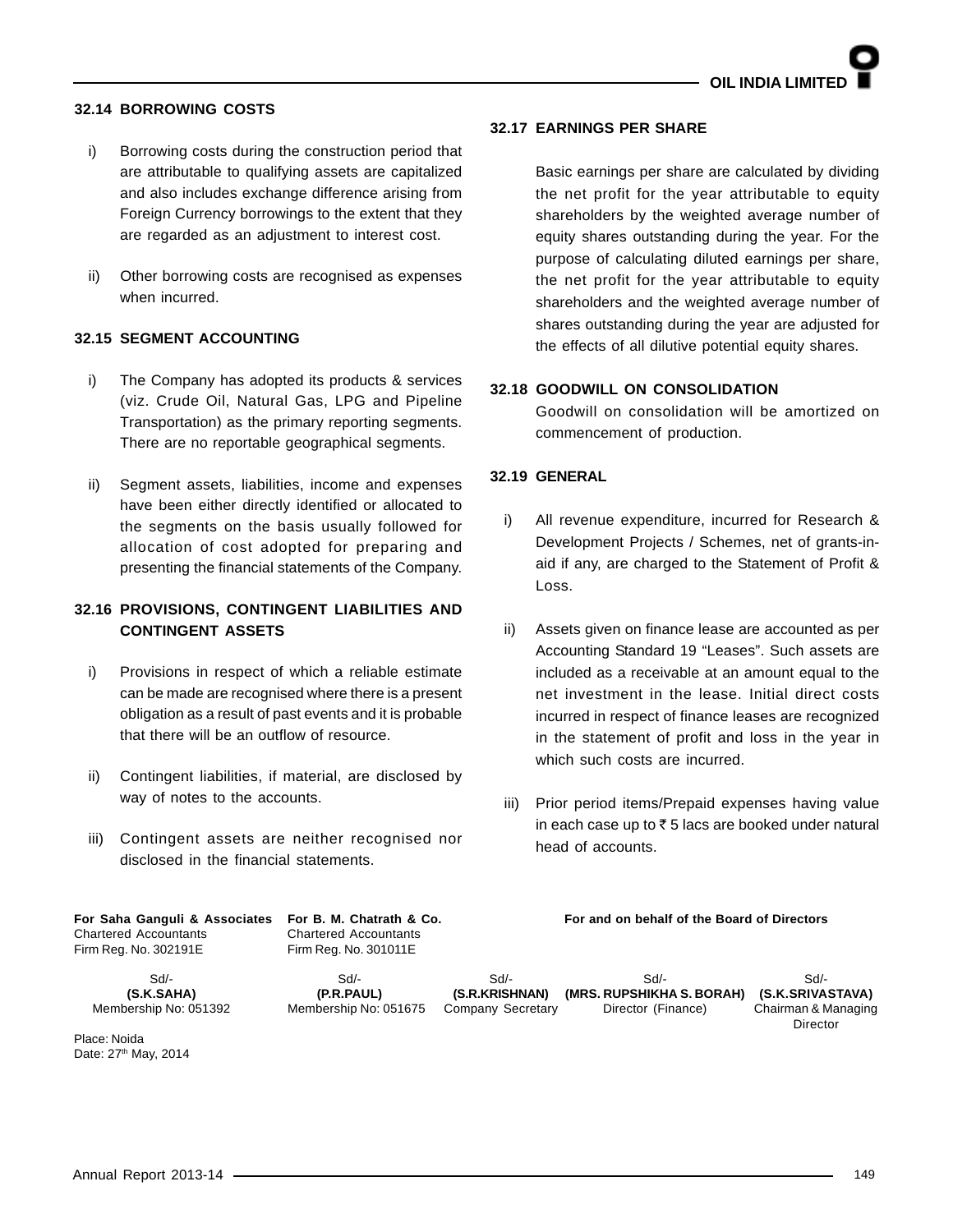ဝှ **OIL INDIA LIMITED**

### **OIL INDIA LIMITED**

### **Consolidated Cash Flow Statement for the year ended 31st March, 2014**

|                                                            |              |                           | (₹ in crore)              |
|------------------------------------------------------------|--------------|---------------------------|---------------------------|
|                                                            | <b>Note</b>  | As at<br>31st March, 2014 | As at<br>31st March, 2013 |
| <b>Operating Activity</b>                                  |              |                           |                           |
| Net Profit Before Tax and Exceptional items                |              | 4362.04                   | 5288.02                   |
| Depreciation, Depletion & Amortisations                    |              | 821.58                    | 577.67                    |
| <b>Exploration Cost written off</b>                        |              | 461.87                    | 270.49                    |
| Prior period-Expenditure                                   |              | (0.65)                    | 0.00                      |
| Dividend Income                                            |              | (127.44)                  | (69.51)                   |
| Interest Income                                            |              | (1171.60)                 | (1400.59)                 |
| Interest Expenses                                          |              | 70.78                     | 3.04                      |
| Foreign Exchange Loss/(Gain)- Net                          |              | (215.78)                  | (21.70)                   |
| Provision for employee benefits                            |              | 188.50                    | 73.74                     |
| Well abandonment provisions                                |              | 247.72                    | 10.27                     |
|                                                            | <b>Total</b> | 274.98                    | (556.59)                  |
| Cash flow from Operating Activity Before Changes in Assets |              | 4637.02                   | 4731.43                   |
| and Liabilities                                            |              |                           |                           |
| Changes in Working Capital                                 |              |                           |                           |
| Inventories                                                |              | (340.33)                  | (111.01)                  |
| Trade Receivables, Other current and non current assets    |              | 209.84                    | 52.85                     |
| Long term and short term Loans and Advances                |              | (11.28)                   | 236.90                    |
| <b>Accrued Interest</b>                                    |              |                           |                           |
| Long term and short term provisions                        |              | (231.26)                  | (162.39)                  |
| Trade payables, Other current and non current liabilities  |              | 171.16                    | (852.52)                  |
|                                                            | <b>Total</b> | (201.87)                  | (836.17)                  |
| Cash flow from Operating Activity before Income tax        |              | 4435.15                   | 3895.26                   |
| Income tax Payment (Net of Refund)                         |              | (1799.13)                 | (2458.84)                 |
| Net Cash generated from / (used in) Operating Activity     | (A)          | 2636.02                   | 1436.42                   |
| <b>Investing Activity</b>                                  |              |                           |                           |
| Acquisition, Exploration & Development Cost                |              | (2335.13)                 | (1039.99)                 |
| Other Capital Expenditure                                  |              | (516.88)                  | (746.70)                  |
| Investment made                                            |              | (8753.42)                 | (847.49)                  |
| Sale of Investment                                         |              | 300.03                    | 1592.00                   |
| Inter Corporate Deposits                                   |              | 0.00                      | 445.00                    |
| Inter Corporate Loan                                       |              | 20.50                     | (250.00)                  |
| Interest Income                                            |              | 1300.70                   | 1212.30                   |
| Dividend Income                                            |              | 127.44                    | 69.51                     |
| Net Cash generated from / (used in) Investing Activity     | (B)          | (9856.76)                 | 434.63                    |
| <b>Financing Activity</b>                                  |              |                           |                           |
| Proceeds from borrowings                                   |              | 8885.42                   | 1250.80                   |
| Payment of Dividend                                        |              | (1905.46)                 | (1683.17)                 |
| Corporate Dividend Tax                                     |              | (183.89)                  | (273.06)                  |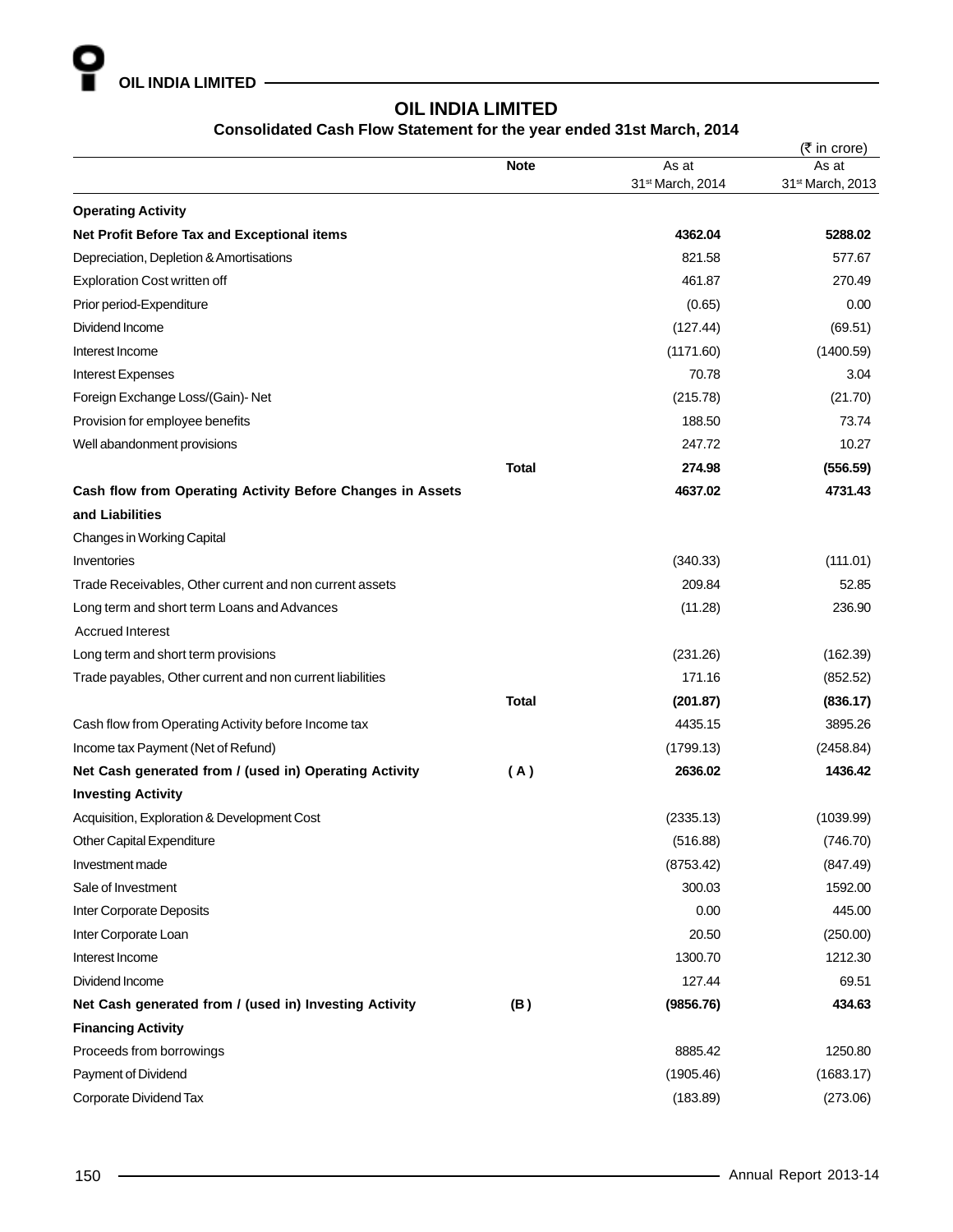|        |                                                          |           |          | <b>OIL INDIA LIMITED</b> |
|--------|----------------------------------------------------------|-----------|----------|--------------------------|
|        | Interest Expenses                                        |           | (70.78)  | (3.04)                   |
|        | Foreign Exchange (Loss)/Gain-Net                         |           | 246.00   | 21.70                    |
|        | Net Cash generated from / (used in) Financing Activity   | (C)       | 6971.29  | (686.77)                 |
|        | Net Increase in Cash and Cash Equivalents                | $(A+B+C)$ | (249.45) | 1184.28                  |
|        | Cash and Cash equivalents at the beginning of the year   |           | 12136.66 | 10936.00                 |
|        | Add: Other Adjustments to Cash and Cash equivalents*     |           | (227.10) | 16.38                    |
|        | Cash and Cash equivalents at the end of the year         |           | 11660.11 | 12136.66                 |
| Notes: |                                                          |           |          |                          |
| a.     | Cash and cash equivalents (Refer to Note 20) represents: |           |          |                          |
| i)     | Cash in hand                                             |           | 0.74     | 1.08                     |
| ii)    | Current accounts & Term Deposits in Scheduled Banks      |           | 11659.37 | 12135.58                 |
|        |                                                          |           | 11660.11 | 12136.66                 |
|        |                                                          |           |          |                          |

(\*) Adjustment on account of increase in Shareholding in Subsidiary Companies.

b. The above cash flow statement has been prepared under the "Indirect Method" as set out in the Accounting Standard (AS) - 3

c. Cash & Cash equivalents includes Currency translation differences of ₹5.71 crore (Previous Year ₹0.03 crore)

d. Figures in parentheses represent cash outflows.

e. Previous year's figures have been rearranged, regrouped, recast wherever necessary to conform current year's classification.

| For Saha Ganguli & Associates<br><b>Chartered Accountants</b><br>Firm Reg. No. 302191E | For B. M. Chatrath & Co.<br><b>Chartered Accountants</b><br>Firm Reg. No. 301011E |                                           | For and on behalf of the Board of Directors           |                                                               |
|----------------------------------------------------------------------------------------|-----------------------------------------------------------------------------------|-------------------------------------------|-------------------------------------------------------|---------------------------------------------------------------|
| Sd<br>(S.K.SAHA)<br>Membership No: 051392                                              | Sd/-<br>(P.R.PAUL)<br>Membership No: 051675                                       | Sd<br>(S.R.KRISHNAN)<br>Company Secretary | Sd<br>(MRS. RUPSHIKHA S. BORAH)<br>Director (Finance) | $Sd$ -<br>(S.K.SRIVASTAVA)<br>Chairman & Managing<br>Director |
| Place: Noida                                                                           |                                                                                   |                                           |                                                       |                                                               |

Date: 27<sup>th</sup> May, 2014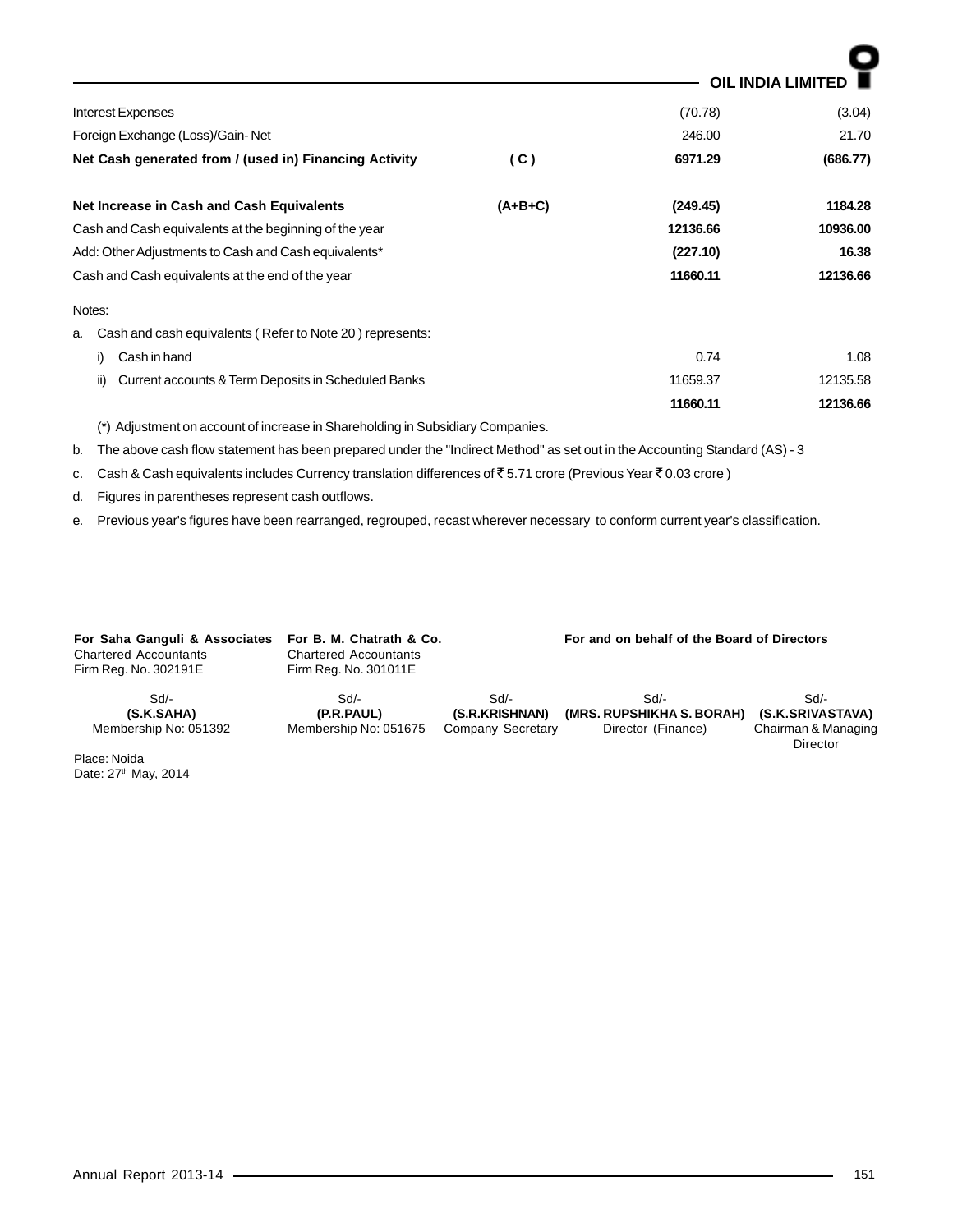### **STATEMENT PURSUANT TO SECTION 212 OF THE COMPANIES ACT, 1956 RELATING TO COMPANY'S INTEREST IN THE SUBSIDIARY COMPANY**

|                | Name of the Subsidiary Company                                                                                                                          | Oil India Sweden AB                                            | <b>Oil India Cyprus</b><br>Limited                   | Oil India USA Inc.                                          | Oil India<br><b>International</b><br>Limited            |
|----------------|---------------------------------------------------------------------------------------------------------------------------------------------------------|----------------------------------------------------------------|------------------------------------------------------|-------------------------------------------------------------|---------------------------------------------------------|
| 1              | The Financial Year of the Subsidiary<br>Company ended on                                                                                                | 31st March, 2014                                               | 31st March, 2014                                     | 31st March, 2014                                            | 31st March, 2014                                        |
| $\overline{2}$ | Date from which it became Susidiary<br>Company                                                                                                          | 26th February, 2010                                            | 21 <sup>st</sup> October, 2011                       | 26 <sup>st</sup> September, 2012                            | 20 <sup>th</sup> September, 2013                        |
| 3(a)           | Number of shares held by Oil India<br>Limited alongwith its nominees in the<br>Subsidiary at the end of the financial<br>year of the Subsidiary Company | 3678403 Equity Shares<br>of EURO 11.1945<br>each fully paid up | 760 Equity Shares<br>of EURO 1 each<br>fully paid up | 1000000000 Equity<br>Shares of \$0.01<br>each fully paid up | 100000000 Equity<br>Shares of ₹10<br>each fully paid up |
| (b)            | Extent of interest of Holding Company<br>at the end of the financial year of the<br>Subsidiary Company                                                  | 100%                                                           | 76%                                                  | 100%                                                        | 100%                                                    |
| 4              | The net aggregate amount of the<br>Subsidiary Company's Profit/(Loss)<br>so far it concerns the members of the<br>Holding Company.                      |                                                                |                                                      |                                                             |                                                         |
| (a)            | Not dealt within the Holding Company's<br>accounts                                                                                                      | Nil                                                            | Nil                                                  | Nil                                                         | Nil                                                     |
| (i)            | For the financial year ended<br>31 <sup>st</sup> March, 2014                                                                                            |                                                                |                                                      |                                                             |                                                         |
| (ii)           | For the previous financial year(s) of the<br>Subsidiary Company since it became<br>the Holding Company's Subsidiary.                                    |                                                                |                                                      |                                                             |                                                         |
| (b)            | Dealt within the Holding Company's<br>Accounts                                                                                                          |                                                                |                                                      |                                                             |                                                         |
| (i)            | For the financial year ended<br>31 <sup>st</sup> March, 2014 (Rs.)                                                                                      | (21.14) crore                                                  | $(0.04)$ crore                                       | (14.72) crore                                               | $(2.26)$ crore                                          |
| (ii)           | For the previous financial year(s) of the<br>Subsidiary Company since it became<br>the Holding Company's Subsidiary.                                    | $(0.63)$ crore                                                 | $(0.08)$ crore                                       | 3.42 crore                                                  | Nil                                                     |

(S.R.KRISHNAN) (MRS.RUPSHIKHA S.BORAH) (S.K.SRIVASTAVA)

Sd/- Sd/- Sd/- COMPANY SECRETARY DIRECTOR (FINANCE) CHAIRMAN & MANAGING DIRECTOR

Place: Noida Date: 27th May, 2014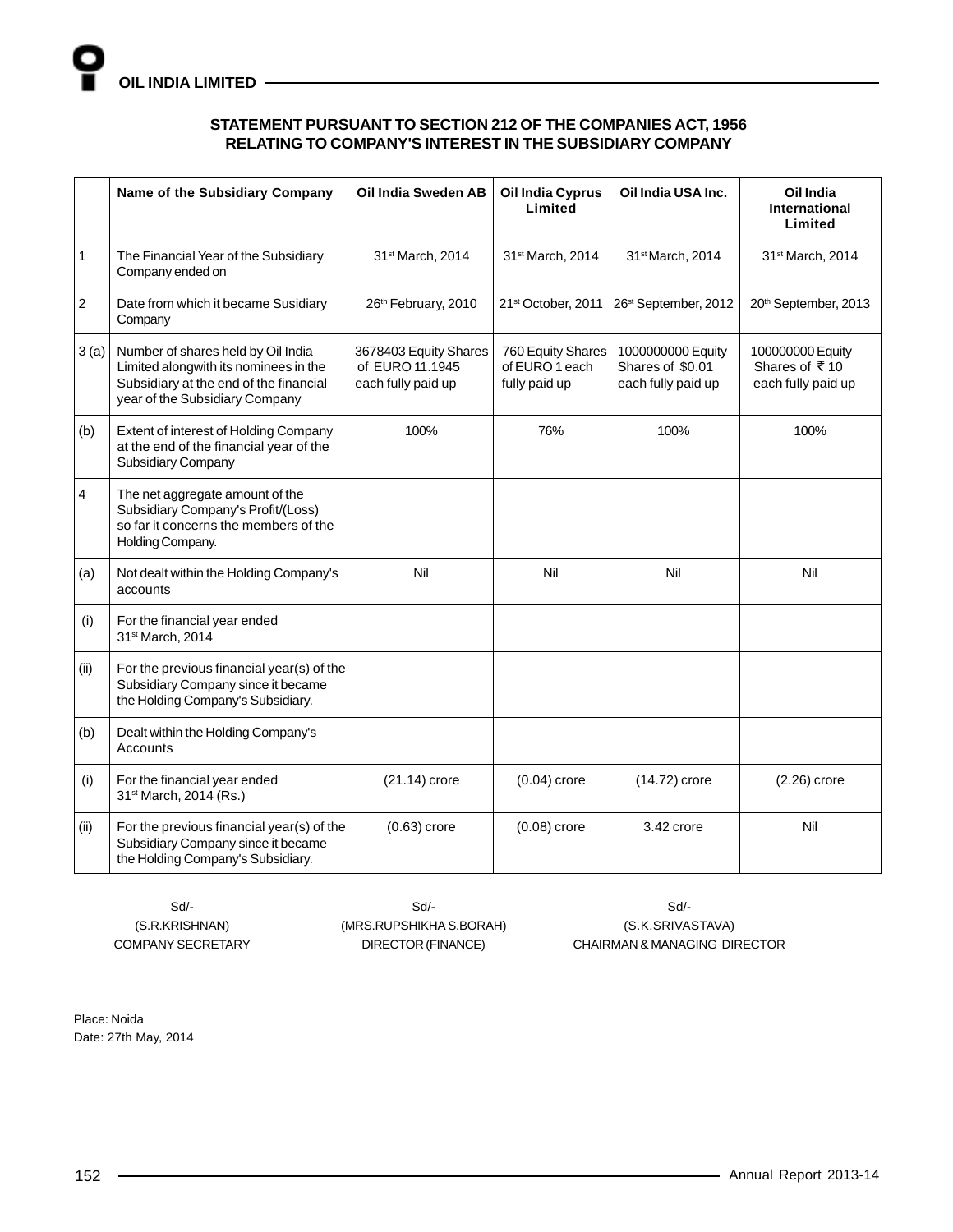Annual Report 2013-14 153

# Summary of Financial Information of Subsidiary Companies for the Financial Year 2013-14 **Summary of Financial Information of Subsidiary Companies for the Financial Year 2013-14**

The Ministry of Corporate Affairs vide its Circular No. 2/2011 of Sebruary 2011, has granted general exemption under Section 212 (8) of Companies Act, 1956 to companies from The Ministry of Corporate Affairs vide its Circular No. 2/2011 dt. 8th February 2011, has granted general exemption under Section 212 (8) of Companies Act, 1956 to companies from attaching the accounts of Subsidiary Companies with the Annual Report of the Company. However, companies are required to provide summarised financial information of the attaching the accounts of Subsidiary Companies with the Annual Report of the Company. However, companies are required to provide summarised financial information of the subsidiaries. subsidiaries.

theAnnual Report for the year 2013-14. TheAnnual Accounts of the Subsidiary Companies are available with the Company Secretary, Oil India Limited and are open for inspection<br>by any shareholder at the Registered Office and Accordingly, Oil India Limited is providing a summary of financial information of its subsidiary companies in lieu of attaching the annual accounts of its subsidiary companies with Accordingly, Oil India Limited is providing a summary of financial information of its subsidiary companies in lieu of attaching the annual accounts of its subsidiary companies with the Annual Report for the year 2013-14. The Annual Accounts of the Subsidiary Companies are available with the Company Secretary, Oil India Limited and are open for inspection by any shareholder at the Registered Office and Corporate Office of the Company during working days. The copy of Annual Accounts shall also be made available to any shareholder of Oil India Limited or its subsidiary on request in writing. shareholder of Oil India Limited or its subsidiary on request in writing.

The same will also be available on the Company's website "www.oil-india.com". The same will also be available on the Company's website "www.oil-india.com". The summary of financial information of subsidiary companies for the financial year 2013-14 is as given below: The summary of financial information of subsidiary companies for the financial year 2013-14 is as given below:

| SI.No.        | <b>Particulars</b>       | Oil India Sweden AB |            |                   | Oil India Cyprus |            | Oil India USA Inc | Oil India         |
|---------------|--------------------------|---------------------|------------|-------------------|------------------|------------|-------------------|-------------------|
|               |                          |                     |            |                   |                  |            |                   | International Ltd |
|               | Financial Year ending on | 31.03.2014          | 31.03.2014 | 31.03.2014        | 31.03.2014       | 31.03.2014 | 31.03.2014        | 31.03.2014        |
|               | Reporting Currency       | ₹ in crore          | EURO       | ₹ in crore        | ෂූ               | ₹ in crore | <b>B</b>          | in crore<br>⋫     |
|               | Exchange Rate            | 83.64               | 83.64      | 60.61             | 60.61            | 60.61      | 60.61             | ٠                 |
|               | (As on 31.03.2014)       |                     |            |                   |                  |            |                   |                   |
|               | Exchange Rate            | 82.00               | 82.00      | 60.94             | 60.94            | 60.94      | 60.94             | ٠                 |
|               | (Average Rate 2013-14)   |                     |            |                   |                  |            |                   |                   |
| $\div$        | Share Capital            | 344.41              | 41177982   | 500               | 1380             | 60.61      | 10000000          | 100.00            |
| N             | Share Application Money  | 0.00                | 0.00       | 0.00              | 0.00             | 0.00       | 0.00              | 0.00              |
| ო             | Reserves                 | (30.29)             | (3621475)  | (0.22)            | (36064)          | (10.87)    | (1793103)         | (2.26)            |
| 4             | Liabilities              | 0.28                | 33000      | $\overline{0.21}$ | 34684            | 494.69     | 81618606          | 0.02              |
| ΓÒ,           | <b>Total Liabilities</b> | 314.40              | 37589507   | 0.00              | 8.00             | 544.43     | 89825503          | 97.76             |
| ώ             | <b>Total Assets</b>      | 314.40              | 37589507   | 0.00              | 0.00             | 544.43     | 89825503          | 97.76             |
| $\ddot{\sim}$ | Investments              |                     |            |                   |                  |            |                   |                   |
| ∞             | Turnover                 | 0.00                | 0.00       | 0.00              | 0.00             | 103.01     | 16904413          | 0.00              |
| တ             | Profit Before Taxation   | (21.14)             | (2578253)  | (0.05)            | (7812)           | (23.80)    | (3907090)         | (2.26)            |
| ó.            | Provision for Taxation   | 0.00                | 0.00       | 0.00              | 0.00             | 9.08       | 1490000           | 0.00              |
| ί.            | Profit After Taxation    | (21.14)             | (2578253)  | (0.05)            | (7812)           | (14.72)    | (2417090)         | (2.26)            |
| 5.            | Proposed Dividend        | 0.00                | 0.00       | 0.00              | 0.00             | 0.00       | 0.00              | 0.00              |
|               |                          |                     |            |                   |                  |            |                   |                   |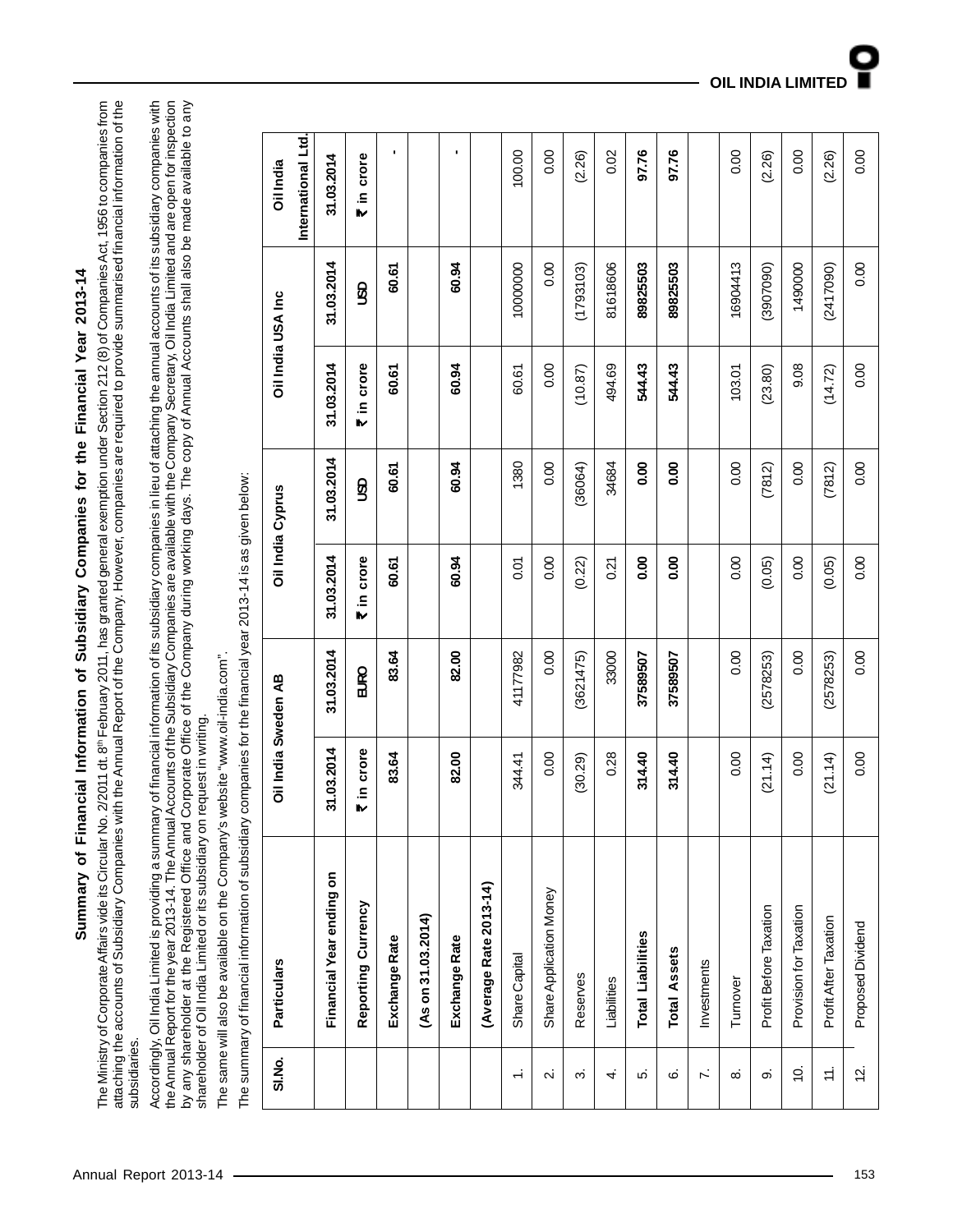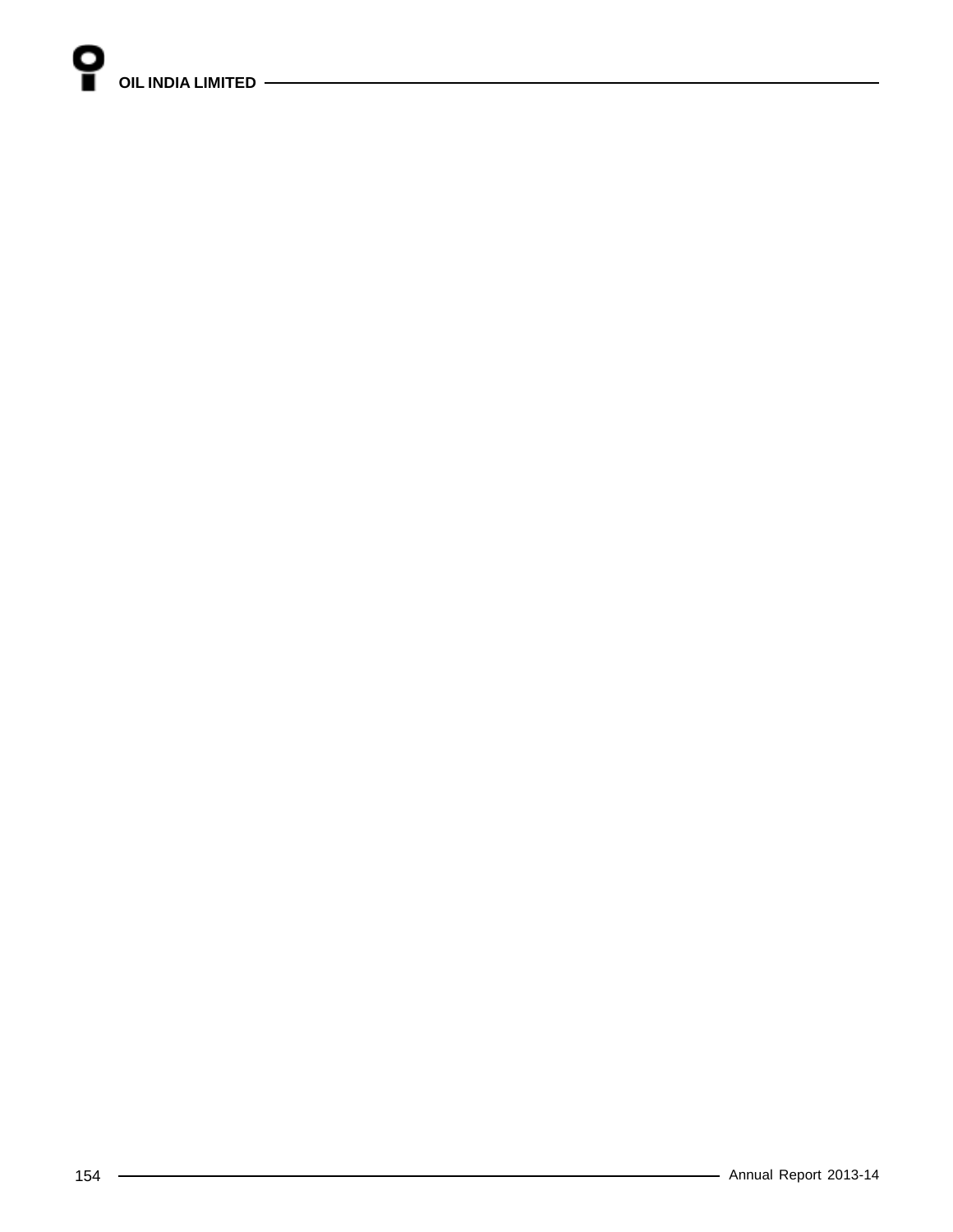

CIN : L11101AS1959GOI001148 Email: investors@oilindia.in Website: www.oil-india.com Regd. Office: P.O. Duliajan, Distt. Dibrugarh, Assam – 786 602 Ph : 0374-2804510 Fax : 0374-2800433 Corp. Office: Plot No.19, Sector-16A, Noida, Distt. G.B.Nagar (U.P) 201301 Ph : 0120-2419000, Fax : 0120-2488310

### **55TH ANNUAL GENERAL MEETING : 27.09.2014**

### **ATTENDANCE SLIP**

(THIS ATTENDANCE SLIP DULY FILLED IN BE HANDED OVER AT THE MEETING)

| (to be filled in, if a Proxy attends |  |
|--------------------------------------|--|
| instead of the member)               |  |
|                                      |  |
|                                      |  |
|                                      |  |

I hereby record my presence at the 55<sup>th</sup> Annual General Meeting of the Company held at Bihutoli, Duliajan, Distt. Dibrugarh, Assam on Saturday, the 27<sup>th</sup> day of September, 2014 at 11.00 AM.

> Member's / Proxy's **Signature**

\*Applicable for investors holding share(s) in electronic form.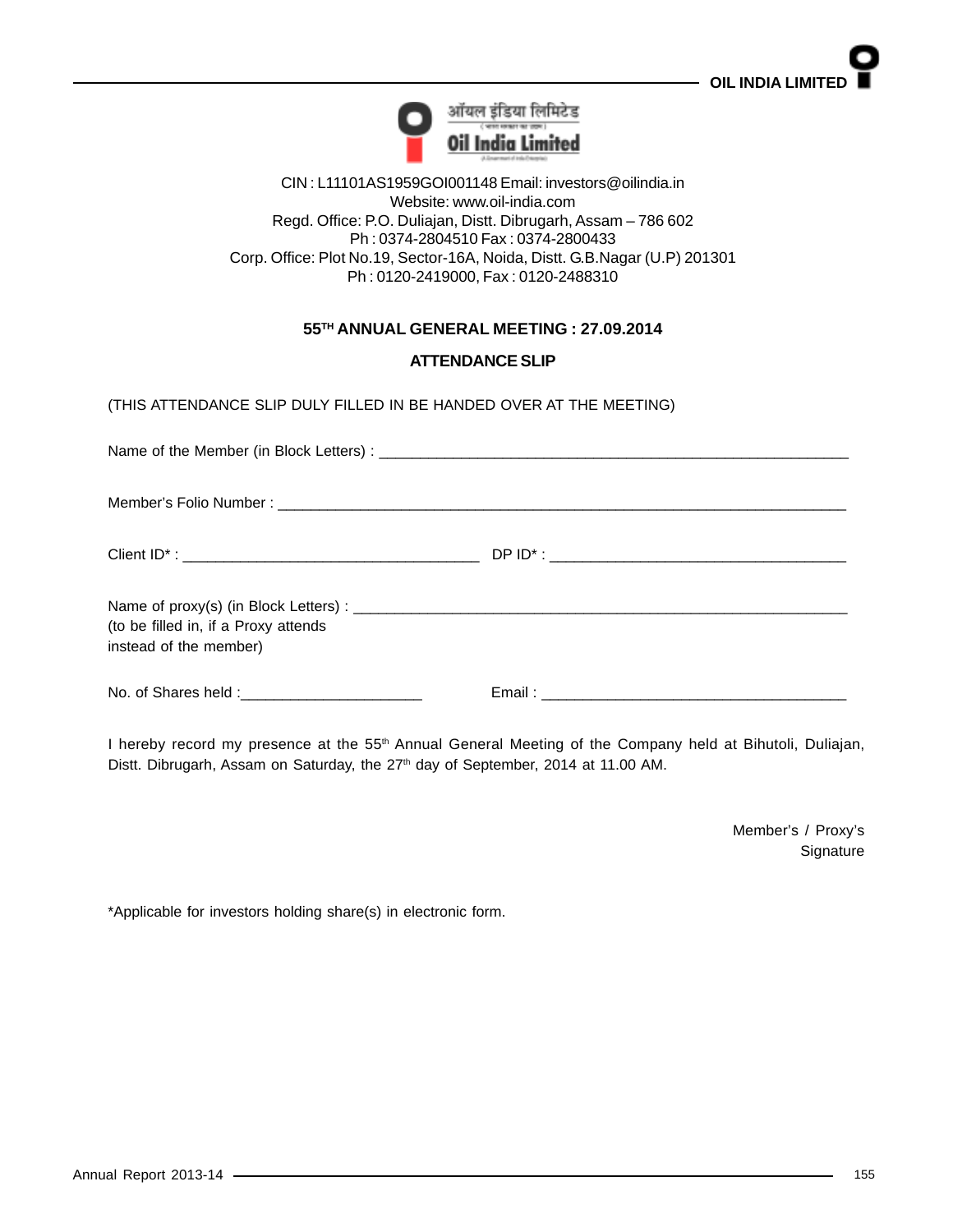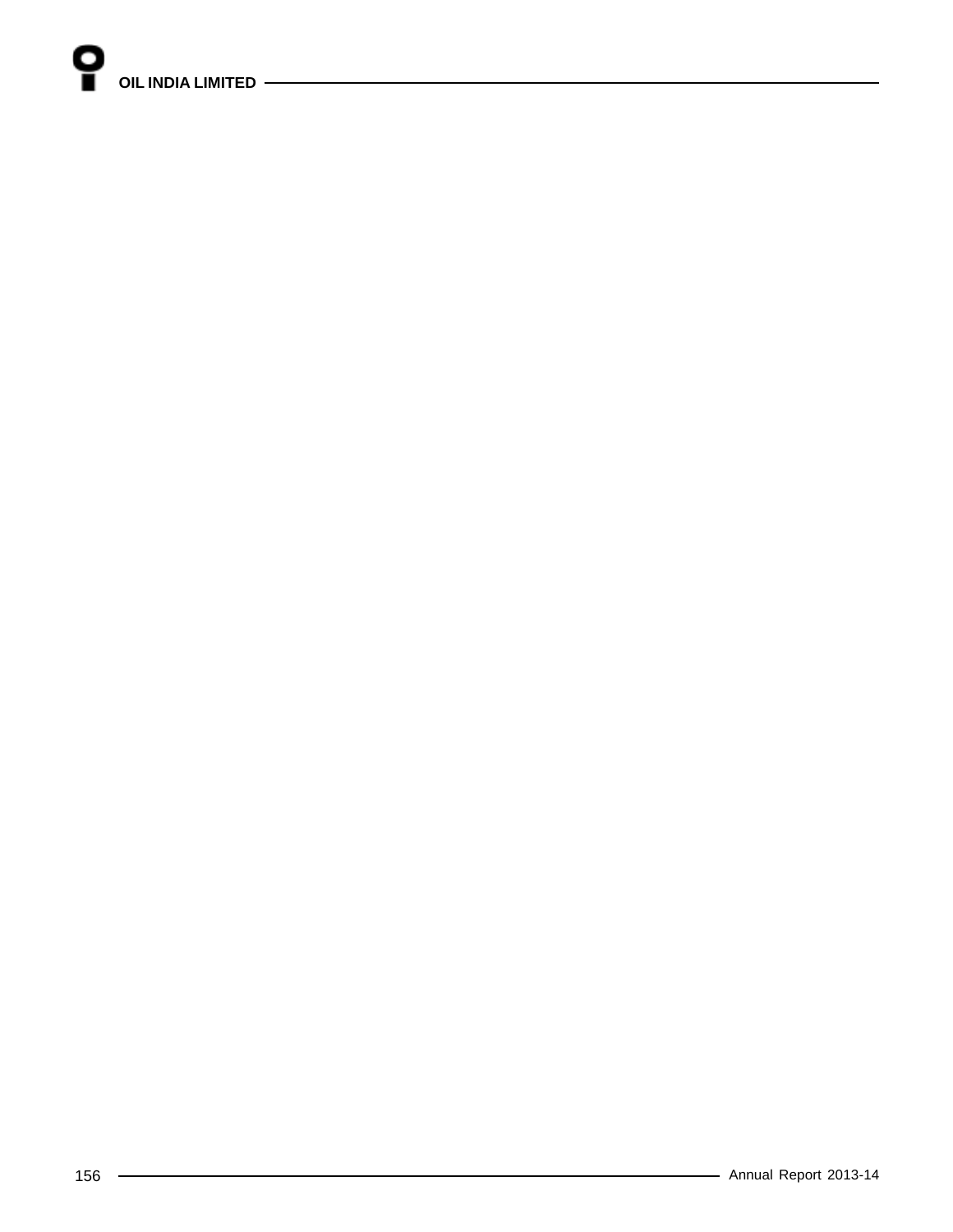

CIN : L11101AS1959GOI001148 Email: investors@oilindia.in Website: www.oil-india.com Regd. Office: P.O. Duliajan, Distt. Dibrugarh, Assam – 786 602 Ph : 0374-2804510 Fax : 0374-2800433 Corp. Office: Plot No.19, Sector-16A, Noida, Distt. G.B.Nagar (U.P) 201301 Ph : 0120-2419000, Fax : 0120-2488310

### **PROXY FORM**

Pursuant to section 105(6) of the Companies Act, 2013 and rule 19(3) of the Companies (Management and Administration) Rules, 2014]

| Name of the member(s)     |
|---------------------------|
| <b>Registered Address</b> |
| Email id                  |
| Folio No. / Client Id     |
| DP ID                     |

I/We, being the holder(s) of …………………. shares of the above named company, hereby appoint

1) ............................................ of .............................. having email id .................................. or failing him 2) ............................................ of .............................. having email id .................................. or failing him 3) ............................................ of .............................. having email id ..................................

and whose signature(s) are appended below as my/our proxy to attend and vote (on a poll) for me/us and on my/ our behalf at the **55th Annual General Meeting** of the Company, to be held on **Saturday, 27th September 2014 at 11:00 a.m. at Bihutoli, Duliajan, Assam-786602** and at any adjournment thereof in respect of such resolutions as are indicated below:

| S No. | <b>RESOLUTIONS</b>                                                                                                             |
|-------|--------------------------------------------------------------------------------------------------------------------------------|
|       | <b>ORDINARY BUSINESS</b>                                                                                                       |
| 1.    | To receive, consider and adopt the audited financial statement of the Company for the financial year ended March 31, 2014      |
|       | together with Reports of the Board of Directors and the Auditors thereon.                                                      |
| 2.    | To declare dividend on equity shares for the year 2013-14.                                                                     |
| 3.    | To appoint a Director in place of Shri N.K.Bharali (DIN: 03262719), who retires by rotation and is eligible for reappointment. |
| 4.    | To appoint a Director in place of Shri S.Rath (DIN: 03495179), who retires by rotation and is eligible for reappointment.      |
| 5.    | To authorise Board to decide remuneration / fees of the Statutory Auditors for the financial year 2014-15.                     |
|       | <b>SPECIAL BUSINESS</b>                                                                                                        |
| 6.    | To appoint Smt R.S. Borah as Director (Finance) of the Company.                                                                |
| 7.    | To appoint Shri S.Panda as Government Nominee Director on the Board of the Company.                                            |
| 8.    | To appoint Shri S.Mahapatra as Director (E&D) of the Company.                                                                  |
| 9.    | To ratify the remuneration of the Cost Auditors for the financial year ending March 31, 2015.                                  |

Signed this ……………......... day of ……………......... 2014.

............................... Signature of Member

Signature of first proxy holder Signature of second proxy holder Signature of third proxy holder

............................................. ................................................ .............................................

**NOTE: This Proxy Form duly filled in must be deposited at the Registered Office of the Company not less than 48 hours before the commencement of the Annual General Meeting.**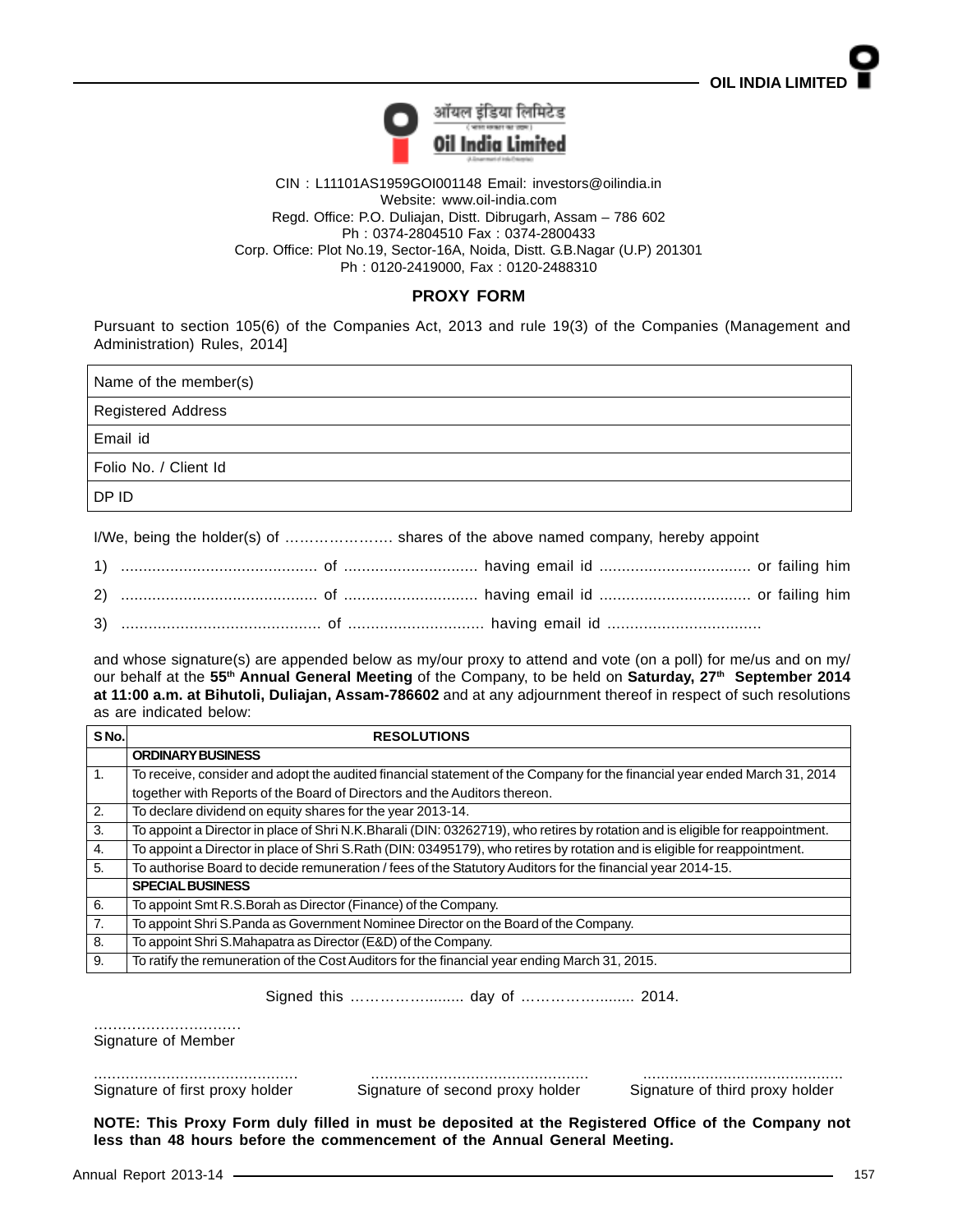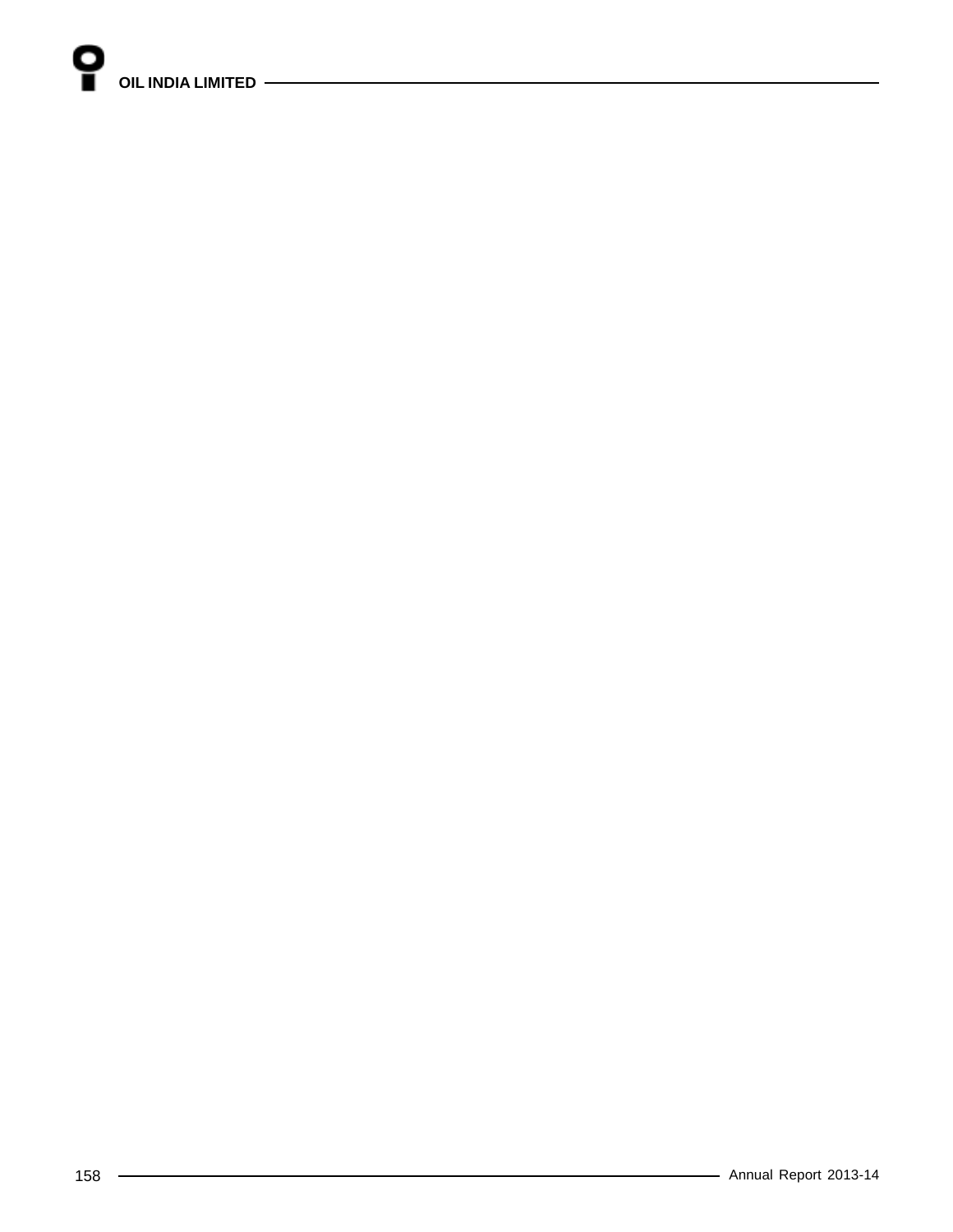

### *Important Communication to Members*

Pursuant to Section 101 and 136 of the Companies Act, 2013 read with Companies (Management and Administration) Rules, 2014, and Clause 32(i) of the Listing Agreement, Annual Report of the Company has been sent through email to those members whose email ID is registered with the Company / Depository. In case any member wants a physical copy of the Annual Report he may write to the Company Secretary / RTA.

### **MEMBERS WHO HAVE NOT YET REGISTERED THEIR EMAIL ADDRESS ARE REQUESTED TO REGISTER THEIR EMAIL ADDRESS EITHER WITH DEPOSITORIES OR WITH THE COMPANY IN THE FORMAT GIVEN BELOW.**

\_\_\_\_\_\_\_\_\_\_\_\_\_\_\_\_\_\_\_\_\_\_\_\_\_\_\_\_\_\_\_\_\_\_\_\_\_\_\_\_\_\_\_\_\_\_\_\_\_\_\_\_\_\_\_\_\_\_\_\_\_\_\_\_\_\_\_\_\_\_\_\_\_\_\_\_\_\_\_\_\_\_\_\_\_\_\_\_\_\_\_\_\_

### **FORM FOR REGISTRATION OF EMAIL ADDRESS FOR RECEIVING DOCUMENTS / NOTICES BY ELECTRONIC MODE**

To,

Karvy Computershare Private Limited Unit: Oil India Limited Plot No.17 to 24, Vittal Rao Nagar, Madhapur Hyderabad – 500081

I agree to receive all documents / notices from the Company in electronic mode. Please register my email address given below in your records for sending communication through email.

| PAN No.                 |                                                            |
|-------------------------|------------------------------------------------------------|
| E-mail Address          | <u> 1986 - Johann John Stein, fransk politik (f. 1986)</u> |
|                         | (Signature of Member)                                      |
| Date : _______________  |                                                            |
| Place : _______________ |                                                            |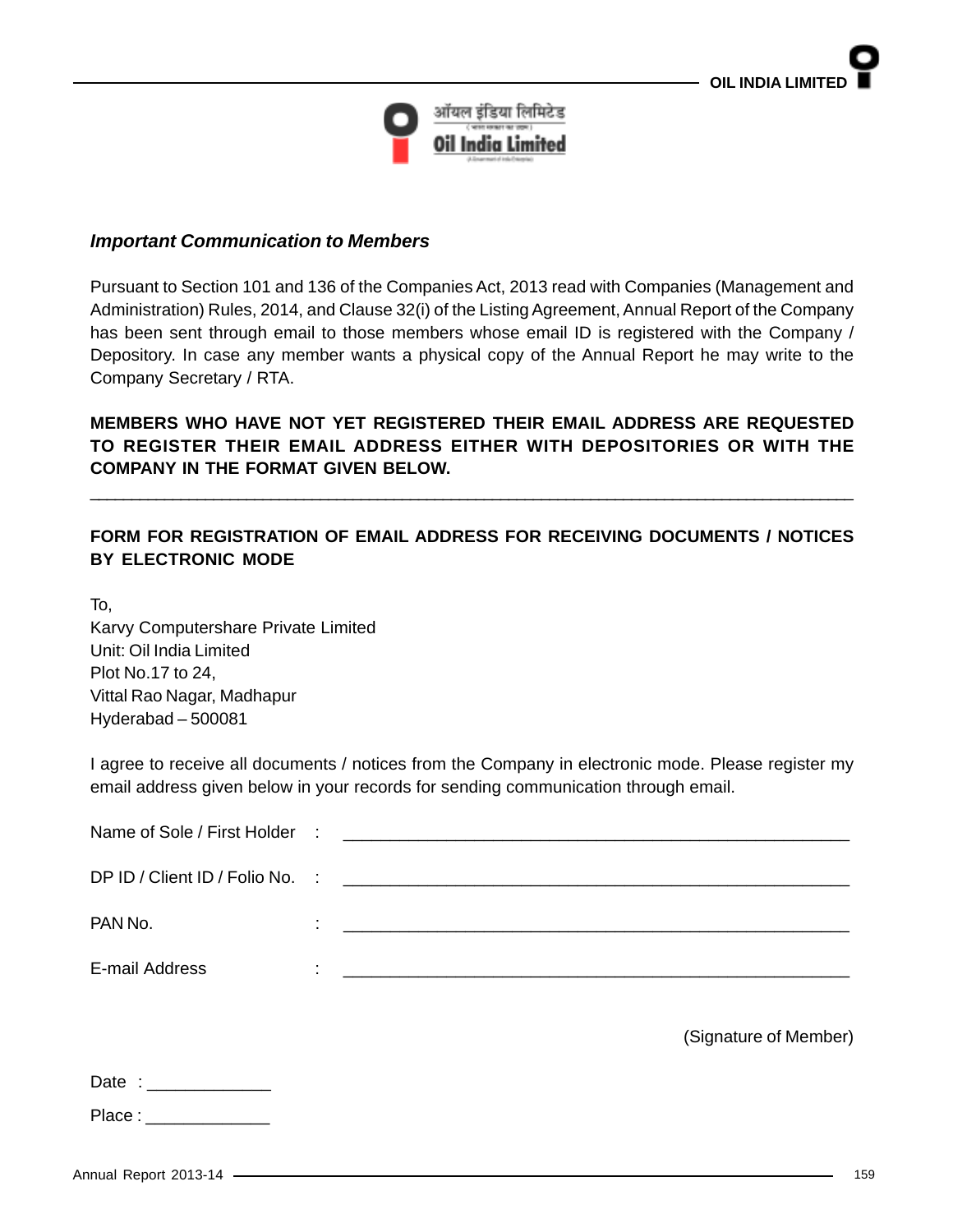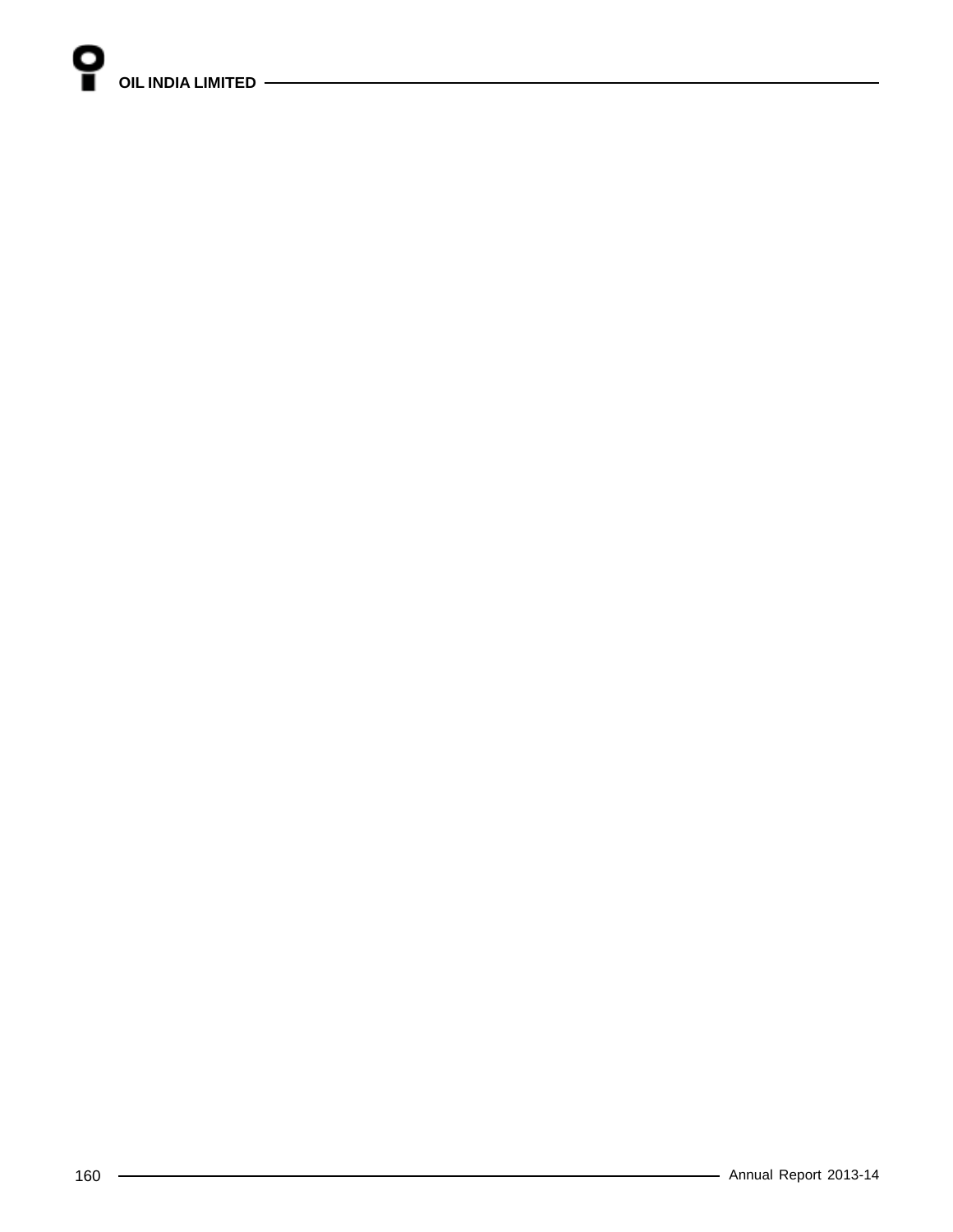# Conquering Newer Horizons